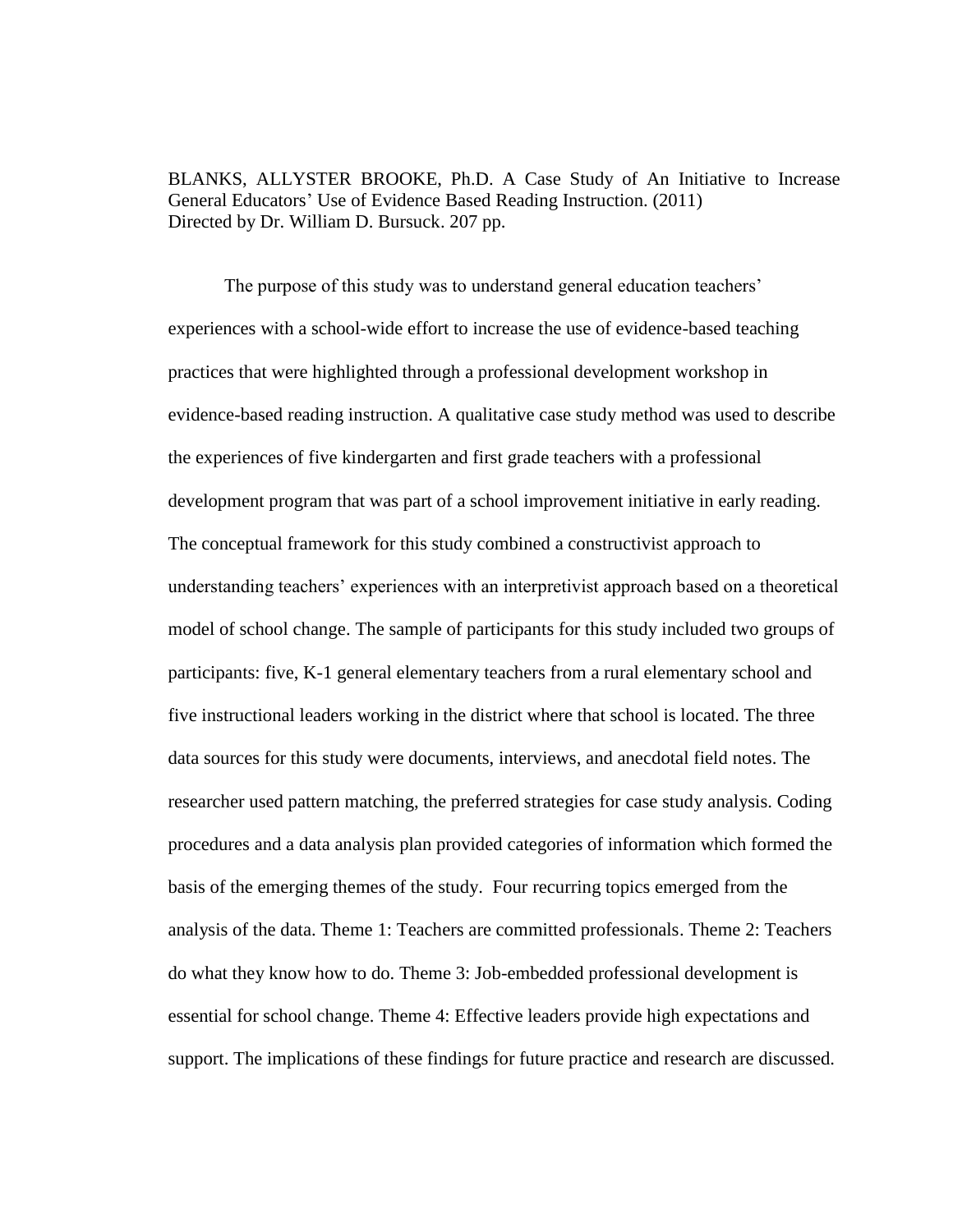# A CASE STUDY OF AN INITIATIVE TO INCREASE GENERAL EDUCATORS' USE OF EVIDENCE BASED READING INSTRUCTION

by

Allyster Brooke Blanks

A Dissertation Submitted to The Faculty of The Graduate School at The University of North Carolina at Greensboro in Partial Fulfillment of the Requirements for the Degree Doctor of Philosophy

> Greensboro 2011

> > Approved by

Committee Chair

\_\_\_\_\_\_\_\_\_\_\_\_\_\_\_\_\_\_\_\_\_\_\_\_\_\_\_\_\_\_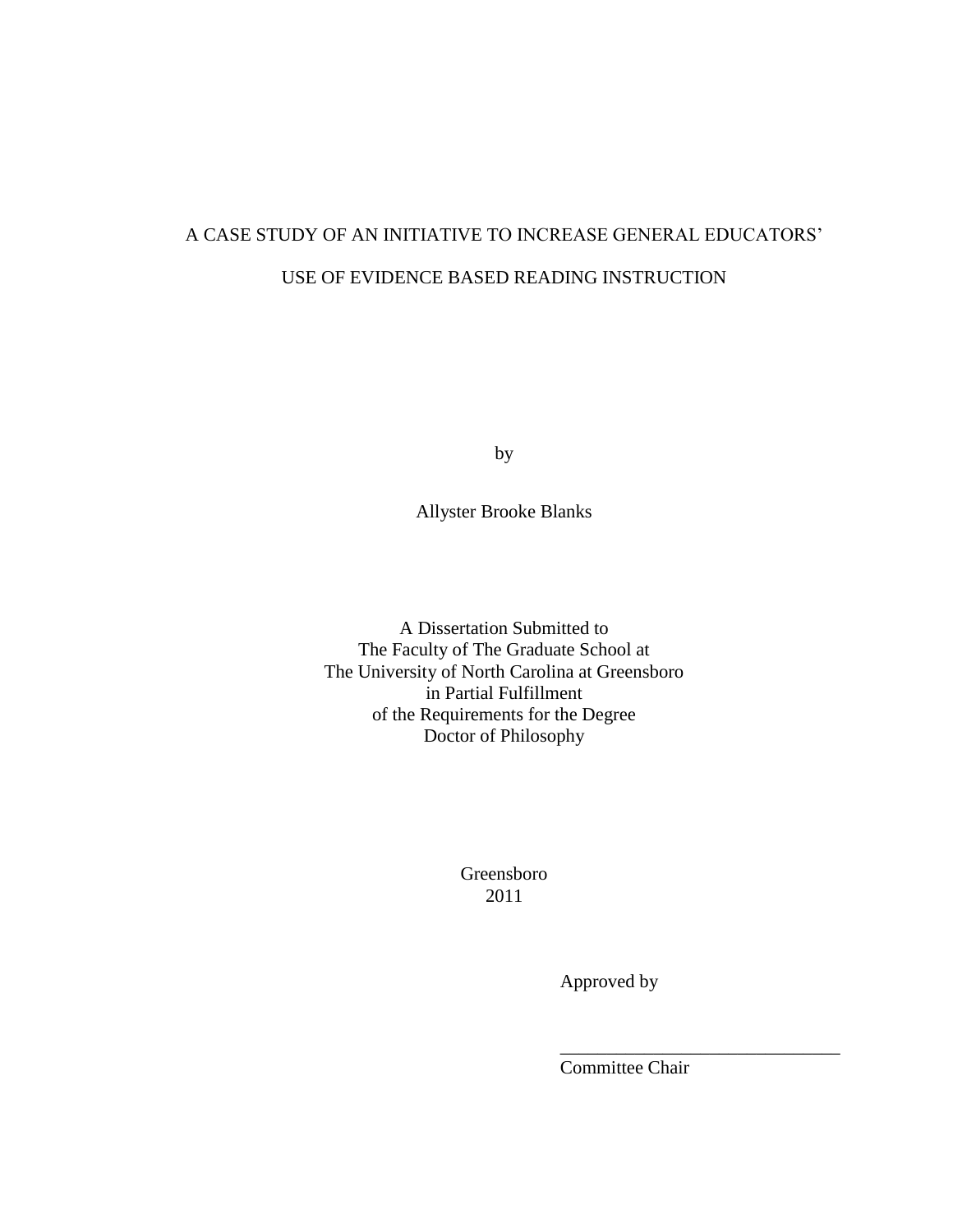# APPROVAL PAGE

This dissertation has been approved by the following committee of the Faculty of The Graduate School at The University of North Carolina at Greensboro.

Committee Chair \_\_\_\_\_\_\_\_\_\_\_\_\_\_\_\_\_\_\_\_\_\_\_\_\_\_\_\_\_\_\_\_\_

Committee Members \_\_\_\_\_\_\_\_\_\_\_\_\_\_\_\_\_\_\_\_\_\_\_\_\_\_\_\_\_\_\_\_\_

\_\_\_\_\_\_\_\_\_\_\_\_\_\_\_\_\_\_\_\_\_\_\_\_\_\_\_\_\_\_\_\_\_\_\_\_\_

\_\_\_\_\_\_\_\_\_\_\_\_\_\_\_\_\_\_\_\_\_\_\_\_\_\_\_\_ Date of Acceptance by Committee

\_\_\_\_\_\_\_\_\_\_\_\_\_\_\_\_\_\_\_\_\_\_\_\_\_\_\_\_ Date of Final Oral Examination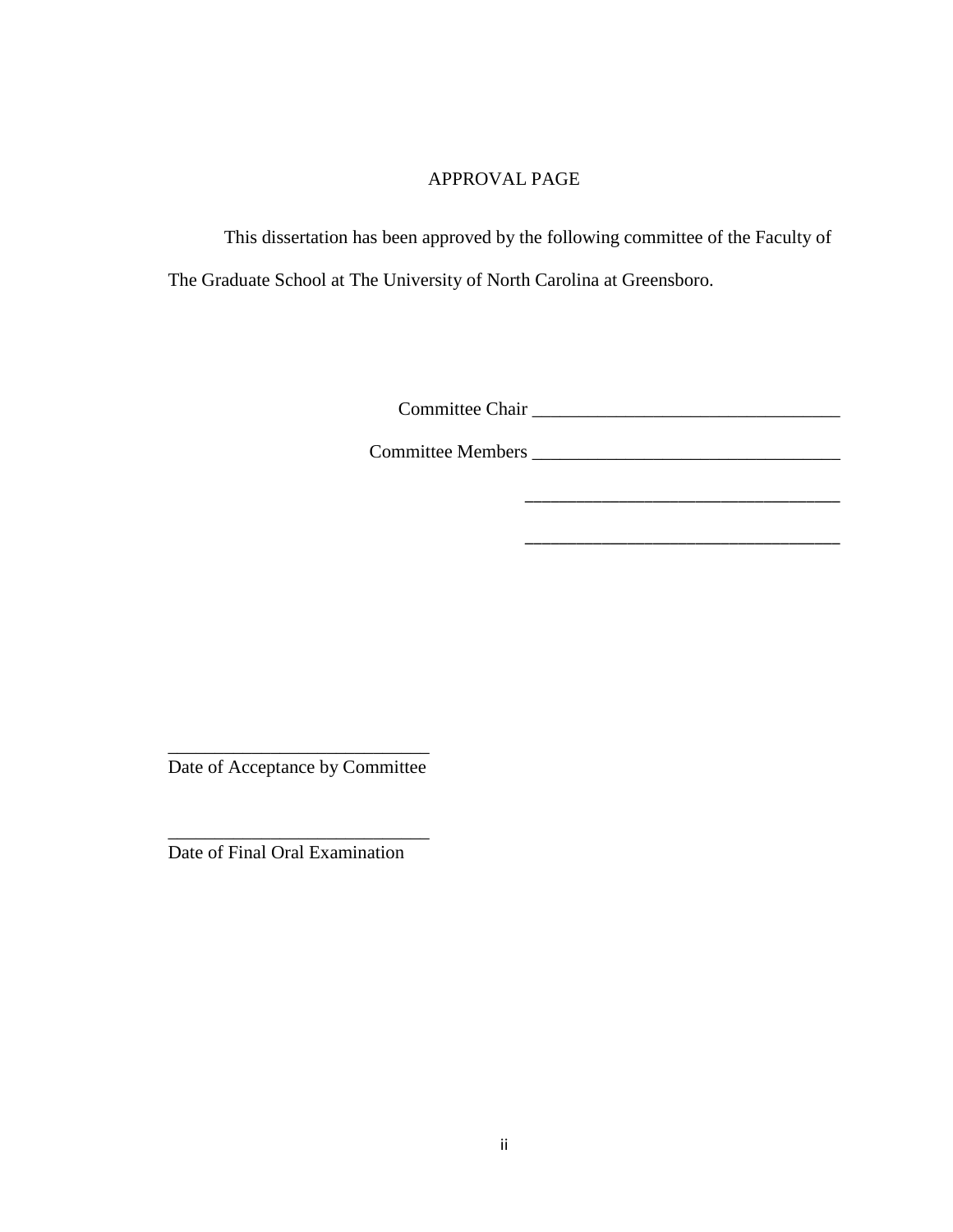# TABLE OF CONTENTS

# **CHAPTER**

| Multi-Tier Reading Instruction in Early Elementary Classrooms15 |  |
|-----------------------------------------------------------------|--|
|                                                                 |  |
| Preparing Teacher for Effective Reading Instruction 30          |  |
|                                                                 |  |
|                                                                 |  |
|                                                                 |  |
|                                                                 |  |
|                                                                 |  |
|                                                                 |  |
|                                                                 |  |
|                                                                 |  |
|                                                                 |  |
|                                                                 |  |
| Components of the Foundations of Reading (RF) Professional      |  |
|                                                                 |  |
|                                                                 |  |
|                                                                 |  |
|                                                                 |  |
|                                                                 |  |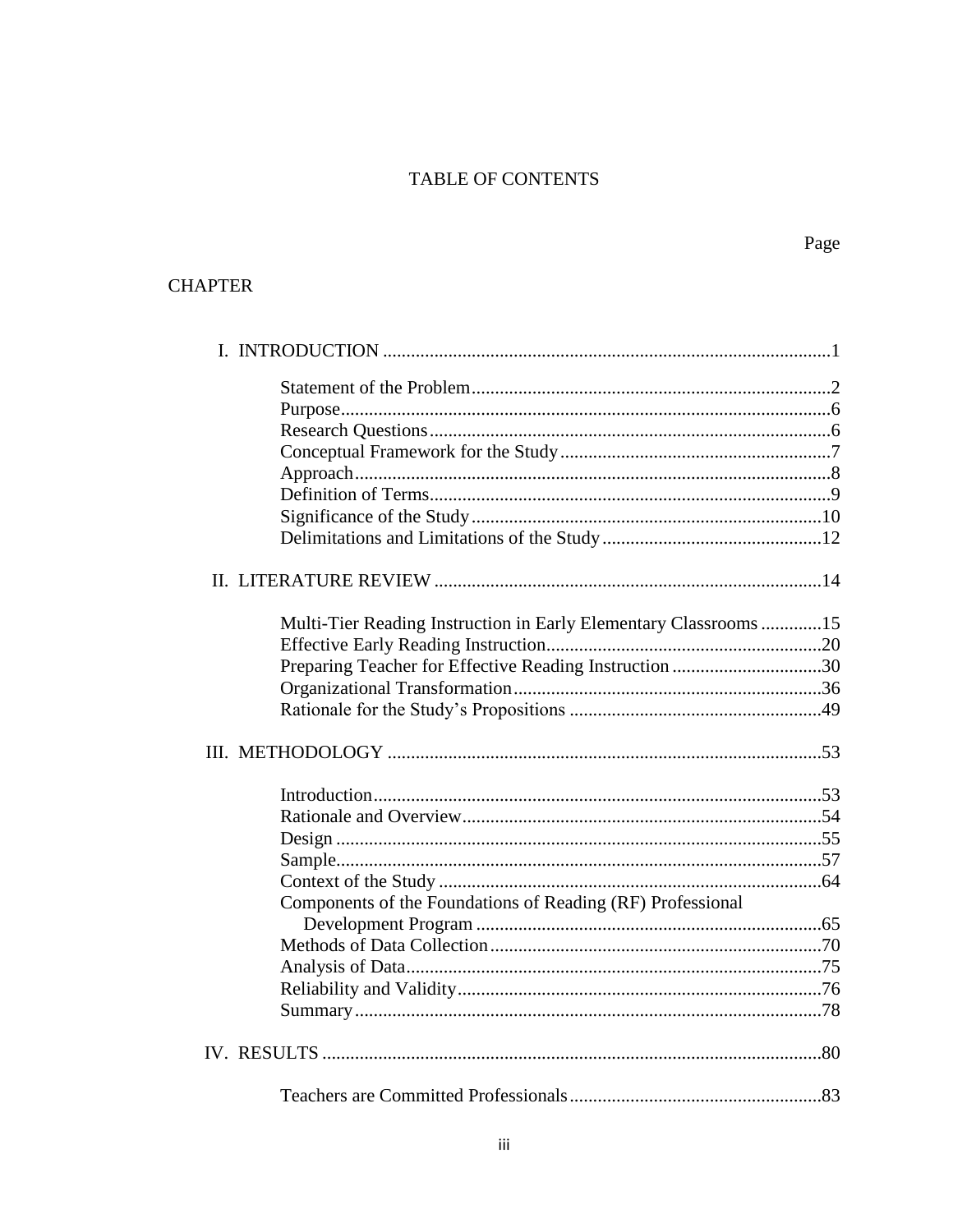| Job-embedded Professional Development is Essential for School |  |
|---------------------------------------------------------------|--|
|                                                               |  |
| Effective Leaders Provide High Expectations and Support116    |  |
|                                                               |  |
|                                                               |  |
|                                                               |  |
|                                                               |  |
|                                                               |  |
|                                                               |  |
|                                                               |  |
|                                                               |  |
|                                                               |  |
|                                                               |  |
| APPENDIX D. FOUNDATIONS OF READING REQUIRED LEARNING          |  |
| APPENDIX E. FOUNDATIONS OF READING CONTENT, OBJECTIVES,       |  |
|                                                               |  |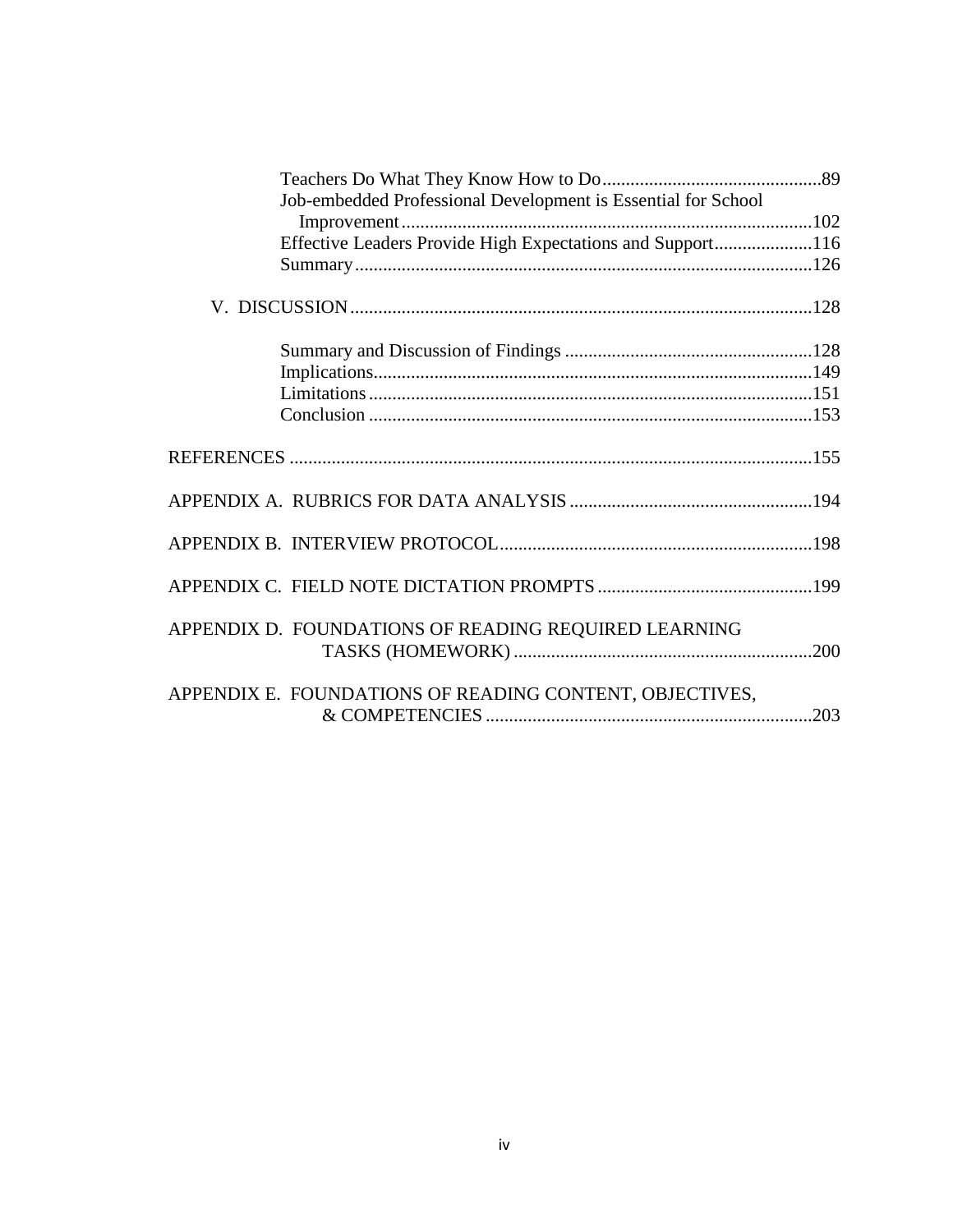# CHAPTER I

#### INTRODUCTION

Reading is fundamental to individuals' academic (Torgesen, 2009) and life success (Krezmien & Mulcahy, 2008). Children who do not receive effective instruction in early reading are at-risk academically, exhibiting chronic school failure (Brown, Palinscar, & Purcell, 1986; Cunningham & Stanovich, 1998). Not only does reading contribute to school success, but also it matters in life. Low reading achievement can have serious long-term individual, economic, and social consequences (Barton, 2000; Berman, 2009; Kirsch, Braun, Yamamoto & Sum, 2007; Lee, Grigg, & Donahue, 2007).

This dissertation study explores persistent reading failure through the lived experiences of five K-1 teachers working in a rural elementary school during a school improvement initiative to improve reading. First, an overview of reading failure at the national and state levels is described. Second, information about national and state reading initiatives is shared. The first research question investigates the participants' experiences with a professional development program intended to promote evidencebased reading instruction as part of school and district improvement in early reading outcomes. The second research question attempts to understand the teachers' experiences implementing evidence-based strategies in reading by exploring the context in which the teachers work. Michael Fullan's (2010) model of school change is the lens through which the teachers' experiences are interpreted. A constructivist/interpretivist approach allowed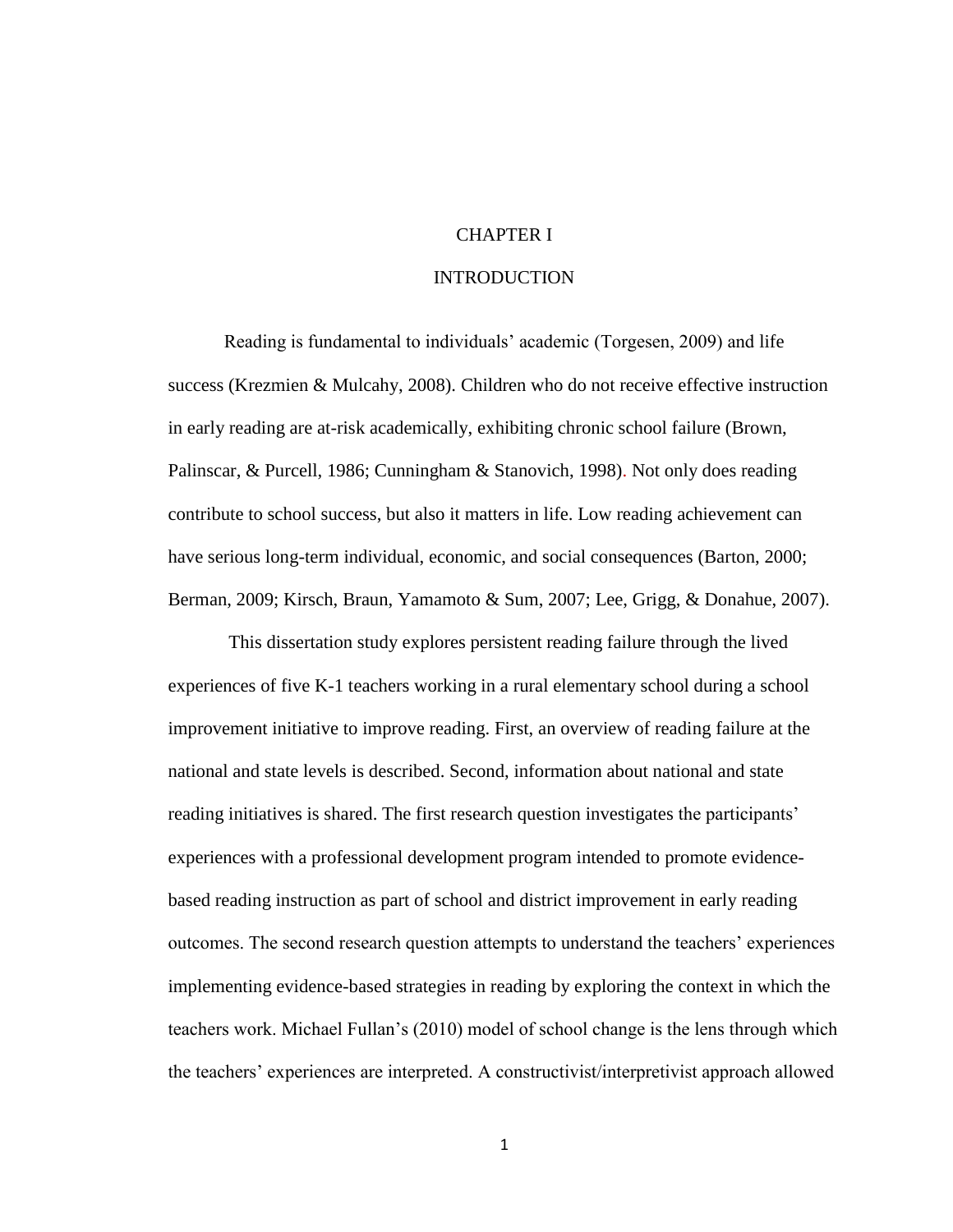the researcher to (a) understand the meaning teachers made of their own experiences and (b) make sense of the teachers' lived experiences using information about the wider context of school change and the factors therein that may have affected the teachers' experiences. The study adds to the literature because it documents the lived experiences of school change in a small rural school from multiple perspectives.

# **Statement of the Problem**

Reading failure is a persistent and unresolved educational problem. Longitudinal studies of long-term development of reading skills indicate that children who are struggling readers in  $3<sup>rd</sup>$  grade do not tend to catch up to a level commensurate with their peers (Francis, Shaywitz, Stuebing, Fletcher, & Shaywitz, 1996; Juel, 1988; Vaughn et al., 2003). Francis et al (1996) found that 74% of children who exhibited reading deficits in third grade demonstrated larger deficits in  $9<sup>th</sup>$  grade. The *Matthew effect* (Stanovich, 1986) in reading evidenced in Francis et al's (1996) study and others establishes clearly that without early intervention and effective reading instruction, children who experience early reading failure are likely to be caught in a vicious cycle of chronic school failure. **Statistics on Reading Failure**.

Evidence confirming the scope of school-age students' reading failure can be found in the most recent statistics. Only 31% of public school  $8<sup>th</sup>$  graders are proficient readers as determined by the National Assessment of Educational Progress (NAEP) standard for their grade level (Lee, Grigg, & Donahue, 2007). Nearly 25% of  $4<sup>th</sup>$  through 12th graders have reading levels below NAEP's minimum standard for their grade level (Lee, Grigg & Donahue, 2007). Further, 20 to 30 percent of all students will not learn to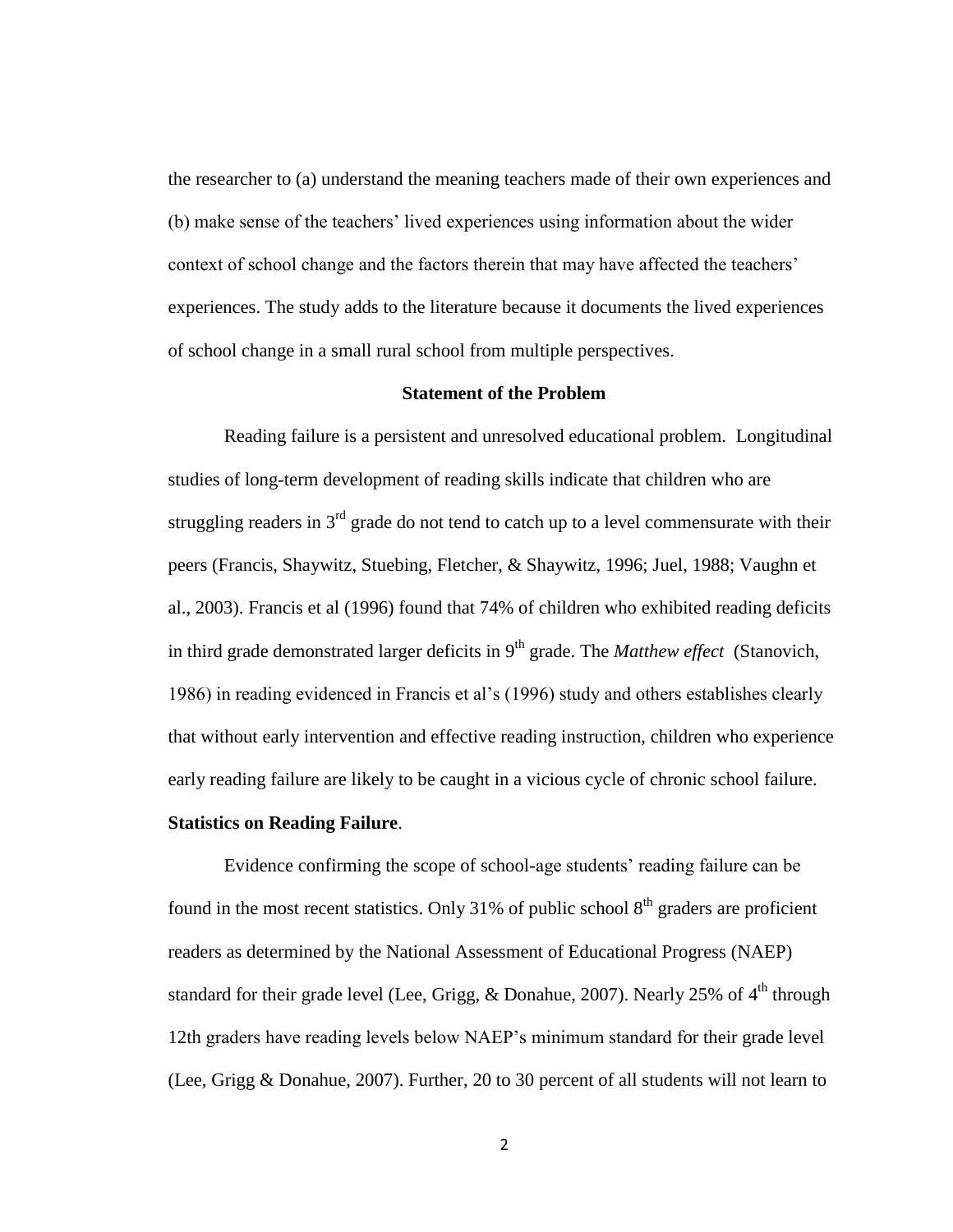read without effective reading instruction (Lyon, 1995; Shaywitz, Fletcher, & Shaywitz, 1994; Torgesen, 2000). Even with the best reading instruction available, 2%-6% of children will find it extremely difficult to learn to read for reasons related to their cognitive, linguistic, or social-emotional development (Foorman, Francis, Fletcher, Schatschneider, & Mehta, 1998; Torgesen, 2000).

#### **National and State Reading Initiatives**

Considering the deleterious effects of reading failure on individuals, schools, and society, it is not surprising that in 1997 members of Congress asked the Director of the National Institutes of Child Health and Development (NICHD) at the National Institutes of Health to work with the Secretary of Education to convene the National Reading Panel (NRP) to identify best practices for early reading instruction. (U. S. Dept. of Education, 2000). Members of the NRP (2000) identified over 100,000 reading studies for this purpose. Then, based on criteria derived from Snow, Burns, & Griffin's (1998) work with the National Research Council (NRC), they determined the specific reading topics that should be investigated. Limiting its review of the literature to experimental or quasiexperimental studies published in peer-reviewed English-language journals, panel members reviewed only those studies wherein researchers directly investigated children's reading development in the age/grade range preschool to Grade 12 (National Reading Panel, 2000). The report of the National Reading Panel was released in 2000. The findings of this report became the basis for the Reading First legislation in Title I of the 2001 reauthorization of the Elementary and Secondary Education Act (ESEA), which later became known as No Child Left Behind (NCLB) (Antunez, 2002). Reading First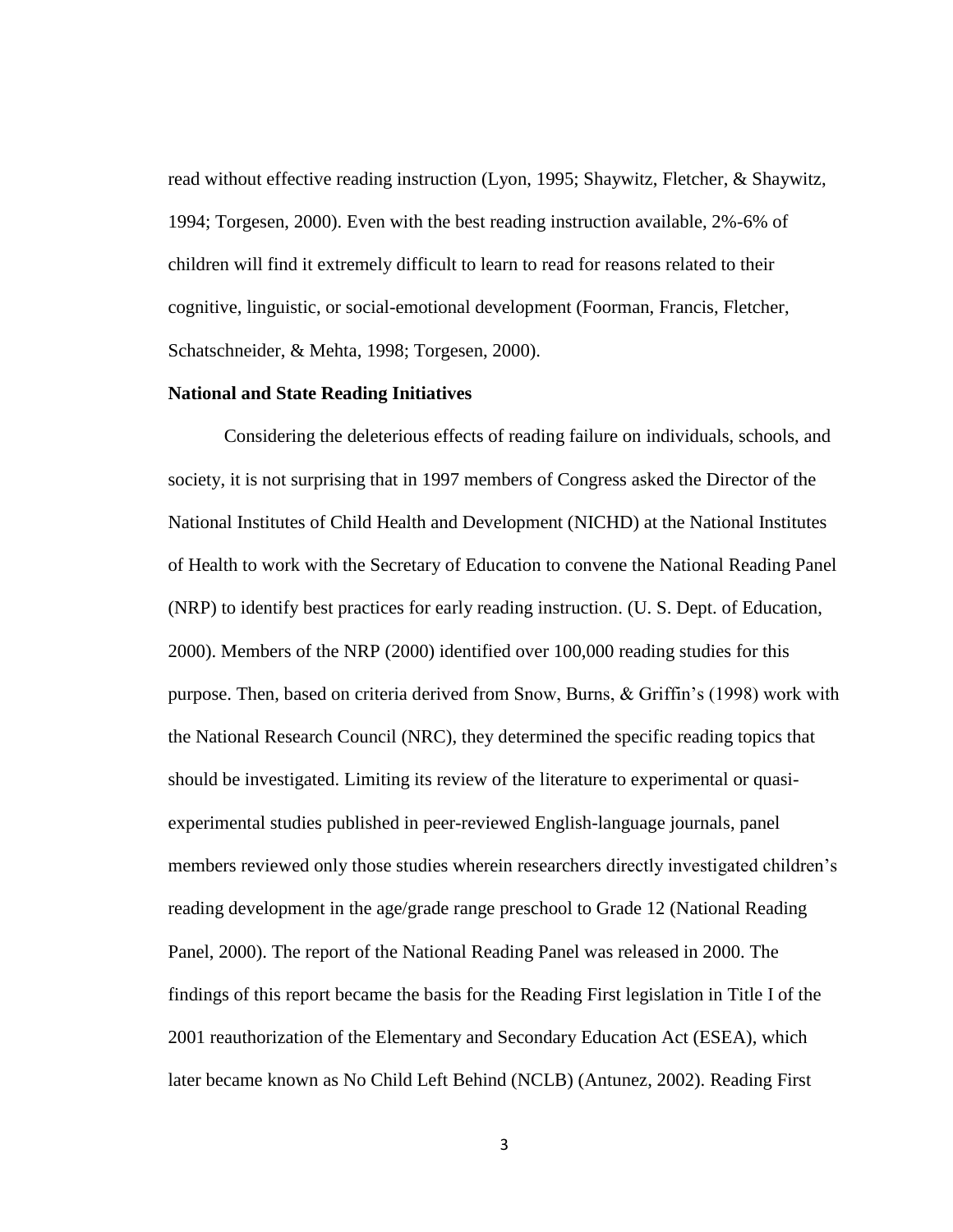was the catalyst for national and state level initiatives to improve student outcomes in reading.

#### **National Reading Initiatives**

The goal of Reading First was to teach all children to read by third grade. Legislators fueled this mandate by funding only programs deemed *scientific, or researchbased*. This directive meant that students were to be provided with "systematic, explicit instruction in phonemic awareness, phonics, vocabulary, fluency, and comprehension" (Antunez, 2002). Reading First funds were granted to states in 2002 and 2003 and were to be dispersed preferentially to districts and schools with the highest needs (i.e., low reading achievement, high poverty status) (Gamse, Bloom, Kemple, & Jacob 2008). Between 2002 and 2007, states used this funding to attempt to improve students' reading performance in 5880 schools housed in 1809 school districts across the country (Gamse, Bloom, Kemple, & Jacob, 2008). The lasting effect that Reading First had on early reading instruction and student achievement is unclear. Gamse et al.'s (2008) evaluation of Reading First outcomes reported that Reading First appeared to benefit teachers but did not lead to improved outcomes for students on assessments of reading comprehension Critics of the Gamse et al. report suggest that the findings overemphasized reading comprehension and did not account for student growth in other key areas of reading including phonics and phonemic awareness (Stern, 2008).

#### **North Carolina Reading Initiatives**

North Carolina was awarded a Reading First grant of \$160 million dollars for a five year period 2004-2009; (NCDPIa, n.d.). Funds were used to implement an 80-hour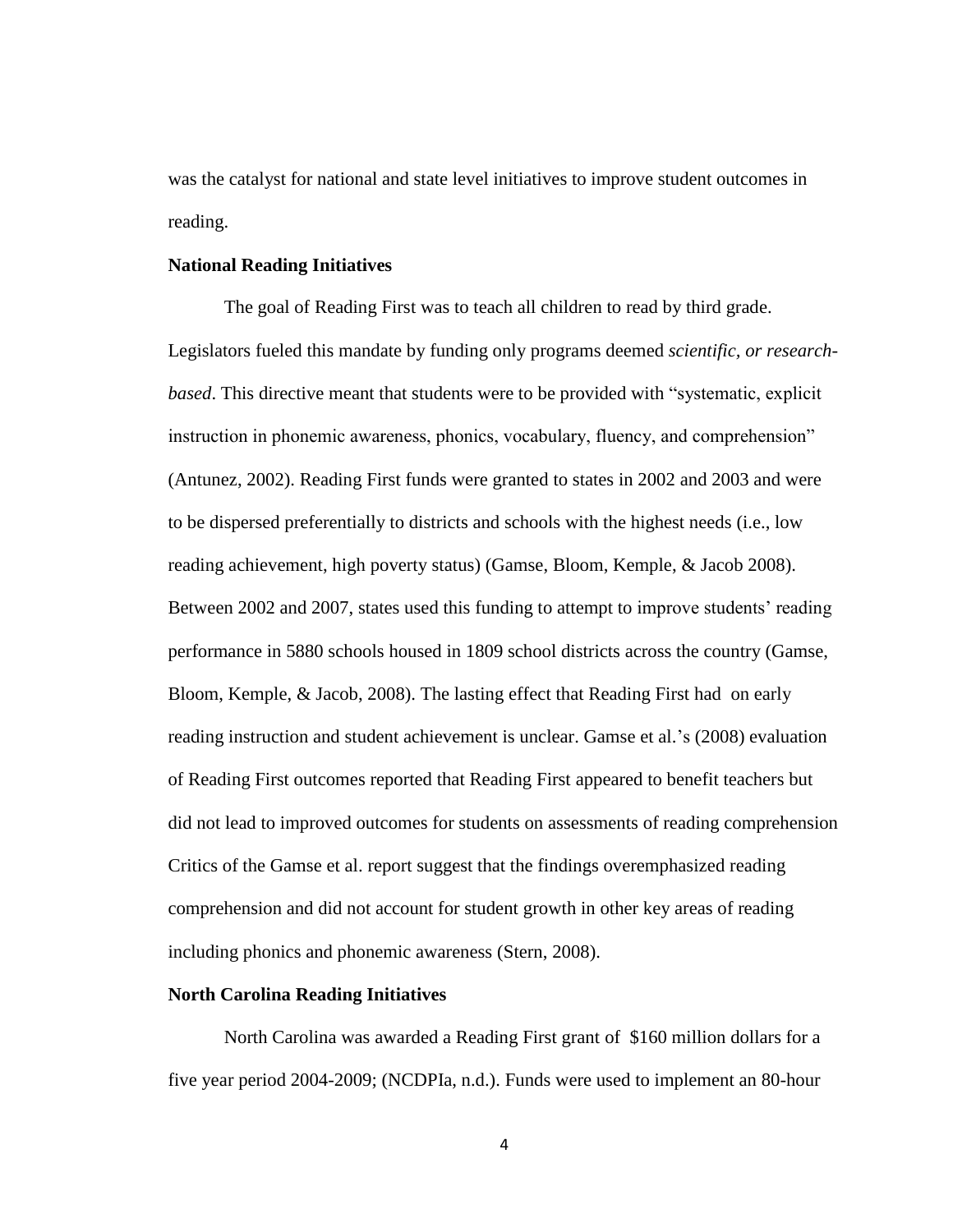professional development (known as NCREADS) workshop in 97 schools across 34 districts. Eligibility was based on a needs assessment, calculation of poverty level, and student achievement. The goal of the NC Reading First initiative was to align instruction with what is known about scientifically-based reading instruction in phonemic awareness, phonics, vocabulary fluency, and comprehension (Wilkins, 2007). Activities included: (a) the development of the NCREADS professional development program; (b) identification of evidence-based reading instruction programs and materials for all early elementary students; and (c) evidence-based intervention programs for children who struggle to learn to read in the early grades. NC Reading First activities did not result in significant changes in student reading outcomes (Wilkins, 2007).

Since 2000, the North Carolina State Improvement Program (NCSIP) has been working to increase instructional quality in reading and math for students with disabilities. The North Carolina State Improvement Project II is a personnel development program funded by the Office of Special Education Programs (OSEP) that evolved from the initial North Carolina State Improvement Grant (NCSIP) which ran from 2000-2006. Activities in reading focused on identifying research-based strategies and professional development activities designed to build teachers' capacity for teaching reading to students with disabilities. During the final year of the initial NCSIP program, a partnership was formed with the State Personnel Development Grant (SPDG), thus creating NCSIP II. NCSIP II is focused on translating research to practice by using the findings of the initial NCSIP grant to develop and implement the research-based professional development program, *Teaching Students with Persistent Reading Problems.*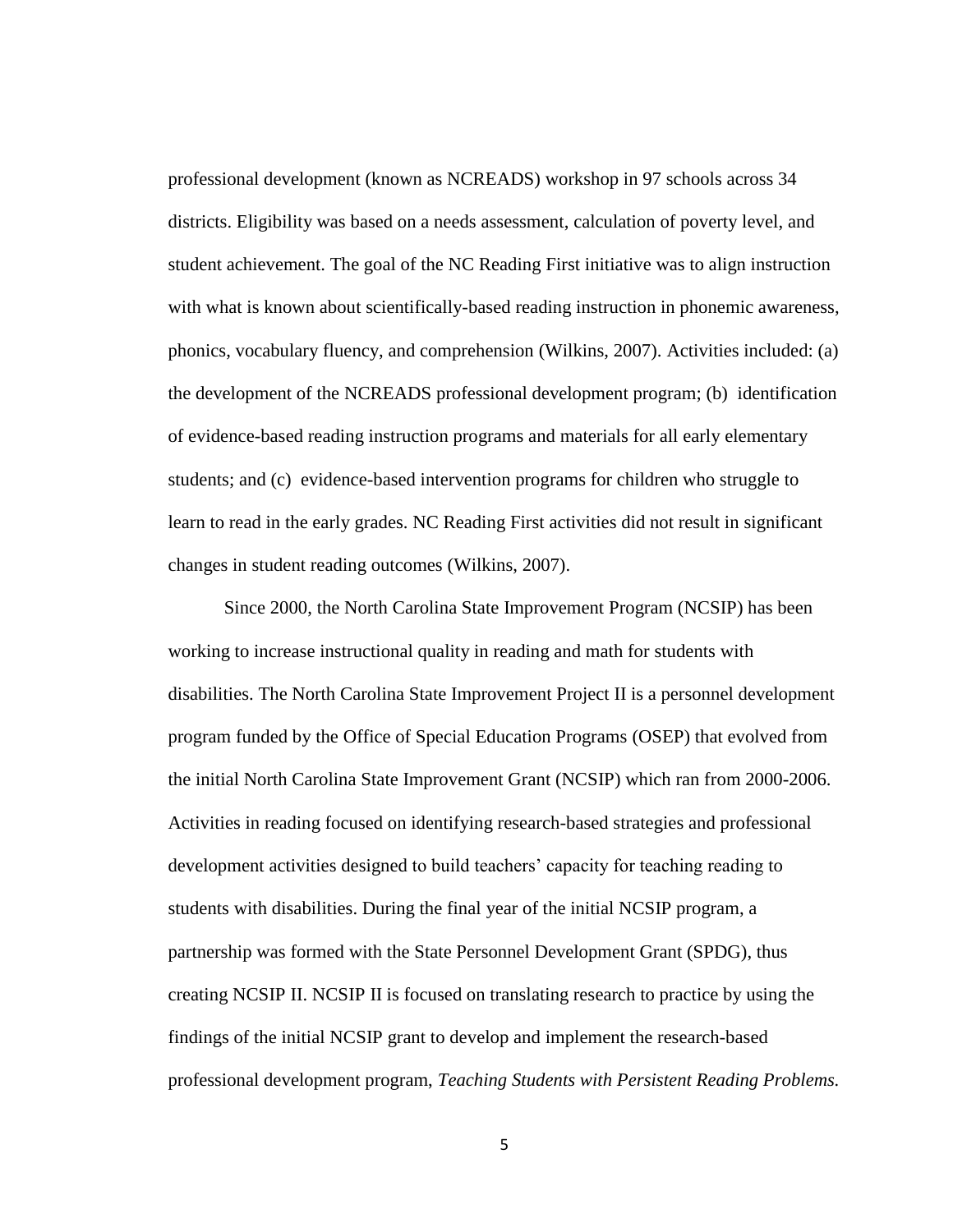The professional development program includes a 5-day workshop, *Foundations of Reading,* as well as the provision of ongoing self-directed learning from online resources. Although funded through an OSEP State Personnel Development Grant for students in special education, professional development efforts under NCSIP II include general education teachers.

#### **Purpose**

The purpose of this study was to understand general education teachers' experiences with a school wide effort to increase the use of evidence-based teaching practices that were highlighted by a professional development workshop in evidencebased reading instruction. The researcher interpreted the teachers' experiences implementing strategies covered in the workshop through a theoretical lens that took into account the teachers' current classroom context, the professional development they received, and the way their school was organized to accommodate change within an atmosphere of high-stakes accountability. The purpose of the interpretive approach was to better understand the factors involved in implementing evidence-based reading practices in schools as seen through the eyes of classroom teachers.

#### **Research Questions**

The study was guided by the following research questions:

1. How are teacher participants' experiences with the *Foundations of Reading* (RF) professional development program related to participants' experiences teaching reading in multi-tier general education K-1 classrooms?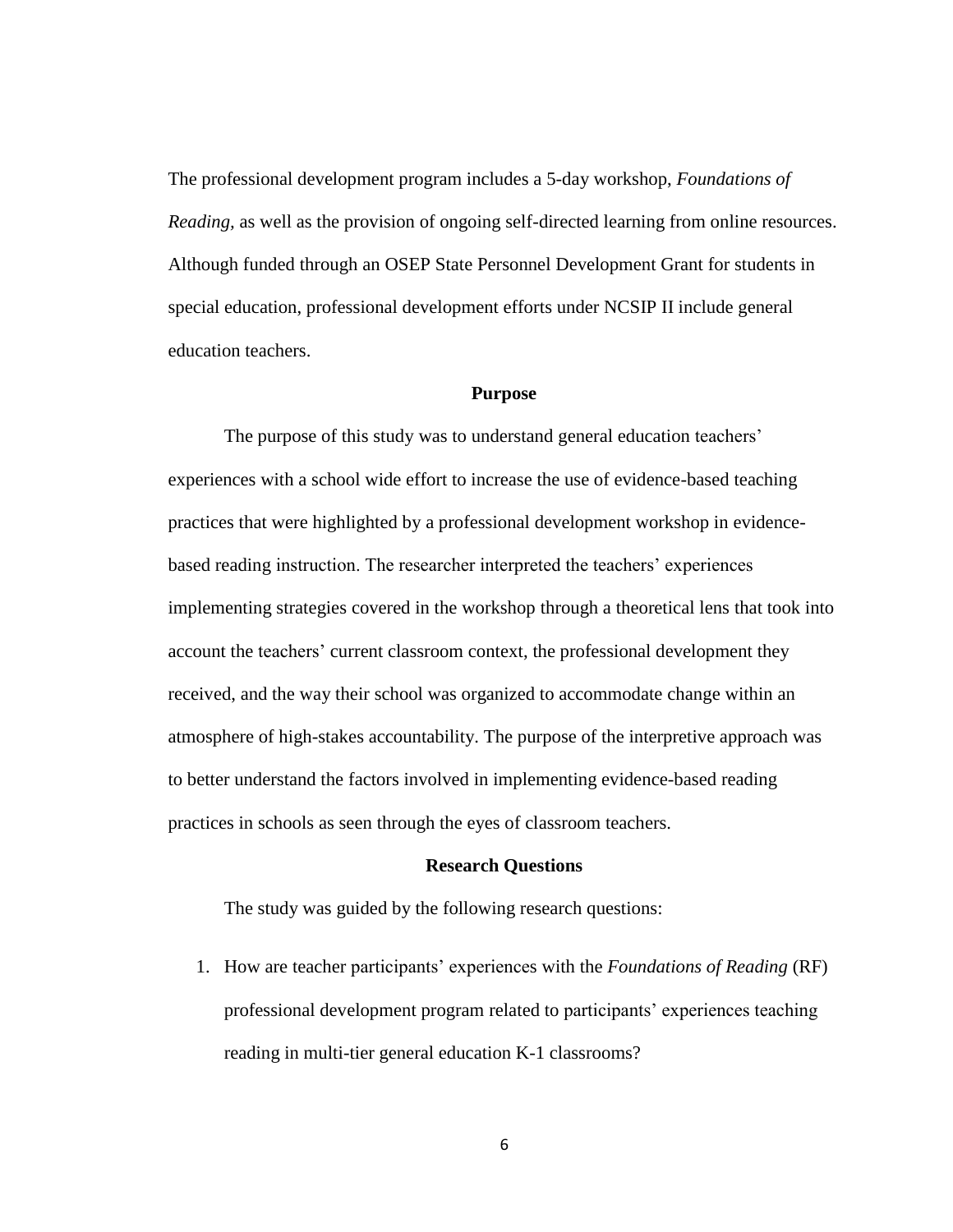2. What factors explain the relationship between teacher participants' experiences with the Foundations of Reading (RF) professional development program and participants' experiences teaching reading in multi-tier general education K-1 classrooms?

#### **Conceptual Framework for the Study**

Teacher effectiveness is an ongoing concern for teachers, parents, administrators, researchers, and policy makers (Bates & Burbank; 2008; Duncan, 2009; 2001; Raths & Lyman, 2003; Reschly, Holdheide, Behrstock, & Weber, 2009). Effective teachers make a difference in student learning and student achievement (Reschly, Holdheide, Behrstock, & Weber, 2009; Wright, Horn, & Saunders, 1997). Nye, Konstantinopolous, & Hedges (2004) reviewed the existing literature and estimated that teacher effectiveness explains approximately 20% of variation in student achievement. Although there are no easy answers when it comes to identifying specific characteristics to differentiate effective teachers from their less effective colleagues (Reschly & Wood-Garnett, 2009), research suggests that teachers' content knowledge (Andrew, Cobb, & Giampietro, 2005; Corcoran & Evans, 2008; Darling-Hammond, 2000) and use of effective instructional practices (Raudenbush, 2009; Stichter, Lewis, Whittaker, Richter, Johnson, & Trussell, 2009) contribute significantly to teachers' effectiveness, particularly with at-risk students (Lyon, Fletcher, Shaywitz, Torgesen, Wood, et al., 2001; Reschly et al., 2009).

The conceptual framework for this study combined a constructivist approach to understanding teachers' experiences with an interpretivist approach based on a theoretical model of school change (Creswell, 2009). The constructivist perspective emphasizes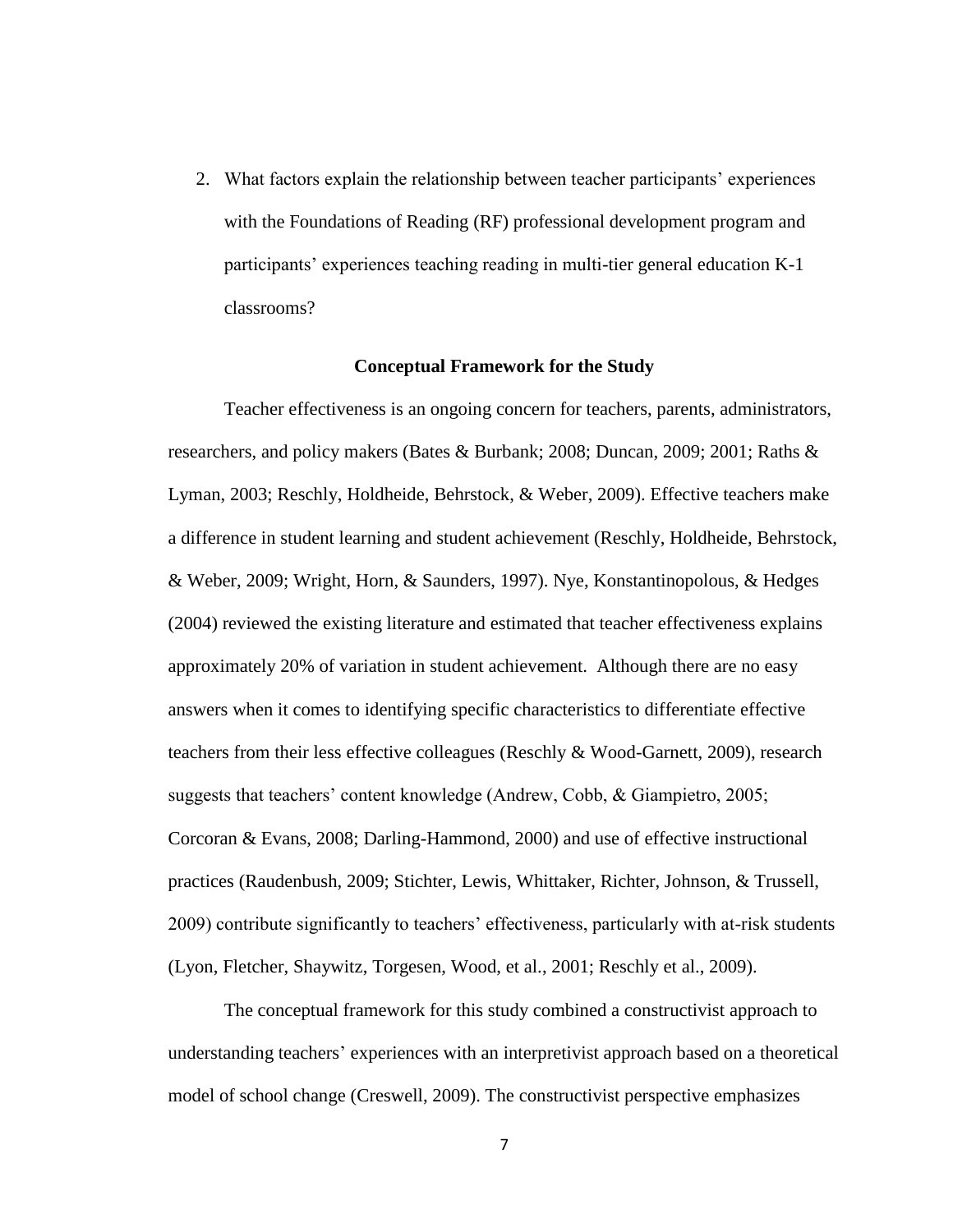asking the teacher participants to make meaning of their experiences with the school change in the context of the relationship between professional development and reading instruction. The interpretivist approach allowed the researcher to triangulate multiple sources of data, including the teachers' perspectives, and use a theoretical model of school change to understand those experiences. Thus, the researcher was able to interpret the teachers' experiences in the broader social context of teaching within the environment of high stakes school change. The advantage of using a system level model of school change to interpret the teachers' experiences is this approach allows the researcher to describe the complexities associated with the experience of trying to enact effective instruction and illuminates the extent to which systemic factors (professional development and leadership) beyond individual teachers' control may influence the effectiveness of classroom instruction. Additionally, describing and interpreting the teachers' experiences through a systems-level theoretical lens introduces a hint of accountability for high quality, evidence-based practice at all levels of a school system working to improve student outcomes instead of the more common practice of holding teachers accountable for delivering effective instruction to all students regardless of the systemic factors that may promote or impede their ability to do so (US DOE, 2010). This constructivist/interpretivist approach included the paradigm assumptions of an emerging design, a context-dependent inquiry, and inductive data analysis (Creswell, 2009).

#### **Approach**

A qualitative case study method was used to describe the experiences of five kindergarten and first grade teachers with a professional development program that was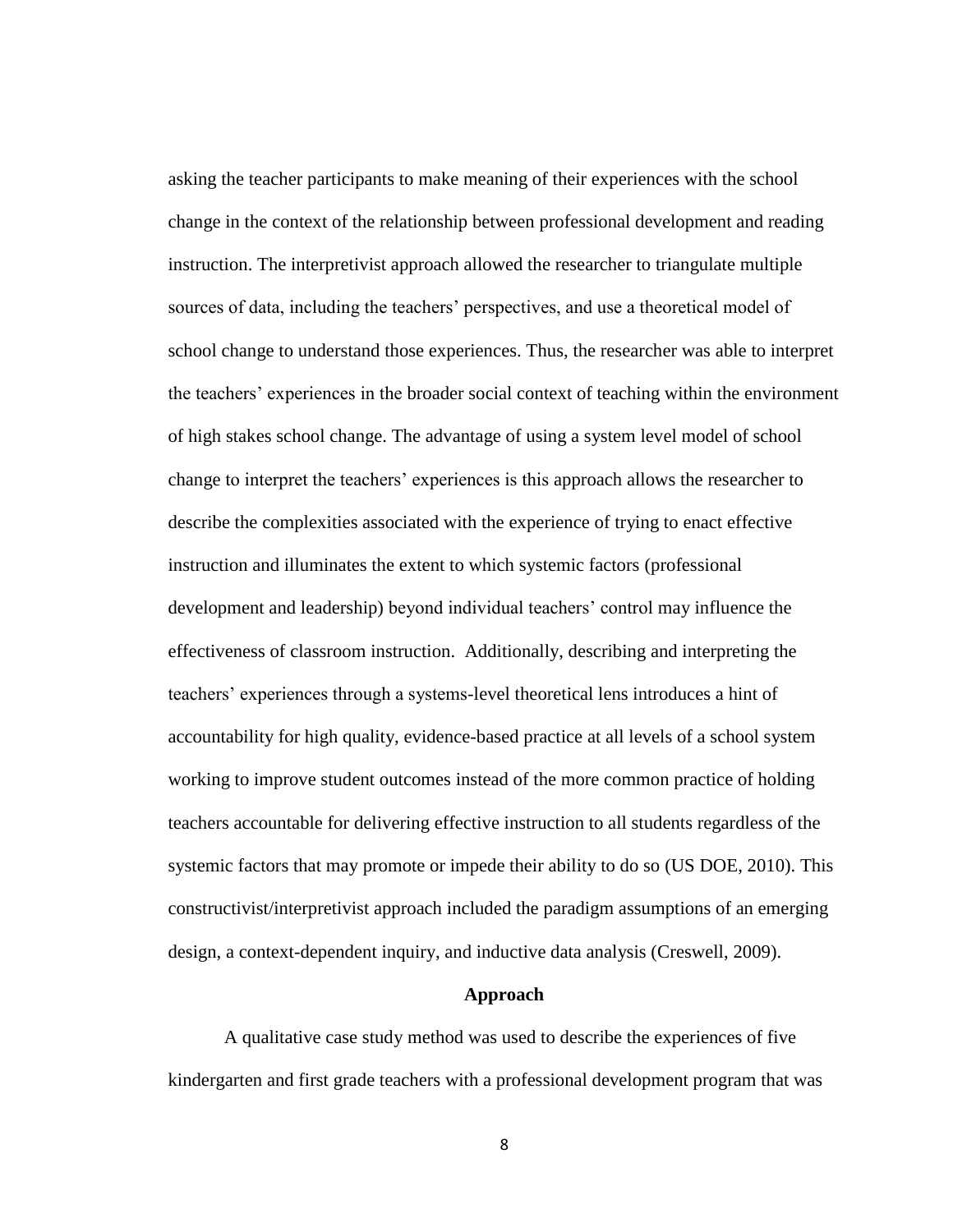part of a school improvement initiative in early reading. Viewed through the theoretical lens of school change, the case study was used to interpret the teachers' experiences and describe the complexity of the school change context in which teachers enact their pedagogy. The study was framed around (a) its research questions; (b) its propositions, (c) its unit(s) of analysis; (d) the logic linking the data to the propositions; and (e) the criteria for interpreting the findings as suggested by Yin (1994).

## **Definition of Terms**

For the purpose of this study, the following definitions will be used (Kurtts, 1998):

**Evidence-based Reading Instruction.** A model of instruction for teaching the 5 areas of reading that is systematic, explicit, engages students meaningfully and effectively using research-based pedagogy (Bursuck & Damer, 2011).

**Foundations of Reading (RF)**. Professional development program that includes 12 training units beginning with a review of the research literature that justifies the content of the program (Lilley, 2006).

**General education.** The classroom setting in which students receive education from a teacher who is licensed in elementary education but not special education (Kurtts, 1998).

**North Carolina State Improvement Plan II (NCSIP II)**. A personnel development program funded by the Office of Special Education Programs that evolved from the initial North Carolina State Improvement Grant (NCSIP II) which ran from 2000-2006. The purpose is to improve the quality and effectiveness of the reading instruction that students with disabilities receive in general education classrooms by providing high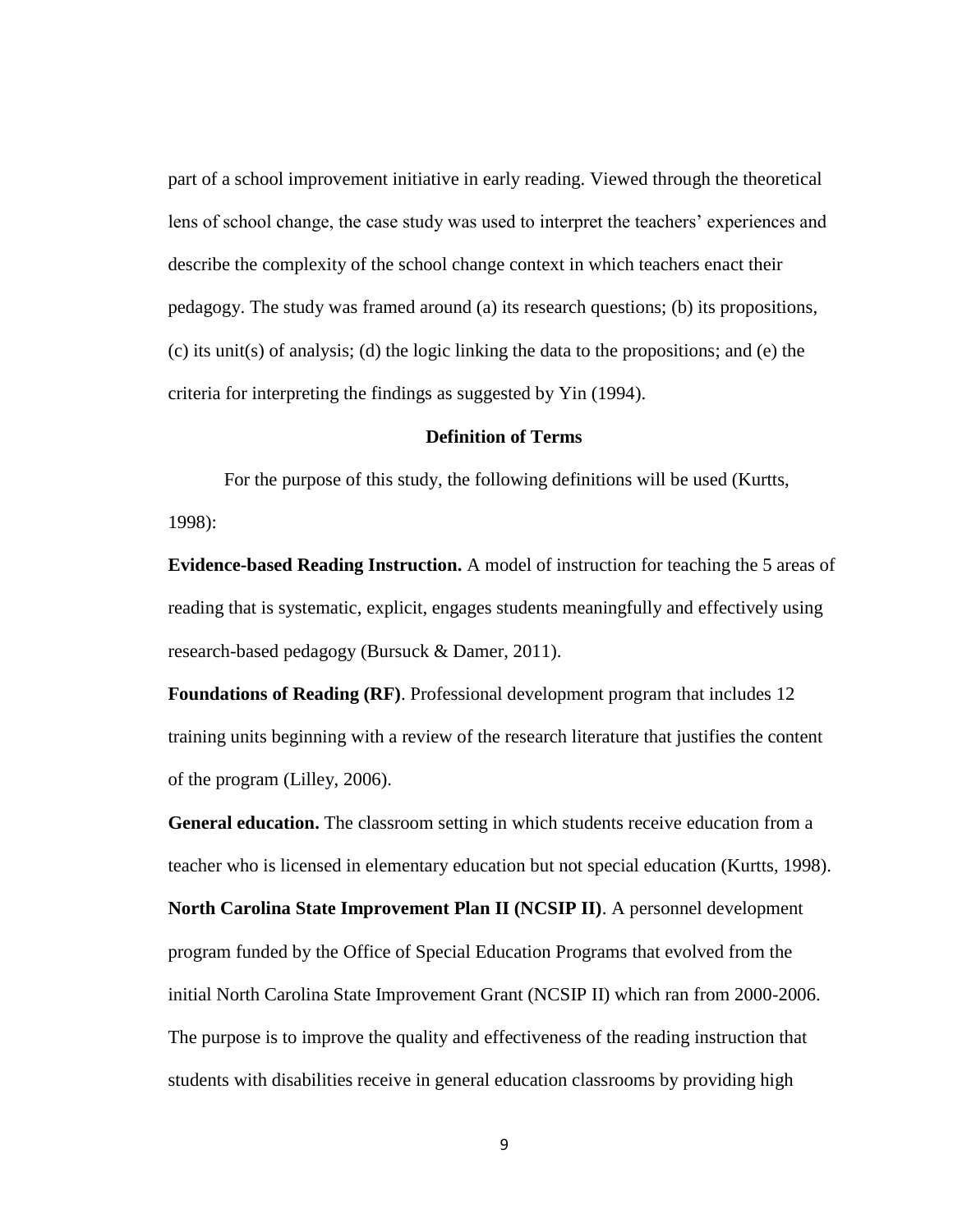quality professional development in the use of evidence-based practices in reading to general educators (NCSIP, n.d.)

**Reading First**. Reading First is a federal education program in the United States mandated under the No Child Left Behind Act and administered by the U.S. Department of Education. The program requires that schools funded by Reading First use scientifically-based reading instruction (Gamse et al., 2008).

**Research-based pedagogy**. Evidence-based instructional enhancements that provide the consistency, predictability, and structure students need to be successful (Bursuck  $\&$ Damer, 2011). These enhancements include advance organizers, unison responding, effective signals, efficient use of teacher talk, perky pace, my turn-together-your turn teaching format, cumulative review, systematic error correction, teaching to success, and a student motivational system..

**Small group reading instruction**: Small, flexible instructional groups designed to meet the specific needs of the students assigned to them. Groups vary in terms of: size; days per week each group receives instruction; the number of minutes per day; degree of lesson structure; and content and skill level of the students (Kosanovich, Ladinsky, Nelson & Torgesen, n.d.).

#### **Significance of the Study**

Why America's school children experience chronic reading failure has been the subject of numerous research studies (Allington, 1984; Francis, Shaywitz, Stuebing, Shaywitz, & Fletcher, 1996; Juel, 1988; Shaywitz et al., 1999; Torgesen, 2004; Torgesen & Burgess, 1998). Foorman & Torgesesn (2001) ascertained, however, that the reasons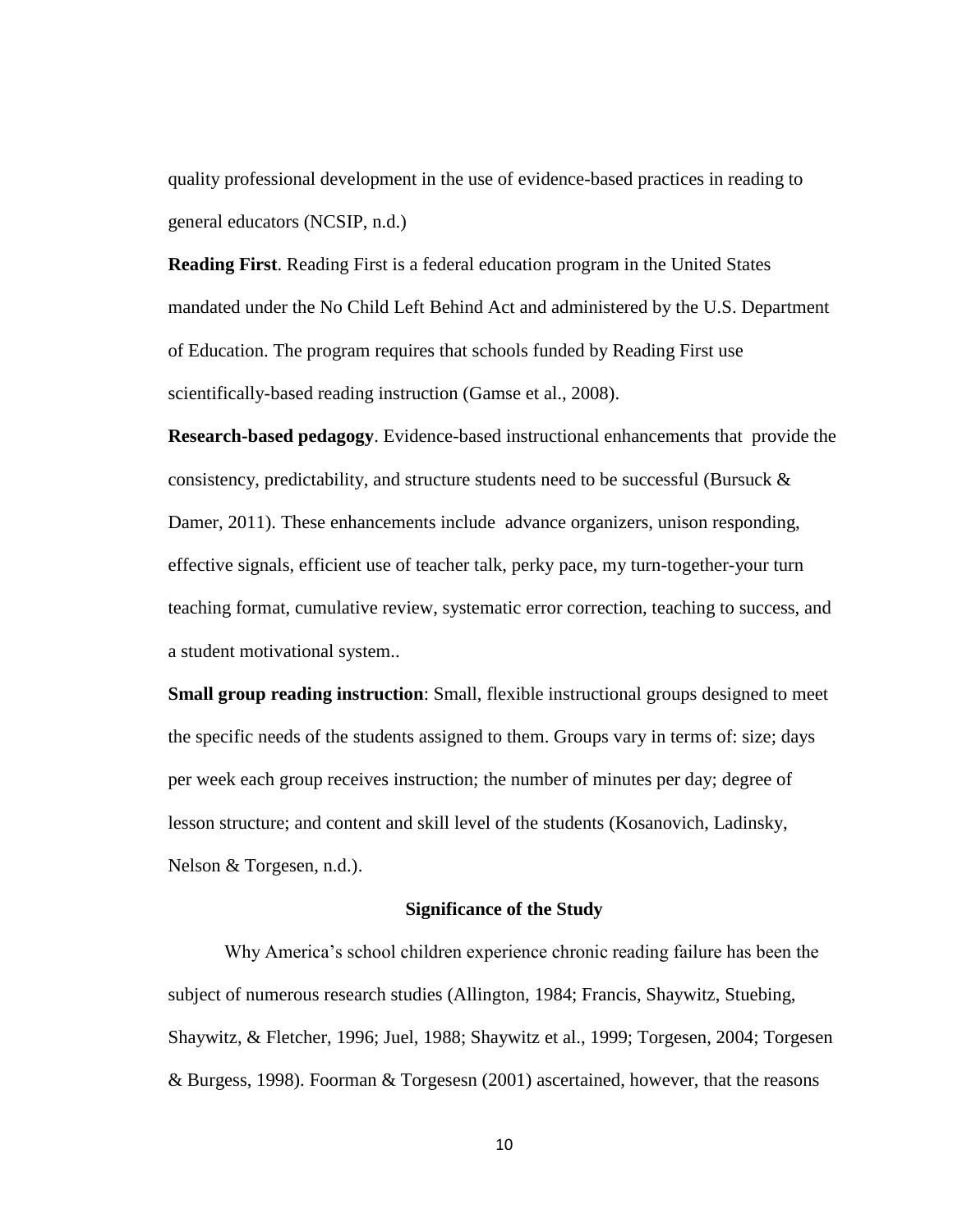children are at-risk is less important than the quality of reading instruction they receive. Because students who are at-risk for reading failure acquire skills at a slower rate or pace than students who are not, they need to receive more direct, explicit instruction along with increased opportunities to practice to achieve success (Foorman & Torgeson, 2001). Significant negative academic, personal, and social consequences are associated with reading failure. During the past several decades, policy makers have launched several state and federal initiatives to improve reading outcomes for children, particularly children who live in poverty, are English language learners, and/or who have disabilities. Yet, reading failure remains a persistent and unresolved educational problem (NAEP, 2007).

One widely recognized approach intended to reduce reading failure is to increase teachers' knowledge and practice of effective instructional practices by providing them with professional development. There is little precedent in the literature for exploring general education teachers' experiences *after* they attend a professional development program and return to their classrooms. Further, few studies describe and interpret teachers' experiences with professional development and effective instruction through the wider lens of school change. In addition, many professional development and school change studies are intervention studies and thus are highly controlled. This study adds to the school improvement literature because it documents teachers' experiences with school improvement efforts in which the researcher had no input or control. The study simply documents and attempts to explain what happened. As such, it may provide insight into what occurs in districts and classrooms when no one is looking. Finally, the study extends the idea of accountability for effective education to key areas of the education system, namely, professional developers and school leaders, a perspective largely absent from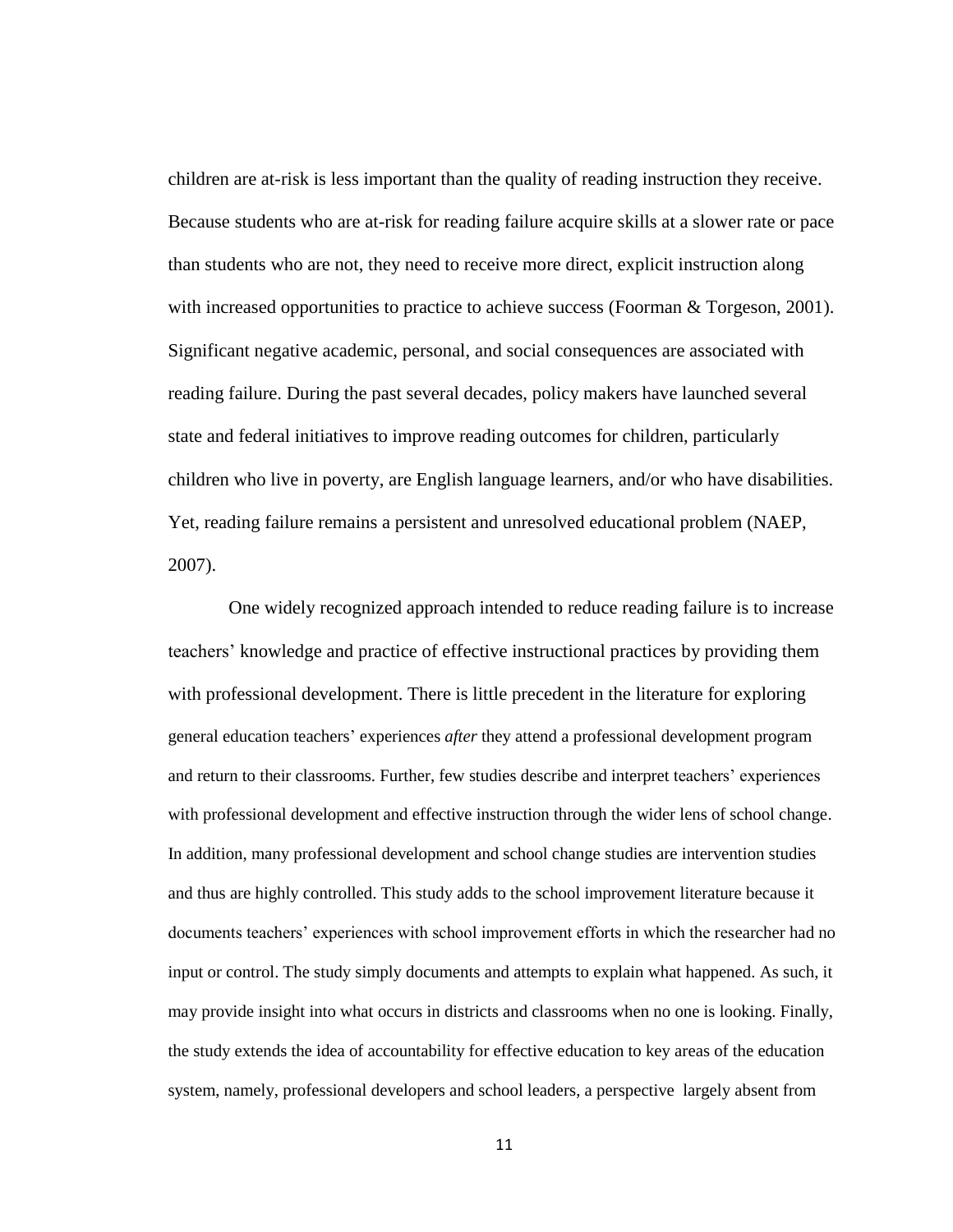the literature. As such, the study expands the discourse pertaining to effective instruction, professional development, and school improvement in a socio-political climate of high-stakes accountability. This line of inquiry is not only timely but also important. Achieving improved educational outcomes, especially in reading, for all students is a national priority. The academic literature has not yet fully informed these efforts accordingly.

#### **Delimitations and Limitations of the Study**

The researcher attempted to ensure the rigor of the investigation and to maximize both internal and external validity. However, like all applied research, the study did have several delimitations and limitations.

## **Delimitations**

The study relied on a purposive sample of 5 K-1 general education teachers working in the same rural elementary during the 2010-2011 school year. It is not possible to determine the extent to which obtained results may represent teachers who differ from the participants along many dimensions, including the following: region of country, district characteristics, student demographics, teacher demographics, grade levels, different professional development programs, and years of experience. That is, the reality of these participants' experiences may not be comparable with others in similar situations. In addition, The small number of participants and the lack of diversity among the participants and their students limit the transferability of these findings to other situations (Creswell, 2009). Findings from the investigation should be considered within the context of knowledge about teachers' experiences in the wider context of professional development and school change.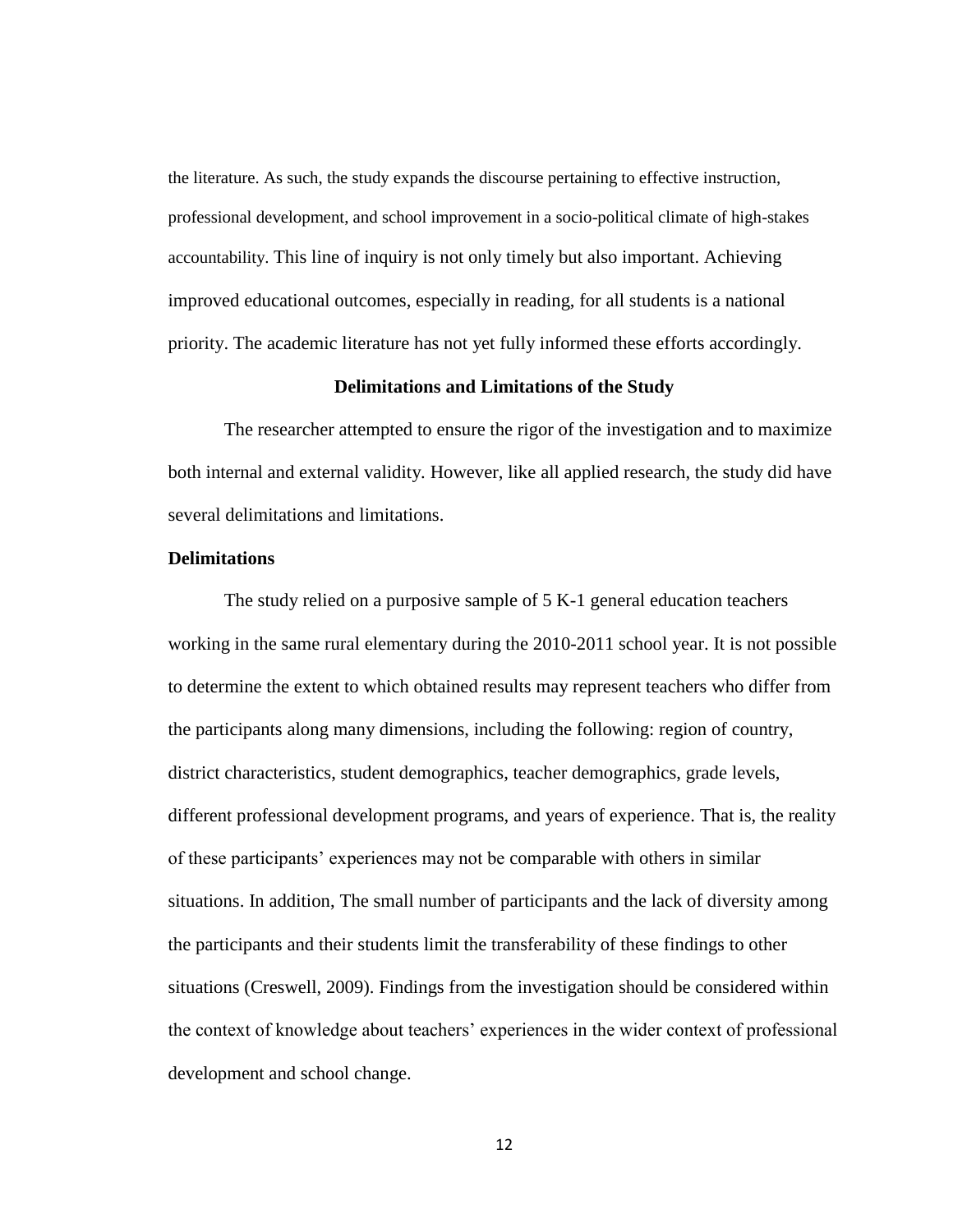## **Limitations**

The researcher spent nearly 200 hours over 18 weeks in the teacher participants' classrooms and came to be regarded as a member of the school community. In her role as a volunteer in these kindergarten and first grade classrooms, the researcher developed personal relationships with the teacher participants as well as other adults in the school, and of course, the students. Thus, the researcher may not have the objectivity of an outside observer.

The researcher's bias towards the importance of evidence-based practices in reading, professional development, and school change may have influenced her perceptions of what happens when teachers are held accountable for employing evidencebased practices to improve student reading achievement. The researcher's background as a public school special education teacher, a co-teacher, and a reading specialist may have also influenced her perceptions and interpretations of teachers' experiences.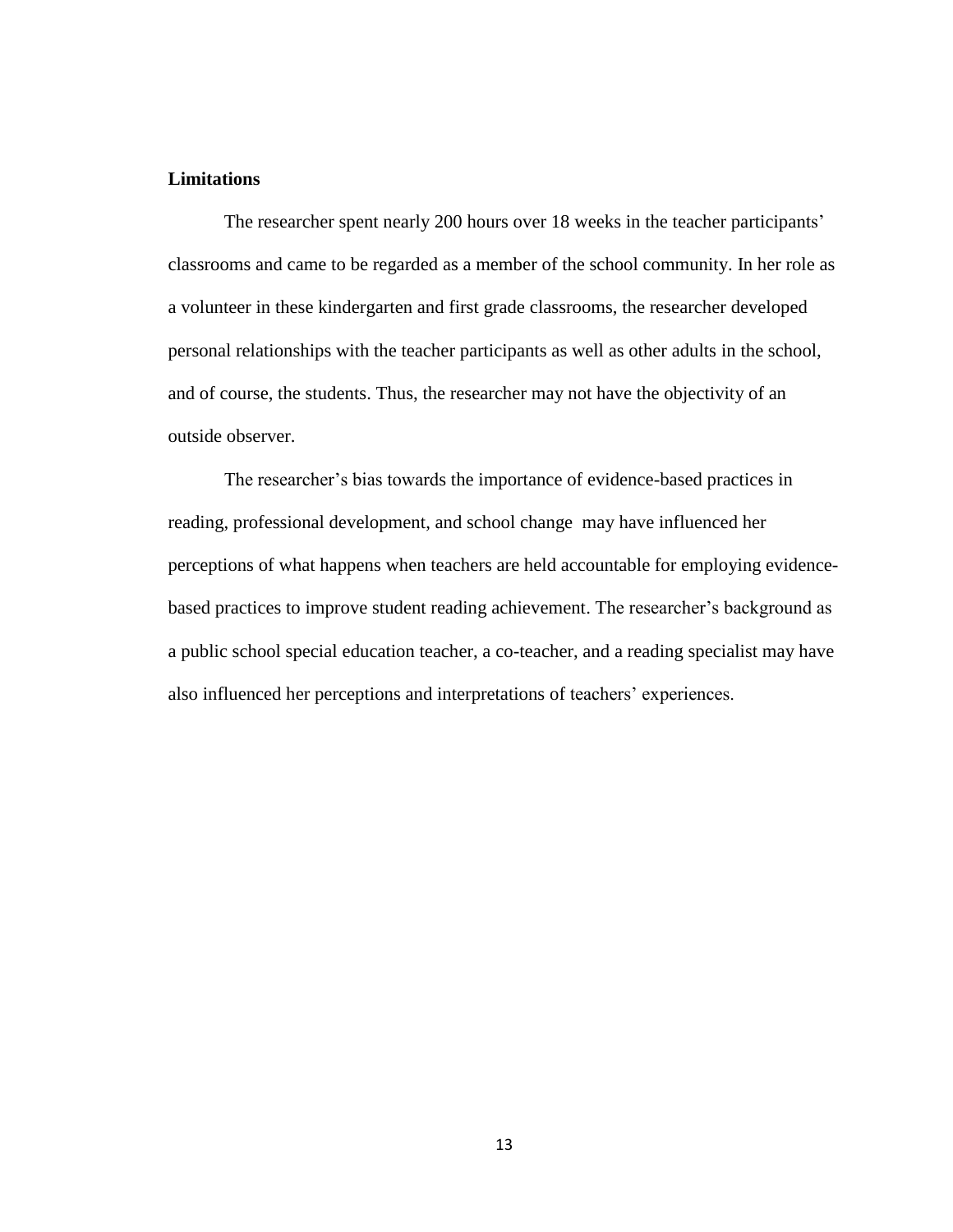# CHAPTER II

# LITERATURE REVIEW

Teachers in today's general education classrooms work in an environment of unprecedented accountability for student achievement. The latest reauthorization of the Elementary and Secondary Education Act mandates that general educators educate all children to a level of academic achievement that makes college a realistic and attainable goal (U.S. Department of Education, 2010). More children with disabilities than ever before are served in the general education classroom (U.S. Dept. of Education, 2007), and the law is clear that the general education classroom is the preferred educational environment for all children (IDEA, 2004). Much has been learned in the last decade about best practices to create inclusive classrooms where teachers are prepared to support the diverse learning needs of their students (Waldron & Mcleskey, 2010). However, much work remains. Superficial reforms are insufficient to create the sustainable organizational changes required for truly inclusive schools (Fullan, Cuttress, & Kilcher, 2005). School reform efforts must focus on organizational transformation, the deliberate restructuring of roles, processes, and objectives in order to meet goals that were previously considered unattainable.

This qualitative study documents five K-1 teachers' experiences with a school improvement initiative to increase evidence-based early reading instruction in general education classrooms. As a context for understanding the problem, a review of the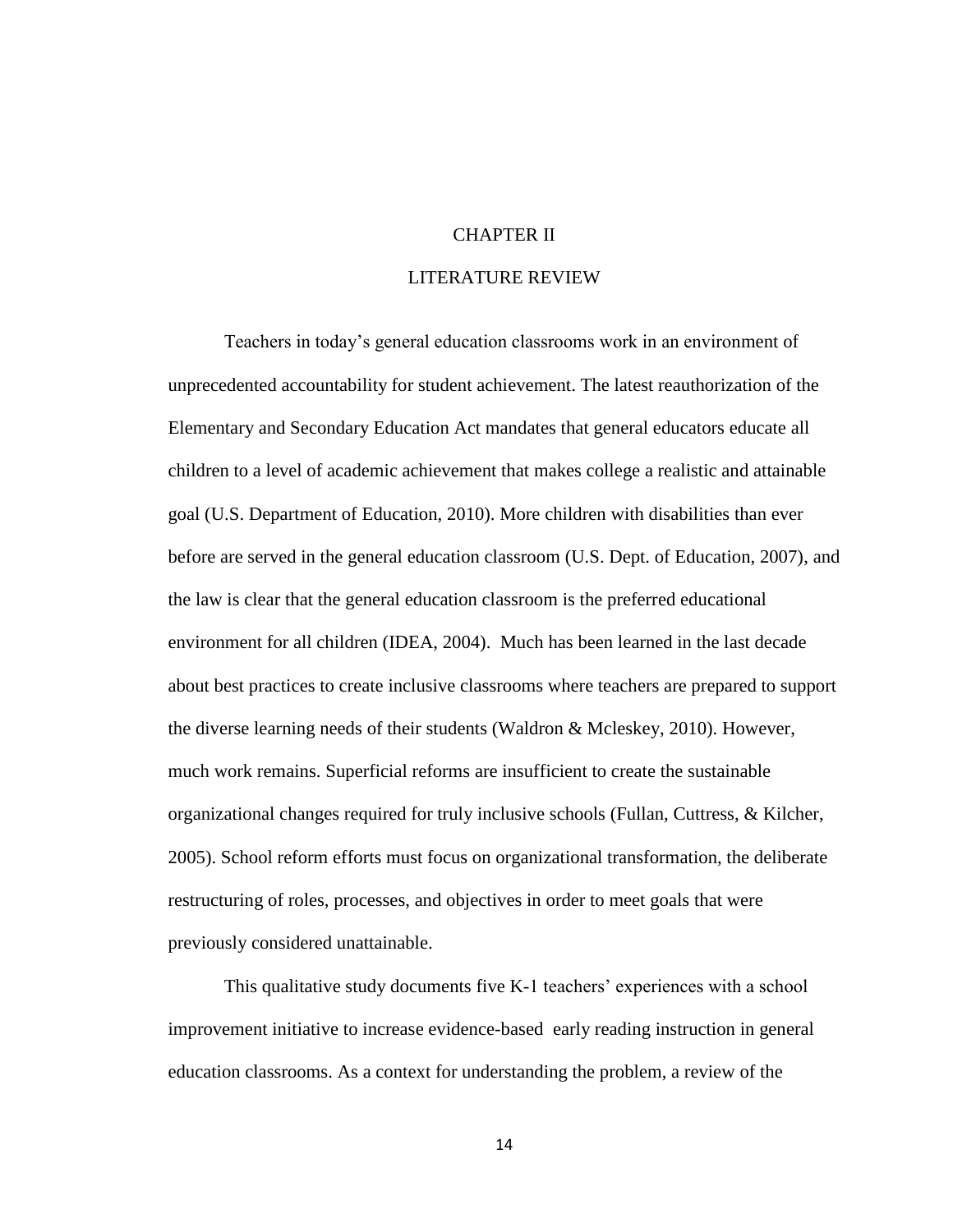literature was conducted in several related areas. Specifically, it examined (a) multi-tier reading instruction in early elementary classrooms; (b) evidence-based practices in early reading instruction; (c) effective teacher preparation and professional development practices; and (d) characteristics of organizational transformation that support lasting school change.

#### **Multi-Tier Reading Instruction in Early Elementary Classrooms**

Many students continue to experience reading failure, including students who are at-risk or have disabilities (Lee, Grigg, & Donahue, 2007). The most recent National Assessment of Educational Progress (Lee, Grigg, & Donahue) results indicate that while overall reading scores have improved slightly in the last 17 years, little progress has been made towards closing the achievement gap between White and Black students; further the increase in the number of students who scored at the proficient level is also relatively small (4<sup>th</sup> grade) or nonexistent (8<sup>th</sup> grade) (Manzo & Cavanaugh, 2007). Despite political and empirical support for providing evidence-based reading instruction to all children, students with disabilities and students who are at-risk continue to lag behind their peers in reading. Research also suggests that despite increased accountability and scrutiny, students who are most at-risk for academic failure are also those least likely to receive effective reading instruction (Stichter, Stormont, & Lewis, 2008).

#### **Promising Practice in Multi-Tier Implementation: Response-to-Intervention**

One promising approach to reducing reading failure is a multi-tiered decision making framework known as Response-to-Intervention (RTI), a comprehensive early detection and prevention strategy designed to identify and provide support for struggling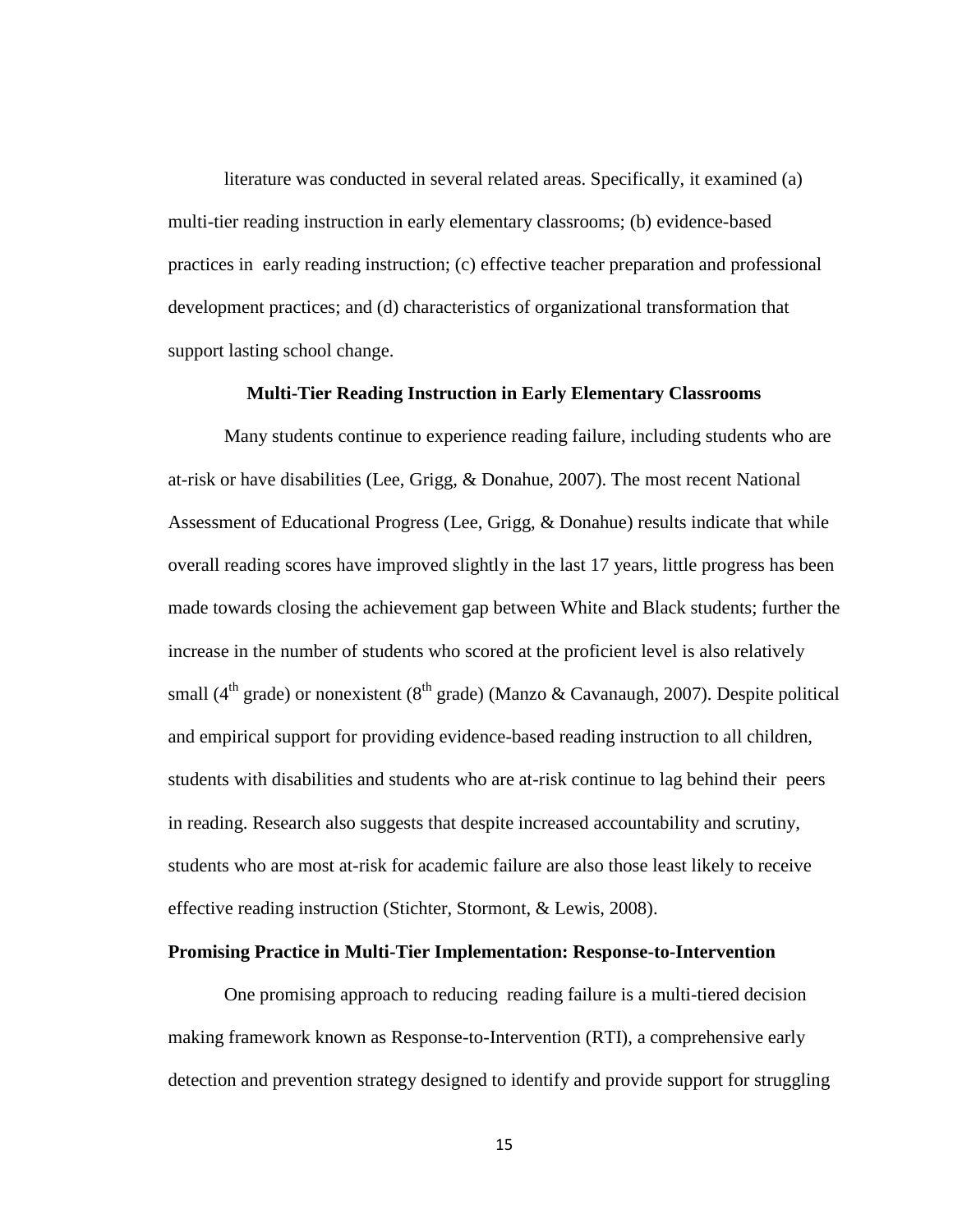readers at the first sign of difficulty (Connor, Morrison, & Underwood, 2007; Coyne & Harn, 2006; Deno et al., 2009; Gersten et al, 2009; Mehta, Foorman, Branum-Martin, & Taylor, 2005; Taylor, Pearson, Peterson, & Rodriguez, 2005; Vadasy, Sanders, & Abbott, 2008; Wilber & Cushman, 2006). RTI is best understood as a multi-tier framework or a strategic approach for supporting children who are at-risk (due to disabilities, socioeconomic disadvantage, or limited English proficiency) for school failure before they fall behind (Coyne & Harn, 2006; Feifer, 2008; Schmitt & Wodrich, 2008; Wilber & Cushman, 2006). RTI originally was intended as an alternative assessment model for evaluating children for learning disabilities (Coyne & Harn, 2006). However, RTI has evolved from just a special education identification tool to a general education instructional practice (Kavale & Spalding, 2008). As such, RTI is changing the way general educators work (Hoover & Patton, 2008).

**Two approaches to RTI.** Generally, RTI systems include three or four increasingly intensive instructional "tiers" into which children are placed, often using a team-based problem-solving process. Data from progress monitoring assessments are used to determine students' responses to instruction and also to identify children who need additional instructional interventions (Bursuck & Damer, 2011). Research-based universal screening measures are used to determine students' progress in response to instruction and intervention (Bursuck & Damer, 2011). AIMSweb [\(http://aimsweb.com\)](http://aimsweb.com/). Dynamic Indicators of Basic Skills (DIBELS://dibels.uoregon.edu/measures/psf.php) Phonological Awareness Literacy Screening (PALS; http:pals.virginia.edu), and Texas Primary Reading Inventory (TPRI; http://www.tpri.org) are the four assessment batteries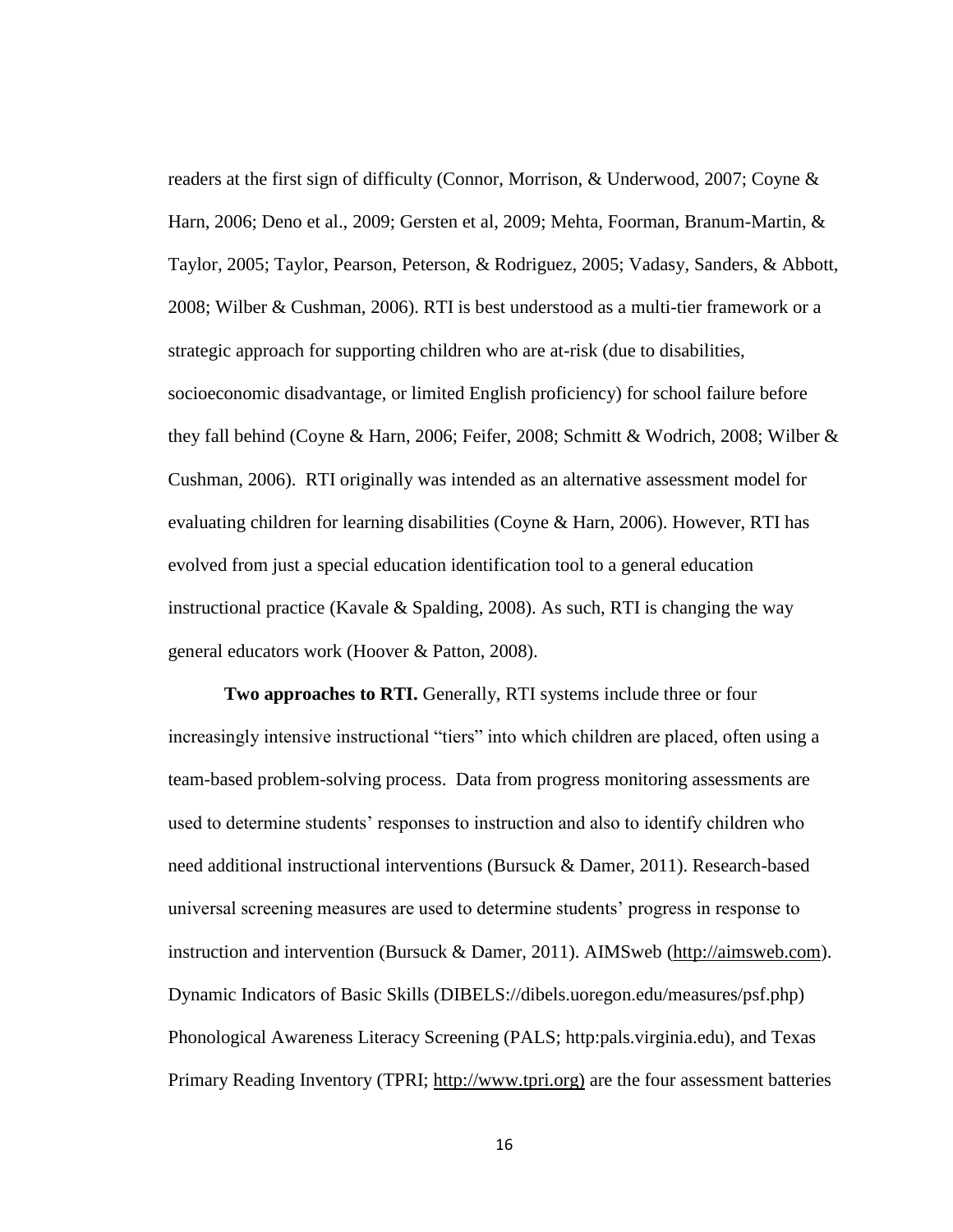most commonly used for universal screening in RtI systems (Bursuck & Damer, 2011). AIMSweb was the universal screening assessment used in this study. Students move through the increasingly intensive tiers of instructional intervention based on their performance on regularly- scheduled, research- validated measures. There are two approaches to RTI implementation: the standard treatment protocol approach (Fuchs, Mock, Morgan, & Young, 2003) and the problem solving approach (Marston, Muyskens,, Lau, & Canter, 2003). The features of these two RTI approaches are described next. North Carolina is using the Problem Solving Approach in its RTI implementation.

*Standard treatment protocol approach (STPA).* In the STPA, all students participate in universal screenings to identify students who are at-risk for academic failure. In Tier 1, all students receive evidence-based instruction. Students who are at-risk for failure participate in frequent progress monitoring to assess their performance in response to the instruction and to identify their rates of improvement. When students do not make adequate progress in Tier 1, they proceed to Tier 2 where a standard decision making protocol is used to make instructional decisions. Students with similar needs receive one standard research-validated intervention which is delivered in a predetermined format that can address multiple skill sets. The standardization of the decision making process and the intervention is intended to make it easier to monitor and ensure the fidelity of the intervention implementation (IRIS, 2007). If students do not demonstrate an adequate response to Tier 2 interventions, they progress to Tier 3 and possibly Tier 4 (depending on individual state RTI plans) for increasingly intensive intervention and more frequent progress monitoring (Bursuck & Damer, 2011). Students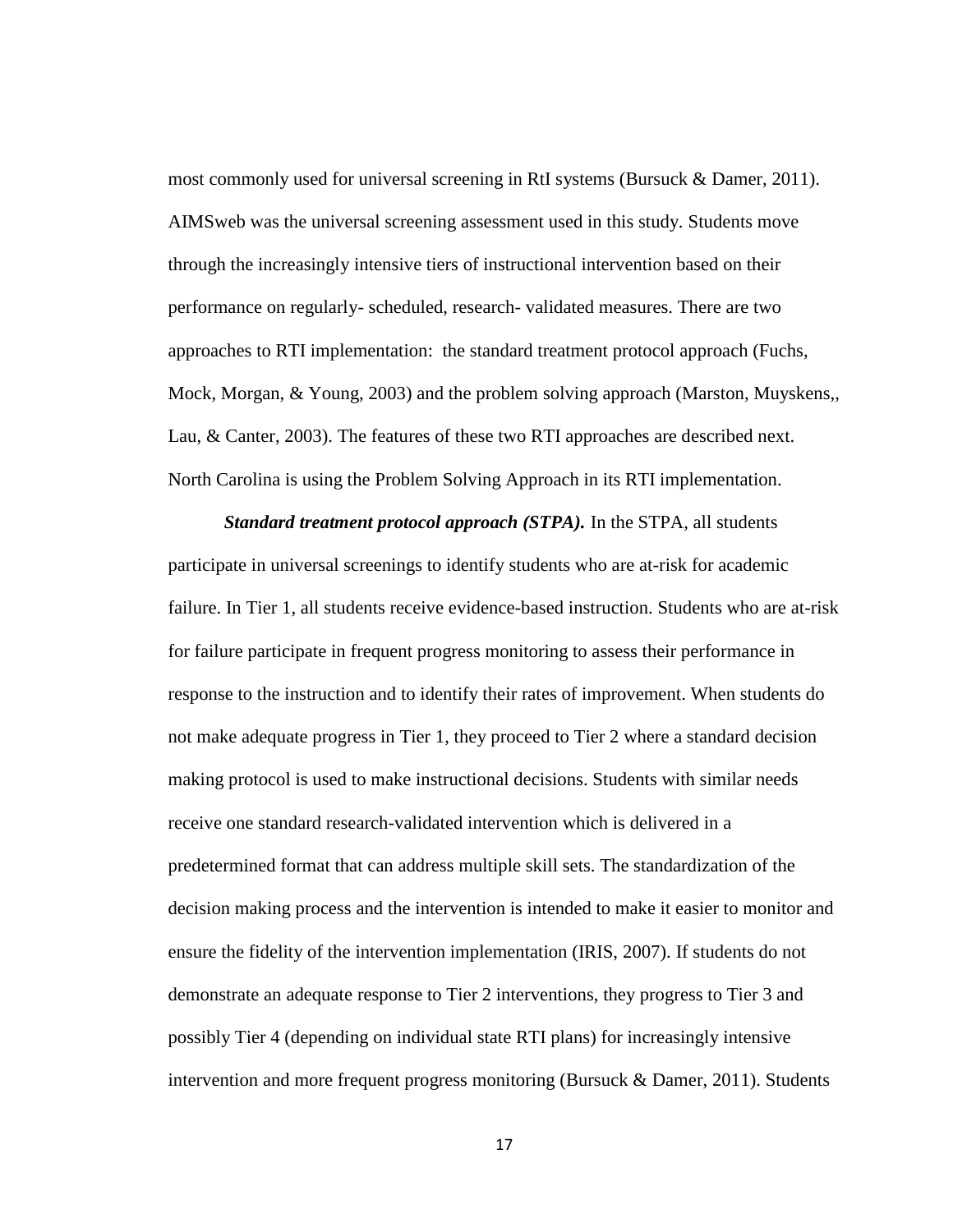who do not make adequate progress in the tertiary tier of the local RTI plan (Tier 3 or Tier 4 depending on district or state) are referred for special education evaluation (IRIS, 2007). Throughout the RTI process, students who show adequate Response-to-Intervention may continue in the tier that is effective or may have a reduction in the intensity of services based progress monitoring assessments.

*Problem solving approach (PSA)*. The PSA is similar to the standard treatment protocol approach (STPA) with the major difference located in Tier 2 (IRIS, 2007). As in the STPA, in the PSA, all students participate in universal screening to identify students who are potentially struggling. All students also receive evidence-based instruction in Tier 1 and frequent progress monitoring occurs for students whose performance on the universal screening measure indicates they may be at-risk for academic failure. Students who do not make adequate progress in Tier 1 move to Tier 2. Unlike the standardized intervention approach used in the STPA, however, Tier 2 in the PSA is highly individualized (Case, Speece, & Molloy, 2003). In the PSA, a teacher makes instructional decisions based on individual students' performance. The team considers data from a variety of sources, including hearing and vision data, social history, and classroom performance, in addition to student performance on curriculum-based assessments. Once the team has identified an academic problem based on all data, the team develops, implements, and evaluates a plan to address the identified problem. The team chooses interventions for the student from a variety of possible evidence-based interventions; these interventions are flexible and individualized to meet students' individual situations and needs. The team monitors student progress during the intervention period. If the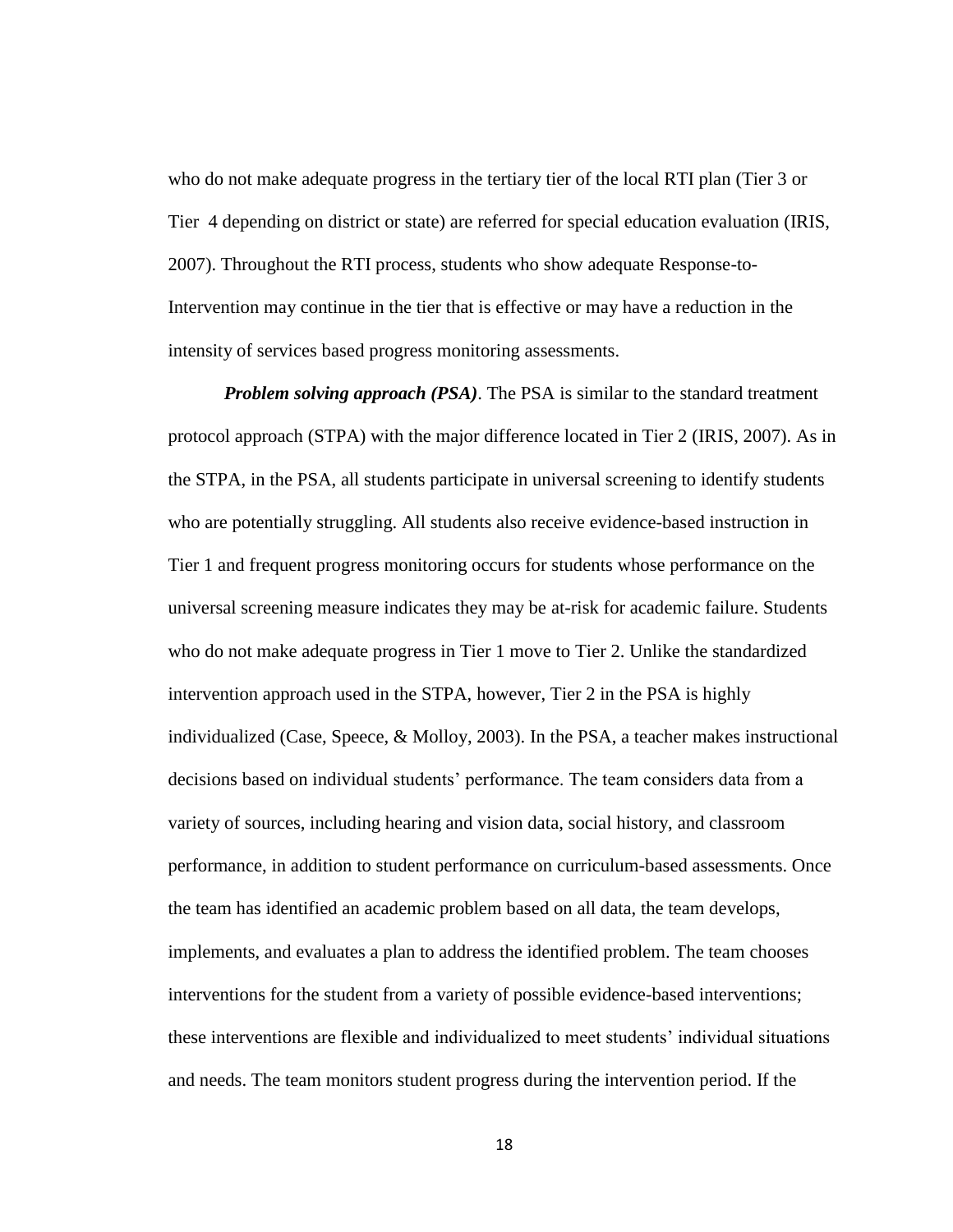student does not make adequate progress in Tier 2, the team can decide to try another intervention or move the student into Tier 3. Once students are in Tier 3, the PSA follows the same process as the STPA (IRIS, 2007). North Carolina uses a four-level problem solving approach to identify elementary school children who are at-risk for academic failure in the areas of reading, math, and behavior. This study focused only on core reading instruction, that is, instruction that all children in the general education classroom receive as part of the least intensive tier of the NC RTI model.

Regardless of differences between the PSA and STPA, or the nuances of individual state plans (e.g., the NC Response to Instruction Problem Solving framework), data-based decision making, collaboration and evidence-based instruction are the cornerstones of effective RTI implementations (Fuchs, 2007; Fuchs & Deshler, 2007; Gersten et al., 2009; VanDerHeyden, Witt, & Gilbertson, 2007).

Evidence-based instruction for all children, all the time has the potential to improve outcomes for students who are at-risk without requiring additional support or interventions (Gersten et al., 2009). Although there is no clear or simple definition of "evidence-based instruction," in reading, it is generally understood to mean systematic, explicit instruction in the 5 key areas identified by the National Reading Panel (2000) and the National Early Literacy Panel (2008), including phonemic awareness, phonics, fluency, vocabulary, and comprehension (Bursuck & Blanks, 2010).

The successful implementation of RTI requires extensive knowledge and skill on the part of classroom teachers (Bursuck, Damer, & Smallwood, 2008; NJCLD, 2005; Gerber, 2005; Podell & Tournaki, 2007). The next section identifies the critical elements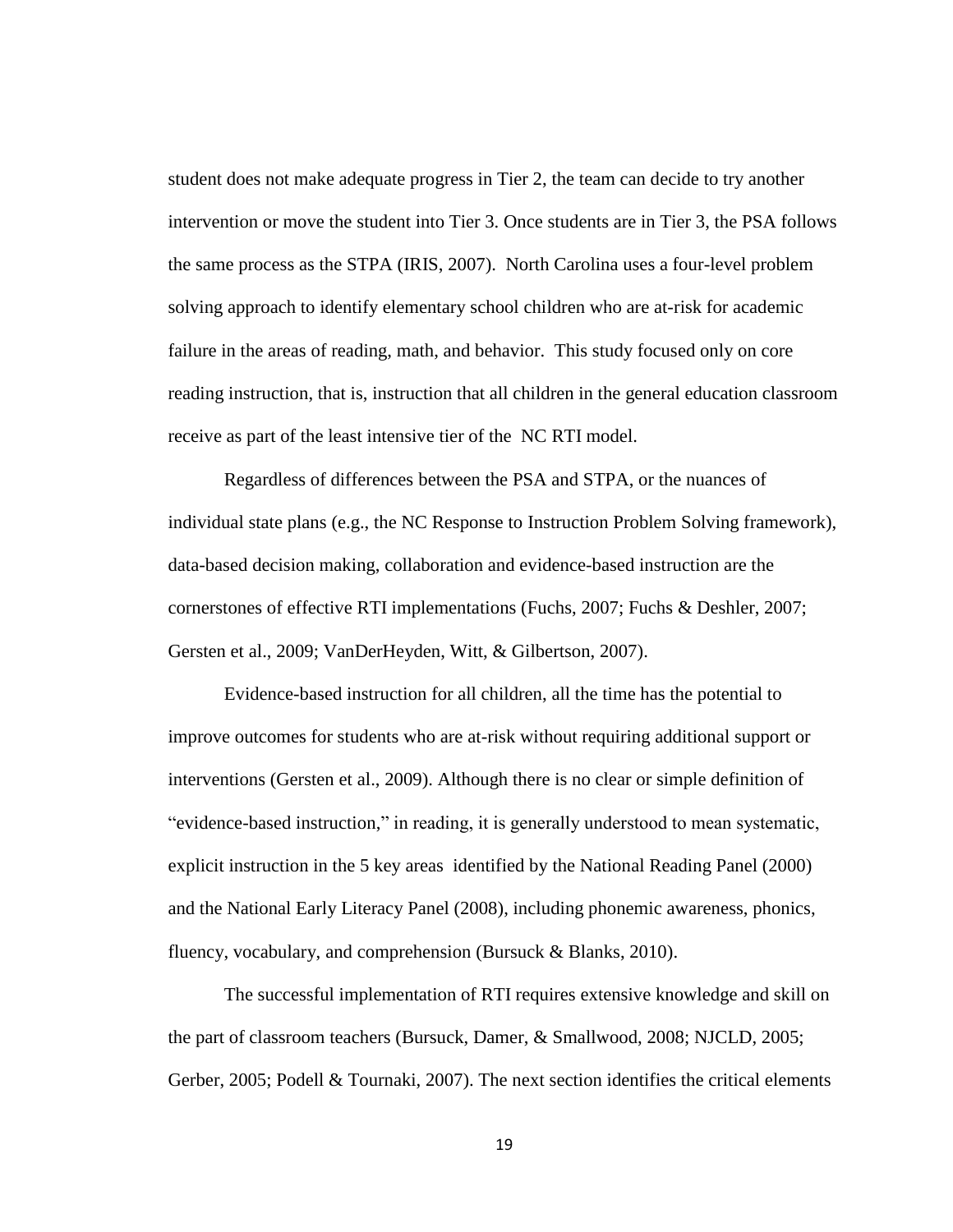of effective early reading instruction that all children must receive in the general education classroom from the core reading curriculum.

#### **Effective Early Reading Instruction**

Although researchers generally agree about what constitutes approaches known as "evidence-based practices" in reading (Foorman, Brier, & Fletcher, 2003), the extent to which the constituent components of these approaches have direct empirical support in isolation is more limited (Rupley, Blair, & Nichols, 2009). For example, systematic explicit phonics is effective in general for teaching early word reading skills, yet issues such as the order in which sounds are taught, the use of multisensory techniques, or whether to practice reading using leveled or decodable books lack direct empirical support. Therefore , while there is cumulative evidence that systematic, explicit teaching of reading is evidence-based ( National Reading Panel, 2000; National Literacy Panel, 2008), many of the specific components of systematic, explicit approaches discussed in this section would be more accurately termed promising practices. Although these components are described in isolation, for the most part, they have not been researched in isolation.

The following methods were employed to identify evidence-based practices in reading. First, an electronic search of EBSCO was completed using the search terms "effective instruction", "reading", "evidence-based". The 151 results consisted of 29 empirical studies, 25 metanalyses and literature reviews, 45 descriptive articles, and 52 other articles including opinion columns, book reviews, study commentary, and similar pieces not relevant to this study. As expected, systematic, explicit reading approaches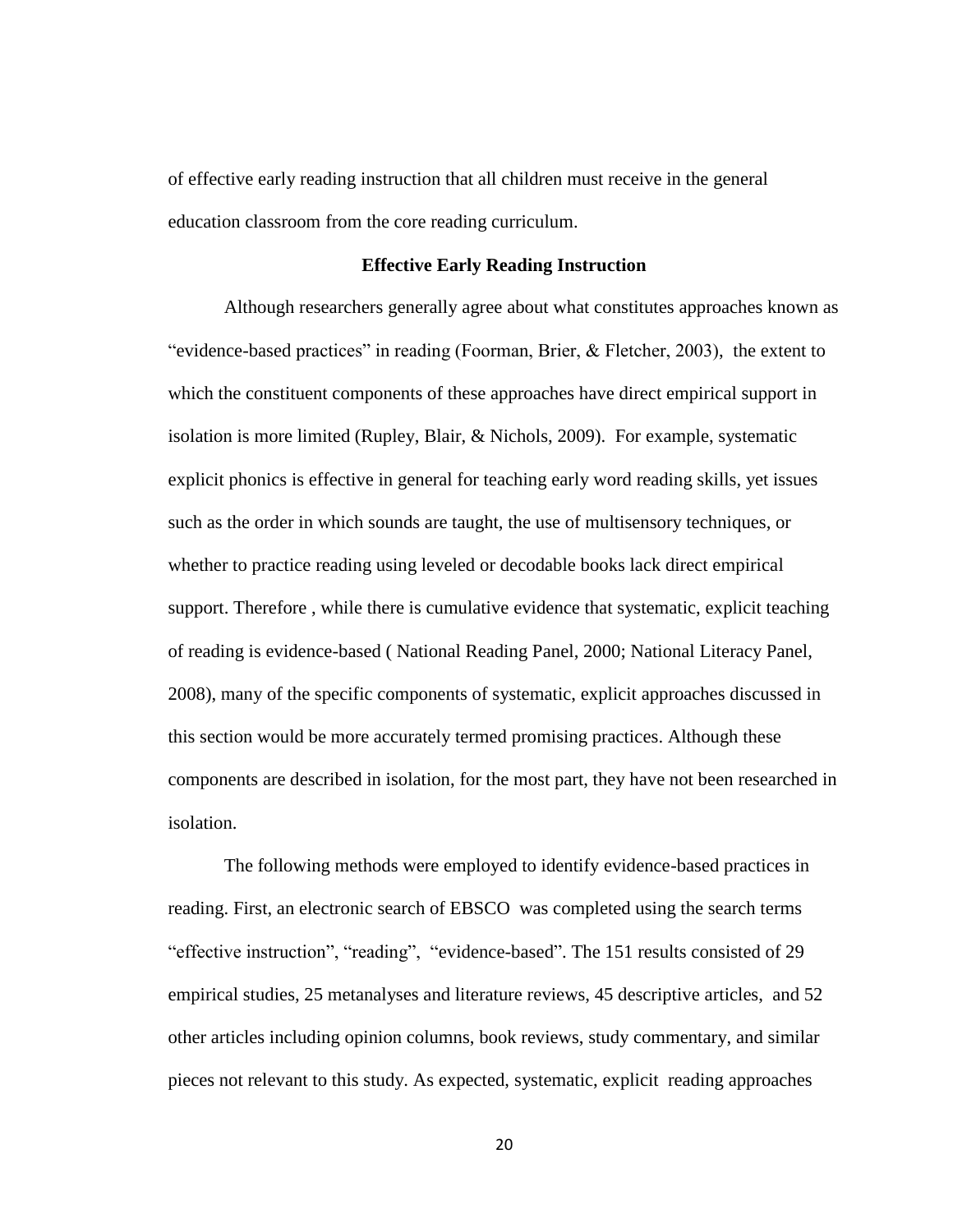were referenced as either primary or secondary sources across the empirical, review, and descriptive studies.

#### **Essential Content of Effective Reading Programs**

The National Reading Panel (NRP, 2000) and The National Early Literacy Panel (NELP, 2008) evaluated thousands of studies of early reading to determine what skills or skill areas teachers should target for instruction. In both panel syntheses, 5 key skill areas were identified as essential for effective reading instruction (NELP, 2009; NRP, 2000). These areas are: phonemic awareness, phonics, fluency, vocabulary, and reading comprehension. Brief descriptions of the key components of each of these five skill areas follow.

**Phonemic awareness.** Phonemic awareness is the ability to hear and manipulate the smallest units of sound in spoken language (Ball & Blachman, 1991; O'Connor, Notari-Syvenson, & Vadasy, 1996; Passenger, Stuart, & Terrell, 2000). In both the NRP (2000) and the NELP (2009) findings, phonemic awareness was the most highly predictive indicator of later student decoding ability. Thus, phonemic awareness is an essential part of a beginning reading program (Badian, 2001, Ball & Blachman, 1991). A key understanding is that phonemic awareness is not the same as phonics; phonemic awareness is strictly oral while phonics involves the mapping of sounds to letters. Before children can map sounds to letters they must be able to hear the individual sounds and produce and manipulate them, and hence the need for phonemic awareness (Bursuck  $\&$ Damer, 2011). Phonemic awareness skills do not often develop naturally in children who are at-risk or who have disabilities (Bursuck & Damer, 2011). As a result, these children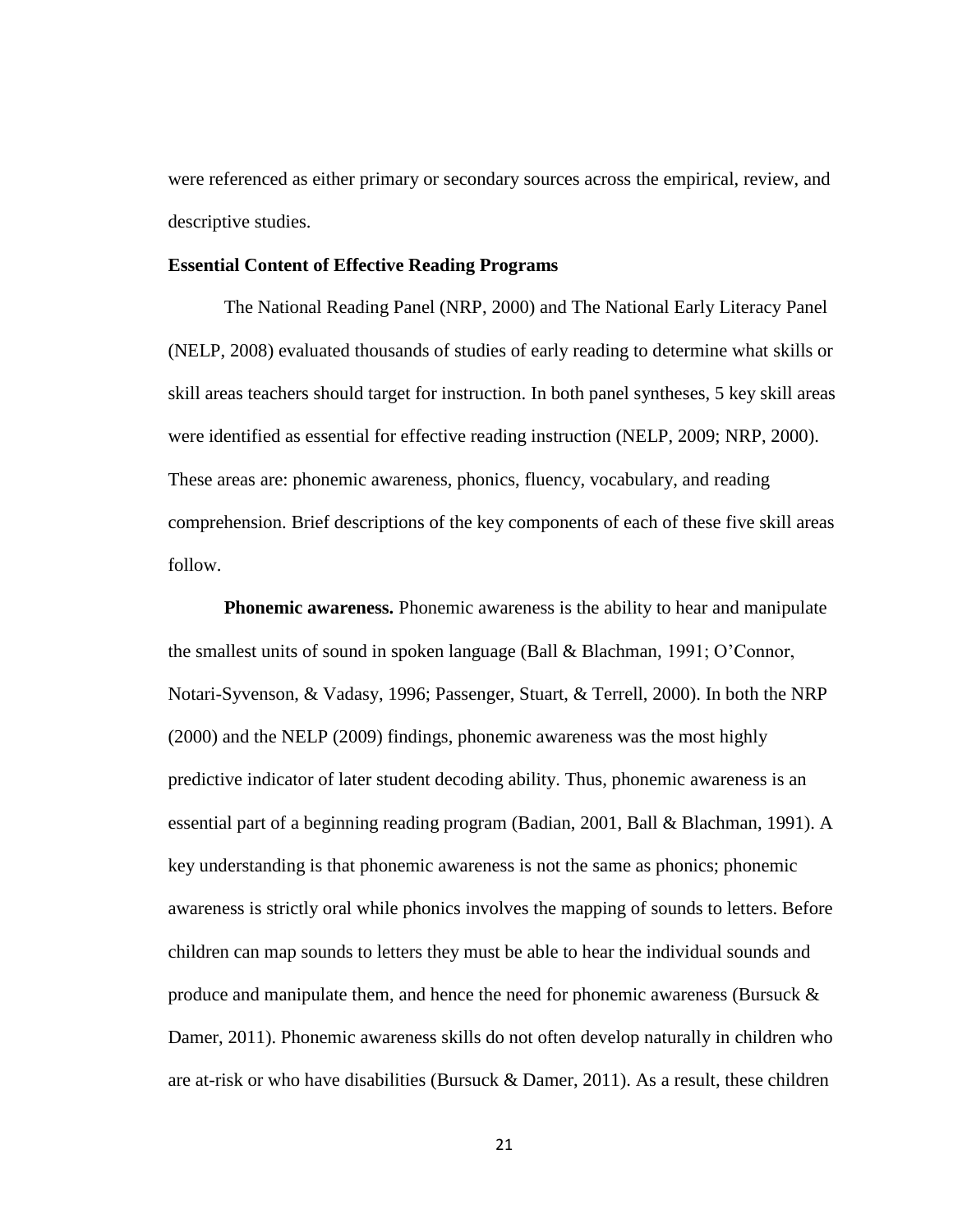need systematic, explicit instruction in two phonemic awareness skills in particular: segmenting, which involves the breaking up of words into their individual sounds, and blending, putting individual sounds together to form words (Ball & Blachman, 1991; Hecht, Burgess, Torgesen, Wagner, & Rashotte, 2000). Phonemic awareness instruction in general education reading programs needs to be examined carefully for fidelity, as it can be incidental, with little direct instruction in blending and segmenting provided (Moats, 2007).

**Phonics and the Alphabetic Principle.** To become proficient readers, children must achieve the alphabetic principle, the understanding that there are "systematic and predictable relationships between written letters and spoken sounds" (Bursuck  $&$  Damer, 2011). Once children have the alphabetic principle they are able to identify and remember words accurately and automatically (Foorman, Francis, Novy, & Lieberman, 1991; Oudeans, 2003). Phonics is an instructional approach that helps children attain alphabetic principle by teaching sound-symbol relationships in a sequence that facilitates accurate, automatic word decoding as soon as possible. Like phonemic awareness, phonics skills do not come naturally to students who are at-risk or who have disabilities (Coyne, Zipoli, & Ruby, 2006; Fielding-Barnsley, 1997; Fuchs & Fuchs, 2005). Thus, the careful teaching of phonics is an essential part of an effective reading program (Bursuck & Damer, 2011; O'Connor, Jenkins, & Slocum, 1995; NRP, 2000). Phonics instruction in general education may not be explicit enough, encourage students to guess at words, provide little systematic presentation of sound-symbol relationships, and avoid phonic readers that allow students to apply their sounding skills (Moats, 2007). These are all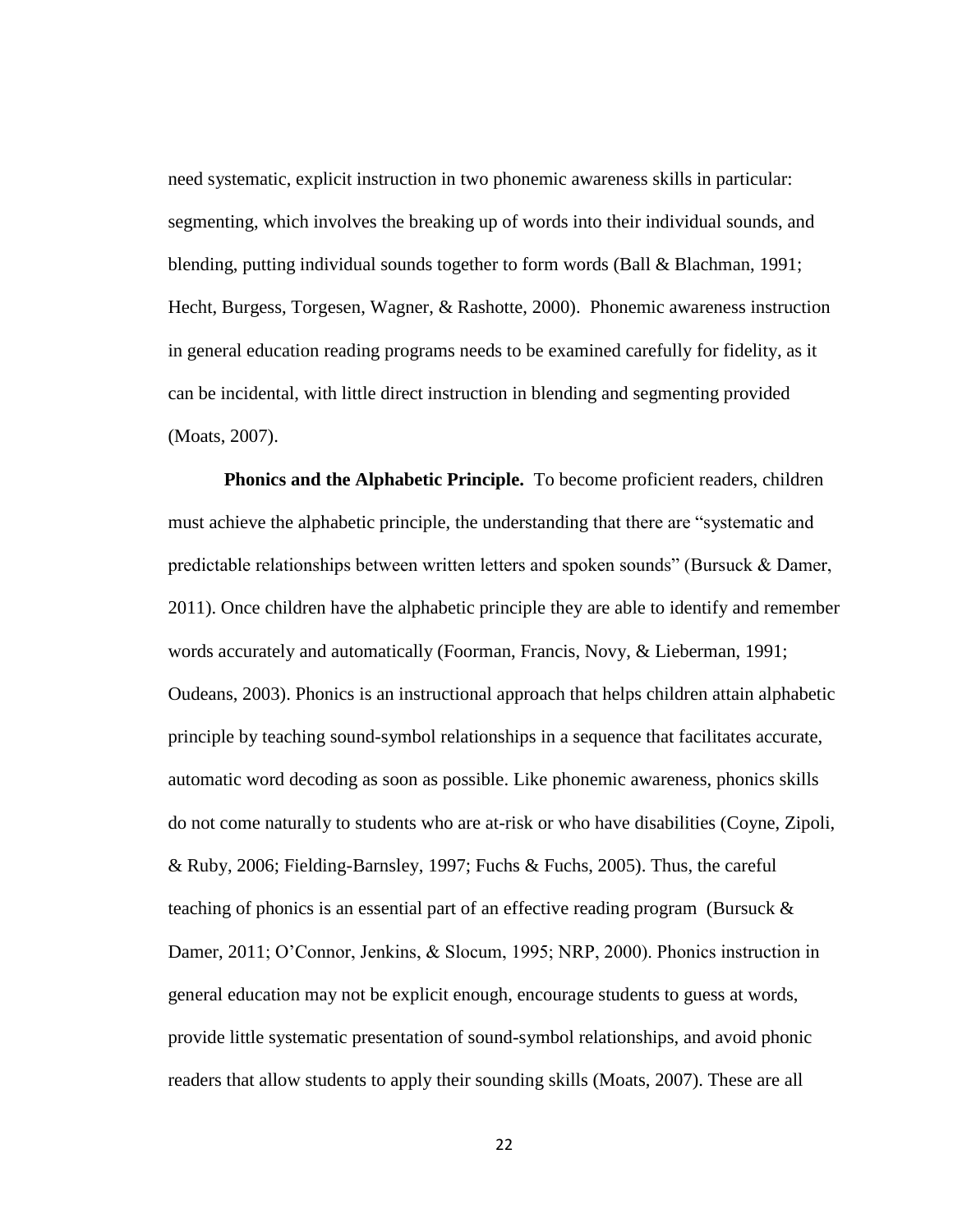indications of a lack of evidence-based instruction in phonics and point to the need for careful observation of classroom practices when making decisions about students within a multi-tier framework.

**Reading fluency.** Reading fluency is the ability to read connected text accurately, quickly, and with expression (Therrien, Gormley, & Kubin, 2006; Webre, 2005). Students who are not fluent readers spend so much time and effort decoding individual words that they may be unable to construct either the concrete or abstract thoughts the text represent (Bursuck & Damer, 2011). Students who are at-risk or have disabilities often need explicit instruction and frequent opportunities to practice skills that lead to reading fluency. Even students who have alphabetic principle may not develop reading fluency on their own (Bursuck & Damer, 2011; Speece & Ritchey, 2005).

Despite its importance, however, effective fluency instruction is often overlooked or left out of reading instruction for all students (Hudson, Lane, & Pullen, 2005; Moats, 2007). Partly, this is due to the popular belief that independent silent reading practice is sufficient to build students' reading fluency. Although intuitively appealing, there is little evidence to suggest that allowing students to read silently and independently without immediate corrective feedback has any positive effect on their reading fluency (O'Connor, White, & Swanson, 2007; Schwanenflugel, Meisinger, Wisebaker, Kuhn, Strauss, & Morris, 2006; Welsch, 2006). Guided repeated oral reading activities appear to increase reading fluency (Mandlebaum, Hodges, & Meisenheimer, 2007; Therrien, Gormley, & Kubin, 2006), particularly in younger children (Edmonds et al., 2009).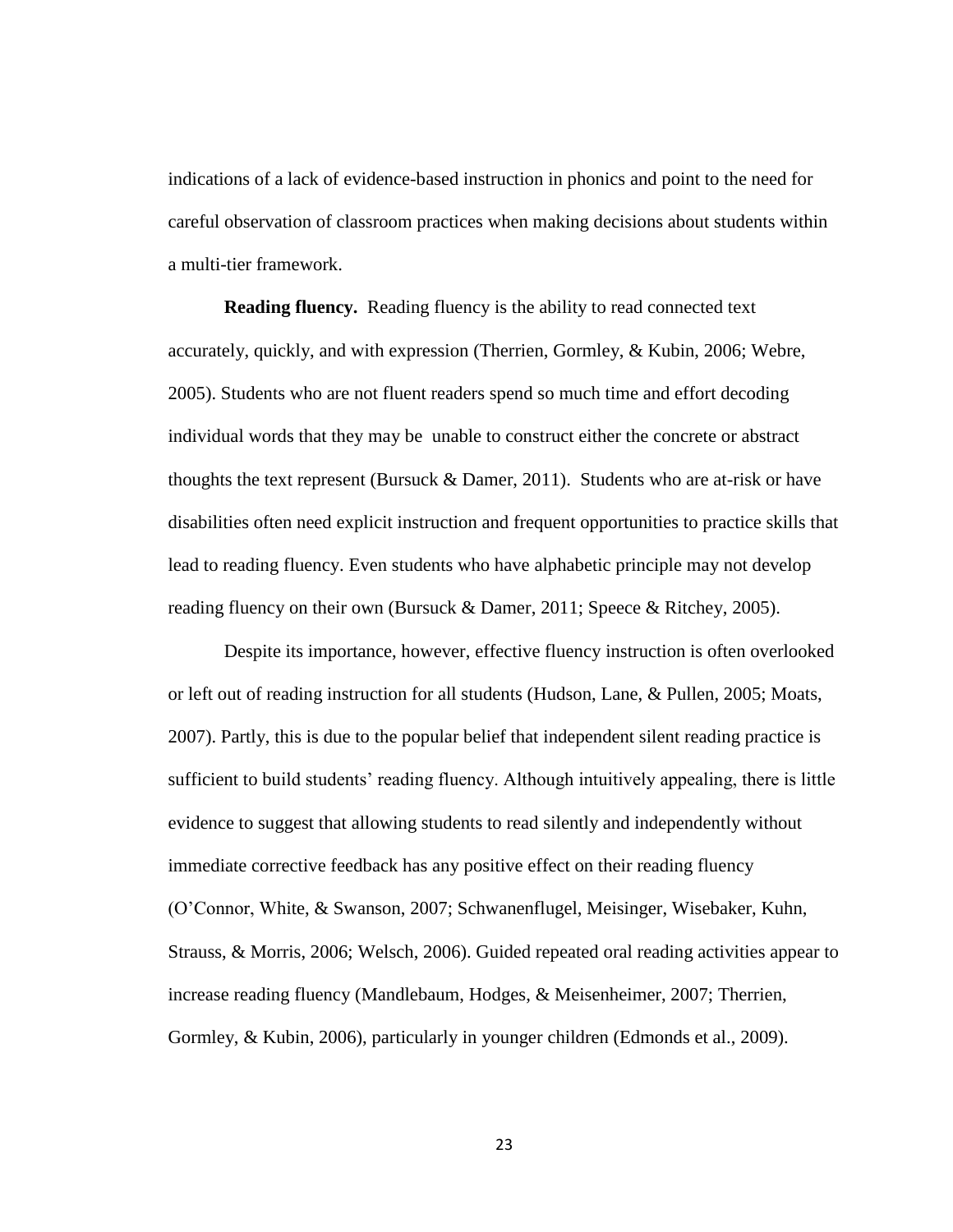**Vocabulary.** Vocabulary knowledge is critically important to comprehension (August, Carlo, Dressler, & Snow, 2005; Biemiller, 2001; Cunningham, 2006). Although much vocabulary is acquired indirectly-though conversations with other people, being read to, or independent reading, students who are at-risk often have fewer vocabularyrich life experiences than other children and therefore need direct vocabulary instruction to become successful readers (August, Carlo, Dressler & Snow, 2005; Beck, McKeown, & Kucan, 2002; Biemiller, 2001; Coyne, McCoach, & Kapp, 2007). Although vocabulary knowledge alone is insufficient for proficient reading, more complex language skills such as grammar, spelling, and comprehension depend on students having adequate vocabulary knowledge (Medo & Ryder, 1993; Stahl & Fairbanks, 1986). Effective, evidence-based vocabulary instruction has several easily identifiable characteristics that are important to look for when determining if students have had appropriate instruction. Evidence-based vocabulary instruction emphasizes direct teaching of important, useful, and difficult words as well as strategies for deciphering word meanings independently using context, word parts, and tools such as dictionaries (Stahl & Nagy, 2006). Vocabulary instruction in general education may include reading aloud by the teacher with unstructured discussions and little direct instruction and practice of new vocabulary (Moats, 2007). Again, failure to provide vocabulary instruction that is systematic and explicit emphasizes the need for the careful scrutiny of general education instruction before making decisions about struggling readers.

**Reading comprehension.** Reading comprehension is widely recognized and accepted as the end goal or purpose for reading instruction, and it is dependent on student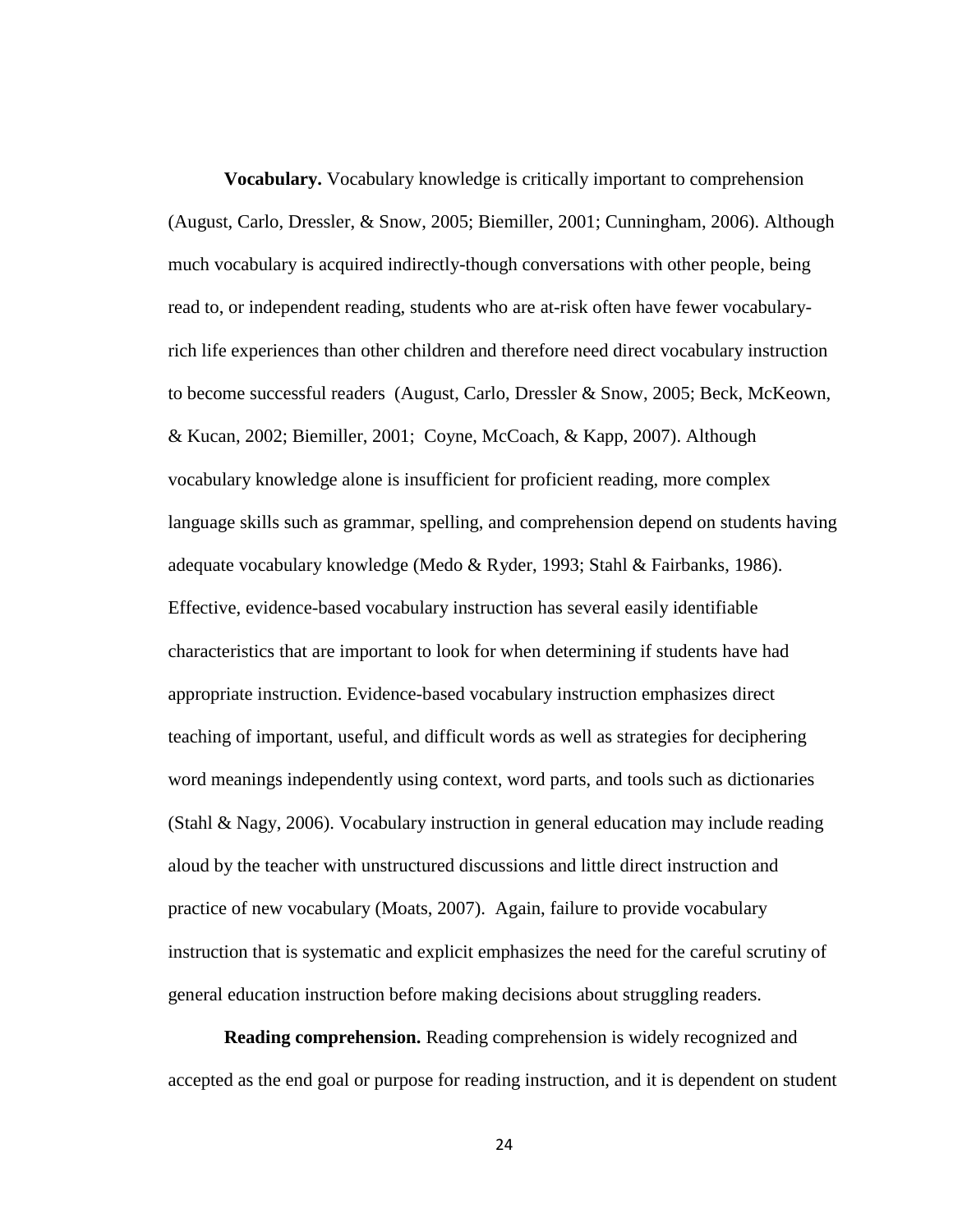competence in the other four areas of reading discussed previously. Students with good reading comprehension read purposefully and actively engage with or think about what they are reading (Armbruster, Lehr, & Osborn, 2000; Rand Reading Study Group, 2002). For school-age children a substantial body of research indicates that there are multiple research-based reading comprehension strategies, including: (a) activating background knowledge to make meaning of the text (NRP, 2000), (b) asking questions while reading (Baumann, Seifert-Kessell, & Jones, 1992; Capelli & Markham, 1982), (c) drawing conclusions from text (NRP, 2000), (d) making reasonable predictions Armbruster et al., 2000), (e) summarizing the meaning of text (Bursuck & Damer, 2011); Carnine et al, 2009), (f) building awareness of what they do and do not understand about text during reading (Boulware-Gooden, Carreker, Thornhill, & Joshi, 2007), and (g) using text structures to derive meaning from text (Dymock, 2005; Dymock; 2007; Spires, Gallini, & Riggsbee, 1992). Reading comprehension instruction in general education may not teach the structures of narrative and expository text explicitly, nor model or practice comprehension skills in a planned progression (Moats, 2007).

As implied in this section, it is not enough to merely address the 5 areas of reading within a reading program. In order for students who are at-risk or who have disabilities to acquire skills, they need to be taught systematically and explicitly using empirically-based instructional design principles and instructional enhancements. In the next section, information is presented that can be used to understand classroom reading instruction from a pedagogical perspective. There is significant empirical support for research based pedagocy despite its limited adoption in general education classrooms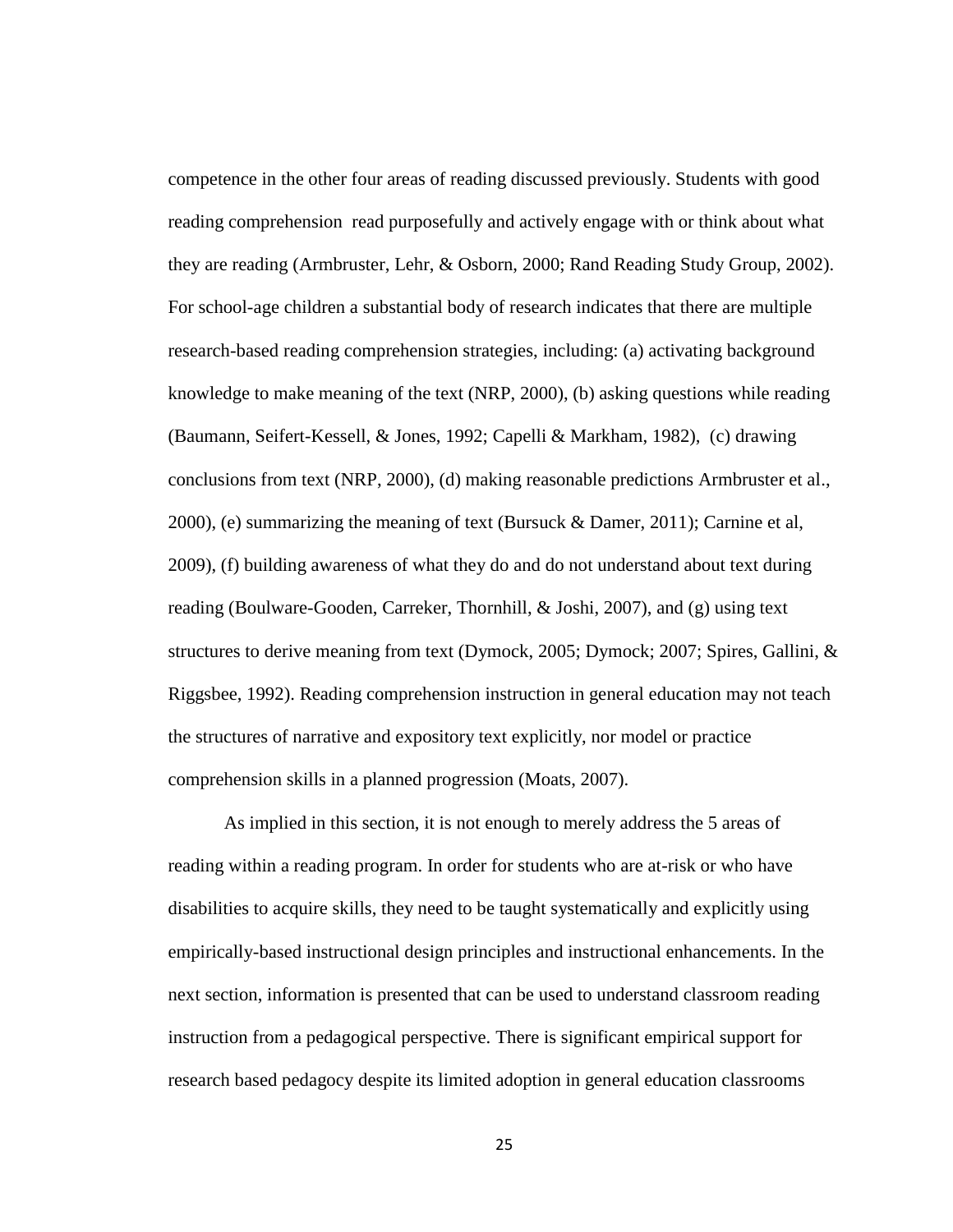(Reis, McCoach, Coyne, Schreiber, Eckert, & Gubbins, 2007; Ryder, Burton, & Silberg, 2006; Ware, 2002).

#### **Research-Based Reading Pedagogy**

Research-based reading instruction should include complete coverage of the 5 areas of reading and should be delivered using empirically validated pedagogical tools. In this section, pedagogical strategies to enhance reading instruction are described. These instructional enhancements (Bursuck & Damer, 2011) are research-based and provide the consistency, predictability, and structure students who are at-risk or have disabilities need to be successful (Bursuck et al., 2004; Bursuck & Damer, 2010; Stichter et al., 2009). Thus, they are important to consider when deciding whether or not a student has been taught to read effectively. Key methods of enhancing instruction to be described include: advance organizers, unison responses, perky pace, efficient use of teacher talk, systematic error correction, teaching to success, and motivational strategies (Bursuck  $\&$ Damer, 2011; Stichter, et al., 2009).

**Advance organizers.** Advance organizers help establish an instructional environment that is predictable and comfortable for students by explicitly stating prior to each lesson what will be learned, why it is being learned, and behavioral expectations (Marzano & Marzano, 2003; Swanson, Hoskyn & Lee, 1999). Advance organizers can be visual or oral, and are also vehicles for achieving strategic integration and for priming background knowledge.

**Unison responses.** For students who are at-risk or have disabilities, the provision of appropriate practice maximizes engagement and ultimately learning (Kern & Clemens,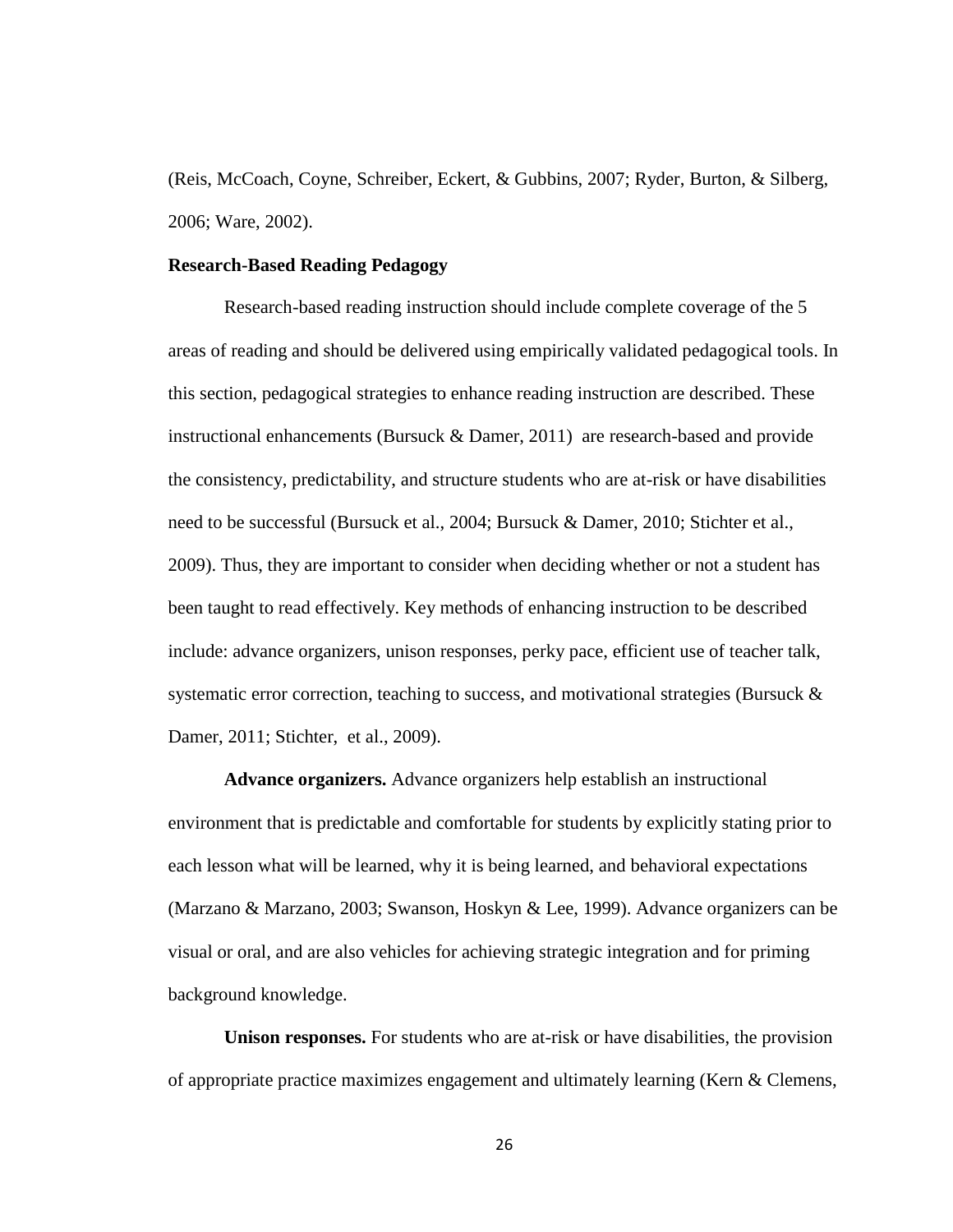2007). Unison response is a key component of evidence-based instruction because its use maximizes students' opportunities to practice new skills and review previously learned skills (Carnine et al., 2011). Traditional individual turn-taking, particularly during large group instruction, the major grouping arrangement used in general education classrooms (Stichter et al., 2009), reduces both the number of students who get to practice a skill and the number of times all students get to practice. Signals to cue unison responses allow the teacher to call all students to attention, provide them with thinking time, and then observe to monitor students' participation and accuracy. Signals vary with different instructional skills and tasks, but within each skill or task effective signals are clear, predictable, and consistently delivered (Bursuck & Damer, 2011; Carnine et al., 2011). While unison response is not the sole way of having students respond during reading, it has been shown to be efficient and effective.

**Efficient teacher talk and perky pace***.* Efficient teacher talk is a concept that seems relatively simple in theory but is often difficult in practice. Effective teachers are purposeful and deliberate when speaking to students. Those who use concise statements in language students understand are more likely to get students' attention (Kern & Clemens, 2007; Rosenshine & Stevens, 1986). A perky pace during instruction can also increase students' learning (Englert, Tarrant, & Mariage, 1992) as students are more likely to attend to instruction that is enthusiastically presented and moves smoothly from one activity to the next.

**My Turn-Together-Your Turn.** The My Turn-Together-Your Turn format in explicit instruction (Archer, 1995) scaffolds students as they are learning new content.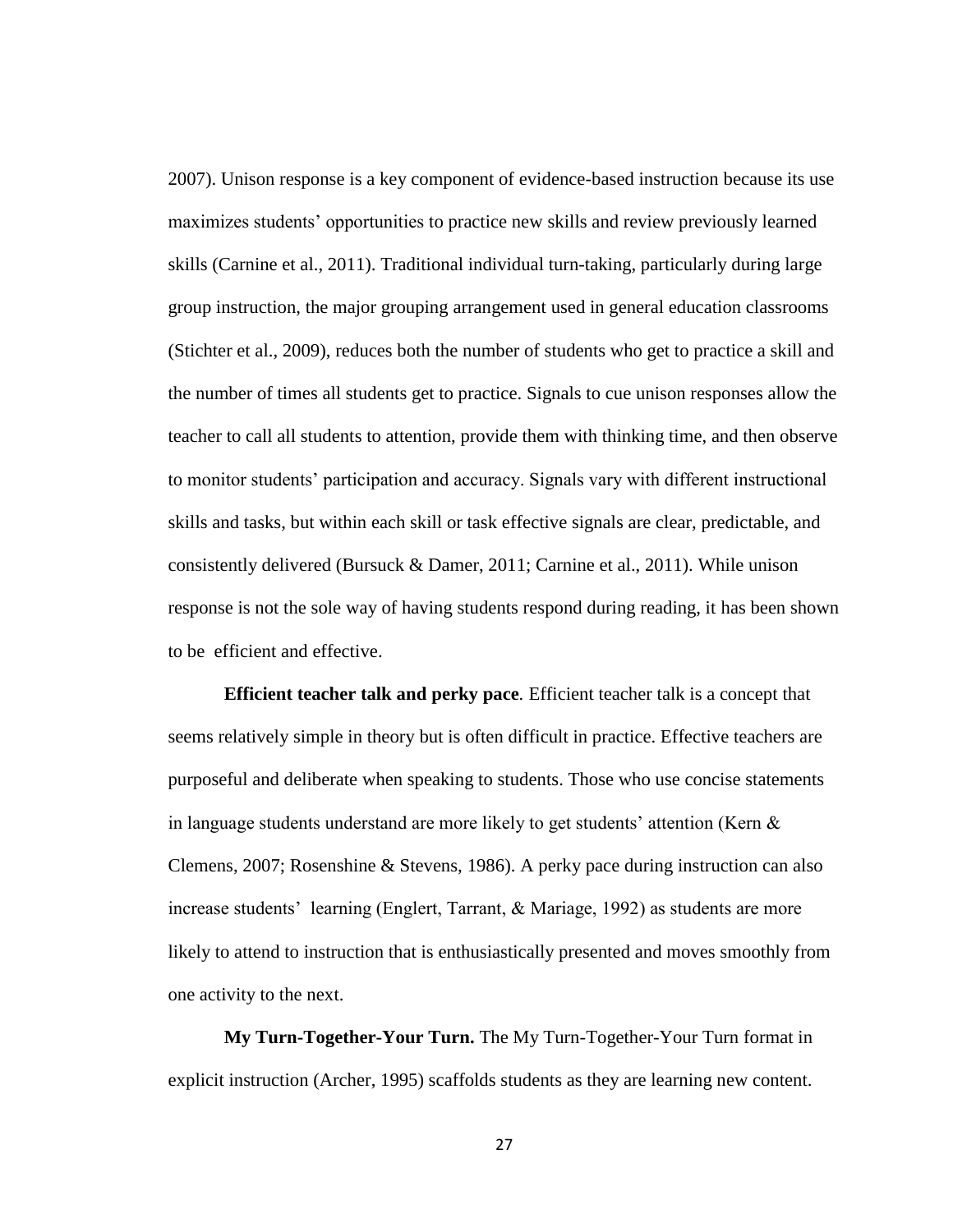The initial stage (My Turn) is an explicit teacher demonstration followed by the second stage (Together) in which the teacher practices the skill with students until they are able to do it alone. Finally, students do the skill independently (Your Turn) while teachers closely monitor students' performance in order to provide immediate corrective feedback that will prevent students from practicing the skill incorrectly. Effective teachers do not underestimate the amount of modeling and practice that students who are at-risk or who have disabilities may need to master individual skills.

**Cumulative review.** Students who are at-risk or who have disabilities often have problems retaining what they have learned (Friend  $& Bursuck, 2012$ ). While the failure to retain information often results when a skill or concept is not adequately taught in the first place, retention problems can be reduced when reading instruction includes structured opportunities to recall or apply previously taught information. Cumulative review is the process of repeatedly working with instructed material in meaningful and appropriate ways (Simmons, Kame'eniu, Coyne, & Chard, 2007). Effective review in early reading instruction is more than just rote memorization or rehearsal, it must: (a) facilitate students performing the task or skill automatically and correctly, (b) occur repeatedly over time, (c) integrate previously learned and less complex information into more complex tasks over time, and (d) vary to encourage students understanding of the information and its generalizability across tasks and applications (Carnine et al., 20109; Gersten, Fuchs, Williams, & Baker, 2001). In evidence-based instruction, teachers monitor students' progress and document students' performance during review. This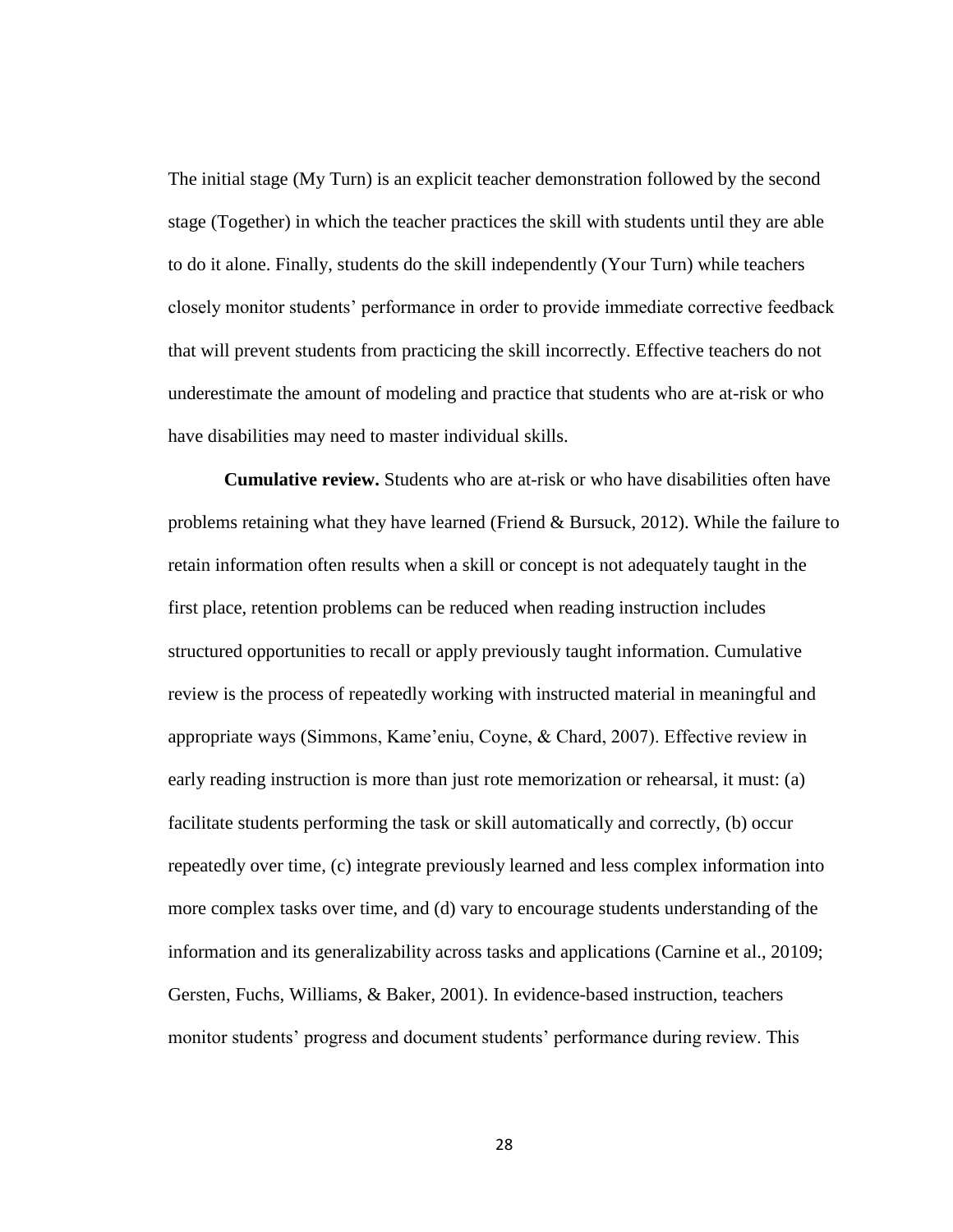information can inform instruction and if necessary indicate which skills need to be retaught because students can no longer perform them at the mastery level.

**Systematic error correction.** Students make mistakes no matter how systematic and explicit teachers' instruction is. In fact, evidence suggests that even during an effective lesson students answer correctly approximately 80% of the time (McEwan & Damer, 2000). Systematic error correction allows for immediate corrective feedback: As soon as students make an error, the teacher immediately models the correct skill or answer, guides the students to the correct response, and asks the same question again so students have the opportunity to answer the question correctly. The teacher also returns to the question later in the same lesson to confirm that students are able to answer the question or perform the skill correctly. Systematic error corrections are an important part of effective instruction (Carnine et al., 2010; Bursuck & Damer, 2011).

**Teaching to success.** Teaching to success (mastery learning) is critically important for students who are at-risk or have disabilities. Research indicates that most children will learn from evidence-based instruction if they have sufficient time to do so (Ornstein & Lasley, 2004). Unfortunately, teachers, even effective teachers who understand evidence-based reading and know how to teach using systematic, explicit instruction, often feel pressure to move through a preset curriculum at a predetermined rate or pace whether or not all of their students have mastered skills and concepts (Bursuck, Damer & Smallwood, 2008). This is particularly true in Tier 1 general education classes during the current era of accountability and high stakes assessment that have occasioned the increased use of pacing guides. Certainly RTI's use of universal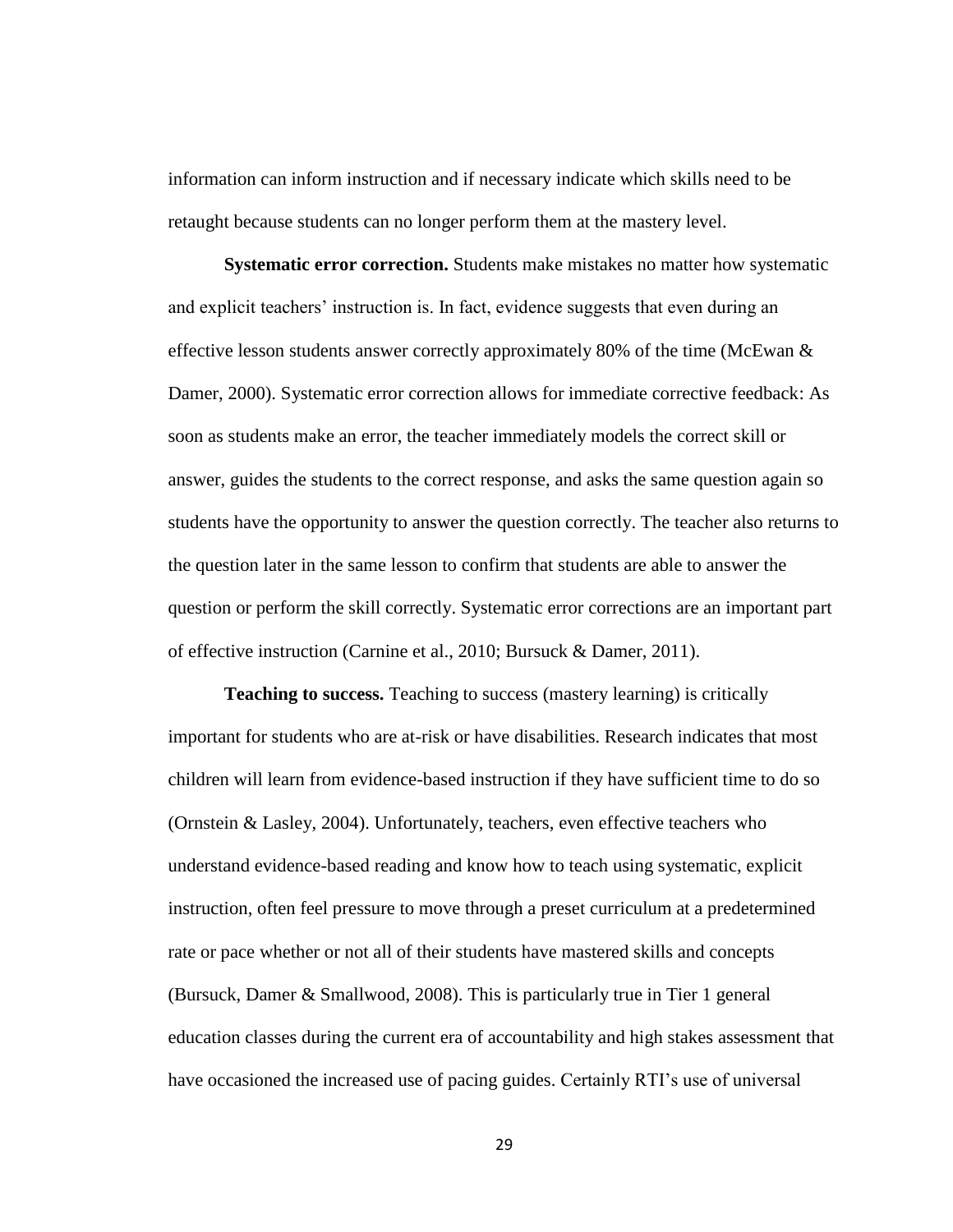screening and progress monitoring data to guide decision-making can help. Indeed, it may be difficult to move on to the next unit or skill when a high proportion of students in the class show that they are performing in the at-risk range. Nonetheless, the extent to which teachers teach to success is an important variable to consider when gauging the quality of instruction.

**Student motivational system.** Students who are at-risk often enter school with fewer appropriate social and academic skills. Thus, learning can be difficult at first, even when teachers provide systematic, explicit instruction. During evidence-based instruction, teachers typically reinforce appropriate behavior using a 3- to-1 or 4-to-1 ratio of positive to corrective feedback (McEwan & Damer, 2000), providing specific praise for behavior, as well as tokens or points as needed (Haager, Gersten, Baker, & Graves, 2001). Of course student motivational systems work best in classrooms where routines and a classroom management plan are evident, the teacher effectively redirects and proactively addresses behavior, and the teacher creates a warm and supportive environment for student learning (Baker et al., 2001). It is difficult to make the case for evidence-based instruction in the absence of an effective classroom management system.

#### **Preparing Teachers for Effective Reading Instruction**

Teachers use a wide range of methods to teach reading. Some are highly effective and evidence-based. The consistent lack of growth in reading proficiency among US students, however, suggests that many teachers are not using methods that are consistent with what is known about best practices in reading instruction (NAEP, 2009). In their study of two schools piloting RTI, Bursuck & Smallwood (2009) found gaps in teacher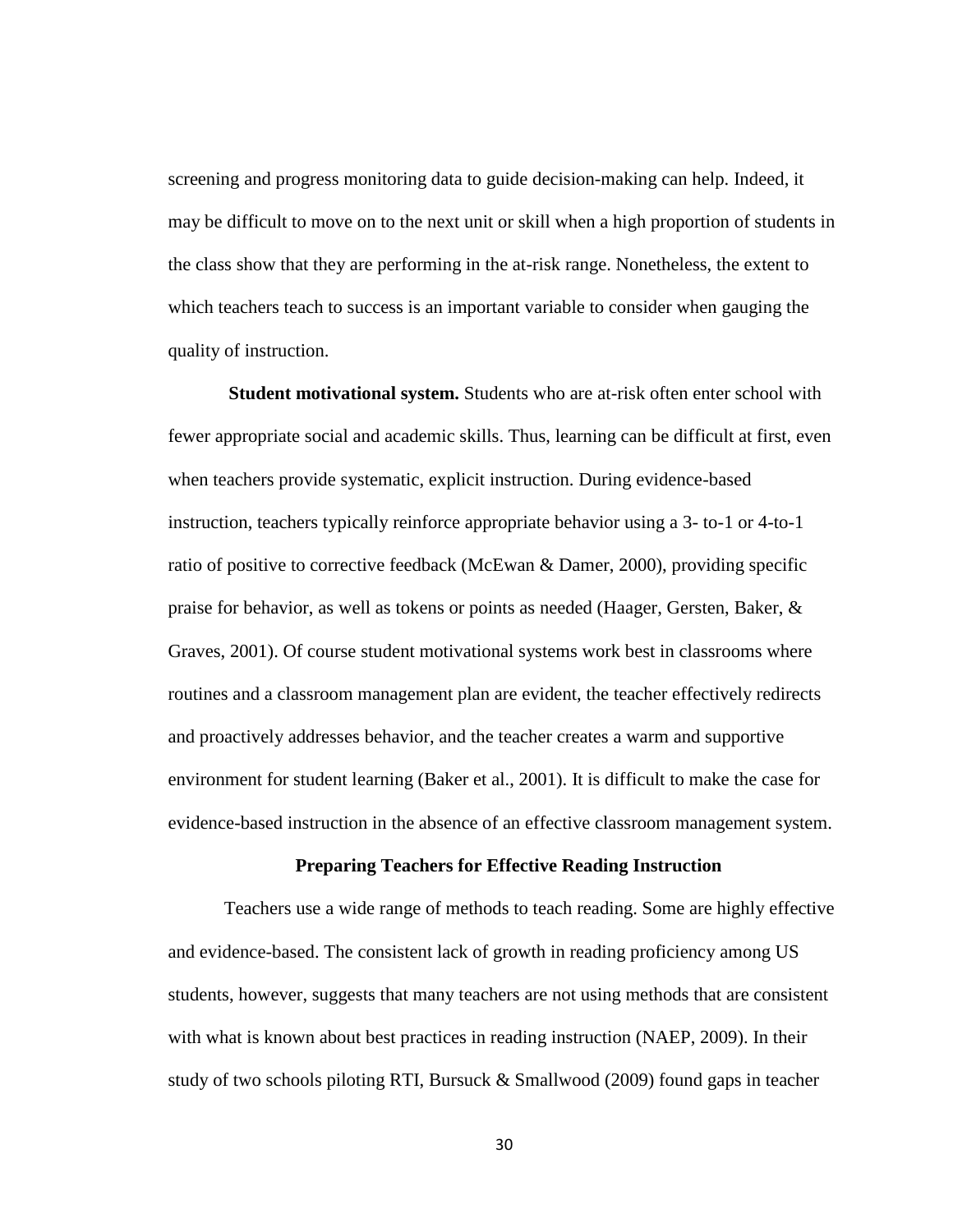knowledge in critical areas related to RTI implementation including scientifically-based instruction, data-based decision making, and collaborative practice. While inservice professional development is the focus of this study, teachers' preservice preparation also needs to be considered

#### **Pre-Service Teacher Preparation**

Teachers and schools are not solely responsible for the crisis of reading failure in this country. A review of the literature reveals several key topics in pre-service teacher education that warrant ongoing attention and concern. The quality of teacher preparation programs varies significantly (Darling Hammond, 2006; Liston, Borko, & Whitcomb, 2008; Reschly, 2009) and many teacher preparation programs do not offer reading methods courses that include research-based pedagogy (Smartt & Reschly, 2007; Reschly, 2009; Walsh, Glaser, & Dunne-Wilcox, 2006). Although students at-risk are increasingly served in the general education classroom (U.S.Department of Education, 2007) general education programs often fail to concentrate on instructional methods for students who are at-risk (Brownell, Ross, Colón & McCallum, 2005; Walsh, Glaser, & Wilcox, 2006) and often do not include pedagogy that works for students who struggle learning to read (Simmons, Kameenui, Coyne, & Chard, 2007). General education teachers may not include research-based pedagogy in their reading instruction because they do not know what is effective reading instruction or how to use empiricallyvalidated assessments of early reading skills to accurately estimate children's current skills and their progress in response to instruction (Eckert, Dunn, & Ardoin, 2006; Flynn & Rahbar, 1998; Graney, 2008; Haney & Evans, 1999; Peverly & Kitzen, 1998; Spector,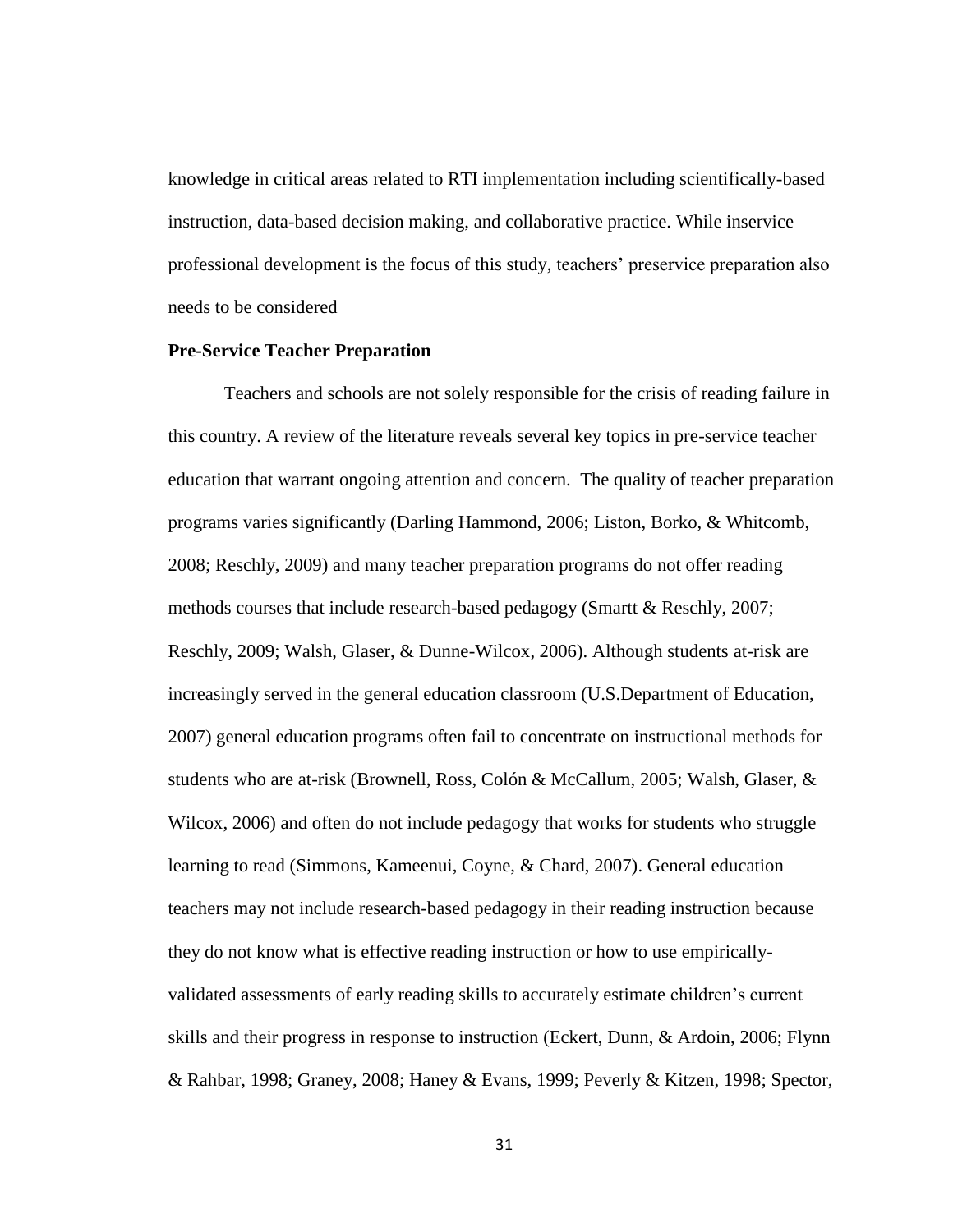2005). The situation is not considerably better in special education teacher preparation. Smartt & Reschly (2009) recently found that preparation programs for special educators also showed gaps in presenting evidence-based practices in reading to pre-service teachers. In addition to high quality pre-service preparation, teachers also require ongoing, high quality professional development to achieve and maintain effective, high quality professional practice, job satisfaction, and longevity in the profession (Desimone, Porter, Garet, Yoon, & Birman, 2002; Fishman, Marx, Best, & Tal, 2003; Garet, Porter, Desimone, Birman, & Yoon, 2001). Professional development is the focus of the next section.

## **Professional Development**

Professional development means "a comprehensive, sustained, and intensive approach to improving teachers' and principals' effectiveness in raising student achievement‖ (Hirsch, 2009, p. 12). To meet the demands of working in dynamic, complex, highly stressful environments, teachers, like all professionals, must have access to high quality professional learning opportunities throughout their careers (Cohen  $\&$ Hill, 2001; Fullan, 2010; Garet, Birman, Porter, Desimone, & Herman, 1999; Hirsh, 2009; Taylor & Labarre, 2006). High quality professional development is also a key indicator of organizational transformation and the emergence of collaborative culture (Waldron & McLeskey, 2010).

**Professional development research.** Traditionally, professional development has been delivered to teachers as one-time in-service workshops that feature an outside expert lecturing on a content area or topic with perhaps a few learning activities thrown in to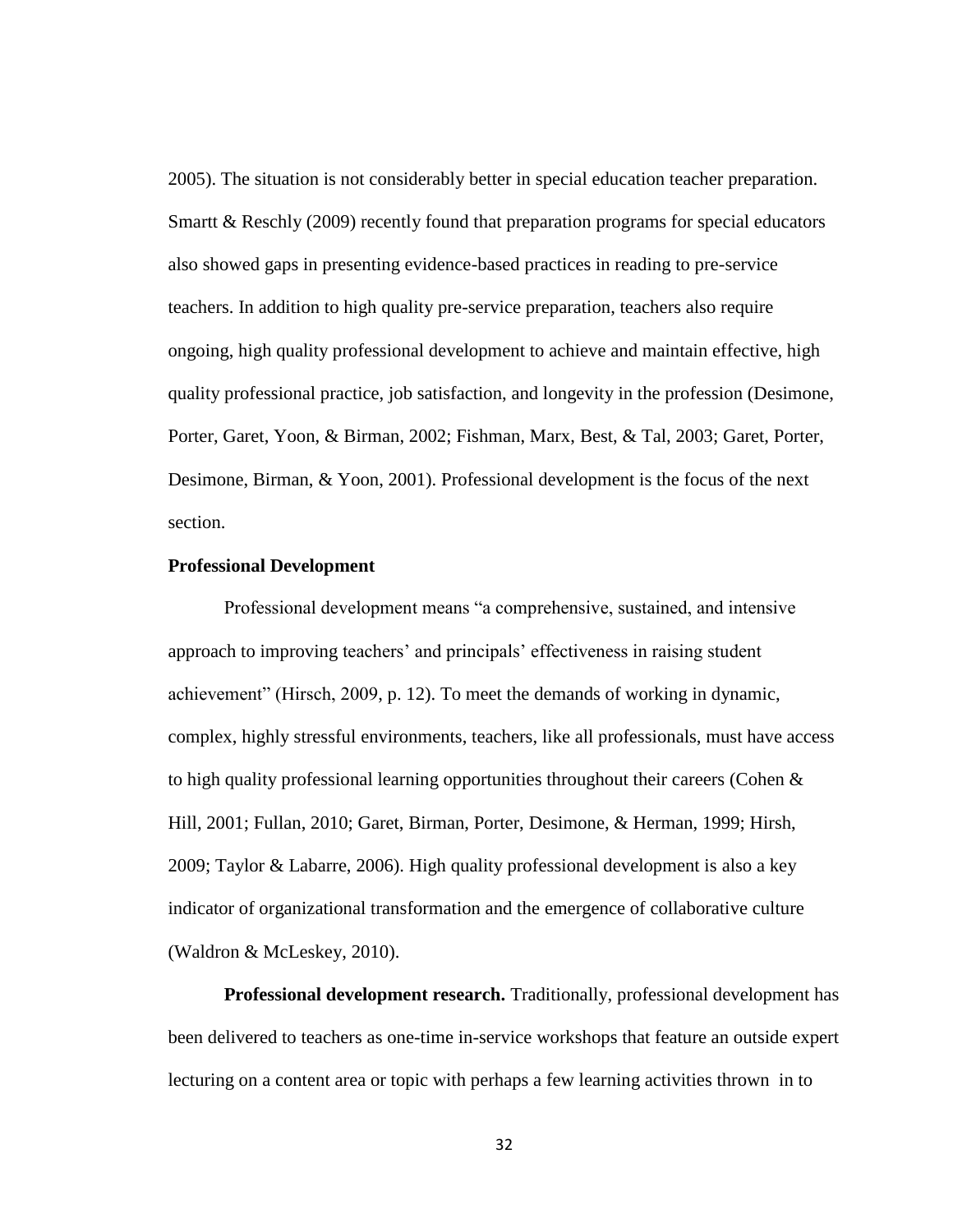keep things interesting (Fullan, 2010). Only 18 percent of teachers feel that professional development connects to their personal teaching situations or experiences (National Center for Education Statistics [NCES], 2001). Five to ten percent of teachers implement practices or ideas learned in traditional professional development (Joyce & Showers, 2002). Ten to fifteen percent of teachers report that professional development includes ongoing support or materials to be used in their classrooms (NCES, 2001). Thus, it is not surprising that only 12-27 percent of teachers reported that professional development significantly improved their teaching practices (NCES, 2001).

While much traditional professional development does not produce lasting changes in teachers' instructional behavior (Waldron & McLeskey, 2010), some professional development approaches positively affect teacher practice and have demonstrated small but significant effects on student achievement (Wallace, 2009). Thus, the important question is this: What are the essential characteristics of effective professional development for teachers, especially teachers of early reading? To answer this question, an electronic search using the terms "professional development", "teachers", "research", "reading", and "instruction" identified 27 key studies.

**Traditional professional development.** Generally perceived as a "training" model rather than a continuing education model, traditional professional development emphasizes teachers' acquisition of specific skills in order to enact specific practices (Little, 1994). Teachers' learning activities may take place in or outside of their school but are removed from instruction, removed from their students, and often linked to reform efforts or mandates (Croft, Coggshall, Dolan, Powers, & Killion, 2010; Liston,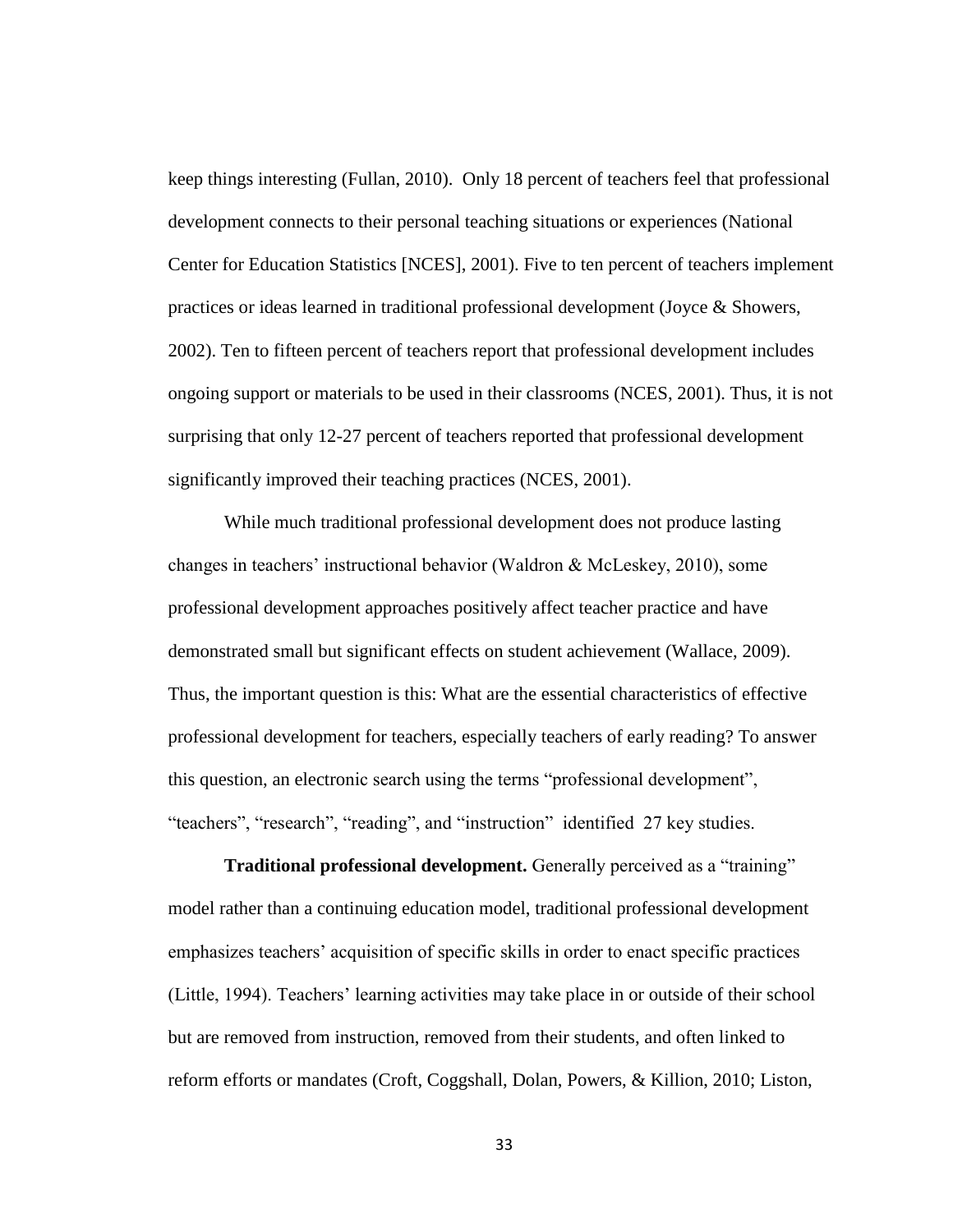Borko, & Whitcomb, 2008). Traditional professional development approaches mistakenly frame ineffective reading instruction as a teacher knowledge problem (Rolla, Arias, Villers & Snow, 2006; Rosks, Jaroseqich, Lenhart, & Collins, 2007; Spear-Swerling, Brucker, Owen, & Alfano, 2005). In the traditional professional development paradigm, researchers are the producers of knowledge and teachers are consumers of research. Teachers are told what research says are effective practices and the assumption is that teachers can then use these effective practices in their own classrooms with little or no change in the implementation (Waldron & McLeskey, 2010). This view of professional development does not acknowledge the importance of context and teachers' experiences (Friend & Cook, 2010; Fullan, 2010; L'Allier, Elish-Piper, Bean, 2010) and is largely responsible for its failure to promote lasting positive changes in teachers effectiveness or student learning (Gawande, 2006; Guskey, 2003; Lang & Fox, 2003, Richardson, 2003; Waldron & McLeskey, 2010). While teacher knowledge matters, ongoing support and immediate feedback are essential as teachers learn to transfer knowledge to practice (Podhajski, Maher, Natan, & Sammans, 2009).

Effective practices for professional development in reading are documented in the literature (Meier & Sullivan, 2004; Wixson & Yochan, 2004; Vaughan & Coleman, 2004): The essential feature of effective professional development in reading is that it is job-embedded; thus, the professional development contextualizes teachers' learning about evidence-based reading instruction in their own classrooms. Job-embedded professional development can promote changes in teachers' use of evidence-based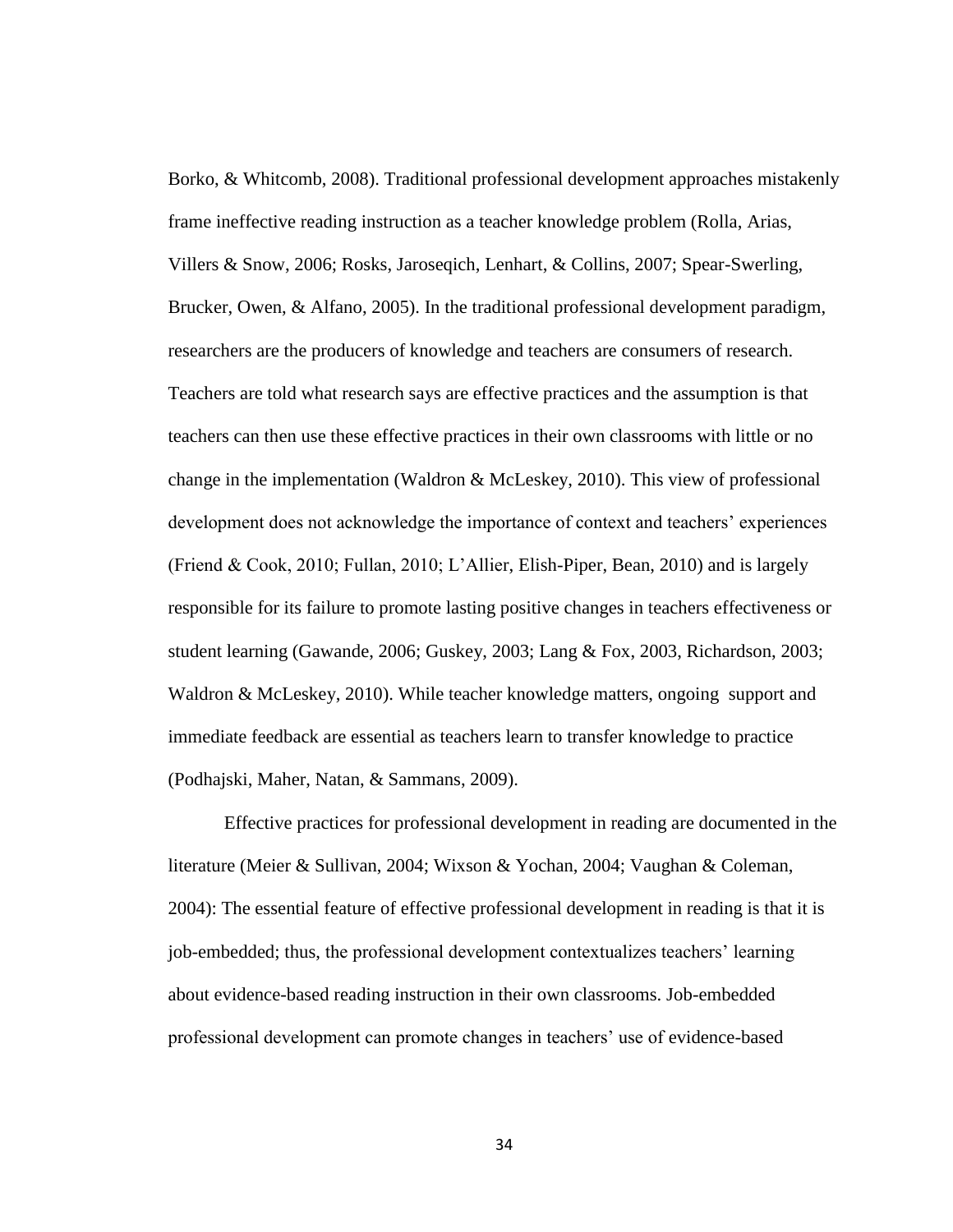practices during reading instruction (Bursuck, Smith, Munk, Damer, Mehlig, & Lenz, 2004; Spear-Swerling, Brucker, Owen & Alfano, 2005).

**Effective professional development**. Three major reviews of the literature on professional development (Darling Hammond & Richardson, 2009; Garet, Porter, Desimone, Birman, & Yoon, 2001; Quick, Holtzman, & Chaney, 2009) agree on the following essential characteristics of effective professional development: (a) deepens teachers content knowledge; (b) helps teachers connect content knowledge to their students' needs; (c) facilitates active learning in authentic contexts; (d) has coherence with school, district, state, and national goals; (e) is collaborative and collegial; and (f) provides sustained support for teachers' ongoing learning over time. Collaborative professional development is particularly effective (Joyce & Showers, 2002). Waldron & McLeskey (2010) synthesized the literature on collaborative professional development and identified characteristics that are similar to findings in the three previously described reviews. Collaborative professional development (a) is coherent and focused; (b) addresses instructional practices and content knowledge that improve student outcomes; (c) is built upon the practices and beliefs of teachers, ensuring high levels of teacher buyin; (d) is school-based, job- embedded, and long- term; (e) provides extensive follow-up (e.g., coaching) in teachers' classrooms; and (f) is actively supported by the school administration (Waldron & McLeskey, 2010). These characteristics are only possible in a job-embedded model of professional development. In fact, job-embeddedness is a defining characteristic across school reform models that require increases in teachers' learning and the use of evidence-based instructional practices to promote change. These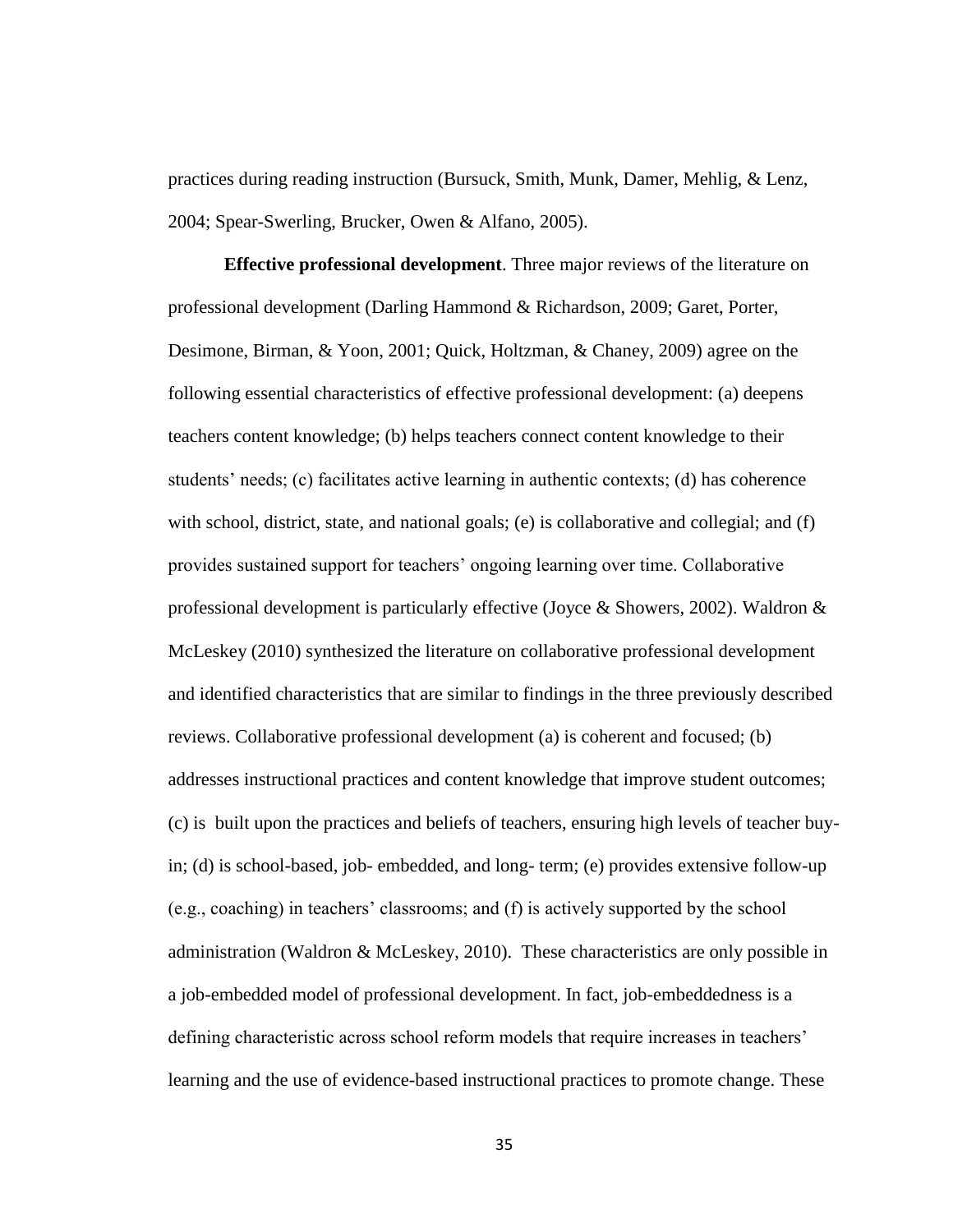models include professional learning communities, mentoring , book study groups, action research and professional coaching for teachers (Curry, 2008, Darling-Hammond & Richardson, 2009; L'Allier, Elish-Piper, & Bean, 2010; Podhajski, Maher, Natan, & Sammons, 2009). Professional development that includes the traditional elements of theory and demonstration with guided practice, immediate corrective feedback, and coaching produces the largest effect sizes for increasing teachers' knowledge and skills but also produces significantly larger effect sizes for transfer of training to the teachers' classroom practice (Joyce & Showers, 1995; Killion & Harrison, 2006). Without effective professional development, teachers cannot grow professionally and do not learn the skills they need to effectively teach students, including students who are at-risk for reading failure, in general education classrooms (Fox & Ysseldyke, 1997; McLeskey & Waldron, 2002a, Waldron & McLeskey, 2010)

Social and political pressure for increased teacher effectiveness is part of a larger movement in school reform. Multi-tier classrooms, effective reading instruction, and professional development are three key aspects of lasting school reform and school improvement. However, nothing less than organizational transformation will allow lasting, meaningful, positive school improvement to become a reality. The next section describes a theory of organizational change.

# **Organizational Transformation**

Professionals working together to solve problems and improve student outcomes has been a defining characteristic of special education practice since the passage of Public Law 94-142 in 1975 (Friend & Cook, 1990). Collaborative problem solving is a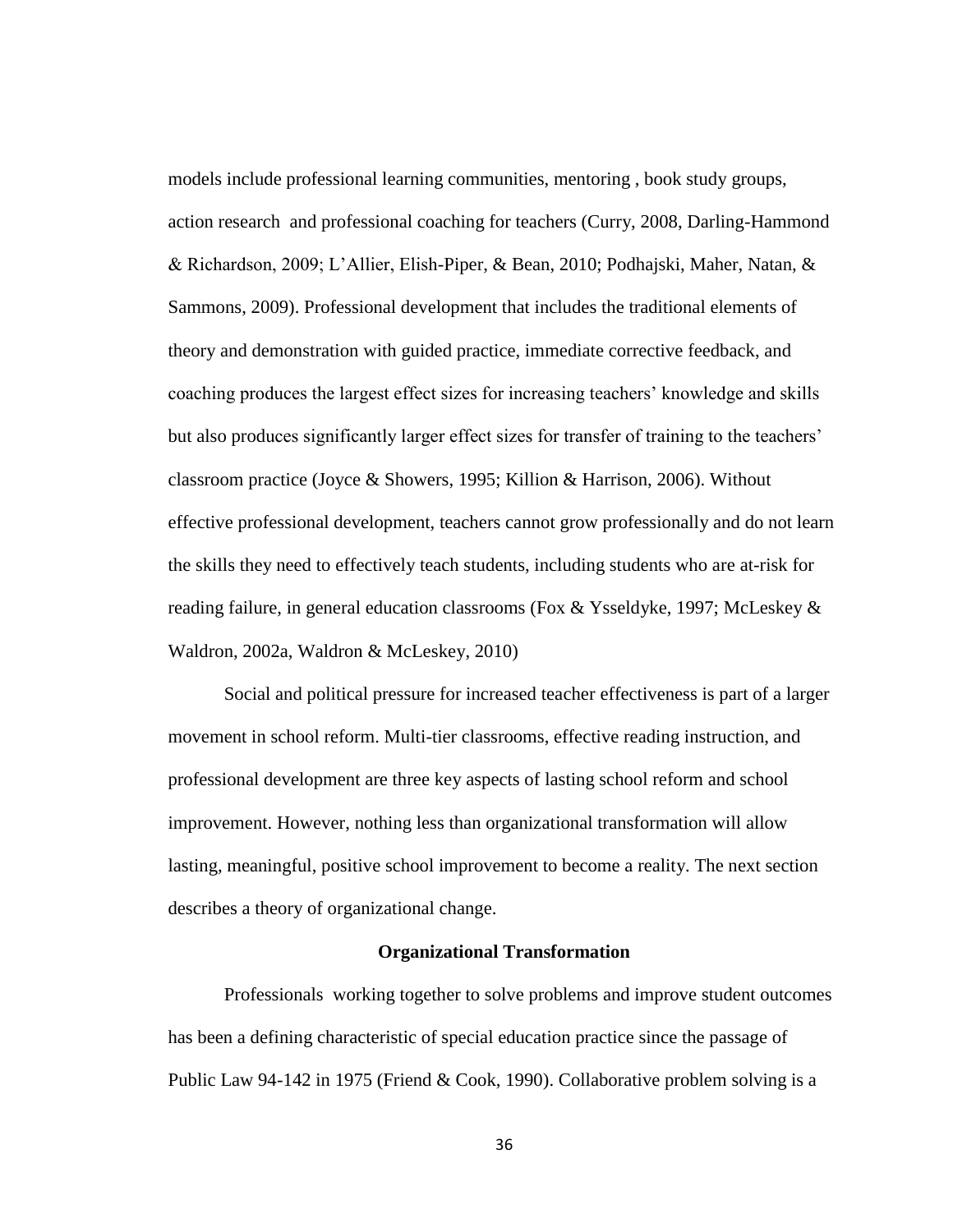key indicator of effective, productive organizations across professional disciplines beyond education, including business, non-profit, entertainment, and technology (Bennis & Biederman, 1997). More than 20 years of research indicate that organizational structures that promote collaboration are predictive of and necessary to effective school reform (Friend & Cook, 1990; Waldron & McLeskey, 2010).

Implementing meaningful and lasting school reforms to increase teacher effectiveness and improve student learning (e.g., reading instruction) requires specific organizational characteristics that support professional development, professional longevity, and innovation, and job satisfaction (Dufor, Eaker, & Many, 2006). Effective and sustainable changes in teachers' instructional practice require thoughtfully designed organizational structures, reflective leadership, and data-driven decision making (Gawande, 2006; Schecter & Tischler, 2007).

#### **Overview of Ineffective School Reform**

Historically, school leadership and organizational structures have valued compliance and worked to maintain bureaucratic structures (Darling-Hammond, 2010; Skrtic, 1995). Despite 40 years of school reform many teachers have difficulty meeting students' diverse learning needs in the general education classroom because reform efforts have focused narrowly on minor adjustments to traditional organizational models rather than committing to dramatic restructuring of the traditional hierarchies and leadership (Fullan, 1995; 2007; Waldron & McLeskey, 2010). Too often, reform efforts focus on delineating power structures in schools and defining the rules for decision making with little meaningful emphasis on pedagogy or organizational structures that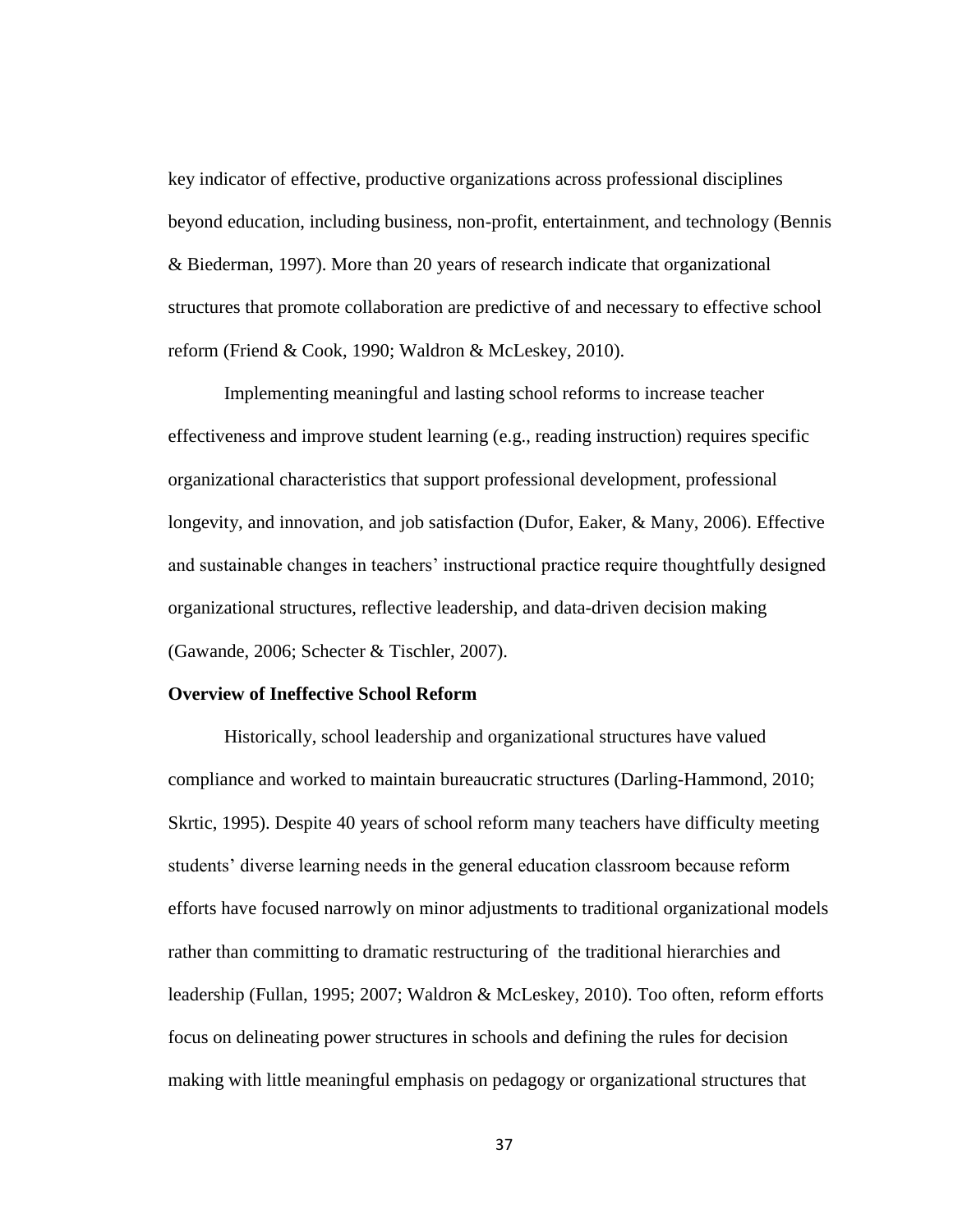directly influence classroom practice (Fullan, 1995). Policy has been created with little input from practitioners and at levels of bureaucracy far removed from classrooms (Gawande, 2006). Problem solving is oriented toward preserving the bureaucratic status quo rather than meaningful organizational change (Zins & Illback, 2007). Increased competition for jobs and wealth in an increasingly global economy (Friedman, 2005) has resulted in a renewed interest in and mandates for accountability (Darling-Hammond, 2010; Hersi, 2010). State testing has become a reform in and of itself, rather than as measures of the extent to which changes in practice have reformed or changed educational outcomes (Sergiovanni, 2000). Accountability measures feed the bureaucratic need for mechanisms of compliance; however, these measures offer little insight into what students learn or pragmatic benefits students receive from their education (Johnson, 2006).

#### **Overview of Effective School Reform**

Effective reform efforts are designed from the perspective of those at the bottom of the organizational pyramid (Glaser, 1998). Deming (1993) recognized the value of empowering workers to identify and solve problems. The problem solving model in RTI is similar to Deming's emphasis on quality culture (Friend & Cook, 2010; Glasser, 1998; Waldron & McLeskey, 2010): Front line personnel can and should be empowered to solve problems because they have the most direct contact with the aspects of the problem that are within the school's control, namely instructional quality (Fullan, 2010). The literature indicates that in effective school reform efforts and model demonstration projects, organizational structures and processes empower teachers to make decisions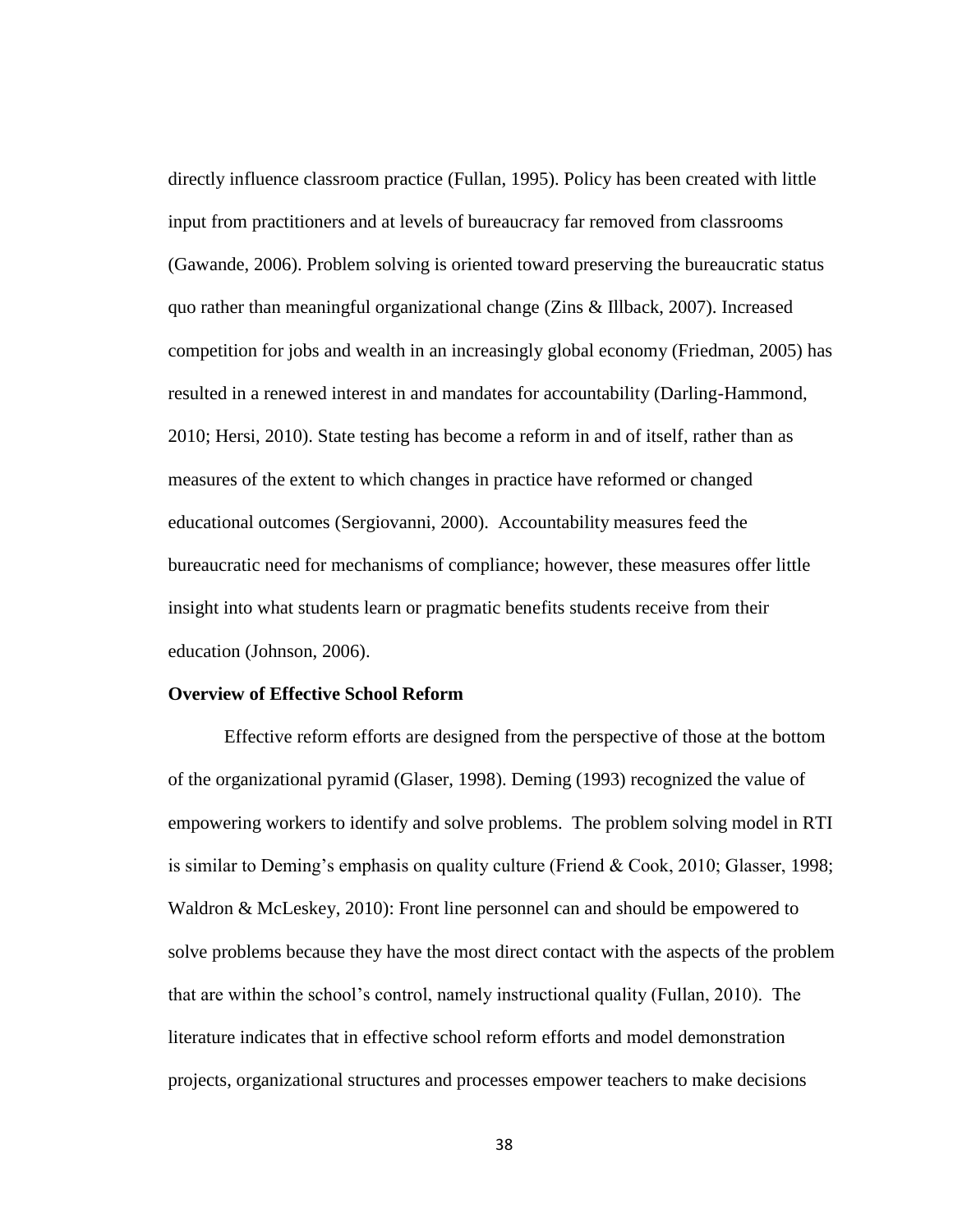about instructional methods, progress monitoring, and intervention (Bursuck et al., 2004; McInerney, 2003; McLeskey & Waldron, 2000).

Collaboration is an essential characteristic of multi-tier problem solving models, effective instruction in an RTI framework, and effective professional development. Therefore, it is expected that a research based theory of organizational transformation would rely heavily on collaboration. In fact, McLeskey & Waldron's (2010) review of the literature on comprehensive school reform found that collaboration is critically important to successful school reform efforts. It is not surprising that Michael Fullan's (2010) theory of school change is grounded in collaborative practice at all levels of the educational bureaucracy. A justification for using the theory and a thorough description of the theory follows. Fullan's (2010) theory is the lens through which participants' experiences with an initiative to increase effective reading instruction as part of a larger school improvement effort to implement RTI will be viewed.

# **Overview of Fullan's (2010) Theory: Six Secrets of Organizational Change**

Theories are tools used to make sense of the real world (Maxwell, 2006; Strauss, 1995). Good theories offer practical insight and guidance in complex situations, never assume certainty, and can be applied in multiple contexts (Fullan, 2010).

Studies of teacher practice and professional learning require theoretical frameworks that account for teachers' experiences and the wider context in which teachers work (Leko & Brownell, 2011; Zeichner, 2005). As a system-level rather than an individual-level theory Fullan's work acknowledges the complex experience of being a 21<sup>st</sup> century teacher (Darling-Hammond, 2010). Systems-level theory allows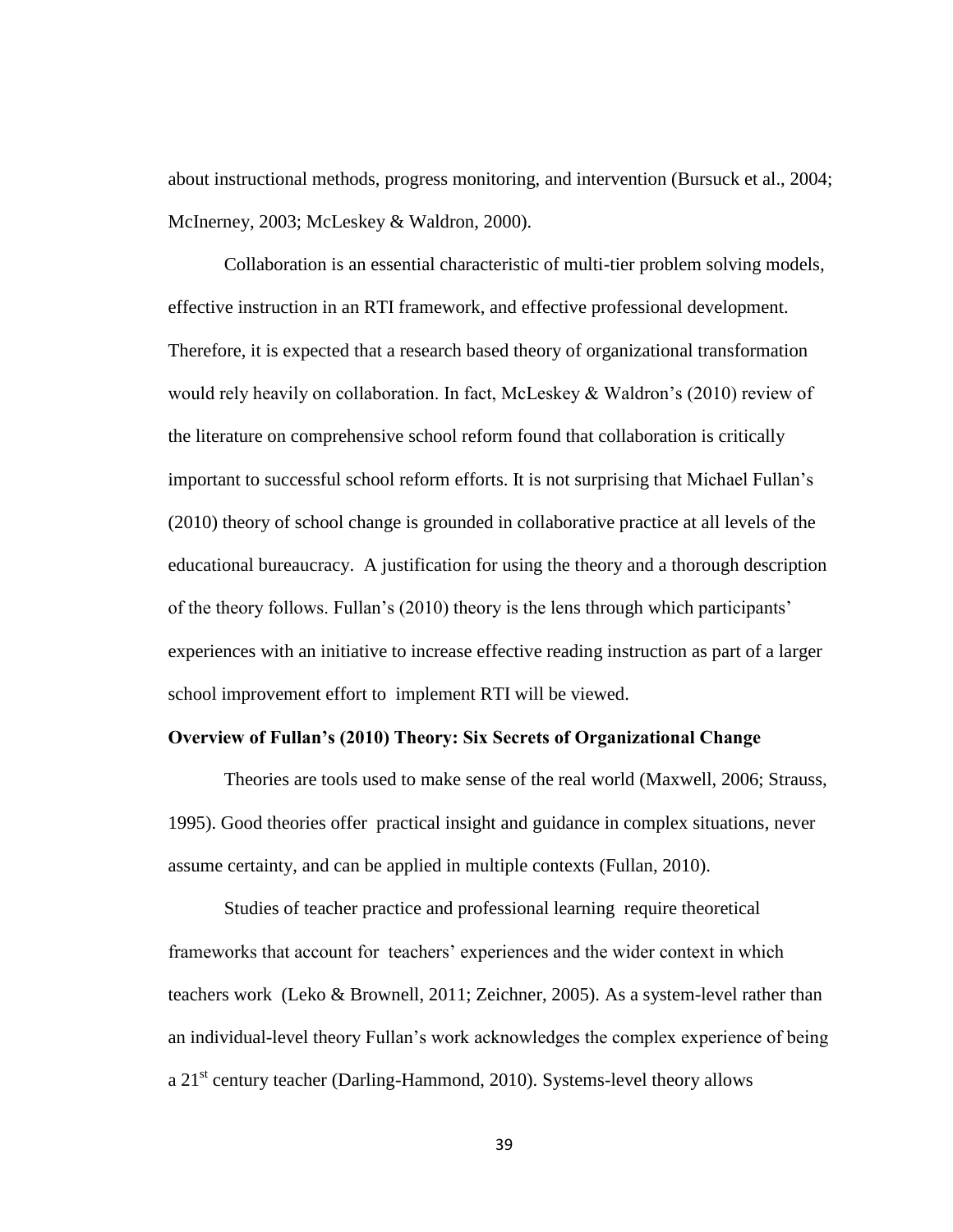researchers to understand individuals' experiences in relation to the contextual whole (Gawande, 2006; Patton, 2002). Fullan's theory is useful to this dissertation study because it "illuminates" the complexity of school change and thus provides a detailed background for understanding individual teachers' experiences (Maxwell, 2005, p. 43).

# **Description of the Six Secrets of Change**

The theory, *Six Secrets of Change* (SSOC) is based on empirical research in education and business. Five assumptions underpin the theory. First, it is a theory that applies to large-scale reform. Second, the six components are synergistic and do not have the same predictive or explanatory value if taken in isolation. Third, the ideas are heavily nuanced, and thus it is necessary to reflect and apply the ideas to a complex situation in order to fully appreciate their meaning and value. Fourth, the secrets motivate people to buy into organizational change. Fifth, all six secrets must be dynamically integrated: Effective systems work on all six secrets, at all levels, all of the time (Fullan, 2010). Finally, Fullan describes the theory as a framework for evaluating current organizational practice and a tool to guide future action. In this study of data collected from multiple sources, the theory was used to understand why teachers may have experienced the reading initiative as they did. The next sections describe in detail the components (Fullan calls them "secrets") of Fullan's (2010) theory of organizational change and provide research support for each component.

**Secret one: Love your employees.** The idea of investing in employee happiness is grounded in the stakeholder relationship management (SRM) model (Freeman, 1984). The model predicts that giving equal attention and value to all stakeholders' (customers,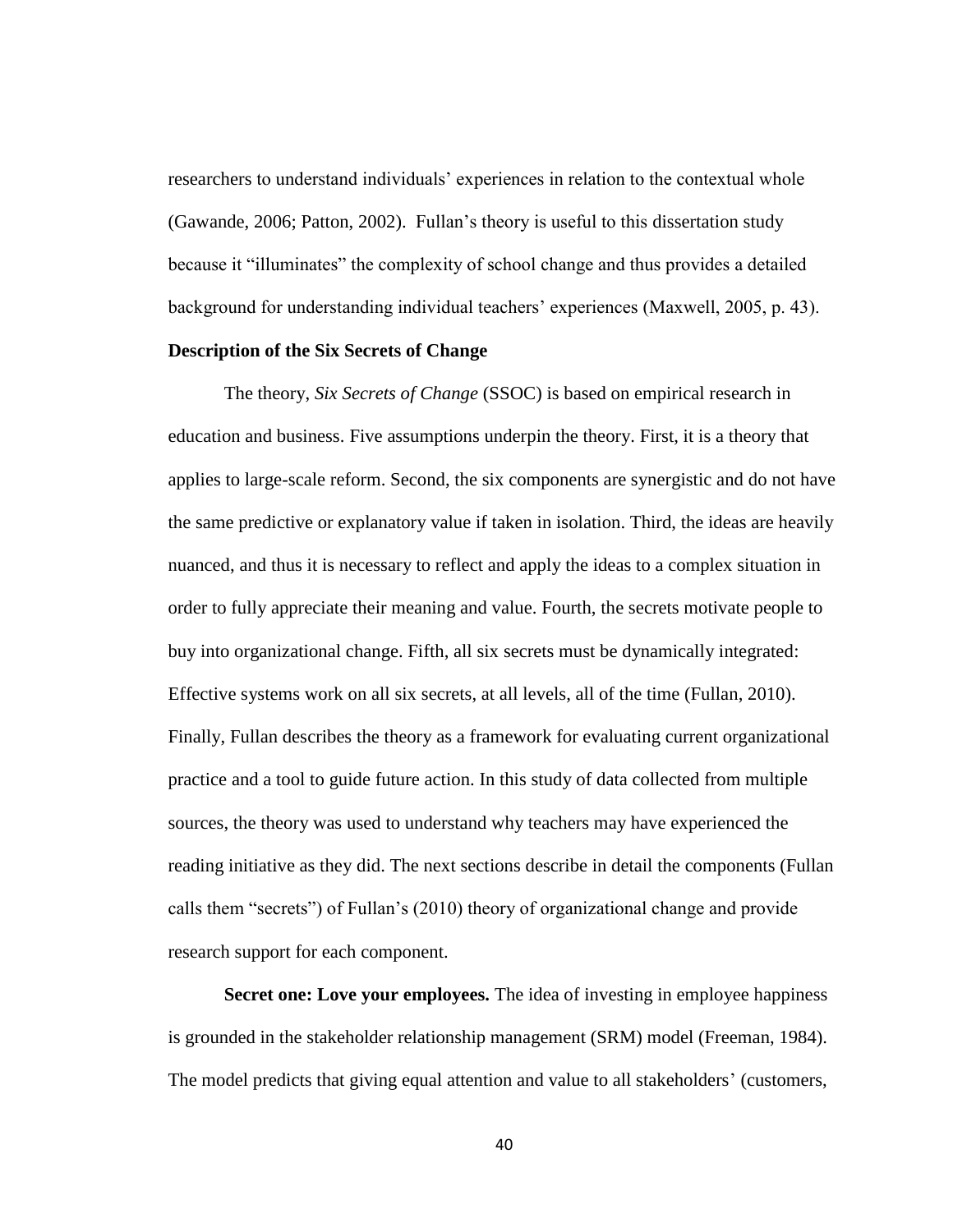employees, investors, partners, and society) interests produces greater financial results than those obtained with the traditional stakeholder model that focuses on shareholder above and beyond all other stakeholders. Financial returns support the SRM theory. Between 1996 and 2006, for-profit business that attended equally to all stakeholders outperformed the S&P 500 by an 8-to-1 ratio (Sisodia, Wolfe, & Sheth, 2007). Toyota (Liker, 2004), Southwest Airlines, and Whole Foods (Sisodia et al., 2007) are well known corporate examples of companies who use the SRM to great success.

Fullan also provides an example of SRM in practice from the educational literature based on his work with the Ontario education system. Since implementing policy that makes a strong commitment to respect teachers and invest in their professional development in 2003, the system has realized positive results. Using data from three-year cohort samples, it appears that teacher attrition declined from 22-33 % in the 1990s to 7.5 % by 2003 (McIntyre, 2006), while student achievement in literacy and math improved 10 percent or more across the system. While the data are correlational and inconclusive, they suggest that investing in and caring about employees is associated with positive effects for the system as a whole and student achievement.

Successful organizations invest in and value employees. Sirota, Mischkind, & Meltzer's (2005) study of millions of employees in multiple sectors of the economy suggest that three factors in particular are important for employee engagement and productivity: fair treatment, conditions that allow employees to be successful, and camaraderie. Successful organizations also invest in their employees' continuous professional growth. Investment helps employees find meaning in their work and enjoy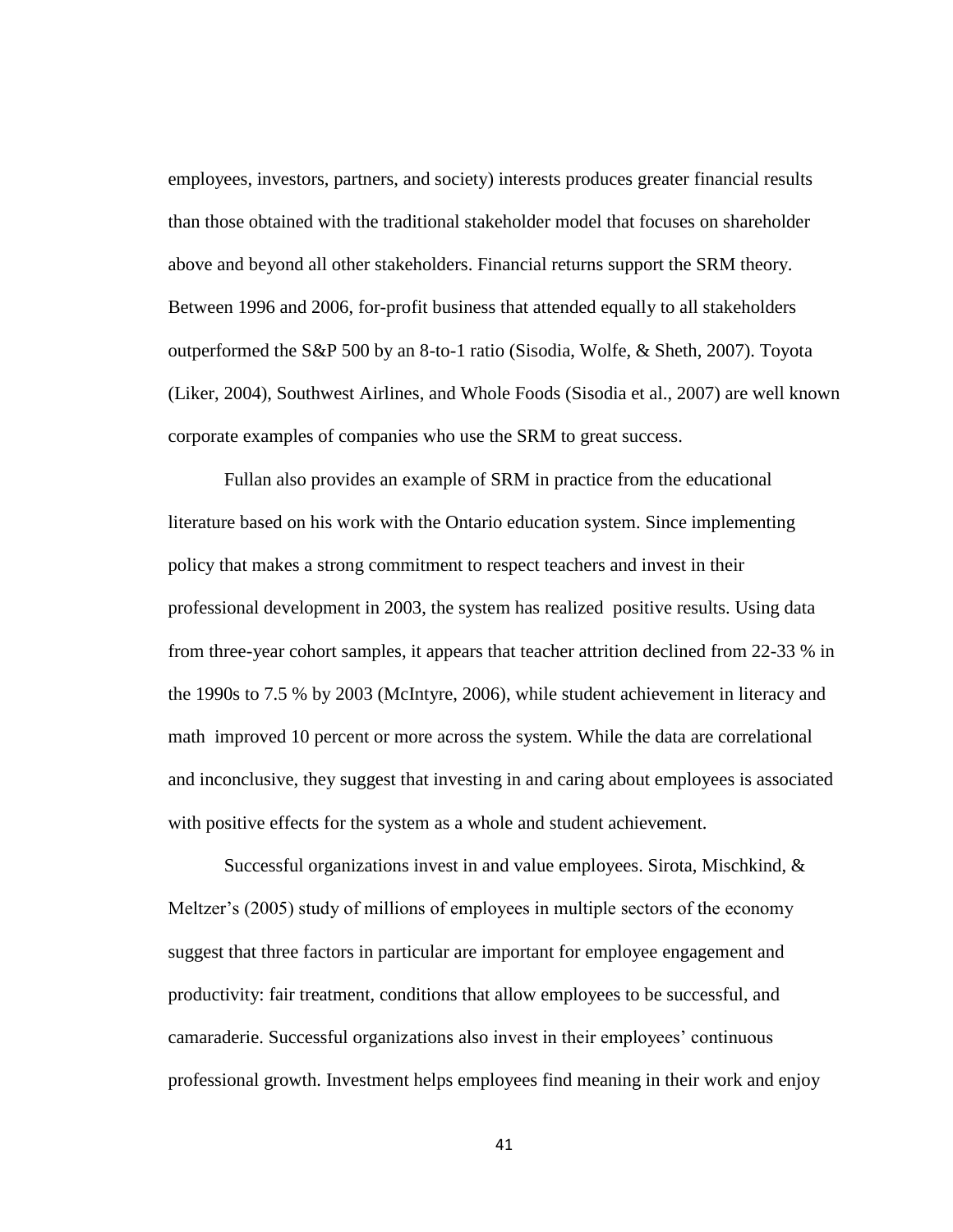meaningful relationships with colleagues and the larger organization (Fullan, 2010). Likewise, effective school systems value employees as much as children and parents because the quality of the system depends on the quality of the teachers (Barber & Mourshed, 2007). Citing negative case examples from the Memphis City School District and New York City District 2, as well as positive case examples from Ontario and England, Fullan (2010) demonstrates that low morale and low job satisfaction among teachers is strongly associated with low student performance while high employee satisfaction and happiness is associated with improved student performance. Fullan is clear that he is not talking about superficial programs or instrumental initiatives that are designed to "show" employees how important they are. The way that successful organizations, for-profit businesses and school systems alike "love" their employees is to deliberately, thoughtfully, and reflectively create conditions that allow employees to be successful.

**Secret two: Connect peers with purpose.** Successful organizations foster collaborative problem solving (Taylor & LaBarre, 2006). This aspect of the theory is consistent with 20 years of school change research indicating that collaboration is essential for lasting school change (Friend, 1990; Waldron & McLeskey, 2010). Suroweicki (2004) concluded that groups that value diverse opinions and deliberately include people with various types and levels of expertise are better at solving problems in complex situations than are individual experts or groups made up of individuals who have a shared specific area of expertise. Certain conditions support positive, purposeful peer interactions: (1) the values of the organizations and individuals are aligned; (2)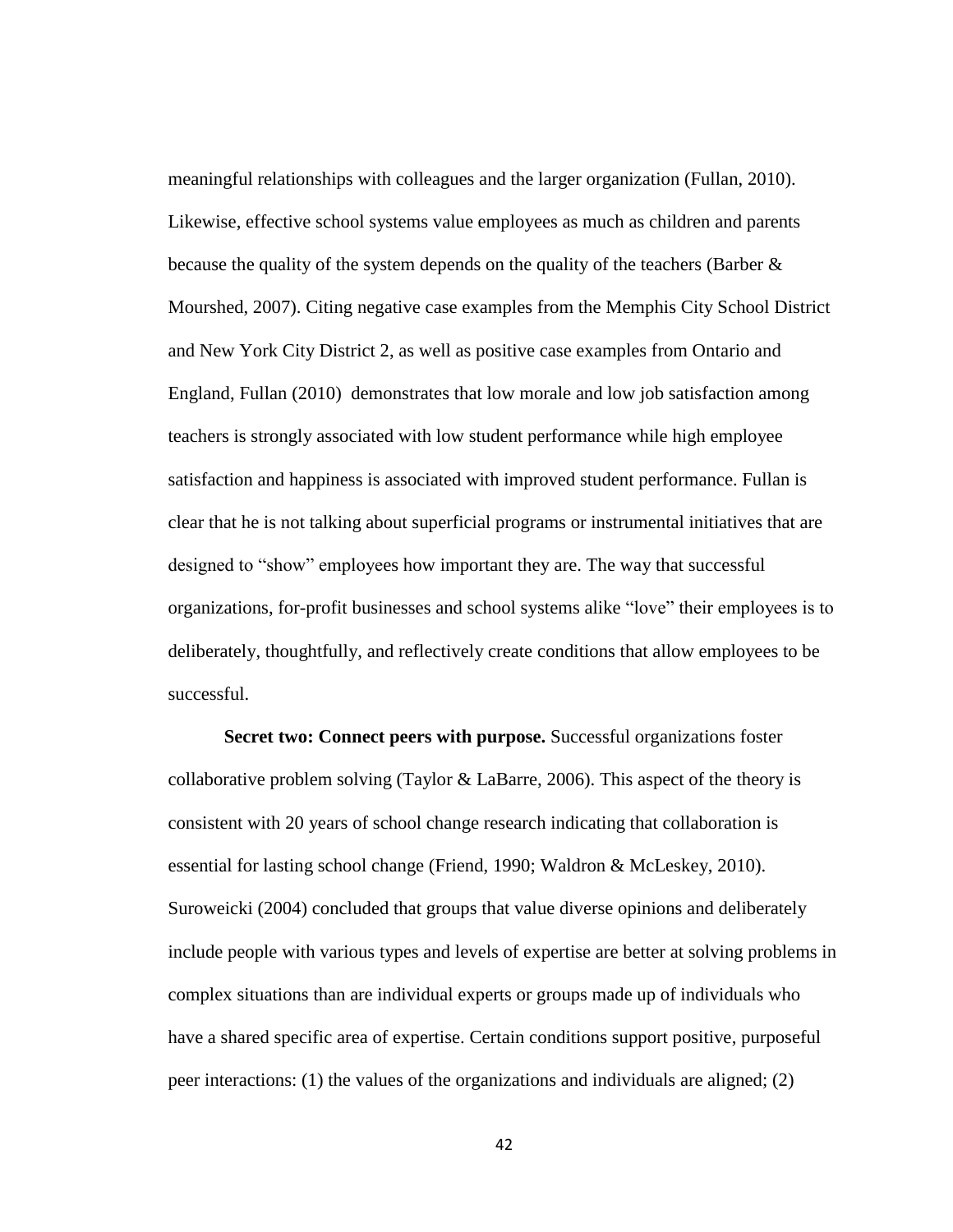information and knowledge about effective practices are easily available and widely shared; and (3) ineffective action can be detected and effective practices can be consolidated (Fullan, 2010). In other words, successful organizations create conditions in which employees share the same vision of success, have easy access to information about what works, can identify problems without fear, and see success as the work of collaborative efforts rather than individuals. Fullan (2010) offers examples from the Ontario Focused Intervention Partnership in which highly- performing, low-performing, and non-improving schools receive resources and support without stigmatizing schools that are struggling. Similarly, another group of high-performing and non-improving schools voluntarily joined a network to participate in collaborative problem solving. The network is structured so that successes and failures of individual schools are attributed to the work of the partnership as a whole rather than the individual schools (Fullan, 2010 ).

Although these are high level concepts and ideas, the fact that they are also carefully nuanced is important. Organizations that deeply understand what motivates and inspires their employees are more successful than companies that do not have this connection to their workers (Mangin, 2007; Taylor & LaBarre, 2006). In these companies, knowledge is valued. Employees seek knowledge and want to know what works best. Individuals are not singled out for praise or blame. The group learns from the collective knowledge and growth of its individual members and this learning is focused on working effectively to maximize positive outcomes. People feel connected to the larger organization and self-identify as part of the larger whole (Taylor & LeBarre). Good leaders connect peers to purpose and enable collaborative practice.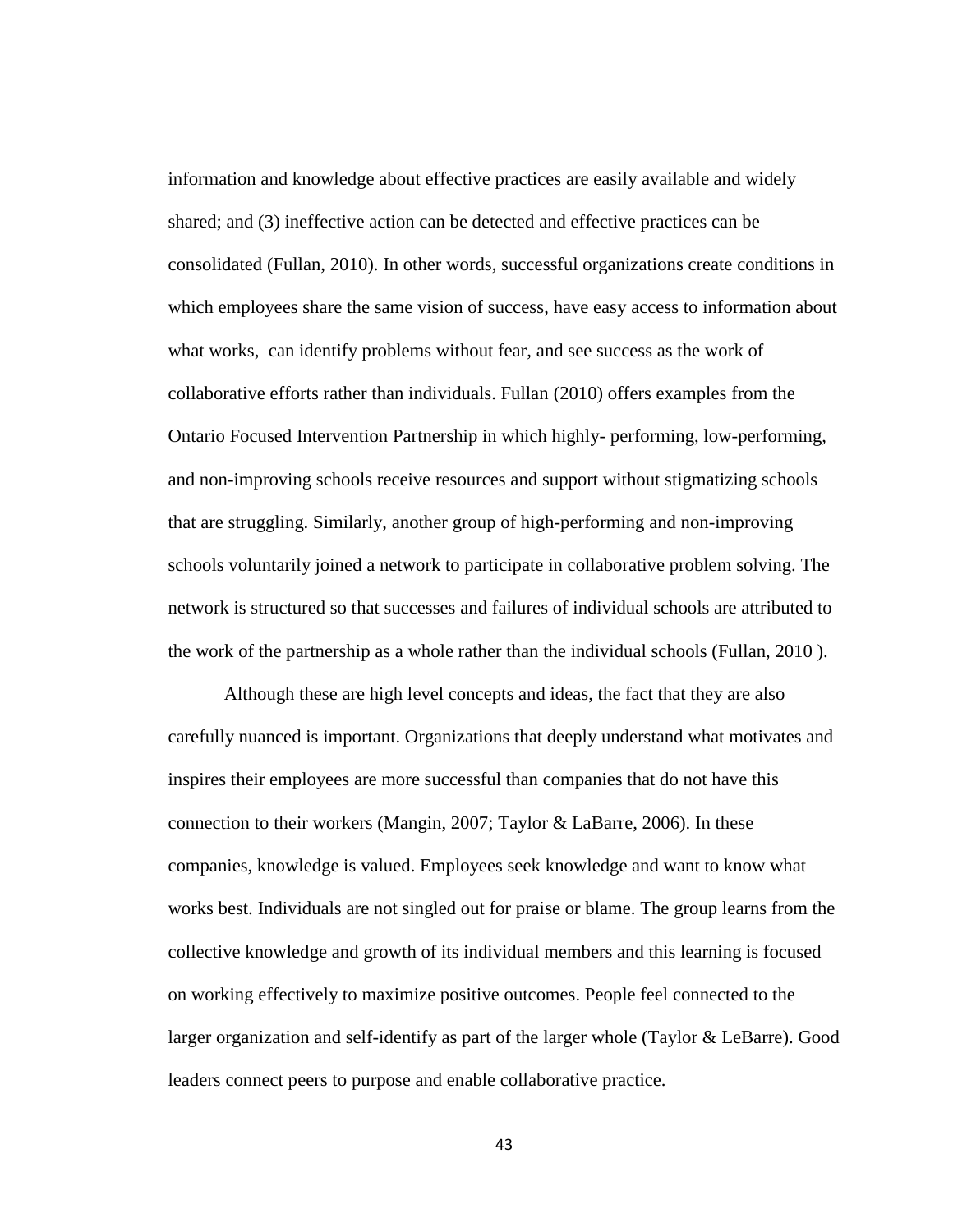Effective school leaders enable collaboration when they articulate the vision for their organization and bring together those individuals best equipped to bring that vision to fruition (Bennis & Biederman, 1997; Weick & Sutcliffe, 2001). Building and districtlevel leaders who understand the need for collaboration understand and meet teachers' pragmatic needs and shield teachers from bureaucratic interference with the work of the classroom (Bennis & Biederman, 1997; Scribner, Hager, & Warne, 2002). Leaders who understand collaboration know that high quality, competent teachers who have the tools they need to do their jobs do not need to be micro-managed in order to assure accountability for student achievement (Waldron & McLeskey, 2010).

**Secret three: Capacity building prevails.** Fullan (2010) defines capacity as (a) individuals possessing and continuing to develop knowledge and skills (Collins, 2001); (b) the ability of institutions to attract and use resources (time, ideas, expertise, money) wisely; and (c) a commitment to getting important things done collectively and continuously over time. Organizations that build capacity value learning and create space for people to make mistakes or fail at something without fear of punishment (Bennis  $\&$ Biedermann, 1997; Giles & Hargreaves, 2006; Pfeffer & Sutton, 2000). Fear motivates people to act but it is an ineffective change agent because it motivates people to focus on short term gains rather than long term success (Pfeffer & Sutton, 2000). Fear encourages employees to focus on solving easy problems while merely describing larger, more difficult yet arguably more important ones (Pfeffer, 2007). The point of facilitating effective collaboration is to leverage the wisdom of the crowd (Suroweicki, 2007). Accountability matters. Transformational organizations foster employees' sense of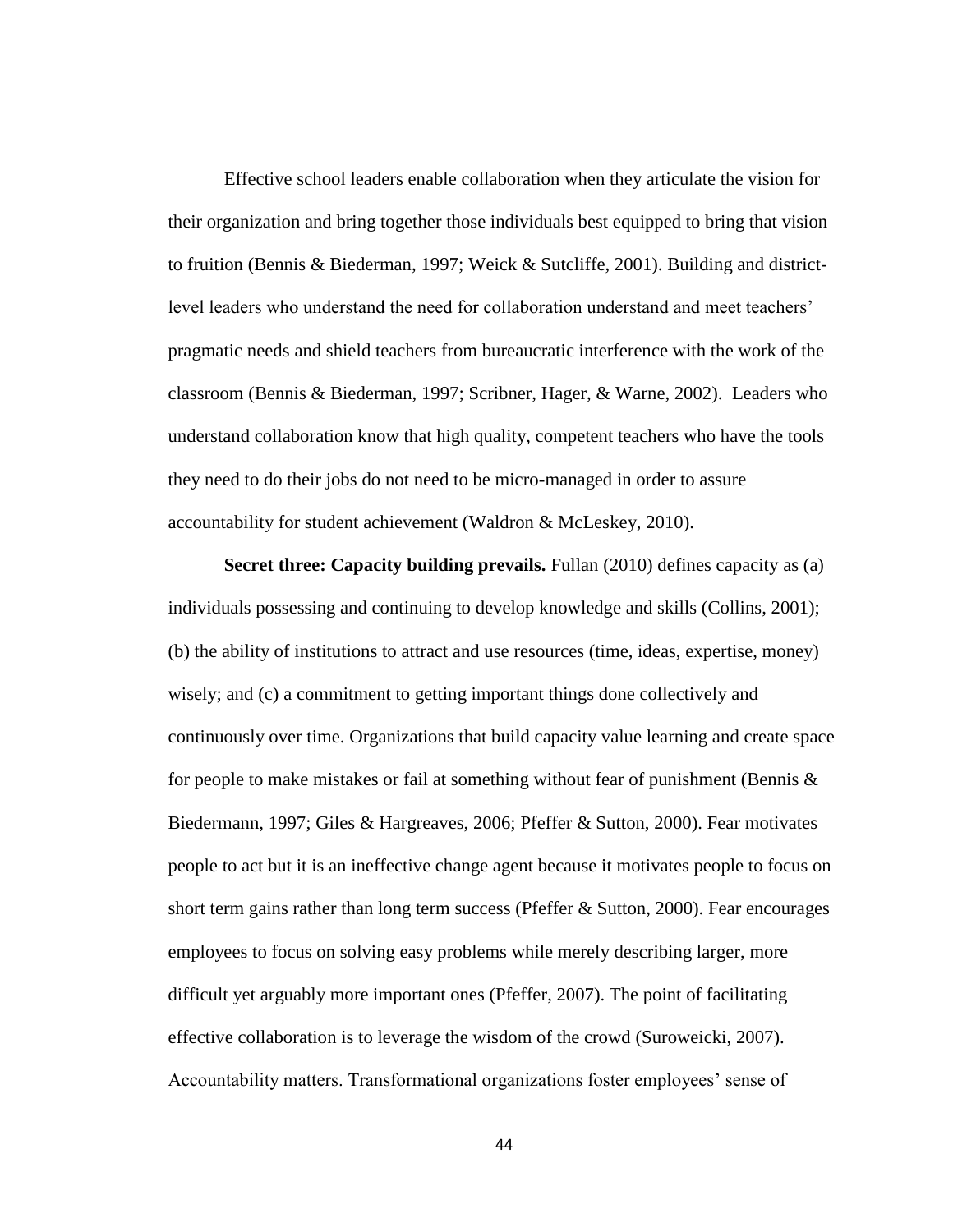personal accountability to the organization's success, in part by hiring good people: Good leaders know that you have to get the "right people on the bus" (Collins, 2001).

Successful for-profit companies focus on hiring individuals with the capacity to be good team players (Liker & Meier. 2007; Sisodia, et al., 2007; Taylor & LaBarre, 2006). While there are fewer empirical examples in the education literature, Barber & Mourshed (2007) report similar results. Drawing from an international sample including countries that participate in the OECD's PISA assessment in literacy and math and other school districts, such as Boston, school systems that were high performing or improved significantly on standardized assessments of literacy and math (a) had more talented people become teachers; (2) developed better teachers and administrators; and (c) were better able to ensure that teachers were prepared to differentiate instruction and provide early intervention for individual, school, and system- level underperformance (Barber & Mourshed, 2007). Jane West (Council for Exceptional Children-Teacher Education Division, 2010) points out that by comparison, the very top performers in this sample include school systems (Finland, Singapore, Hong Kong, South Korea) with significantly smaller school systems, less socio-economic diversity among students, and greater selectivity and tracking in academic programs than comparison samples such as the United States and Great Britain. Nonetheless, the data suggest that hiring and cultivating talented employees who are good at working collaboratively benefits students.

**Secret four: Learning is the work.** Successful organizations integrate the precision needed for consistent performance with the innovation and new learning needed for continuous improvement (Deming, 1993; Fullan, 2010; Gawande, 2006). Toyota is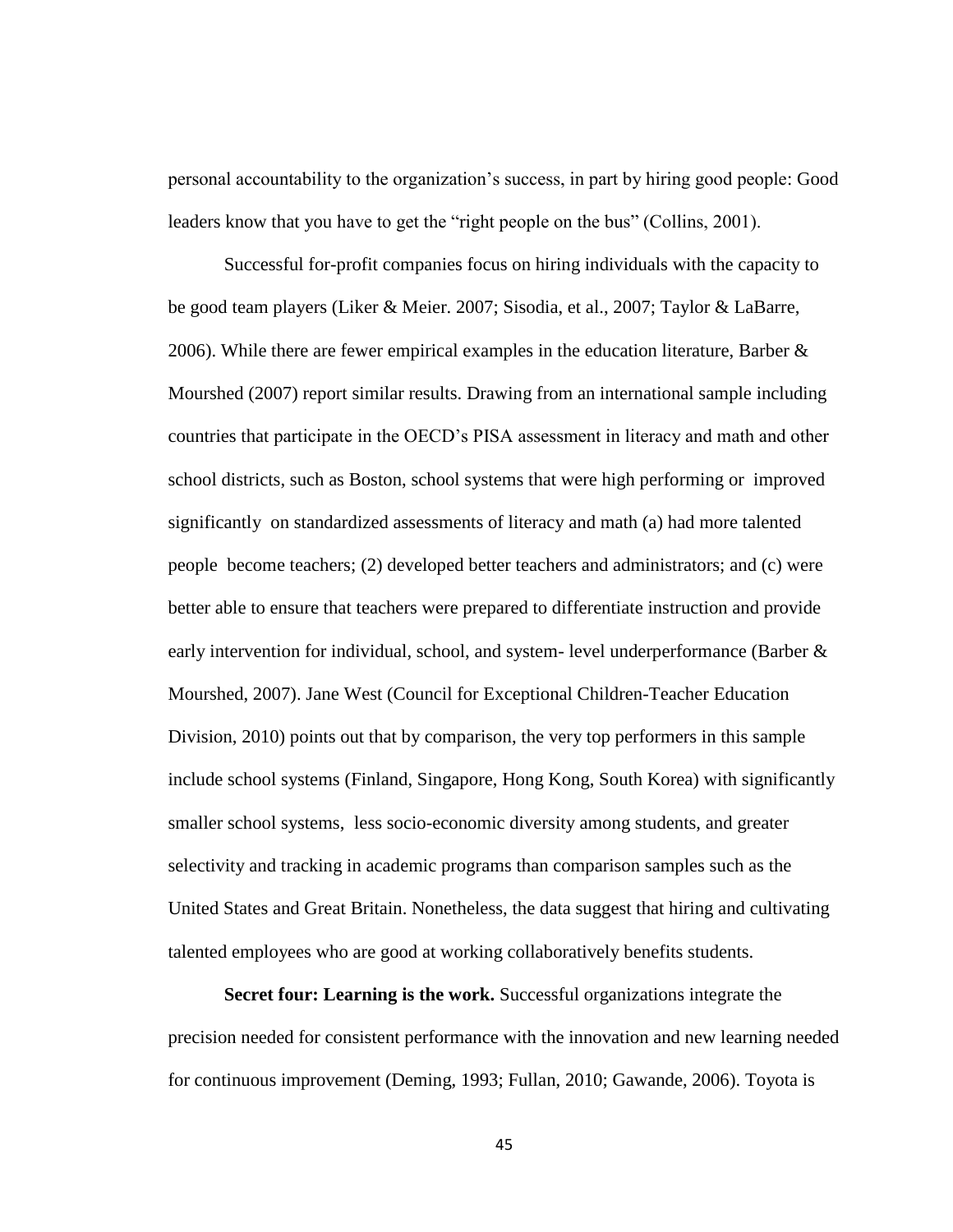the classic example of an organization where learning is the work. Consistency, doing the same thing every time, is critically important in manufacturing. However, Liker & Meier (2007) report that improving performance is an integral part of the corporate culture of Toyota. In other words, consistently expecting and valuing innovation is part of the Toyota mindset that contributes to its lasting success.

Standardizing basic tasks so that they can be implemented with a minimum of expenditure of resources while maximizing the results of those tasks can free individuals to think about how to improve the overall work of the organization, including their personal role within it (Fullan, Hill, & Crevola, 2006; Gawande, 2007). Introducing precision into teaching and learning requires teachers to be more rather than less thoughtful and engaged in their work (Bursuck et al., 2004; Bursuck & Damer, 2011; Fullan et al., 2006; Gersten et al;, 2009). Differentiating the content and intensity of instruction to meet specific students' diverse learning needs in the general education classroom requires teachers to connect everything they know about each of their students to all that they know about effective instruction and then plan and deliver instruction accordingly. Far from "deskilling" teachers (Dutro, 2010), effective reading instruction requires significantly more skill and support than one-size-fits-all instruction. Interstingly, the educational literature is rife with articles/comments criticizing commercial reading programs that are highly prescribed and often use scripted teaching formats to deliver instruction in specific skill areas (MacGillivray, Ardell, Curwen, & Palma, 2004; Shannon, 1987). Indeed, the standardized practice of scripted teaching comprises a tool that teachers can use to ensure that students who are struggling receive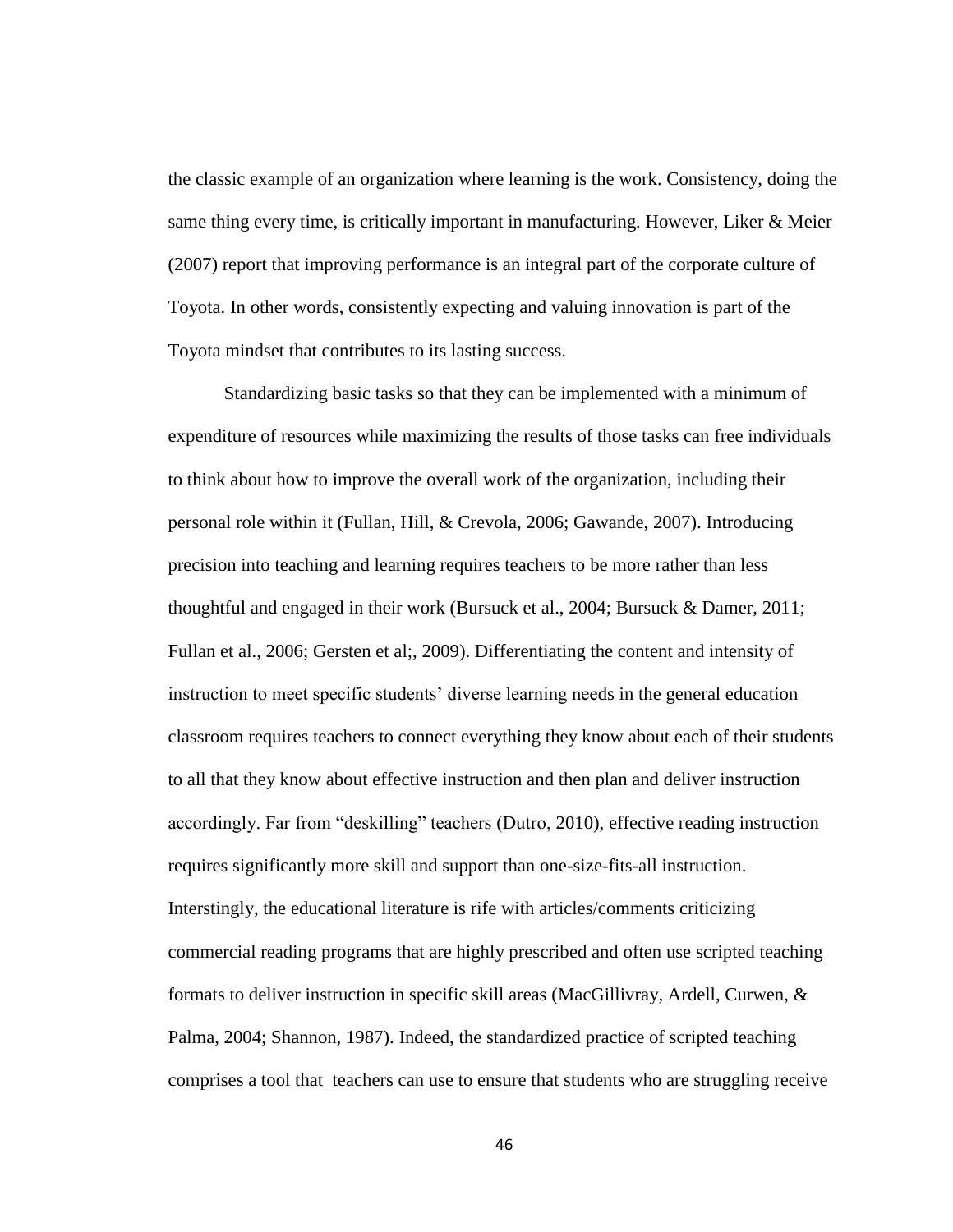precise instruction that empirical research indicates is effective (Simmons et al., 2007; Wanzek & Vaughn, 2008). Further, the precision, efficiency, and effectiveness of scripted teaching formats for early reading instruction with children who are at-risk for reading failure can free teachers to focus their professional energy on learning to improve other areas of instructional practice to further benefit students'.

Successful organizations know that learning happens best in context because learning is the job (Liker & Meier, 2007; Pfeffer & Sutton, 2006; Sisodia et al., 2007). As previously discussed, in schools, professional development is often a good way to ensure that change never happens (Cole, 2004) because traditional professional development does not promote lasting change. Effective professional development to promote lasting organizational change in schools must be job-embedded and supported over time.

**Secret five: Transparency rules.** Organizational transparency often depends on collecting and using data to make decisions. Data-driven decision making is essential to effective reading instruction in multi-tier classrooms (Bursuck  $\&$  Damer, 2011); results matter. Assessment helps teachers understand where children are in comparison to where they should be. These data also help teachers identify students' strengths and weaknesses so as to target the weak areas for instruction. However, focusing solely on the final outcome of instruction, for example the end of grade test or the year end performance benchmark, is insufficient; schools must also know how to use data to monitor progress and plan instruction (Fuchs et al., 2006; Gersten et al., 2009). Transparency means collecting the right data and the right amount of data to understand what is happening at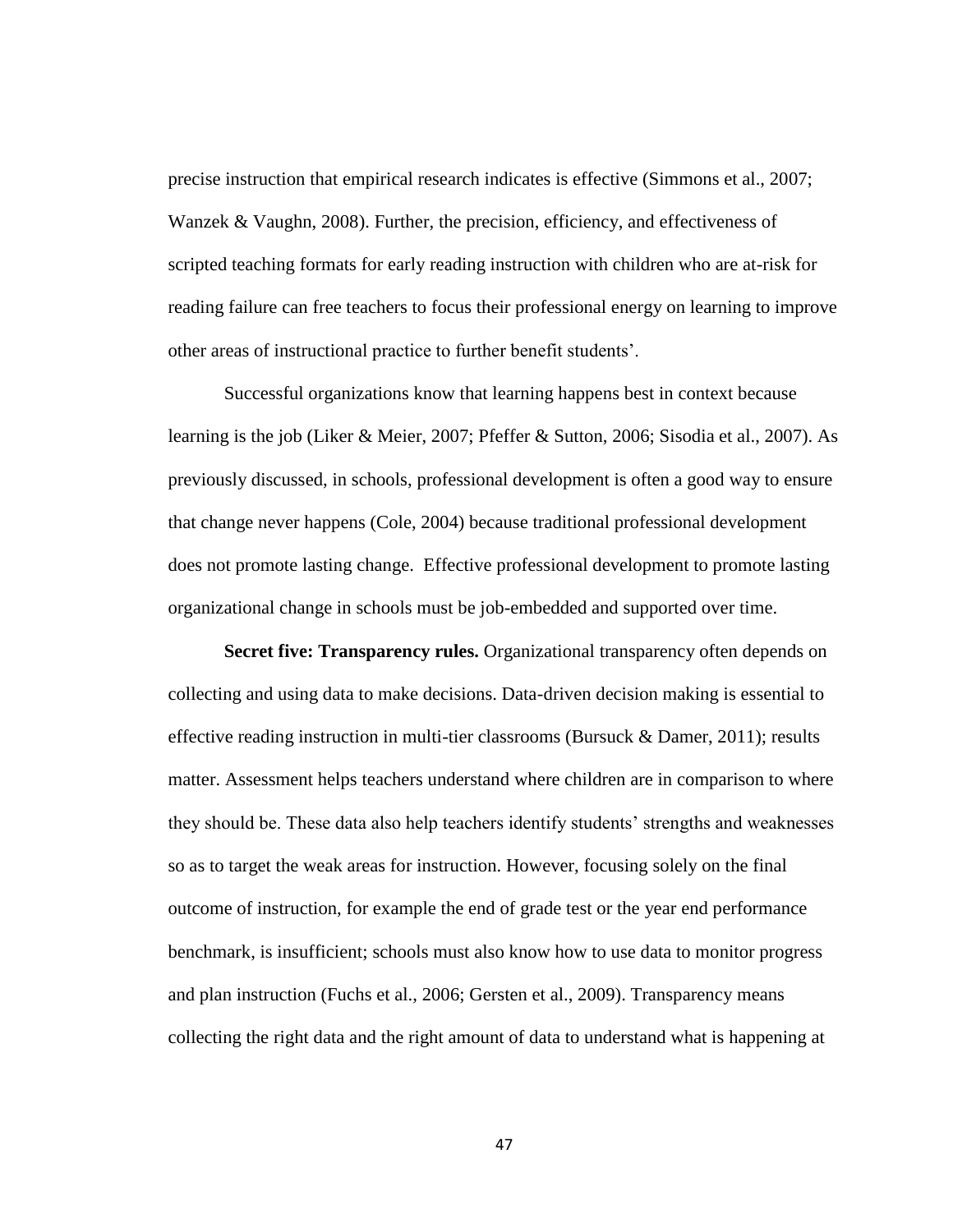any point or level of the organization (Shirley & Hargreaves, 2006). Collecting too much or repetitive data contributes to overwork with little benefit (Fullan, 2010).

The use of data allows organizations to be transparent and continuously improve in five specific ways (Sisodia, 2007). First, data allow the organization to track its own performance across time and compare itself to its statistical peers as well as to an absolute standard. Second, data help the organization set ambitious, realistic goals based on the current starting point. Third, data help organizations build capacity by identifying effective practices within and external to the organization. Fourth, yearly performance data are important, but data trends across time are more accurate for long- term planning and decision making. Fifth, negative data are acknowledged and addressed but are not used to punish, stigmatize or blame (Fullan, 2010). Effective organizations known that the only goal or reason for data collection is to promote learning and continuous improvement (Liker & Meier, 2007).

**Secret six: Systems learn.** Successful organizations learn continuously. One of the most important lessons successful organizations, including schools, must learn is to focus on the organization instead of the individual leader (Fullan, 2001; Hargreaves & Fink, 2006; Gawande, 2007; Mangin, 2007). Effective organizations focus on continuous improvement (Deming, 1993) and collaborative practice (Scribner, Sawyer, Watson, & Myers, 2007). Systems learn when they can enact all of the previous five secrets yet still recognize that in a complex world there is little certainty (Friedman, 2005).

 Leaders facilitate excellence when they concern themselves with the details that allow the team to carry out its work. Great leaders are intermediaries who prevent the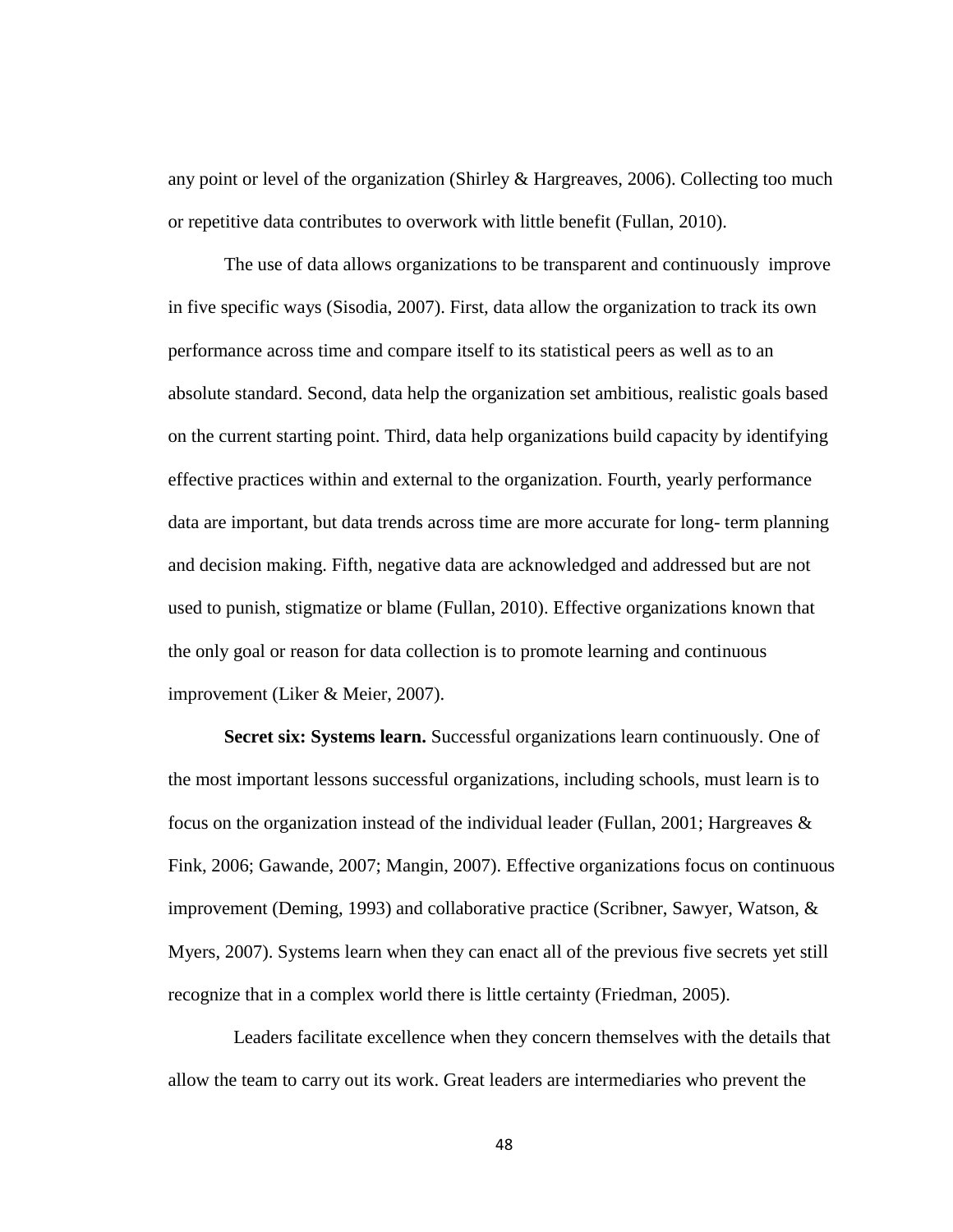legitimate needs of the bureaucracy from interfering with the work of the collaborative team (Collins, 2001). The function of the bureaucracy in transformational organizations is to support the collaborative team's work that will achieve leaders' visions. Groups function best when leaders, who generally are not experts in specifics of the discipline, protect and shield members from the pressures and interferences of bureaucracy (Sindelar, Shearer, Yendel-Hoppey, Liebert, 2006; Bennis & Biederman, 1997). Bureaucratic functions should include (a)providing resources; (b) organizing workflow and schedules that allow team members uninterrupted time to collaborate; (c) meeting the needs team members identify rather than those assumed by the bureaucracy who are not part of the collaborative group; and (d) working to minimize the amount of tangential regulatory business required of collaborative team members as part of their day- to- day work (Bennis & Biederman, 1997; Sergiovanni, 2004). Having established an organization that values all stakeholders equally promotes collaboration, builds capacity, focuses on learning, and is transparent, effective leaders know that the organization as a whole is responsible for success and that the definition of success must emerge from within the organization (Fullan, 2010; Sergiovanni, 2004).

#### **Rationale for the Study's Propositions**

The areas of the literature review, including (a) evidence of the need for multitier classrooms in early elementary reading instruction; (b) best practices in effective early reading instruction; (c) preparing teachers for effective reading instruction; and (d) characteristics of organizational transformation that support lasting school change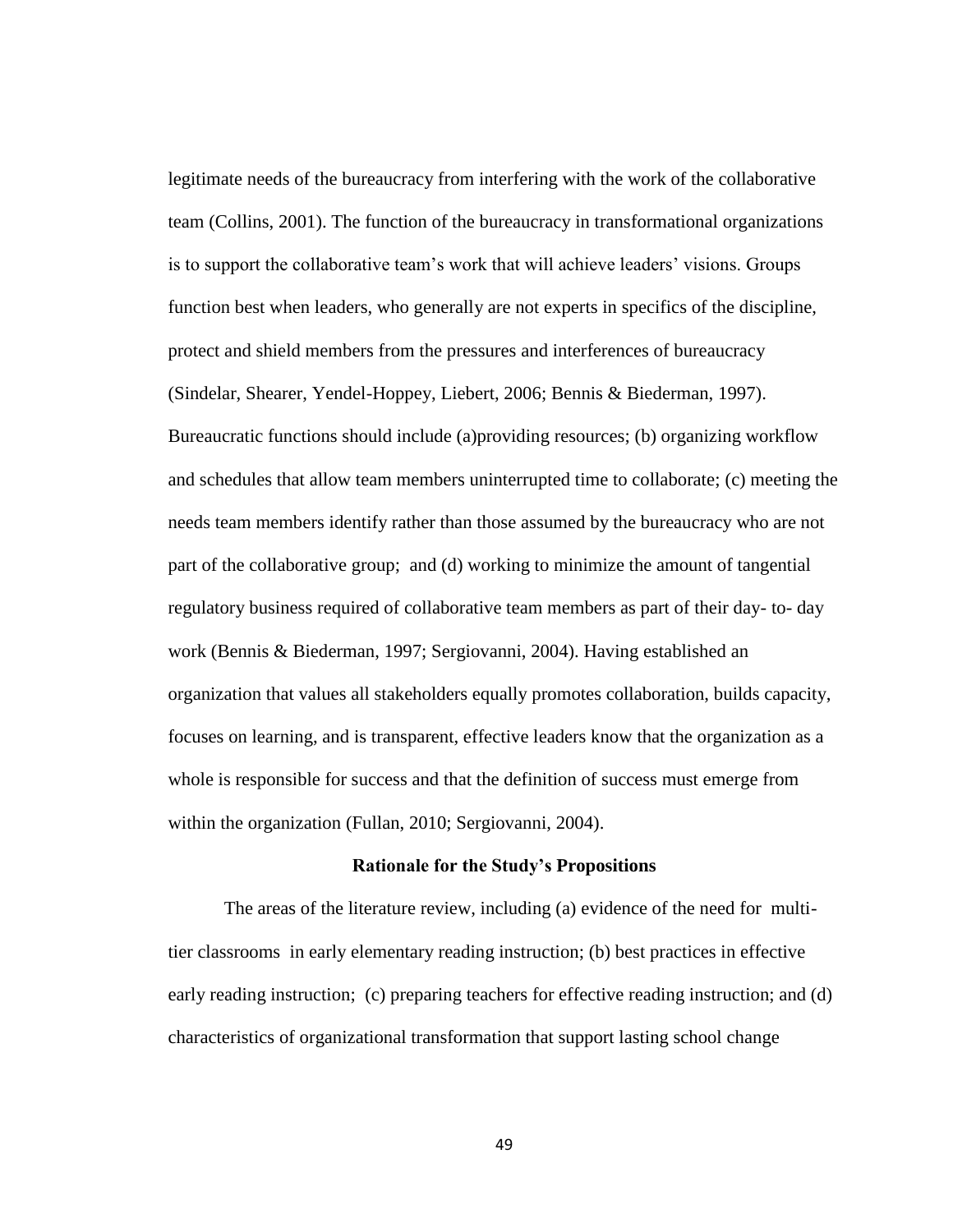provide the rationale for the study's propositions. The propositions set forth by the study are these:

- 1. General education teachers need to provide effective early reading instruction to students with diverse learning needs. Research-based pedagogy in the five key areas of reading (phonics, phonemic awareness, fluency, vocabulary, and comprehension) exists, but its implementation in classrooms that often take a different approach is challenging.
- 2. Early elementary teachers may not be prepared at the pre-service level to implement evidence-based practices in beginning reading; hence the need for ongoing, high quality, job-embedded professional development to learn and integrate research-based pedagogy into their instructional practice.
- 3. School change activities, including initiatives to increase teacher effectiveness in early reading instruction, require specific organizational characteristics and leadership. These organizational characteristics include (a) the creation of conditions that enable teachers to be successful; (b) collaborative problem solving, (c) continuous improvement; (d) innovation for total quality; (e) datadriven decision making, and (f) systems that reflect and learn.
- 4. School change theory (Fullan, 2010) can be used to understand teachers' experiences with an initiative to increase effective reading instruction in general elementary classrooms.

These propositions are supported by the literature and suggest that it is unreasonable to expect teachers to learn to implement research-based reading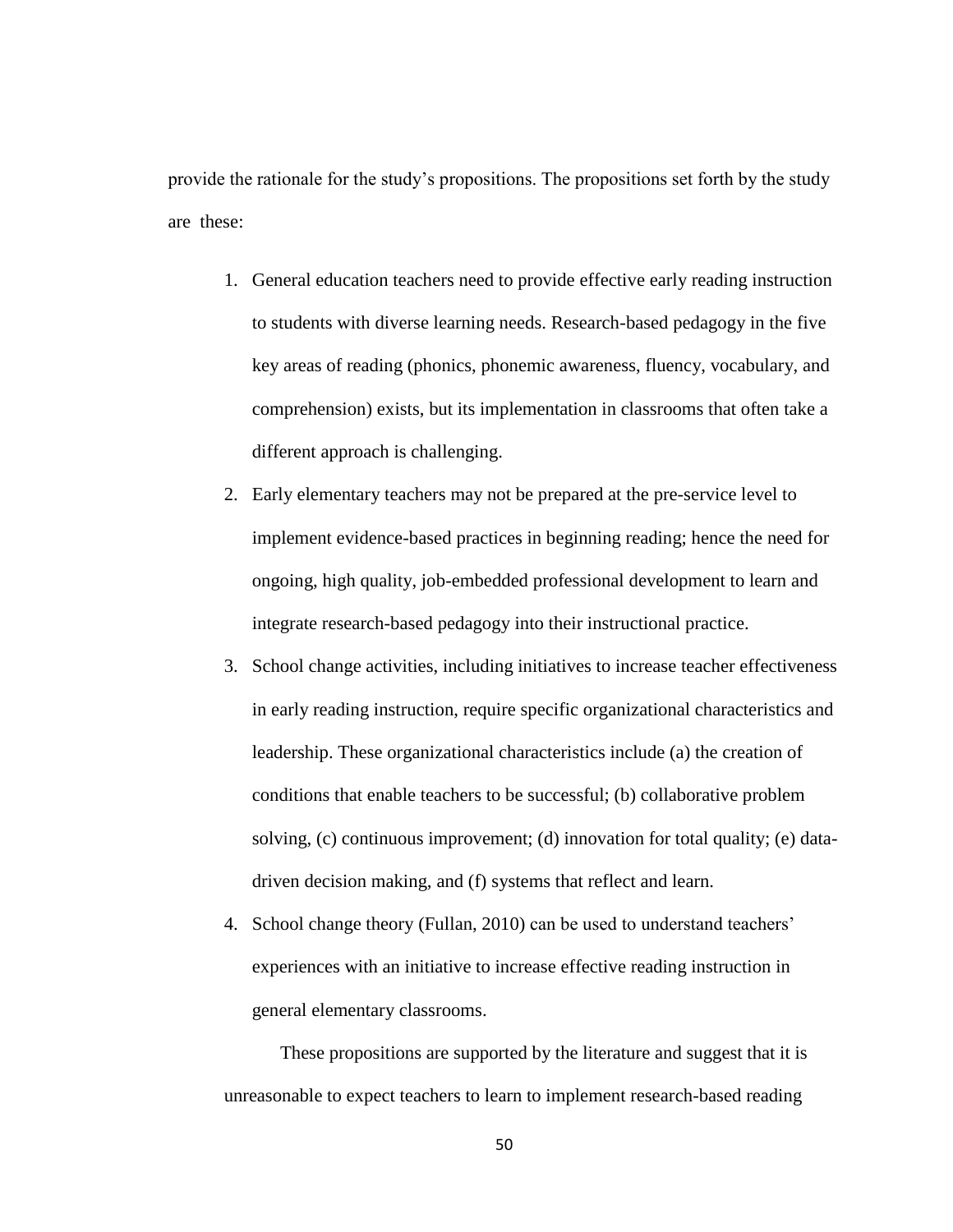instruction if the nature of current instruction, professional development activities and school change initiatives do not reflect best practices in each of these areas. There is sufficient literature on effective professional development practice and effective organizational change to inform these efforts. Research-based change initiatives must reflect the research-base at all levels of the initiative. The structure, content, and delivery of professional development must reflect best practices in structure, content, and delivery. The larger school system must reflect an understanding of and progress toward becoming a transformational organization before any lasting improvement or reform can be expected to develop in teachers' classrooms. Otherwise efforts to reform early reading instruction in general education will not be successful.

The purpose of this study is to understand teachers' experiences with a school reform effort to increase the presence of evidence-based instruction in early reading. To gain this understanding, it was necessary to look not only at the resulting teachers' instructional behaviors and student outcomes, but also at the nature of their current reading practice and the professional development in which teachers participated. The study adds incrementally to the literature on school change in that it (a) documents the lived experiences of a school change process that is independent of researcher manipulation or control, and (b) captured the experiences as they happened. Much of the literature on school change and especially studies of RTI and reading instruction are experimental or quasiexperimental studies in which researchers manipulate key variable and measure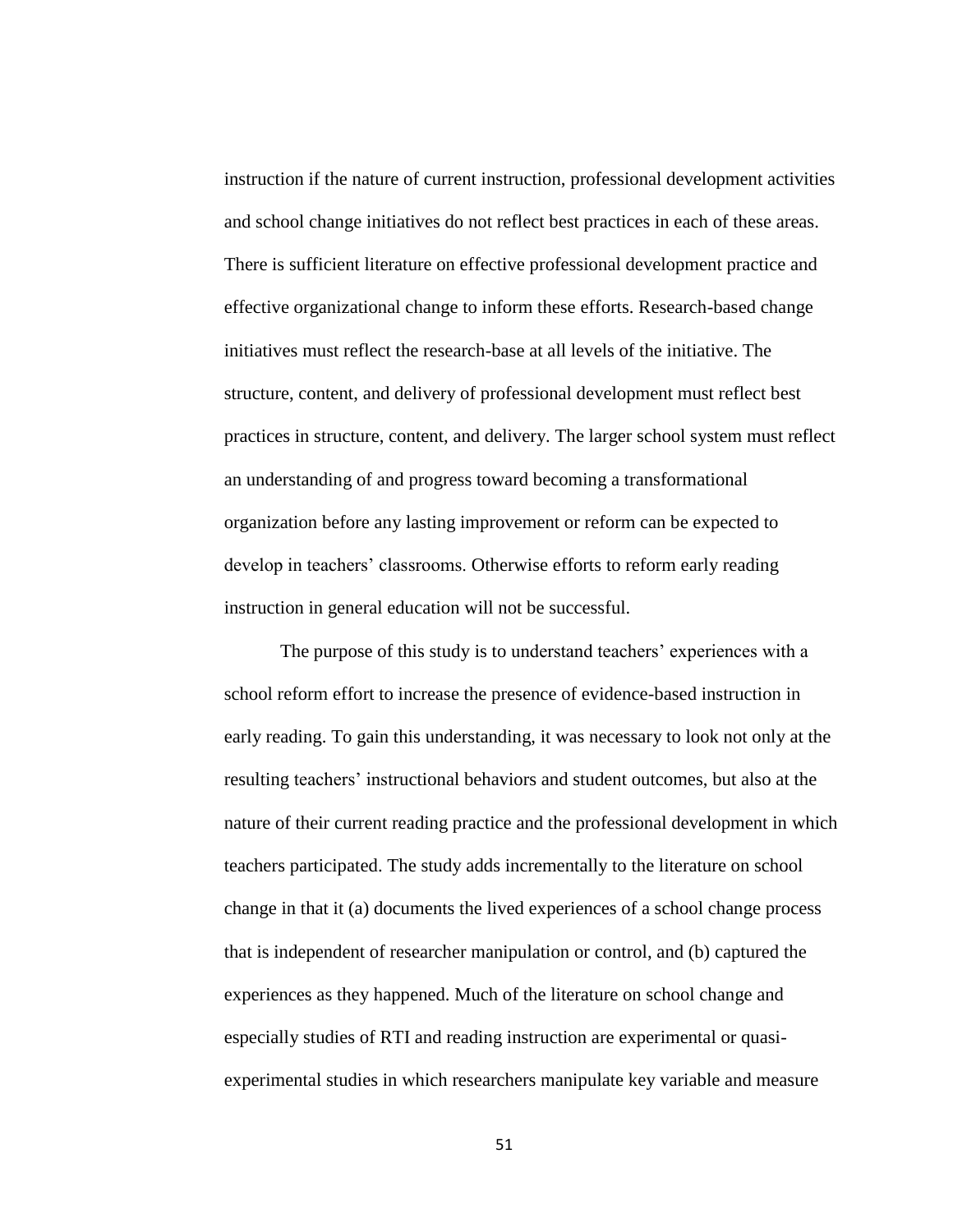the results or studies that retroactively seek to understand a previously occurring intervention. This naturalistic study allowed the researcher and the reader to a glimpse of what school change might really look like in practice, without active involvement from researchers.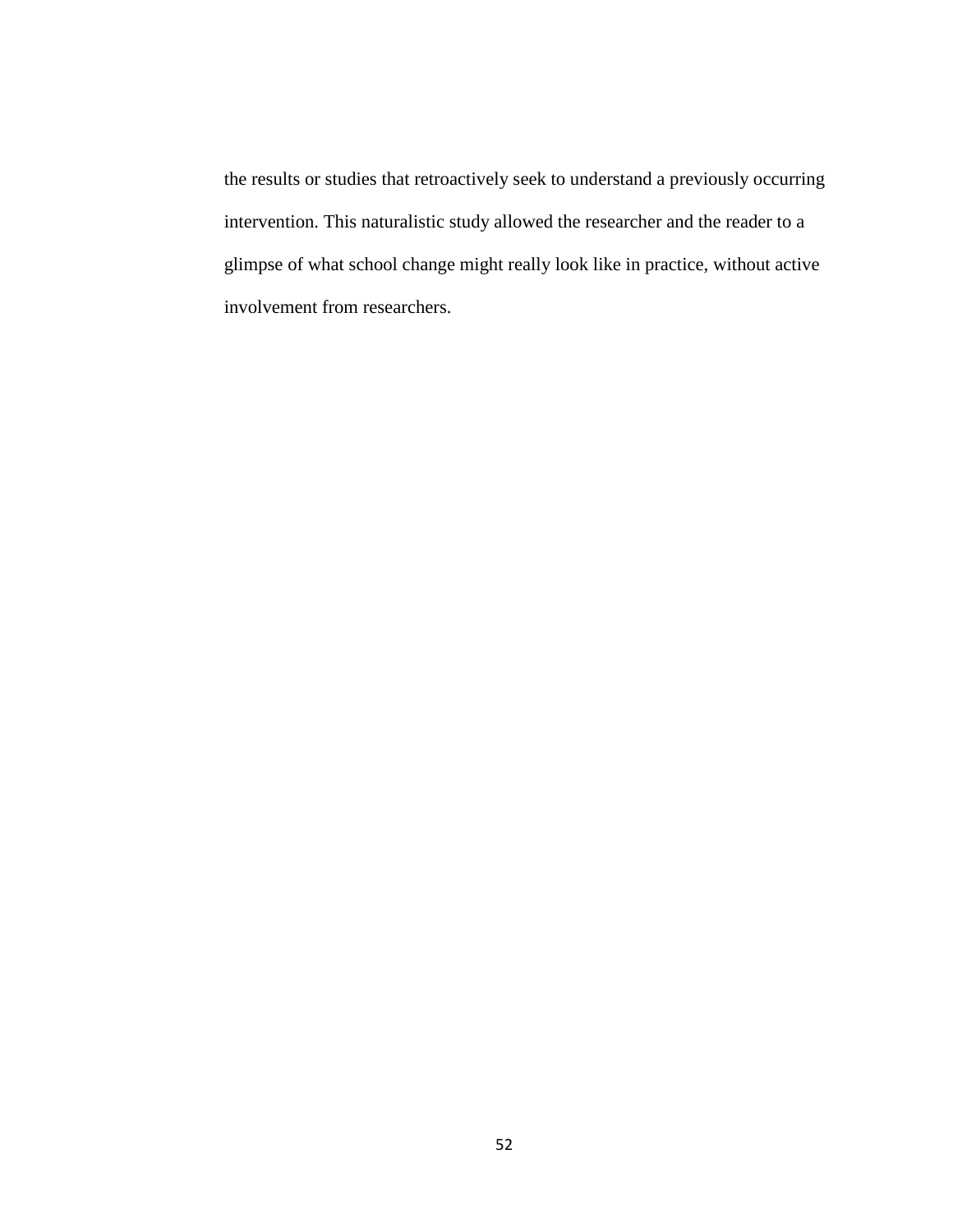# CHAPTER III

# METHODOLOGY

# **Introduction**

The purpose of this study was to explore the relationship between professional development and classroom instruction through the experiences of five rural elementary K-1 teachers' experiences teaching reading in multi-tier classrooms after attending the Foundations of Reading (RF) professional development in evidence-based reading instruction. This chapter includes the rationale for using a qualitative case study design, background information on the participants, a description of the context for the study, a description of the Foundations of Reading (RF) program, a summary of data collection methods for each data source, and a description of procedures to analyze data (Kurtts, 1998). The purpose of the interpretive approach was to better understand the factors involved in changing over to research-based reading practices in schools as seen through the eyes of classroom teachers. The study was guided by the following research questions:

1. How are teacher participants' experiences with the Foundations of Reading (RF) professional development program related to participants' experiences teaching reading in multi-tier general education K-1 classrooms?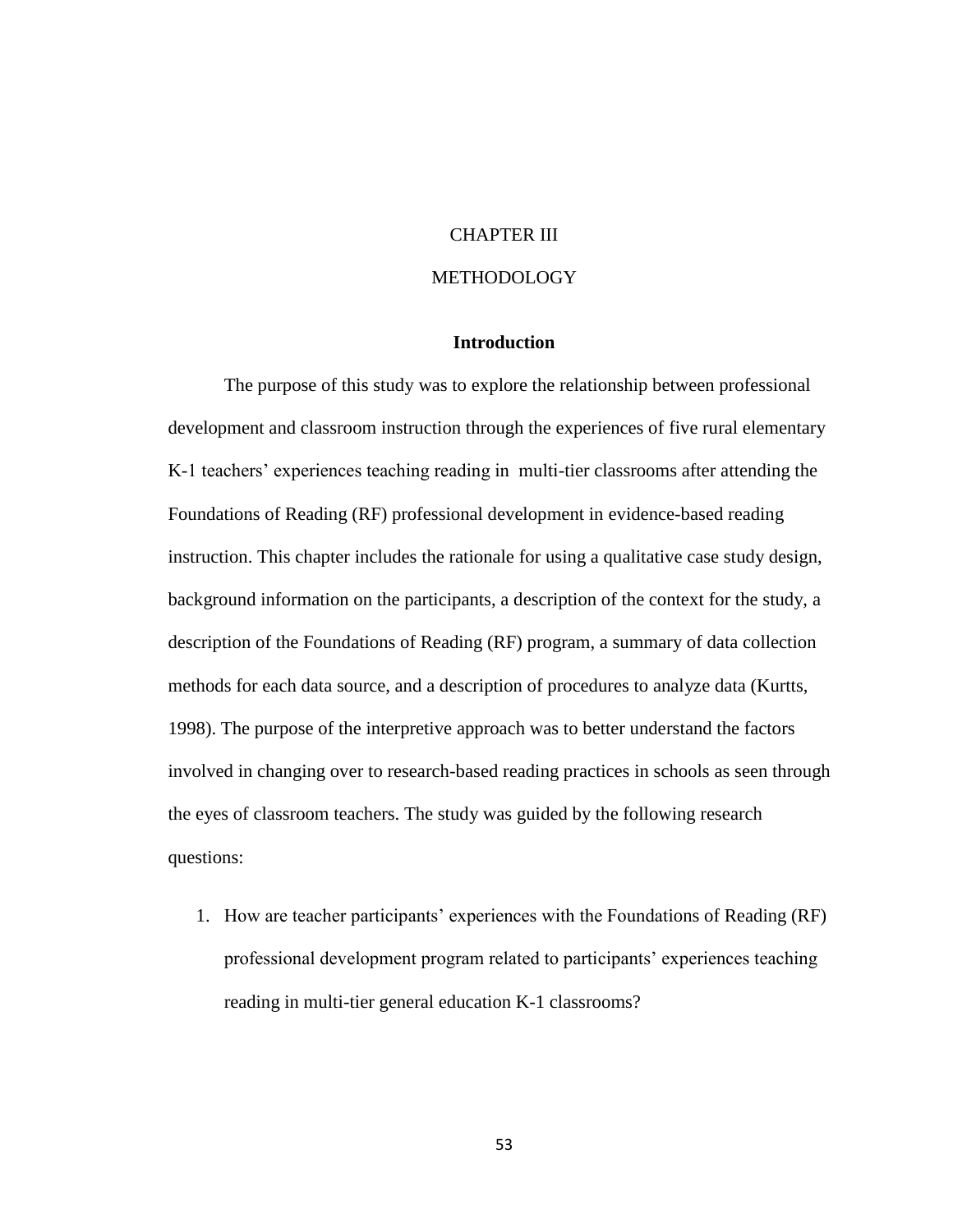2. What factors explain the relationship between teacher participants' experiences with the Foundations of Reading (RF) professional development program and participants' experiences teaching reading in multi-tier general education K-1 classrooms?

#### **Rationale and Overview**

A qualitative case study method was used to describe the experiences of five K-1 general education teachers as they taught reading in multi-tier classrooms after participating in a professional development program devoted to evidence-based reading instruction. The case study was used to identify and describe factors that influenced the participants' experiences teaching reading after attending a professional development workshop in evidence-based reading instruction. The qualitative case study method was selected because the approach allows the researcher to "(a) explain complex causal links in real-life interventions, (b) describe the real-life context in which the intervention has occurred, (c) describe the intervention itself, [and] (d) explore those situations in which the intervention being evaluated has no clear set of outcomes" (Kurtts, 1998; Tellis, 1997; Yin, 2009).

The study was conducted using a pragmatic (Creswell, 2009) case study approach with the: research questions, propositions, unit of analysis, logic linking the data to the propositions, and the criteria for interpreting the findings (Kurtts, 1998; Yin, 2009). The research questions, which guide the focus of the study, are presented in Chapter 1 and in the beginning of this chapter. The propositions of the study are presented in Chapter 2 as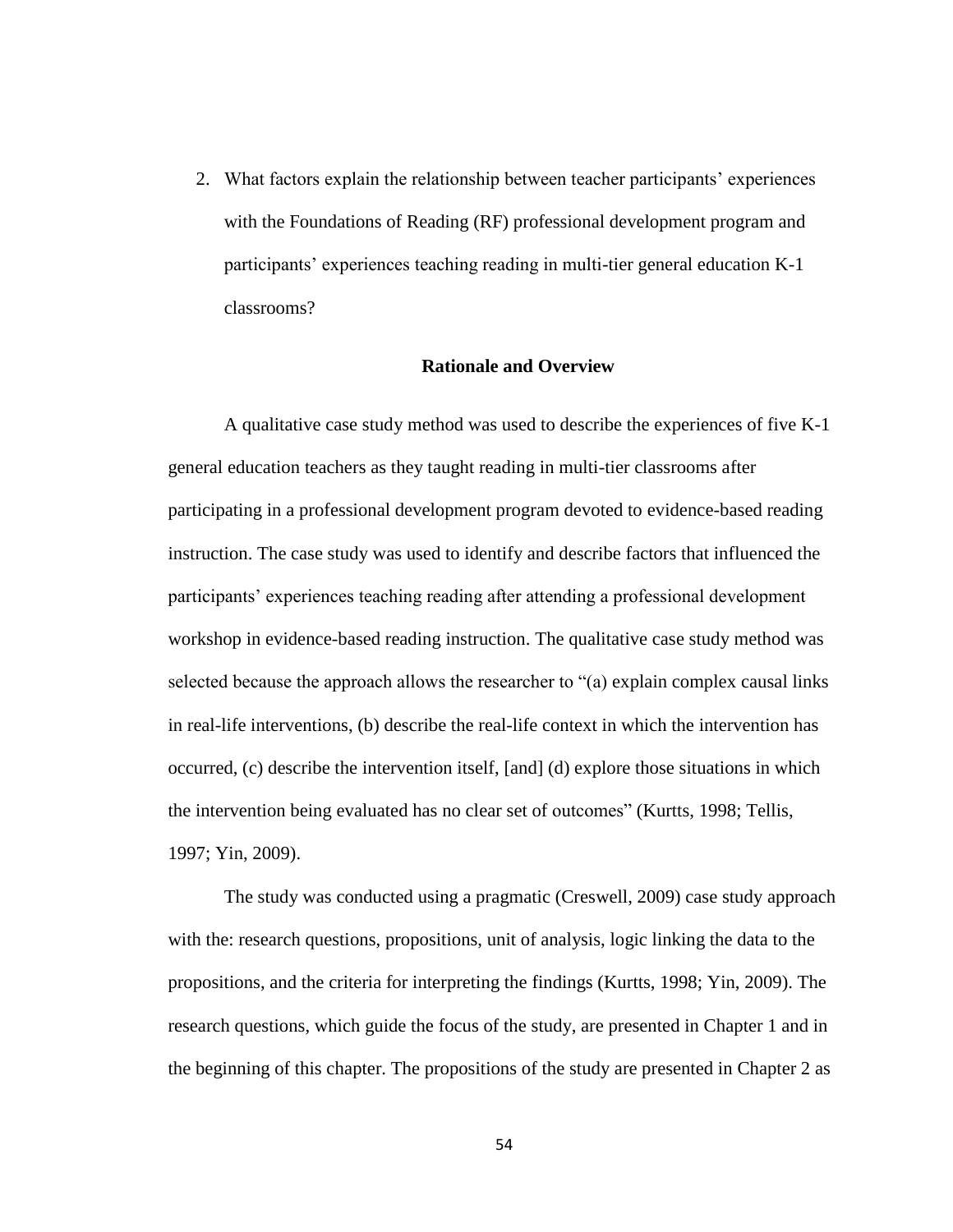they correspond with the literature review. The unit of analysis for the study was the group of five K-1 general education teachers who participated in the "Foundations of Reading" school improvement effort to improve reading instruction (Yin, 2009).

Relationships between the data and the propositions were established through pattern matching and coding. Thus, the data analysis provided categories of information that emerged as themes in the study. The criteria for interpreting the findings were based on the emergent themes. Construct validity was established through multiple data sources by establishing a chain of evidence, and by member checks (Maxwell, 2005) in which feedback was obtained from participants after they had opportunities to review the emerging themes (Kurtts, 1998; Yin, 2009). Internal validity was tested through the search for recurrent patterns in multiple data sources (Kurtts, 1998; Trellis, 1997; Yin, 2009). The study findings have limited generalizability; however, external validity was tested through careful documentation of all discussions related to the themes that emerged from multiple data sources. Reliability was demonstrated through the case study protocol, use of a second reader to confirm the findings, and the researcher's position statements (Creswell, 2007).

#### **Design**

To answer the research questions, the researcher used a single-case holistic case study design (Yin, 2009). The study included descriptive observation (Spradley, 1980) of teacher participants' reading instruction, participant interviews (Merriam, 2001; Spradley, 1980), and document review (Merriam, 2001).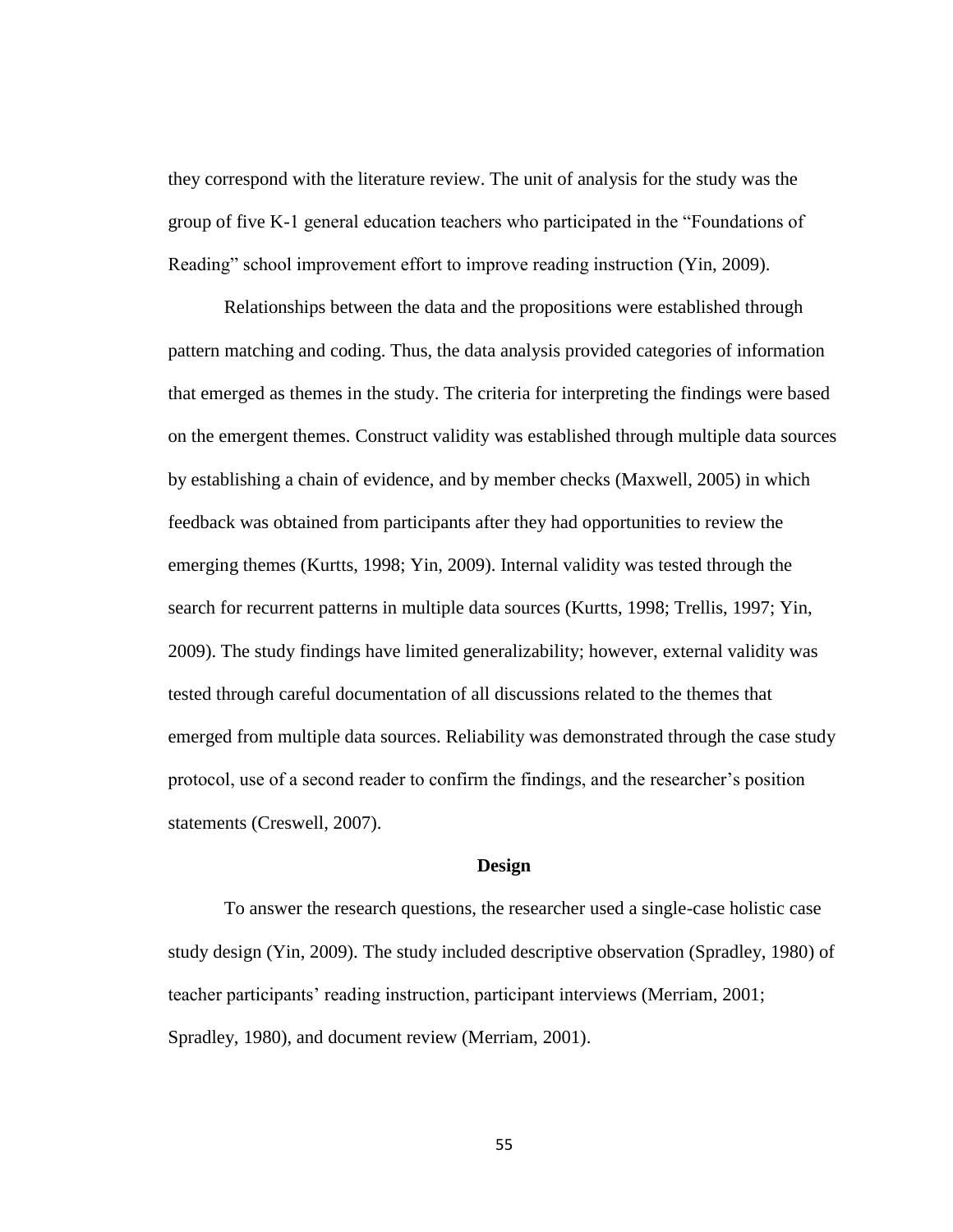## **Single-case**

The single-case design is appropriate to investigate conditions of "an everyday or common place situation" (Yin, 2009). The single-case design is also appropriate in "revelatory" (Yin, 2009) situations. These are situations in which the researcher has an opportunity to explore situations that are difficult to access (Yin, 2009). The study meets both criteria. First, the study explores the relationship among school improvement, professional development, and instruction. All teachers are required to participate in professional development activities in order to maintain their teaching certifications and most professional development activities address instructional practices. Second, the researcher had ongoing, embedded access to the teacher participants as they worked in their classrooms which allowed the researcher to learn about complexities of the participants' everyday experiences.

**Holistic.** Holistic design is appropriate when there is a single unit of analysis (Yin, 2009). The group of 5 teacher participants was the unit of analysis in this study. The study included descriptive observation (Spradley, 1980) of what the teacher participants did to teach reading to learners with diverse needs in their general education elementary K-1 classrooms, teacher participant interviews and focus groups (Merriam, 2001; Spradley, 1980), document review (Merriam, 2001), and interviews with the building and system level personnel who developed, implemented, and administered school improvement plans related to early reading instruction.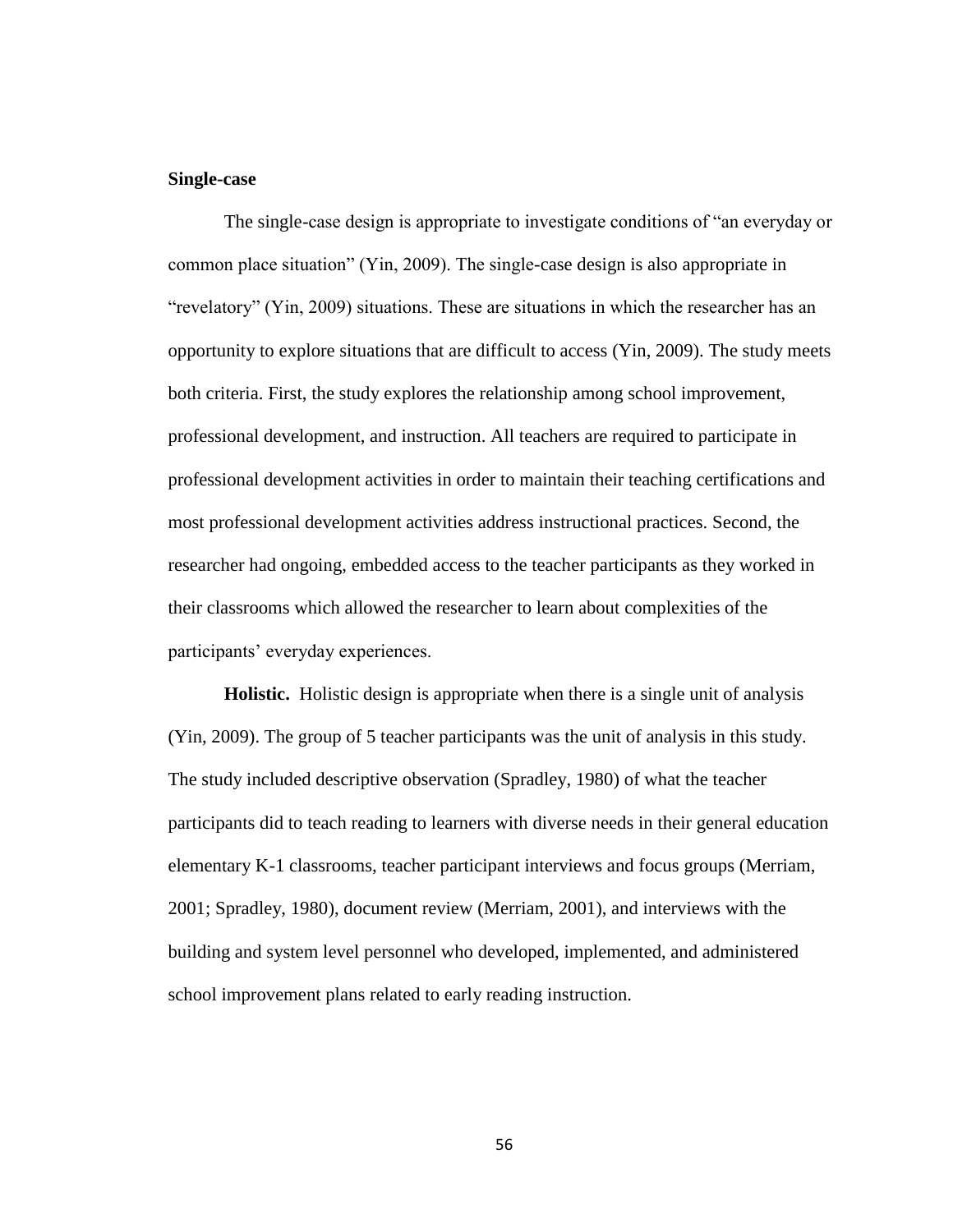## **Summary**

This study was centered on understanding teachers' experiences of school and system-wide efforts to improve early reading instruction in K-1 general education classrooms. As part of school and district improvement plans, all participants attended a professional development program on evidence-based reading instruction, *Foundations of Reading* (RF). Data collection and analysis that began with early reading instruction necessarily evolved to include information about the school and the district. Understanding the contextual factors was essential to understanding the participants' experiences teaching reading as part of their rural elementary school's implementation of the North Carolina Response-to-Intervention framework.

#### **Sample**

One of the cornerstones of qualitative research is the uniqueness of each research setting (Merriam, 2001; Patton, 2002). The researcher's purpose is to describe a specific context in depth, not to generalize to other contexts or populations (Merriam, 2001). Representativeness in qualitative research is less important than the researcher's ability to gather information about the participants and their setting (Bloomberg & Volpe, 2008; Creswell, 2009). The sample of participants for this study included two groups of participants: teachers and other district personnel. The teacher participants were a purposive sample of 5 K-1 general education teachers working at Stone Elementary School in a rural school system during the 2010-2011 school year. The purposive sample of other district personnel participants included the principal at Stone Elementary School, the director of Exceptional Children's Programs for the district who oversees the RF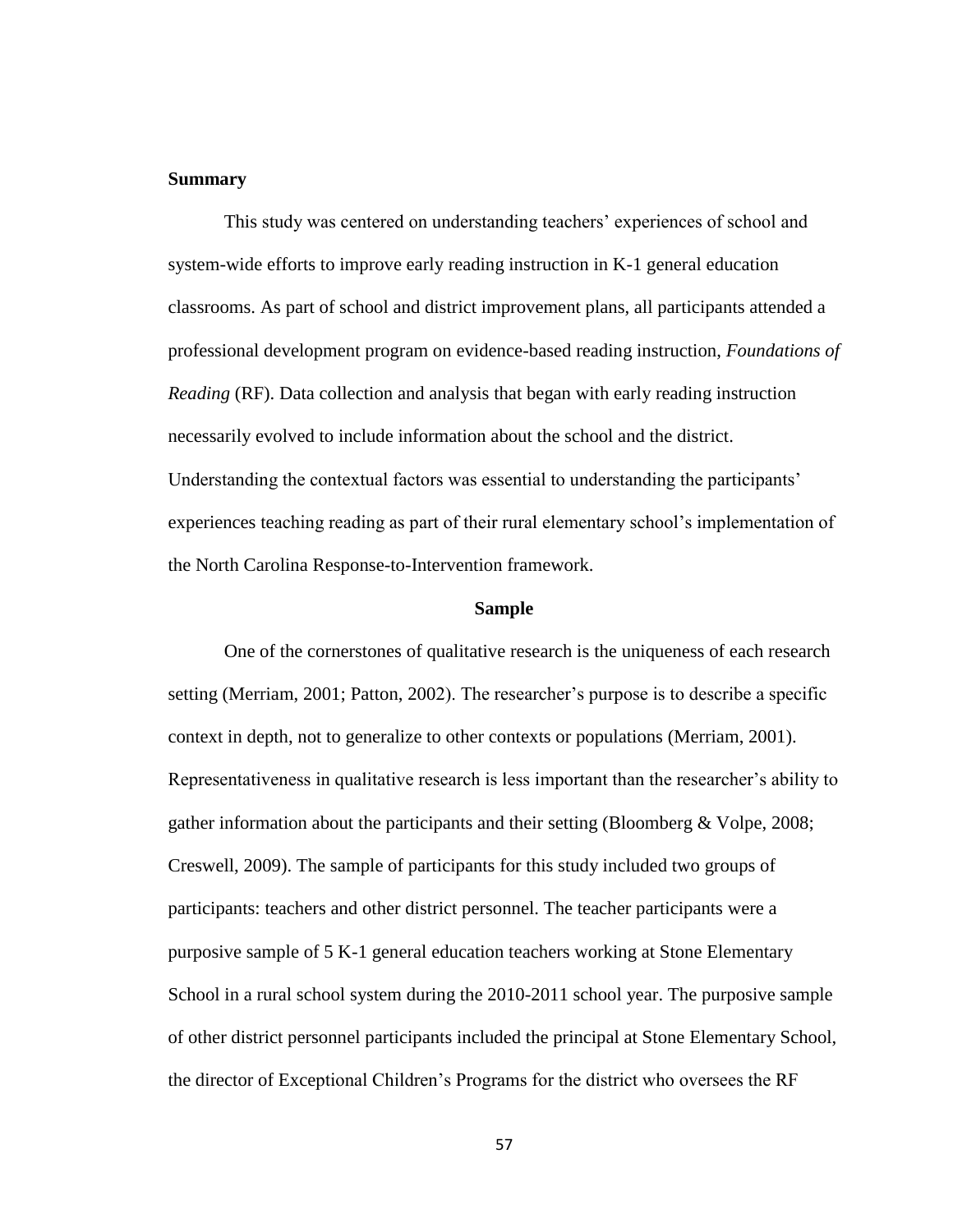professional development program, the school psychologist at Stone Elementary school who provided teacher participants with ongoing support for interpreting benchmark assessment data in reading, the curriculum coach at Stone Elementary who organized and administered the staff development program for all faculty, a district level trainer who delivered the RF professional development program, and the Asst. Superintendent of Curriculum who is actively involved in the district improvement plan as it relates to reading instruction.

For the purposes of the study, the participants could be of any age, ethnicity, socioeconomic status, or sexual orientation. However, the entire sample (teachers and other participants) was comprised of White females who ranged from their early 20s to their late 50s and had a range of teaching experiences. Only teachers who attended the RF professional development were considered for the study. The only exclusionary criterion for the study was that participants could not be coerced to participate in the study as research ethics forbid coercion.

#### **Participant Recruitment**

The researcher worked with the Director of Exceptional Children's Programs (DEC) in Rowan Salisbury Schools and a RF trainer to contact the principals of the schools whose teachers attended the RF program in June, 2010. The RF trainer invited principals to a meeting with the researcher to discuss participation in the study. Three principals attended the meeting. All three principals were interested in the researcher inviting their teachers to participate. During the meeting it became apparent that one principal's teachers were not eligible because her teachers had not completed the entire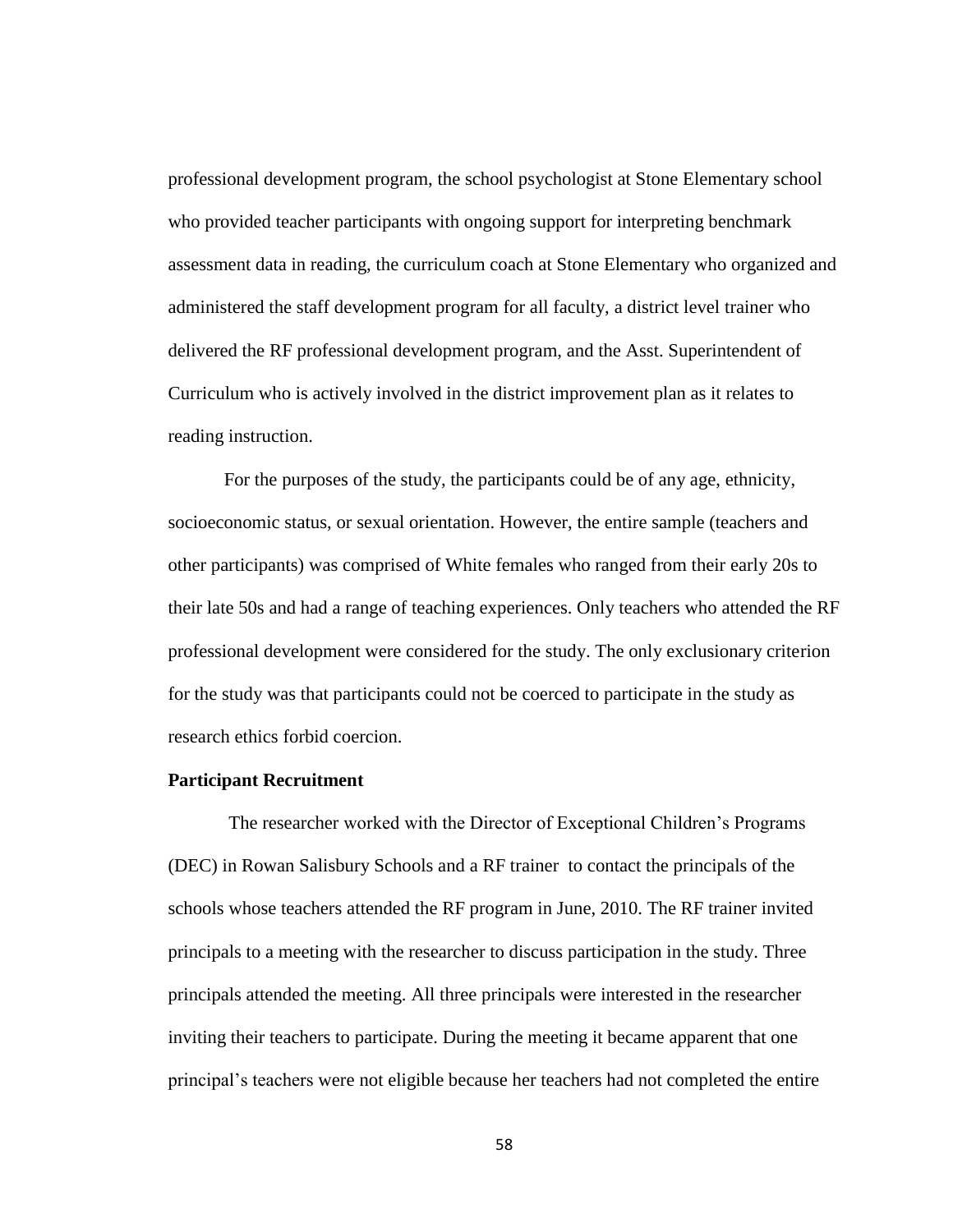RF program during June, 2010. Of the remaining two principals, one had two eligible teachers and the other had five eligible teachers. The logistics of data collection for the study imposed limits on how often the researcher could visit the research site to collect data. Thus, it was decided that the researcher would focus recruiting efforts at the school with the largest number of eligible teachers, Stone Elementary.

The researcher visited Stone Elementary School to meet potential teacher participants. During the visit the principal gave her a tour and introduced her to the eligible teachers. The researcher arranged to meet with each eligible teacher individually to discuss their interest in the project. At these meetings with the teachers, the researcher explained the research study and details of compensation, risks, and benefits to the participants. Teachers were told that participation would involve approximately 15 weekly classroom-based, informal observations of teachers' reading instruction in their general education classrooms. Teachers were also informed that the researcher would like to observe other activities related to teachers' instruction such as staff development meetings, planning times, and student assessment days. Additionally, the researcher explained that she might ask to examine instructional materials, lesson plans, and other documents that might emerge over the course of the study that would help the researcher understand the teachers' experiences teaching reading in their own classrooms. All teachers were told that they would not receive any financial or material compensation for participating in the study but that the researcher was willing to act as a "volunteer" in their classrooms while she was observing. Finally, teachers were told that they would each participate in a single brief (less than one hour) interview at some point during the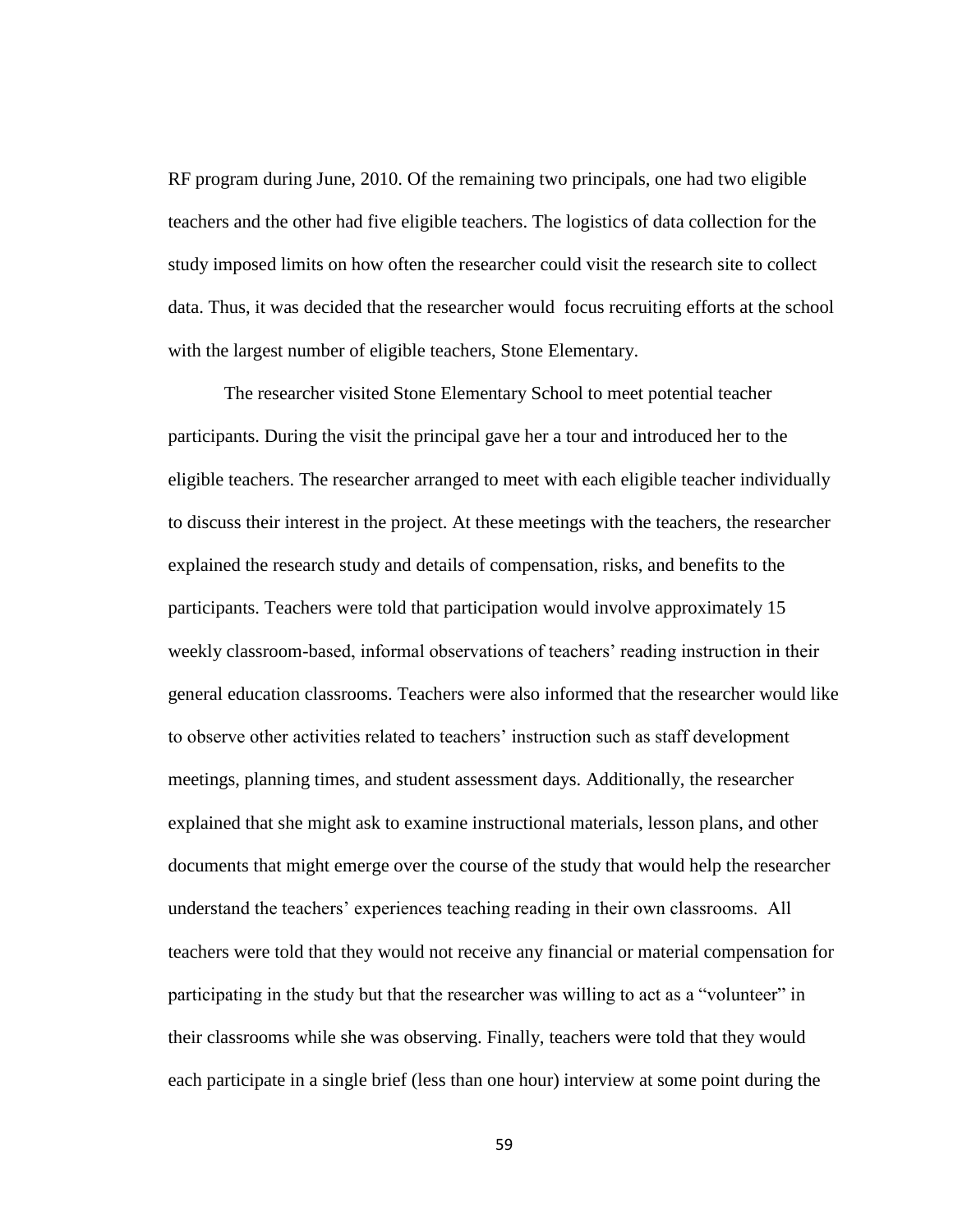study to discuss their experiences with the RF professional development and teaching reading. All five teachers agreed to participate in the study.

All other district personnel participants were recruited directly by the researcher using email. She contacted the principal of the participating school, the school psychologist, the Assistant Superintendent of Curriculum and Instruction, and the Director of Exceptional Children's Programs in Rockwood School System. The researcher explained the study to each potential participant and invited them to participate in individual interviews for the purpose of understanding the context in which the teachers were working. Each person was informed of the amount of time that would likely be needed (30 minutes to one hour) so that they could plan accordingly. The researcher explained that the interviews would be scheduled at the participant's convenience in a location that worked best for the participants. Potential participants were informed that no compensation would be provided for participating in the study. All individuals who were approached agreed to participate.

# **Description of participants**

Each of the five teacher participants was a fully certified elementary education teacher who had attended traditional teacher education programs at colleges and universities in North Carolina. All teacher participants had Bachelors' degrees in elementary education; one of the teachers had a Master's degrees. One of the participants was a National Board Certified Teacher. Two of the participants were in their fourth year of teaching; the remaining three participants had 28- 33 years of teaching experience. All participants had taught kindergarten or first grade for the majority of their careers. Three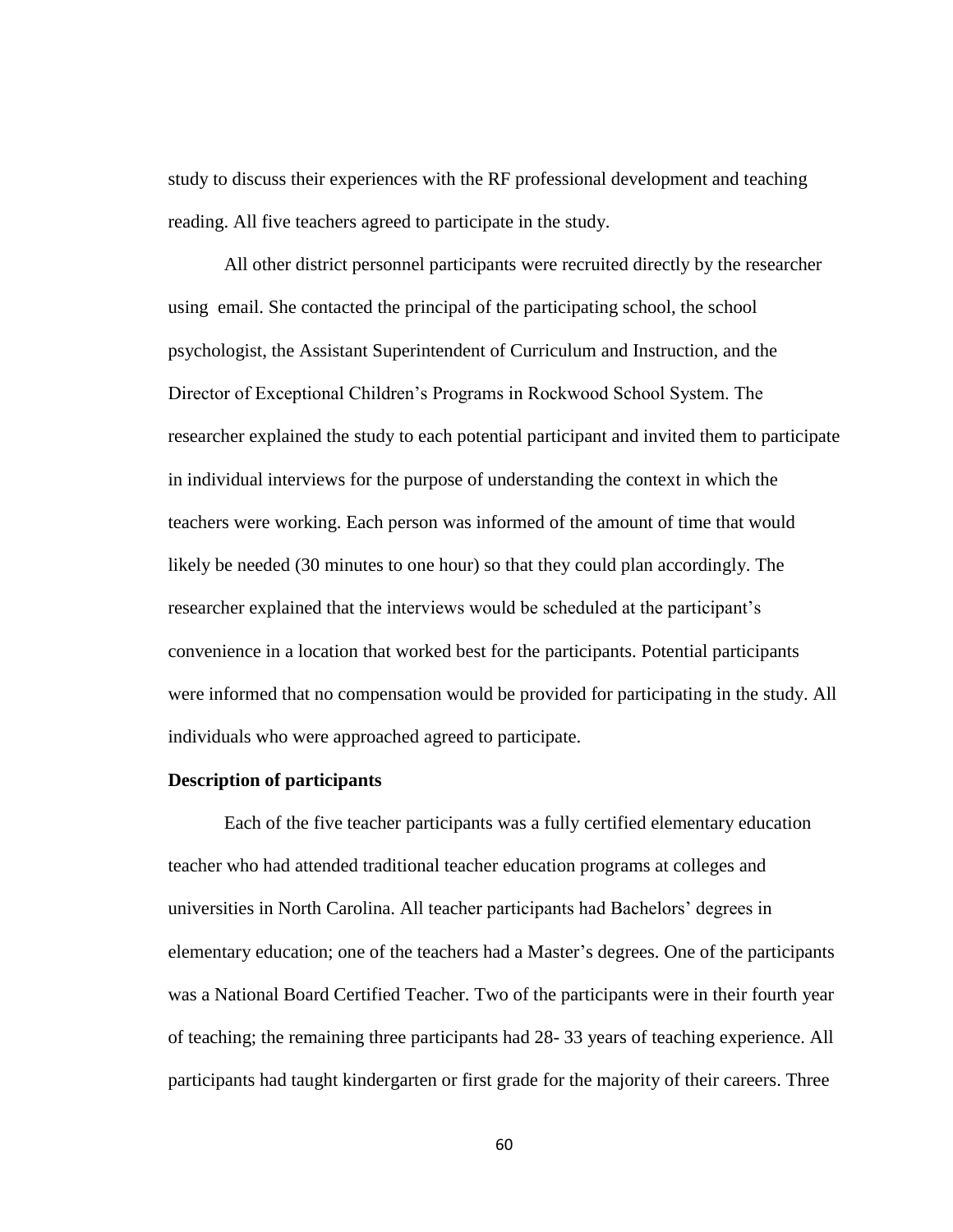of the participants began their careers as teaching assistants because certified positions were not available when they were looking for jobs. One had been a Title I reading teacher for 13 years, a fourth grade teacher for a year, and had been in first grade for the last fifteen years. All but one of the participants had worked only in this district. The two least experienced teachers had only taught in this school. Of the remaining three (more experienced) teachers, one had only taught at this school, one had only taught in this county and had been at this school for over 20 years. The remaining teacher had taught in this school for nearly 20 years. Among these three more experienced teachers, each had taken short (1-5 year) breaks to have children early in their careers. Thus, they either started their tenure at this school upon reentry to the workforce and remained, or they began their careers in the school and then left the profession briefly to have children and had to take positions in other districts upon reentering the workforce until their current positions were available at Stone.

The teacher participants had varying knowledge of and training in reading theory and pedagogy. Two of the participants had previous training in Orton Gillingham reading methods and reported incorporating these methods into their general education reading instruction for all students. All participants reported that their teacher preparation courses only briefly addressed reading theory and methods. All participants reported wanting to teach reading to all students in their classrooms. None of the participants had college or university level coursework in teaching students with disabilities nor did any have advanced academic coursework in teaching reading.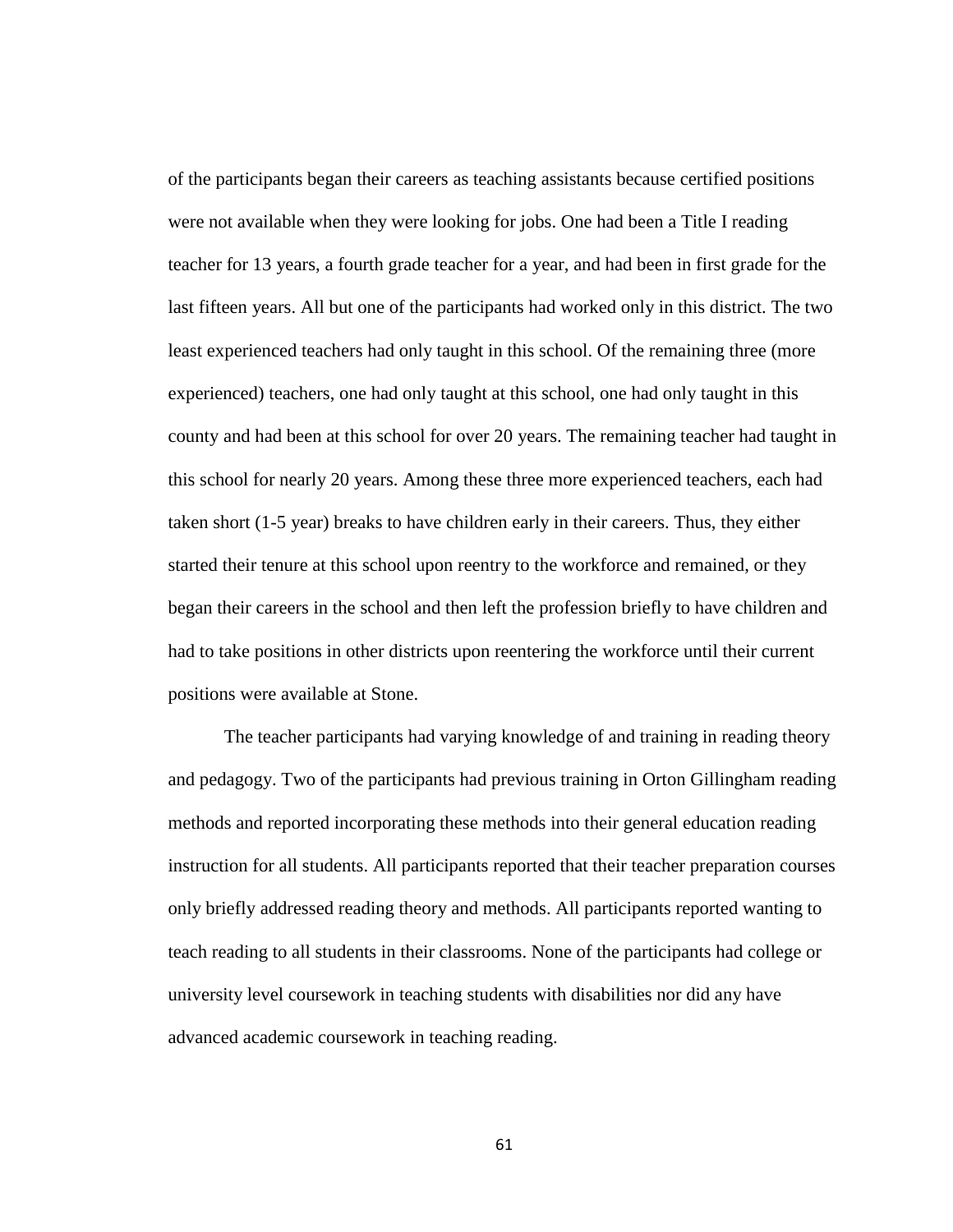The other district personnel participants were identified because of their roles facilitating professional development to increase effective reading instruction in Stone Elementary and/or all Rockwood elementary schools. Following is a brief description of each district personnel participant.

The principal at Stone Elementary school has over 20 years experience in public education. She taught high school English for 11 years and has been a Principal since 2000. She has an M. Ed. in Educational Leadership. She has been recognized as Teacher of the Year and Principal of the Year at the local, district, and regional levels. She is in her fourth year at Stone Elementary. Prior to her tenure at Stone, she was principal at a high- poverty rural elementary school in a neighboring county.

The school psychologist at Stone Elementary School has an M.Ed. in school psychology and has worked in the district for her entire career, ten years. She is responsible, along with several colleagues, for the RTI implementation in reading and math at the 8 participating elementary schools in the district. Her responsibilities include managing the AIMSweb data system, providing teachers with evidence-based interventions for students moving through the RTI process at Stone, and helping teachers monitor student progress, interpret data, and make instructional decisions.

The curriculum coach at Stone Elementary is a former elementary teacher. She has been at Stone for several years. Much of her professional experience is working with grades 3-5. She has an M.Ed. in literacy. Her primary responsibility is providing professional development to teachers in reading and math. She attended the RF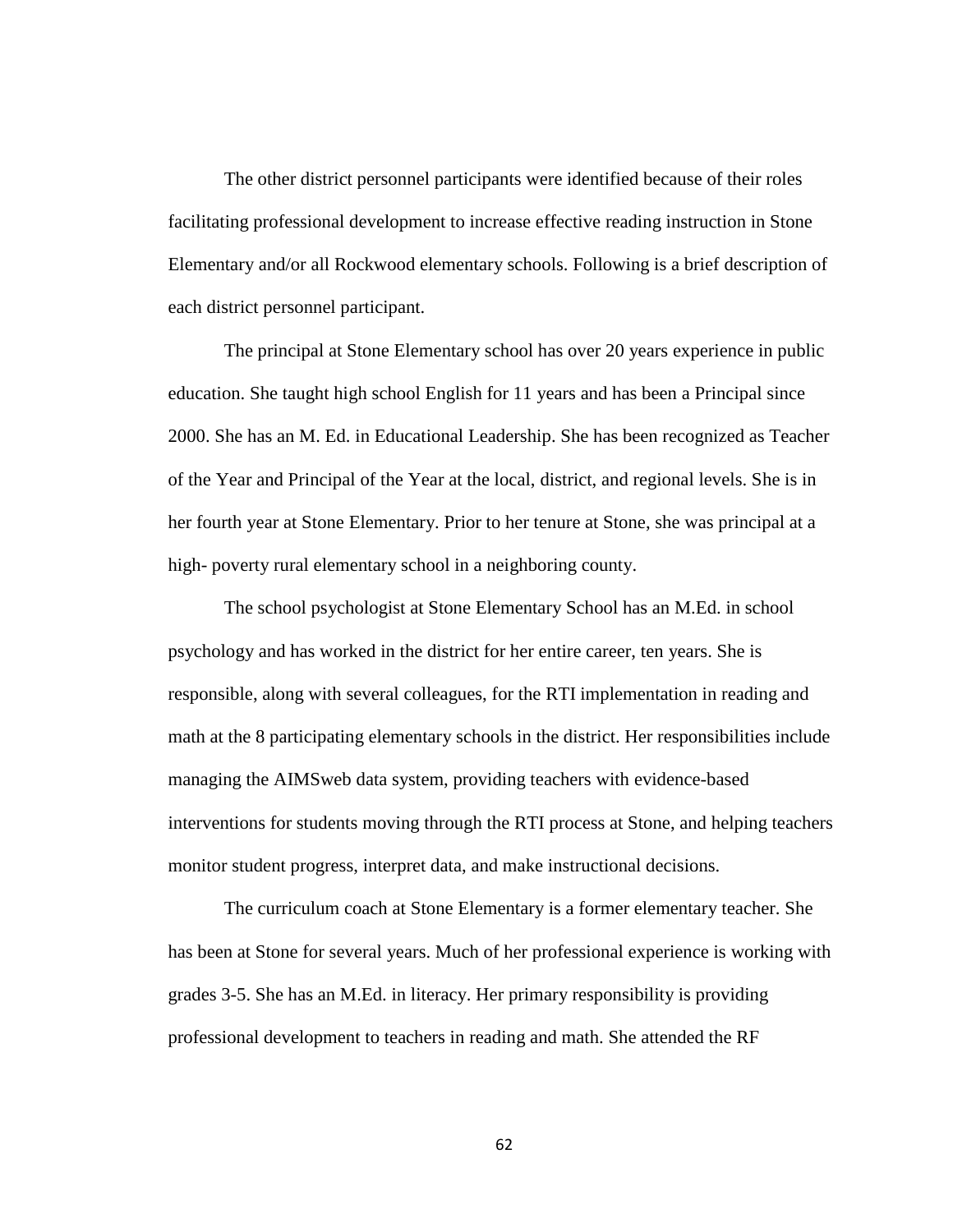professional development but is not responsible for supporting the integration of the RF content into teachers' instruction at Stone.

The Director of Exceptional Children's Programs has an Ed. D. in school administration. Before coming to this district, she worked as an EC teacher, EC facilitator, and assistant principal in a large urban district in the state. She was also principal of a private school for students with learning disabilities. She works closely with the school psychologist to implement RTI in reading and math at the 8 participating elementary schools in the district. Among her many responsibilities, she administers the NCSIP II grant in her county. RF is part of the NCSIP II project and therefore under her direction.

The Assistant Superintendent for Curriculum and Instruction has been in her current position for five years. She works with the EC Director on the NC SIP II grant, RTI, and Reading Foundations. Previously, she held a similar position in a larger, more urban county in a different part of the state, and was a principal. She has an Ed. D. in school administration.

The instructional specialist has an M. Ed. in special education and a certificate in instructional technology. She has worked as a special educator and instructional specialist in three districts in the state over the last eleven years. Her professional responsibilities include developing, implementing, and evaluating the impact of professional development programs related to special education for all teachers in the county. She is a certified trainer for *Foundations of Reading*, and she provided training at the workshop the teacher participants in this study attended.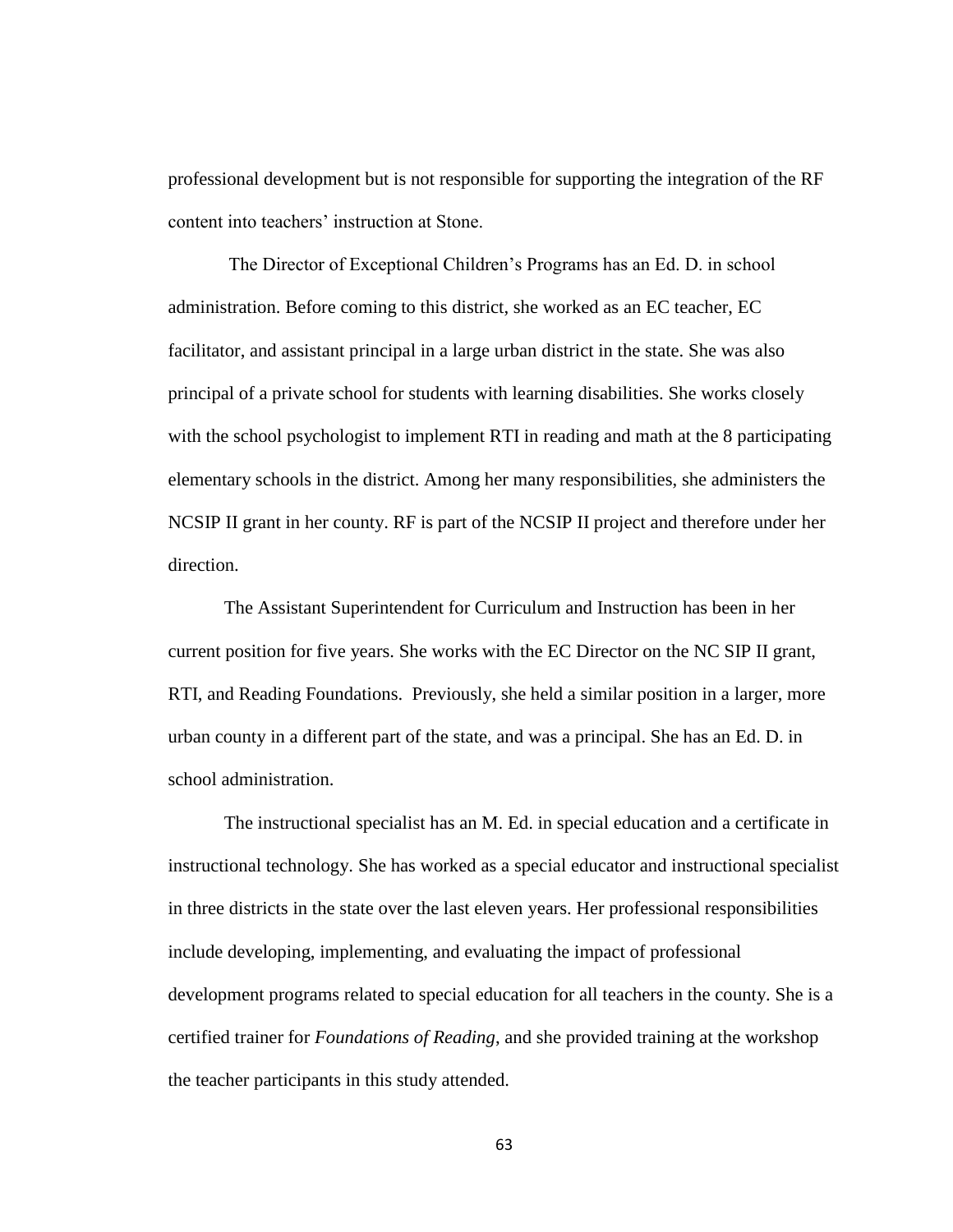#### **Context of the Study**

As a North Carolina "School of Progress with high growth", Stone is positioned as a high -performing school located in a low- performing county (NCDPI, n.d.). The "school of progress" designation indicates that at least 60% of students performed at grade level on the 2009-10 high stakes assessments. "High Growth" indicates that growth in student learning exceeded the amount of growth that is expected in one year (NCDPI, n.d.). Overall, Stone outperformed district and state norms in reading and math on the 2009-2010 NC high stakes performance assessments. In particular, Stone's students in the economically disadvantaged and Hispanic subgroups exceeded the district and state levels of performance. In the subgroups, White, not economically disadvantaged, and students with disabilities, Stone's performance was better than district norms but fell short of state norms. Stone did not have enough Black, American Indian, Asian Pacific Islander, or Limited English Proficient to form subgroups in these categories (NCDPI, n.d.). The school made adequate yearly progress (AYP) and met 13 out of 13 AYP goals (NCDPI, n.d.).

Stone served 507 students in the 2009-2010 school year. The school had 33 classroom teachers, 97% of whom were fully licensed, and these included 4 National Board Certified Teachers. One hundred percent of classes were taught by highly qualified teachers and 70% of teachers had 4 or more years of experience; forty-nine percent had more than ten years of experience. Eighteen percent of teachers had advanced degrees.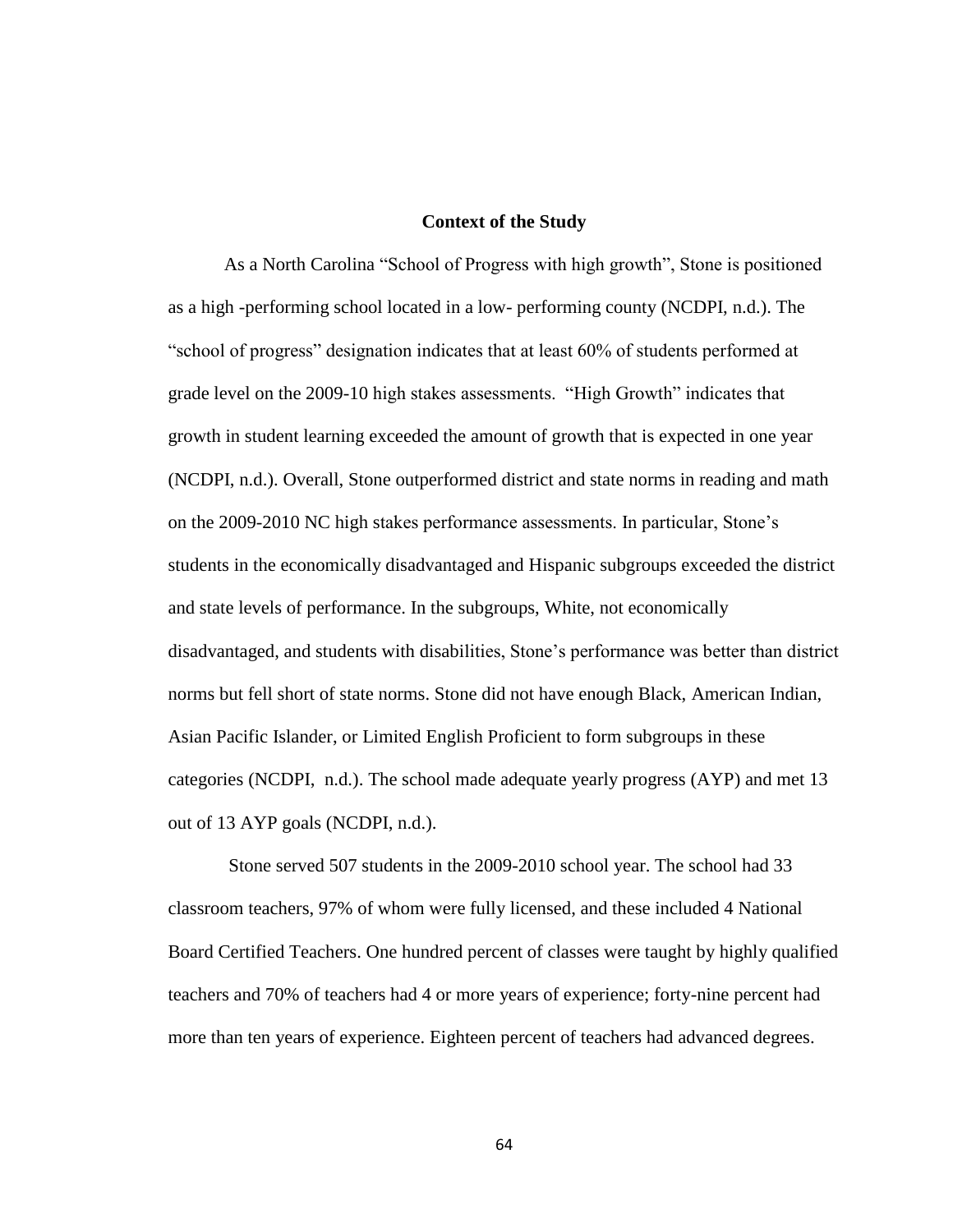The teacher turnover rate is 4% compared to 9% in the district and 11% across the state (NCDPI, n.d.).

Stone is located in a rural county according to the U. S. Office of Rural Health Policy (U.S. Census Bureau, 2000), which follows federal policy and assigns rural designation to all areas not identified as a metropolitan area by the US Census. (HRSA, 2009). The county has a population of 140,798 (U.S. Census Bureau, 2009). The county is predominately White, with less cultural and linguistic diversity than either North Carolina or the United States (U.S. Census Bureau, 2009). The median income in the county is lower than the state and national median incomes and the percentage of people living below the poverty line in the county is slightly higher than state and national percentages (U. S. Census Bureau, 2009). Slightly fewer people in the county finish high school than in NC or the US, and a much lower percentage of the population in the county have completed a bachelors degree or beyond than in the state or the nation (US Census Bureau, 2009). All teacher participants are residents in the county where Stone is located; thus, the study participants are probably not representative of the wider population of teachers in North Carolina or the United States.

# **Components of the Foundations of Reading (RF) Professional Development Program**

The Foundations of Reading (RF) professional development program is a project funded through the North Carolina State Improvement Project II (NCSIPII). The NCSIPII is a personnel development program funded by the Office of Special Education Programs that evolved from the initial North Carolina State Improvement Grant (NCSIP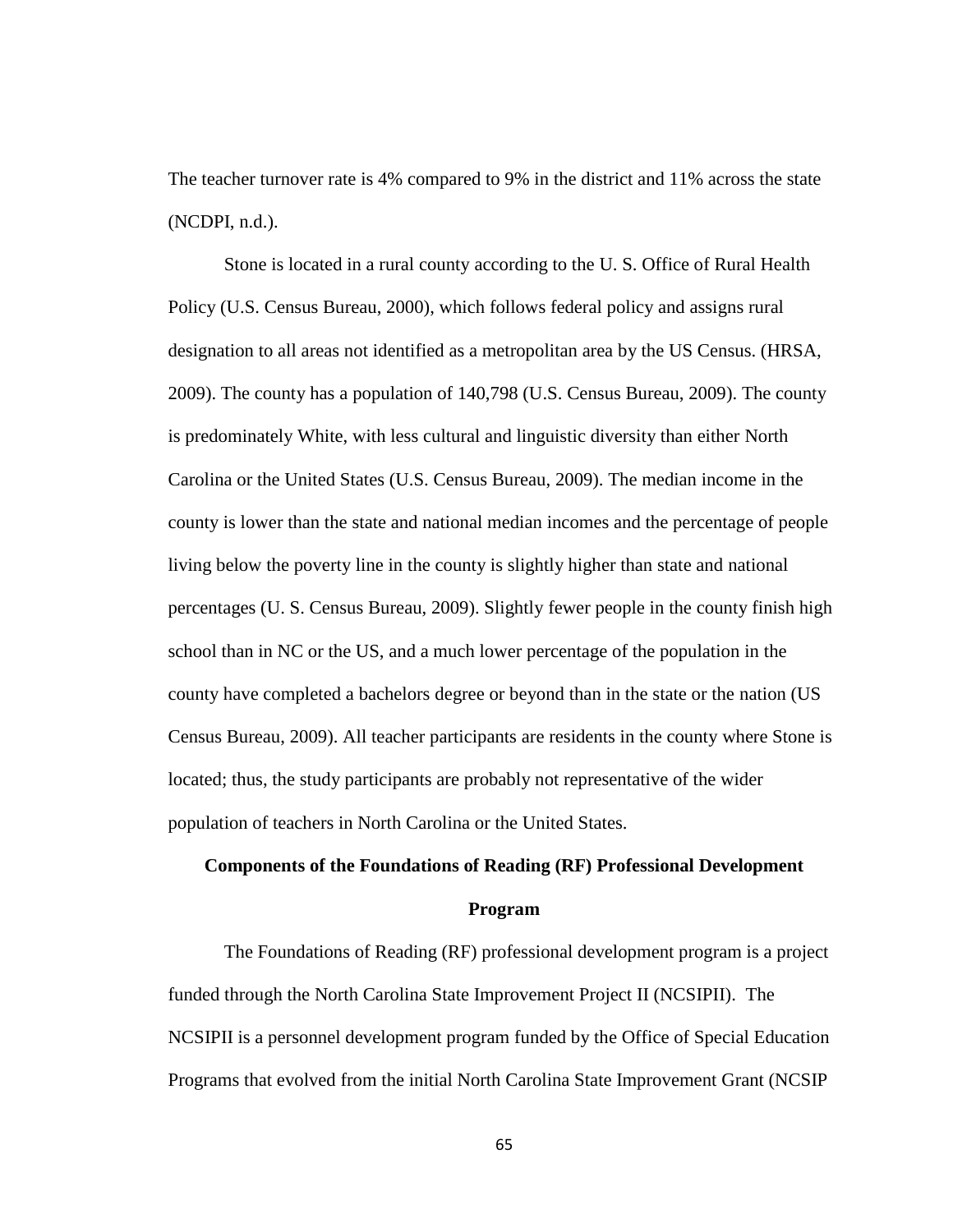II, n.d.) which ran from 2000-2006. The RF professional development program has been used across the state. It includes twelve training units based on a review of the research literature that justifies the content of the program. Ninety-one Reading Foundation training events have served 1,942 participants (NCSIPII, n.d.) NCSIP classified the Foundations of Reading professional development program as one that provides teachers with information about research-based reading instruction.

The purpose of the RF program is to "develop the instructional competencies of school personnel to effectively teach students with persistent reading problems as well as to select and implement comprehensive reading programs within their schools" (NCDPI, 2009). The program focuses on preparing teachers to work with students who demonstrate persistent problems learning to read, especially students with disabilities who receive reading instruction in general education classrooms.

#### **Overview**

RF consists of 12 instructional units (9 trainer-led multi-media presentations and 3 homework projects) that present research-based information about reading development and reading instruction. Materials include an online multi-media text and a series of Power Point slides. Learning tasks include a series of "Table Talk" discussion questions and three projects. The projects require participants to (a) create a brief staff development program, including slides to educate their building colleagues about the findings of the national reading panel, (b) assess a student who is at-risk for reading failure and develop an instructional plan; and (c) select and review a reading program using the RF *Guidelines for Selecting an Effective* Program and develop a written report. More details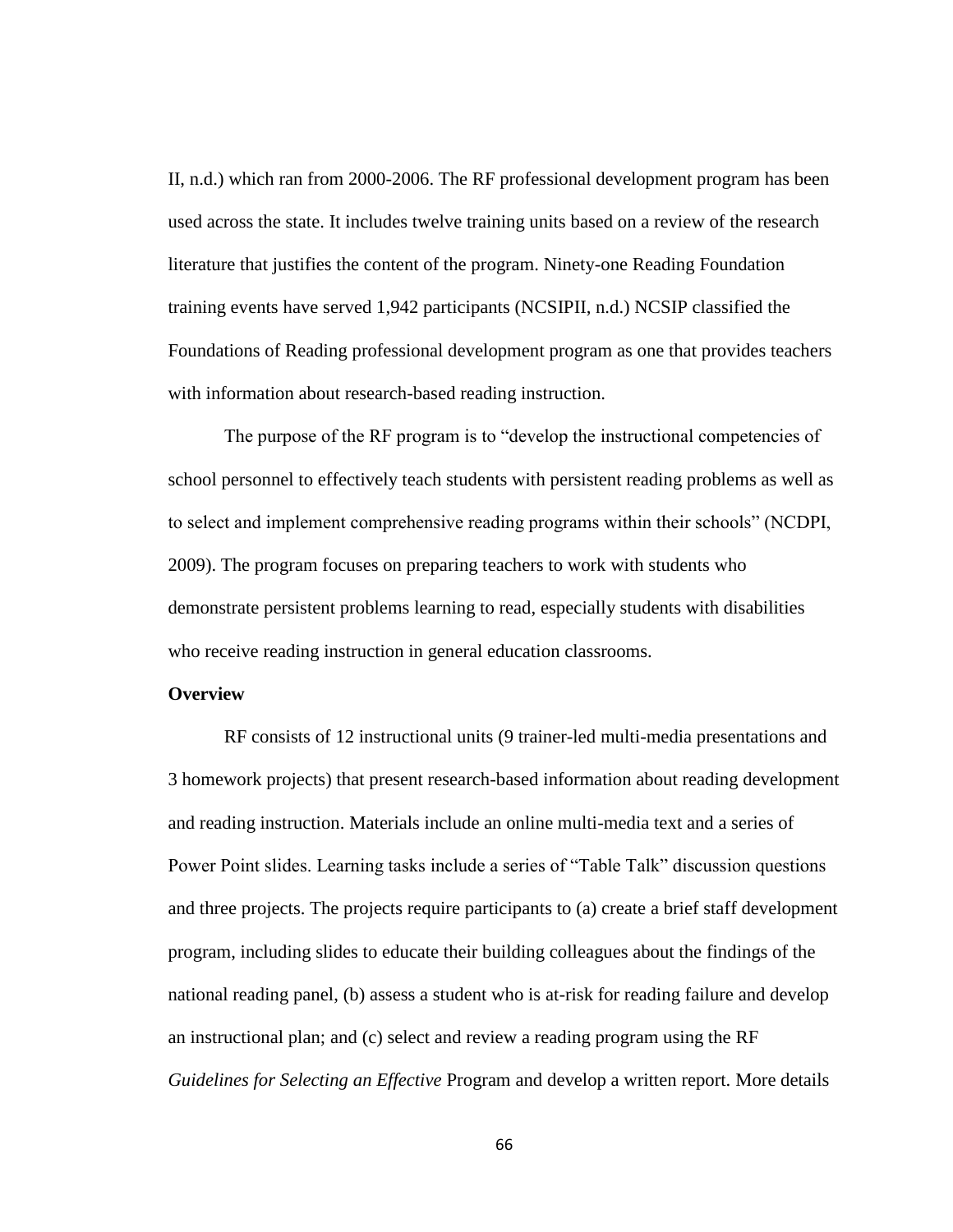about these homework assignments are available in Appendix D. All participant products are evaluated against RF rubrics. Participants have an opportunity to redo unsatisfactory products. The content of the nine units covered all five areas of reading instruction identified in the Report of the National Reading Panel (NRP, 2000), assessment practices, and data-driven instruction. Each unit included objectives and competencies that described what workshop participants should have learned from each unit. Detailed descriptions of the content, objectives, and competencies are available in Appendix D.

**Course materials.** The RF professional development program (also called course or workshop) materials consist of (a) an online text that students are to use independently as a primary source of information (NCSIPII, n.d.) and (b) Power Point slides that were developed to enhance the information presented in the online text. Trainers are directed to provide workshop participants with handouts of the slides and to lead participants' discussions of these slides. The trainers also prepared a resource table with a variety of books, pamphlets, and sample course materials related to the five key areas of reading (NRP, 2000) for participants to browse during breaks in the sessions. The list of materials that should be included on the resource table is included in the trainer's manual and participants in the *RF* workshop have access to the resource list via the online text (NCSIPII, n.d.)

*Foundations of Reading* **course delivery.** The RF training is delivered to teachers in a large group face-to-face format. The trainer manual describes RF as a ―thirty-hour course that will require participants to complete readings and activities, which are designed to increase knowledge and strengthen skills in teaching students who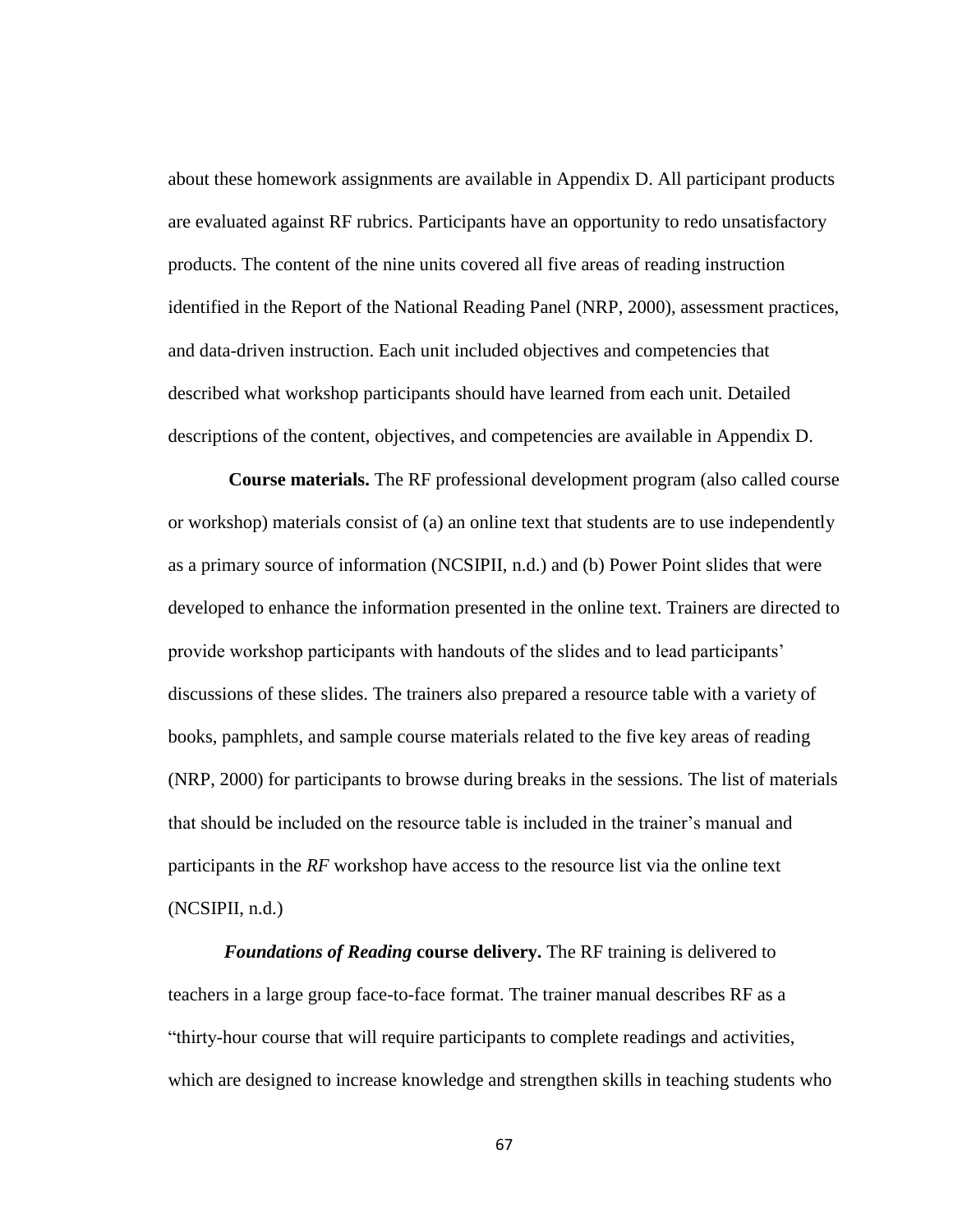struggle with reading and spelling" (NCDPI, 2009). Although specific timetables for scheduling and delivering the course are not prescribed, the trainer's manual recommends that the course be presented as a series of workshops (each covering one or more units) spread out at intervals across a semester or school year. The rationale for delivering the course materials over an extended period of time is to allow participants opportunities to read the online text and other materials (NCDPI, 2009). Several model schedules are offered. These include (a) five sessions of 6 hours each spread over several months; (b) multiple shorter sessions (e.g. 10 sessions of 3 hours each) spread over several months; (c) three sessions of 1.5 to 2 days each. The teachers who were the participants in this study attended five sessions of 6 hours each spread across two weeks during June, 2010. The researcher observed the sessions that the participants attended. A second course (same content, different group) was also presented in June, 2010 that the participants did not attend. The researcher observed that session as well. The researcher attended the course twice to ensure that she had thorough knowledge of the course content and the teachers' experiences. Participants had not yet been recruited for this study and the researcher did not have IRB approval to collect observation data during the June, 2010 courses. Thus, the information presented about the June, 2010 course delivery has been reconstructed from the interview with the RF trainer participant in this study. The interview took place after all IRB recruitment procedures were approved.

During the June, 2010 course, four trainers presented over the five days. Each trainer was responsible for presenting on two or more units. Each unit was presented by one trainer. A pre-test of course participants was administered at the beginning of the first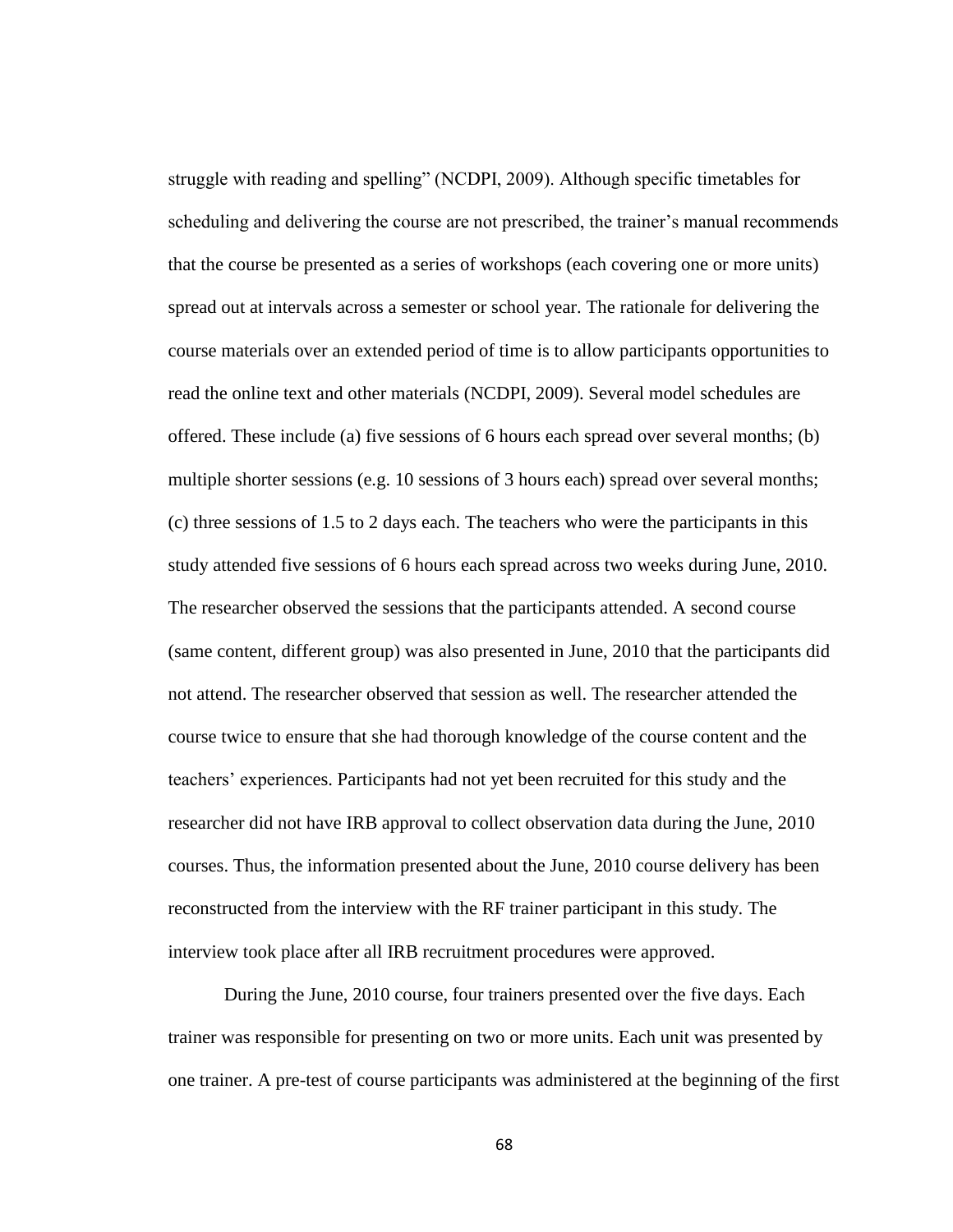day. The pre-test assessed participants' knowledge of the topics covered in the workshop. The presentations consisted of a small group discussion at the beginning of the daily session followed by Power Point presentations of the slides for each unit. Unit presentations lasted from 1-3 hours per unit. Within each unit, course participants were required to take part in small group discussions called "Table Talk" (NCDPI, 2009). These discussions were based on a series of "Forum Discussion Questions" (NCDPI, 2009). The stated purpose of the questions is to direct participants to use the online text resources. (NCDPI, 2009). Because many of the questions require participants to view online video, participants could only answer the questions if they had laptops with wireless internet connection during the workshop. The trainer's role in the Table Talk sessions is "to review the questions and provide feedback as necessary (e.g., to correct misunderstandings)" (NCDPI, 2009). The goal of the course was to increase teachers' knowledge of research-based reading instruction to meet the needs of struggling readers in general education classrooms.

**Competencies.** Course objectives and competencies for each RF instructional unit are described in the trainer's manual and are presented in Appendix D.

**Required tasks***.* In order to receive CEUs for completing the course, RF requires participants to complete several learning tasks. Descriptions of the required learning tasks are presented in Appendix E. Three of the five participants received CEUs for the course because they satisfactorily completed the required learning tasks. Two of the five participants' learning tasks were rated as unsatisfactory by the district RF trainers who evaluated them. The learning tasks were returned to these two teachers who were advised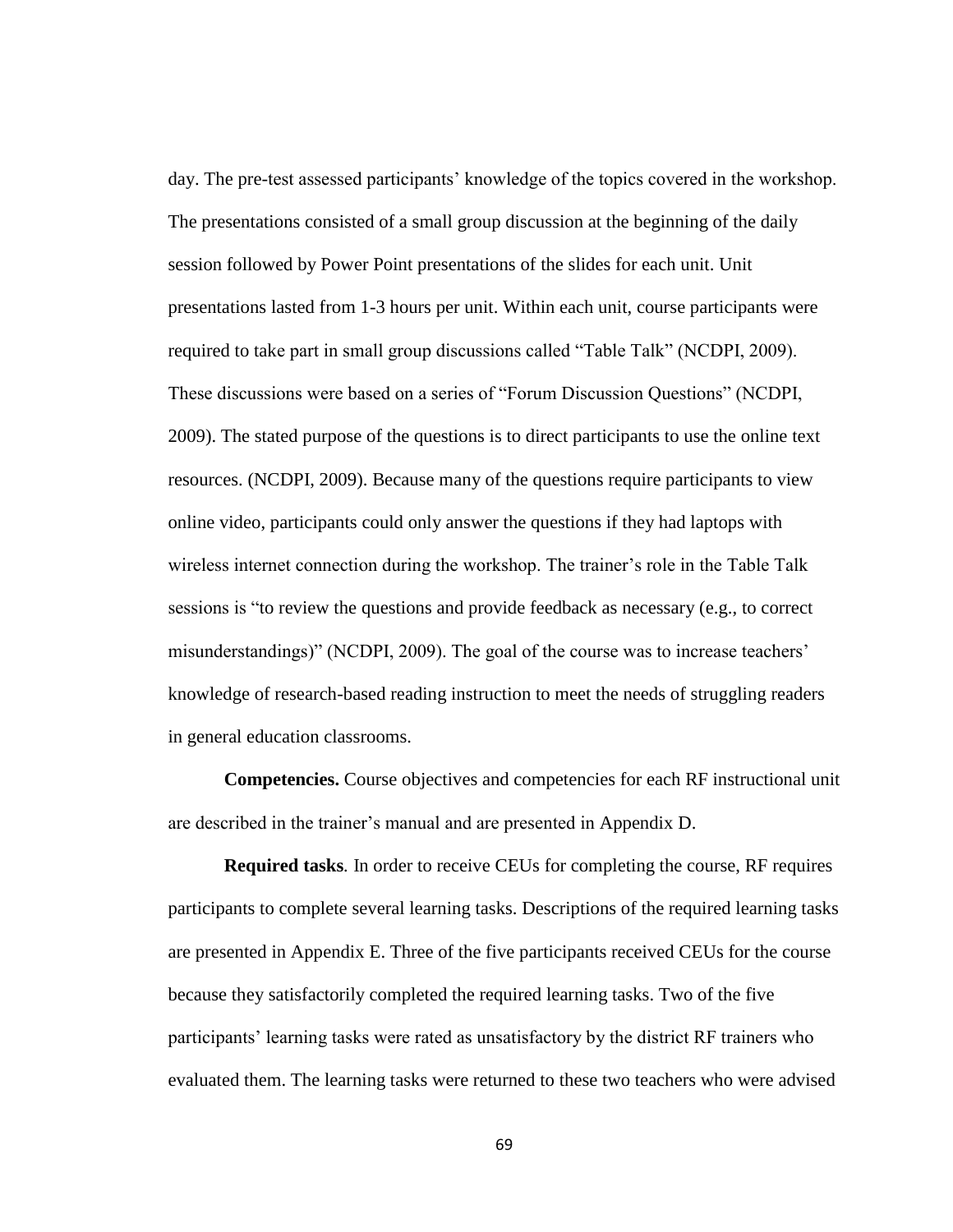to redo the tasks. Upon completion, the teachers could resubmit their tasks for reevaluation and then receive the CEU credits. Both teachers decided not to resubmit.

#### **Methods of Data Collection**

The three data sources for this study were (a) documents, which included *Foundations of Reading* training and participant materials, the Stone school improvement plan, teachers' lesson plans, instructional materials, and assessment data; (b) transcriptions of digital audio recordings from interviews, (c) anecdotal field notes from classroom observations, staff meetings, and informal discussions with participants. The anecdotal field notes and the interview data were the primary sources of data. The documents were used to triangulate data from these two primary sources. Rubrics were developed to interpret the content of the data sources in the following areas: effective early reading instruction, professional development, and school change. The rubric for effective early reading instruction evidence-based reading instruction is grounded in Bursuck & Damer's (2011) framework for preparing teachers to deliver effective reading instruction to students with diverse learning needs in multi-tier general education classrooms. In this study, professional development practices and content were compared to best practices identified in three major reviews of the professional development literature (Darling Hammond & Richardson, 2010 ; Garet, Porter, Desimone, Birman, & Yoon, 2001; Quick, Holtzman, & Chaney, 2009). Finally, a rubric for school change was developed based on Michael Fullan's (2010) evidence-based framework for organizational transformation. The literature base for each rubric is described in Chapter 2 and the rubrics are available in Appendix A.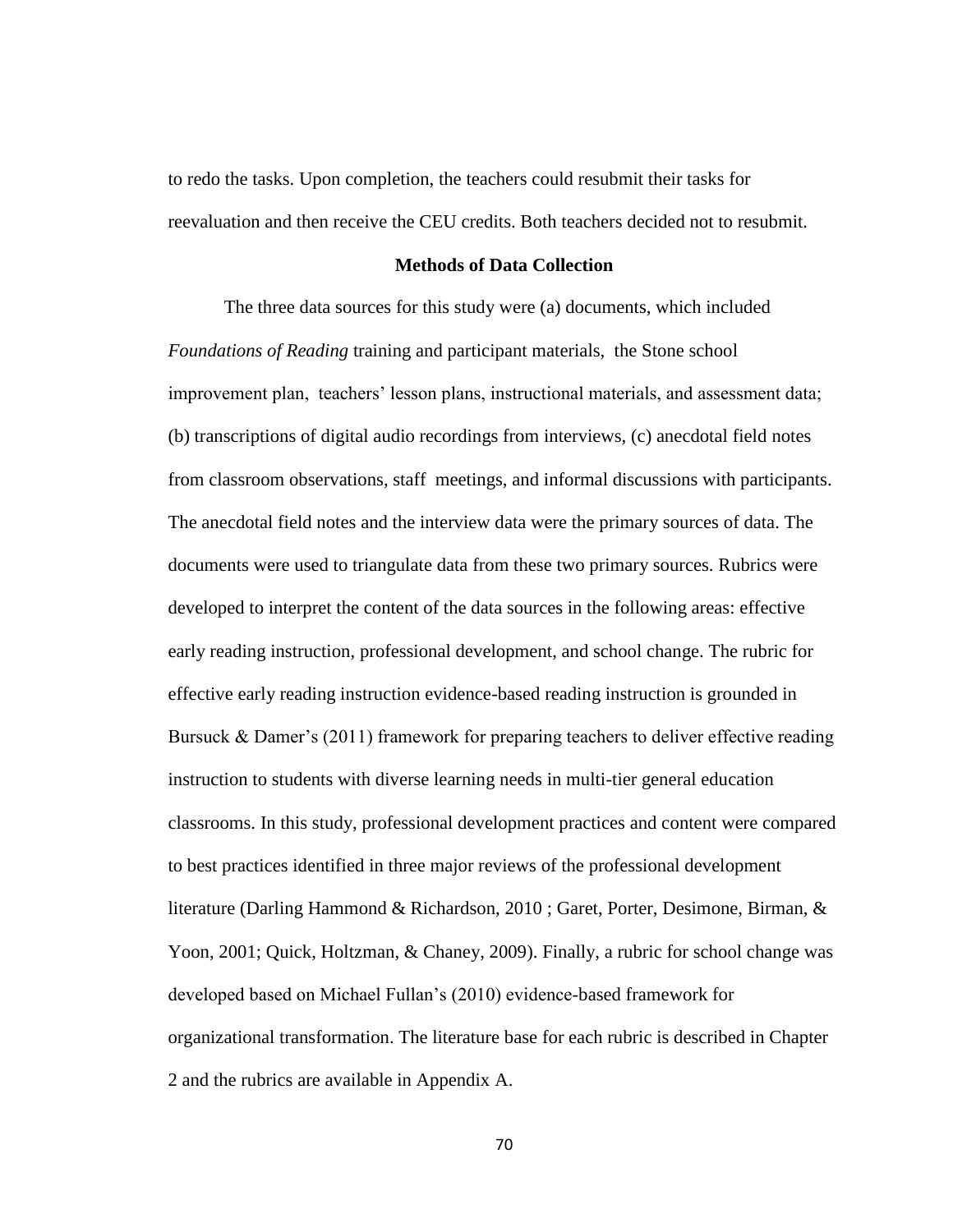# **Documents**

Documents were collected from a several sources and each document was examined to determine its alignment with the research questions. The documents were identified with one or more of the three high level categories discussed in Chapter 2. The three categories were: (a) reading instruction, (b) professional development, (c) school change Rubrics for each category were developed based on the literature and each document was compared to the appropriate rubric. Rubrics are available in Appendix A The researcher worked with university faculty to develop the rubrics that were used to examine the documents

*Foundations of Reading* **(RF) materials:** The trainer's manual and participant materials were examined using the professional development rubric (Appendix A). The materials were not examined using the reading rubric because in order to be part of the NC SIP grant the program had been already vetted and identified as a professional development course in research based reading instruction. Specifically, the researcher examined the trainers' instructions and guidelines, competencies and objectives, and required tasks to identify elements of evidence-based practices in professional development.

**School improvement plan:** The school improvement plan was examined using the school change rubric. The rubric was based on Fullan's (2010) model of organizational transformation (Appendix A).

**Lesson plans.** Weekly lesson plans were collected from the teacher participants and were examined for evidence of research based reading instruction using the reading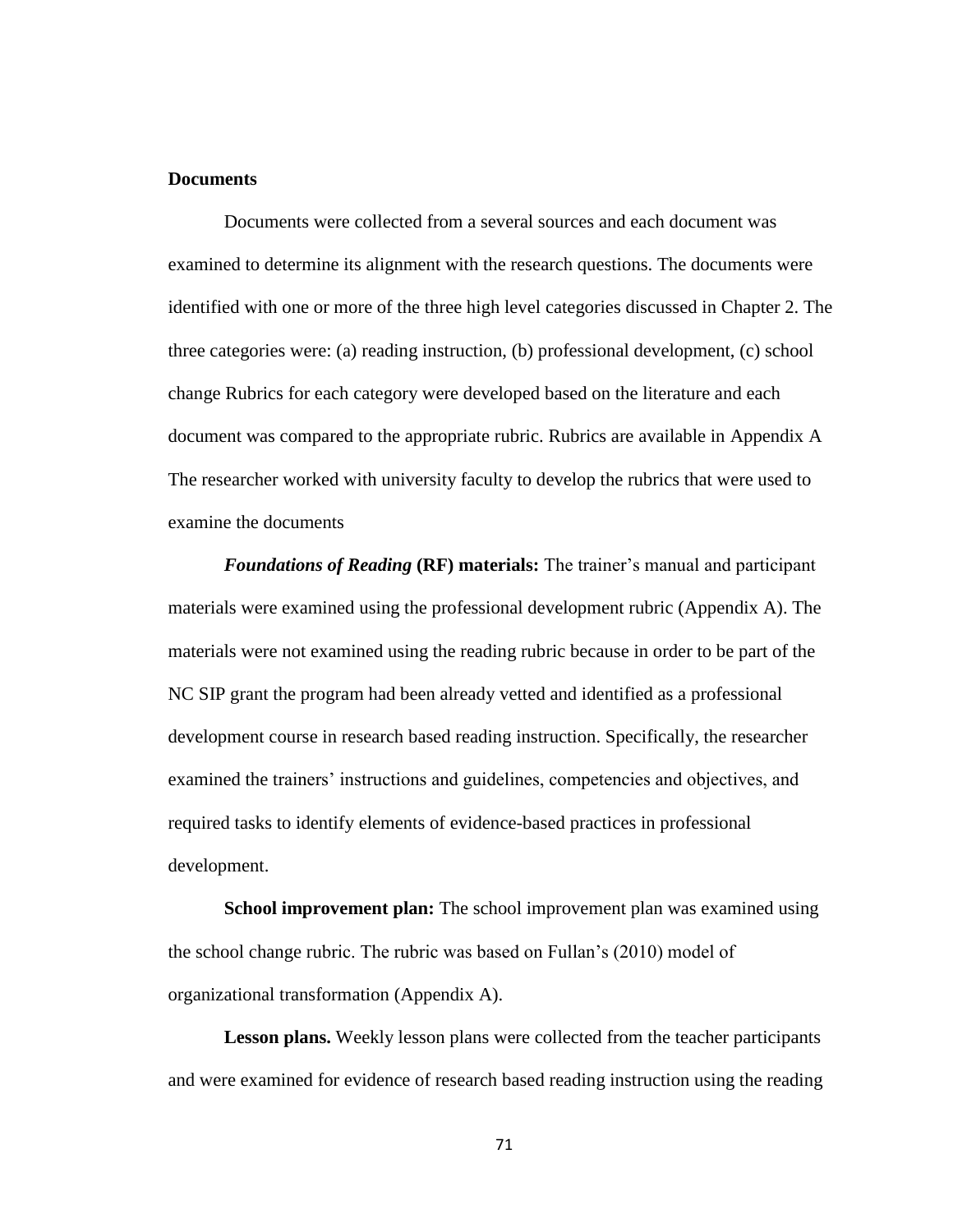instruction rubric (Appendix A). The researcher looked through the lesson plan and identified and described all instructional activities that corresponded to the 5 key areas of reading. The researcher also identified and described all evidence-based instructional strategies that were used during lessons. The reading rubric was developed using Bursuck & Damer's (2011) model of research-based reading instruction in multi-tier classrooms. The researcher compared the lesson plan data to the anecdotal field notes and informal reading instructional analysis form data that were based on classroom observation in order to triangulate the data.

**Instructional materials:** A variety of instructional materials were collected from the teachers during the study. These include instructional activities used in the classrooms during reading instruction as well as information on the *Wilson Fundations* reading program, *Children's Progress* computer based assessment program, and *Waterford Lab* computer-based learning modules. The researcher used the reading instruction rubric (Appendix A) to examine these materials for evidence that they addressed the 5 key areas of reading (NRP, 2000) and/or use of evidence-based instructional strategies (Bursuck  $\&$ Damer, 2011). The researcher also used reports from the Florida Center for Reading Research (Robinson & Wahl, 2004; VanSciver & Grek, 2004), and technical reports for commercial programs (CPAA, n.d.). In particular, information about programs' effectiveness and reliability were obtained from these external sources.

**Assessment data.** Deidentified, aggregated student performance data from the Fall and Winter AIMSweb administrations were obtained for each teacher's class as a whole. These data were summarized holistically and used to describe teachers'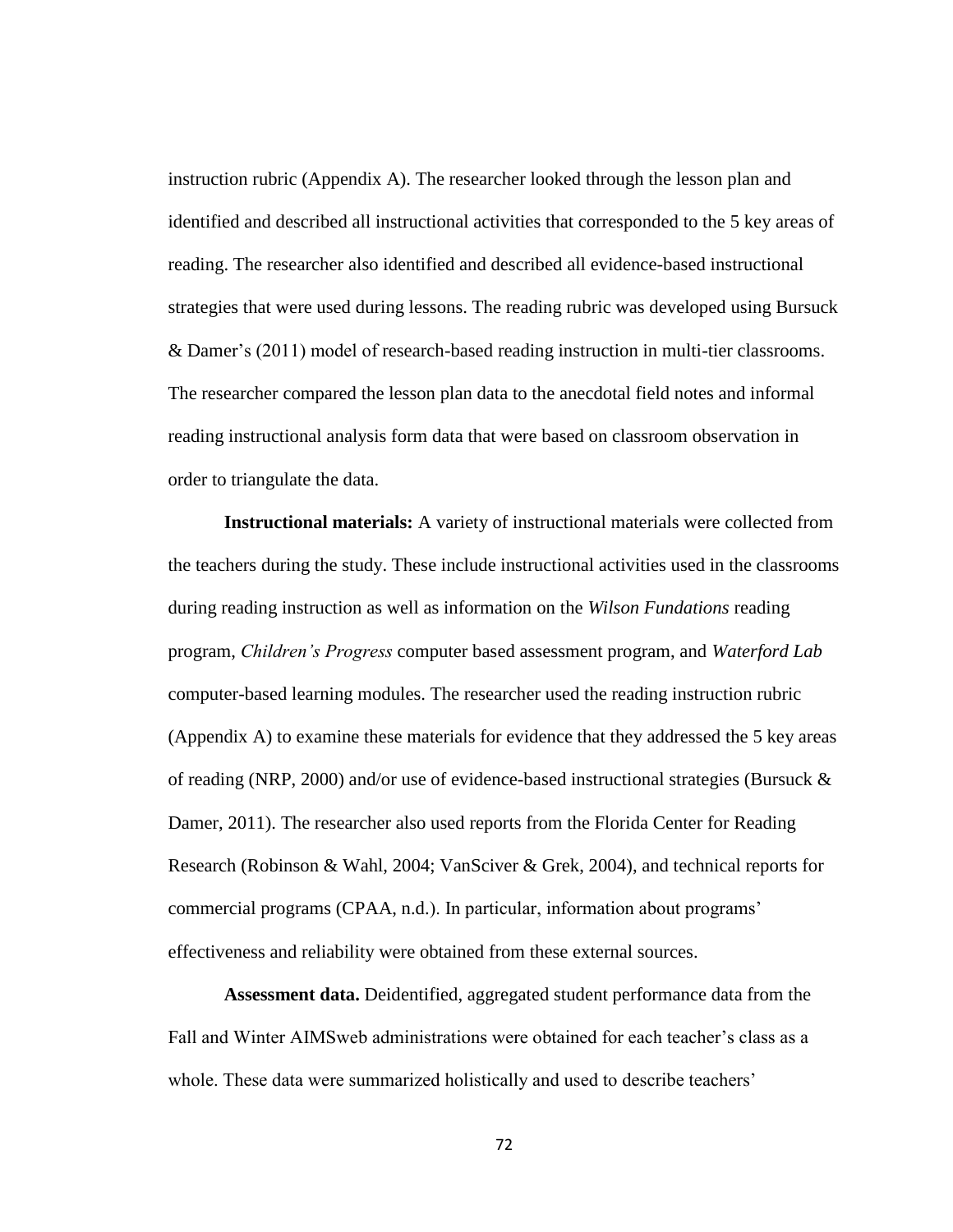experiences with teaching reading during the study. The assessment data were integrated into the reporting of results.

## **Interviews**

Interview data collection included open-ended interviews with each teacher participant (Appendix B) as well as open-ended interviews with district personnel participants. These personnel included the building principal, school psychologists, Reading Foundations trainers, building Curriculum Coordinator, the Assistant Superintendant for Curriculum, and the Director of Exceptional Children's Programs. Probes were used to elicit information about their experiences teaching reading and the *Foundations of Reading* program (teachers) or with reading instruction at Stone and in the district as well as the *Foundations of Reading* program. Although all participants were asked a core group of questions to determine their knowledge and beliefs about reading instruction and the RF program, targeted probes were also used to used understand individual participant's unique roles and responsibilities (Maxwell, 2005). All interview protocols are included in Appendix B.

The interviews were recorded using a digital voice recorder and transcribed by the researcher. The researcher and the research assistant examined the transcriptions for reliability of emerging themes (Kurtts, 1998; Yin, 2009). These themes were used to triangulate the data obtained from the document review and the anecdotal field notes.

# **Anecdotal Field Notes**

Documenting the experience of observing can take various forms (Merriam, 2001) and can range from continuous, to roughly sketched notes, to not recording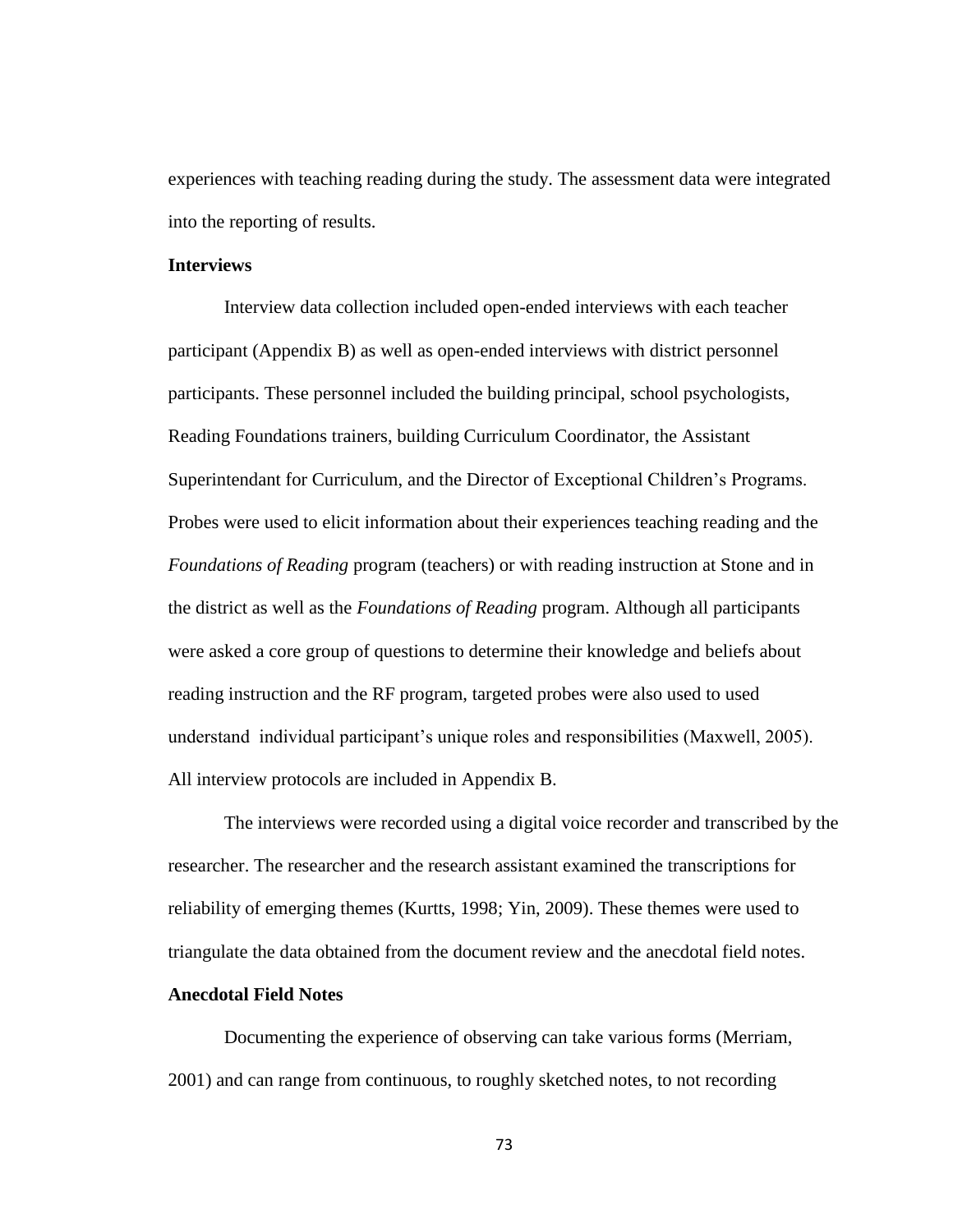anything at all during an observation (Merriam, 2001). The researcher dictated her field notes at the end of each day's observations using Merriam's (1998) and Taylor and Bogdan's (1984) recommendations. To ensure the validity and reliability of the dictations field notes were recorded immediately at the end of each day of observation and the researcher used the field note dictation prompts (Appendix C) to guide the dictation. The digitally recorded dictations were transcribed using the speech to text software package, Dragon Naturally Speaking Mobile Premier 11. The observations were organized according to Merriam's (1998) guidelines for observational field notes and Spradley's (1980) approach to descriptive observation; thus the dictation included: (a) verbal descriptions of the setting, the people, and the activities; (b) the substance of what people said (Merriam, 2001); and (c) observer comments and impressions (Creswell, 2009; Merriam, 2001; Spradley, 1980).

The researcher described the instruction (group size, duration of instruction, student responses to instruction (behavioral and affective), teachers and other adults' responses to instruction (behavioral and affective), and discussed how the instruction is or is not consistent with the Bursuck  $&$  Damer (2011) framework. The researcher also described the salient features of the setting (physical layout of the classrooms, number of adults, significant features of classroom culture, usual and unusual occurrences, number of students, demographics). Bursuck and Damer's (2010)'s framework of evidencebased reading instruction in multi-tier classrooms was used to organize my observation field notes and the corresponding reading instruction rubric (Appendix A). The rubric allows the researcher to document the following: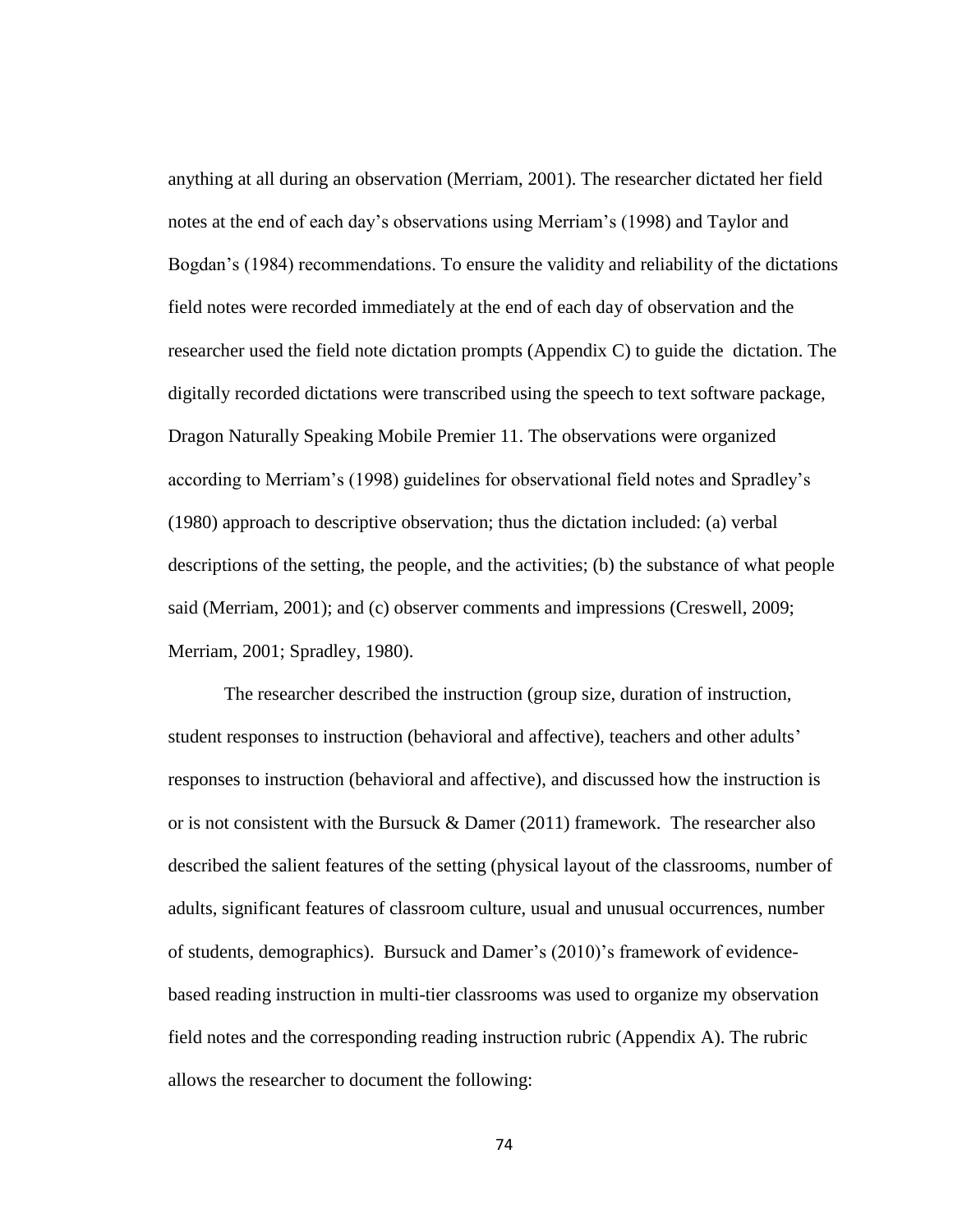(a) Content of Instruction: 5 key areas of reading-phonics, phonemic awareness, fluency, vocabulary and comprehension; (b) Instructional Methods: Use of the 10 teaching enhancements to teach these 5 key areas; advance organizers, unison responding, effective signals, efficient use of teacher talk, perky pace, my turn-togetheryour turn teaching format, cumulative review, systematic error correction, teaching to success, and student motivational system.

The field note observational protocol (Appendix C) was a tool to organize the researchers' personal note taking. It was not validated for wider use. In addition to the reading instruction, field notes also documented the researcher's impressions and reactions to observations in situ (Shank, 2006). Thus, the transcripts also provided a rich source of data from which themes emerged that were related to reading instruction and school change. Data from the field notes were used to triangulate findings from the document review and interview data.

### **Analysis of Data**

The researcher used pattern matching, the preferred strategies for case study analysis (Yin, 2009). Coding procedures and a data analysis plan provided categories of information which formed the basis of the emerging themes of the study (Creswell, 2009). The following steps were used in the coding procedures:

- (1) Classifying data into preliminary, general categories.
- (2) Grouping of data into categories of developing themes.
- (3) Reexamining data to look for clarification of categories of information.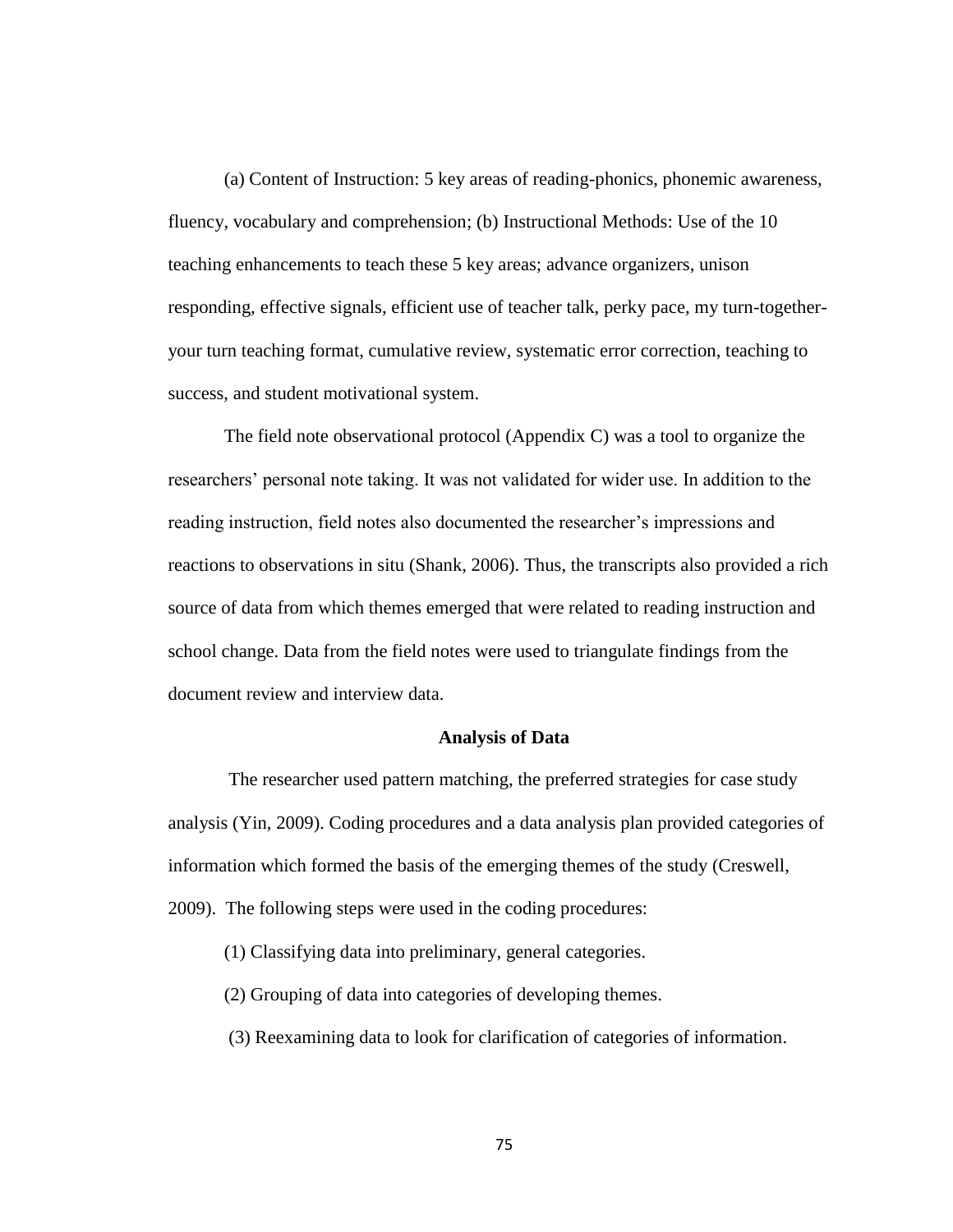(4) Establishing reliability with a second reader with 100% agreement on emerging themes (Kurtts, 1998; Yin, 2009).

Data were collected from each data source and analyzed, and the emerging themes allowed the researcher to triangulate the data. Reoccurring topics became themes and data were arranged to give meaning to the study.

## **Reliability and Validity**

# **Reliability**

As a single case study, the researcher and research assistant established reliability with consensus of final decisions, judgments, and conclusions relative to the findings from all data sources (Kurtts, 1998; Parrish, 2010; Yin, 2009). The research assistant was a doctoral student who was knowledgeable about reading instruction in multi-tier classrooms, professional development, and school change. The research assistant analyzed 30% of the field notes and interview transcriptions, using the same methods as the researcher (Parrish, 2010). The researcher and the research assistant discussed their findings until a goal of 100% inter-rater reliability was achieved (Parrish, 2010). The researcher used member checks with 100% of the participants to establish reliability for the themes that emerged from the (a) document analysis of the Foundations of Reading program materials, the school and district improvement plans, and lesson plans, (b) field notes, and (c) interviews (Merrian, 1997). Participants indicated 100% agreement with all themes.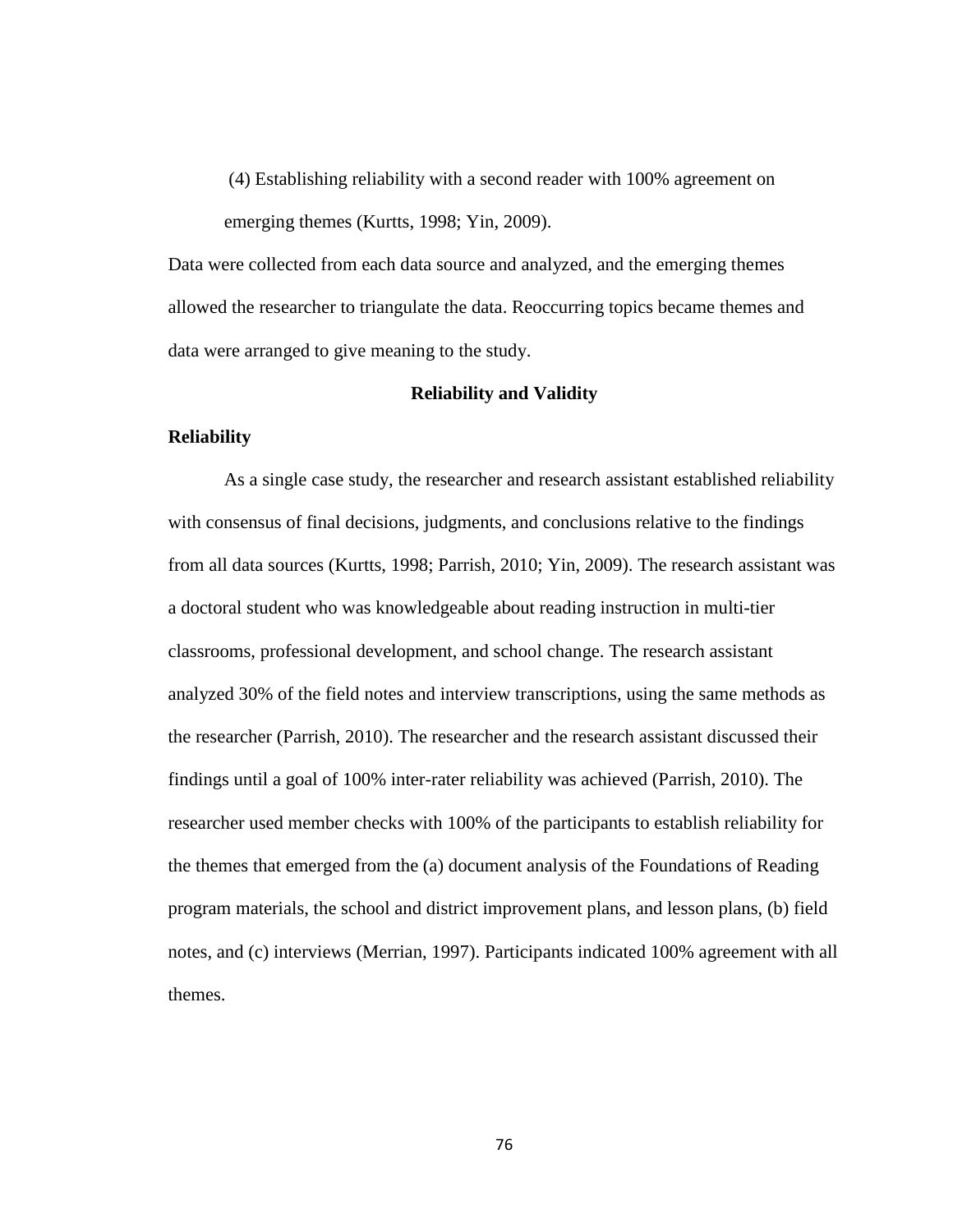## **Validity**

The greatest threat to the validity of this project is researcher bias. As Maxwell (2005), Merriam (1997), Spradley (1980), and Schram (2006) advise, the researcher maintained a clearly identified running dialogue with herself throughout data collection and analysis. Using the research assistant as a second reader allowed the researcher to compare interpretations of the data. The second reader was also asked to analyze the interview questions in the transcripts to provide feedback on the extent to which the researcher may have been leading the participants to a particular response. *A priori*, the researcher determined that interviews in which the researcher was clearly influencing the participant's responses would be excluded altogether or, included in the overall synthesis if the researcher and second reader could agree that they were similar enough to other participants' responses that the researcher's influence was unlikely to have significantly changed the outcome. The second reader did not identify instances in which the researcher was clearly influencing the participants' responses

The other major threat to validity in this study is the nature of the researcher's relationship with the participants. The researcher spent nearly 200 hours with the participants over the course of the study. Much of that time was spent working as a volunteer in their classrooms. Thus, the researcher knew the participants very well as individuals by the time data collection was complete. The depth of these relationships established the trust that allowed the participants to be comfortable enough to grant access to all aspects of their reading instruction. The potential bias related to the researcher being embedded in the context is a legitimate concern, yet a significant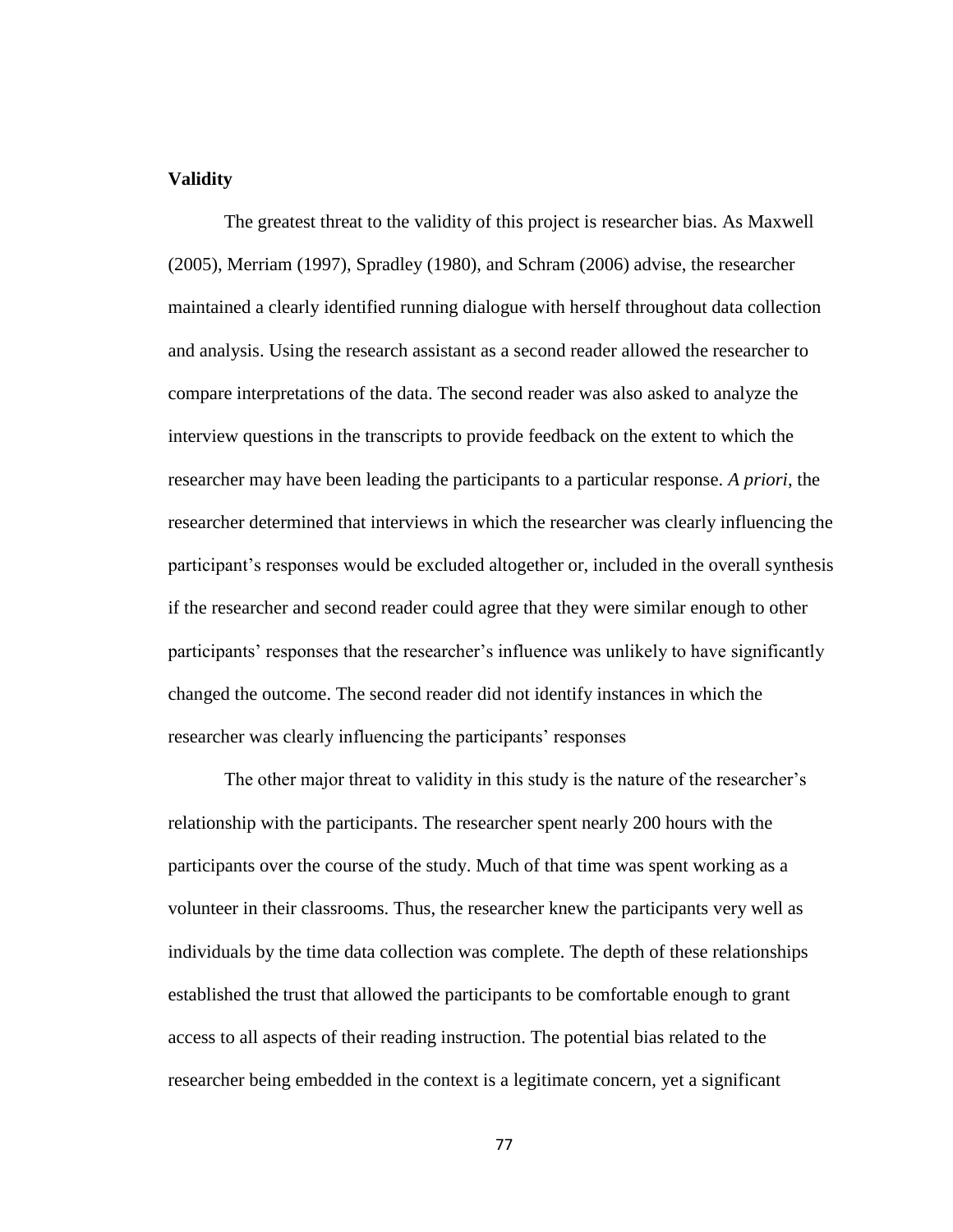amount of data was collected because of the interactions between the researcher and participants (Kurtts, 1998). Insider status allows the researcher to gain a valuable perspective that allows the researcher to produce a well-rounded, "accurate" portrayal of case study phenomenon (Kurtts, 1998; Yin, 2009). The use of research -based rubrics for data analysis, triangulation of the data among multiple data sources, the use of a second coder, and member checks reduced these threats to validity.

# **Summary**

A qualitative case study method was used to describe the experiences of five K-1 general education teachers as they taught reading in multi-tier classrooms after participating in a professional development program devoted to evidence-based reading instruction that was part of school and system-wide improvement plans. Viewed through the lenses of evidence-based reading instruction, effective professional development practices and school change (Fullan, 2010), the case study was used to identify and describe factors that influenced the participants' experiences and describe how multiple system and building level school improvement affected teachers' professional experiences teaching students with diverse learning needs in general education classrooms. The qualitative case study method was selected because the approach allows the researcher to (a) explain complex relationships in applied settings, (b) describe the real-life context in which the research has occurred, (c) describe actual interventions, (d) explore research situations in which have no clear set of outcomes(Kurtts, 1998; Tellis, 1997; Yin, 2009). Data analysis included pattern matching (Yin, 2009). The researcher and research assistant established reliability through consensus on final decisions,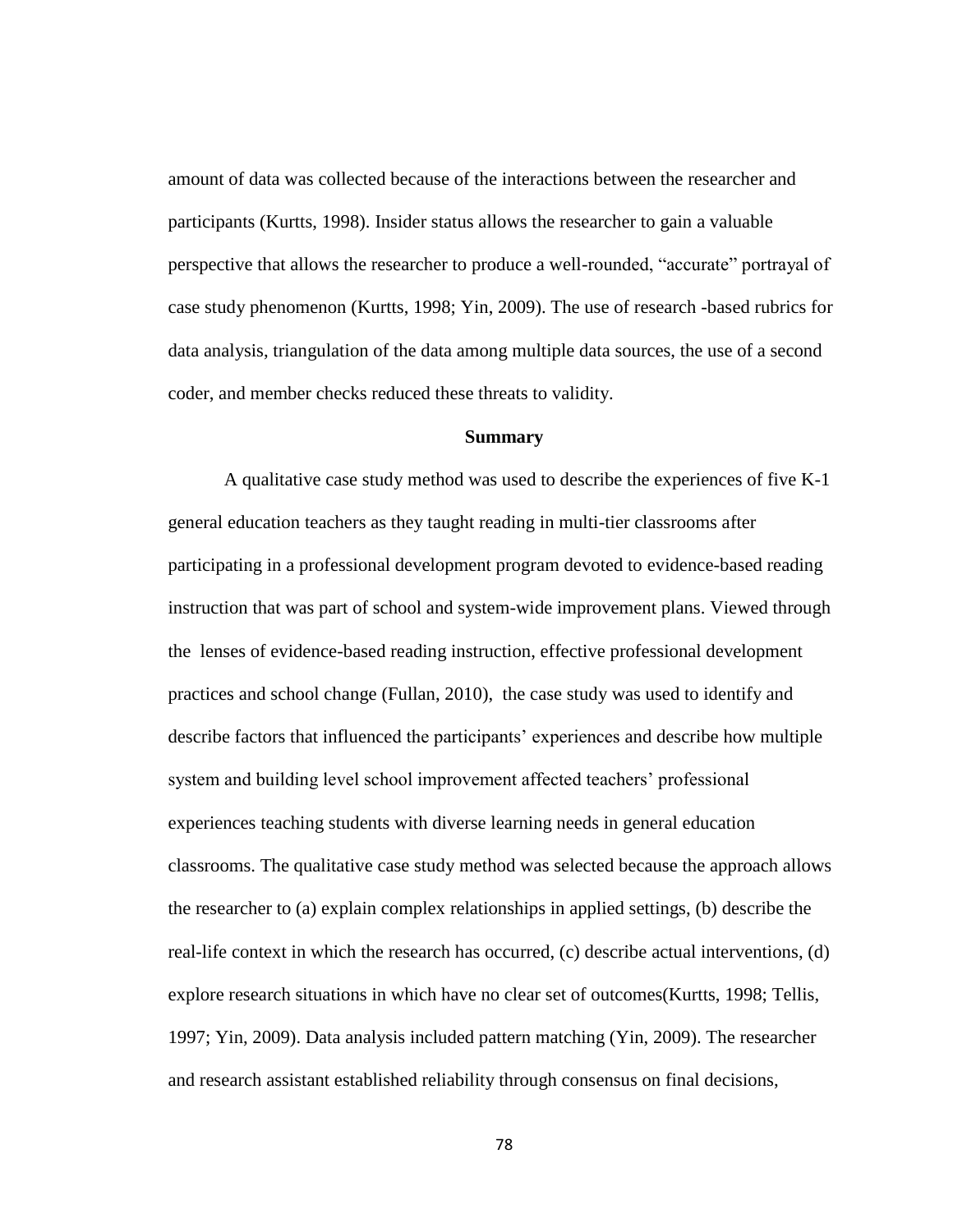judgments, and conclusions regarding interpretations of the data (Kurtts, 1998; Parrish, 2010). Participants completed member checks to establish the accuracy of the findings and to confirm the researcher's interpretation of the data (Kurtts, 1998; Parrish, 2010; Yin, 2009).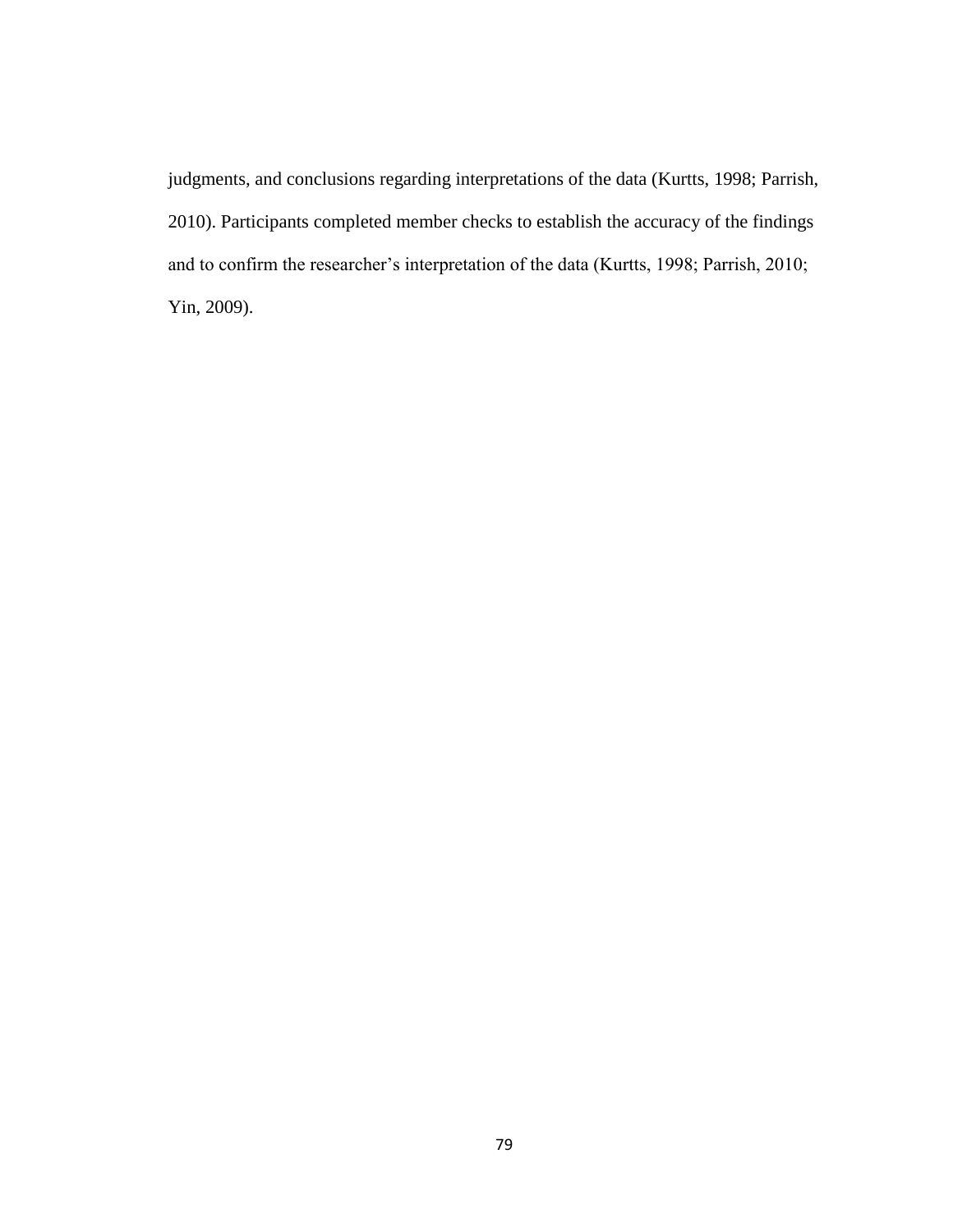# CHAPTER IV

# RESULTS

The purpose of this study was to understand general education teachers' experiences with a professional development workshop in research-based reading instruction. The researcher interpreted the teachers' experiences implementing strategies covered in the workshop through a theoretical lens that took into account the teachers' current classroom context, the professional development they received, and the way their school was organized to accommodate change within an atmosphere of high-stakes accountability. The purpose of the interpretive approach was to better understand the factors involved in changing over to research-based reading practices in schools as seen through the eyes of classroom teachers. Five early elementary teachers (three kindergarten teachers and two first grade teachers), one elementary principal, one curriculum coach, and four central office personnel (Director of Exceptional Children's Services, Exceptional Children's Services Program Specialist, Assistant Superintendent for Curriculum and Instruction, and School Psychologist), participated in the study. The researcher conducted approximately 35-40 hours of participant observation in each teacher participant's classroom. The researcher also observed approximately 40 hours of weekly staff development meetings, and 20 hours of other school activities including faculty meetings, student support team meetings, faculty committee meetings, and teacher planning meetings.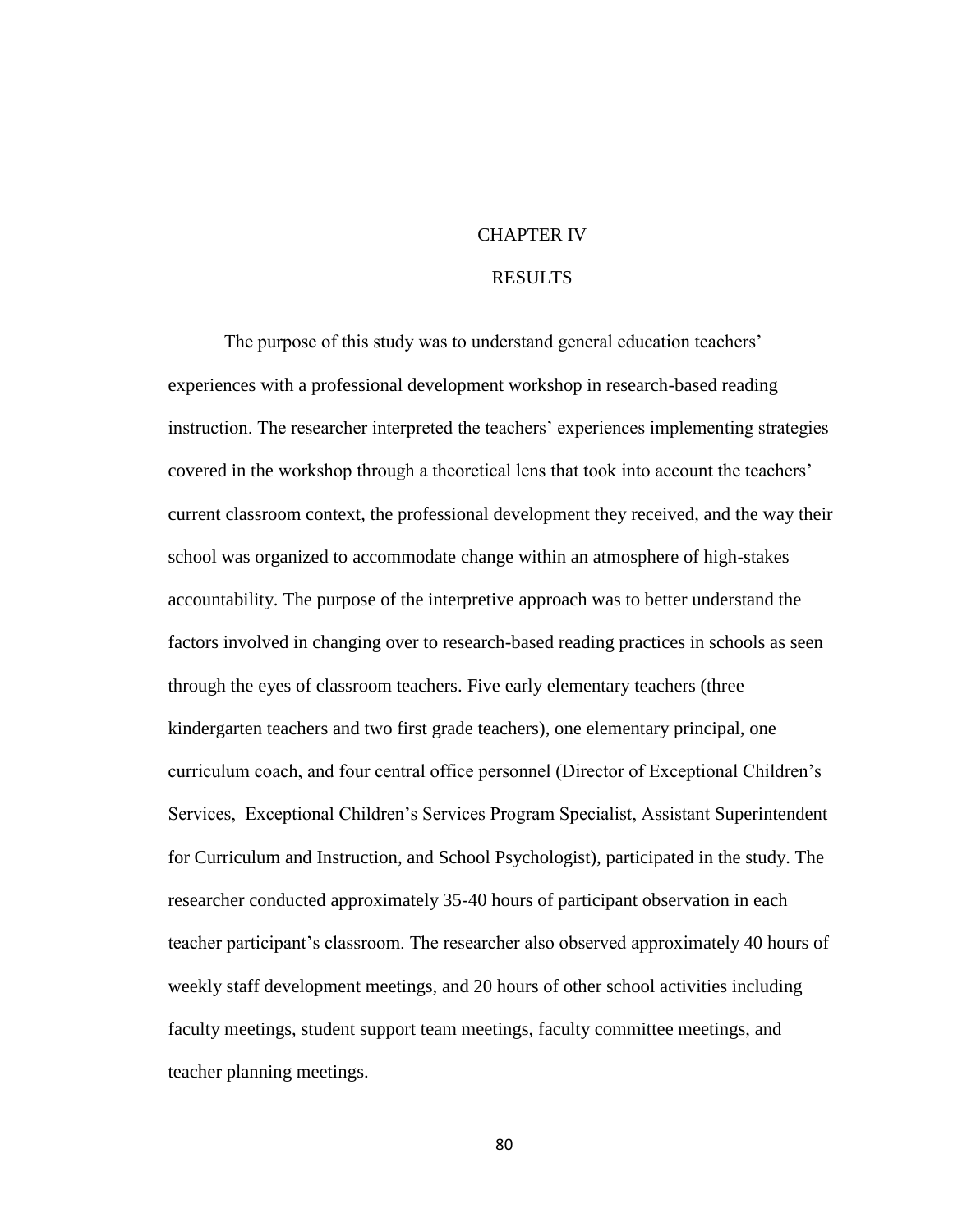Data were collected from (a) documents, which included *Foundations of Reading*  training and participant materials, the Stone school improvement plan, the district improvement plan, teachers' lesson plans, and universal screening assessment data; (b) transcriptions of digital audio recordings from interviews, and (c) anecdotal field notes from classroom observations, staff meetings, and informal discussions with participants. The anecdotal field notes and the interview transcripts were the primary sources of data. Documents were used to triangulate interpretations from these primary sources. Yin's (2009) guidelines were used to analyze the data in the following manner.

The researcher used pattern matching to examine the data. Coding procedures formed the basis of the emerging themes of the study (Creswell, 2009; Mirriam, 1997). The coding procedures began with (a) classifying data into preliminary, general categories within each data source, (b) grouping of data into categories of developing themes within each data source, (c) grouping of data into categories across data sources, (d) reexamining data to look for clarification of categories of information; (e) establishment of reliability with a second reader with 100% consensus on emerging themes for field note observation data and interview data; (f) member checks with participants to establish reliability of the emerging categories across all data; and (g) a second round of member checks with participants to establish reliability of the emerging themes after all participants verified the accuracy of the categories (Merriam, 1997).

Results are reported under each emerging theme with supporting data sources. Data sources were (a) documents which included *Foundations of Reading* training materials, teachers' lesson plans, school and district improvement plans and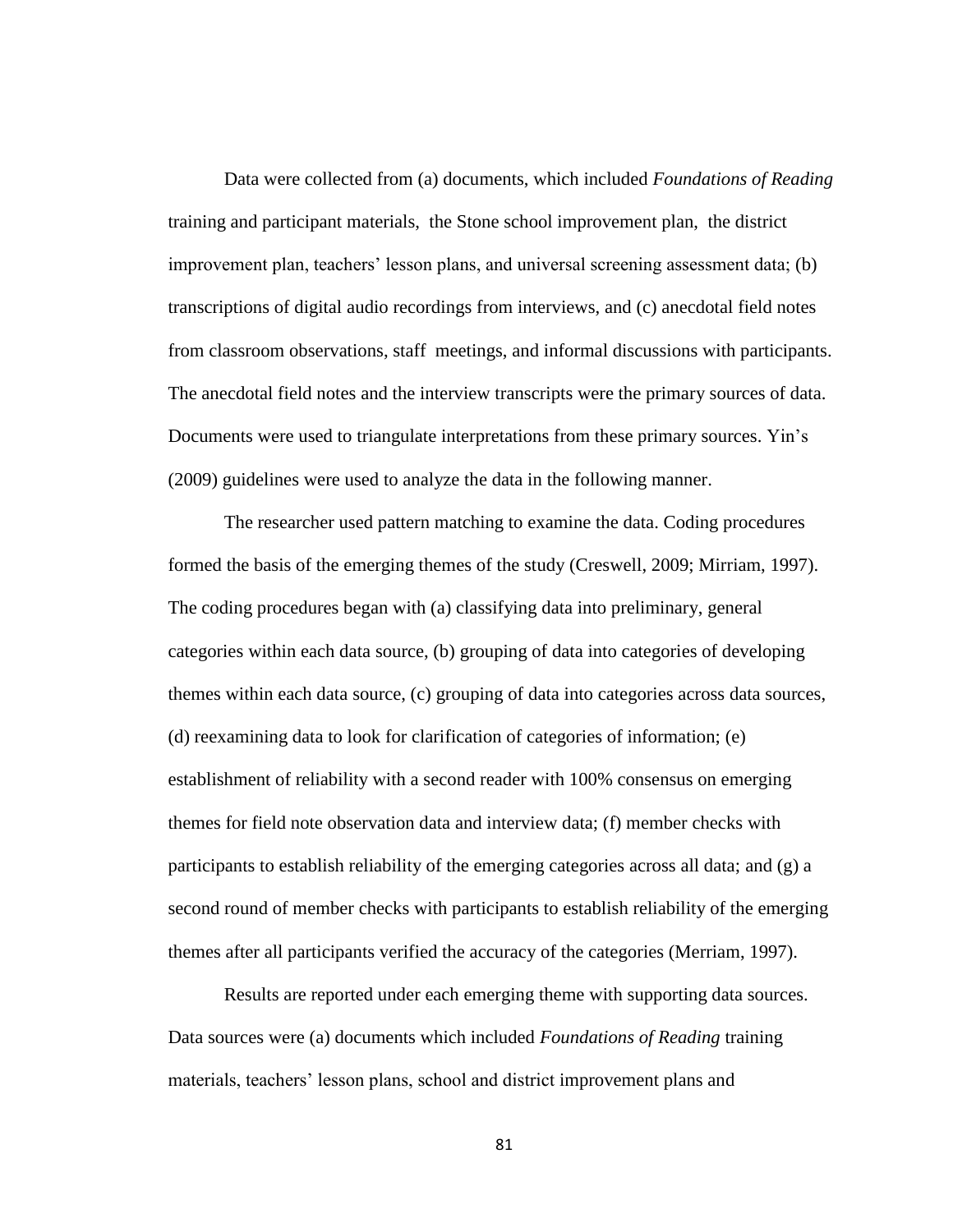miscellaneous documents that were given to teachers during staff development meetings and faculty meetings; (b) anecdotal field notes; (c) interview transcripts.

Four recurring topics emerged from the analysis of the data; these themes are presented in the order that fits the narrative that emerged from the teachers' experiences. Theme 1: Teachers are committed professionals. Theme 2: Teachers do what they know how to do. Theme 3: Job-embedded professional development is essential for school change. Theme Four: Effective leaders provide high expectations and support. The results which follow have been organized to show how the participants' experiences related to teach of these themes as reflected in information gathered from the data sources of the study. For example, in presenting Theme 1: Teachers are committed professionals, the discussion will demonstrate how the anecdotal field notes and participant interviews revealed this information. This procedure is repeated until each emergent theme has been discussed and the data supporting the emergence of the themes have been reported (Kurtts, 1998; Yin, 2009). All participants work in the same rural school system and are known to one another. Thus, there were concerns about how to ensure participants' confidentiality if participants were identified by professional role instead of by name. For example, because all data were collected in a single school, identifying the school principal would clearly identify that participant to all other participants. Furthermore, because the teachers are well known to one another and the other participants, the researcher was concerned that consistently identifying individual teachers by some marker (number, letter, or other) would make it easy for other participants to figure out individual teachers' identities. Thus, the researcher has labeled all participants as either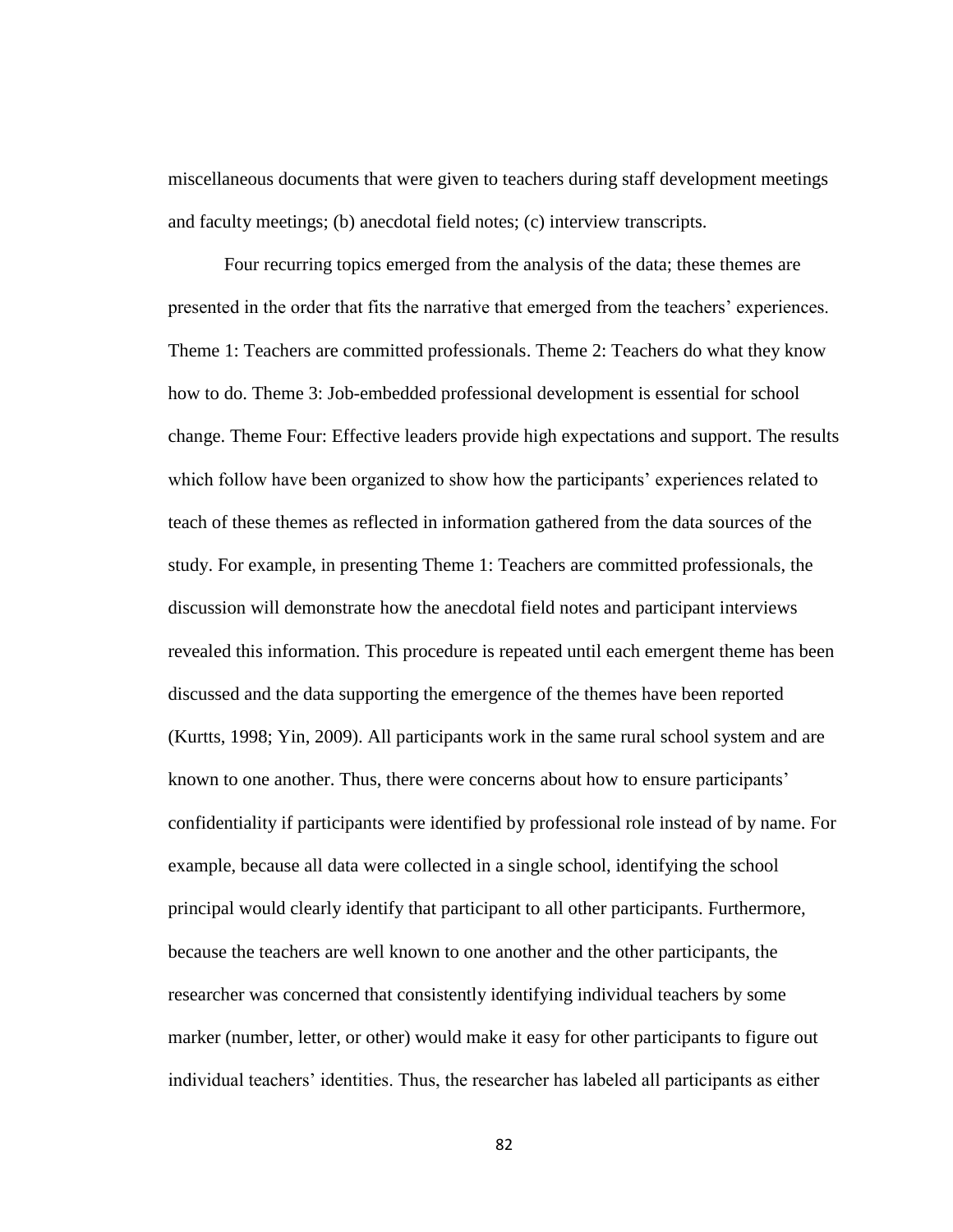"teacher" or "instructional leader" only when reporting interview data. Because the themes are based on aggregated data from multiple sources, the specific identities beyond the roles of teacher or instructional leader do not add value to the study and do pose potential risks for the individual participants. Speaker's roles were indicated at the end of each data point in order to clarify which professional perspective was represented by those data. Additionally, the data sources are labeled to indicate if the information came from documents, field notes or interviews to ensure that readers can differentiate between the researcher's reporting of events and the participants' own descriptions of their lived experiences. Given the amount of qualitative data included in this chapter, the researcher chose to use these labels to maximize readability and narrative flow.

# **Teachers are Committed Professionals**

The ways in which the five teacher participants enacted their professional practice suggested that these participants are hard-working, committed professionals. Three subthemes emerged from the data to support this theme: (a) a commitment to children, (b) continuous improvement and (c) collaboration. Each subtheme is described and supported with data from anecdotal field notes, teacher interviews, and interviews with other participants.

#### **Children First**

Children clearly come first in this rural elementary school. The following excerpt from field notes recorded on the first day of data collection offers a powerful example of teachers' commitment to children and families.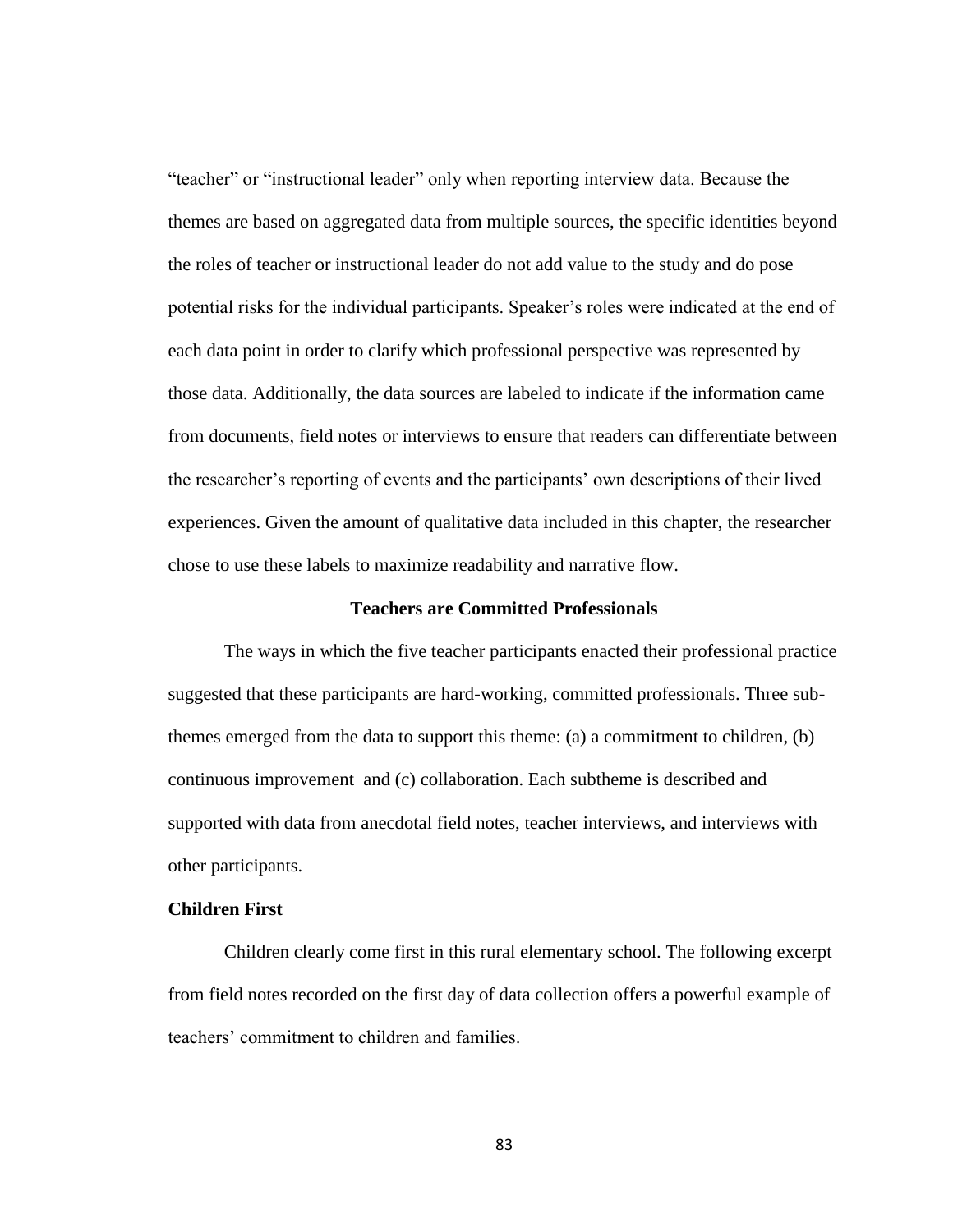I arrived at (the teacher's) room at 8:10. Teacher was in the doorway of her classroom. She was handing a stack of towels and toiletries to the school nurse and introducing the nurse to a little girl. After the nurse left with the towels and the little girl, (the teacher) explained to me that the child and her mother were living in the mother's car and the little girl had not been bathed in several days. The school social worker had scheduled a meeting with the mother later that afternoon to discuss her options (Field Notes, October 7, 2010).

Throughout the study, the field notes repeatedly document similar occurrences such as teachers buying food to keep in the classroom to make sure all children have a morning and afternoon snack every day, collecting and packing backpacks of food for children to take home on the weekends, providing financial assistance to parents who ask for help paying a bill, and collecting coats and blankets to distribute directly to children and families in the school. Teachers also purchased or made many of their own instructional materials. Teachers were asked what they believed people would be surprised to know about teachers and schools.

Outside money, just what we spend on our own to purchase materials, especially now when budgets are so tight that they can't purchase what we need, it is the little things that we need to work with our kids (Interview, Teacher).

The teachers' commitment to children's academic success is also documented in the field notes. Most days the teacher participants are at school by 6:30 or 7:00 am and rarely leave before 4:30 or 5:00 pm. Teachers worked throughout the summer and over holidays to keep up with their non-teaching professional responsibilities. During the interview, one teacher explained why tasks such as grading and planning should not take place while they have children in the classroom.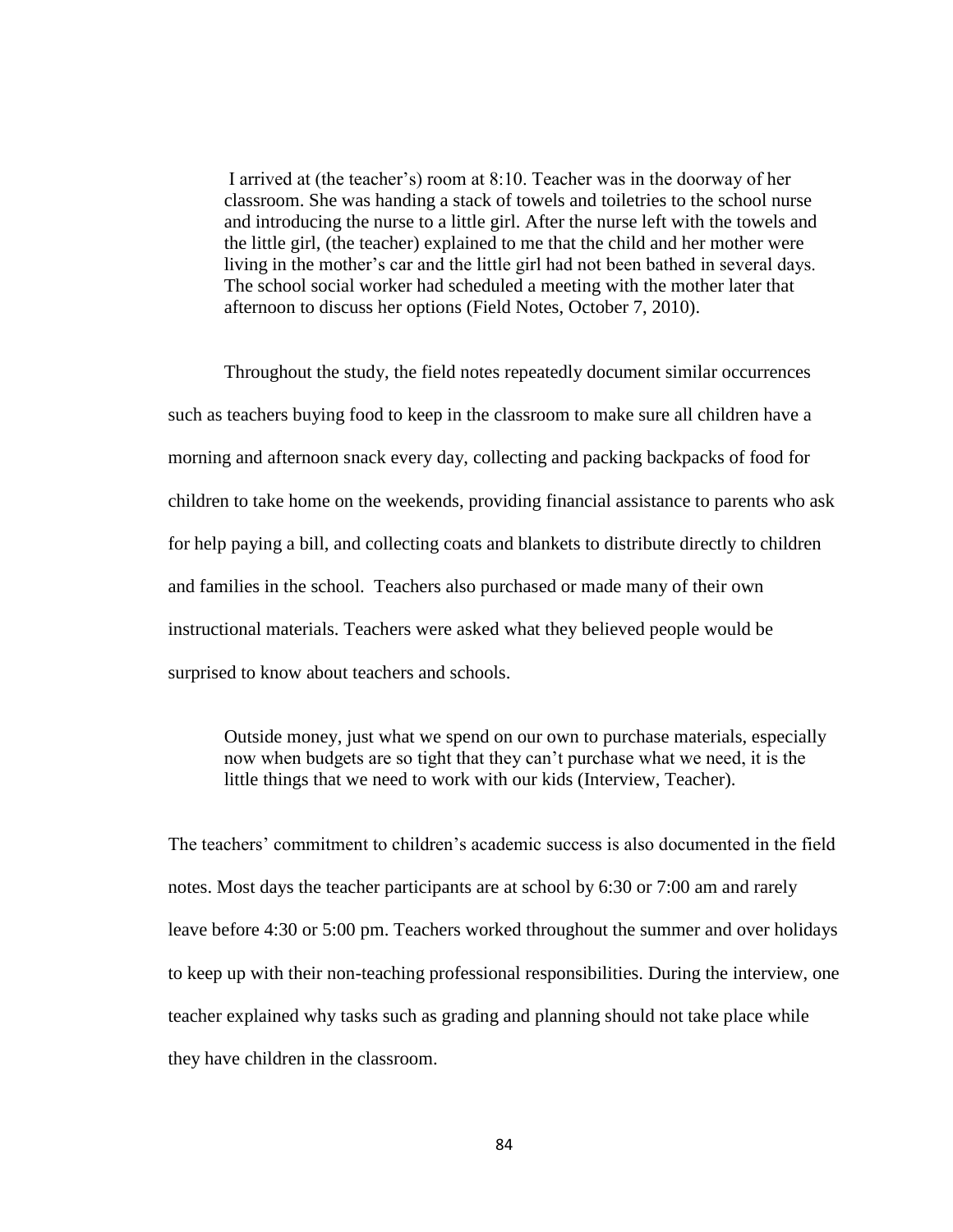There's gonna be days when the kids come to school like that and they are gonna be like "ughh, I don't want to learn anything today" but you know you have to model for them that you just kind of plug on so that they really get that mindset that I've really gotta get up and move on today, as far as this school, the administration wants what's best for kids and wants the kids actively involved and when I say actively involved that means that me as a teacher, I should be doing something with kids when they are here and not expecting them to be over there doing something by themselves while I'm resting (laugh) or grading papers…Kids need adult interactions, so many of them don't get good interactions at home, where are they gonna get it if they don't get it here from a teacher (Interview, Teacher).

All teacher participants report working at home to identify teaching resources

they can use to be successful.

It varies just depending on what I've got going on at home but being that I don't have any kids at home anymore, it's real easy to get in there in the evening and spend two or three hours you know looking or making something (Interview, Teacher).

Other school personnel recognize the teacher's commitment to students and to

innovation as indicated in the following excerpt from an interview with, an instructional

leader.

…she loves a challenge, if there's something that maybe somebody else can't figure out, she'll sit right there and figure it out or, if you find a new website and you tell her about it, she will go home and get on that website and if, if ,if its something that really appeals to her, and she'll have stuff downloaded and printed and using it in her centers and I mean, if she's just, she wants those new ideas, those new things, and you know, she's wherever she gets if from, she's willing to look at it, and try, it and share it with everybody else…. and it doesn't work, she'll just keep on, you know, until she finds something that does…The teachers push themselves to identify new materials and new instructional tools that will help their students (Interview, Instructional Leader).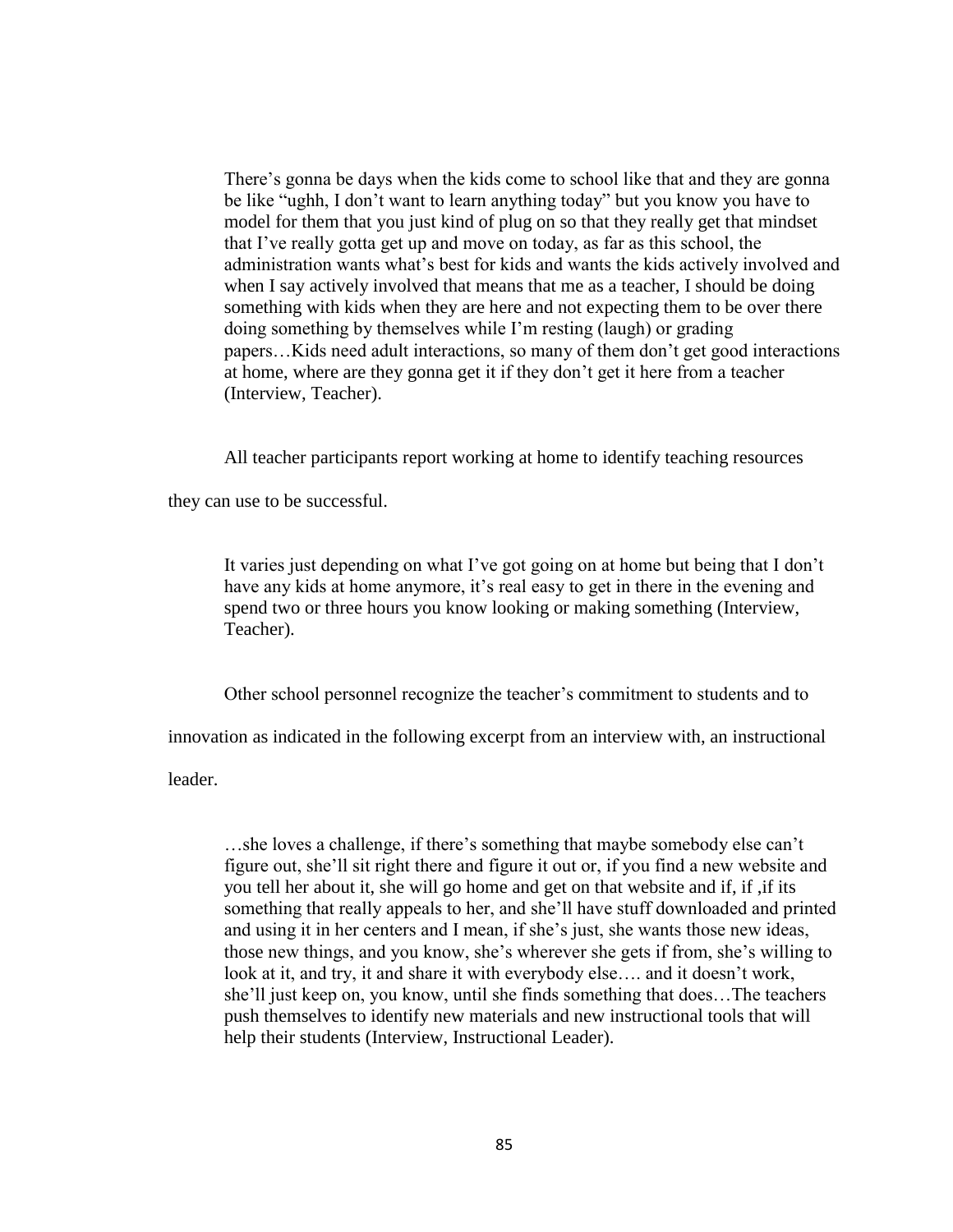## **Continuous Improvement**

The teachers in this study were interested in refining and improving their practice. Although all of the teachers' reported feeling overwhelmed at times by their many professional responsibilities and obligations, all teacher participants believed in continuous improvement and were interested in learning new ways to do their jobs. The field notes indicate that the teachers appreciated opportunities to learn to use technology more effectively in their classrooms. "I felt like I could do anything with technology when (she) was in the school" (Field Notes, December 5)

The teachers also believed in ongoing professional learning. The field notes document that much of the instructional materials teachers use are teacher- made and customized for the needs of the students in their classrooms. Interview data confirm this.

I have a list of different places. I know Kelly's kindergarten is one place I like to go to, that's where I get a lot of those games from, she has it set up where you can go in and change the words you are working on so if you want to make the game with cvc words you can do that and then go back and change them to sight words if that's what you're working on, last year I had a group of kids where I was working on the two vowels walking together so I made a game with that, I even last year, with my top 2 groups worked on words with silent e at the end, I just made you know, games based on what I was working on, because you know….that's what the kids need, once they're introduced to the rule they just need practice, they don't really realize when they are playing a game that they are practicing, or what they're doing….(Interview, Teacher).

Teachers used the staff development to discuss instructional challenges and to identify new ways to approach students' instructional needs in the classrooms. The interest in collaboration is another indicator of the teachers' professional commitment.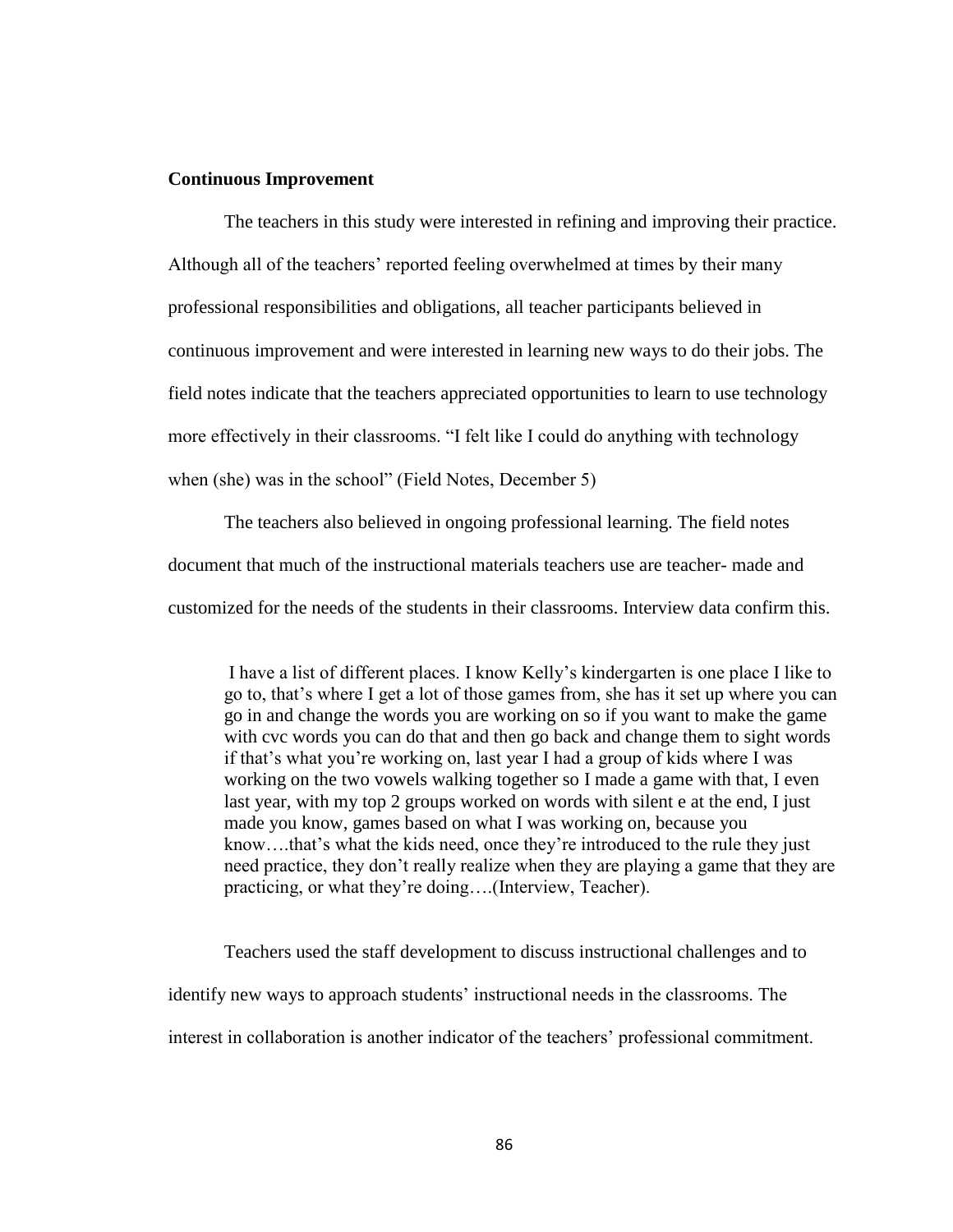# **Collaboration**

Teachers met together for one hour a week of team planning time and 70 minutes a week of staff development. During these meetings teacher shared materials and ideas, asked questions and requested assistance, as well providing one another with social and emotional support through the ups and downs associated with teaching. An excerpt from the field notes describing one meeting provides an example of the collaborative problem solving observed during a team planning meeting.

They analyzed the Venn diagram question and were able to explain very succinctly and very clearly that the problem was there were too many characteristics of the objects the kids were being asked to sort, and because the kids did not have very much, if any, experience with the Venn diagram, they just had no idea what to do. The team used the rest of the time to find activities they could use on their Smart Board that would help them to work on the concept of Venn diagram. The team also discussed how to communicate with the administration that it is a problem that this concept is assessed when it is not on the current or previous year's standard course of study. Finally, one teacher mentioned that she had spent 45 minutes on the phone with a very upset parent over the fact that a particular student had "failed" this portion of the benchmark when clearly the concept had not yet been taught. The rest of the team listened and empathized. Before they left, the team decided that two members would work on finding and developing activities for the Venn diagram using the Smart Board and two members would work with the curriculum coach to identify additional, ―fun‖ activities the team could use to reinforce the concept. Finally, the team representative to the curriculum committee agreed to raise the team's concerns at the next curriculum committee meeting and ask if other grade levels had ideas for things they should be doing to teach this concept to students. (Field Notes, December 10).

Both teams to which the teacher participants were attached enacted this collaborative approach to their professional practice. Experienced teachers voiced a sense of responsibility to share with and support newer teachers, while newer teachers expressed their gratitude for the more experienced teachers' willingness to share.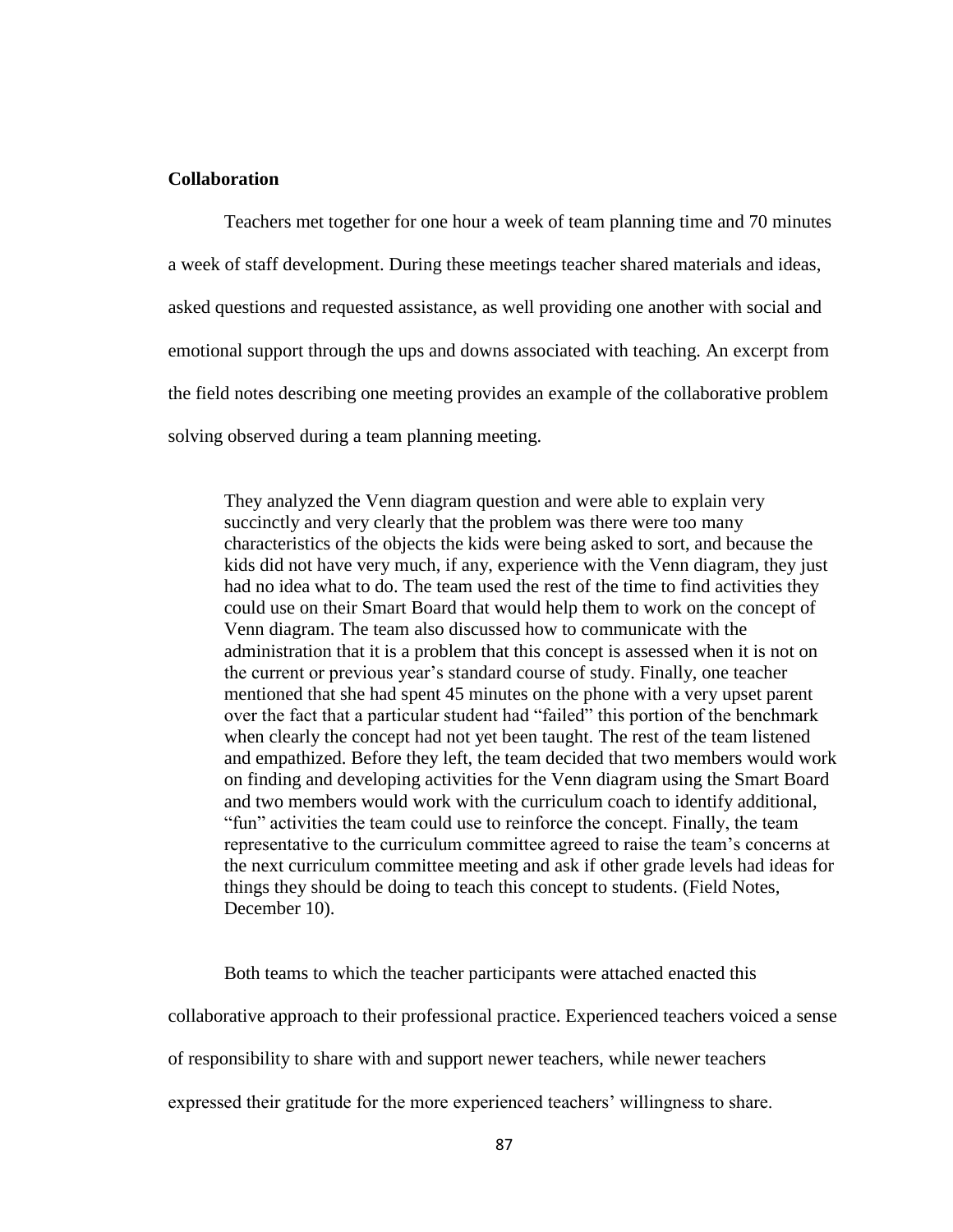(a teacher) last year told me, she said "you know (teacher) you really need to step out of here, you really need to go see what's going on because it's not happening, what you think it is," and I think, you know, that the girls would do it if they knew… really experienced teacher who is willing to share, you know I don't care but there's some people that if they do something they don't want to share it with anybody but you know, I don't mind, if it works, you try it and it may work for you and it may not, you know, I don't know, um, I do think they have to be willing to share (Interview, Teacher).

I think we got training last year but basically (the teacher) just told us how it works… in there it says to tap with their fingers but with kindergarten (teacher) showed us that its easier for them to tap down their arm because I can barely do the finger thing (laughs) if you blend it, how are you supposed to do that, are you supposed to snap? (Interview, Teacher).

People think these kids are babies and that they can't do what we have them do. That's something I really learned from (a teacher), that there is so much we can get them to do …if it wasn't for (a teacher), I would have probably ran out of here screaming because it just wasn't at all what I expected it to be. But she was a life saver. (Interview, Teacher).

Every teacher participant was active in school improvement activities including planning field trips, working with the PTSA, and serving on committees such as the curriculum committee, the school improvement team, student assistance team, and student intervention team. The teachers also participated in district level initiatives such as the annual technology fair, peer training for Reading 3D (a computer based assessment system), served as guest speakers at local colleges, and were active in professional organizations. These activities are further evidence of teachers' commitment, interest in continuous improvement, and collaboration. One teacher participant described her activities with a professional organization.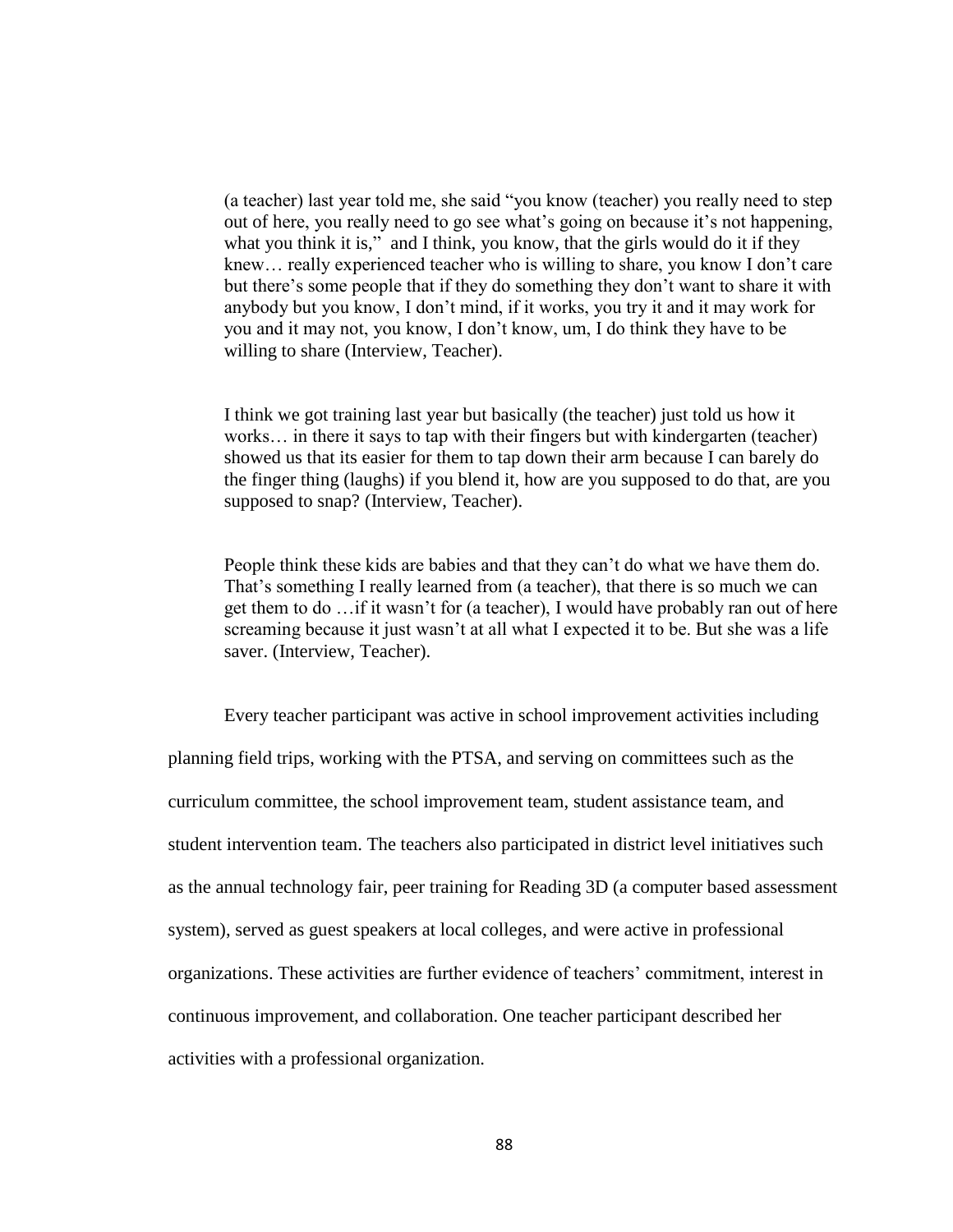I'm affiliated with the [professional organization], we influence how reading is taught…We've been hearing this, all about the national panel and got Orton trained and all this kind of stuff, but all the teachers that I hobnobbed with are EC teachers– you know this, and in private schools, So it was kind of weird to have this regular ed teacher who wanted, you know, wanted to know more and, you know, that kind of thing. So I have thoroughly enjoyed, you know, that stint. But now it's gotten into, it's gotten into our, our system, into our classrooms. (Interview, Teacher).

These interview data are consistent with data from other interviews and the field notes that suggest that teachers in this study have significant power to influence policy and practice. An implication is that teachers' in this study are empowered to enact school improvement and school change. The extent to which teachers' instructional behaviors and instructional choices promote school improvement, however, appears to be directly related to teachers' knowledge.

#### **Teachers Do What They Know How To Do**

The five teacher participants in this study were observed during their reading/literacy instructional blocks. Data from anecdotal field notes, teacher interviews, and review of the teachers' lesson plans indicate that the teachers' knowledge about evidence-based reading practices as well as their knowledge of reading theory influenced these teachers' instructional choices. Although there were minor differences in content, in general all five teacher participants structured their reading instruction similarly. Descriptions of the teachers' commonly used instructional practices were based on the aggregated field note and interview data. These descriptions were triangulated using the lesson plans and are embedded in the following sections that describe the instructional practices used to teach each of the 5 key areas of reading (NRP, 2000).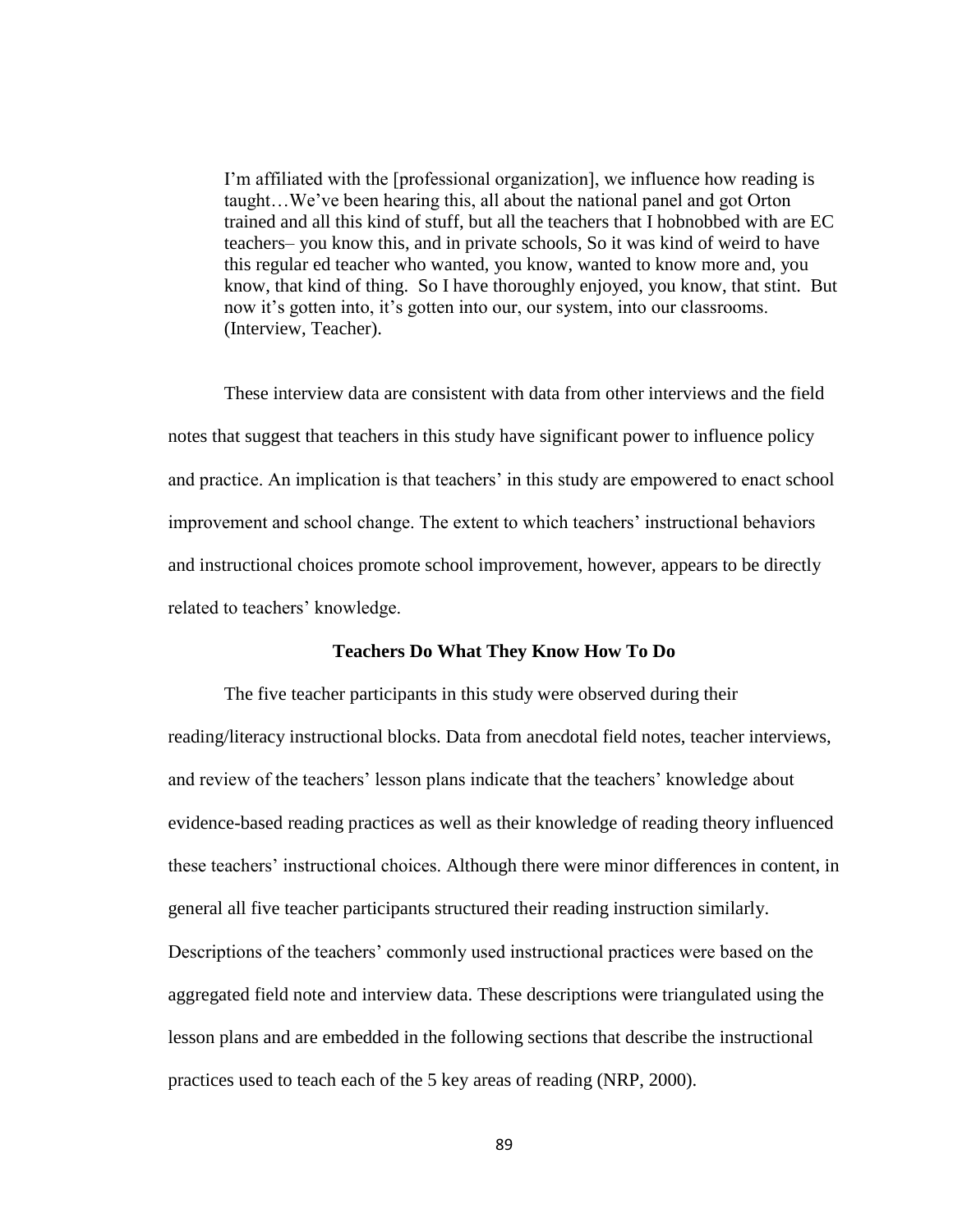### **Theory and Practice**

**Phonics.** Teachers in this study clearly understood the importance of phonics instruction and knew how to teach phonics to early readers. When teachers and instructional leaders were asked to talk about the five key areas of reading, all teachers were able to accurately describe why phonics is important.

…letter sounds and letters are the basis for their reading and their writing, and their speaking because we say those words and we drill it so much and Fundations has been great for that (Interview, Instructional Leader).

All of the teachers used a commercial program (Wilson Fundations) or commercial approach (Orton Gillingham) to teach phonics. The teachers used the research based instructional strategies that were embedded within these programs to teach phonics skills to their students. Both Orton Gillingham and Wilson Fundations delineate an instructional sequence for introducing new letter sounds. These programs also show teachers how to use systematic, explicit evidence-based instructional strategies such as cumulative review, My Turn-Together-Your Turn, and unison responding, to teach phonics to children. The teachers' lesson plans document which letter sounds and spelling patterns were taught each week and also document that the teachers are using these commercial programs' guidelines, practices, and activities to plan this part of their literacy instruction. The anecdotal field notes indicate that research-based phonics instruction was observed in all classrooms.

**Phonemic awareness.** Few data indicate that teachers provided instruction, evidence-based or otherwise, in the other four key areas of reading: phonemic awareness,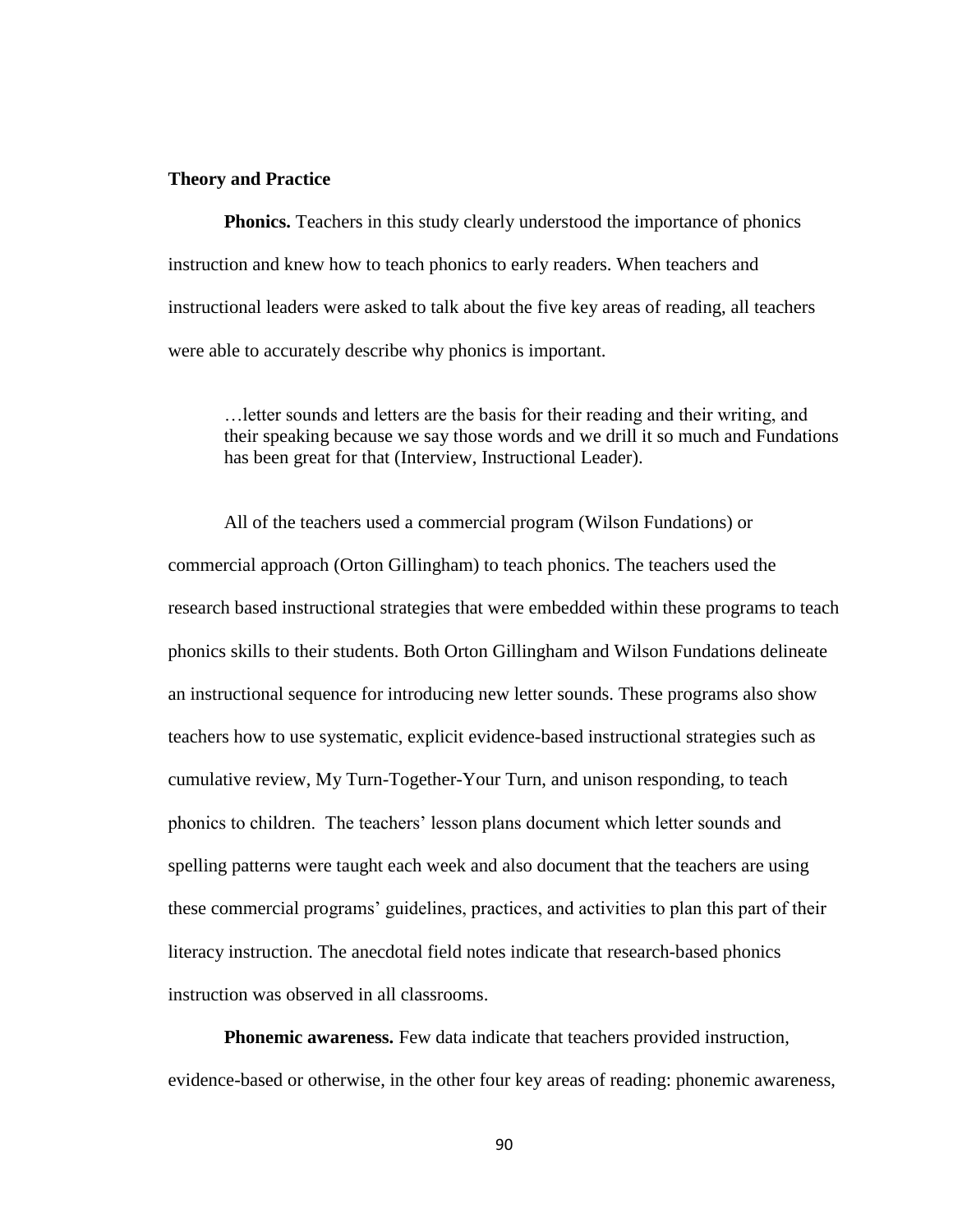fluency, comprehension, and vocabulary. A review of the lesson plans tells the same story. The anecdotal field notes indicate that phonemic awareness was occasionally addressed when children were asked to isolate a sound during spelling (first grade) or play a rhyming game (kindergarten). Overall, however, no instruction in the fundamental skills of blending or segmenting was recorded in the anecdotal field notes and no evidence of blending or segmenting instruction was found in the lesson plans. During the interviews, each teacher was asked to describe how she taught phonemic awareness. Their answers follow:

…we do have Fundations this year, which I have been very pleased with that. (Interview, Teacher).

I feel like Fundations does so much with phonemic awareness…in the beginning it starts off with introducing a letter or two a week which is very different because we were used to doing with Zoophonics like five or six a day so you would really introduce the letter, the picture, and the sound and we went a lot more in depth with how to form the letters which is different from Zoophonics which didn't have a writing piece and that was just left for us (Interview, Teacher).

…well we have our new program, Fundations, this year, which is really good, it's taken us from day 1, it spells it out lessons, and right now we're doing like, building cvc words and segmenting and stuff so the kids are getting that extra practice as far as phonics, I do writers workshop and I model for them to sound out words and connecting the letter and the sound for the writing (Interview, Teacher).

Phonic, phonics and the phonemic awareness again, all those, we, we cover all those in our guided reading groups, small groups, but we also have skill groups and our spelling group with our assistant, so she covers a lot of, I mean we have activities and hands-on kinds of things with our kids.(Interview, Teacher).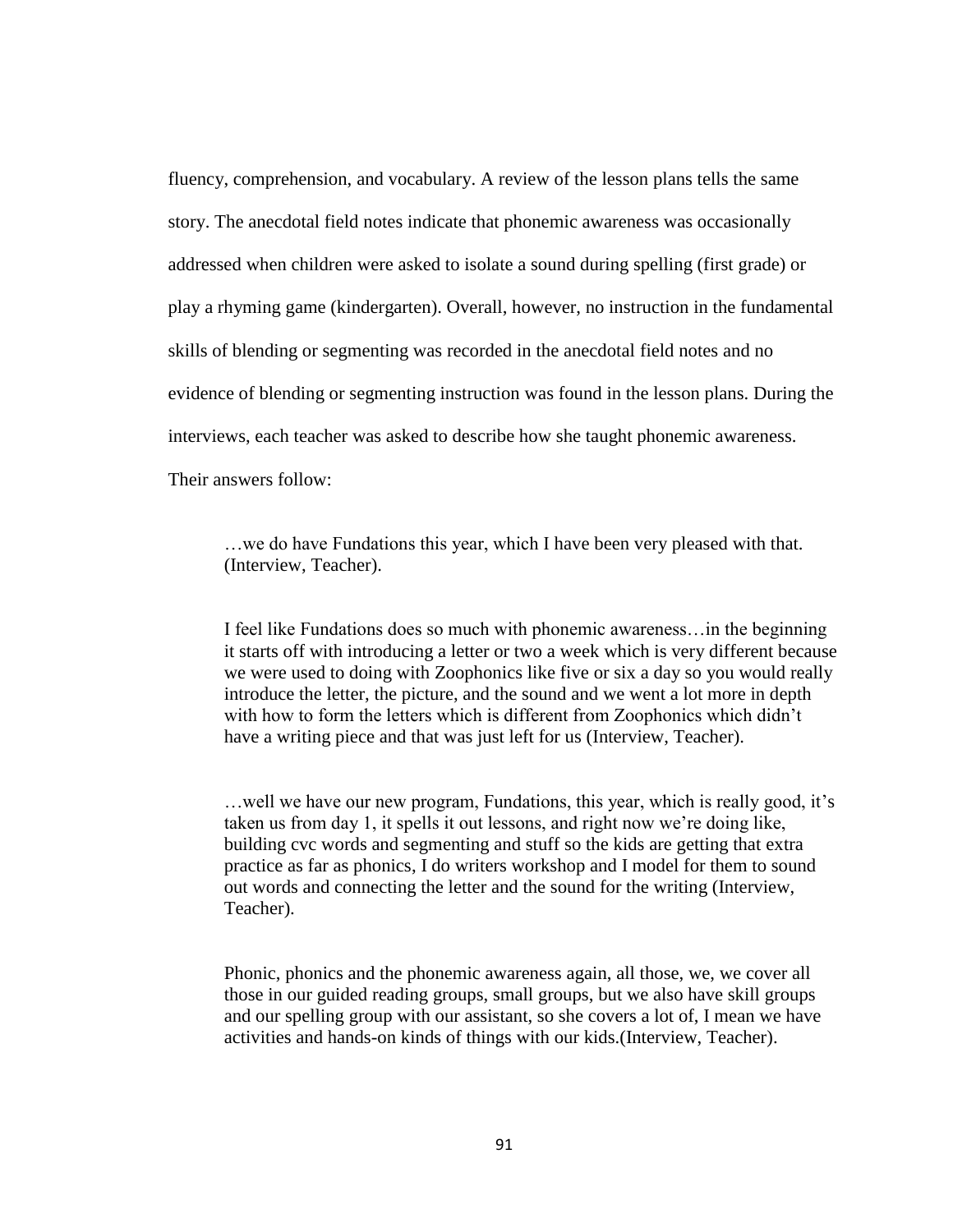…everything gets covered every day (Interview, Teacher).

When asked, teachers did not describe how they teach phonemic awareness in their classrooms. There is little in their answers to indicate that they clearly understand what phonemic awareness is. Furthermore, instructional leaders reported that universal screening data indicate that phonemic awareness instruction is not effective.

I know that in [district] we do not teach phonemic awareness we just don't teach it (Interview, Instructional Leader).

I think it was eye opening to her to present the data that [another instructional specialist] and I put together, and going "do you know what we look like in this county" just for a specific reading task like phonemic awareness do you see where we are, I think we were at like 30-something percent. (Interview, Instructional Leader).

However, the teachers who are using the Fundations program believe that it provides phonemic awareness instruction. In fact, Fundations does not explicitly teach the phonemic awareness activities, segmenting and blending, until children are beginning to spell. At that point in the instructional sequence, teachers to begin showing students how to break words apart to identify the sounds, match the sounds to the letter, and then write the letter. This instruction did not begin until late December. Field notes from kindergarten observations documented instructional activities that required students to manipulate, sound out, and read CVC word as early as October. Because teachers did not have sufficient knowledge of phonemic awareness, either in theory or in practice, when students struggled with CVC word tasks, the teachers did not recognize that some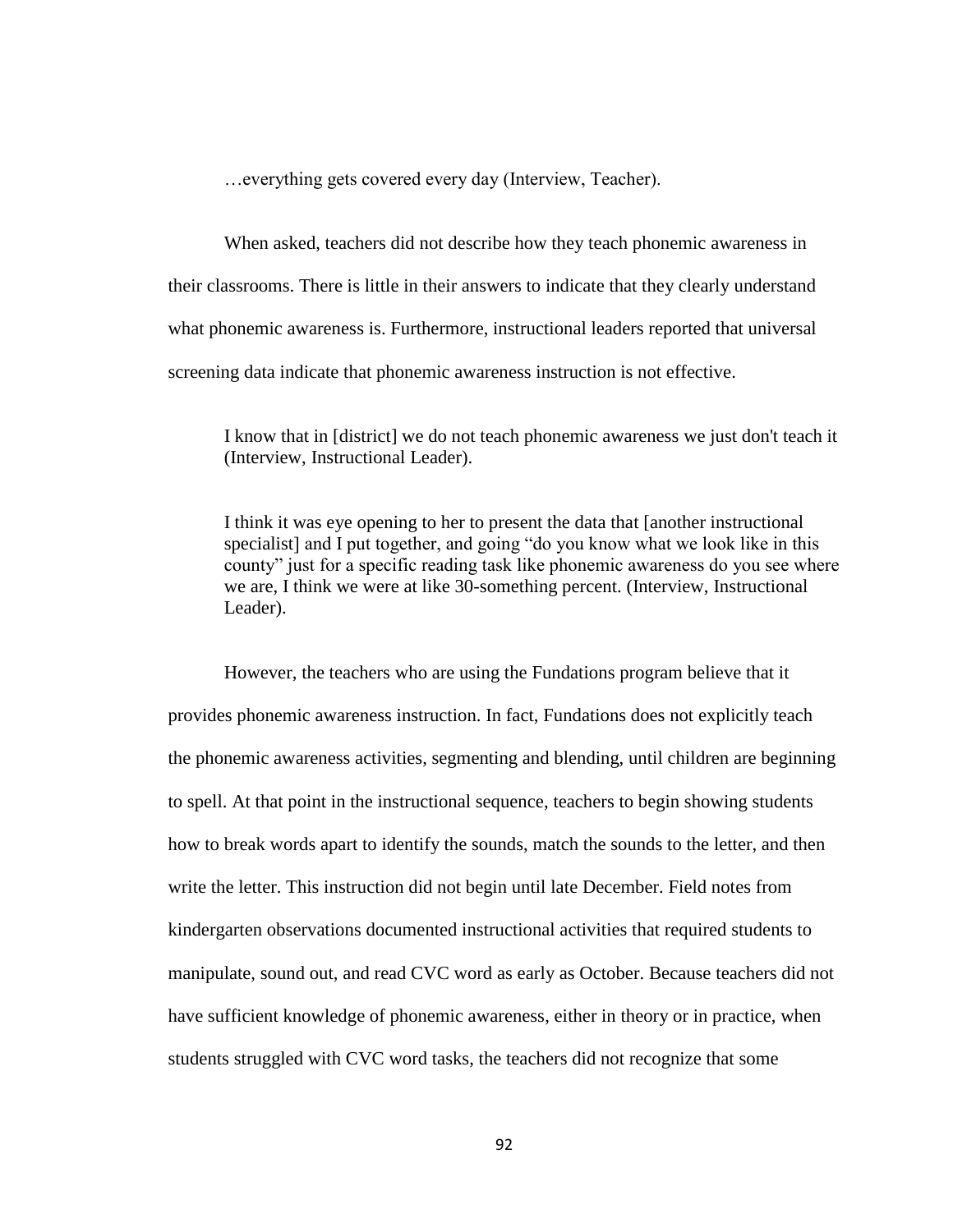students were having difficulty because of their inability to perform basic phonemic

awareness tasks of isolating and manipulating the sounds of spoken language.

# **Vocabulary, comprehension, and fluency.** Similarly, the aggregated data did

not indicate significant teacher knowledge about vocabulary, comprehension, or fluency.

Well to me, kindergarten is going to be the phonics and phonemic awareness, those are the two things we really need to work on in kindergarten (Interview, Teacher).

Okay, for comprehension I haven't done a whole lot as far as in my literacy groups yet cause some of them are just getting into books but as far as doing readalouds, we'll kind of talk about stuff, I need to get better about it, I just forget, like read a book and I'll kind of talk about what I thought the moral of the story is or whatever but its kind of hard for me to remember to talk about here's what happened next so I really need to do more with them as far as that…and what are the others?... fluency-yeah, fluency just the more they practice reading, right now they're not very fluent because they are learning to sound out words, and the more sight words they learn will help with that too and right now our homework is getting ready to be, we're going to have spelling tests on Fridays…I think we have like three a week, and they do different little activities with them throughout the week like typing them on the computer, and rainbow words, and that really helped the group last year to learn to read and spell those 25 high frequency words that they need to learn in kindergarten and it really helped with their reading and their writing as they learned to spell using those sight words I think their fluency will come along as they learn those … and what was it, you said vocabulary… I mean we really do a lot with vocabulary, as far as, I'll talk to them about the words that are in the stories we're reading what does that word mean, what's that word remind you of, and when I'm doing read alouds I'll ask them if anyone knows what that word means to see if someone has a background knowledge of that word and if nobody knows then I'll try to explain it to them. (Interview, Teacher).

So we're actually practicing the skill that we are learning and spelling and, and the vocabulary, the comprehension, the fluency, the, you know, all that stuff we're talking about that we, we need to incorporate in that. And then maybe the next day we would, we would re-read that story. The next day we might pull the basal. If we have time we pull the basal that, you know, at the end of that lesson. I know we do some writing, we do vocabulary, we do spelling, reading and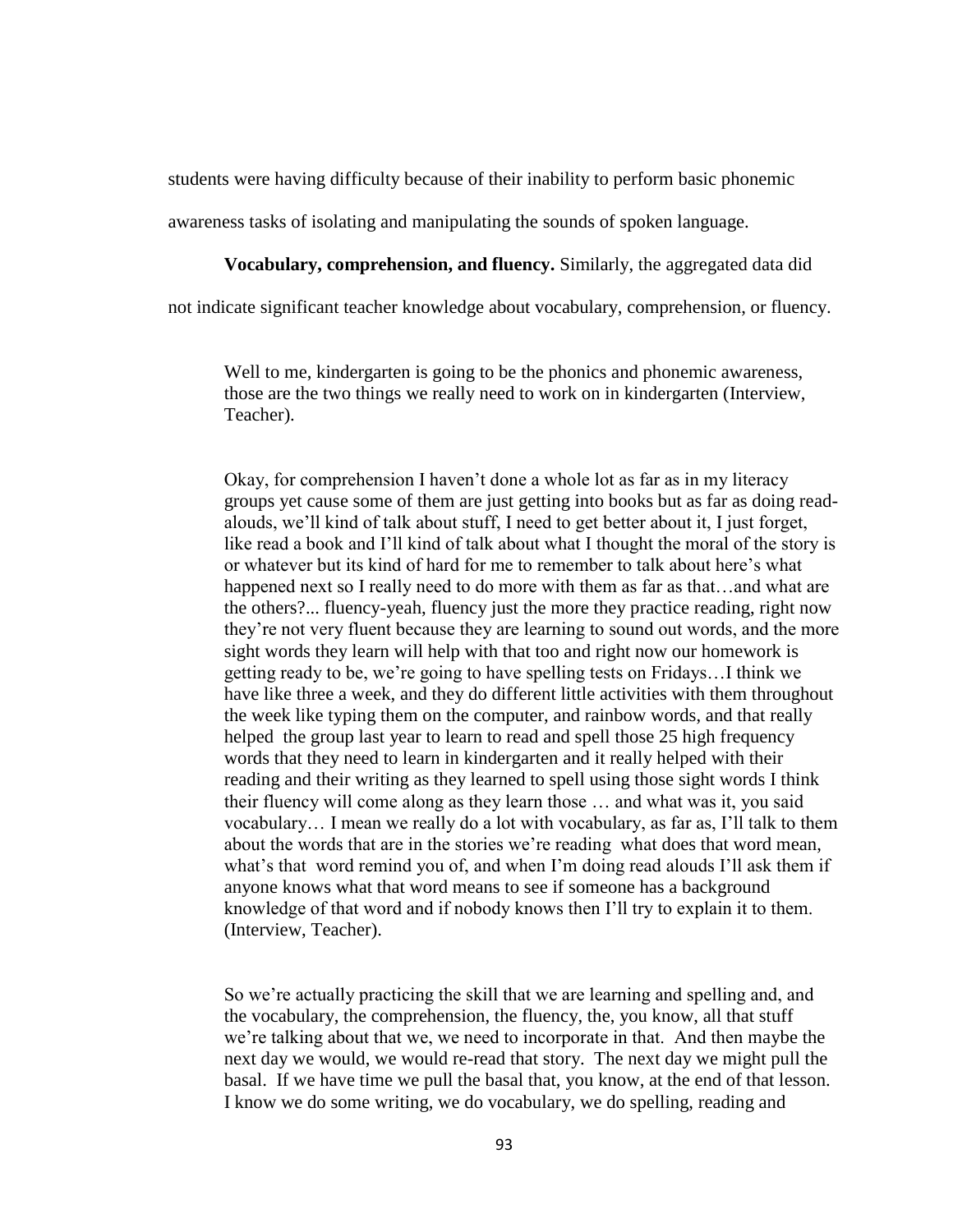writing. And then they practice the skill that we've taught and we might pull in some other skills like our working on synonyms right now so we might pull synonyms out of the — you know, out of the little reader. And, of course, then we integrate it with our basal. I mean we pull our basal in, and is that what you want, I mean – and other literature (Interview, Teacher).

When the teachers were asked to describe how they taught vocabulary, comprehension, and fluency to their students, the teachers did not do so. These findings are consistent with the emerging theme; teacher knowledge influences teacher practice. Teachers did not articulate theoretical knowledge of vocabulary, fluency, or comprehension areas and the field notes and lesson plans do not document evidencebased instruction in vocabulary, comprehension, and fluency. It is important to note, however, that these areas may have been addressed in content area instruction or other activities that the researcher did not observe and that the teachers did not think to describe. Thus, it is not clear to what extent or in what contexts the teachers in this study may have provided instruction in vocabulary, comprehension, and fluency.

Interestingly, the second reader of these data noticed that the anecdotal field notes and the lesson plans do not document instances of planned teacher oral read-alouds which are the natural medium for vocabulary, comprehension, and fluency instruction with prealphabetic readers. The researcher and second reader concluded that teachers' knowledge of theory and evidence-based practice in comprehension, vocabulary, and fluency is limited, based on these data. This conclusion is supported by the following data collected during the interview with an instructional leader in which she describes the school's problem solving process.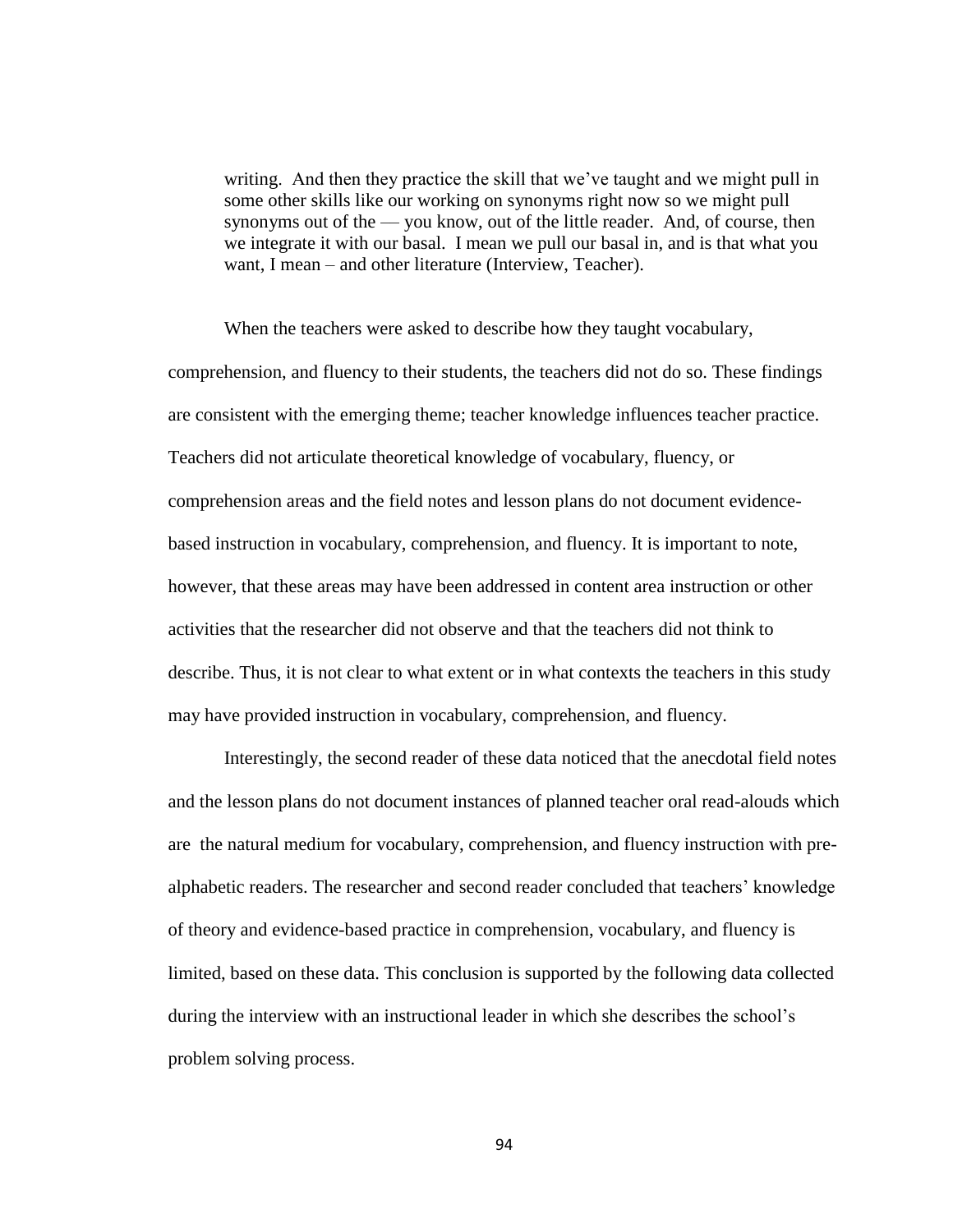When they come to tier 3 and they write down what they are receiving in the core I ask them "What does your reading look like, how are you addressing these 5 areas‖ some teachers [snaps her fingers briskly to indicate automaticity] other teachers "we do small groups" [Instructional leader] "Can you tell me about those small groups" [teacher] "Well I have a group over here, a group over here, and a group over here." "[Instructional leader] "what are you doing with the children, how are you using, how are you incorporating what the National Reading Panel suggests that you do" and some of the teachers have a hard time. Some of the teachers also say things but don't act upon them (Interview, Instructional Leader).

Finally, universal screening data from Fall and Winter AIMSweb administrations (email communications, Instructional Leader to researcher, February 14, 2011) show that 10% to 40% of students in the five teacher participants' classes performed below the school and district benchmark targets on the mid-year AIMSweb assessments of early reading skills. Although these results alone were a cause for concern, the school and district do not compare their students' performances to benchmark targets based on national norm samples because the national norm targets are significantly higher. The instructional leaders explained that comparing local students to national norms would result in too many students looking like they need Tier 2 intervention. Thus, at this point the real value of the assessment program at the school is to indicate that there is clearly a problem with the Tier 1 reading program. When students' performance on early reading skills are compared to national norm targets, the percentages of students in each class who were below benchmark ranged from 25-100 percent in early reading skills including phonemic segmentation fluency, letter naming fluency, letter sound fluency, and nonsense word fluency. However, although their performance was below the national benchmark scores for the most recent benchmark testing period, student performance was best on the Nonsense Word Fluency assessment which is a measure of phonics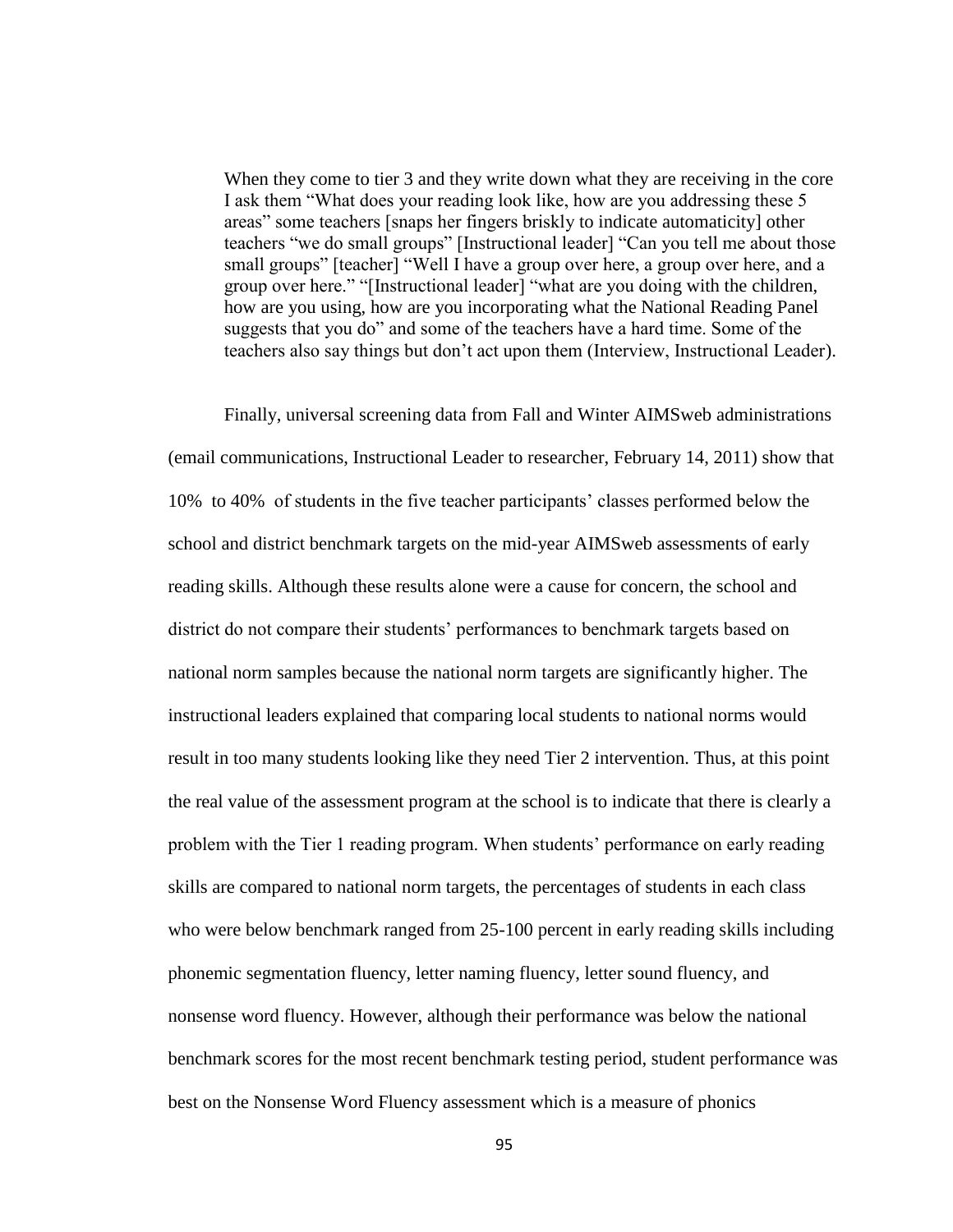knowledge. This result corroborates the researcher's conclusions that students are receiving phonics instruction. Students' poor performance on phonemic segmentation fluency is consistent with the other data that indicate that students do not receive phonemic awareness instruction. Students learn what they are taught.

# **Instructional Decision Making**

The data are similar when it comes to teachers' instructional decision making. The school was in its second year of a grassroots RTI implementation. Thus, many assessment data were collected. The instructional leaders expressed intention was that these data would inform intervention groupings and instructional practices for interventions.

We use AIMS web for benchmarking three times a year. We try to look at all the pieces and figure out and that's why they are given a data sheet that they are supposed to be filling out. Each child has three, three lines, fall, winter, and spring and across it you're supposed to have all of your information; if it's AIMSweb, Children's Progress, if its DRAs, grades. So, you indicate all those and you should be able to see if that's consistent or if it's not. If it's not, we need to figure out what is the true strengths and weaknesses of that child… it needs to be flexible groupings, this is not something that is static and is gonna stay, you know if this child is in this group, they're not gonna stay there all year… we need to continually use your data to say we're making progress in this area now we're gonna move to the more difficult one (Interview, Instructional Leader).

In their own classrooms, however, teachers reported using DRA scores and

teacher judgment to form their instructional groups

….those are flexible groups. I usually don't flex mine, unless there's something pretty, pretty demonstrative. I, I wait until the, this, this now this next quarter, I'll regroup. After DRAs and after, you know, I've seen how they have progressed we, we'll adjust and flex, you know, so – some will move up, some may move down (Interview, Teacher).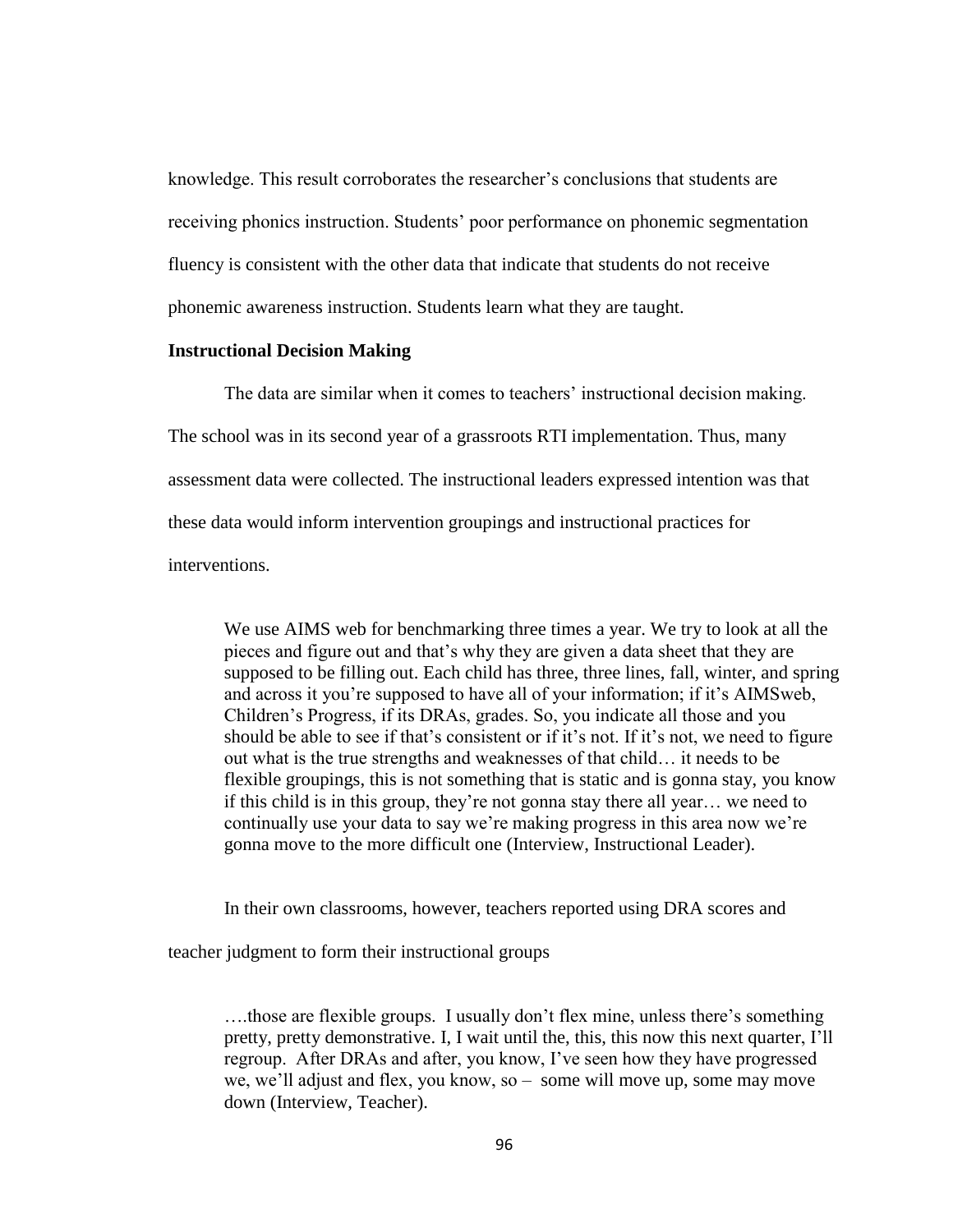The field note data indicate that during the two quarters the researcher was observing and gathering data in these five classrooms, one student in one of the five classrooms was moved between groups. The field notes indicate that when asked about the move, the teacher reported that he had "worked hard" and was ready to move up. Otherwise, the field note data do not suggest that teachers are using assessment data to form their instructional groups or to move children between instructional groups.

The interview data offered insight into teachers' decision making processes when planning instruction. Teachers were asked how they choose materials for the reading instruction.

I just look at my leveled readers and see what I think they'll be successful at and sometimes we even play games over here, with a certain skill, and now that my kids are coming along, like my top group, we'll start working on different skills, like the silent e, um making the vowel say its name, when two vowels are walking the first one does the talking deal, we'll start working on different skills, um, but yeah, I kind of just look at my leveled readers and see what I think they're good at. The first day if I see that book's too hard, I just plan day by day, I don't plan by the week. (Interview, Teacher).

We just find the books that we think are good for right now and we just pull from that whatever skills we are working on right now, whatever skills we feel like they need. Because I might do the same book with all of my groups but I might not be working on the same skill. Like with my lower group, we might be doing concept of print but my higher groups we're reading, it just depends on their level….(Interview, Teacher).

It depends because like my top group has skipped, skipped a book and I skip around. …‗Cause we don't follow each – that's not your bible. That, that's a guide. We use, we use the stories. We love the literature that comes out of the basal….– but – and, and also we use a lot of our guided , I mean our, what's the word? Uh, decodable....- and they follow it. They really pretty much – our spelling system follows our – we, basically I guess follow that Orton sequence....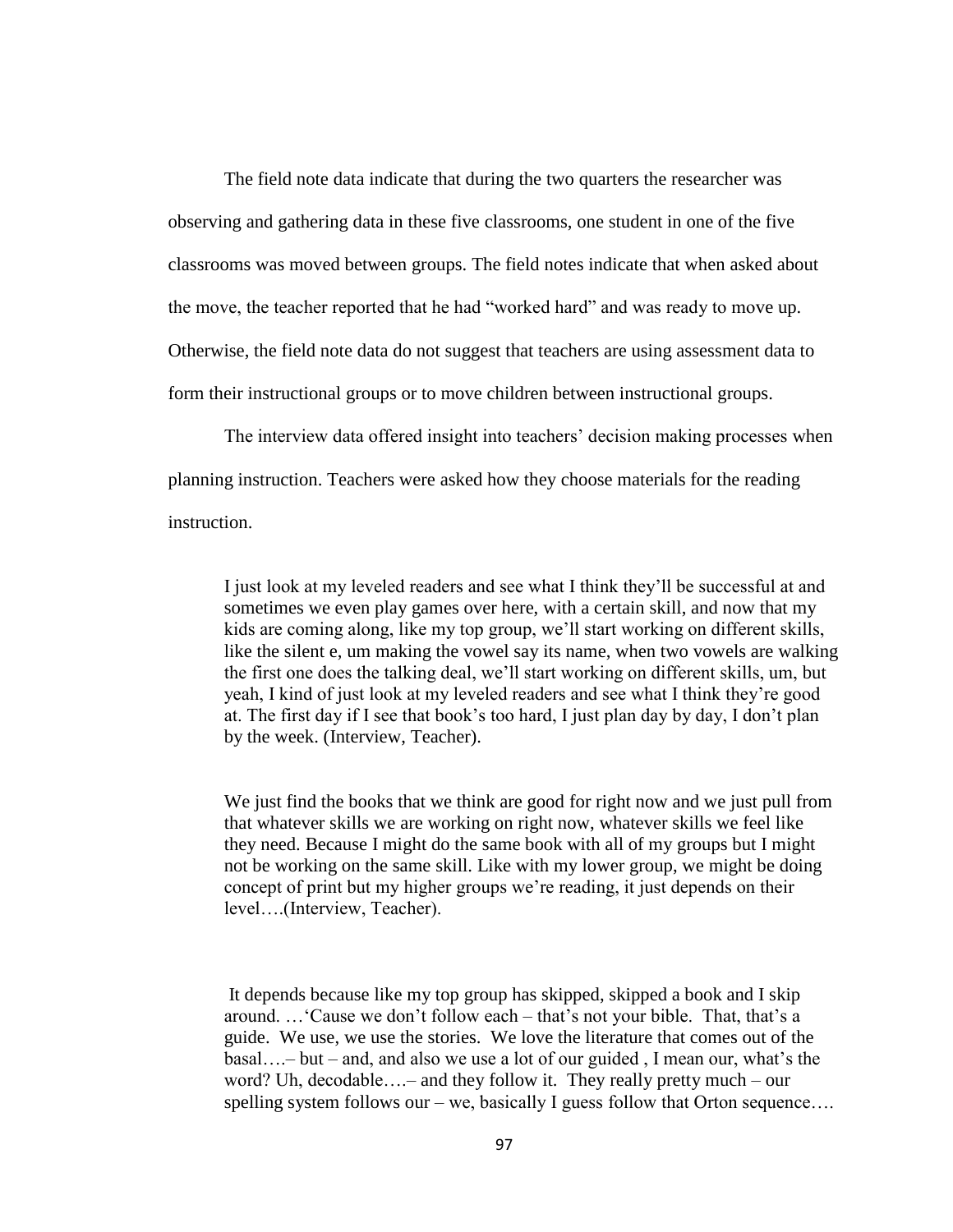And then maybe the next day we would, we would re-read that story. The next day we might pull the basal. If we have time we pull the basal that, you know, at the end of that lesson.(Interview, Teacher).

The interview data suggest that teachers do not use a systematic approach to planning for evidence-based reading instruction or use research-based assessment data when making instructional decisions in their general education classrooms

Field note data raised questions about how teachers were planning the instructional activities for the literacy centers that did not involve teacher-led guided reading. The researcher noted on several occasions that the other centers did not seem to correspond to the students' instructional levels and did not appear to be significantly differentiated. Major activities included worksheets, independent writing, and coloring activities. Lesson plans did not offer insight into how the activities, instructional goals, or materials in the centers were related to the phonics instruction and reading levels of the different instructional groups within each class. Thus, teachers were asked to describe how centers were related to reading instruction and how teachers' differentiated instruction within these centers for groups with different skill levels and knowledge of reading.

I know we do some writing, we do vocabulary, we do spelling, reading and writing. And then they practice the skill that we've taught and we might pull in some other skills like our working on synonyms right now so we might pull synonyms out of the basal….we might do something else with, you know, pull in the base, just use the base one, use a lot of the vocabulary and lot of the skills out of the basal to do that. So, the (lowest performing group) I might just have them do that, that de– that decodable reading all week long… And, I mean, they just need that drill, drill, drill and repetition, repetition, repetition, so those kids need to see it more and do more with it.(Interview, Teacher).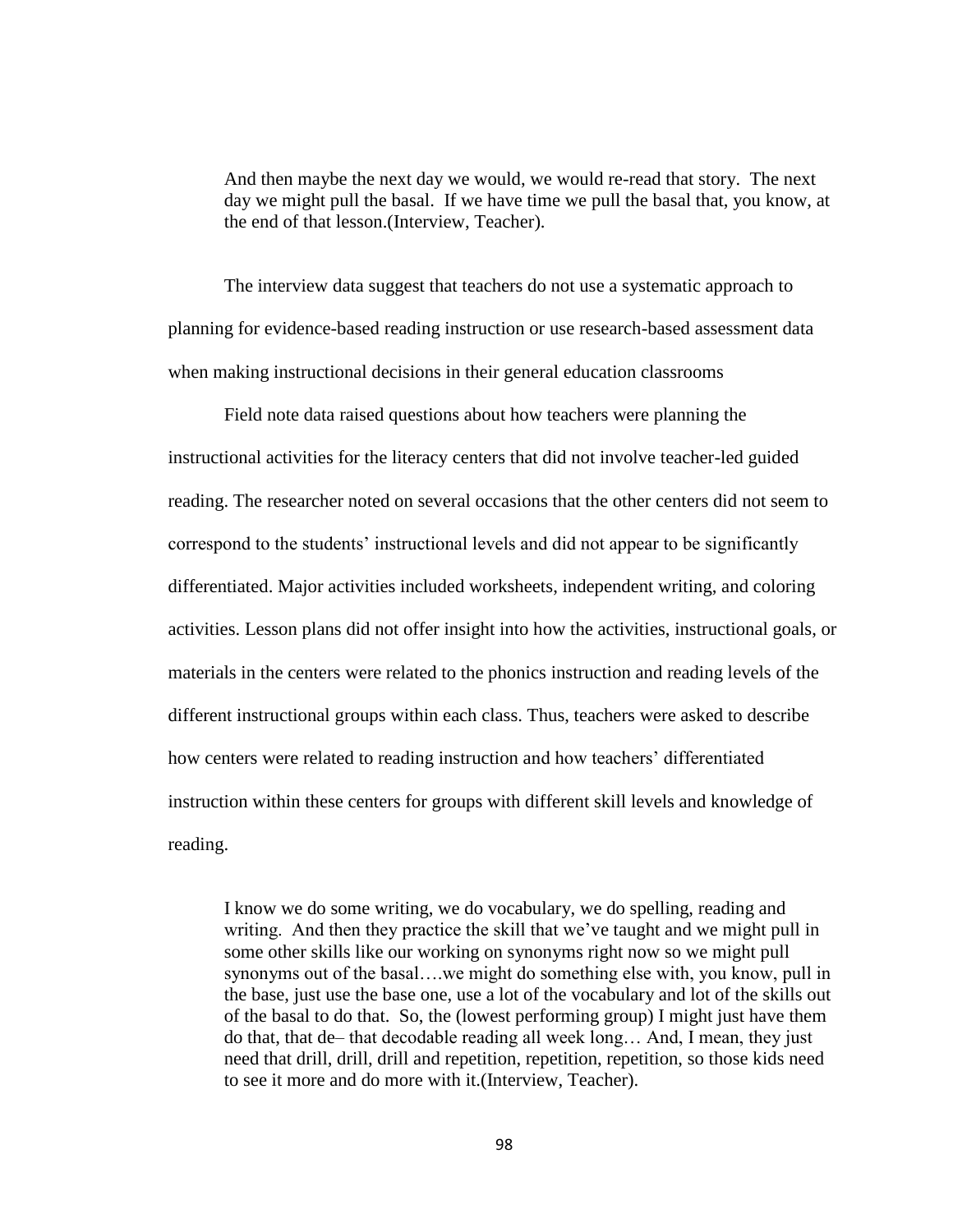Simple is best. I have four stations, and it's like with first grade you have a skill, you have a spelling skill, and you revolve, your centers for that week are going to revolve around the spelling center. It's gonna revolve around those words and around that skill that you're teaching. Plus you focus on a skill that you're working on, whether it be contractions, compound words, and you have to realize that they all can't do, now sometimes we have, like if we have a center on contractions, there's color-coded cards that the top group has and the middle, and then that bottom group because –– you know, some centers they can all do the same, but, you know, like at a writing you make, you expect more from your top group –– than your bottom group, but some they can do the same, have the same expectations, and others you have to adjust (Interview, Teacher).

Sometimes the centers are dead on with what I'm doing and sometimes they differ. Sometimes they might leave me and have something else to do at the next center and sometimes it's just another skill that we've already taught and they can practice independently.…we have a lot of cvc games. (Interview, Teacher).

Most of those centers, (a teacher) and her team before developed most of those centers, so we get them from her, but yeah, it seems to be that they work for all areas of kids, but which my low groups don't go to those centers because we only have four rotations so they stay with (instructional assistant) for 30 minutes so that's two rotations, and (instructional assistant) for fifteen and me for fifteen. I mean we kind of wish they were getting that independent practice but at the same time, it's great that they are getting all that one-on-one adult time because they have other times through-out the day that they are getting to work independently... So, like we're working on the sight words "can" and "you". So she might have the sentence "can you see a \_\_\_\_\_\_ " and they might finish the sentence with a word from each child and then she writes it on the chart and they might practice reading those sentences and then the next day um they cut 'emapart, (the instructional assistant) writes them on a piece of paper and they cut them apart and they have to put their sentence in order and they might have to change with someone else, just practicing getting the capital letter at the beginning and the punctuation at the end, words so they make sense, that goes on for four days, I only do literacy for four days, and then on the last day they glue them down on paper and illustrate their sentence. So they are getting extra practice with sentence structure, reading the sight words, that kind of thing. (Interview, Teacher).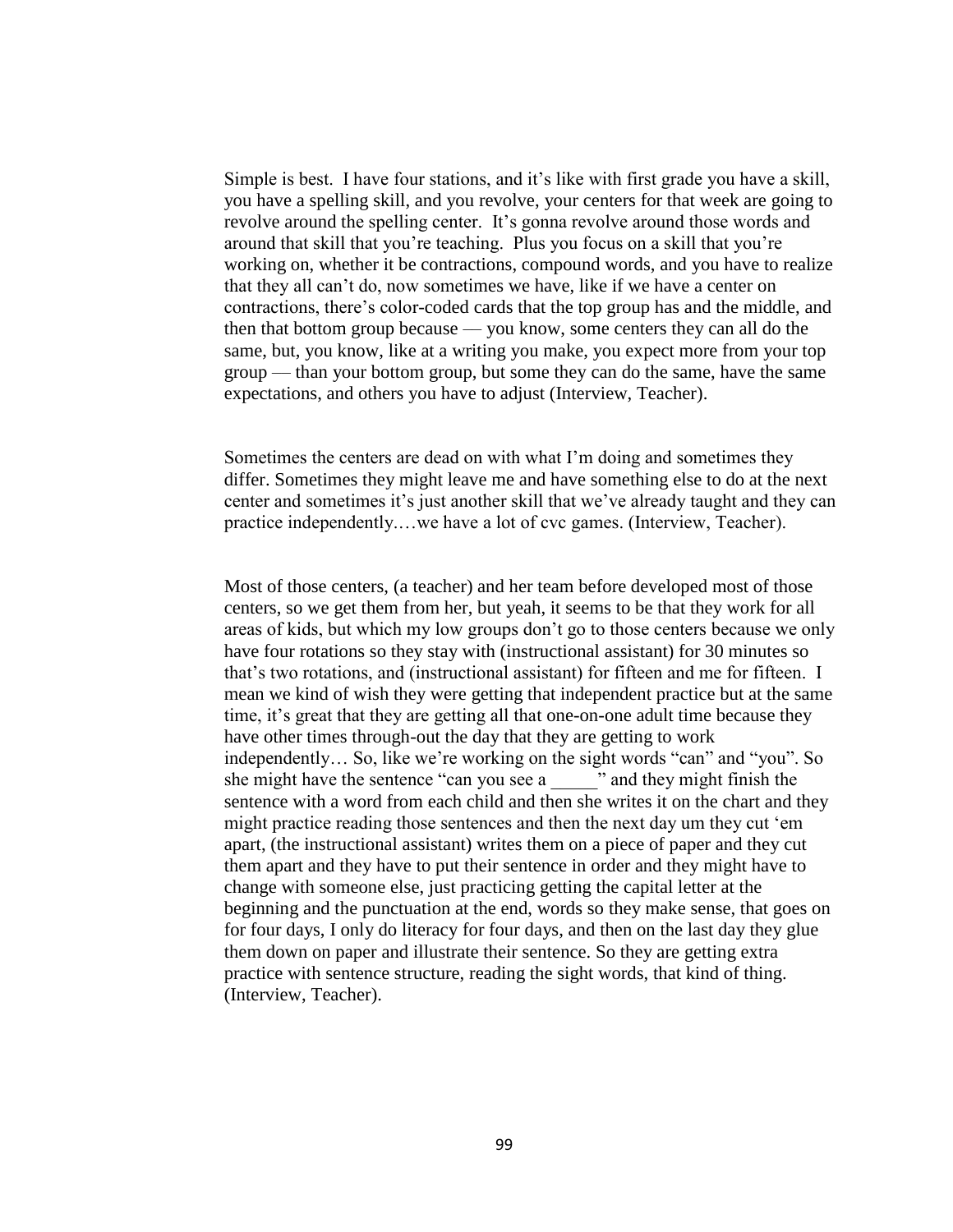During the interviews, the teachers did not clearly describe how their center activities were related to the reading instruction or how they differentiated instruction within the centers for groups with different skill levels and knowledge of reading, Data collected in the field notes suggested that worksheets were often used to cover concepts from the standard course of study. Several times over the course of the study, the researcher noted concerns in the field notes that center activities required students to (a) read directions that were clearly beyond their current reading level, (b) use academic skills they did not possess such as using a dictionary, or (c) emphasized skills such as drawing, coloring, or decorating that the researcher believed were not effective uses of instructional time. Although the teachers described differentiation strategies such as color coding materials for different groups and assigning instructional assistants to work with the lowest performing groups, the researcher did not observe these practices or see evidence of these practices in the lesson plans or instructional materials. These data suggested to the researcher that the teachers did not know how to either integrate evidence-based practices in reading instruction into their literacy centers or effectively differentiate instruction within the literacy centers using evidence-based instructional practices.

However, teachers did learn to implement a different evidence-based school improvement initiative; the researcher observed teachers learning how to use the RTI process. A key difference between the teachers' instructional decision making in their general education classrooms and their work with planning interventions as part of RTI was the job-embedded support they received for the RTI decision making process. The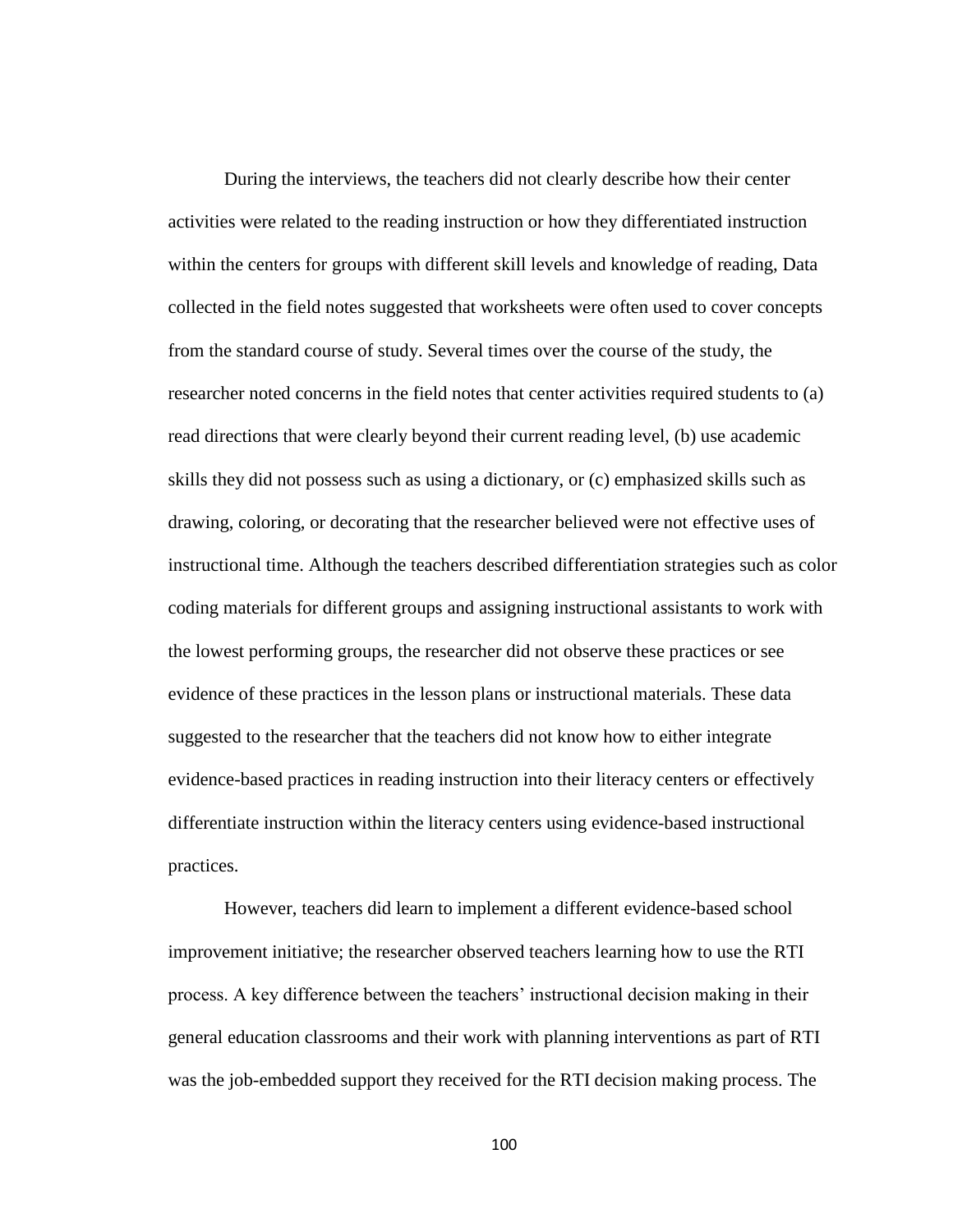anecdotal field note and interview data document that teachers learned how to use assessment data to move children between tiers of intervention as part of the RTI process. The school psychologist used a monthly staff development meeting to teach the grade level teams how to implement RTI. During the meetings Beth, the school psychologist, showed each individual teacher a printout of her students' latest scores on the most recent universal screening assessments and then guided each teacher through the process of identifying the children that needed to be looked at more carefully based on the data. Beth then helped each teacher determine what level of intervention the child needed and why, helped the teacher document that decision, assisted the teacher in choosing an evidence-based intervention, and ensured the teacher knew how and when to monitor and document student progress. The school psychologist conducted this meeting every month and the teachers' knowledge of and comfort with the RTI process appeared to increase over time. Field note data suggest that the teachers appreciated opportunities for guided practice with immediate feedback.

What the teachers liked about (instructional leader) and RTI is that it makes their student assistance teams meeting really quick and efficient because a teacher will bring a child to assistance team and there's classroom data, there are children's progress data, and now there's the AIMSweb data that the assistance team looks at and based on that they are able to make instructional recommendations for interventions which (instructional leaders) have already assembled. They hand that over to the teacher and say try this for four weeks, monitor the progress, and then come back and we'll make a decision about what to do next, and so the process of student assistance team is actually much smoother, much quicker, and much more efficient and the teachers, according to (a teacher), find that they're actually getting something really useful out of that process, and then (a teacher) also told me that all of that is documented in a student's folder which follows that student across their matriculation to higher grades so that, for instance, (a teacher) had a student that they did some assistance team intervention stuff with last year who went into second grade and based on his performance at the beginning of the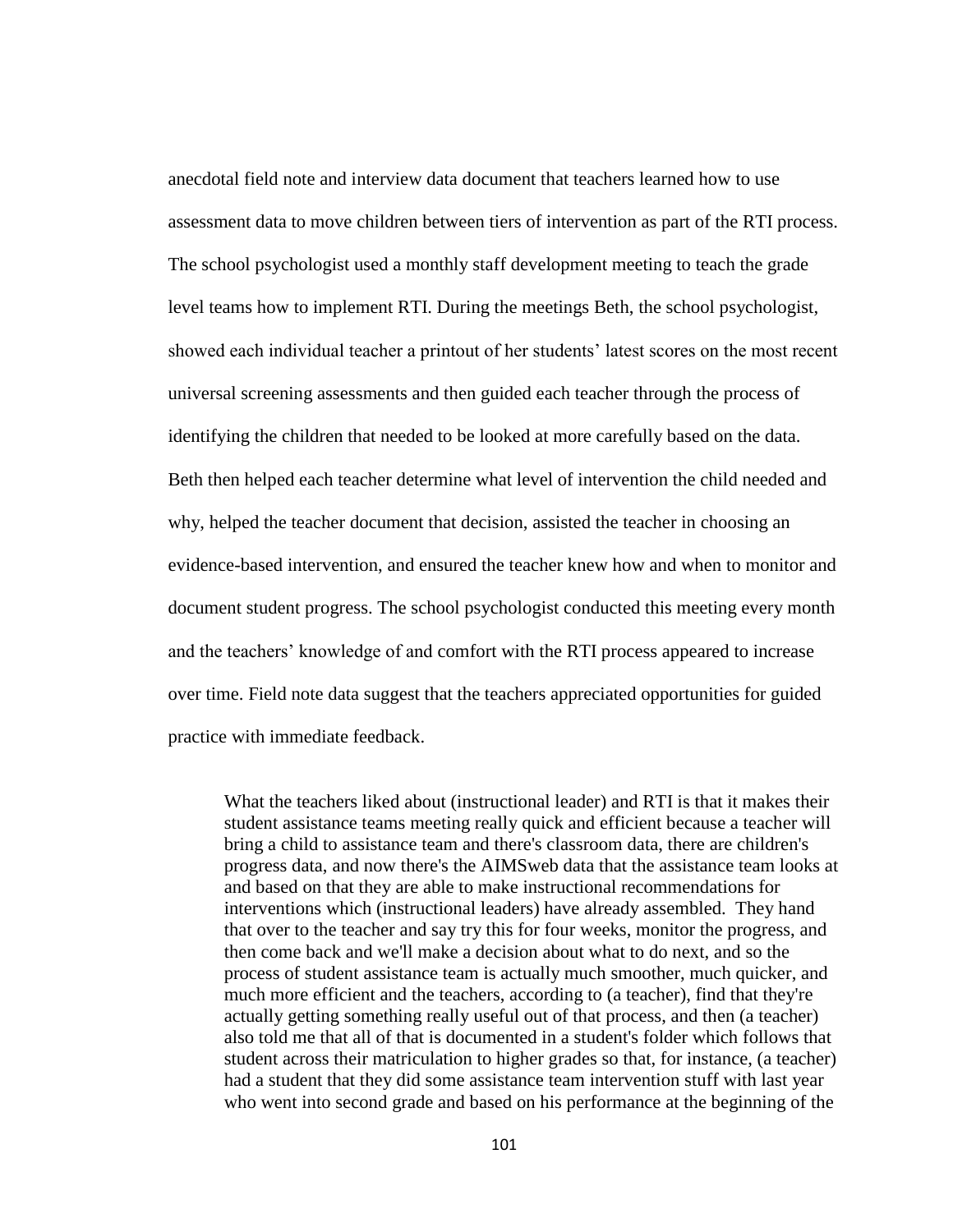year in second grade on the AIMSweb and the data that were collected last year this student is now receiving additional attention and perhaps some small group intervention.(Field Notes, November 10).

The observed differences in teachers' knowledge of RTI versus knowledge of reading suggest that these teachers are willing and able to integrate new information and practices into their teaching and professional decision making once they know how to do so. A significant difference between the RTI implementation in the school and the use of evidence-based reading instruction in general education was the extent to which these two school improvement initiatives were job-embedded. The RTI implementation was supported with ongoing guidance and applied practice using actual information from the teachers' day-to-day teaching experience. The evidence-based reading instructional initiative did not provide teachers with a similar level of support. Thus, a third theme that emerged from these data involves the need to provide teachers with job-embedded support if the goal is to change teachers' professional practice.

#### **Job-embedded Professional Development is Essential for School Improvement**

The teachers in this study were willing to learn new things and develop new skills. Indeed, these teachers repeatedly expressed their beliefs that professionals can always improve their practice and should be willing to try new things. Professional development is embedded in the school culture as is the belief that professional development can be an agent of school change.

 $\ldots$  staff development every week that – get that done, get that just in time training and make sure that they're always learning and implementing, learning and implementing and make sure that's tacked up and so we started doing that and, I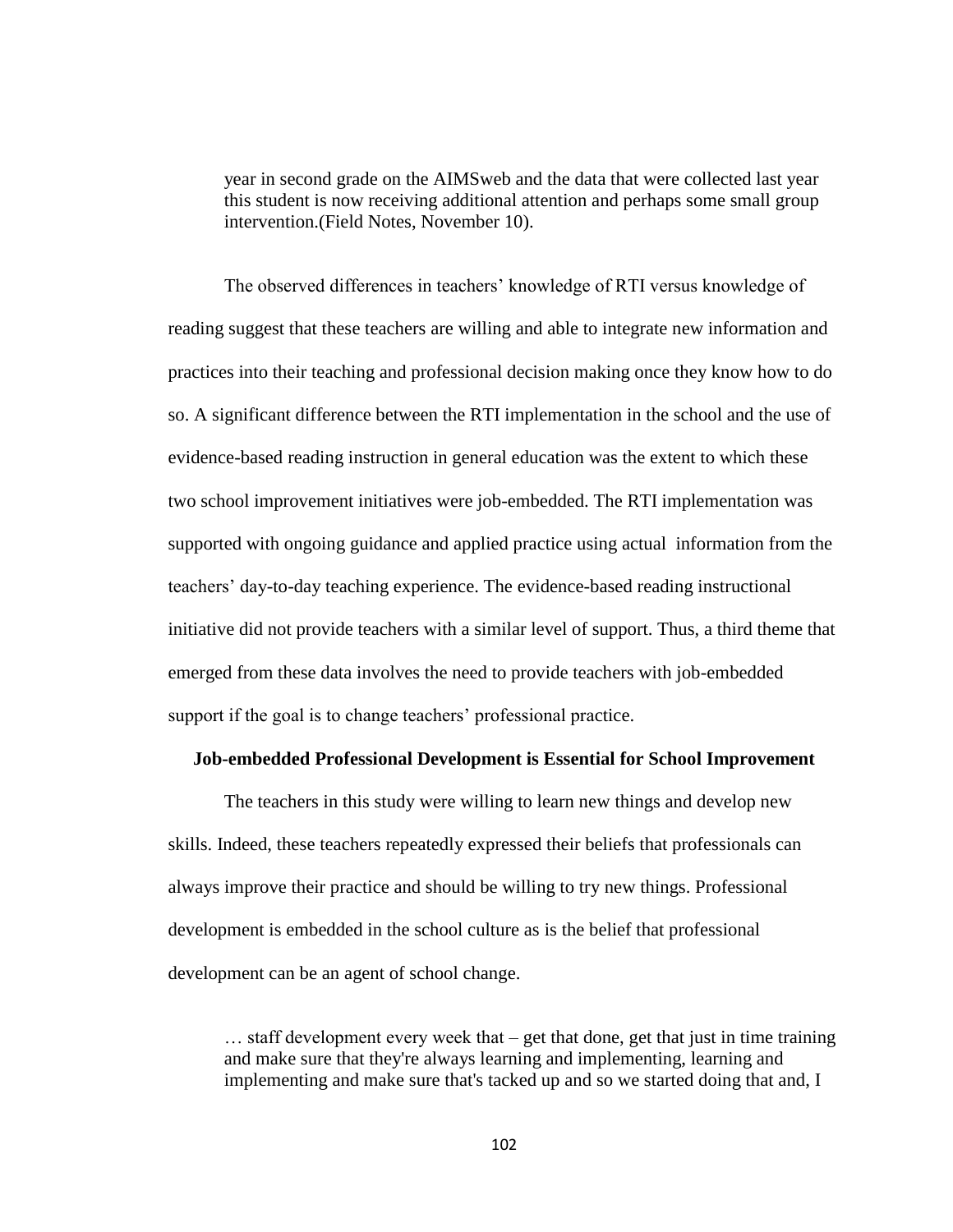don't know how else to get it implemented without showing people, training people as to what we want (Interview, Instructional Leader).

Two sub-themes emerged from the aggregated data. First, all participants believed that effective staff development needs to be job-embedded. Second, the professional development workshop associated with the school improvement initiative in reading, *Foundations of Reading*, is not yet job-embedded.

## **Effective Staff Development is Job-Embedded**

All participants, teachers and others, expressed the belief that staff development should directly relate to teachers' experiences in their classrooms. The district improvement plan lists the following objectives as part of its goal to "recruit, train, and retain highly qualified professionals". The first is "Support district literacy initiatives through research-based professional development for beginning teachers in order to ensure success in the classroom setting.. The second is "Provide professional development that supports data-driven instruction for teachers and administrators." (District Improvement Plan, 2010-20111). The school improvement plan describes the following challenge:

The challenge for all staff is to move from a traditional approach to teacher, to the incorporation of a facilitator model using practices such as balanced literacy…curriculum differentiation…in order to prepare students with competencies and skills needed to compete and excel in the  $21<sup>st</sup>$  century (School Improvement Plan, 2008-2011).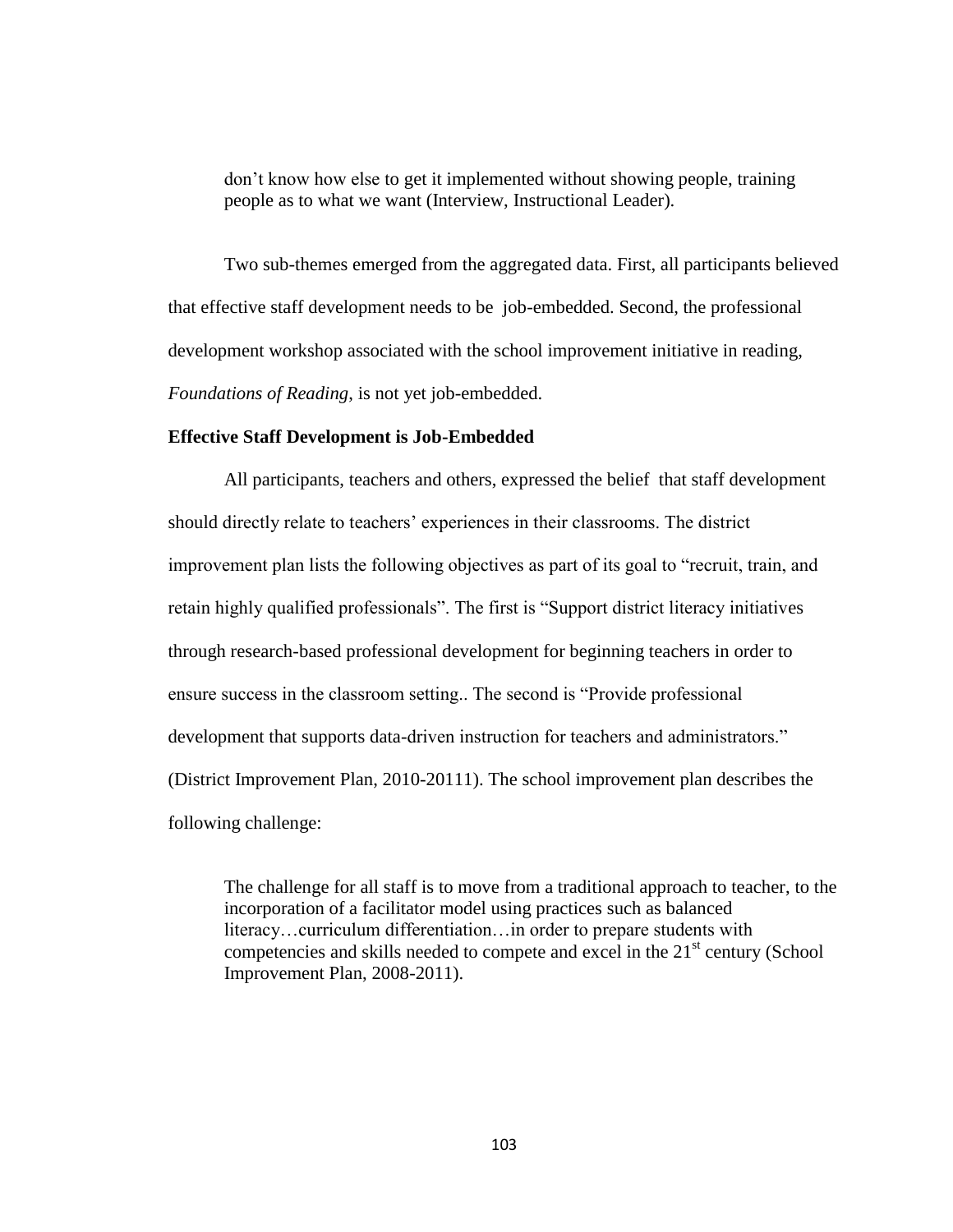To address this challenge, the school improvement plan indicates that "Staff development" will be offered onsite in reading, math, and technology strategies and differentiation" (School Improvement Plan, 2008-2011).

All teachers received 70 minutes of staff development each week. These meetings take place during the work day when children are in specials. Topics covered during the weekly staff development included technology, RTI, math, and differentiation. Each topic was covered one week a month. Data from the field notes describe the following staff development meetings on the topics of technology and RTI.

I sat through the staff development again and this time the technology coordinator was showing them a web crawler or a search engine that's been approved that is filtered and so they'll actually be able to use it in their classrooms with their kids on their computers and on their Smart Boards to look for things (Field Notes, December 1).

I got to sit in on the RTI trainings for the two different teams, and what happened was an EC teacher was there during staff development time who had obviously been trained, who knew how to use the AIMS web data, and she had asked the different teams to come to their staff development time and bring their folders and any kids that they had in the process and that they had questions about… (a teacher) had a kid that she had that looked like he or she was at high risk for academic failure based on classroom performance, and it was the kid that had shown up from out of state and without any records, and they were considering putting this kid back in kindergarten. And so she had done phonemic segmentation fluency, letter sound fluency, letter naming fluency and nonsense word fluency with this kid and all of the scores were totally within the normal range, except for letter naming fluency, which is a test of lexical recall or working memory rather than kid skill or knowledge and that was really low, so what's happening is that kid's recall struggles are making the rest of his or her reading performance look really bad, and they were getting ready to stick this kid back in kindergarten. And so it was very exciting to actually see the RTI process working because the data clearly indicate that the kid has the necessary skills to learn to read, he or she just isn't pulling that information out of mind quickly enough to decode fluently. The teacher was surprised and clearly relieved not to have to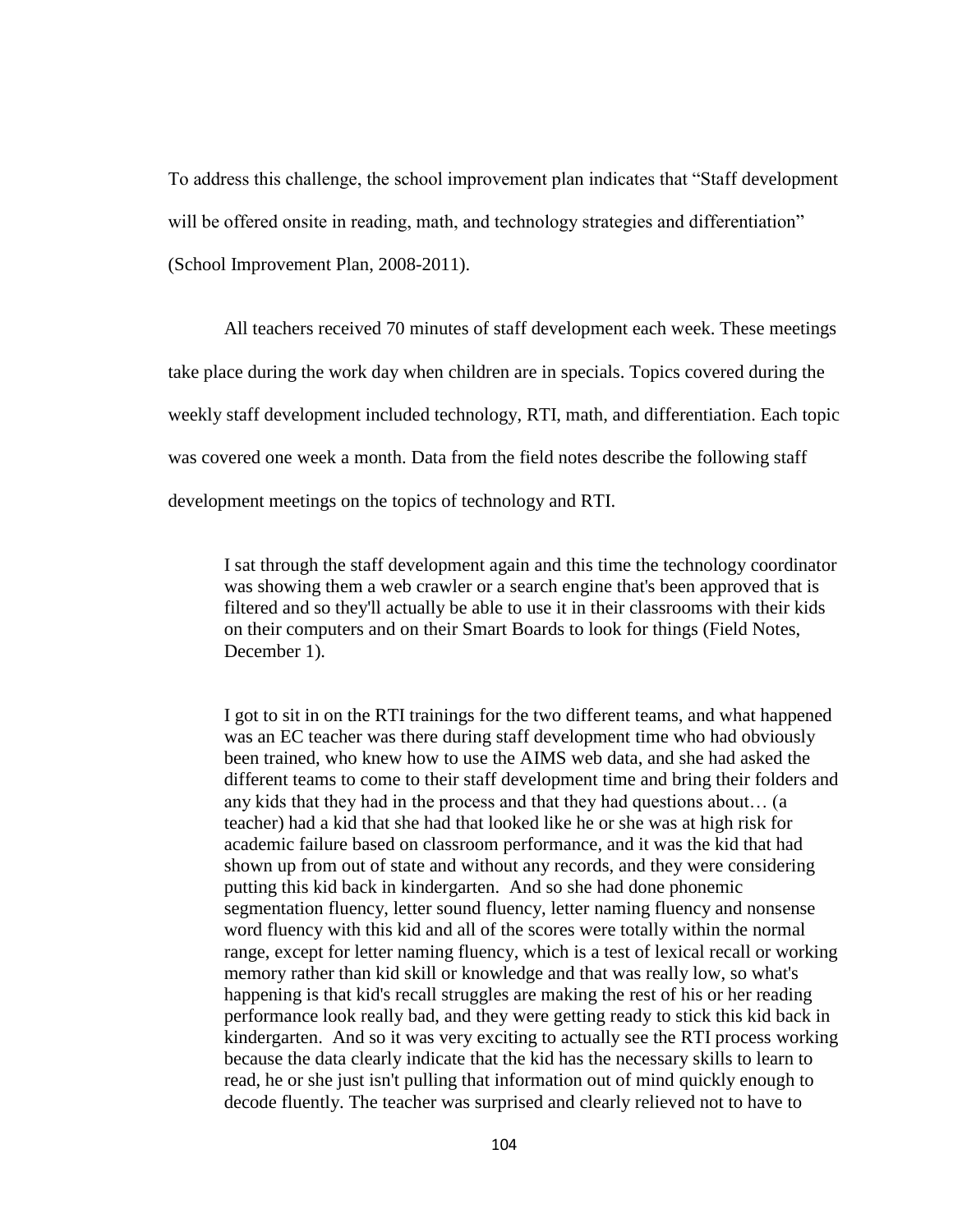send this kid back to kindergarten. They decided that the teacher would go to the student assistance team meeting to get some interventions to try with the student to work on letter naming fluency (Field Notes, November 17).

These field note excerpts were representative of the job embedded professional development that occurred during weekly staff development meetings. The teachers received expert guidance and support as they learn to integrate new technology and new ways of looking at children and teaching into their existing professional practice. Staff development included lessons teachers used to instruct the standard course of study and were based on data gathered from current students teachers worked with every day in their own classrooms. The connections between the technology, the research, and the practice were explicit and systematic. Teachers could ask question and offer suggestions, as well as give and receive feedback. An instructional leader described the regular monthly schedule for the different topics allowed the school leadership and staff development facilitators to constantly adapt the staff development to meet the teachers' emerging professional needs in the four areas of focus, technology, math, reading, and differentiation.

…now it's the culture of our school that we do – that we have ongoing training and that we roll out things in a way that makes sense. You roll it out and you implement it. And we look for it. And we fix it. It's not, if this is not quite how you do it, then, you know, you, you tweak it. You work on it and you practice it and that, in my experience that's the only way to make, to make a, to make a change happen in school (Interview, Instructional Leader).

As previously noted in the discussion of Theme 2, the aggregated data suggested that teachers did not have significant knowledge about four of the five essential areas of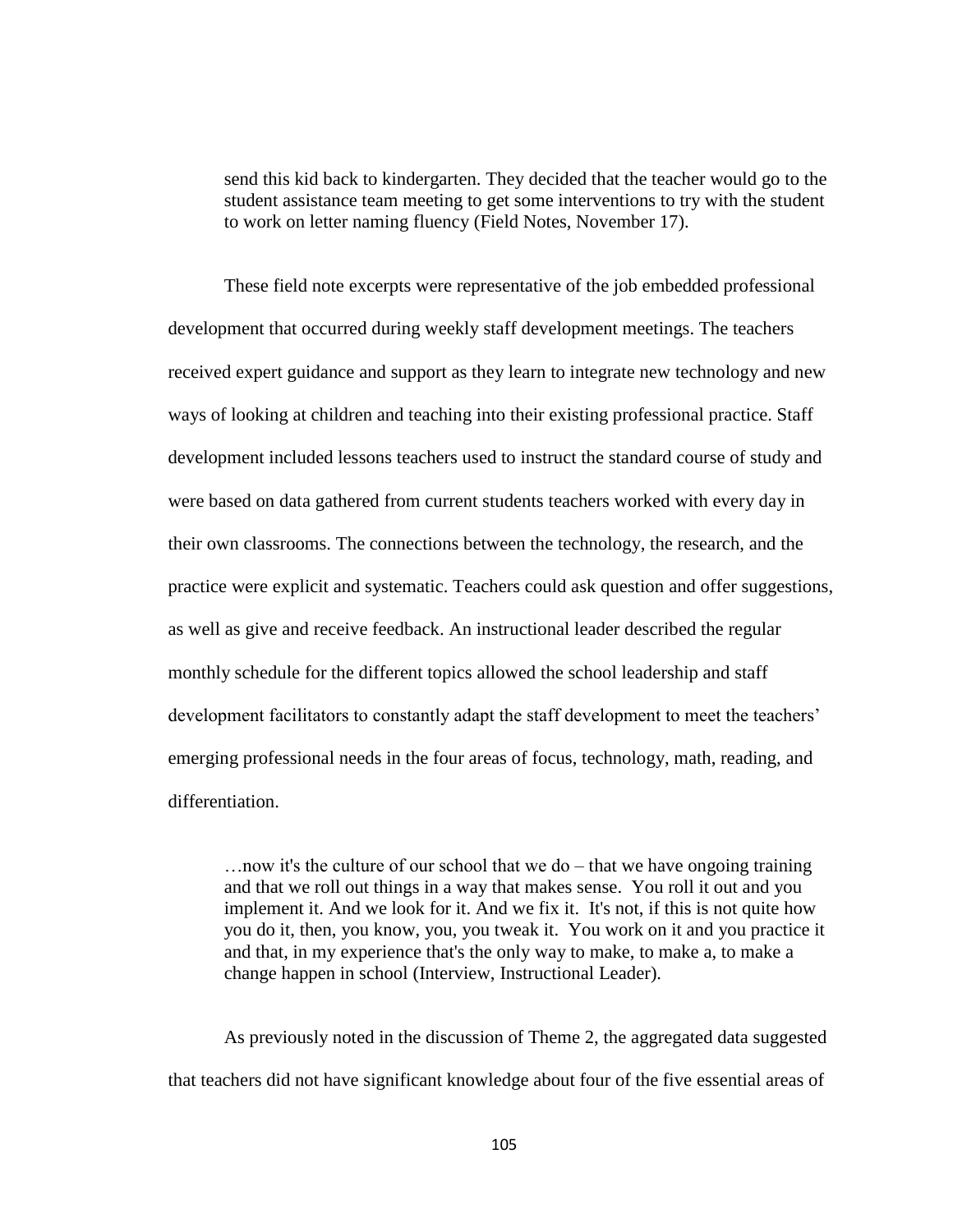early reading instruction. These data also suggested that teachers were not providing differentiated, evidence-based reading instruction in their general education classrooms. Phonics was the only area in which teachers consistently demonstrated theoretical knowledge and was also the only area in which teachers were observed using any evidence-based reading instructional practices. All five teachers used commercially developed programs to teach phonics using systematic, explicit evidence-based instruction. While these commercial programs were not designed to provide comprehensive literacy instruction, an important finding is that the one area in which the teachers provided effective instruction was the one area covered by the programs. This finding may indicate that teachers in this study would provide evidence-based instruction in all of the areas of reading if they had a reading program that included systematic, explicit instruction in these areas. Indeed, based on the aggregated data, including the AIMSweb universal screening data provided by the school psychologist, it appears that the commercial reading programs used provided teachers with the support they needed to understand the importance of phonics instruction and how to integrate the evidence-based practices into their instruction.

Instructional leaders explained that he district, however, has not adopted a single evidence-based program in early reading instruction for use in all general education classrooms. Instead, multiple programs of varying quality are used in different elementary schools across the county. As a result, there was a lack of consistency in the quality of reading instruction within the county.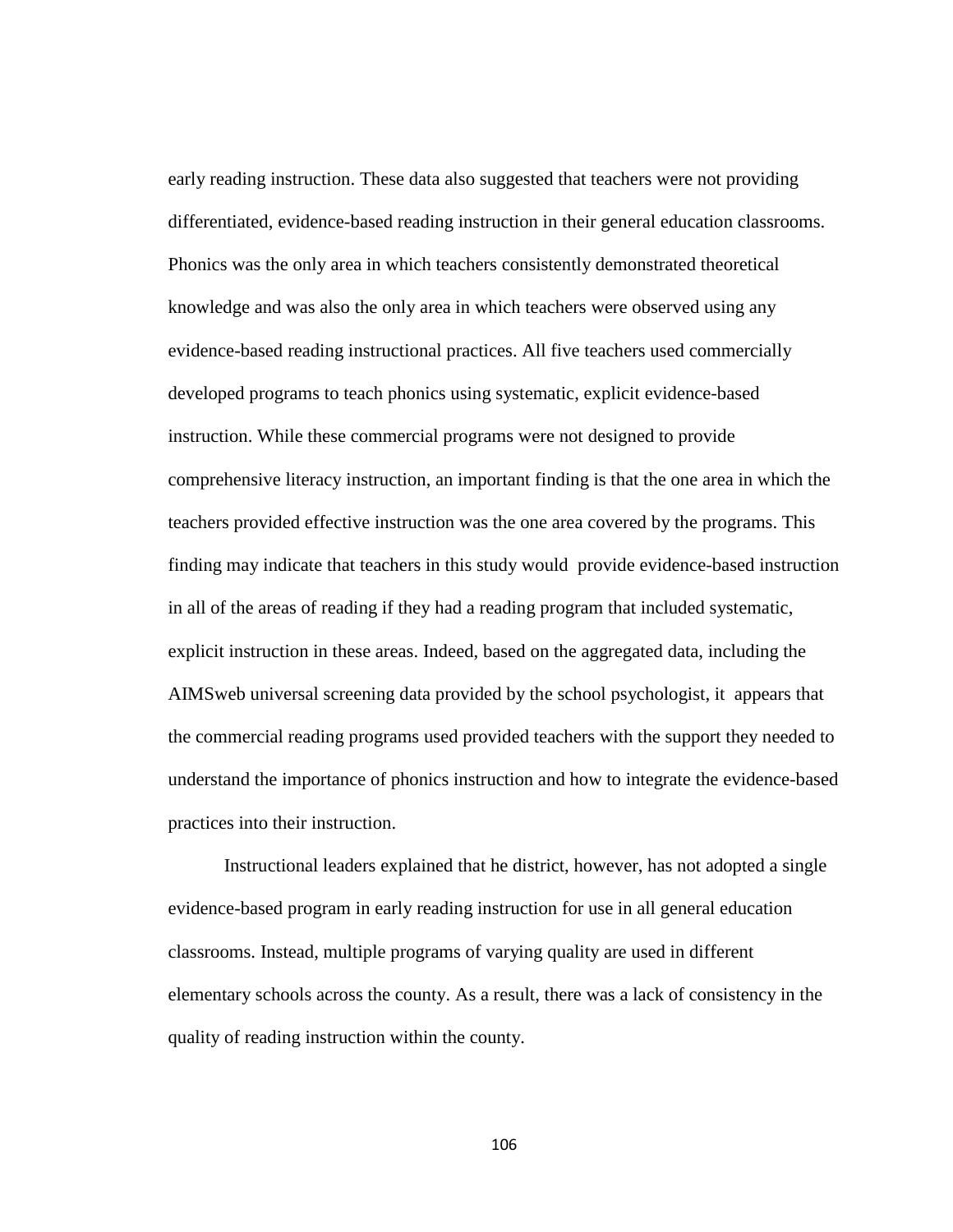I think we've got Letter Land out there, we've got Fundations, Corrective Reading, Reading Mastery, Language!, we have too much of a lot of things, too much can be just as detrimental as not enough… We don't have one single curriculum for a baseline across all of our elementary schools, of saying hey look, this does have a good amount of the five components or this one is good but we need to supplement in this area because we're missing something in this portion of it or we're not hitting the vocabulary well, what can we supplement that wise if we're not sure it's a completely strong mixture. We'll do the training piece of it but I think it's going to have to come from higher up of of ensuring the programs that are in place will complement the components that all children need (Interview, Instructional Leader).

Wilson Fundations was bought for all the EC teachers in the elementary schools…. We're gonna finish up training this spring and next year it'll be mandated for EC teachers, but I can't mandate for regular ed…. We've got some that won't use *Corrective Reading* and *Reading Mastery* and we've got some that, you know, we just do guided reading and we've got …*ZooPhonics*…that's probably one of our biggest issues is there's no, you know – a program …you know, district-wide…. – because especially here, kids seem to change schools a lot and do different things (Interview, Instructional Leader).

To address these challenges and to increase teachers' knowledge of evidence-

based reading instruction, the Director of Exceptional Children's Services worked with the district administrators to give all K-2 general education teachers, EC teachers, Title 1 teachers, and curriculum coaches working in RTI schools opportunities to participate in the Foundations of Reading (RF) training developed under the OSEP funded North Carolina State Improvement Grant. Details about the (RF) program are described in Chapter 2. The researcher did not evaluate the content of the RF workshop because the NC State Improvement Project has designated RF as a research-based professional development program in reading instruction (NCSIP, n.d.). There is little clarity, however, about what aspects of the program are evidence-based. The reading content is evidence-based but the manner in which teachers are prepared to use the reading content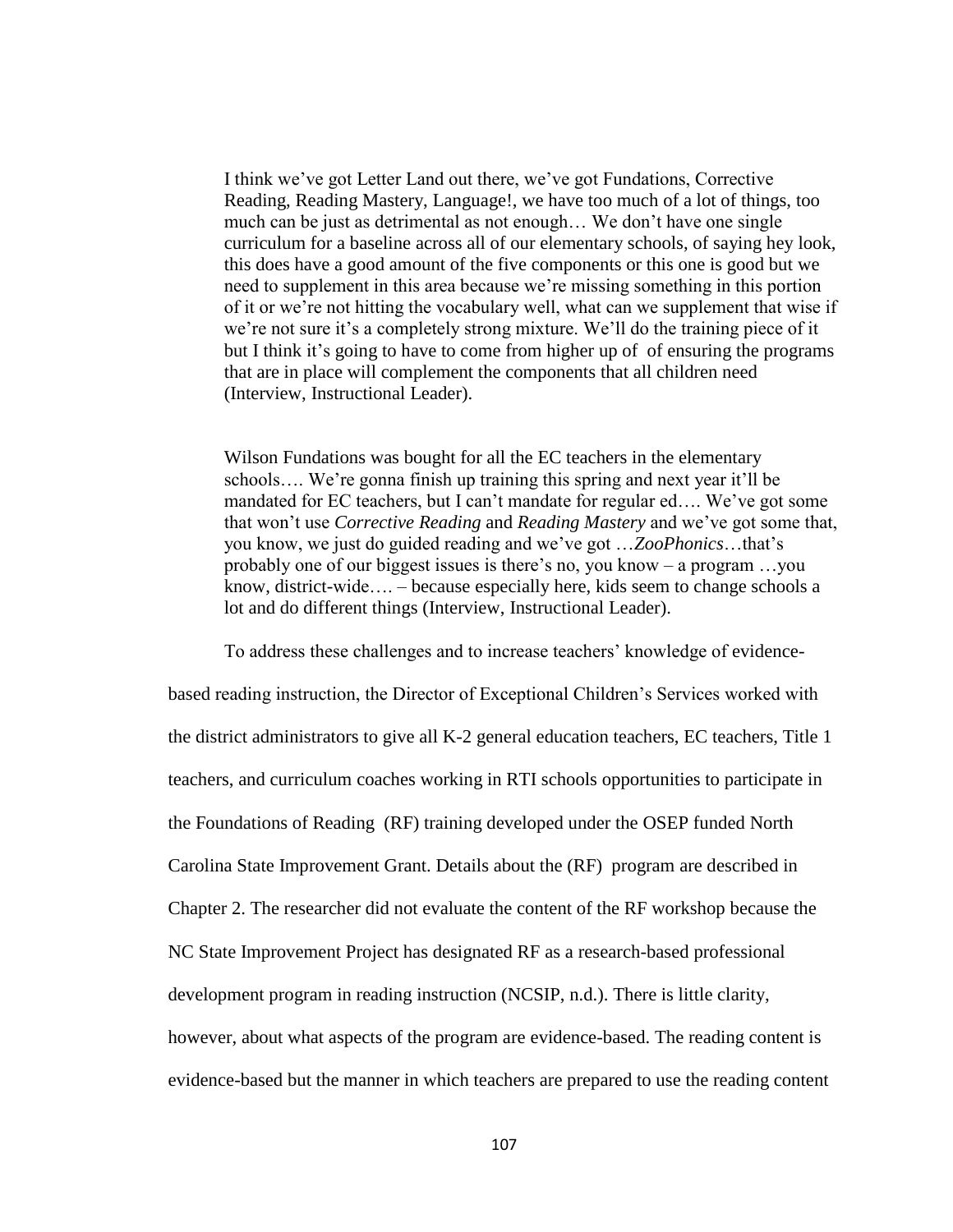in their classrooms is not. The data in this study suggest, however, that at present the implementation of RF in this district is not job-embedded which may explain why teachers who attended the workshop did not articulate knowledge about four of the five key areas of reading and were not observed using more evidence-based reading instruction in their classrooms.

# *Foundations of Reading* **was not sufficiently job-embedded**

All five teacher participants volunteered to attend the five day RF training in June, 2010. Other participants in the study including the curriculum coach participant, school psychologist, principal, and EC Director also attended the RF training in the last two years. The instructional specialist is a certified trainer for RF and was involved with these trainings. Three sub-themes emerged from the data that suggest in its current implementation, the RF professional development is not sufficiently job-embedded to affect instructional practice. These are relevance, guided practice, and coaching.

**Relevance.** The teachers were asked to discuss their thoughts on their experiences with the RF workshop. Although all teachers believed the content was important and helpful for teachers to know, these kindergarten and first grade teachers questioned the extent to which they could use much of this information in their own classrooms.

um…I think, I definitely picked up some things that were beneficial as far as the sounds and the placement in the mouth and the sounds that are closed, open, I mean I forget all the terms really, good, I mean I never was taught that stuff in college, just liked brushed on, we took like one reading course, so I've just kind of learned as I've gone along so it was good to learn some new information, some things I felt like weren't relevant to kindergarten, it might be good for upper grade teachers or middle school teachers, as far as certain words being Greek or Anglo Saxon..saxlon?,,,saxon. I can't say it, Anglo Saxon (laugh), but that's not really useful for me in kindergarten but I may move to a different grade level one day so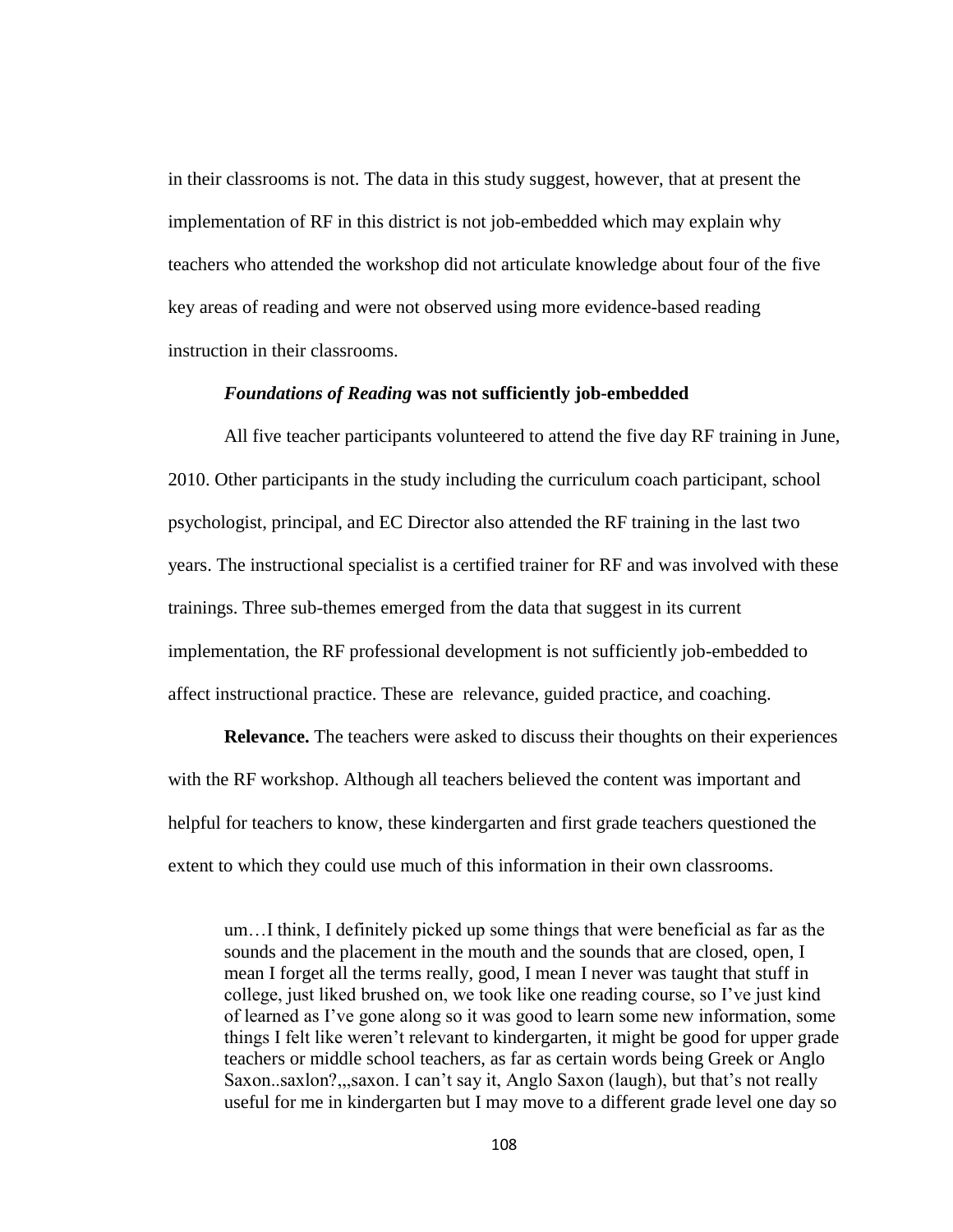it might help but yeah, as far as that I thought was good. Some stuff was stuff I already knew or stuff that's really not relevant necessarily, 'cause kindergarten is really different from say second grade (Interview, Teacher).

.…I know that the district has, um, I know that we have the state programs that we have adopted but…um, I don't know how to put this, … And, I think a lot of times when we are making those adoptions, it has to be county wide, and a lot of times I think that we are looking at what is best in a second or third grade….I think it would be good if we can make, you know, choices on what's best for the kindergarten level, you know what's best for first grade level, instead of it having it be the same thing for all levels….(Interview, Teacher).

The foundations was a lot…and I do use some of it like the mouth placement and tongue placement but I really felt like it was really geared toward first grade and second grade and maybe higher because a lot of that stuff, especially like the word origins, our kindergartners are not going to do things like that (Interview, Teacher).

## A review of the *Foundations of Reading* training materials and required

assignments yielded data that were consistent with the teachers' concerns about the training's relevance to their teaching situations. To receive all 5 CEU credits, participants had to identify a student who was struggling in early reading skills, assess the student using a sample assessment developed for use as part of the RF training, use these data to diagnose the student's instructional needs, write goals and objectives to address the student's needs, and make evidence-based instructional recommendations (Foundations of Reading Trainer's Manual, 2009). An instructional leader explained,

They'll get the 3 credits for sitting through the workshop, which is what the state says if you are going to come in and observe the class you will get the three credits, but if you are going to do the homework and all that stuff you will get the five… but the expectation was that they would do the homework and do it to a level that shows that they grasped the material and could go back and utilize the skills taught in their classroom (Interview, Instructional Leader).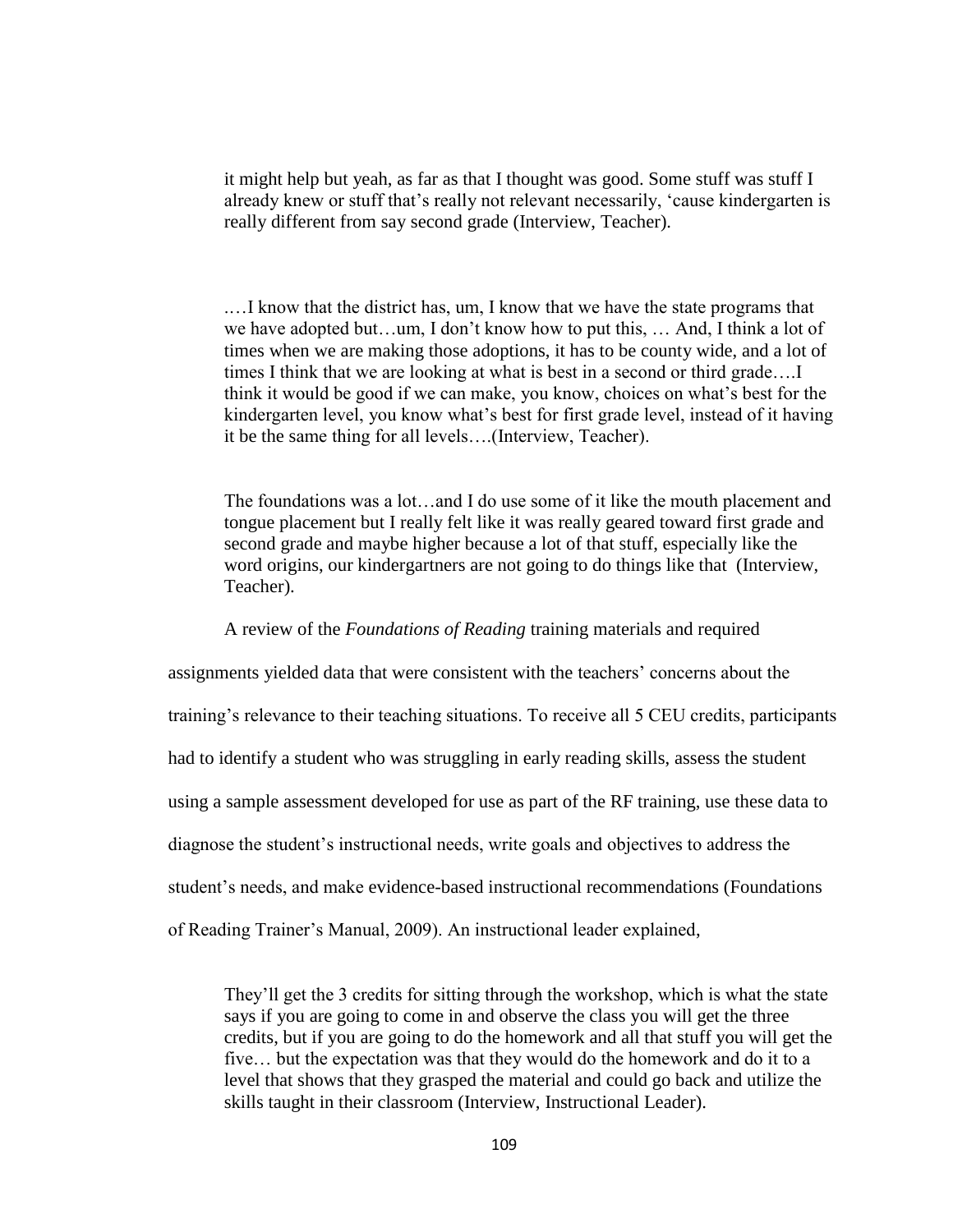The assignment was due by September 30, 2010. Early kindergartners typically do not have sufficient experience with early reading to be appropriate for this project because they have not yet received instruction. Thus, the kindergarten teachers assessed first grade students in order to complete the project by the deadline. Although the kindergarten teachers successfully completed the project and received their CEUs, data in the researcher's field notes indicate that they did not believe the project had much to do with the way they instruct or assess or plan for reading instruction in their kindergarten classrooms. Data from the document review of the RF trainer's manual raise further questions about the relevance the training had for the teacher participants.

Make sure they [workshop participants] understand that it [the assessment required for the project] is a **sample** [emphasis in original] of items that are similar to those found on other tests and NOT [emphasis in original] a complete test. The BSRA [sample assessment] was developed for use as part of the Foundation training to provide practice in evaluating students. Actual tests that are appropriate for use with students are described on the CD and in the handout (Foundations of Reading Trainers' Manual Unit 4 Slides and Notes, n.d.).

The teachers had access to AIMSweb materials and data in their school and were learning to use these tools as part of their RTI implementation. It is possible that allowing teachers to complete the student assessment project using one of their own students and authentic materials from their lived professional experiences may have improved the relevance the teachers' found in the training.

During the training all participants were shown slides and received handouts explaining how to complete the assessment project. Trainers also shared a completed sample project with the teacher participants during the summer workshop. Teachers also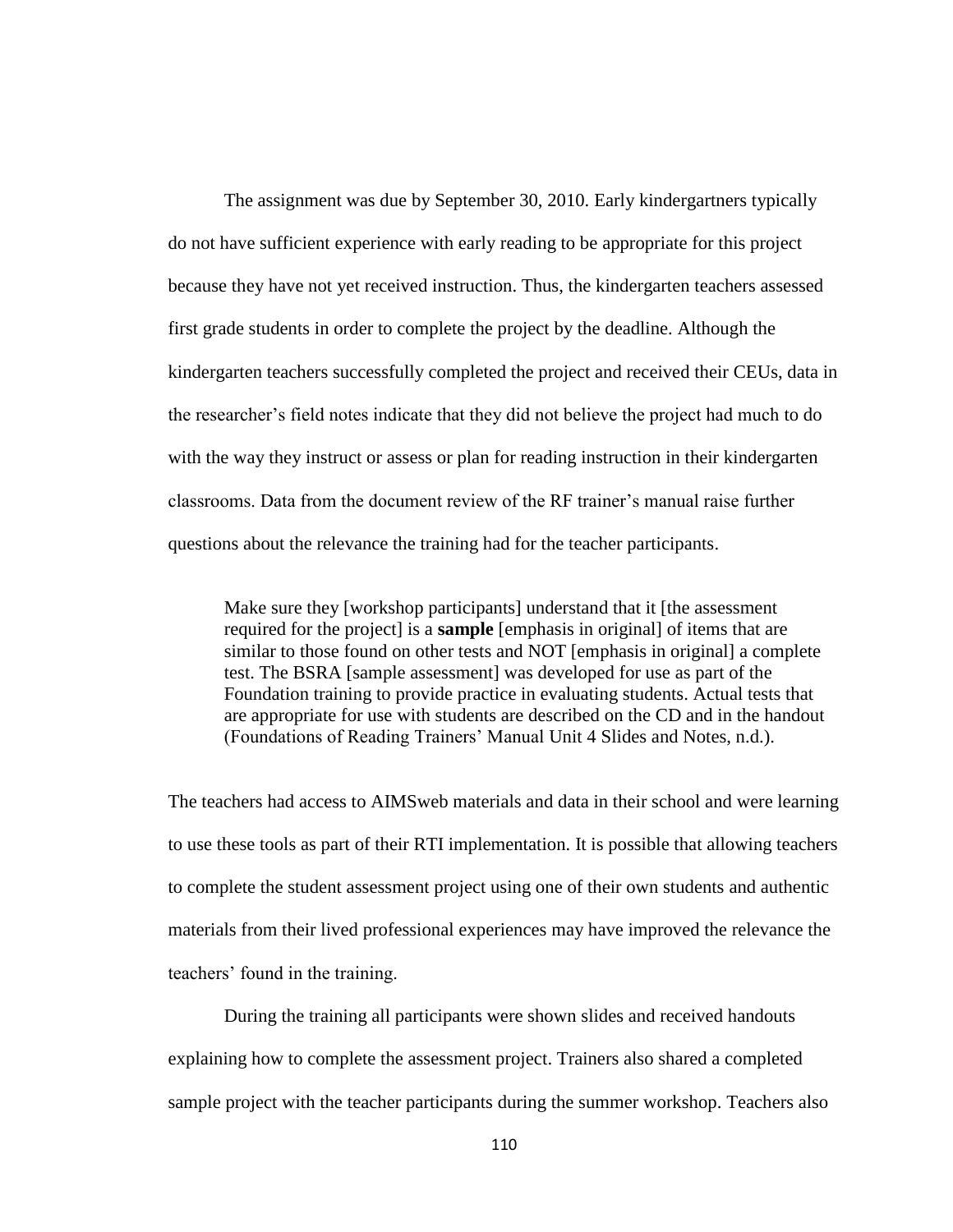had access to information about student assessment and writing goals and objectives via the online text that is available to all workshop participants. However, some teachers felt that the workshop would be improved by more explicit guided practice.

**Guided practice.** The Foundations of Reading program consists of approximately 30 hours of face-to-face contact with workshop participants in an interactive workshop format. The workshop materials are comprised of approximately 750 slides, an online text, and approximately 30 pages of supplemental handouts that include materials for inclass activities, resource lists, and examples of evidence-based practices in assessment and instruction. Participants have to complete discussion questions based upon the unit topics, which provide participants the opportunity to take the material to a deeper level of understanding (Interview, Instructional specialist). All workshop participants were required to complete 3 homework projects to receive five CEU credits for the workshop. Participants were expected to complete the work needed to receive all five CEUs. If participants did not complete the homework they will still receive 3 CEUs for sitting through the entire workshop. The homework assignments included the following (a) review a commercial reading program, (b) assess an at-risk student using the RF developed *Basic Reading Skills Assessment* (BRSA) and develop an instructional plan (including goals and objectives) based on the examples provided in the RF participant slides and materials; and (c) create materials to share information about the findings of the NRP with people at school. Participants received written feedback on these homework assignments and had opportunity to correct and resubmit assignments if the initial products were not acceptable (Foundations of Reading Trainers Manual, 2009).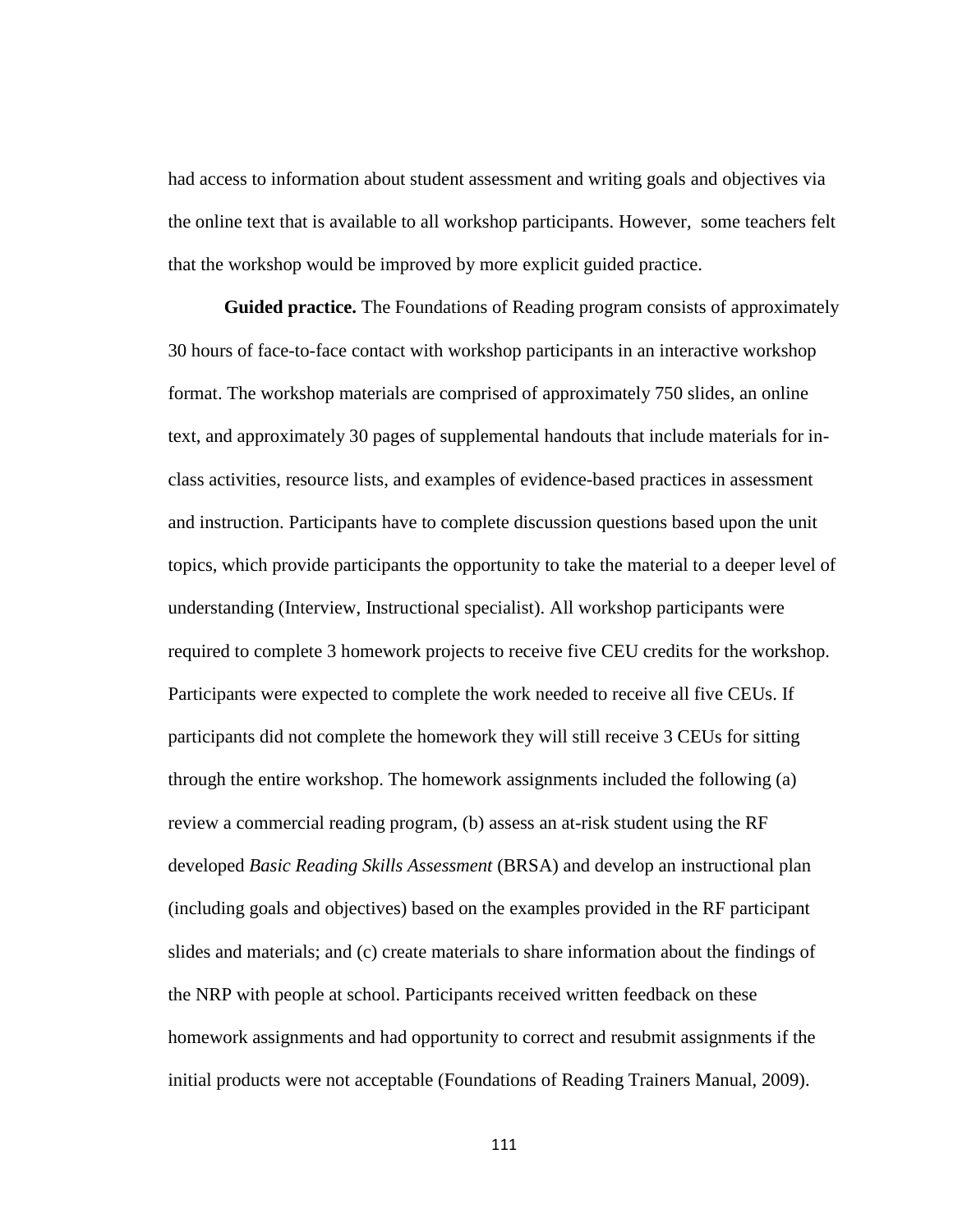The interview data revealed conflicting perceptions of the extent to which teachers' felt prepared and supported to complete the homework assignments successfully. The teachers' expressed concerns about the volume of material and the instructional approaches used during the workshop.

I thought it went really fast this summertime. I mean I just thought they just kind of, if I hadn't had the background that I have, I don't think I could've absorbed. I, I don't think I could've absorbed it, the way they threw it at us and they really, you know, and when things were challenged, I don't think they – I know that there were a lot of teachers in there that were lost. I mean I just don't think they, we just didn't get that theory in college (Interview, Teacher).

[They] needed more demonstrations. Too fast, that's again, throwing something out there and not taking time with it… It seems like we were always given more information –– we were given the information and the ideas and, and, but you know, these are ideas and things that we have tried to push forever, and nobody listens (Interview, Teacher).

Teachers also expressed that they did not have adequate support to feel confident

completing the assignments.

The teachers are finished with their RF hw assignments and submitted them on time…they told me that they have no idea if what they did was good enough or right but that it took forever ….(Field Notes, October 10).

….that's not something you can throw at people. I mean, it takes baby steps, you know? Or I don't know, let people practice what they're learning and, I mean I'll tell you, taking that child, I have assessed I don't know how many countless. We've, we've assessed kids forever and ever and ever and ever, and my paper wasn't pleasing to them. I just, and there were no comments, kind of like national boards, you know, they don't give you feedback, which is something you always give your students. You try to give them feedback so they know, you know, and have a point of reference, so they know next time not to do it that way or to do it that way or whatever, but no, I was just told to do Section this, this and this over again and resubmit it (Interview, Teacher).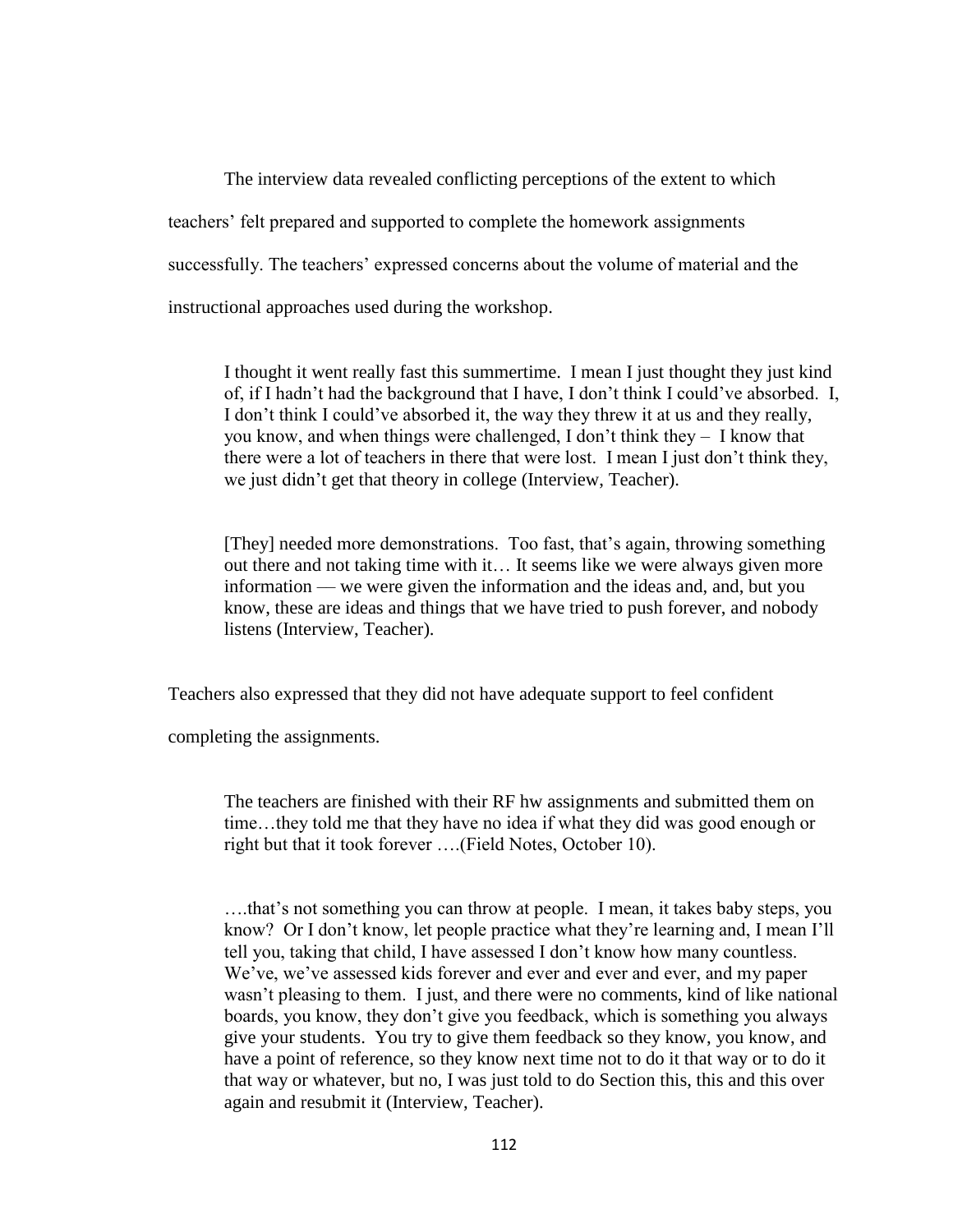On the other hand, instructional leaders expressed beliefs that the workshop provided adequate support for participants to be successful and learn from the activities.

…we provide a lot of feedback on what they're missing, it's not just, you know, checks and minuses, it's really, you know, you really need a little bit more assistance with this. What we've offered is that the first and third Wednesday of every month, (another trainer) and I are here for help sessions. Normally we're here with a lot of EC paperwork but we also want to provide assistance as well. We say if there is an area you are stuck in come sit with us and we'll work through whatever it is or strategy you're struggling with and look at your assessments and figure out what it would be like to work with students who have this difficulty, if they are really struggling, because we do know that in five days it is a ton of information to put you know into it, that if they want to come back and just sit in on a session, you know if you need to hear units five and six again, we'd love to have you back to sit through it again if that is what you need and we've had one or two people to come back and do that. There are opportunities. ….The biggest thing for us is not to nail then on the homework, its making sure that they are going to go back and implement the things with fidelity, because we want to make sure that kids are going to get the best instruction possible (Interview, Instructional Leader).

Three of the five teacher participants successfully completed the homework assignments and received 5 CEUS. Two of the five teacher participants did not successfully complete the homework assignments and received 3 CEUs. The contrast between the teachers' and the instructional specialist's perspectives on the guidance and support available to workshop participants as they completed the assignments intended to help teachers apply the workshop content in their classrooms may explain to some extent the findings presented earlier; namely, teachers do not demonstrate knowledge of or use evidence-based instruction in phonemic awareness, vocabulary, comprehension, and fluency. The interview data suggested that teacher participants desired more guided practice than the district trainers for RF were able to provide. However, the *Foundations*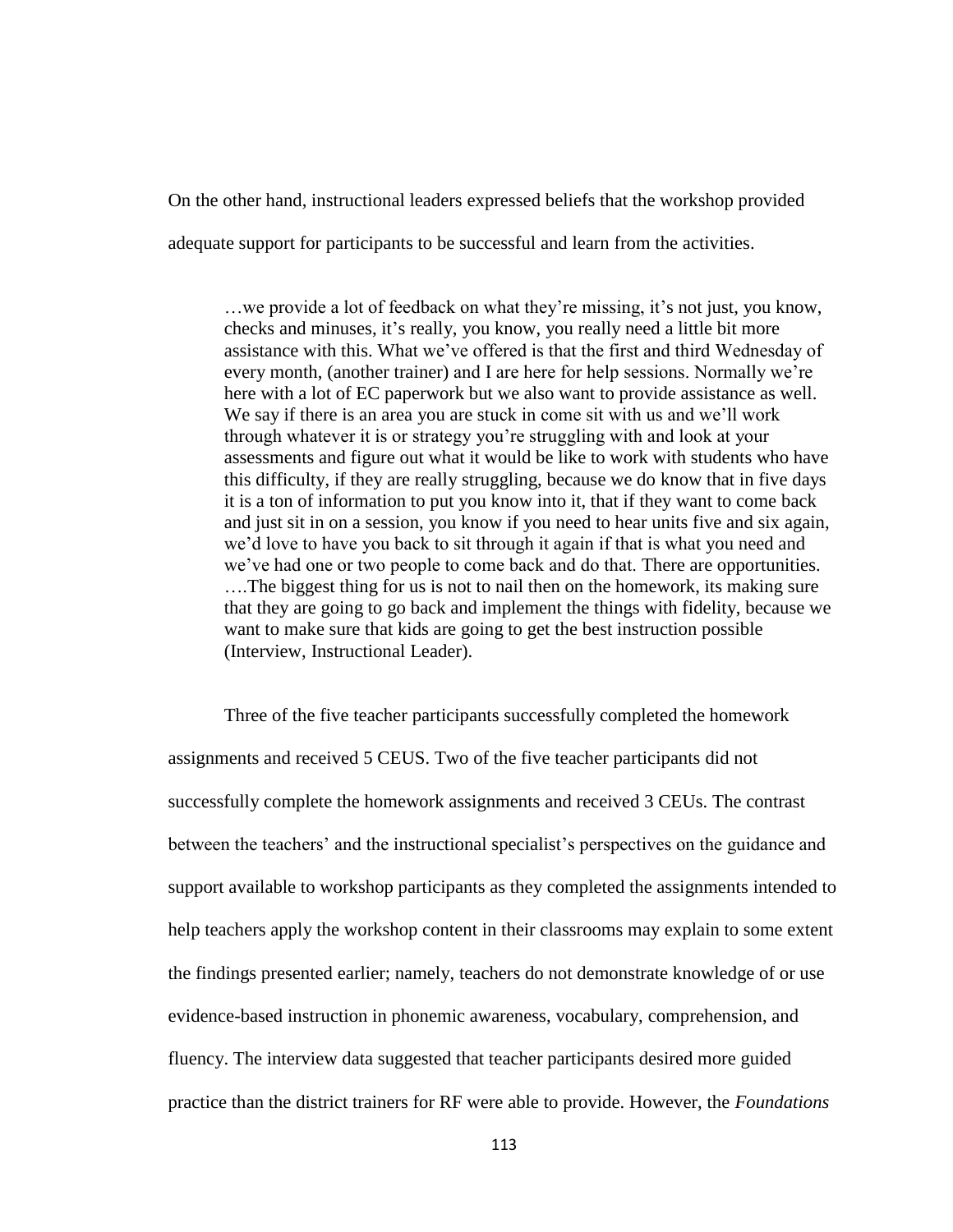*of Reading* professional development program did include a coaching component. It's impact is described in the next section. .

**Coaching.** As written, the *Foundations of Reading* program included three or more on-site visits to each participant. These visits were supposed to be conducted by certified RF trainers and were to occur in the year after participants attended the workshop. The purpose for the visits is to check the fidelity of teachers' implementation of commercially available, evidence-based reading programs (*Foundations of Reading* Trainer's Manual, 2009). A personnel issue resulted in a significant delay in this component of the RF program such that no on-site visits occurred during the 18 weeks of data collection for this study.

We had a person... who was supposed to be doing that and (we) thought was doing that and (we were ) monitoring and it turned out they weren't doing that – so we're now revamping and working on who's going to be doing that, but yes, they should have been (Interview, Instructional Leader).

Although the visits should have occurred, a positive outcome of the delay was that the RF trainers used the delay as an opportunity to customize this part of the program based on the resources and needs in their county.

... we have a meeting on February  $4<sup>th</sup>$ , it is an RTI meeting, where we're going to train, we can't do it alone but we need our principals and coaches to know what to look for in Reading Foundations as well. They've all been trained, we trained them last summer and those that couldn't come last summer we trained at the beginning of the fall so all administrators, elementary and middle, have been trained, so what we're going to do is February  $4<sup>th</sup>$  is we're going to go through an observation form, and what to look for, strategies, we've got a video tape that we're in the process of creating right now with mistakes kind of thrown into it and we're gonna let them observe the tape and we're going to walk them through it and then we've got an observation schedule laid out, and this is just for the RTI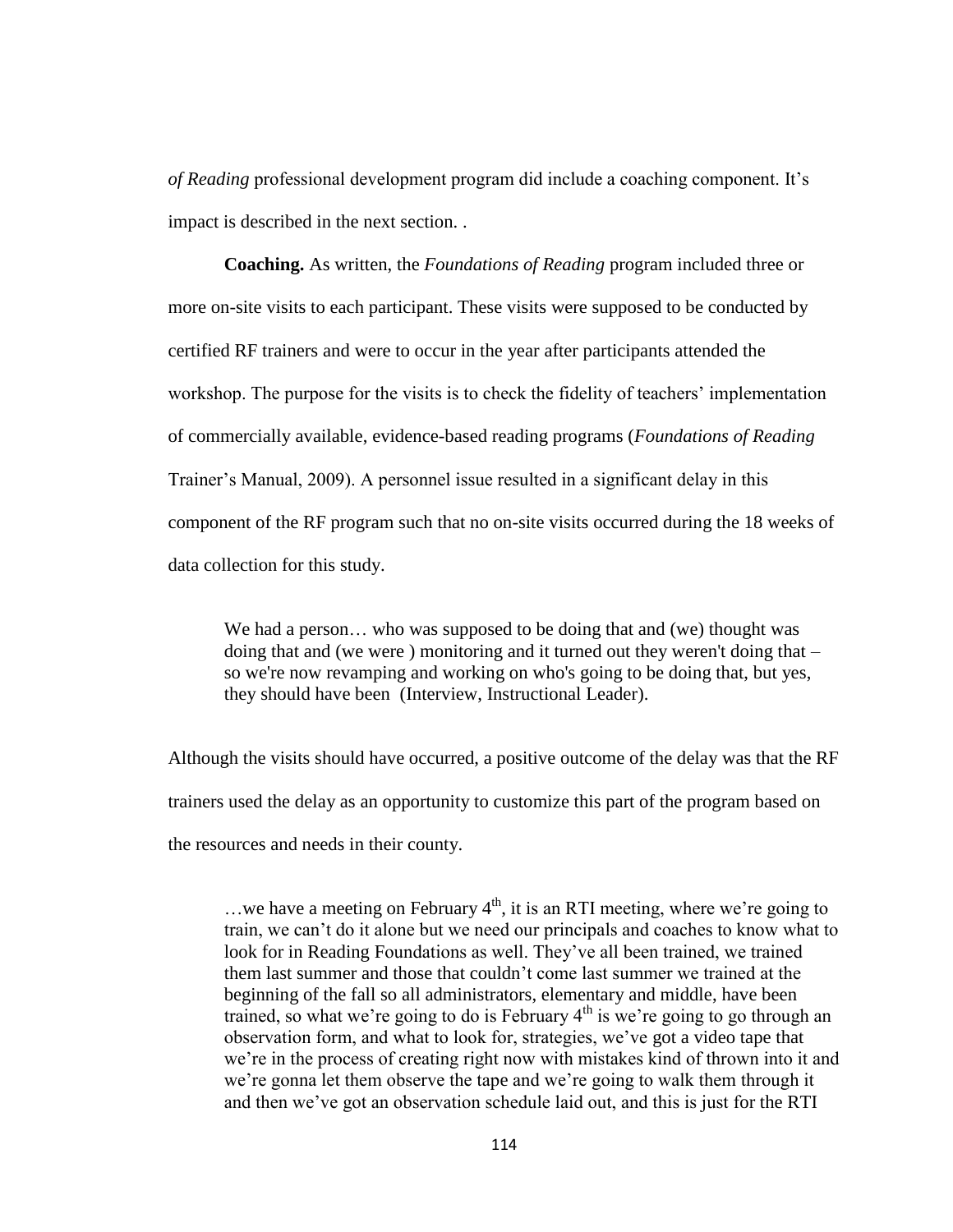schools right now, we're gonna roll out a schedule for three observations for the spring, one will be done by us, one will be done by title 1 because they're going…they just need to finish up the training, they've gone through everything but being observed teaching the class so they are almost there, and one by an administrator in their building, so they'll have three observations so, that coaching piece will come and I think that with those, it's gonna improve with the restructuring of it. (Interview, Instructional Leader).

Anecdotal field notes and a document review of the checklist that the training

personnel developed suggest that these visits may eventually extend beyond simple

"fidelity checks".

…the intention is to use the sessions to have discussions about what teachers are doing well and identify areas where teachers will benefit from additional guidance and support. The decision to have administrators conduct one of the visits may make it easier for teachers to access the resources they need to fully integrate evidence-based reading instruction into their practices. So far they have only developed checklists for Wilson Fundations so any coaching that happens is going to be limited to (a) the phonics instruction and (b) the teachers that use that program. But as [the instructional specialist] said, it's a start…. (Field Notes, January 28, 2011).

Multiple sources of data supported the following statement: teachers, administrators, and central office personnel who participated in this study believed that staff development was critically important to teachers' ability to enact effective instructional practice. At the time data collection ended, there were needs that clearly should be addressed. Overall, however these data suggested to the researcher that jobembedded staff development for Reading Foundations is a work in progress in this county. Leaders are aware of teachers' needs and want to support them.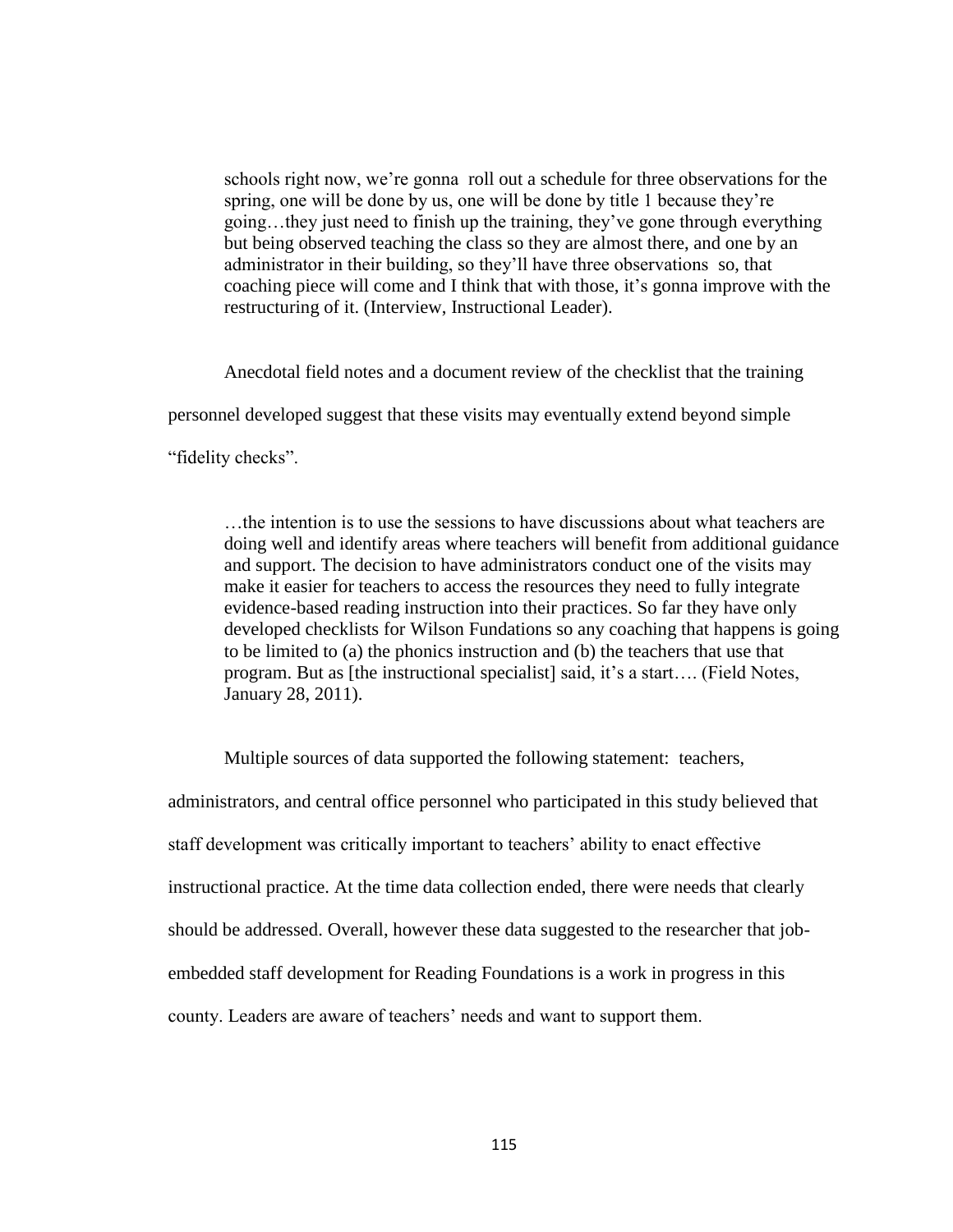I think that teachers feel supported with resources and educational leaders in their building that can help get them the things that they need to be successful (Interview, Instructional Leader).

# **Effective Leaders Provide High Expectations and Support**

Leadership is essential to effective and lasting school change. (Fullan, 2010) The teachers and other participants in this study agreed on the qualities effective leaders possess although there were some differences in how participants experienced leadership and school change during the study. Discussion of the results that support this theme are organized in the following manner. First, data are presented that demonstrate the participants' shared beliefs that leaders have high expectation, and support employees. Second, data that describe some participants' perspectives on the leadership in this school and district are described. Next, a differing perspective on the leadership teachers experienced during this study is shared. Finally, leaders' responses to these conflicting stories are shared.

#### **High Expectations, and Support**

One of the first things the researcher noticed about the leadership in the school system was its openness and willingness to investigate its own processes. The researcher broached the possibility of a collaborative research project in the spring of 2010. The response was immediate and positive. The researcher was invited to meet with the Director of Exceptional Children's Services and to present the topic to the leadership team comprised of principals of RTI schools and central office personnel who were responsible for the RTI implementation. The researcher was invited to attend the *Foundations of Reading* trainings during June, 2010. RTI principals were invited to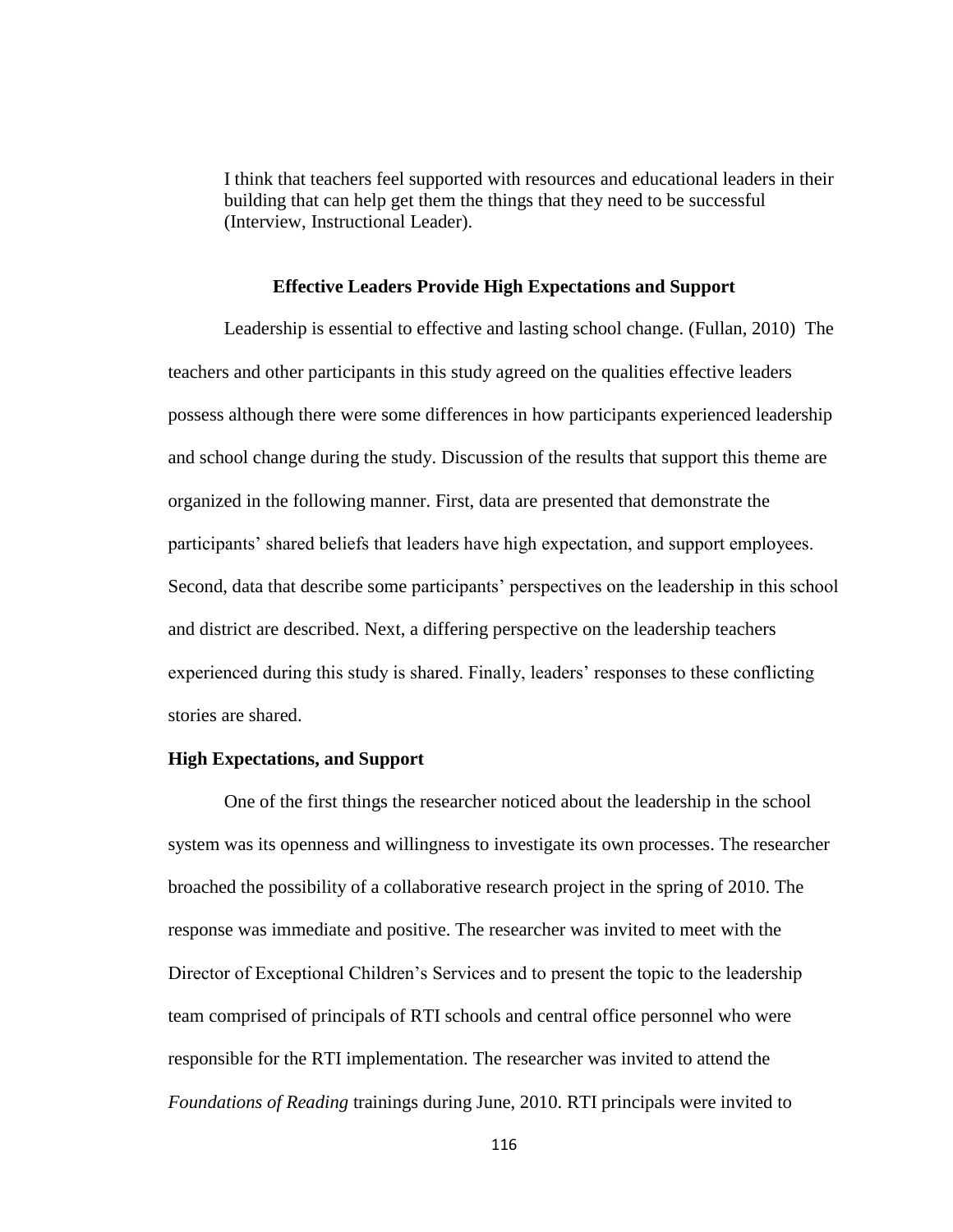collaborate with the researcher and three immediately volunteered to do so. It should be noted that the only contribution the researcher or the project would make to participating schools and the district was information. No other resources, training, or benefits were to be provided. District and school personnel had to perform a background check, coordinate meetings, and provide access to the researcher to facilitate the study procedures. The researcher interprets these data as indicators of district leaders' commitment to transparency in the school improvement process. Further evidence of transparency as an organizational priority was apparent in the fact that teachers and leaders agreed on the characteristics of effective school leadership. Teachers and instructional leaders in this study believed that school change requires leaders who have high expectations and support teachers. Interview data and document review support this claim.

How do you effect change, how do you, how do you make a culture come and so much of that – it can be learned but so much of it is again is within the individual's capacity to , to motivate, to inspire, to, to be, to have vision and, and passion and so you have to have that in combination with the  $-$  of a managerial sense (Interview, Instructional Leader).

I know at [Stone] we have a really strong leader there and [Principal] does a really good job with empowering teachers with not only resources but skills and she's very hands-on about that. She's very much about training her teachers to use best practices and to use data in meaningful ways and she really has embraced our goals for teachers and kids in [district] (Interview, Instructional Leader).

She [the principal] knows it's not about us. Not saying that she doesn't care about us, because she does and she's constantly making sure that we're feeling okay about how things are going and it's about the kids and she's for the kids and if that means making somebody mad it doesn't matter because it isn't about them. (Interview, Teacher).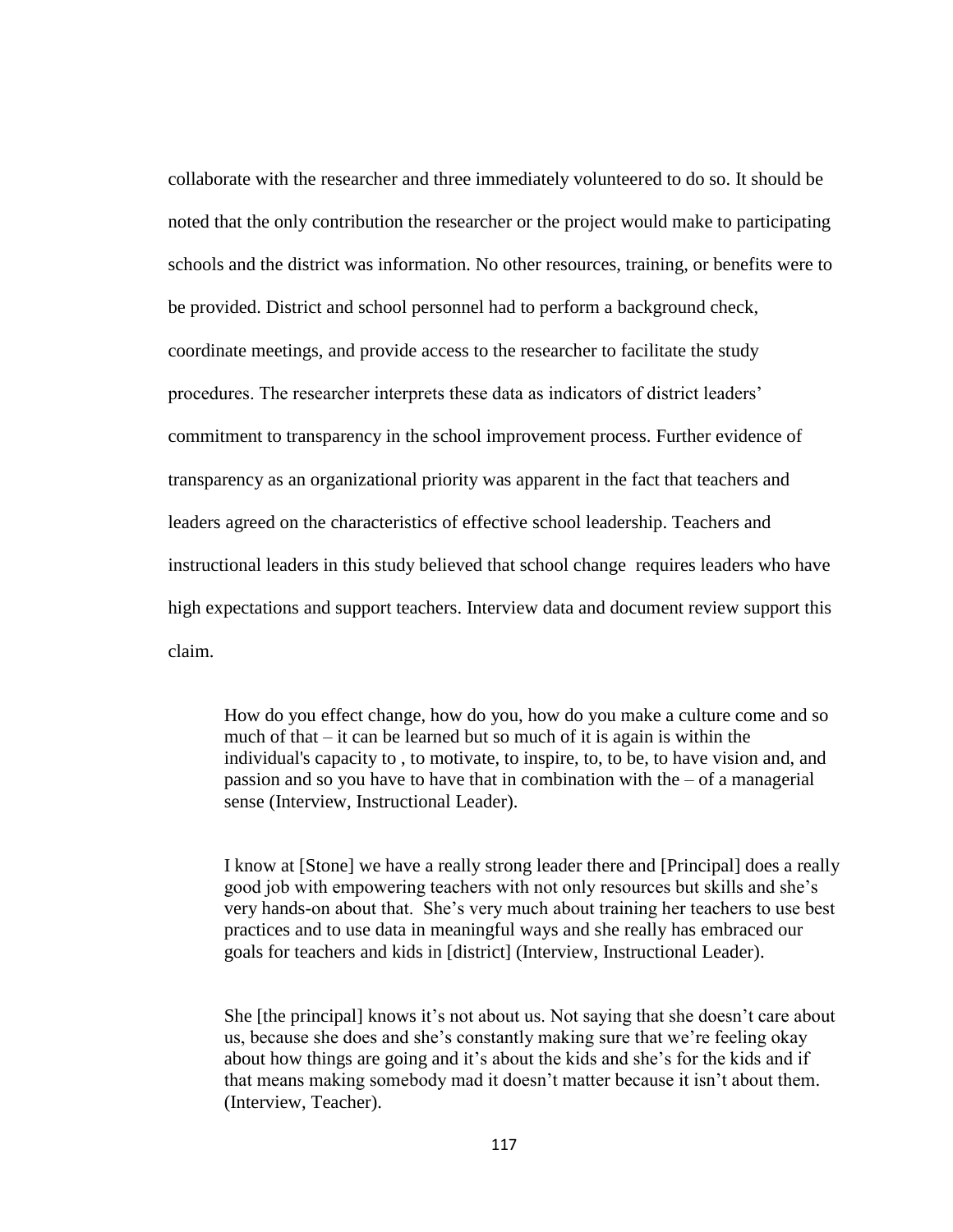…the big five: Common attributes of effectiveness-rigor, quality, hard work, homework, time on task (Faculty meeting handout, October 2010).

Well, I think some of the things is because we should be focusing so much on growth, but even if the test scores, like say they're Level 3, you know, have conversations about but why aren't they Level 4. Or, you know, look at the growth and you know even if they make enough growth to stay a 3 from year to year to year, you know, if the average growth in the school is seven or eight points and even those kids who are doing fine are still only making two or three points of growth, enough to stay a 3 but not the growth that they should be making based on the average, that would be where I would start the conversation with the teacher. Is that it's, you know, we want to do the most for every child out there and that has been a challenge out there, is if kids are doing fine they just don't really offer them more challenging work. So one of the things we've talked about when you're providing those intervention times for kids who are struggling is that needs to be a time of enrichment for kids who are not struggling but who could be challenged to do more (Interview, Instructional Leader).

I think as far as school improvement district wise, we've been really focusing in [district] on language arts and math, you know those are the two areas we have really been focusing on, you know, giving us opportunities to have workshops, um either off campus or even through our literacy coaches you know, to help with those areas within our classrooms...I think that what they're doing, trying to um get out ideas and things to teachers in the most efficient way that they can…(Interview, Teacher).

These data support the researcher's conclusion that teachers and other participants agree that effective leaders of school improvement have high expectations and support teachers as they work to meet them. The data also suggest that although the teachers and other participants agree on these issues, the implementation is sometimes difficult. Miscommunications between teachers and leaders resulted in conflicts that sometimes left teachers feeling unsupported. The next two sections describe differences in perceptions of amount and type of support teachers wanted and needed to enact change.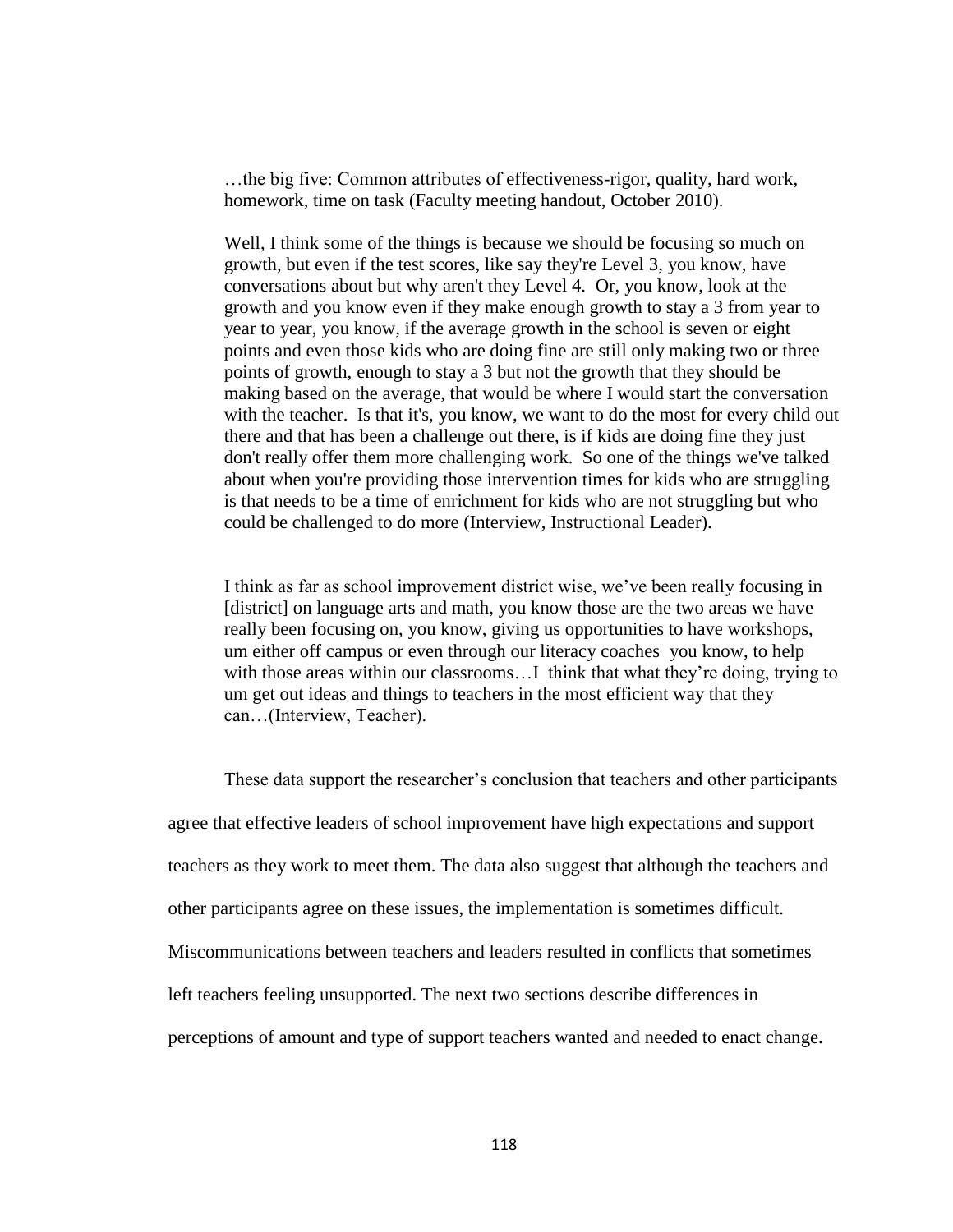# **Leadership Perspectives**

The instructional leaders involved with the school improvement initiatives in reading in the district believe teachers have significant power to influence policy and practice. As such, leaders are committed to building teachers' capacity to deliver evidence-based instruction in reading to all students. The teachers in this study were most directly influenced by the leadership activities of their school principal. Central office leadership agreed that building level principals drive school improvement and school change through the support they offer teachers.

So we're trying to build strength and capacity with that as well. Our, our teacher in our Title 1 programs, all of them have been trained in Orton Gillingham as well as Reading Foundations and then we have eight schools now that are – have been trained in our RTI process. So and then the other thing we offer java-like meetings for our principals every month and they always have an instructional focus. We work with them with data, we work with them with looking at the resources they have and how to best use those. We look at how to support them with improving instruction that they're building, is always the focus of those meetings (Interview, Instructional Leader).

Thus, the researcher focused on data related to the principal's leadership in the school where the teacher participants experienced the school improvement initiatives in early reading.

My organizations, they're flat. Everybody knows they have a major part…I give them responsibilities…I notice what they do ... whatever anybody does here, teachers, assistants, custodians, bus drivers, they all have such a vital piece … I want to hear what they have to say about how do their job…a lot of that model comes from business. But, a lot of that just comes from respecting people (Interview, Instructional Leader).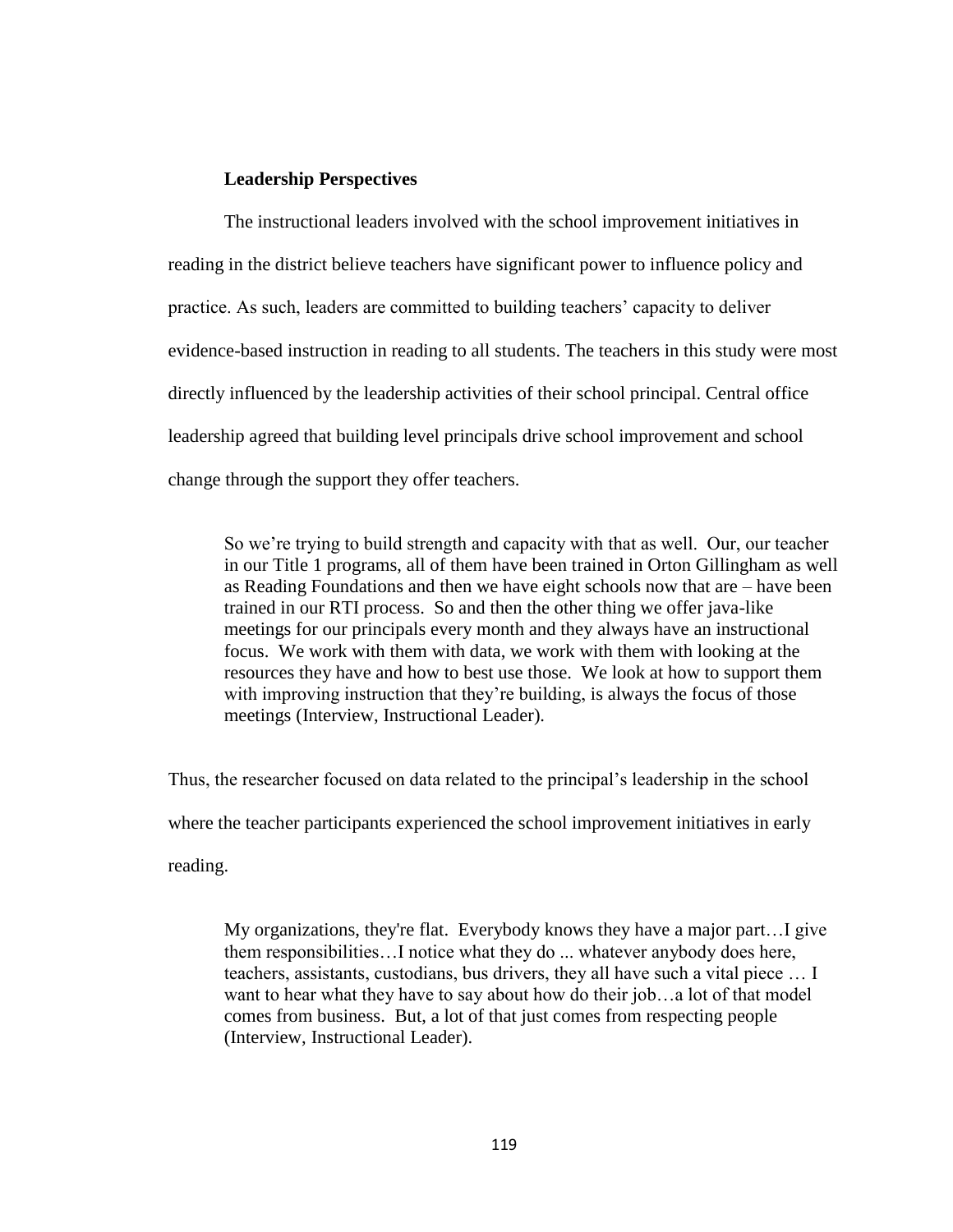… you keep asking the people who do the job, to solve problems for you and you're going to get a better solution, …. you can't take people and put them in a box…. you have to try to spread their mojo around somehow…you just have to really take care of those kind of teachers, and you let them do their thing… (Interview, Instructional Leader).

The data also indicate that the principal believes that leaders show people what is

expected and help them become successful.

…and during that meeting [principal] was describing the new rigor and relevance document and really emphasizing the sense of urgency that there is no time to waste. She also told them that she "walks around the halls in the afternoons and sometimes just wants to clench her fists and scream" because she is so frustrated by what she sees going on in classrooms after lunch. Her perception is that teachers are not making the best use of instructional time. She also told them that she expected instruction to continue up to the last minute before the holidays. She said that she wants them to incorporate their "fun holiday activities" into the standard course of study and that she does not want to hear about any teams spending a week making Christmas ornaments like last year…(Field Notes, October 28, 2010).

It's so important when you tell a person what to expect, that you articulate what you want exactly and train them …on how to meet your expectation…. ...teachers are not 'tall children'...they're professionals at the highest level...you already see them that way, and then they can start to see themselves that way. Really good teachers crave that kind of environment (Interview, Instructional Leader).

Data from some of the teachers and other participants provided information about

the principal's belief in the importance of data-driven decision making and reflection and

how this approach supported teachers' professional growth and practice.

…we need to continually use our data to say we're making progress in this area now we're going move to the more difficult one… we look at where we're struggling across the school year… where is our instruction dipping… we did find out that the curriculum wasn't beefed up in the winter, from Fall to Spring. It was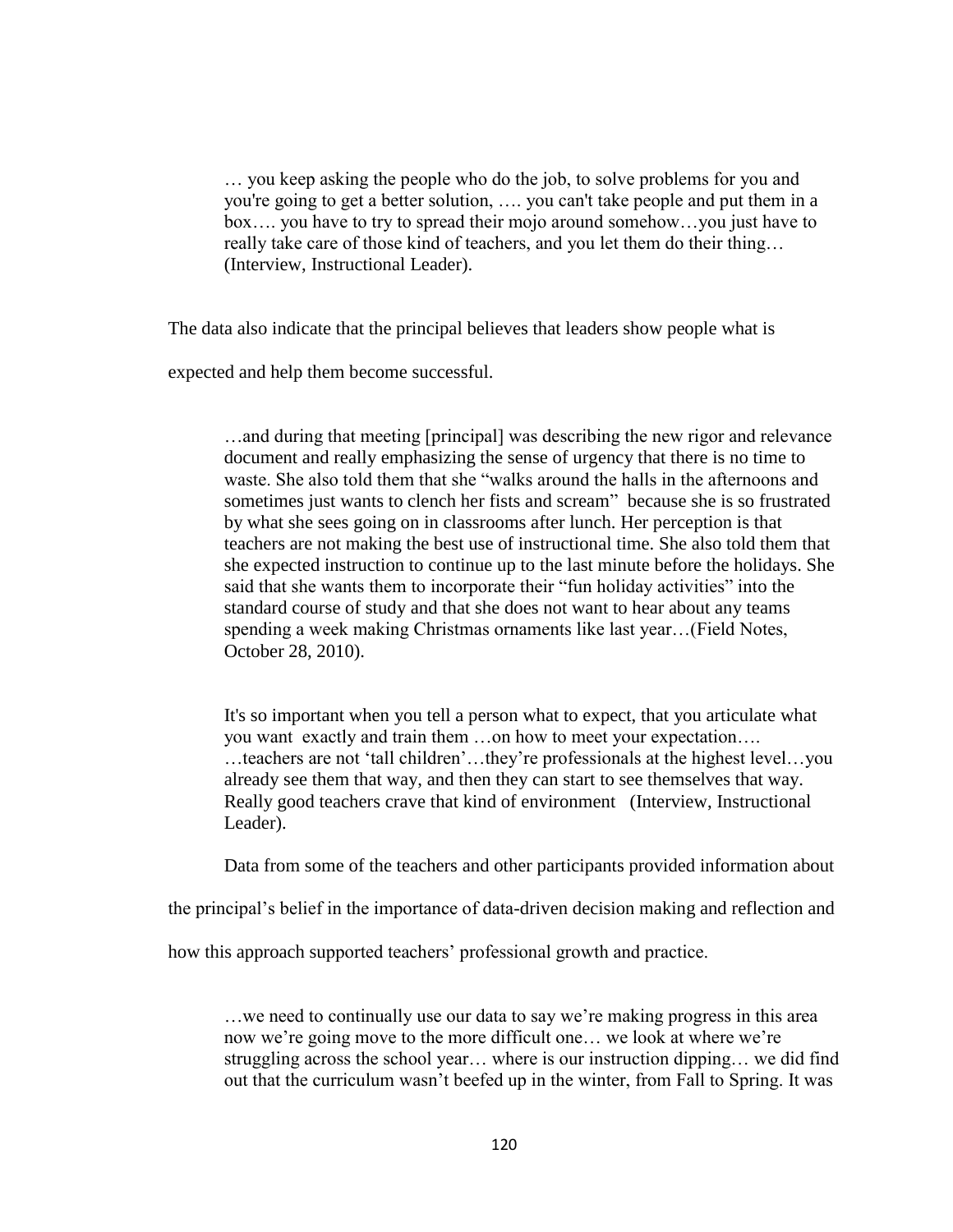fine from Fall to Winter then it dropped off, so that's what we're trying to address…it's a long process… (Interview, Instructional Leader).

…we try things and if this is not quite how you do it, then we tweak it. We work on it and practice it and that, in my experience that's the only way to make to make a change happen in school … (Interview, Instructional Leader).

….we triangulate… we try to look at all the pieces and figure out…each child has three, three lines, fall, winter, and spring and across it you have all of your information; if its AIMSweb, Children's progress, if its DRAs, grades. Then we are able to see if that's consistent or if it's not. If it's not, we need to figure out what are the true strengths and needs that child has and address them…. (Interview, Teacher).

She uses everything based on the data, so by using that stuff in the early grades, the children's progress in the Aims web, it really does show where the kids had deficits even though, you know – "Oh yeah, they're making all A's." Well, why are they making all A's, but they're showing below expectations in these basic early reading skills… (Interview, Instructional Leader).

Several of the teachers, including relatively new and very experienced teachers,

appreciated the principal's leadership and felt that she was empowering and supportive.

…I don't know what I would have done, …all I had to do was go to (the principal) and say ‗I don't feel like I know what I'm doing, say in literacy', and (the principal) said, go, get something for your kids to do that your assistant can handle on her own and go watch your mentor…(Interview, Teacher).

I think she's way above, just from what I hear, I think she's a much better leader, gets more out of us, than other leaders… she knows, she knows what's going on all over the school and with the kids, and with the teachers and the other people that work here… when she got here in late January, and when she got here it was like the world just came together, it was really a blessing (Interview, Teacher).

I think in the building they are very supportive of teachers and from this school the administration is here for what is best for the kids, which is I think, the way it should be…(Interview, Teacher).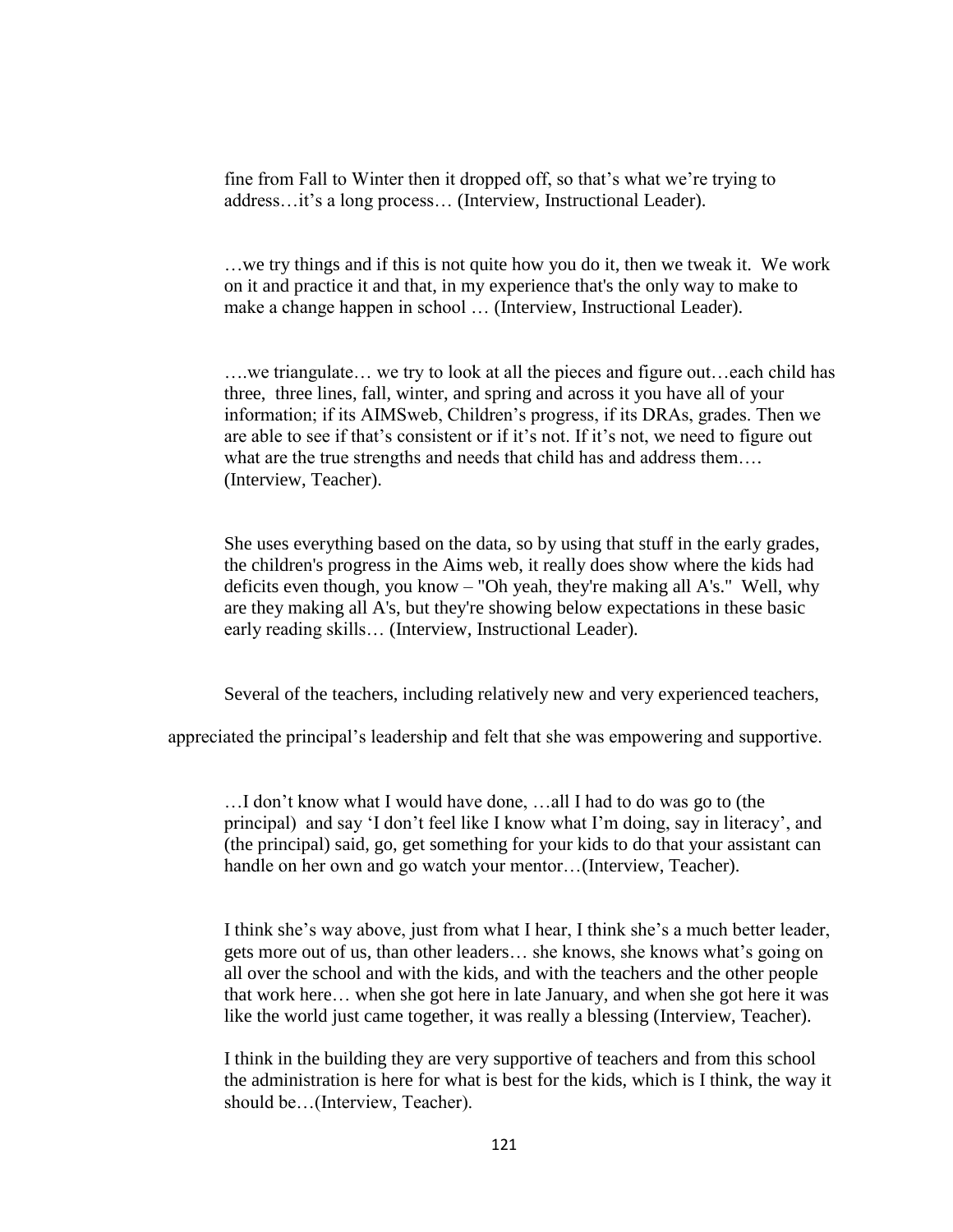…during the staff development time, the principal, came into the meeting to talk to (teacher) about an incident (teacher) had had with a parent. The principal documented the entire conversation, supported (teacher), called the parent and told the parent that while the parent was always welcome to come eat with her children, attend school functions, volunteer, and attend conferences, she was not to talk to anyone at the school about anything except for the principal. The principal told the teachers that she told the mother that she was not allowed to talk to the teachers or staff because she was verbally abusive to them. Later the school secretary came into the meeting (the principal was not in there and apparently the secretary did not know the principal had already been there) and the school secretary told the same story in exactly the same way the principal told it. I was really impressed because the principal did not say anything ugly or judgmental about the parent and did not gossip. She just matter-of-factly conveyed the information and was very clear that she supported her teachers (Field Notes, October 13).

However, a second narrative also emerged from the teacher data. Some teachers

were overwhelmed and questioned the level of support they received from the leadership.

# **Dissenting Voices**

Like all organizations, Stone struggled to implement practices that would result in

lasting organizational change and these changes were stressful to the staff. The principal

was aware of the situation.

…sometimes they'll say, and you've heard them say, we don't think we can ever do anything good enough. We don't think we can ever be good enough (Interview, Instructional Leader).

The aggregated data suggested that teachers had difficulty prioritizing their

responsibilities and wanted more guidance when learning to implement new initiatives.

These stressors sometimes affected teachers' morale..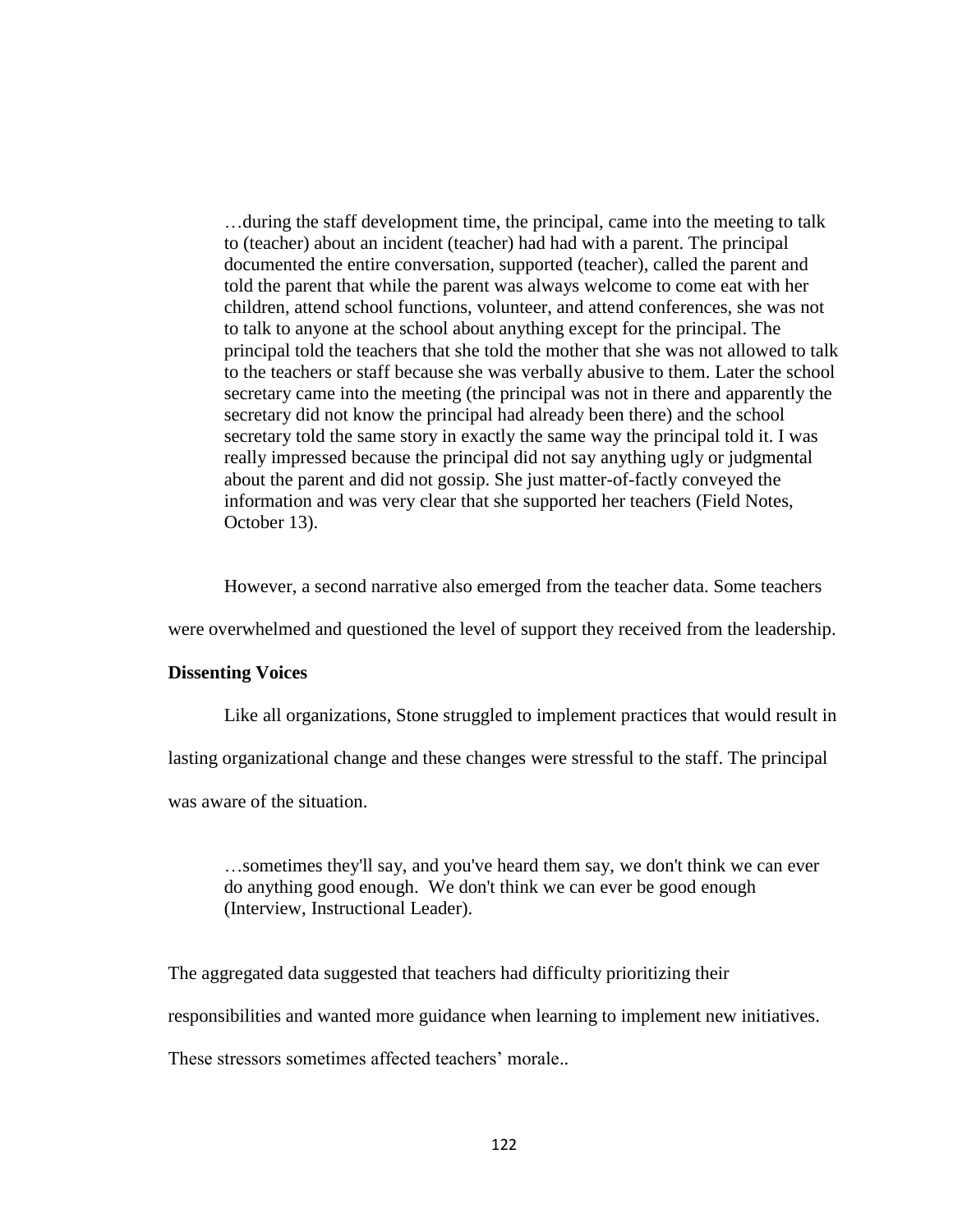[Teacher]said she feels like all of the good teachers who are working hard and who are doing their jobs are being punished because there are a few teachers in the school who aren't doing things right, who aren't working hard, who aren't trying to meet the needs of their students and she asked [principal], was told "if I saw rigor every time I walked into the classroom, then I could throw this paper away" and I get where [principal] is coming from, but I think that it ended up really hurting this teacher's feelings because this teacher said, "I feel like I'm being punished and all I'm trying to do is do it right" and then she started to cry and so the morale is a serious, serious problem and really distressing when I think about all of the good stuff that I see in those classrooms and how dedicated and knowledgeable these teachers are. Additionally, this does address the issue of multiple initiatives going on in the system at the same time. As Teacher said, "you don't put a whole sandwich in your mouth to eat it, you take bites of it, a little bit a time" and I love that analogy. I think that that just captures what these teachers feel that they are just having somebody cram an entire sandwich down their throat which they would be delighted to eat, one bite at a time (Field Notes, October 20, 2010).

Some teachers were often unsure what was expected of them and were frustrated by that

uncertainty.

This is the first year I have felt like I haven't known what I'm doing in my classroom. But, you know what? I'm the kind of person that likes to think things out and, and, and, and, and reflect on my teaching and then go back and, you know, maybe tweak it or do something different or, or keep doing the same thing ‗cause that really worked. But, it's almost like I'm flying by the seat of my pants. Taught for 30 years and I'm feeling like that. Now there's something wrong with this picture (Interview, Teacher).

I don't know, it's probably just because it's new and I'm old but I have two RTI folders over there that I have not started working out of. And I guess, in my mind's eye, I know that this child is struggling so I just automatically go ahead and do something to help him, and to me that's just extra paperwork that I've got to write it down and say what I'm doing, so I just struggle with that and I don't know why and I've just had a hard time with that…and plus it's just too, you have to devote so many minutes per week saying that they're getting that extra, and you know I just think that my kids are probably all getting that extra just about every day, and I'm thinking in my mind and it's just another, and just another consuming piece of paperwork to say that I have done my best with that child…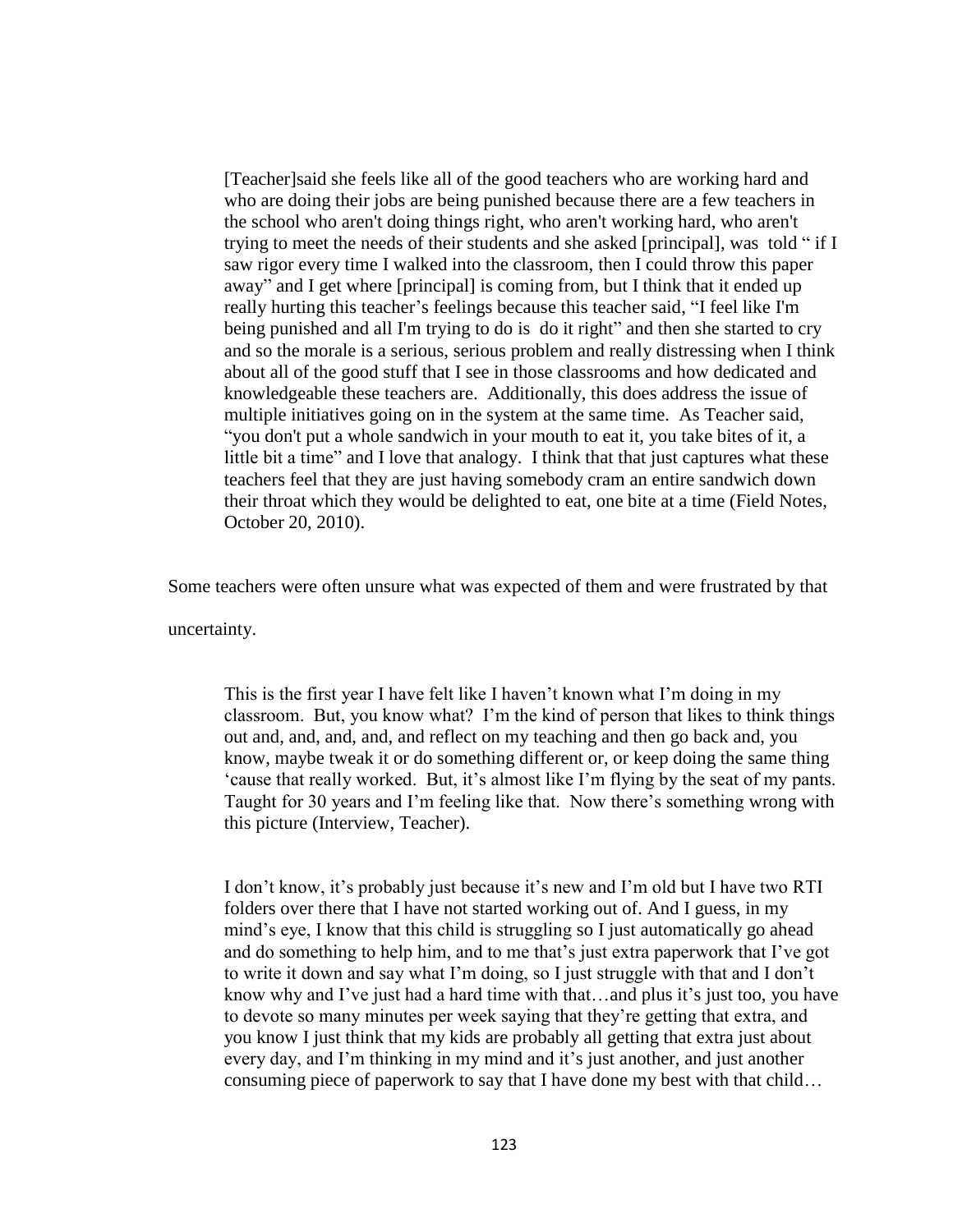and I just struggle with, I don't know, I get teary eyed when I think about it (Interview, Teacher).

The data tell a story about the complexity of change at Stone Elementary School. On one hand, there is a commitment to increasing instructional effectiveness in order to better serve children. On the other hand, however, these data indicate that teachers experienced doubts about their professional competence and were challenged by the emphasis on changing instructional practice.

….[teacher] again was talking at the end of the day in the parking lot at this point and she said, "You know, I'm going to retire soon and I really don't want to end my career feeling like I'm going out as a failure. I want to feel like I did for most of my career where I felt really competent and really good at my job and I knew how to meet the demands that were placed on me. I don't want to go out feeling like I lost it at some point and feeling like a failure." (Field Notes, 10/26).

As with everything else these data convey, the difficulties teachers and leaders experienced indicate the difficulty and pain that are part of the process of transformation. School leaders know, to some extent, of these difficulties and work to understand and respect teachers' needs while simultaneously pushing teachers to grow, change, and move forward.

#### **Leaders' Responses**

The data suggest that leaders were aware of the challenges that some teachers experienced. Leaders' responses were two-fold: First, leaders worked to understand the nature of the problem and the effect it had on teachers. Second, leaders indicated ongoing efforts to achieve balance between high expectations and support, particularly for experienced teachers.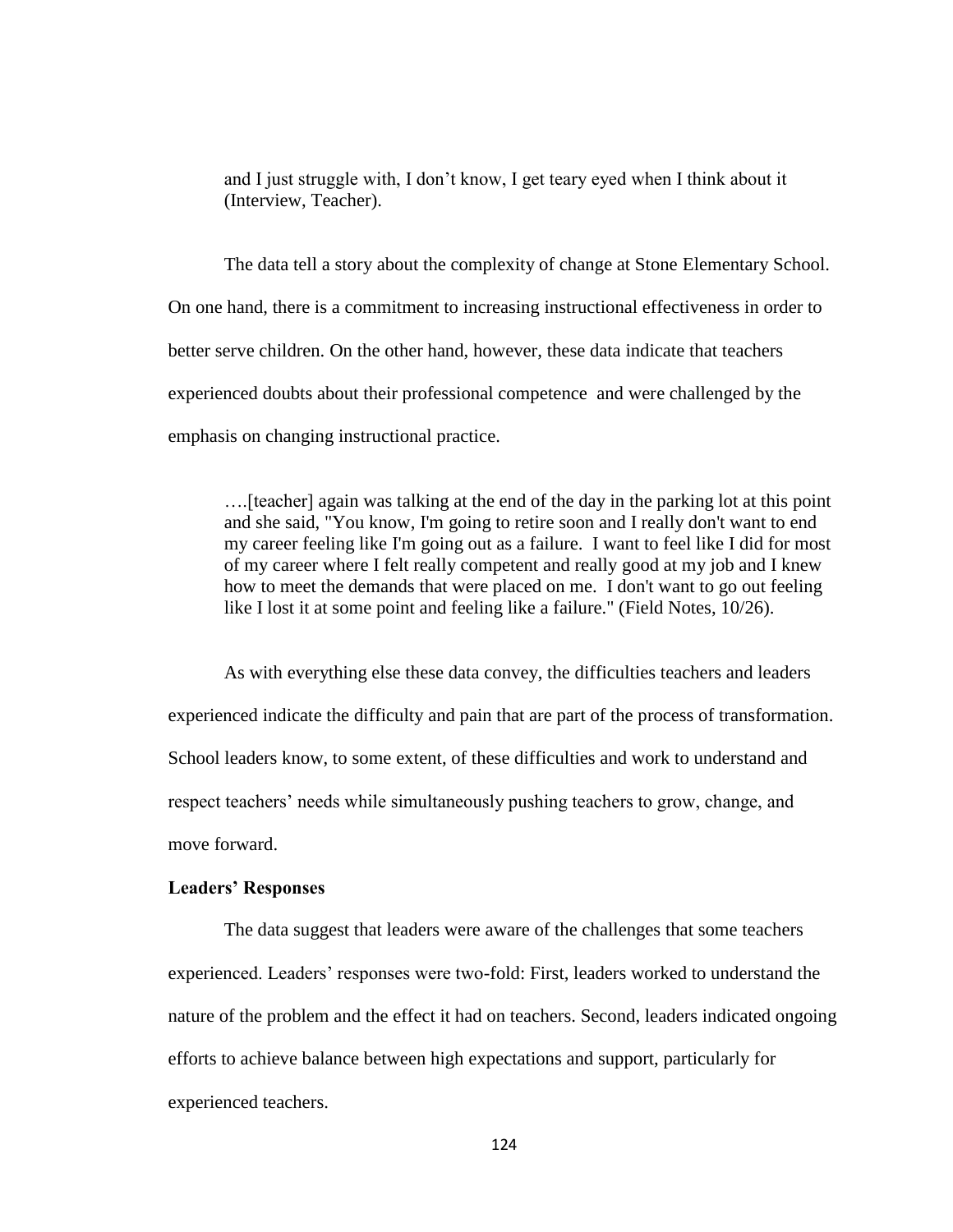I think they, like anybody, think change is difficult and I think so much has happened in the last, you know, ten years with the implementation of No Child Left Behind, the paradigm has changed. You know, the focus is no longer so much on proficiency and for 80 percent or 70 percent and that's okay. The focus is now on not only proficiency for all but what about those who aren't making it? And for many people their paradigm has changed. They're still – they struggle with what to do with the at-risk student so it does – it is stressful for them because they may not – they may have some things in their bag of tricks but they don't use those things as often as they do the things that they've been doing for a very long period of time (Interview, Instructional Leader).

So it's been a challenge. It's really stretched me and made me really question and I probably did it wrong, you know, probably –I- did it totally wrong…they [the teachers] could be helped by some more, you know –– some more leadership. But I don't, you, you, getting them to believe, I think really getting them to believe. They seem to believe they know everything, and yet I don't think they think they do. I think they don't have any confidence at all to step outside the box. I don't think they have the confidence to do that (Interview, Instructional Leader).

The focus has really been transformational because it has been not only us building the capacity of our assistant principals to move into principal positions but also very much a coaching model for our principals in terms of working with them as instructional leaders and seeing their role very differently. Previously I think very much the focus was on managerial.(Interview, Instructional Leader).

If someone is not fitting within the organization, or they're not as good as you want them to be; they might even be mediocre but we don't – what do I know about standards. I don't want standard. What, that's not what I want....excellence is in the small digress of tweaking and taking away, taking away just the right amount of, making things flexible enough, but not so flexible they fall apart …. (Interview, Instructional Leader).

Thus, at the end of this project, the researcher was left with a snapshot that captured a

brief moment in the ongoing process of school improvement and change.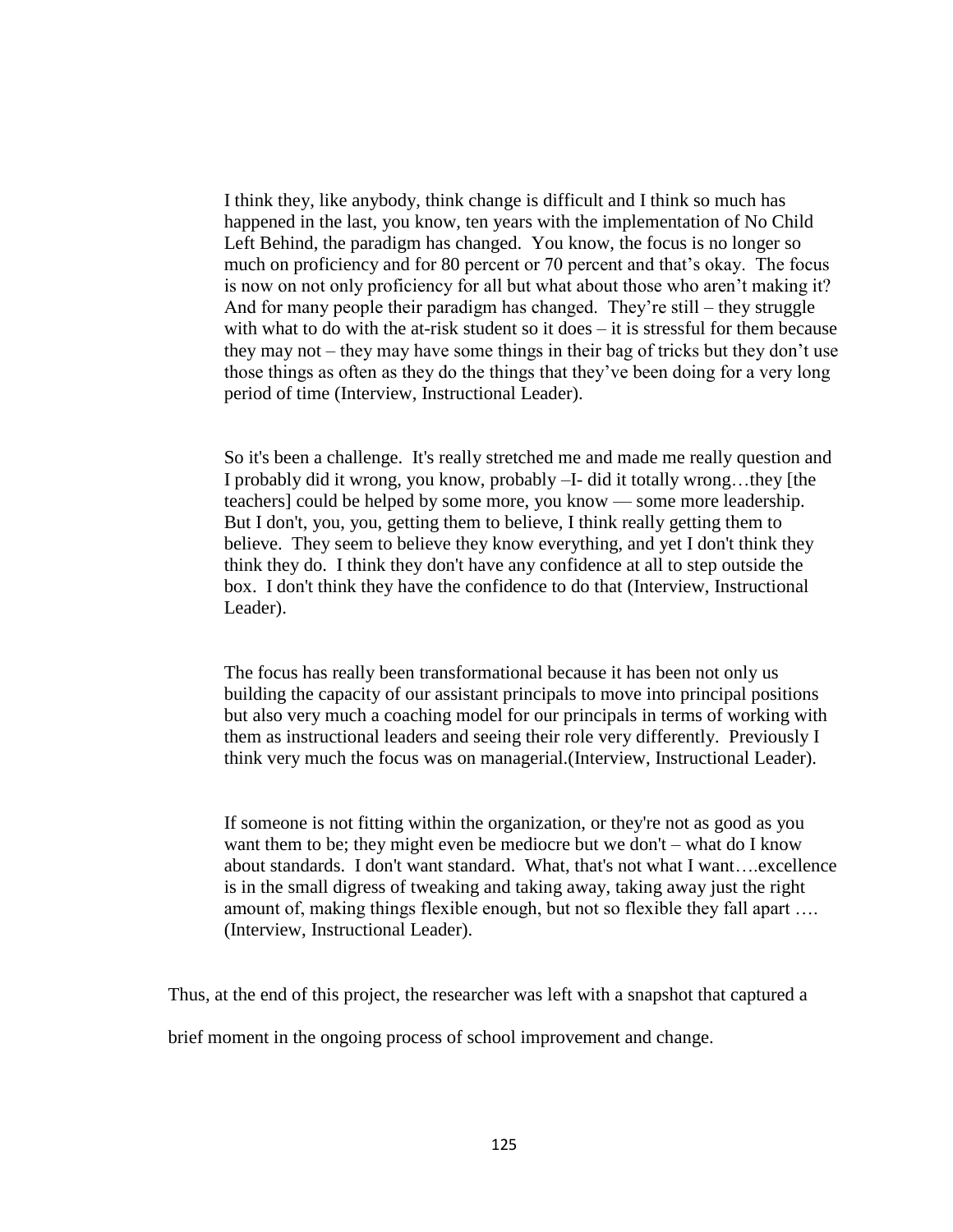#### **Summary**

Answering the first research question of this study was straightforward. How do teachers experience a school improvement initiative in evidence-based reading instruction? Simply put, the teachers did not experience the staff development workshop, *Foundations of Reading,* as anything that was particularly relevant or helpful to their practice. There was no evidence that the teachers' knowledge or use of evidence-based practice increased after attending the workshops or participating in the homework activities. Teachers used evidence-based practices in phonics and had knowledge about phonics after attending the workshop. It is not possible, however, to establish a causal relationship between the workshops and the teachers' knowledge or practice. The teachers had access to evidence-based reading programs and materials apart from the workshop that clearly describe how to systematically and explicitly teach phonics using evidence-based instruction that included unison responding and cumulative review. The teachers' descriptions of how they make instructional decisions suggest that access to these instructional programs alone may have been sufficient to produce their knowledge and result in their use of evidence-based practice.

Answers to the second research question regarding what factors explain teachers' experiences with a school improvement initiative in evidence-based reading, are complex and are addressed by the four themes that emerged from the data. The first theme, *teachers are committed professionals,* provides essential information about the specific participants in this study. The teachers work hard to be successful and have strong desire to do the right things for children. The second theme, *teacher knowledge influences*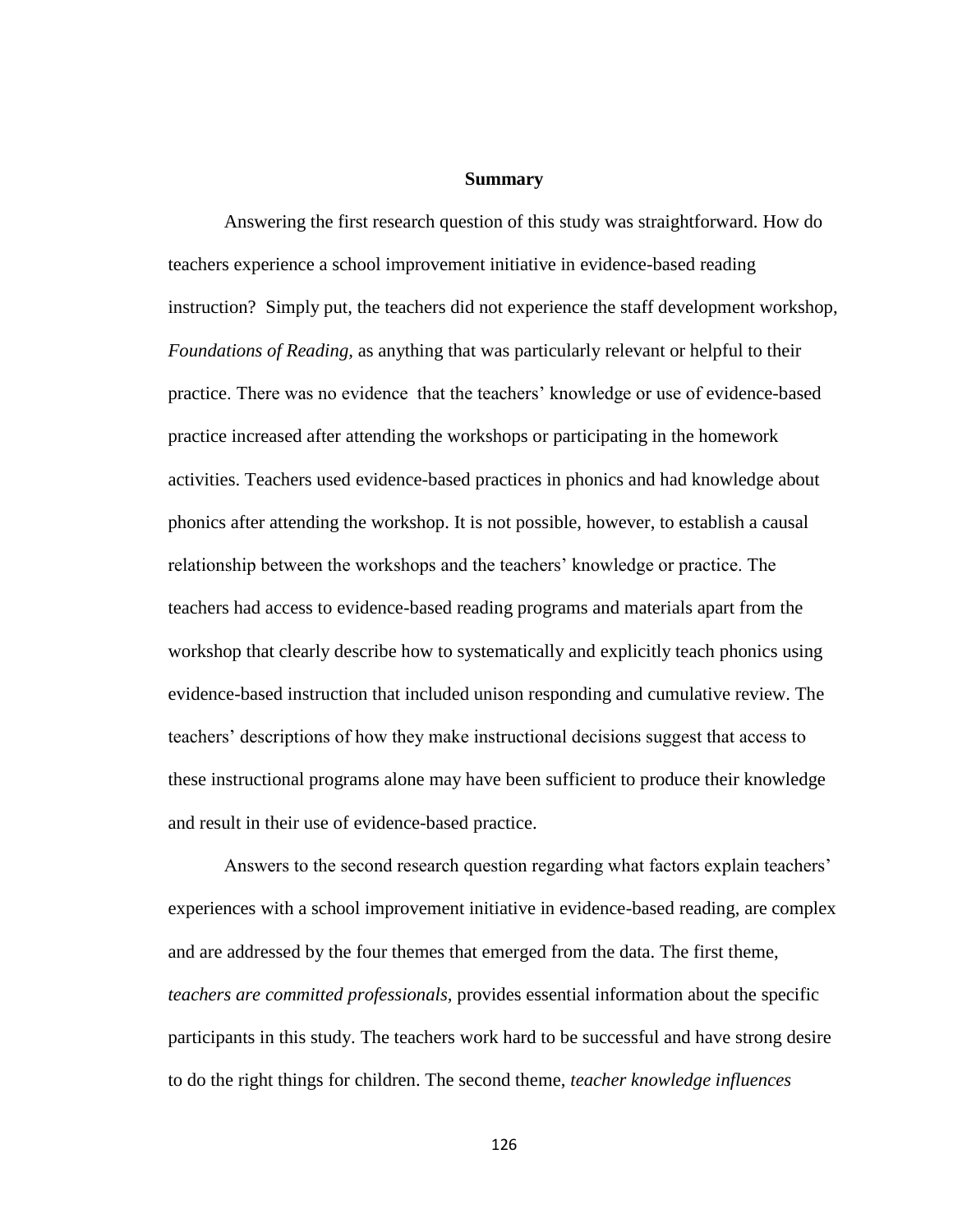*teacher practice*, explains teachers' decisions and instructional practices. If leaders want to change teachers' practice, teachers need to know what to do. The third theme, *jobembedded professional development*, involves how to change what teachers do; teacher participants respond to professional development that is grounded in their classrooms and provides ongoing guided practice and support. The fourth theme, *effective leaders provide high expectations and support,* described teachers' lived experiences with the leaders who were guiding them as they enacted their teaching practice in a culture of change.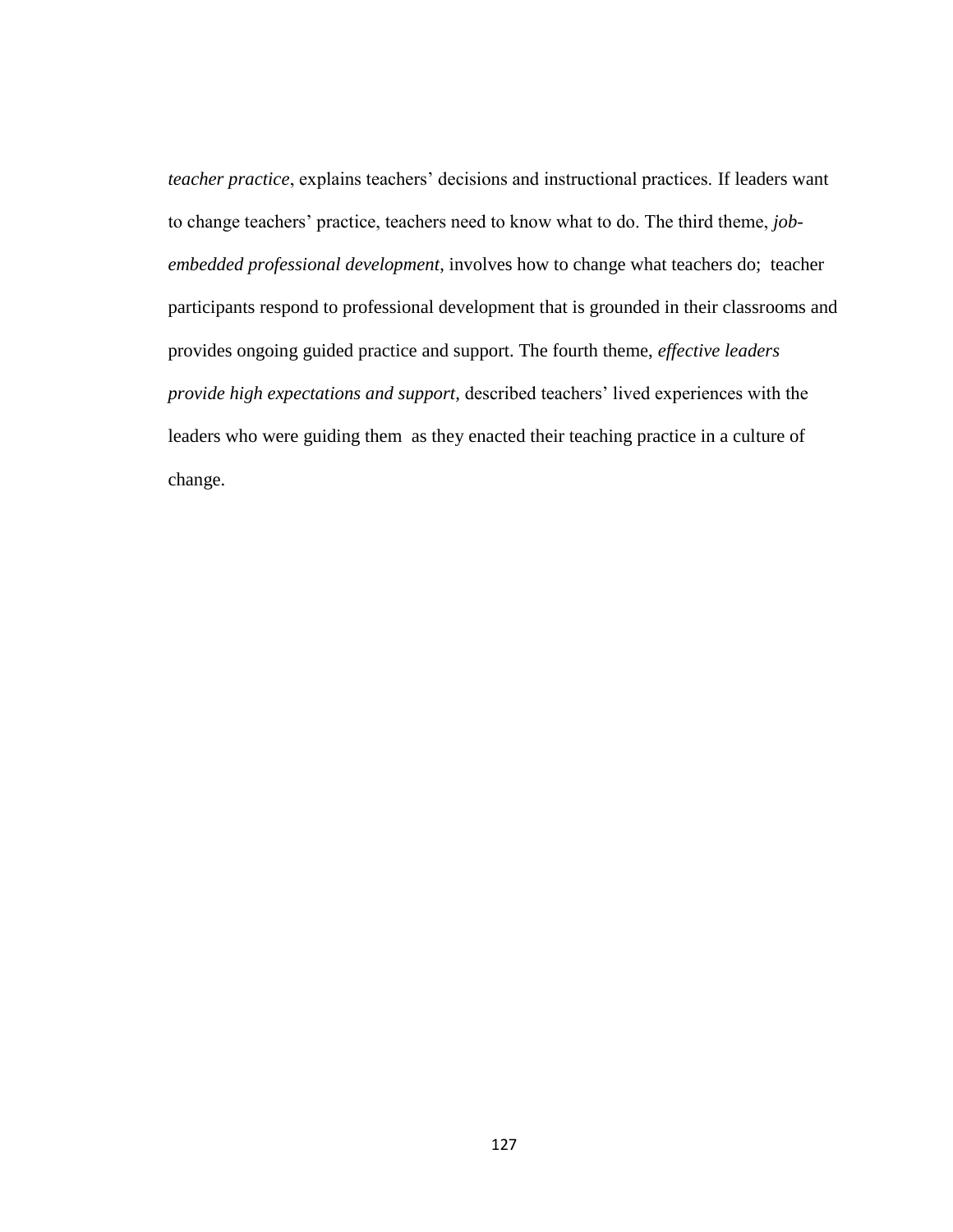# CHAPTER V

# **DISCUSSION**

The purpose of this case study was to understand general education teachers' experiences with school change. In this case study, the context for understanding those experiences was grounded in a professional development initiative to increase general educators' use of evidence–based reading instruction in general education classrooms. Five K-1 general education teachers and six instructional leaders at the school and district levels participated in the study. Data collection included approximately 200 total hours of participant observations in the five teachers' classrooms. Approximately 60 additional hours of observation data were collected during other school activities including staff development, faculty meetings, committee meetings, instructional planning periods, and community events. Data for this research included documents, anecdotal field notes, and interviews.

# **Summary and Discussion of Findings**

The research study described how general education teachers experienced school improvement initiatives meant to increase evidence-based reading instruction. The data documented teachers' instructional behaviors during their literacy instructional block. However, the data also offered a window into the teachers' lived experiences and reflected the extent to which the structure and quality of professional development opportunities and school leadership practices influence teachers' instructional behaviors.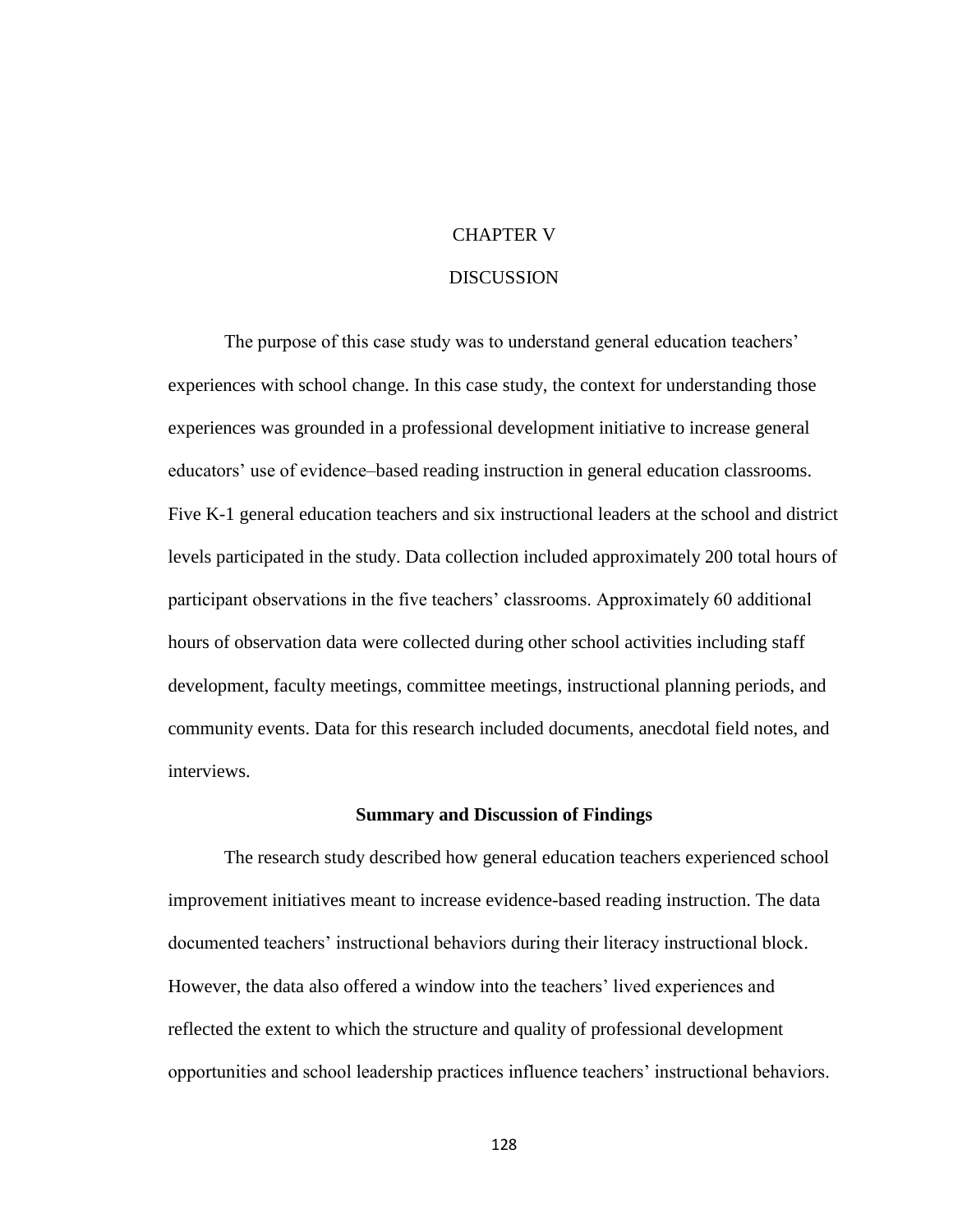The complexities of enacting school change were revealed through the descriptions of the participants lived experiences.

Results of the study suggested four emerging themes. Theme 1: Teachers are committed professionals. Theme 2: Teacher's do what they know how to do. Theme 3: Job-embedded professional development is essential for school change. Theme 4: Effective leaders provide high expectations and support. Based on the participants' experiences, the following discussion interprets these findings through the lenses of evidence-based reading instruction, effective professional development practices, and characteristics of effective school change leadership that have been previously described in Chapter 2. The study also raised many questions that should be explored in future research; these questions are included in the discussion throughout the chapter.

## **Theme 1: Teachers are Committed Professionals**

The teachers in this study embraced their responsibilities to provide high quality instruction to all students in their classrooms. This theme is simple but important because it helped the researcher understand that errors and omissions in practice did not result from resistance or apathy. All of the teacher data speak to the care and concern the teachers had for their students. The teachers viewed themselves as professionals who knew what they were doing in their classrooms. This understanding helped the researcher conclude that teachers truly did not know what to do to enact evidence-based practices in their classrooms. Because the researcher believed that the problem did not lie in the teachers' commitment or professional identities, she was able to widen the focus of the research and look for contextual factors that could help explain why teachers were not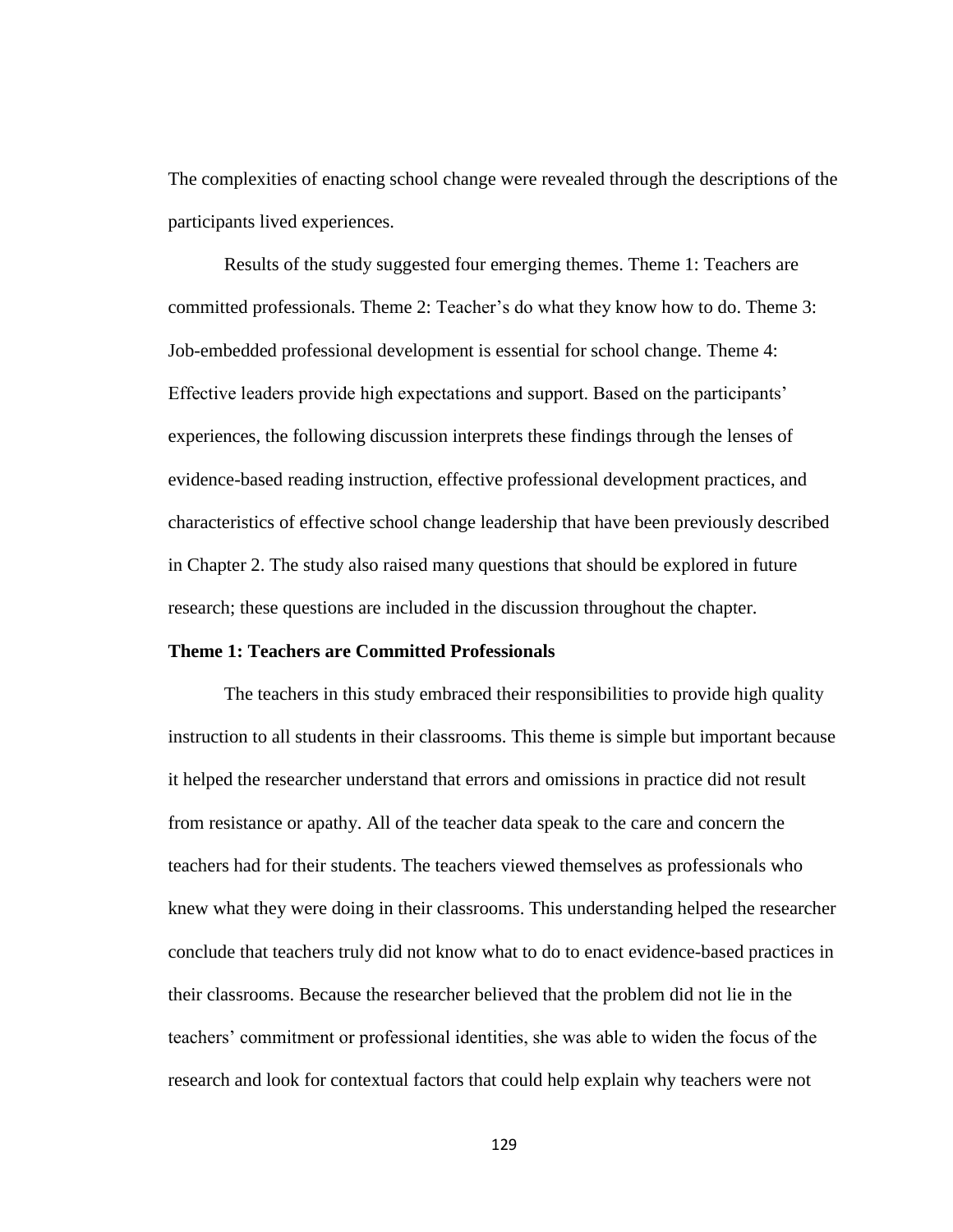actively engaged in evidence-based reading practices, despite the centrality of evidencebased practices to school's change efforts. The realization that the teachers were committed professionals helped the researcher identify professional development and change leadership as two essential elements in understanding the outcome of the school initiative to increase teachers' use of evidence-based reading instruction. This finding differs from much of the accountability literature in which teacher commitment has been linked to teacher effectiveness.

Accountability debates in education are complicated. On one hand, there is the logical desire to identify and extend effective instructional practices and also to recognize and reward effective practitioners (U. S. Department of Education, 2010). On the other hand, blame and punitive consequences are often attached to ineffective teachers and schools (NCLB). Data and the effective use thereof are essential to effective accountability systems, and these data are often used to stigmatize teachers with low student performance (Ofoegbu, 2004). Much of the accountability literature has attempted to link teacher effectiveness to teachers' commitment (Finnegan & Gross, 2007). The implication of this approach is that teachers who are not effective lack commitment and/or ability (Ofoegbu, 2004). Accountability systems established under NCLB (2001), including value added teacher evaluation systems (Ladd & Walsh, 2002), assumed that incentivizing student outcomes would increase teachers' commitment to effective instructional practice (Carnoy & Loeb, 2004; Center on Education Policy, 2007; Haney, 2000). However, evidence in the literature suggests that when value judgments about teachers' character and work ethic are conflated with judgments about the value of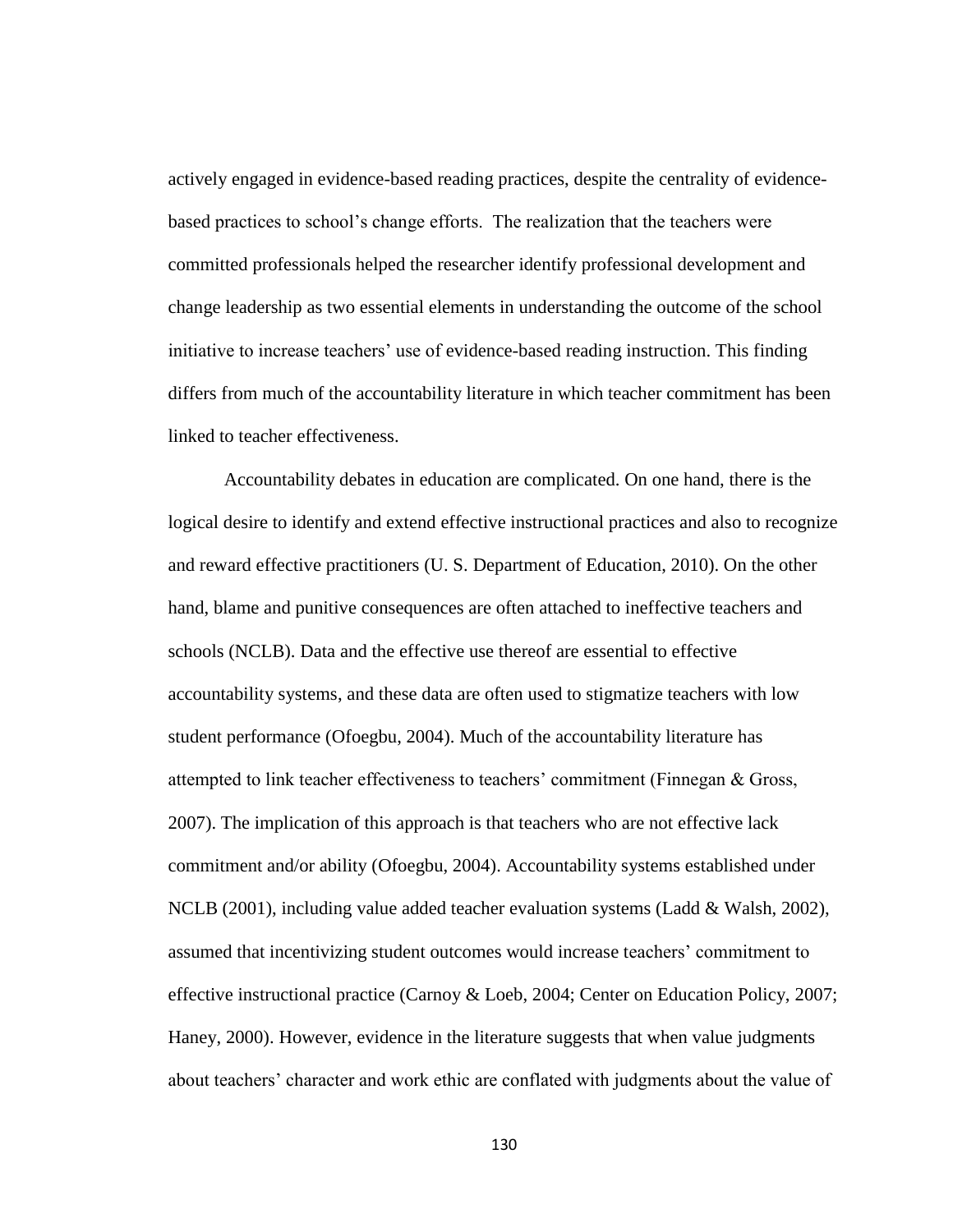their instruction, teachers' commitment to their professional practice decreases (Abelmann, Elmore, Even, Kenyon, & Marshall, 1999). Furthermore, the literature suggests that the sanctions associated with punitive accountability systems discourage effective (presumably committed) teachers and school leaders from working in lowperforming schools (Ladd & Walsh, 2002). Unfortunately, the issue is more than some of the literature suggests. Studies in the accountability literature that explicitly described high or adequate baseline levels of teacher motivation were not identified.

The assumption that ineffective teachers are not committed teachers is also found in the school leadership literature. Liethwood and Jantzi's (2005) review of the last 20 years of educational leadership literature investigated leadership in transformational organizational. The review did not include studies where teachers were assumed or described as having high levels of commitment. The five studies that explicitly addressed teacher commitment focused on leadership practices to increase teacher commitment. Although Ingersoll (2007) and others (Geijsel, Sleegers, Liethwood, & Jantzi, 2003) advise educational leaders that accountability systems often fail to recognize teacher commitment, no studies have been located to explicitly describe how educational leaders can leverage existing high levels of teacher commitment to improve instructional practices in transformational organizations.

The assumption that ineffective practice is associated with low commitment may interfere with school improvement initiatives if teachers are made to feel threatened or defensive. All teacher participants in this sample shared high levels of commitment to teaching and to children. Also, all teacher participants shared relatively low levels of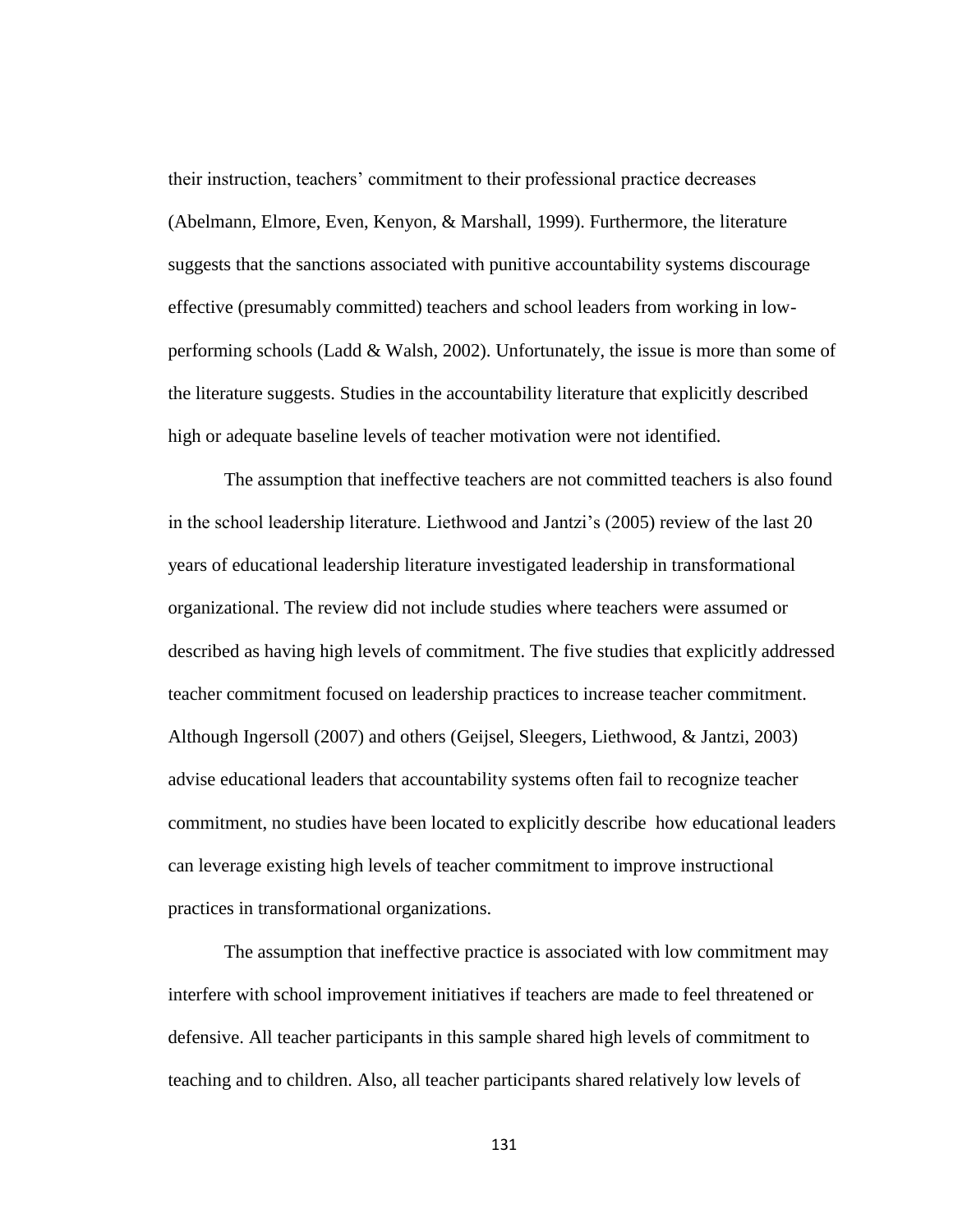knowledge about reading and limited use of effective instructional practices. Interestingly, the teachers did not all share the perception that efforts to measure their effectiveness and improve their practice challenged their levels of professional commitment. The researcher was not able to determine why or how the two groups of teachers differed and how these differences resulted in some teachers feeling secure and valued while others felt their professionalism and commitment were called into question by the school improvement efforts in reading. Understanding those differences is an important area for future research. The teachers who believed their professionalism and commitment were questioned perceived leadership directives about their professional practices as threatening and responded with fear. Although fear is associated with shortterm changes in behavior, it does not promote the collaborative practice that is a hallmark of lasting school improvement (Waldron  $\&$  McLeskey, 2010) and is not sufficiently motivating to effect lasting positive changes in practice (Fullan, 2010). During data analysis the researcher speculated that the teachers who felt their commitment was not recognized became increasingly disengaged with the wider school community and participated in school change initiatives only to the extent required to comply with the principal's explicit expectations. Unfortunately, the data the researcher had collected were inadequate to thoroughly answer these questions. The researcher speculated repeatedly in her field notes about what might happen if these threatened teachers were overtly and deliberately recognized for their commitment and longstanding service to the profession. Would such recognition help these teachers become more open to feedback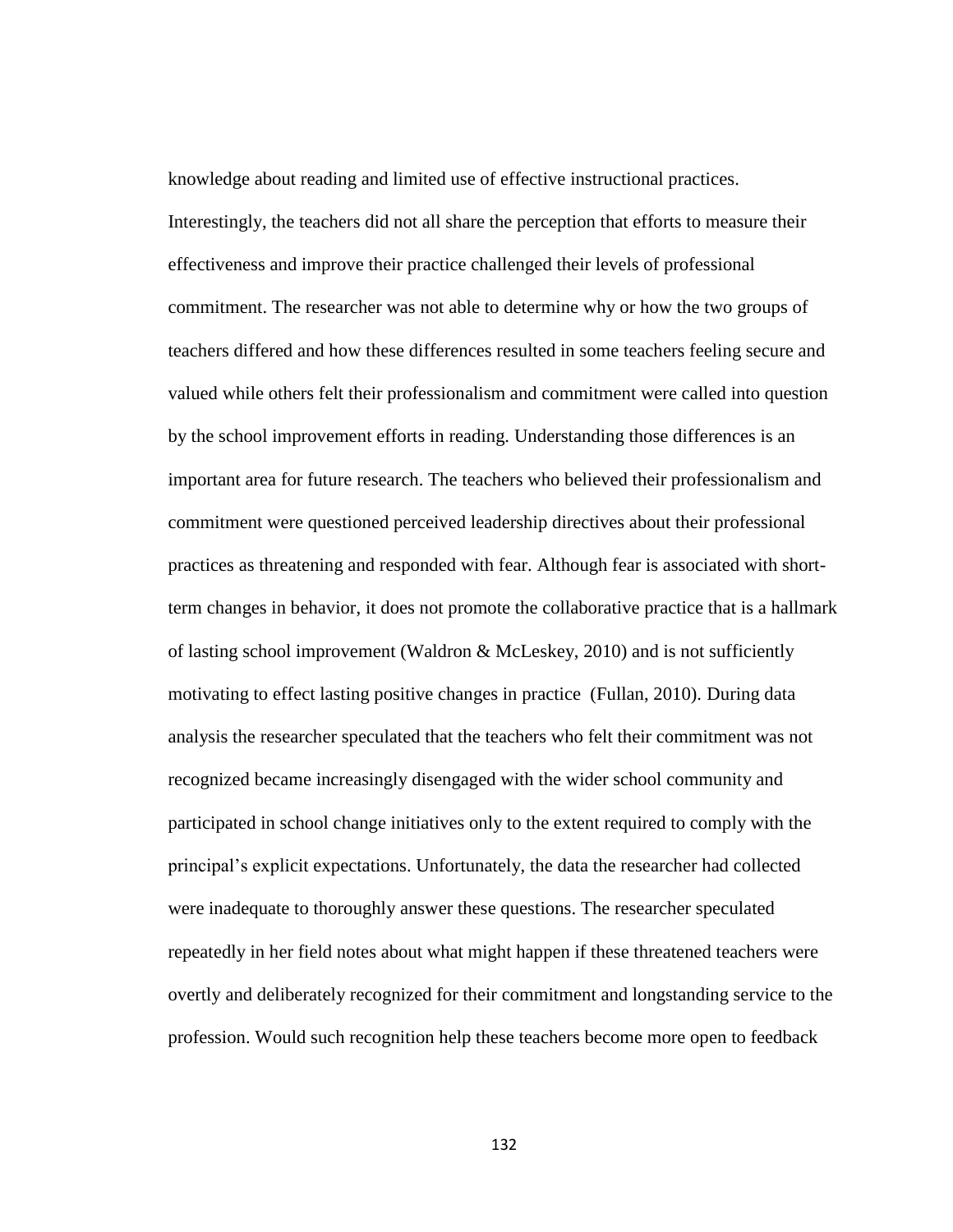about their instructional practices? Unfortunately, the literature provides little evidence to guide practice in this area.

The current study makes incremental contributions to the literature in two areas. First, the findings indicate that high levels of teacher commitment do not ensure effective instruction. This finding creates a research context in which is it possible to explicitly recognize teachers' commitment while finding ways to improve their instructional practice and creates a strengths-based perspective that is largely missing from the accountability literature. Second, teachers' use of ineffective instruction does not necessarily suggest low levels of teacher commitment. This finding also reduces the emphasis on the deficit perspective that much of the educational leadership literature defaults to when looking at teacher commitment and school improvement. Future research should also explore how and why teachers who are similar in many important characteristics (age, experience, culture, and training) experience school improvement efforts so differently as happened in this study. What is clear, however, is that recognizing teachers' commitment and professionalism while also recognizing widespread ineffective instructional practices, forced the researcher in this study to investigate alternative explanations. Discussion of an important alternative hypothesis follows. In this study, the researcher learned that teachers do not think in terms of effective or ineffective practice when enacting their daily pedagogy. Instead, teachers in this study made instructional decisions based on the instructional practices they knew how to enact and the resources that were available to them as well as their perceptions, data-driven or otherwise, of their students' needs.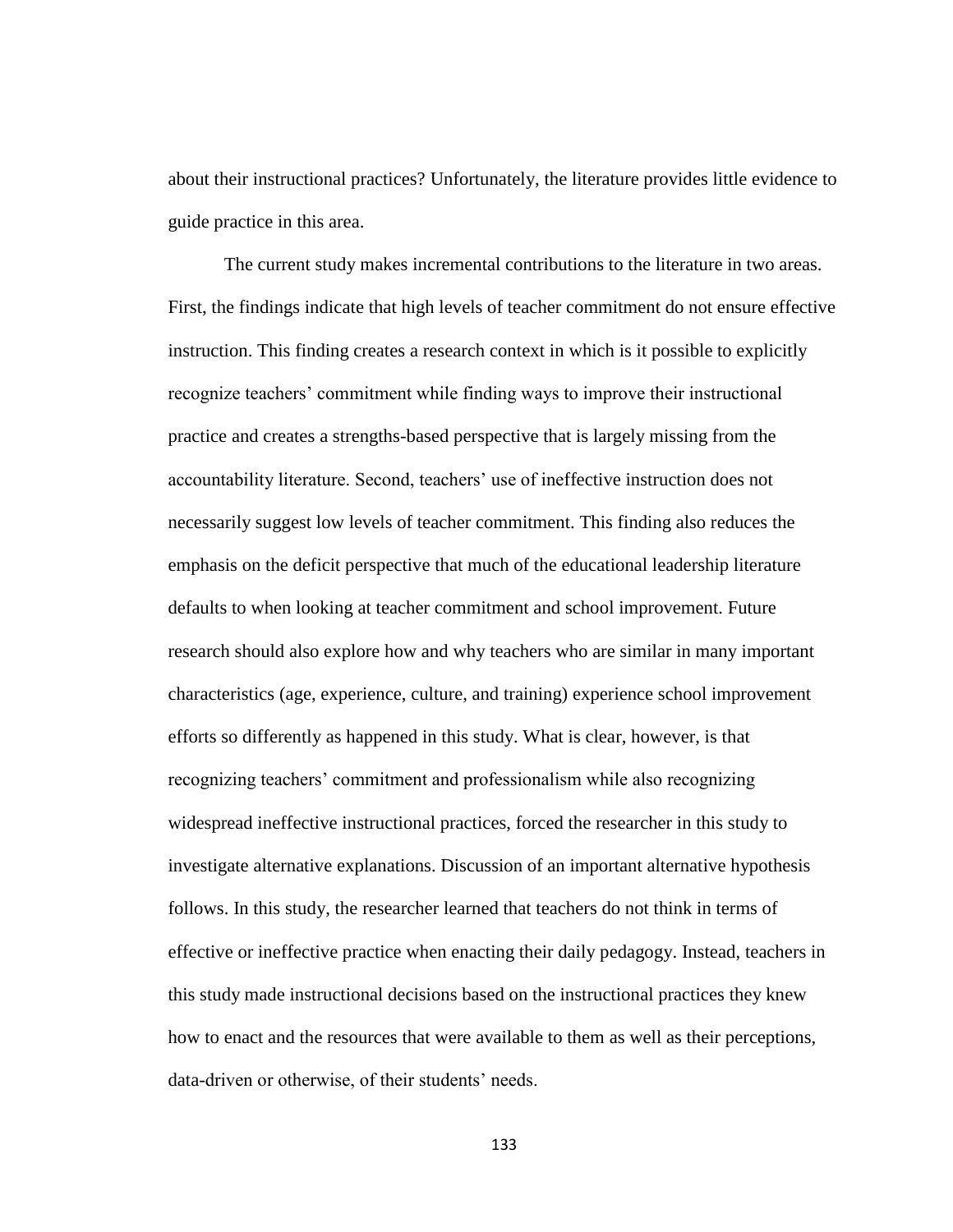## **Theme 2: Teacher's Do What They Know How To Do**

Relationships between teachers' knowledge and teachers' instructional decision making have been investigated extensively (Brownell et al., 2009; McCutchen, Abbott, et al., 2002; McCutchen & Berninger, 1999; McCutchen, Harry, et al., 2002; Piasta, Connor, Fishman, & Morrison, 2009). A substantial number of teacher knowledge studies explore ways to increase teachers' knowledge of effective instruction in order to increase teachers' use of effective instructional practices with their students (Brownell et al., 2009). Although research questions and foci may differ between studies, the teacher knowledge literature is grounded in the belief that increased domain knowledge increases the likelihood that teachers will engage that knowledge when making instructional decisions (Alexander & Judy, 1988).

In this study, teachers' domain-specific knowledge or lack thereof was apparent in the instructional practices teachers used and their instructional decision making, Some of the instruction that teachers delivered was evidence-based (e.g., the effective phonics instruction delivered via prescriptive commercial programs), and teachers described this instruction as effective. The AIMSweb data support this point: Students who received this evidence-based instruction learned phonics showed greater gains in phonics learning than in the other early reading skills that the AIMSweb assessments measure. Interestingly, while the teachers were able to deliver effective phonics instruction, the interview data revealed a surprising lack of theoretical knowledge in all areas of reading, including phonics, and this was in spite of the fact that theoretical information was provided to the teachers in the Foundations of Reading workshop. This finding raises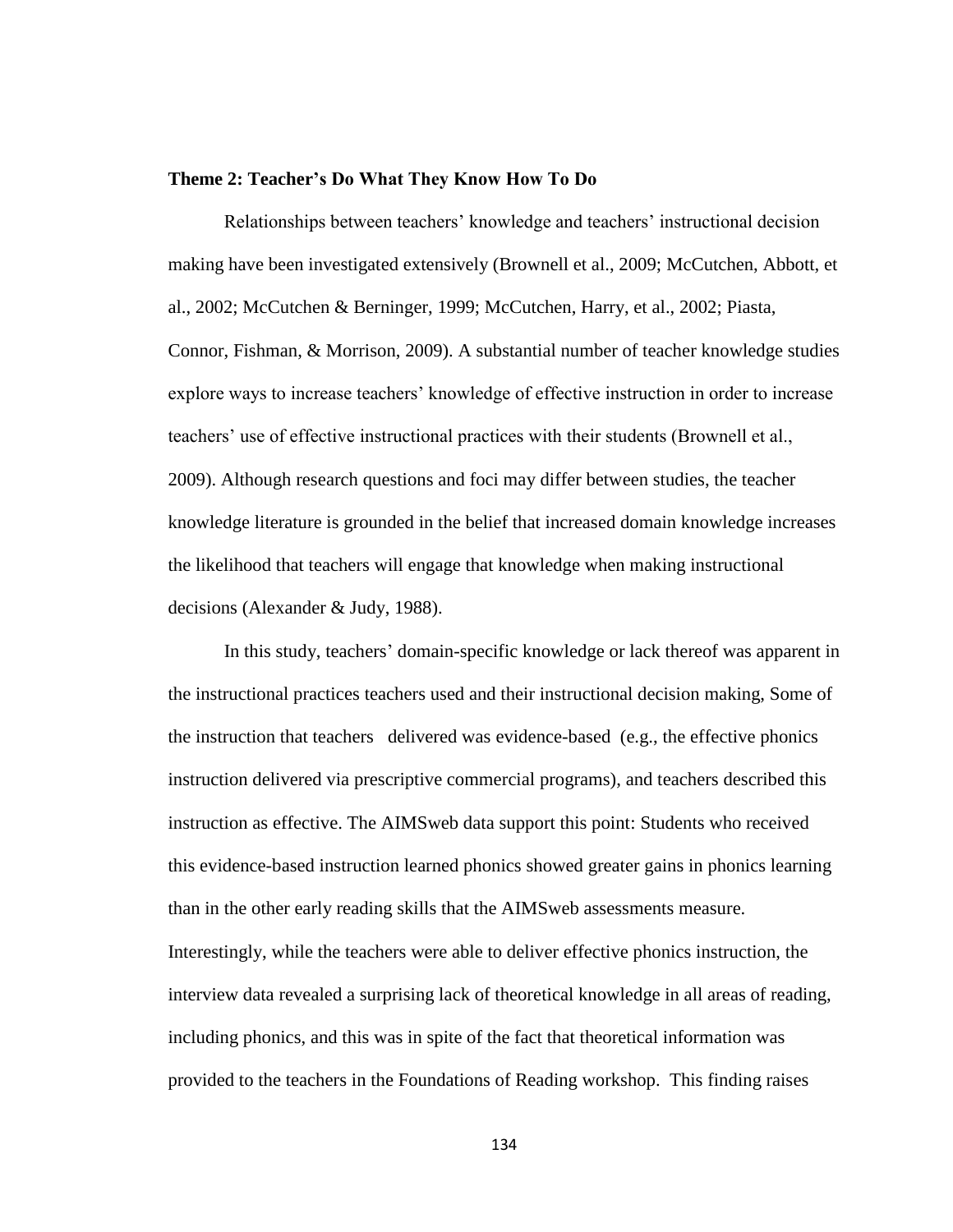important questions about what domain specific knowledge teachers need in order to deliver effective instruction. Must teachers have extensive theoretical knowledge to make effective instructional decisions and deliver effective instruction? The literature suggests that effective school reforms provide teachers with highly specific instructional practices in targeted, delimited curricular areas (Correnti & Rowan, 2007; Justice, Kaderavek, Fan, Sofka, & Hunt, 2009). Is it enough to simply provide teachers with evidence-based prescriptive instructional programs and make sure they can implement them with fidelity? Although there are no easy answers to such a complex question, the data in this study concur with findings in the literature; in some cases the answer may be yes (McIntyre, Powell, Coots, Jones, Powers, Deeters, & Petrosko, 2005). The school change literature emphasizes that teachers are more likely to change their instructional practices when it is easy to do so (Snyder, Bolin & Zumwalt, 1992). The teachers in this study found the prescriptive programs easy to use and did not mind using them.

Nonetheless, prescriptive instructional programs are controversial (McClain, Zhao, Bowen, & Schmitt, 2006). Much of the debate, however, appears to focus on concerns that programs that explicitly describe to teachers how they should deliver instruction to students, somehow "deskill" teachers and devalue their professional practice (McClain et al., 2006). Indeed, the act of teaching in its entirety is complex and cannot be reduced to a prescribed list of practices and scripted responses that will address all students' educational needs (Carpenter, Blanton, Cobb, Franke, Kaput, & McClain, 2004). However, acknowledging the complexities of teaching in  $21<sup>st</sup>$  century classrooms seems to strengthen the case for providing teachers with tools that research indicates are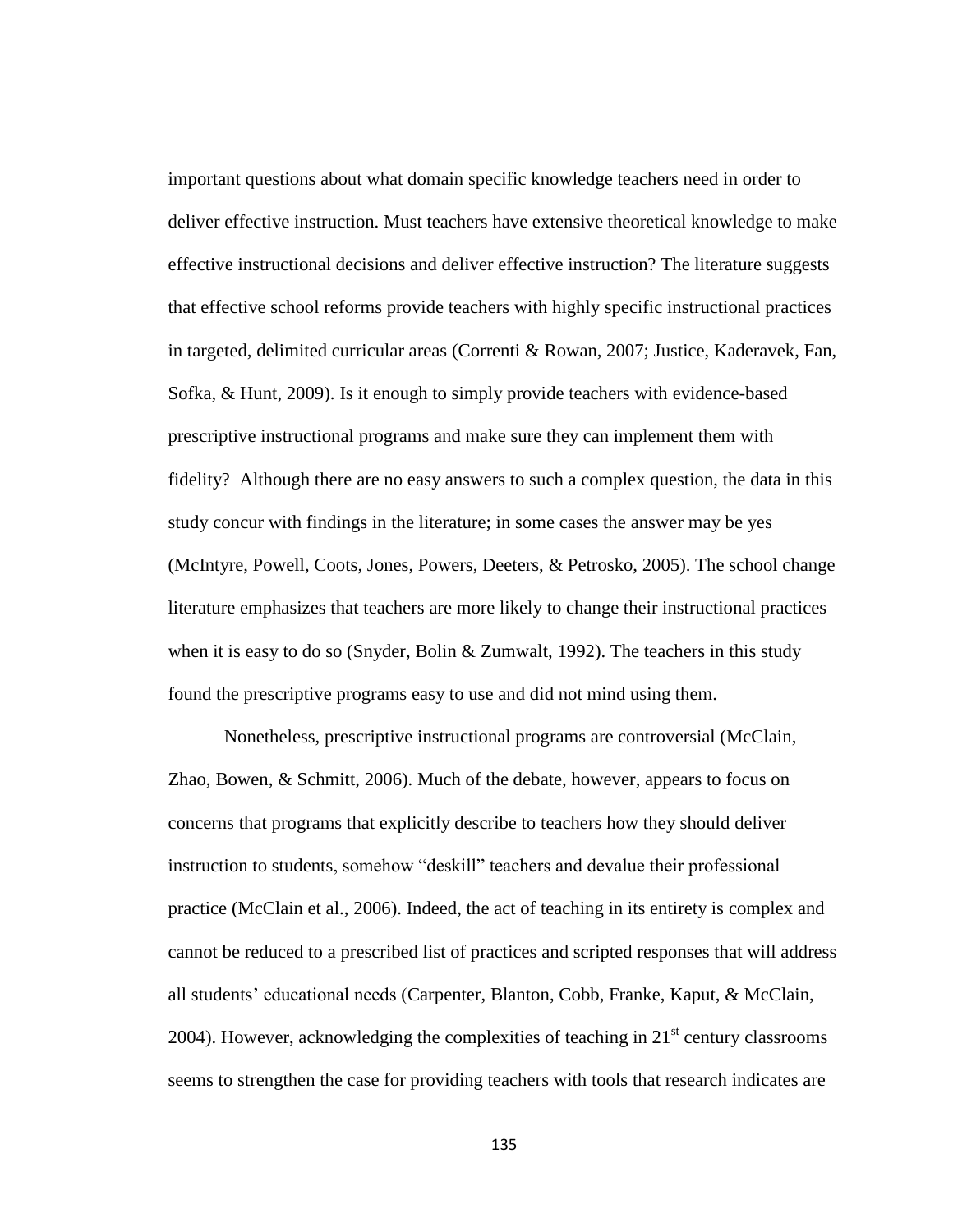effective instructional practices for teaching specific early reading skills. In other words, given the demands on teachers and all of the variables in the typical classroom environment that affect student achievement that are beyond teachers' control, why not simplify instructional decision making where it is possible and beneficial to teachers and students? Do committed, professional teachers feel devalued and deprofessionalized by such tools as Wilson Fundations and Orton Gillingham? The teacher participants in this study, albeit a limited sample, did not feel this way, far from it. As described in Chapter 4, the teachers in this study reported that they relied on and were grateful for these prescribed programs because they knew how to use them (Snyder Bolin, & Zumwalk, 1992), and the teachers believed (correctly) that the programs were effective because they were research-based.

An examination of practices in fields outside of education is instructive. Few would argue that flying an airplane, practicing emergency medicine, or constructing a building are any less complex than teaching a child to read. Yet these are fields in which prescribed, evidence-based procedures are routinely used to ensure quality, efficacy, and safety. There is no evidence that asking physicians to follow an evidence-based diagnostic checklist to assess and treat patients' basic needs in the emergency room in any way diminishes physicians' capacity to perform other, less clear-cut job responsibilities (Gawande, 2006; 2009). Indeed, leading medical researchers argue that patient care is enhanced because resources previously spent on a "guess and check" approach can be reallocated and available for situations that require more creative problem solving (Cooper, Newbower, & Kitz, 1984). So too, promoting teachers'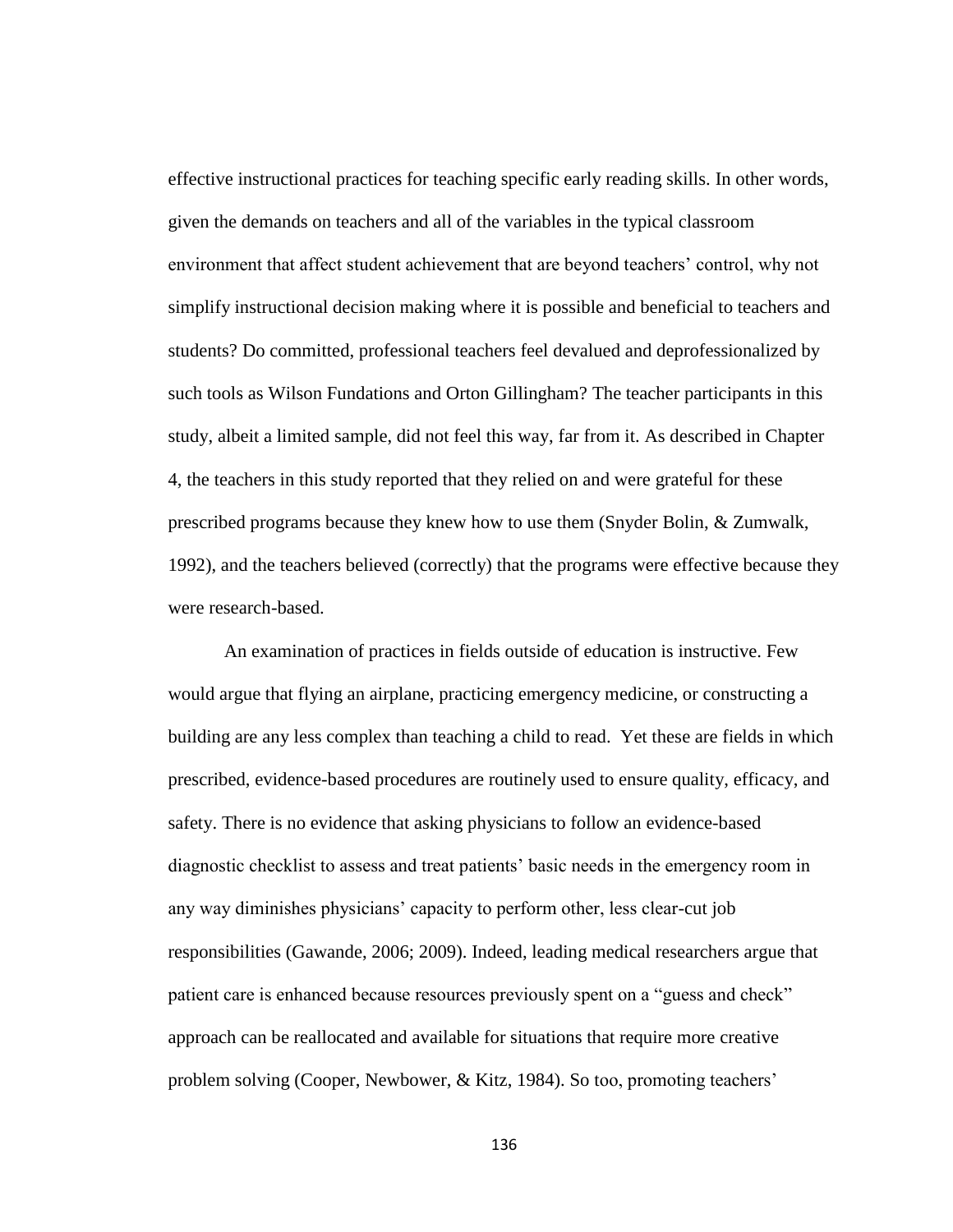knowledge of and access to effective prescriptive programs may result in increased use of effective instruction as was the case in this study. The precise role that prescribed reading programs should play in efforts to increase evidence-based reading practices is obviously an important topic for future research which should include the following. First, do teachers sustain evidence-based practices once they learn to use them? Second, can the problem solving strategies teachers learn to implement in prescriptive programs generalize to instruction outside of the prescribed program? How can teachers be prepared to teach key areas of early reading for which there are no prescribed programs such as comprehension and fluency? One thing is certain; the data from this study and the literature concur that teachers learn to use instructional practices by enacting these practices in their own classrooms (Joyce  $\&$  Showers, 2002). Thus, helping teachers know how to use effective instructional practices, within prescriptive programs or otherwise, requires job-embedded professional development.

# **Theme Three: Effective Professional Development is Job-Embedded**

An examination of the *Foundations of Reading* workshop through a lens based on the literature that describe characteristics of research-based professional development helps explain why teachers did not demonstrate knowledge or use of evidence-based reading instruction after attending the *Foundations of Reading* workshop.

The professional development program, *Foundations of Reading,* is a contentdriven workshop. Research on professional development suggests that content- based workshops are unlikely to result in meaningful teacher learning or chances in teacher practice (Killion, 2006). *Foundations of Reading* (*RF*) did not meet the criteria for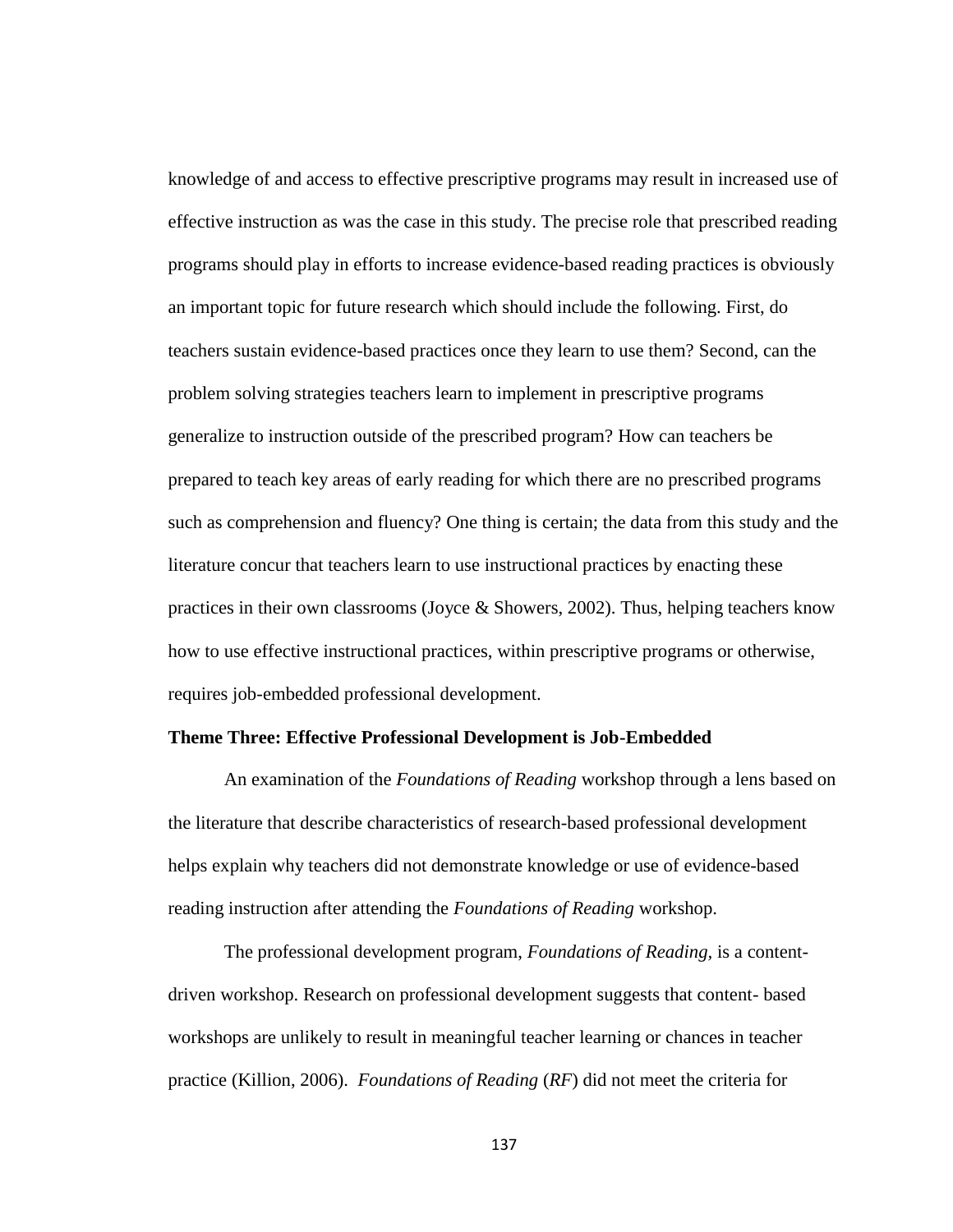effective professional development (Darling Hammond & Richardson, 2010; Garet, Porter, Desimone, Birman, & Yoon, 2001; Quick, Holtzman, & Chaney, 2009). After examining the data and the results, the researcher concluded that a major reason for *RF*'s failure to influence teachers' knowledge or practice was the lack of job-embeddedness in two important areas. First, the workshop focused on identifying and solving problems for individual children but did not then explain how that process integrates into planning for the larger general education classroom. The emphasis on individual children is not consistent with general educators' experiences and responsibilities for teaching large numbers of children (Waldron & McLeskey, 2010). Therefore, the teachers in this study may have benefitted from modifications to that workshop that showed them how to implement evidence-based practices in their K-1 classrooms (Garet, Porter, Desimone, Birman, & Yoon, 2001; Moats, 2007). Second, the teachers did not receive coaching, guidance, or feedback related to their use of evidence-based reading instruction in their general education classrooms (Bursuck, Smith, Munk, Damer, Mehlig, & Lenz, 2004; Killion & Harrison, 2006).

As described in Chapter 4**,** teachers never received feedback about the evidence base, or lack thereof, in their reading instruction, including teaching and planning (Moats, 2007). This was due at least in part to the lack of knowledge on the part of the instructional leaders, who are essential to the effectiveness of professional development efforts (Knight, 2009) For example, the instructional leaders did not recognize the lack of evidence-based instruction in the literacy center activities (Moats, 2007). Of interest, though, is that the school did provide ongoing job-embedded support in RTI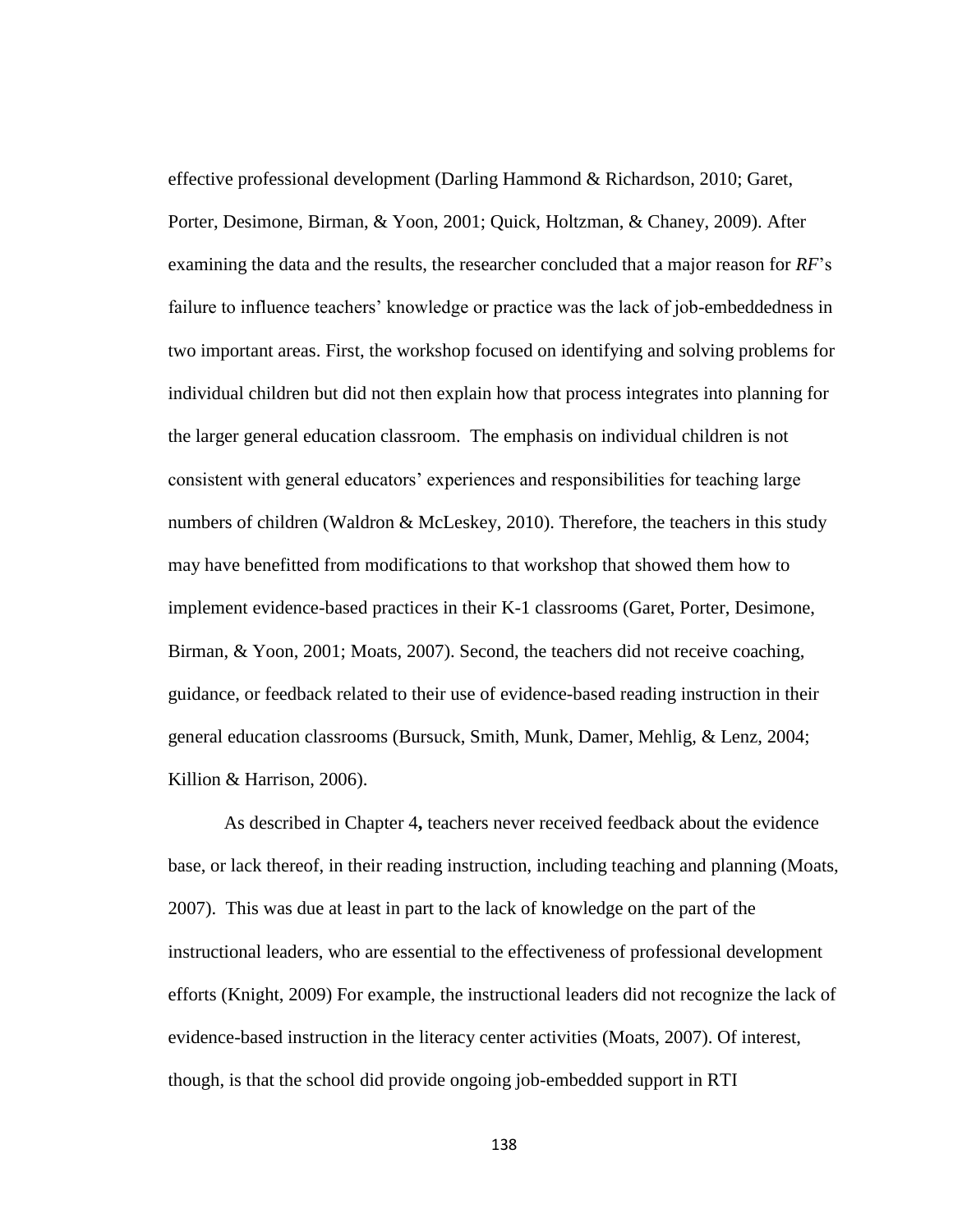implementation and it was effective! Indeed, as described in Chapter 4, teachers received ongoing job-embedded support to use assessment data and evidence-based instructional interventions to address students' learning needs as part of the district RTI initiative. Teachers had access to experts in their school building who offered opportunities for ongoing guided practice. Although the implementation was imperfect, overall, it appeared that with job-embedded support teachers began to learn about the process and gain basic conceptual understanding of how to use the various tools and processes that were part of their school's RTI implementation. The fact that job-embedded support for RTI was provided and effective suggests that the capacity existed in the school to provide effective, job-embedded professional development for reading instruction if leaders decide to do so.

The researcher wondered why instructional coaching to provide job-embedded support for reading instruction was not more of a priority. Although speculative at best, the researcher did identify several factors that may have influenced the lack of jobembedded support for the evidence-based reading initiative. First, there appeared to be a lack of collaboration between general education and special education at the central office level. *RF* is a special education professional development workshop, delivered by special education staff and paid for with special education funds. The curriculum coaches (who are considered part of general education) received the *RF* training but were not asked to support evidence-based reading instruction in the schools. This was unfortunate, since, as previously indicated, *RF* training did not always apply to general education classrooms. *RF* could have benefited from someone with background in general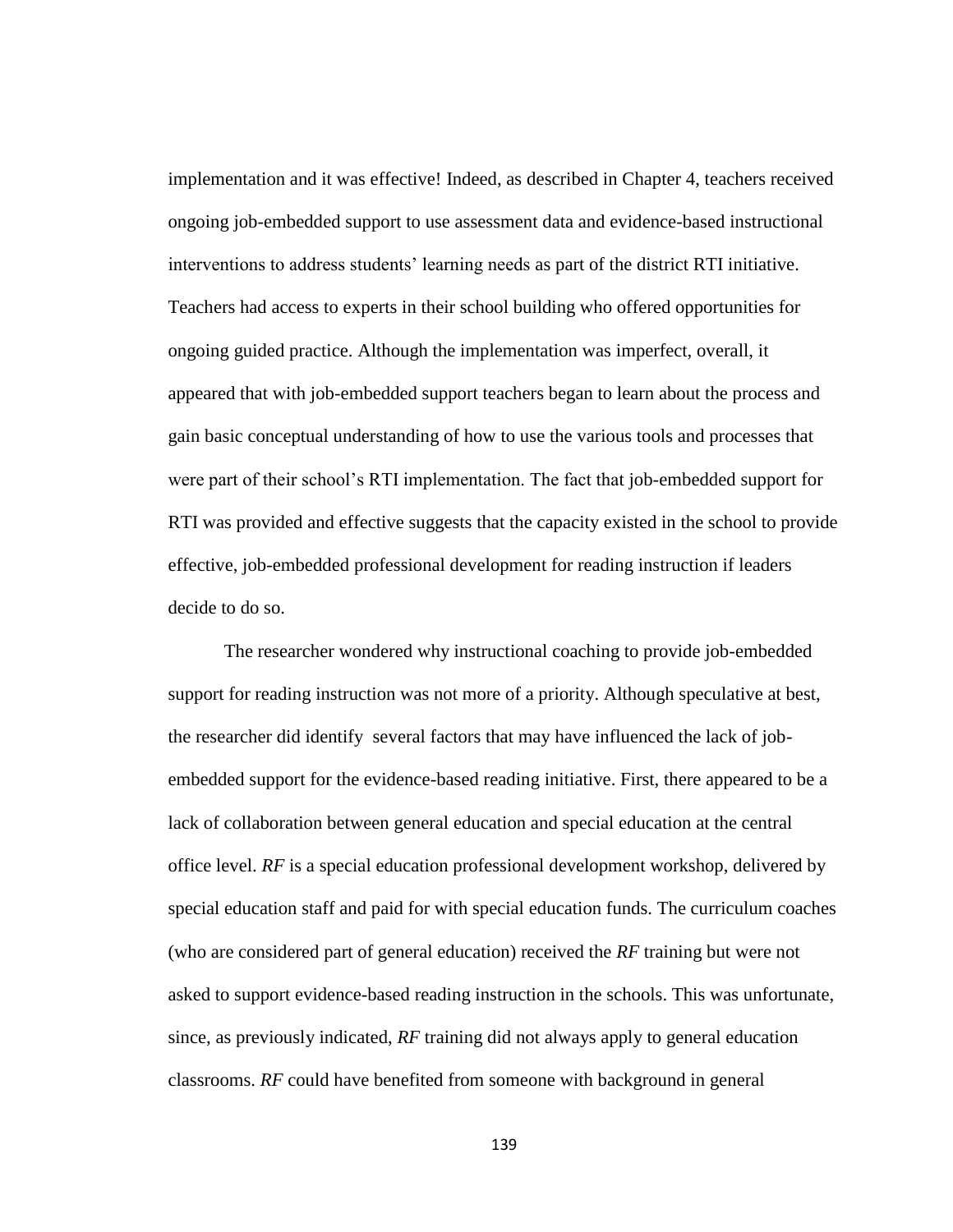education helping to make the content more applicable. The researcher asked about the role of the curriculum coaches several times during the study and never received an official explanation as to why they were not providing coaching in *RF*. Over time the researcher came to believe that there was a lack of support for *RF* among key general education leadership, but the researcher was not able to confirm this suspicion. The National Association of School Directors of Special Education suggest that a common barrier to school improvement and district-wide implementation of evidence-based reading instruction is the belief that data-driven instructional decision making is not a general education responsibility (NASDSE, 2008). In retrospect, a shortcoming of the study is that the researcher did not interview the general education leadership at the central office. Future research should include leadership from special and general education, even if the general education leadership does not appear to be directly involved in the implementation. A second potential barrier to the provision of jobembedded coaching was the apparent lack of knowledge about evidence-based reading instruction among the instructional leadership at the school level. Moats (2007) explained that teachers must learn to be critical consumers of instruction in order to be in order to be effective teachers of reading. It seems logical that this would also be important for instructional leaders. Practices that were not evidence-based were observed regularly in the teacher participants' reading instruction, but instructional leaders did not express awareness or concern about these practices. While it may be unrealistic to expect building level instructional leaders to become experts in evidence-based reading given their myriad responsibilities, school change and increased instructional effectiveness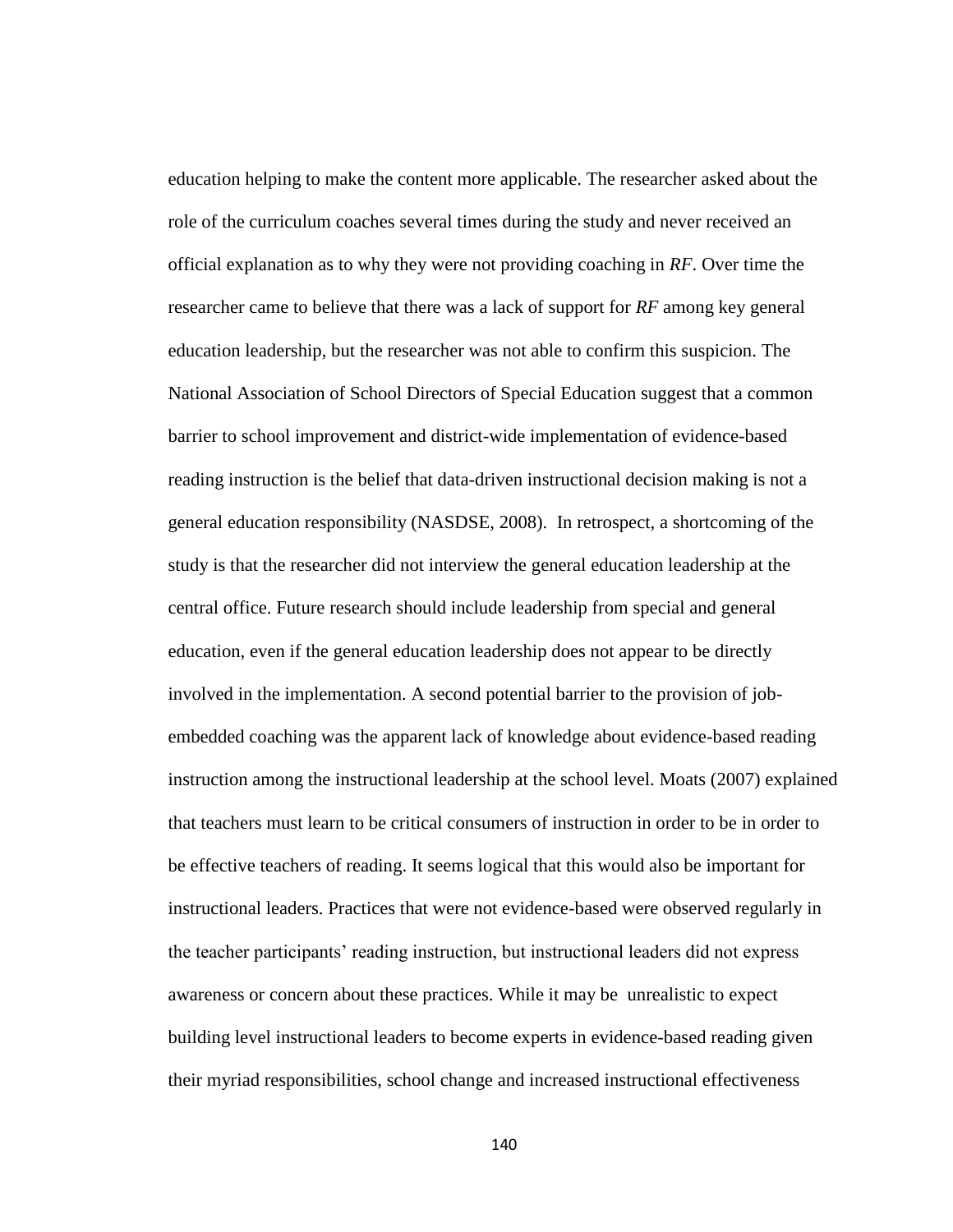depend on effective leadership particularly building leadership level (Hallinger, Bickman, Davis, 1996; Fullan, 2007;(Mangin, 2007; Scribner, Hager, & Warne, 2001). Thus, alternative approaches to increasing school-level capacity to support teachers' incremental, job-embedded learning of evidence-based reading instruction are needed. (Firestone, Mangin, Martinez, & Polovsky (2005). The literature is clear that collaborative professional development is a very effective means of provided jobembedded professional support (Boudah, Blair, & Mitchell, 2003; Garet et al., 2001; Joyce & Showers, 2002; McLeskey & Waldron, 2010). Future research may explore ways to support instructional leaders' implementation of collaborative professional development at the building level in order to increase capacity to deliver evidence-based reading instruction in their building. Several effective collaborative professional development processes identified in the literature that may be of particular merit include professional learning communities, mentoring, book study groups, action research and peer coaching for teachers (Curry, 2008, Darling-Hammond & Richardson, 2009; L'Allier, Elish-Piper, & Bean, 2010; Podhajski, Maher, Natan, & Sammons, 2009).

Another important area for future research is to determine what essential knowledge about evidence-based instruction school leaders must possess in order to support change initiatives that ultimately improve student outcomes. Finally, it would be helpful to identify exemplars in order to document what effective building level instructional leaders do to help teachers learn to discriminate between evidence-based and other common forms of reading instruction, and enact evidence-based instructional decision making and practices in reading (Friend & Cook, 2010) A key finding that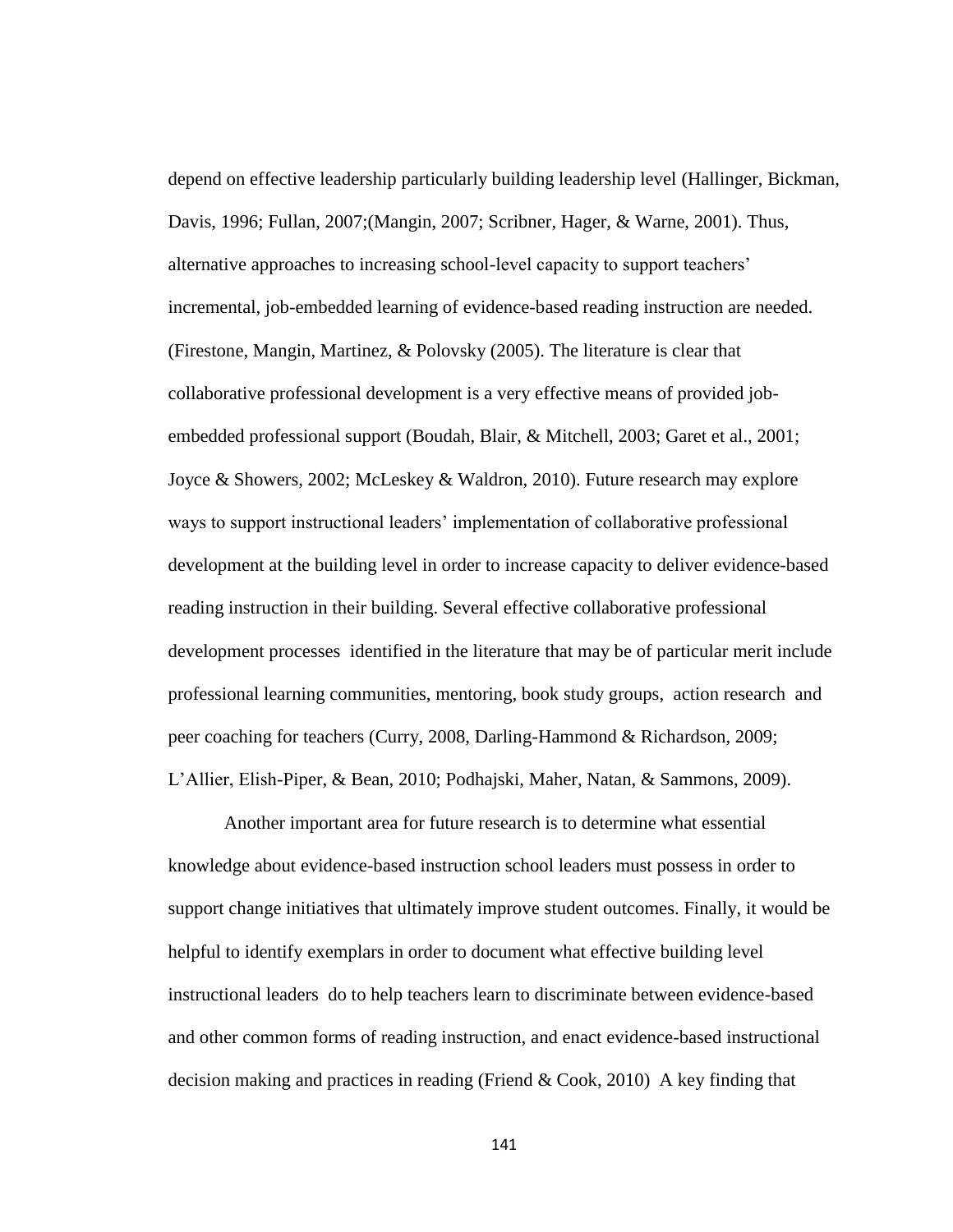emerged from the study, however, is that teachers depend on and want effective leaders who are capable of leading change initiatives (Fullan, 2007), the topic of the next section.

## **Theme Four: Effective leaders provide high expectations and support**

There is more to changing teachers' instructional practices than just jobembedded professional development (Cole, 2004). During the study, the researcher began to understand the importance of school leadership and systems-level characteristics that are essential for accomplishing the organizational changes needed to fully enact evidence-based practices. One of the interesting results in this study was the extent to which teachers and instructional leaders agreed on the qualities effective leaders possess. The teachers and instructional leaders clearly articulated that effective leaders provide high expectations for employees and support employees' efforts to achieve the goals. Because the data in this study document the experiences of a school in the midst of the change process, the implementation of evidence-based practices as it relates to leadership and school change is interpreted using Michael Fullan's (2010) empirically-validated model involving the six secrets of school change.

**Love your employees.** Overall, the data presented in Chapter 4 suggest that the instructional leaders who participated in this study led in a manner that was consistent with Fullan's (2010) description of "loving" employees. The instructional leaders described themselves as investing in employees and supporting teachers by giving them responsibilities in their own areas of expertise and empowering them to solve problems on their own (Sirota, Mischkind, & Meltzer, 2005). This view of leadership is consistent with the practice of lead-management, an approach to management in which a leader's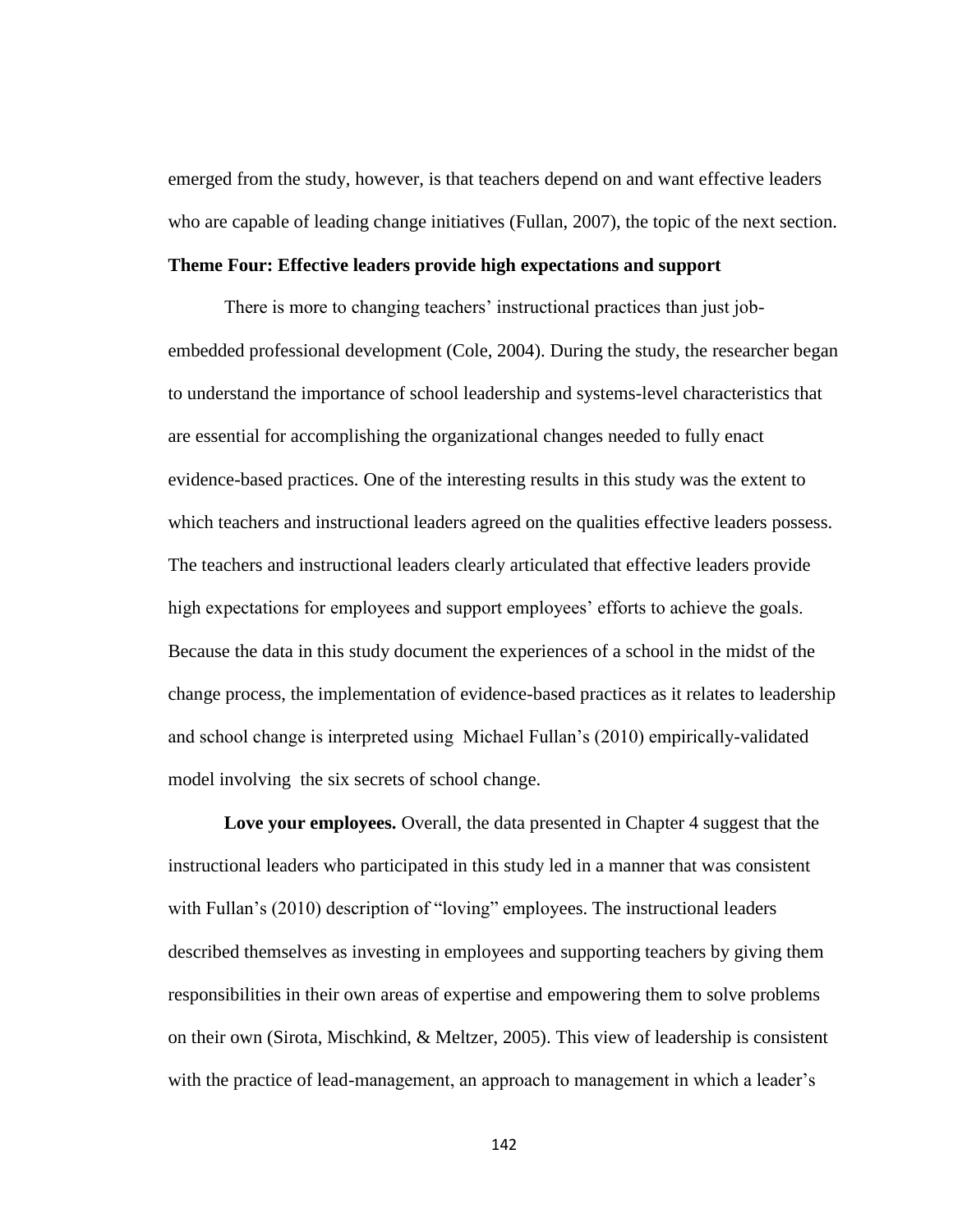primary responsibility is to facilitate conditions that build capacity such that employees produce quality outcomes on their own and without having to submit to an external authority that rewards compliance and punishes the lack thereof (Deming, 1986; Glaser, 1998). The fact that the professional development was not effective is an issue related to capacity building that will be explored later in this chapter.

The majority of the teacher and leader participants in this study expressed feeling empowered to make decisions and supported by their supervisors. The business literature suggests that employees who feel valued and supported are more productive and more engaged in solving problems (Liker, 2004; Sisodia, Wolfe, & Sheth, 2007). While the literature is undecided about the extent to which job-satisfaction and job-performance are correlated in education (Judge, Thoresen, Bono, & Patton, 2001), perceived poor working conditions appear to be at least indirectly related to eventual teacher attrition (Billingsley, 2004). Two of the teachers in the study described the essential qualities of effective leadership in ways that were consistent with the other teacher and instructional leader participants but did not feel that they received those supports from the current leadership. The researcher was unable to determine exactly why these two teachers' experiences and perceptions differed from the other teacher participants. Perhaps these two teachers had personal characteristics that were inconsistent with a lead management approach or with organizational change in general. Future research should explore the extent to which individual teacher characteristics may support and threaten cultural changes within school improvement initiatives.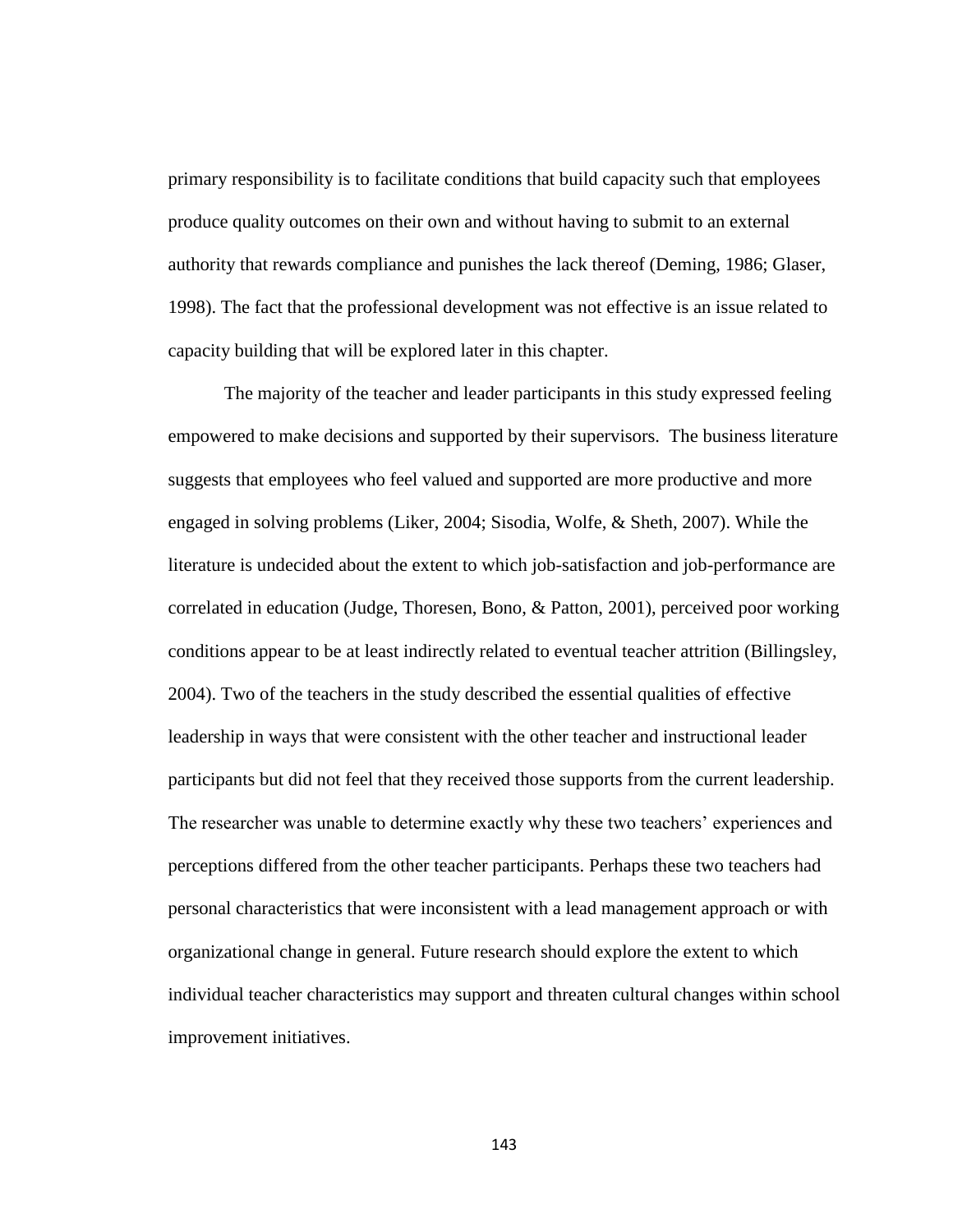It would also be interesting to investigate the potential impact of the leadership practices and philosophies of central leadership on the school change process. In analyzing the data the researcher realized that all but one of the building-level instructional leaders was relatively new to the district and all of them viewed central office as an established bureaucracy staffed by individuals who had worked in the district for many years. The researcher suspected that there may have been clear divisions in philosophy, power, and practice between the "old guard" (researcher's characterization) of power among the district's senior leadership and the recently hired leadership brought in to improve practice through change. Unfortunately, the researcher did not collect data that would allow her to describe the complexities of competing interests and leadership approaches in the district.

**Connect peers with purpose.** Collaboration is considered a key indicator of effective, productive organizations across professional disciplines beyond education, including business, non-profit, entertainment, and technology (Bennis & Biederman, 1997). Organizational structures that promote collaboration are predictive of and necessary to effective school reform (Friend & Cook, 1990). The evidence in the data reported here of effective informal collaborations between teachers and some instructional leaders suggest that more formalized collaborative processes in professional development may be relatively easy to introduce, at least at the school level. However, formal efforts to promote collaborative problem solving will require a significant investment in knowledge building about evidence-based reading instruction and evidence-based decision making to ensure that the required conditions of voluntariness,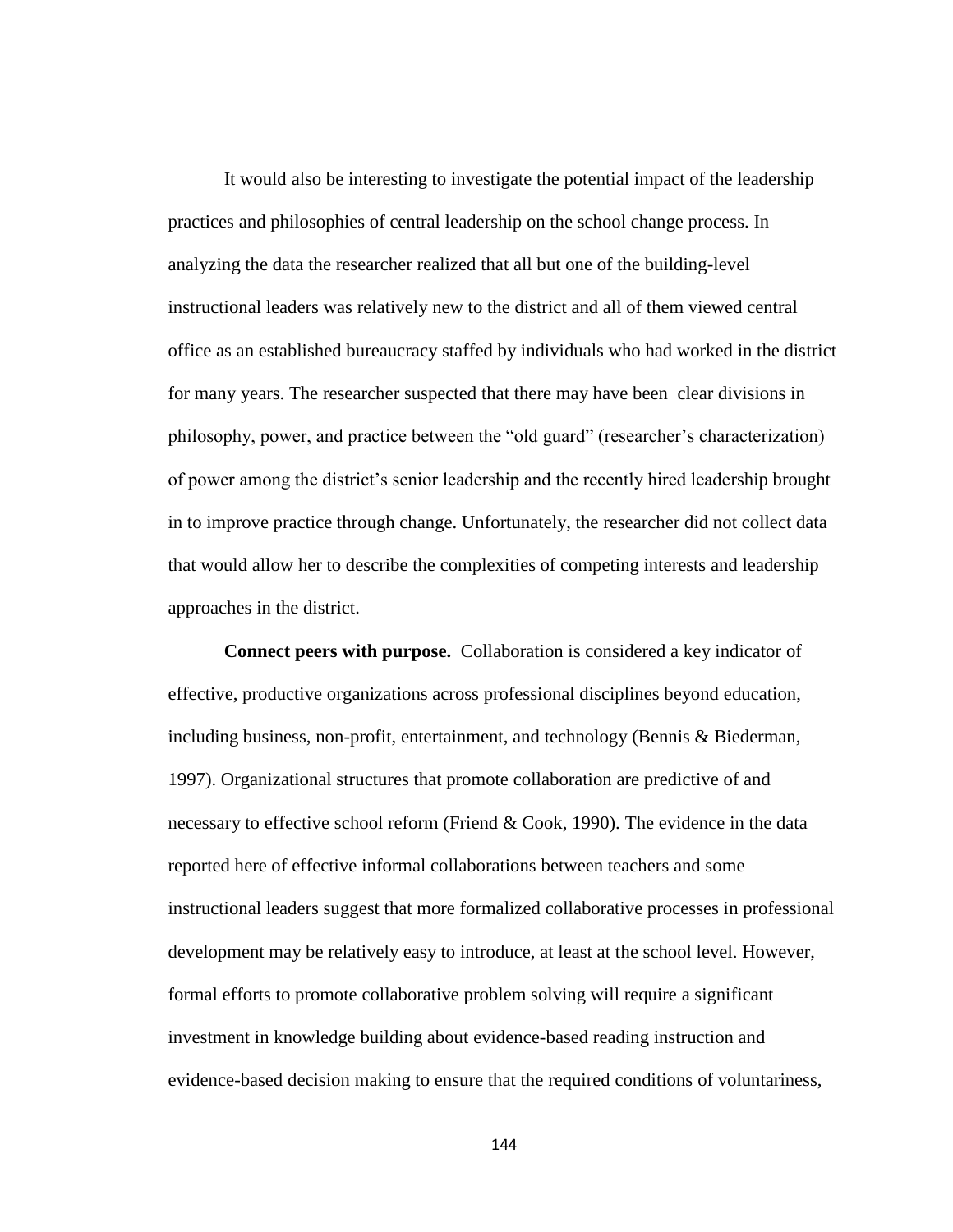parity, mutual goal setting, shared responsibility, shared resources, and shared accountability (Friend & Cook, 2010) are present. During the study it was apparent that the instructional leaders were making the instructional decisions related to the RTI problem solving process. Unfortunately, neither teachers nor instructional leaders knew enough about reading to recognize that some of these instructional decisions were incorrect and not evidence-based. The teachers were responsible for delivering instructional interventions in reading based on data that they did not understand. The researcher believed that teachers would also be held accountable for the success or failure of these instructional interventions. These conditions in which group members have unequal power and are making poor decisions based on questionable evidence are unlikely to succeed and would likely jeopardize future efforts to build the collaborative culture that is so important to lasting school improvement (Fuchs & Fuchs, 2006; Fullan, Cuttress, & Kilcher, 2005) Such difficulties may be common in schools and districts that are struggling to enact transformational school change on their own. Future research should focus on how effective leaders and teachers recover from initial errors that may threaten future collaborative practice.

**Capacity building prevails.** The instructional leaders involved with the school change initiative in evidence-based reading instruction valued professional learning. They recognized that general education teachers did not know how to provide evidence-based reading instruction and identified *RF* as a tool to increase teachers' knowledge which they hoped would lead to teachers' increased use of evidence-based instructional practices in reading. A consistent message from the instructional leadership when talking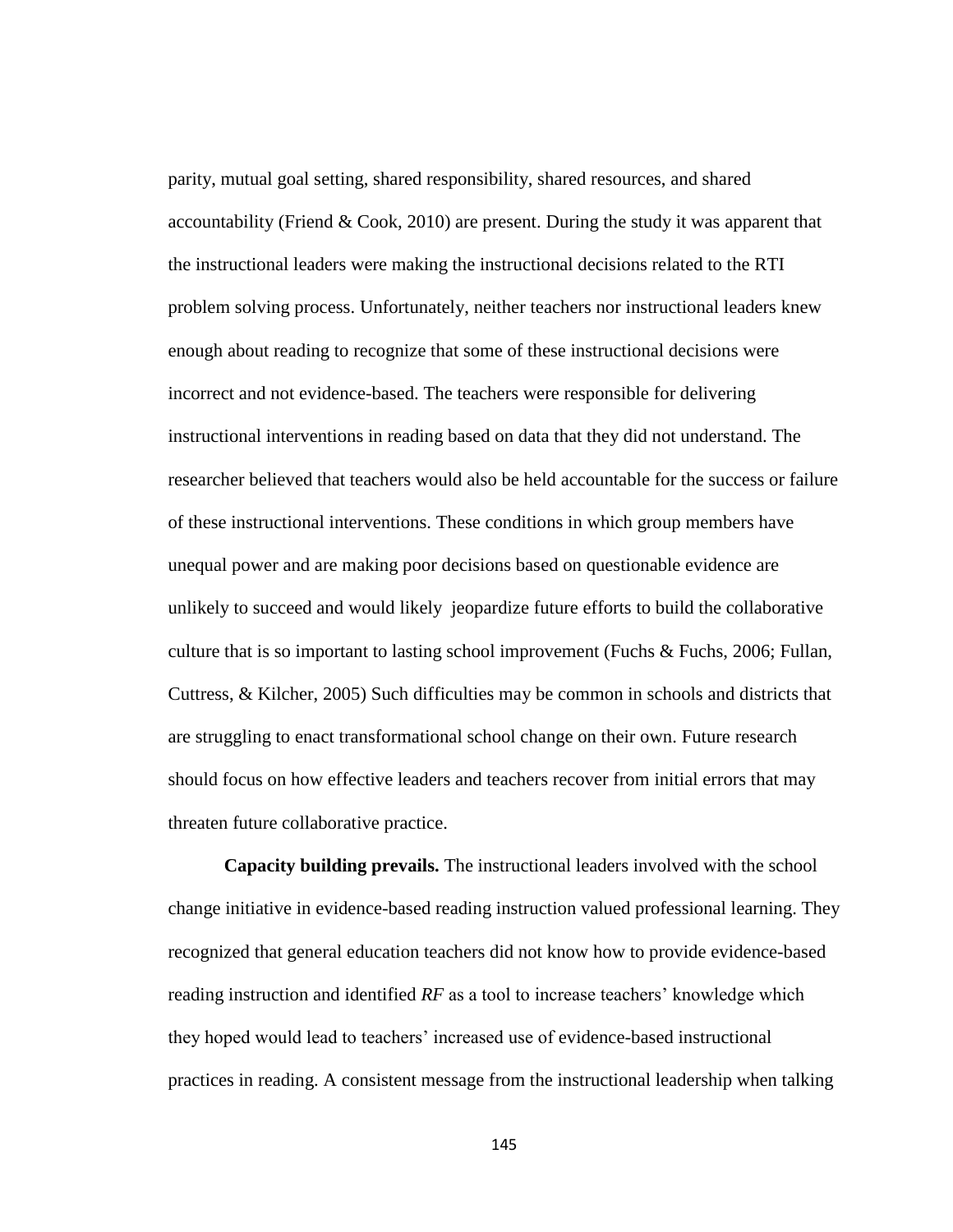about the challenges they must overcome to implement school change is that change is difficult and many teachers are resistant to change. Although the data indicate that the professional development did not change teachers' instructional behaviors, the researcher found no evidence that teachers were resistant to using new practices that they knew how to implement. The literature suggests that these characterizations of change as difficult and teachers as resistant are associated with ineffective professional development practices (Richardson & Placier, 2001). Leaders must employ best practices at all levels of the system that are involved in change, including organizational transformation and professional development (Fullan, 2007; Waldron & McLeskey, 2010). The accountability literature tends to emphasize teachers' responsibilities to provide evidence-based instruction. Future research should explore the impact of accountability mechanisms for all instructional leaders to ensure that teachers are given a fair opportunity to change their practices. The data suggest that newly hired leaders favor increasing accountability at all levels of the bureaucracy. It is not clear how much support these new leaders have from the aforementioned "old guard". Future research should investigate the extent to which recently hired leaders are able to effect lasting changes when working with established leadership. This may be a particularly important issue for small rural school districts if the senior leadership personnel have spent much, if not all of their careers in the same district (Chance, 1993; Howley & Howley, 2005). Such inquiry would address a much needed gap in the literature of school change. No studies were located that document the ways in which change is managed in small rural school districts that independently attempt widespread school improvement initiatives. A unique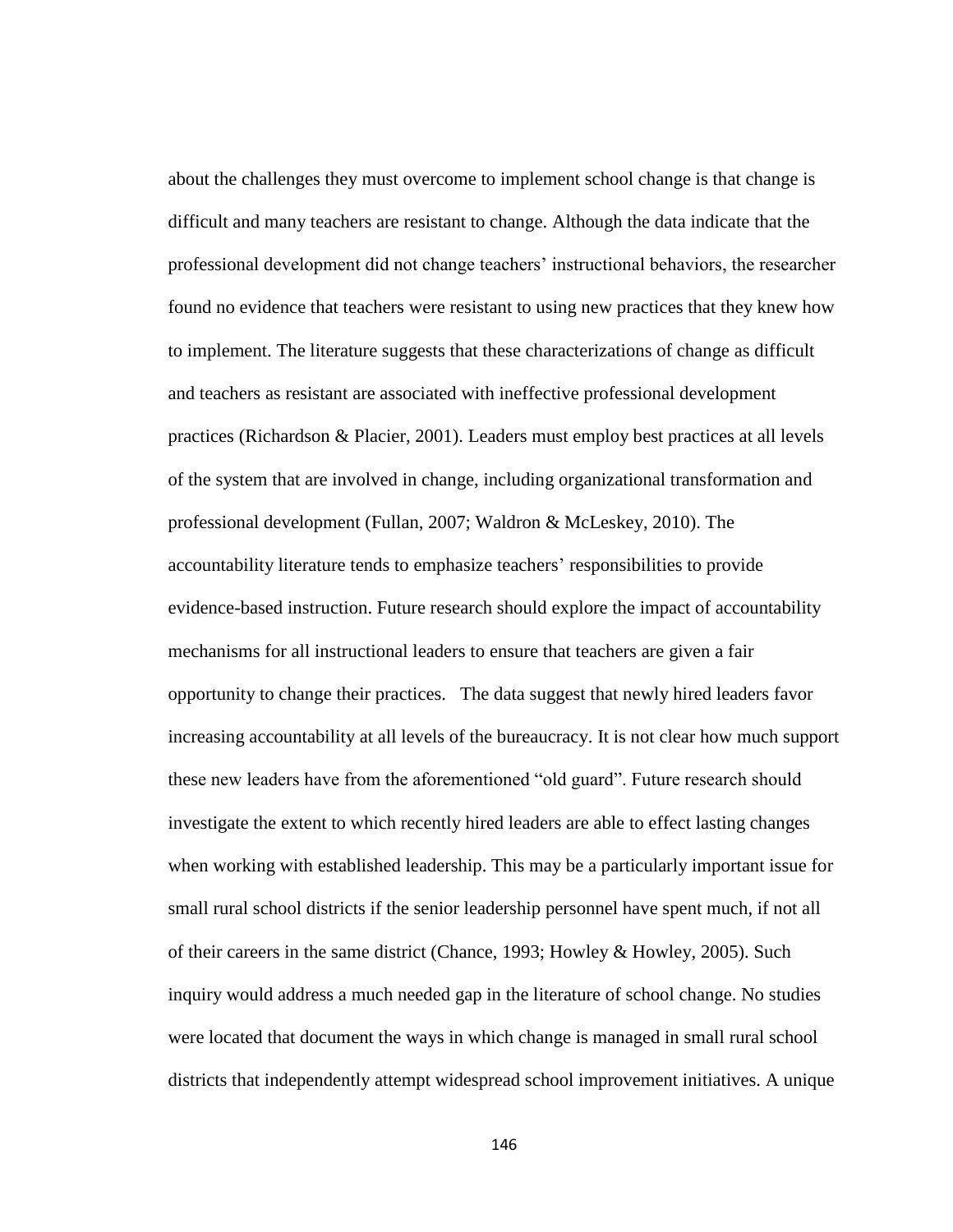challenge to change in rural schools may be overcoming the inertia of an entrenched bureaucracy in order to build capacity because building capacity often requires significant changes to the way teaching and school leadership occur; future research should address this gap in the literature.

**Learning is the work.** The data indicated that the system was not able to precisely evaluate teachers' instructional performance in reading to the extent necessary to facilitate continuous improvement, the *sine-qua-non* of this particular secret The professional culture was evolving, but change was slow. Using data to evaluate and change instructional practices is not yet fully integrated and teachers still describe student performance and make instructional decisions based on "gut" feelings and guesswork. It takes time for organizations to transition to a checklist culture (Gawande, 2009) in which basic tasks (e.g. teaching and monitoring student progress in phonics and phonemic awareness) can be standardized (Liker & Meier, 2007). Just as instructional leaders must learn to more effectively evaluate the quality of teachers' instruction (Moats, 2007) leaders must also better identify professional learning needs at all levels of the system (Fullan, Hill, & Crevola, 2006). There is limited guidance in the literature about how schools become learning organizations at all levels; much of the literature in this area emphasizes teacher learning (Garet et al; 2001) which the data in the study clearly show is important but insufficient for lasting organizational change. These are important questions. Future research should seek to identify the skills and knowledge instructional leaders must possess to foster organizational knowledge creation (Nonaka & Takeuchi, 1995).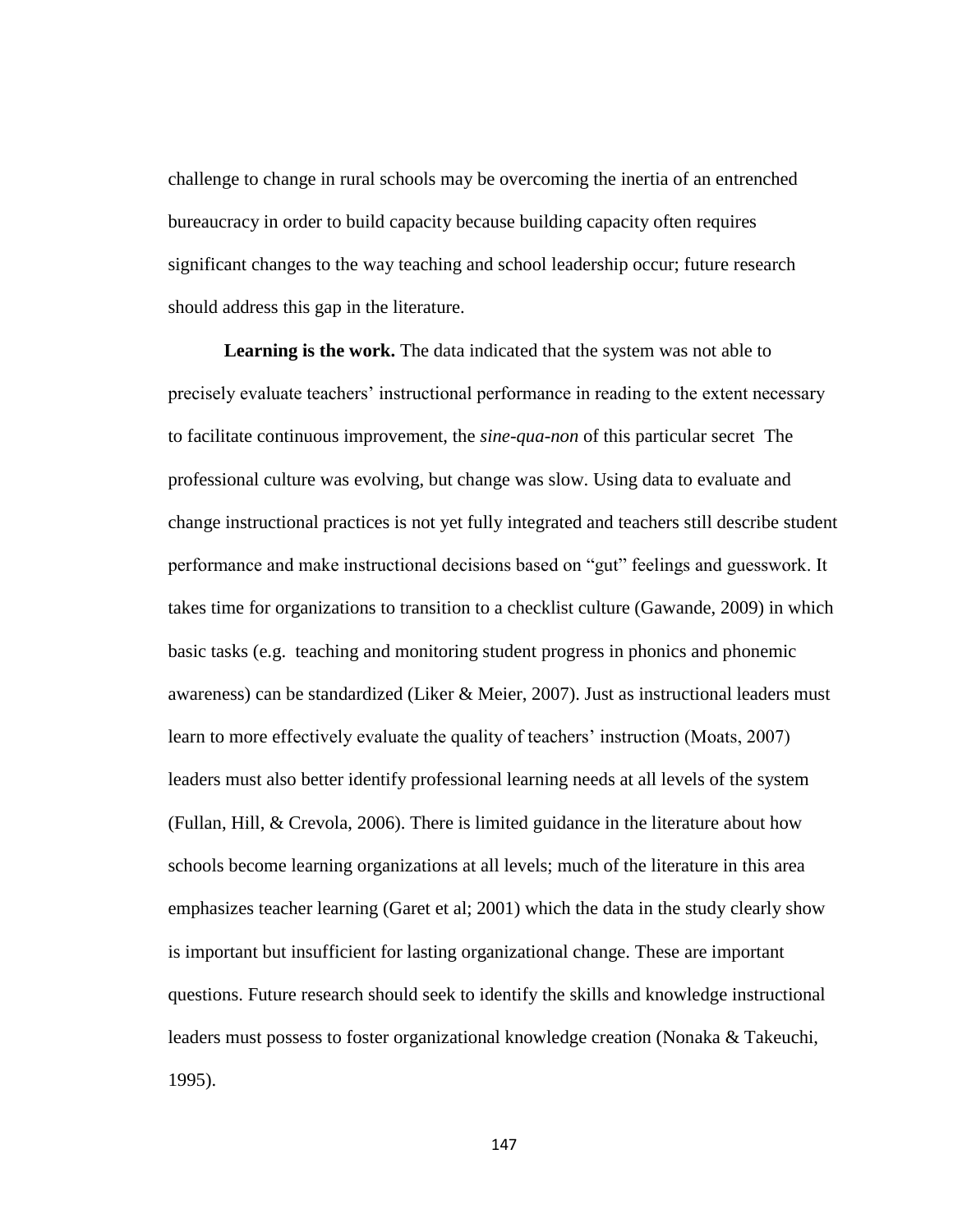**Transparency rules.** Ironically, the data suggest that the school and district emphasized gathering information at the expense of building knowledge (Brown  $\&$ Dugiud, 2000). The researcher found that this particular system collected much data about students but did not know how to use those data to make effective system-level decisions about factors such as professional development and leadership practices that support teachers' increased use of evidence-based instruction in reading. This problem is described in the literature (Darling-Hammond & Sykes, 2005; Fullan, 2001) but few studies describe how school systems use knowledge to increase the overall effectiveness of the system (Elmore & Burney, 1999). Future research should investigate ways to increase capacity to gather data that allows schools to learn about themselves and increase coherence across the entire system (Fullan, 2001), instead of simply focusing on teachers' performance and/or student achievement out of the larger context of the organization (Garvin, 2000).

**Systems learn.** Fullan (2010) explained that this characteristic is a composite of the previous five characteristics plus the knowledge that there is little certainty in a complex world. At the end of data collection it was apparent that much work remained to be done before the district or school would become a system that learned. During the analysis of these data it became apparent that there is a significant gap in the empirical literature related to how schools and districts, particular small rural schools and districts that have limited access to external resources and consultant expertise, can achieve organizational transformation. Much of what is written on this topic is conceptual. Fullan (2001, 2010) offers examples from his own work with very large school districts in other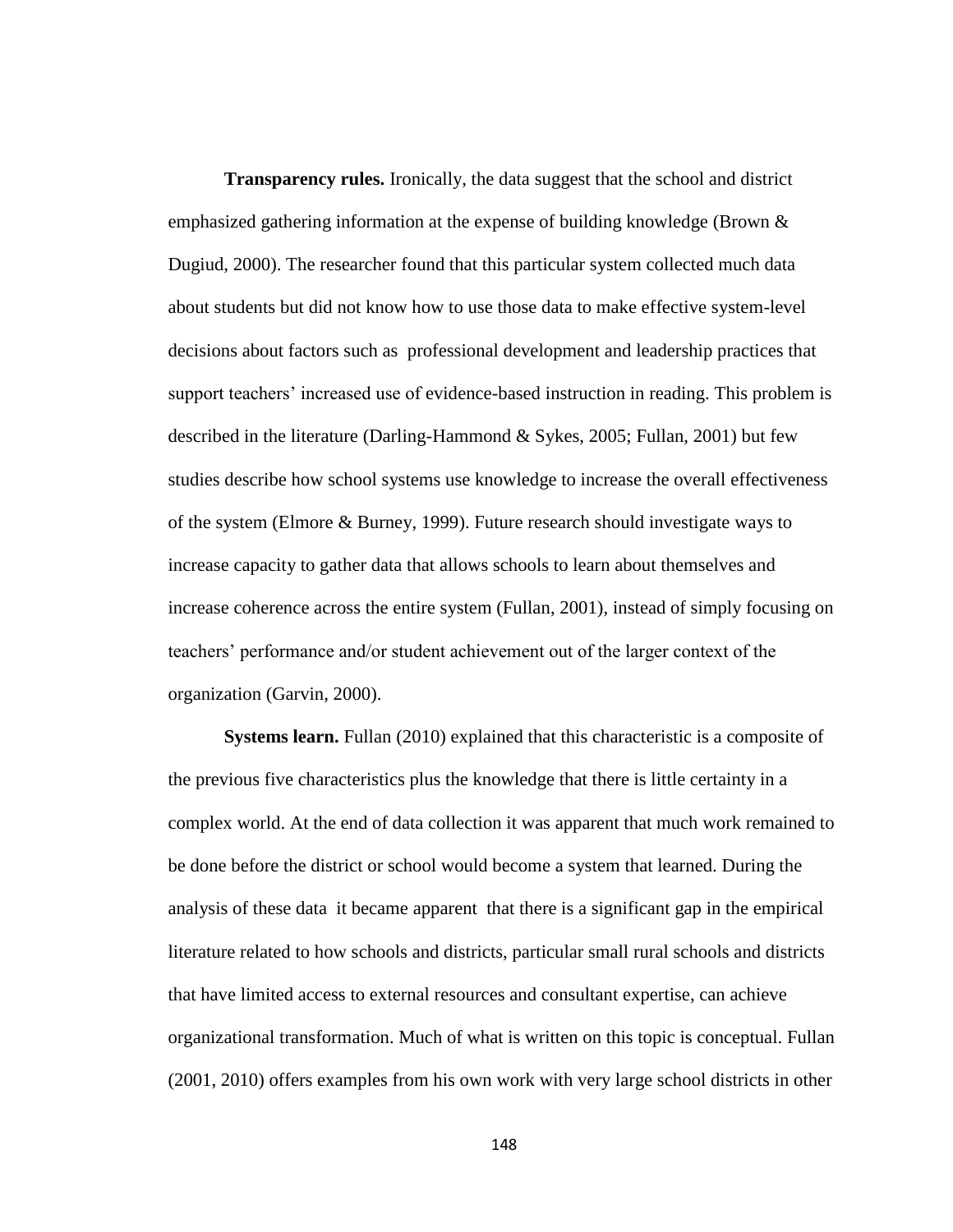countries and a few examples from very large districts in the United States (San Diego, New York City, Memphis) that serve as proof of concept that change is possible. But studies that describe how small rural school districts operationalized these principles and use them to enact lasting positive changes were not located. Research to address this gap is critically important given the fact that nearly fifty million US students attend rural schools (NCES, 2004). The extent to which rural schools may experience unique barriers to school change is not well-described in the existing literatures on rural education or school change.

## **Implications**

General education teachers need to provide effective early reading instruction to students with diverse learning needs. Research-based pedagogy in the five key areas of reading (phonics, phonemic awareness, fluency, vocabulary, and comprehension) exists, but, as this study shows, its implementation in classrooms is challenging. Therefore, there is a need for ongoing, high -quality, job-embedded professional development to support teachers and increases their effectiveness in early reading instruction. Effective school change also requires specific organizational characteristics and leadership. These organizational characteristics include (a) the creation of conditions that enable teachers to be successful (Sirota, Mischkind, & Meltzer, 2005); (b) collaborative problem solving (Waldron & McLeskey, 2010); (c) continuous improvement (Glaser; 1998; Liker & Meier, 2007); and (d) effective use of data to inform change efforts and accountability at all levels of the bureaucracy (Fullan, 2001).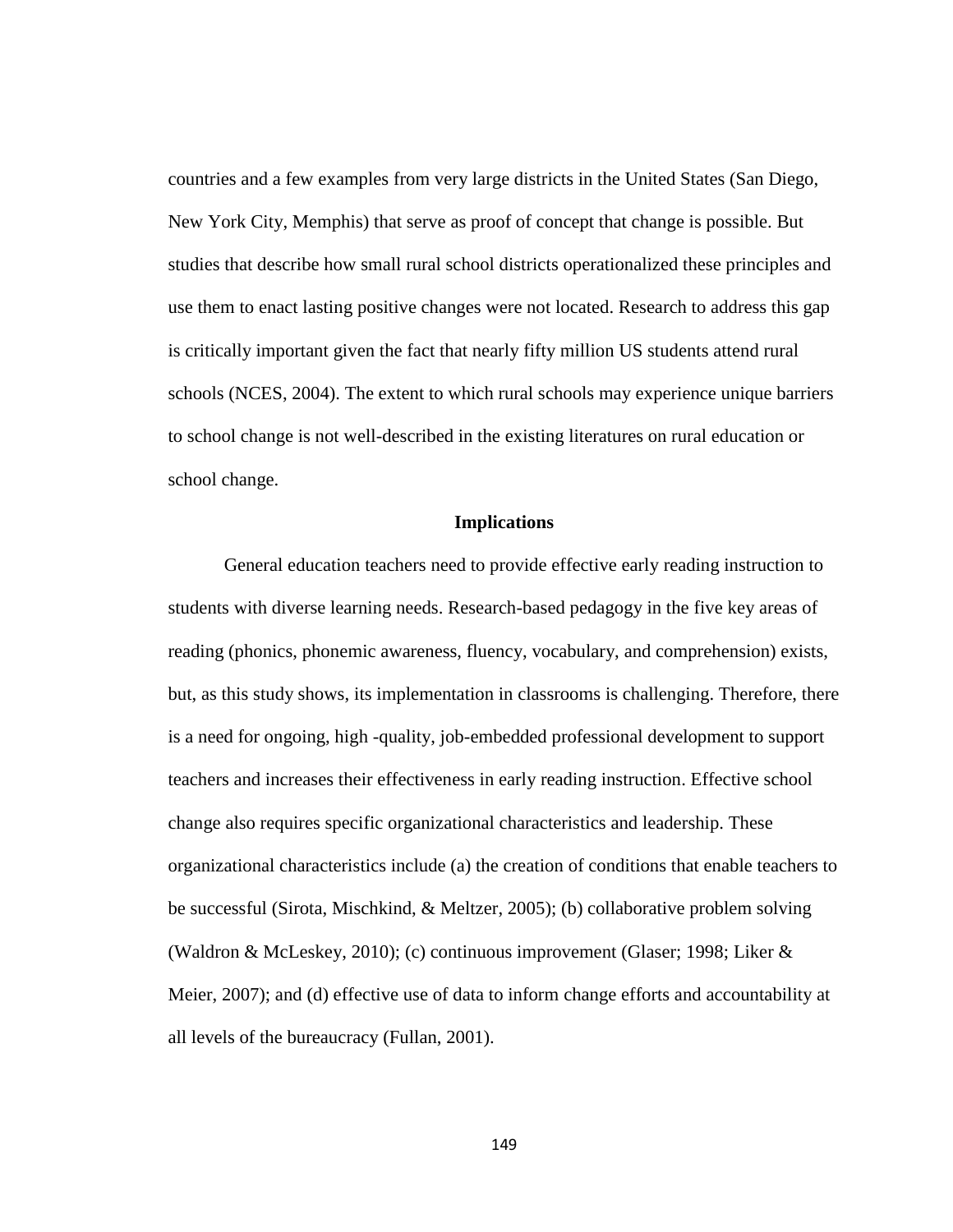Future research should explore ways to increase professional developers' and administrators' use of evidence-based practices in their particular spheres of influence because teachers depend on these resources to support their practice. Evaluating or studying teachers' instructional practices without understanding the larger organizational context in which these practices are enacted provides data that are incomplete and thus limited in usefulness.

This was a case study of how five K-1 general education teachers experienced a school change initiative in early reading instruction. The findings of this study offer insight into how professional development, school change, and teachers' instruction are interrelated, but the results cannot be generalized to other K-1 teachers, schools or districts. Further research should attempt to replicate the study in other rural schools and districts in order to determine the extent to which these results are unique to this particular setting. Additional studies might also compare the ways in which early career and late- career teachers experience school change. The research could provide valuable insights to professional developers and school leaders and allow them to work more efficiently and effectively to enact change depending on the teachers with whom they are working.

During this study, several other issues that warrant further investigation emerged. Several teacher participants had significantly negative reactions to the change processes and activities in their school while others were relatively comfortable and positive about these same events. At first it appeared that the differences between these two groups were associated with age and experiences. However, data analysis revealed that this was not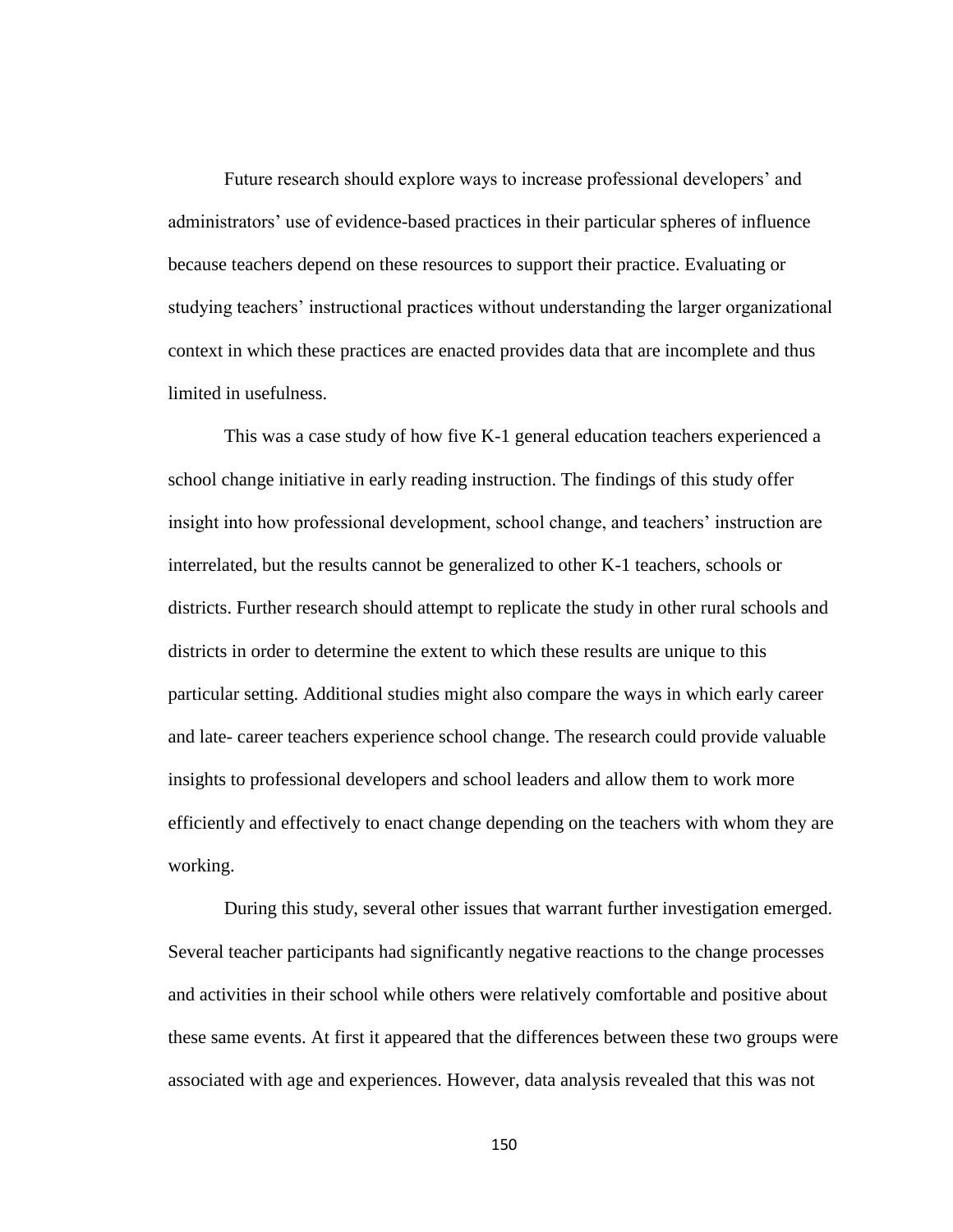actually the case. Both more and less experienced teachers were part of the positive cohort. It would be useful to reexamine the teacher data and the literature to identify personal or professional characteristics that may make teachers more or less likely to embrace school change practices. Such analysis could inform future research into how school leaders can provide differential support to teachers based on individual strengths and needs.

## **Limitations**

As discussed in Chapter 1 there were several limitations in this study. First, the researcher spent much time with the participants and developed relationships with children, teachers, administrators, and other instructional leaders. She also came to be regarded as a member of the school community. Thus, the researcher did not have the objectivity of an outside observer. As discussed in Chapter 1, the risk of bias was weighed against the value of insider knowledge of the context. Ultimately, the procedural integrity of the methods and data analysis were used to minimize the risk of bias from the researcher's lack of objectivity.

The researcher's bias towards the importance of evidence-based practices in reading, professional development, and school change may have influenced her perceptions of what happens when teachers are held accountable for employing evidencebased practices to improve student reading achievement. The researcher's background as a public school special education teacher, a co-teacher, and a reading specialist may have also influenced her perceptions and interpretations of teachers' experiences. Again, the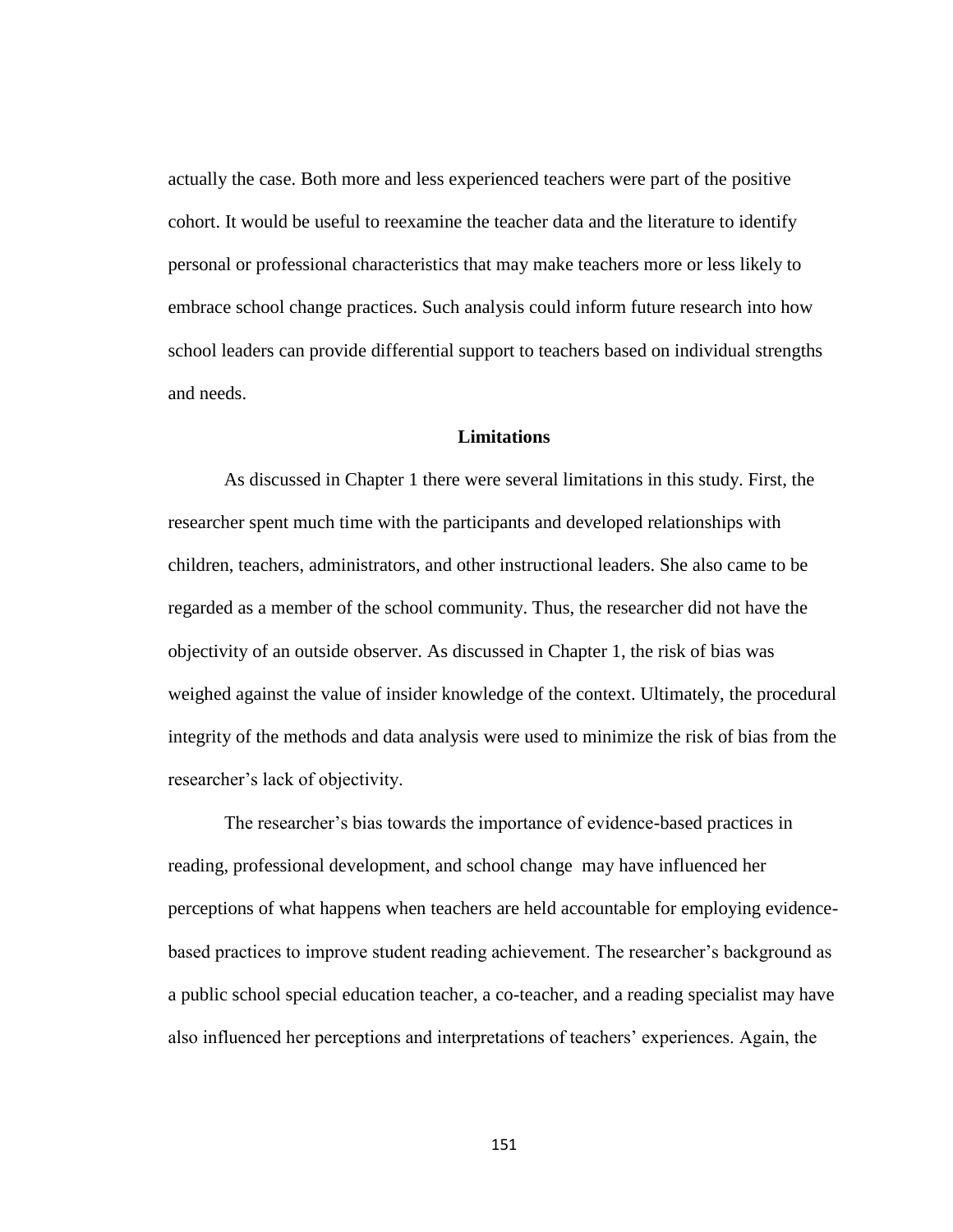researcher used the literature to develop methods and analyze data to maximize the integrity of the data collection and the results.

The teacher participants in this study did not receive the fidelity checks that are called for in the *RF* professional development trainers' manual. The descriptions of the fidelity checks in the trainers' manual do not reflect best practices in the professional development literature, and thus were unlikely to produce substantially different outcomes had they occurred. Nonetheless, the researcher must acknowledge that the *RF*  implementation observed in this study was incomplete, and thus the conclusions about the efficacy of the *RF* program have limited reliability.

Another limitation of the study is that the researcher could not confirm her speculation about the lack of collaboration among senior leadership in general and special education at the central office. Although there is nothing in the data to suggest that this lack of collaboration directly affected the teachers' instructional practices in their classrooms, as previously discussed, the lack of collaboration may have resulted in missed opportunities to provide job-embedded support for the teachers. Unknown factors may have influenced administrative decisions regarding professional development and other areas. The researcher has an incomplete knowledge of the context because the entire central office senior leadership did not participate in this study. The extent to which this incomplete knowledge of the context resulted in bias or inaccurate interpretations of the data is unknown.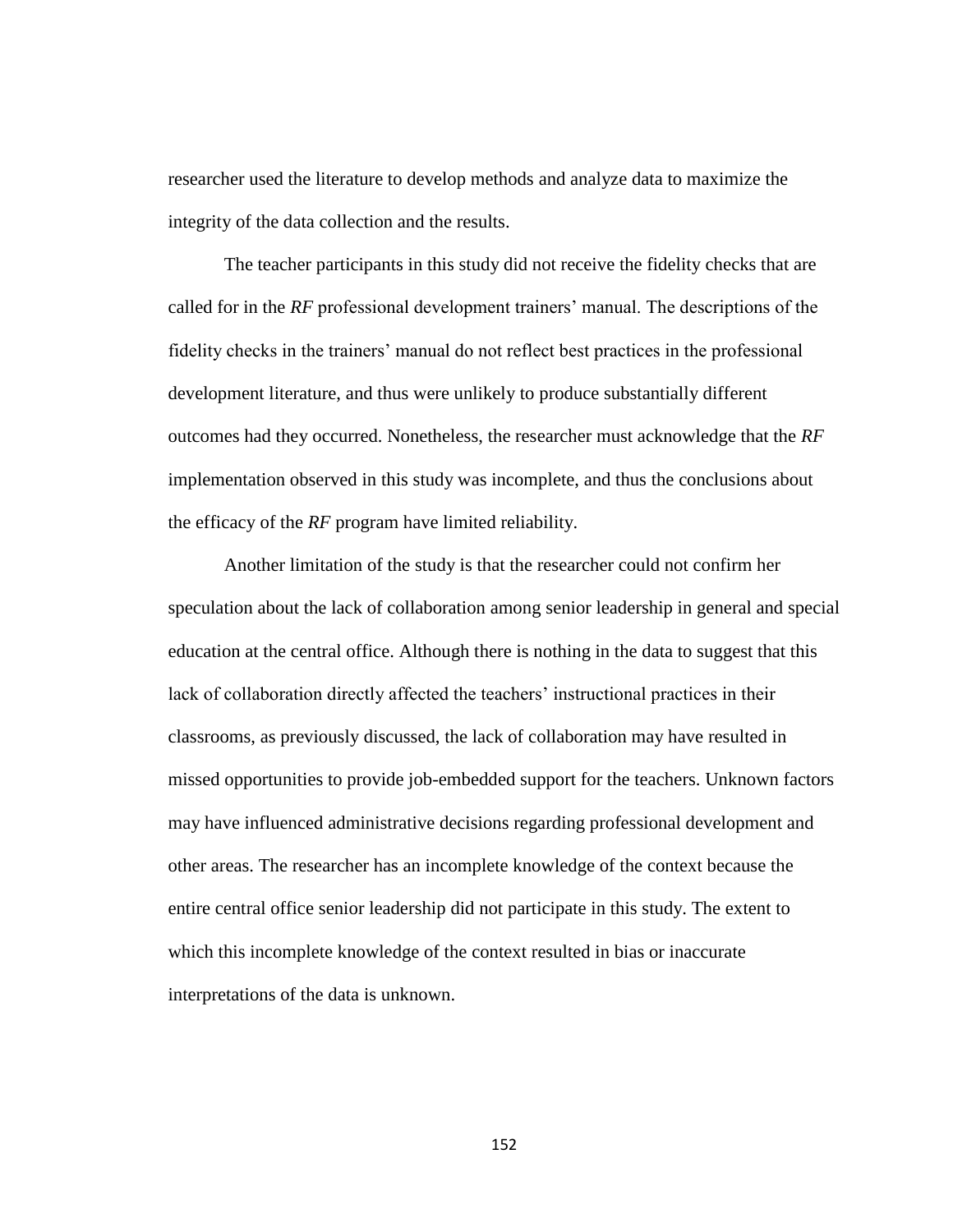# **Conclusion**

Clearly, there are many challenges ahead for this district and its teachers, as well as for the field of education overall. Many questions remain unanswered. This small study described teachers' experiences with a change initiative in evidence-based reading instruction from multiple perspectives. The study included teachers' voices and looked at how their perceptions of change interacted with system-level factors that were beyond their control yet significantly influenced how they enacted their practice. The "fly on the wall" quality of the study allowed the researcher to describe how school change happens when no one (meaning researchers conducting intervention studies, policy makers providing resources) is looking. This view is not well represented in the literature but should be. Although the number of similar cases of school change in rural districts across the country is unknown, no evidence in these data suggest that the situation described in this study is unique. It is likely that many districts share similar experiences to those described here. Thus, studies that document and investigate change initiatives in rural schools are needed.

Education in this school and district is about good people doing hard work, making difficult decisions, and simply doing the best work they know how to do. Certainly many areas are in need of improvement and the challenges are many. Yet, despite the difficulty of the task these data documented much participant optimism and diligence, qualities associated with transformational thinking in other disciplines (Gawande, 2006) but not often described in empirical studies of school change. The role of these qualities in bringing about school change needs to be examined further in future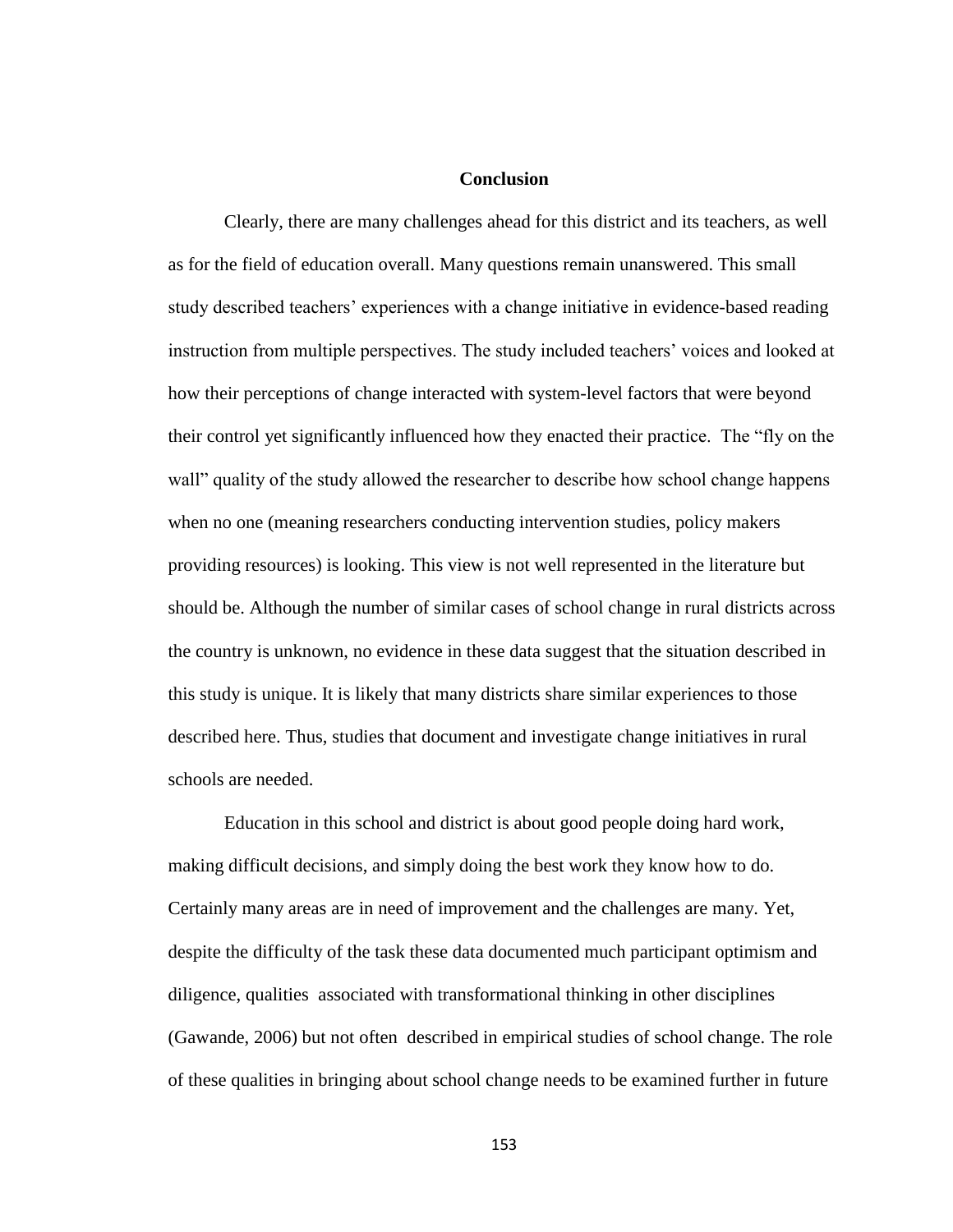research. The qualities are captured in the following quotation and represent an

appropriate closing statement for this study.

I think we've done a lot …we've had a lot to clean up, you lift up the rug and realize that it's not enough to clean up the rug on top, it's not just sweeping or vacuuming the rug on top, you lift it up and go oh my God it's not over yet and having to dig through that. …we've done a nice job in a short amount of time and we have a long way to go….we've put out some great supports and help … and now I think our focus is that we need to maintain that and really hit the instructional part and that's going to be our next focus in the years to come. We've got some great people and some really talented people.... we've got some great teachers…we're moving in the right direction, our problem is going to be that we don't extinguish the motivation and the flame we've got to do what we know is right and to do ultimately what's best for kids (Interview, Instructional Leader).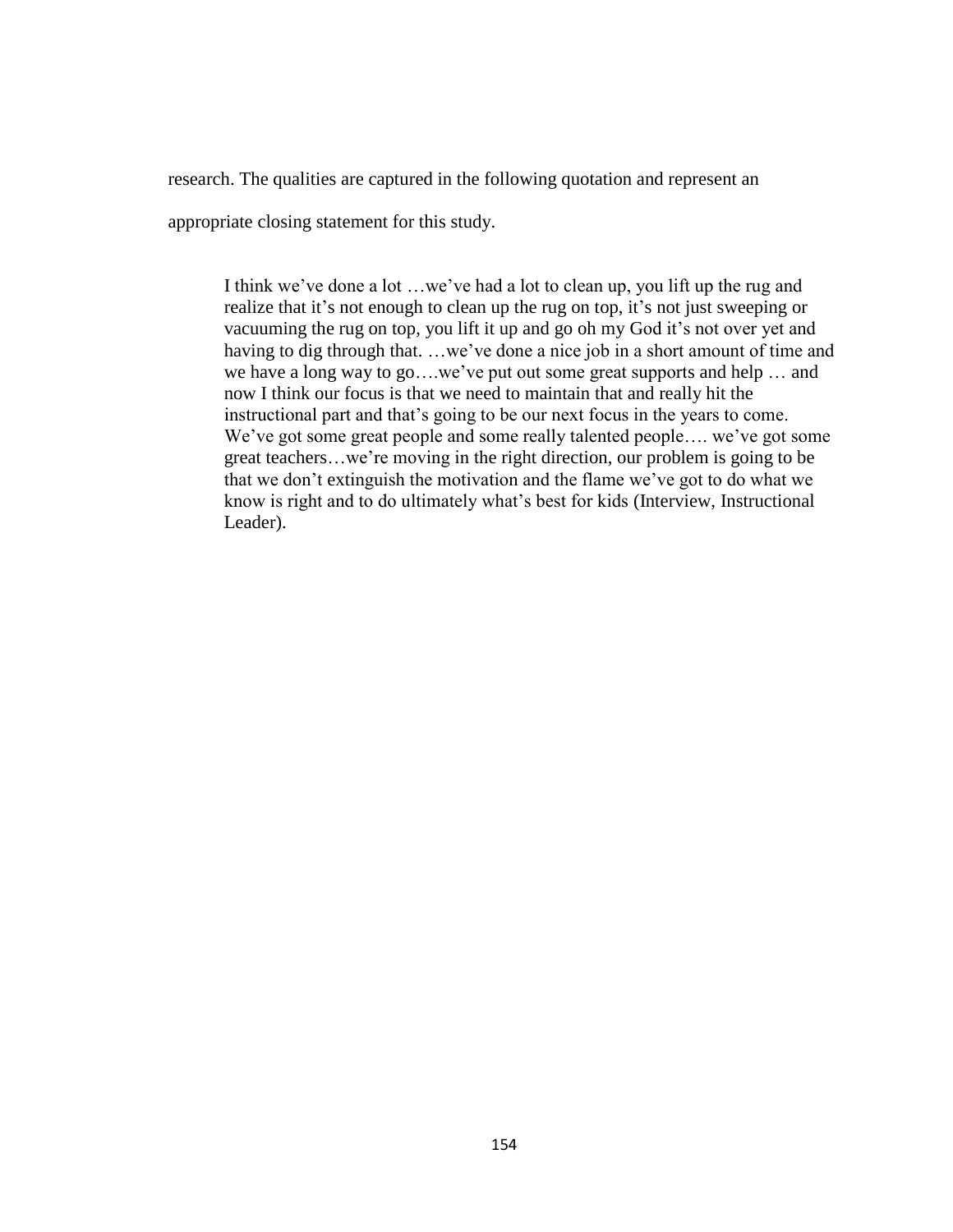#### REFERENCES

- Abelmann, C. H., Elmore, R. F., Even, J., Kenyon, S., & Marshall, J. (1999). *When accountability knocks, will anyone answer?* Philadelphia: University of Pennsylvania, Consortium for Policy Research in Education.
- Alexander, P. A., & Judy, J. E. (1988). The interaction of domain-specific and strategic knowledge in academic performance. *Review of Educational Research, 58*, 375– 404.
- Alliance for Excellent Education (2010, September). *Adolescent literacy* [Fact sheet]. Washington, DC: Author. Retrieved from http://www.all4ed.org/files/ AdolescentLiteracyFactSheet.pdf
- Allington, R. L. (1984). Content coverage and contextual reading in reading groups. *Journal of Reading Behavior, 16*, 85–96.
- Andrew, M. D., Cobb, C. D., & Giampietro, P. J. (2005). Verbal ability and teacher effectiveness. *Journal of Teacher Education*, *56*, 343–354.
- Antunez, B. (2002). *A brief history of Reading First*. Washington, DC: WETA. Retrieved from http://www.readingrockets.org/article/309
- Armbruster, B., Lehr, F., & Osborn, J. (2001). *Put reading first: The research building blocks for teaching children to read*. Washington, DC: Partnership for Reading.
- August, D., Carlo, M., Dressler, C., & Snow, C. (2005). The critical role of vocabulary development for English language learners. *Learning Disabilities Research and Practice, 20*, 50–57.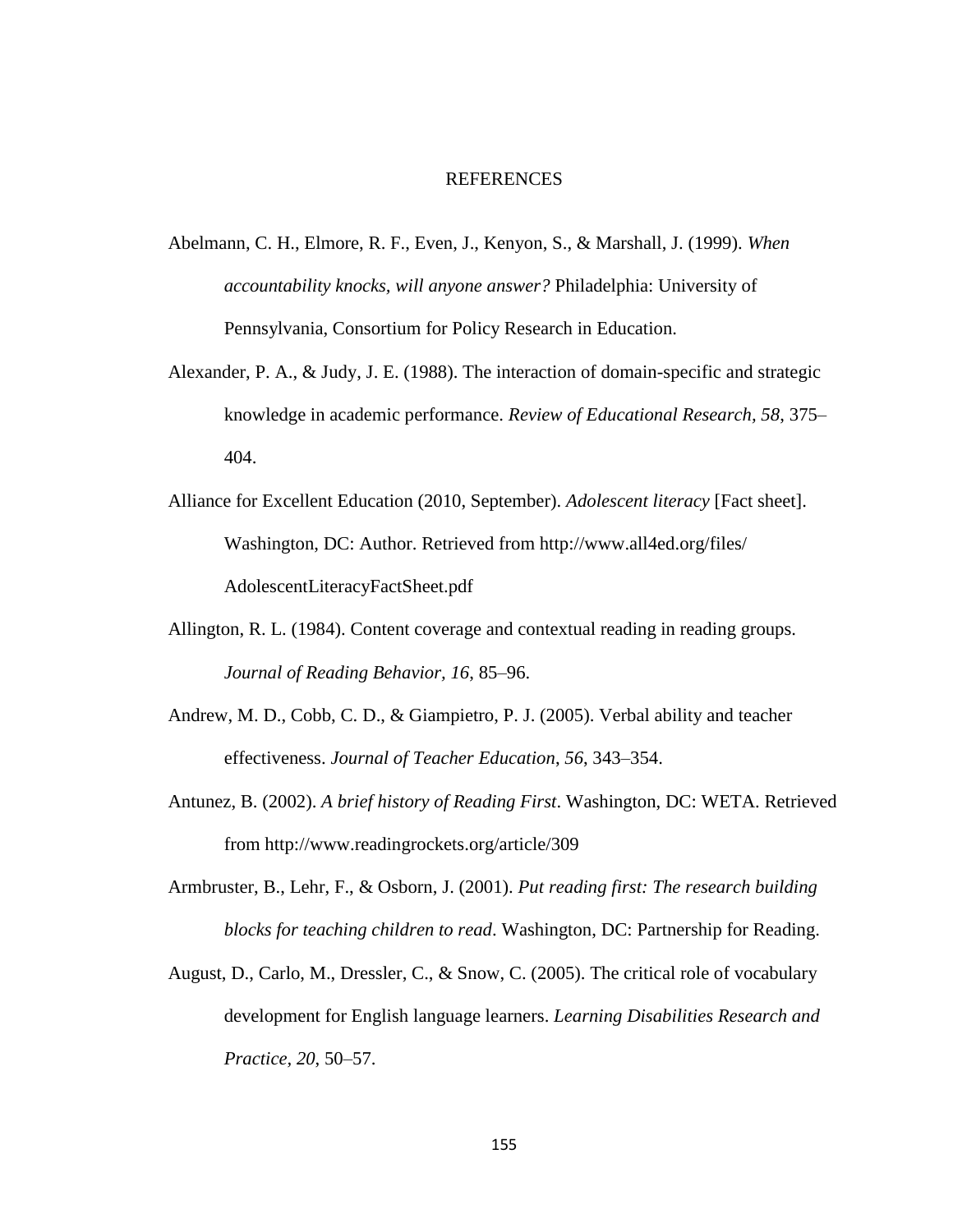- Badian, N. A. (2001). Phonological and orthographic processing: Their roles in reading prediction. *Annals of Dyslexia, 51*, 179–202.
- Baker, D. P., Akiba, M., LeTendre, G. K., & Wiseman, A. W. (2001). Worldwide shadow education: Outside-school learning, institutional quality of schooling, and cross-national mathematics achievement. *Educational Evaluation and Policy Analysis, 23*(1), 1–17.
- Ball, E. W., & Blachman, B. A. (1991). Does phoneme awareness training in kindergarten make a difference in early word recognition and developmental spelling? *Reading Research Quarterly, 24*, 49–66.
- Barber, M., & Mourshed, M. (2007). *How the world's best performing school systems come out on top.* London: McKinsey.
- Barton, P. E. (2000). *What jobs require: Literacy, education, and training, 1940–2006*. Princeton, NJ: Educational Testing Service. Retrieved from http://www.ets.org/Media/Research/pdf/PICJOBS.pdf
- Bates, A., & Burbank, M. D. (2008). Effective teacher supervision in the era of No Child Left Behind. *The Professional Educator, 32,* 18–28.
- Baumann, J. F., Seifert-Kessell, N., & Jones, L. A. (1992). Effect of think-aloud instruction on elementary students' comprehension monitoring abilities. *Journal of Reading Behavior, 24*, 143–172.
- Beck, I., McKeown, M., & Kucan, L. (2002). *Bringing words to life: Robust vocabulary instruction*. New York: Guilford Press.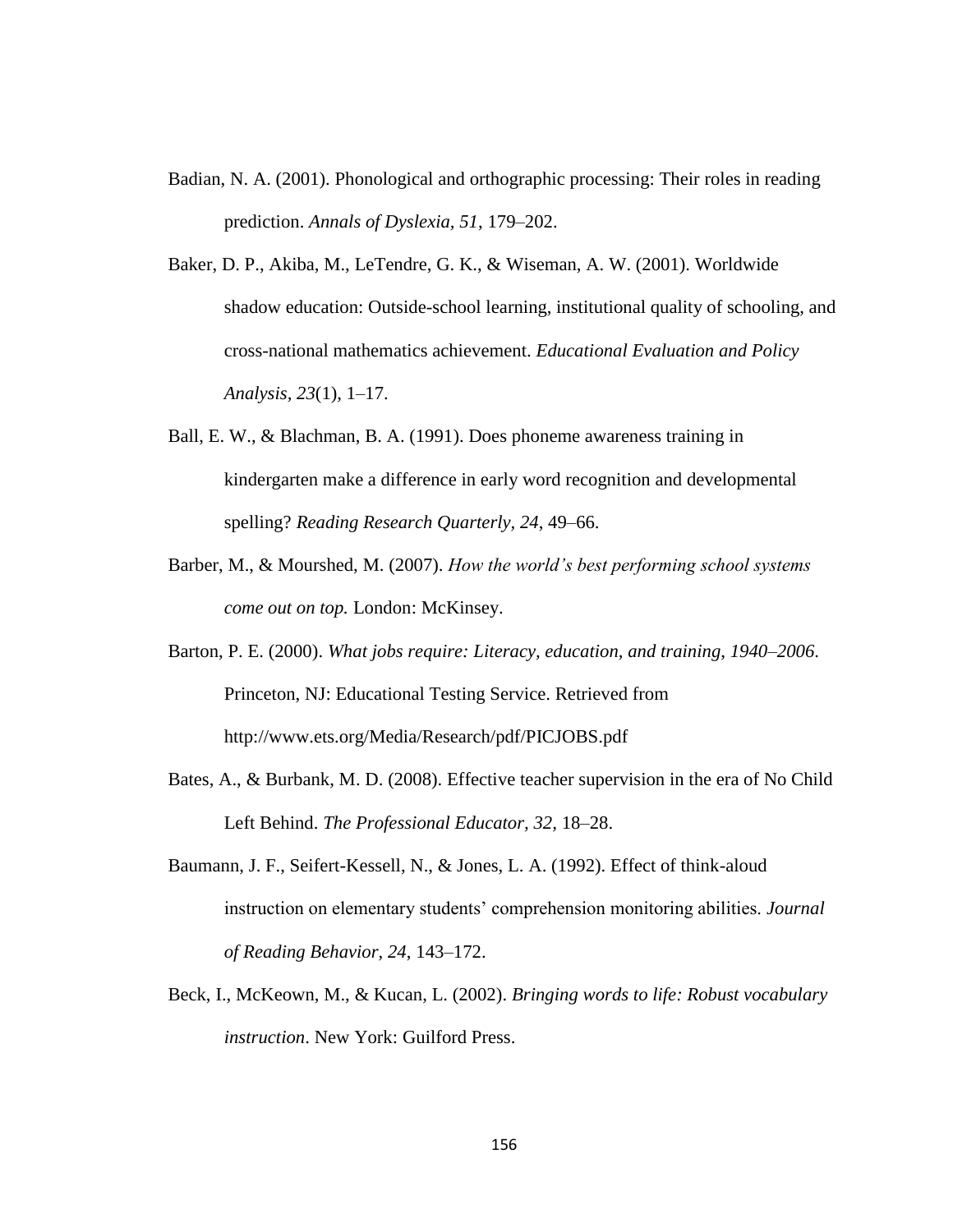- Bennis, W., & Biederman, P. W. (1997). *Organizing genius: The secrets of creative collaboration.* Reading, MA: Addison-Wesley.
- Berman, I. (2009). *Supporting adolescent literacy achievement*. Washington, DC: NCG Center for Best Practices. Retrieved from http://carnegie.org/fileadmin/Media/ Publications/PDF/0902ADOLESCENTLITERACY.PDF
- Biemiller, A. (2001). Teaching vocabulary: Early, direct, and sequential. *American Educator, 25*, 24–28.
- Billingsley, B. S. (2004). Special education teacher retention and attrition: A critical analysis of the research literature. *Journal of Special Education, 38*, 39–55.
- Borko, H. (2004). Professional development and teacher learning: Mapping the terrain. *Educational Researcher, 33*(8), 3-15.
- Boudah, D. J., Blair, E., & Mitchell, V. J. (2003). Implementing and sustaining strategies instruction: Authentic and effective professional development or business as usual. *Exceptionality, 11*(1), 3–23.
- Boulware-Gooden, R., Carreker, S., Thornhill, A., & Joshi, R. (2007). Instruction of metacognitive strategies enhances reading comprehension and vocabulary achievement of third-grade students. *The Reading Teacher, 61*, 70–77.
- Brown, A. L., Palinscar, A. S., & Purcell, L. (1986). Poor readers: Teach, don't label. In U. Neisser (Ed.), *The school achievement of minority children: New perspectives* (pp. 105–144). Hillsdale, NJ: Erlbaum.
- Brown, J. S., & Duguid, P. (2000). *The social life of information.* Boston: Harvard Business School Press.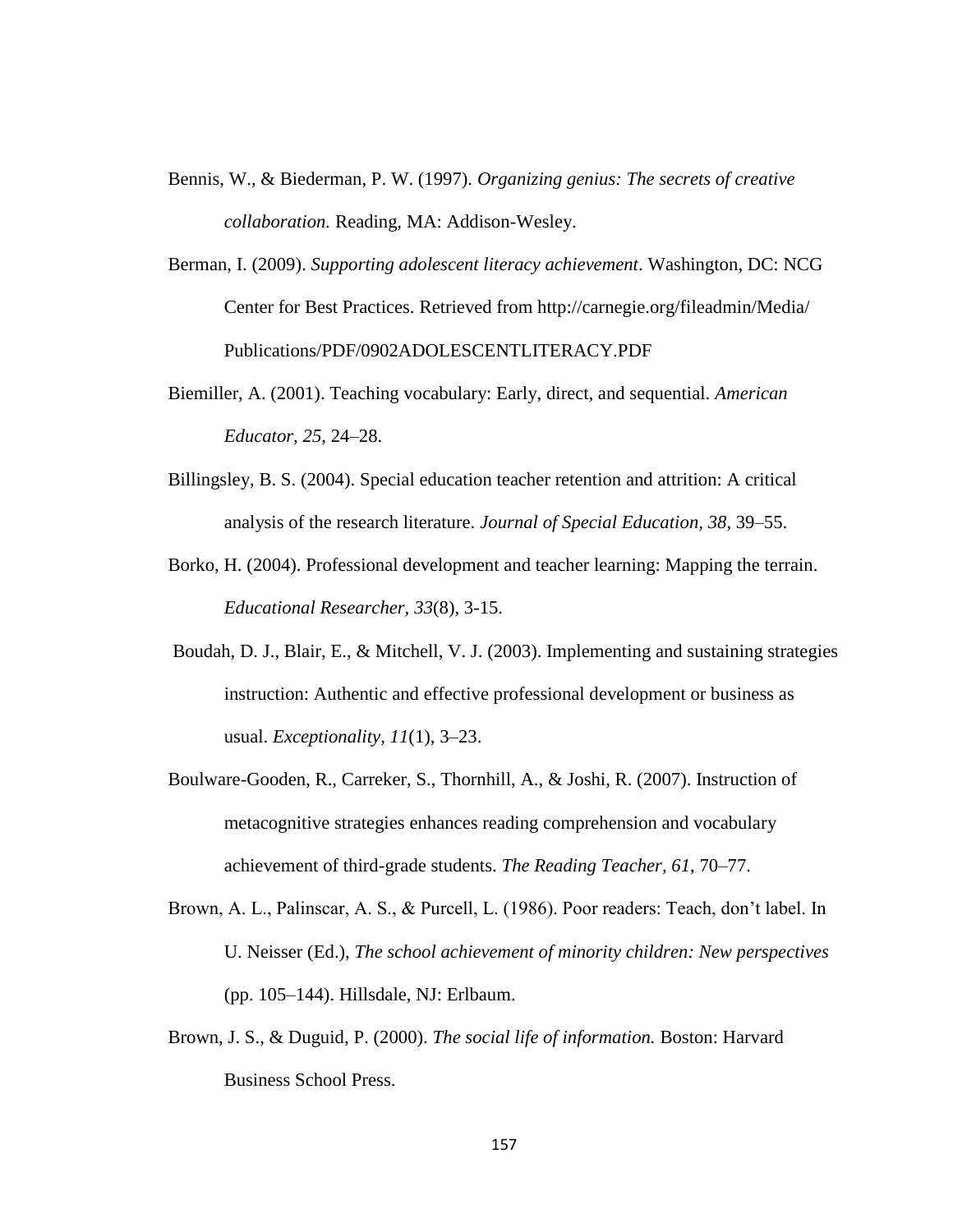- Brownell, M. T., Bishop, A. G., Gersten, R., Klinger, J. K., Penfield, R. D., Dimino, J., . . . Sindelar, P. T. (2009). The role of domain expertise in beginning special education teacher quality. *Exceptional Children, 75,* 391–411.
- Brownell, M. T., Ross, D. R., Colón, E. P., McCallum, C. L. (2003). *Critical features of special-education teacher preparation: A comparison with exemplary practices in general teacher education* (COPSSE Document No. RS-4). Gainesville: University of Florida, Center on Personnel Studies in Special Education.
- Brunner, M. S. (1993). *Reduced recidivism and increased employment opportunity through research-based reading instruction* (NCJ Publication No. 141324). Washington, DC: Office of Juvenile Justice and Delinquency Prevention.
- Bryant, D. P., Goodwin, M., Bryant, B. R., & Higgins, K. (2003). Vocabulary instruction for students with learning disabilities: A review of the research. *Learning Disability Quarterly, 26*, 117–128.
- Bureau of Justice and Statistics. (1997). *Juvenile offenders and victims 1999 national report.* Washington, DC: U.S. Department of Justice, National Center for Juvenile Justice.
- Bursuck, B., & Blanks, B. (2010). Evidence-based early reading practices within a response-to-intervention system. *Psychology in Schools*, *47*, 421–431.
- Bursuck, B., Damer, M., & Smallwood, G. (2008, April). *Challenges implementing a multi-tiered reading model in urban schools: Lessons learned.* Paper presented at the annual convention of the Council for Exceptional Children, Boston, MA.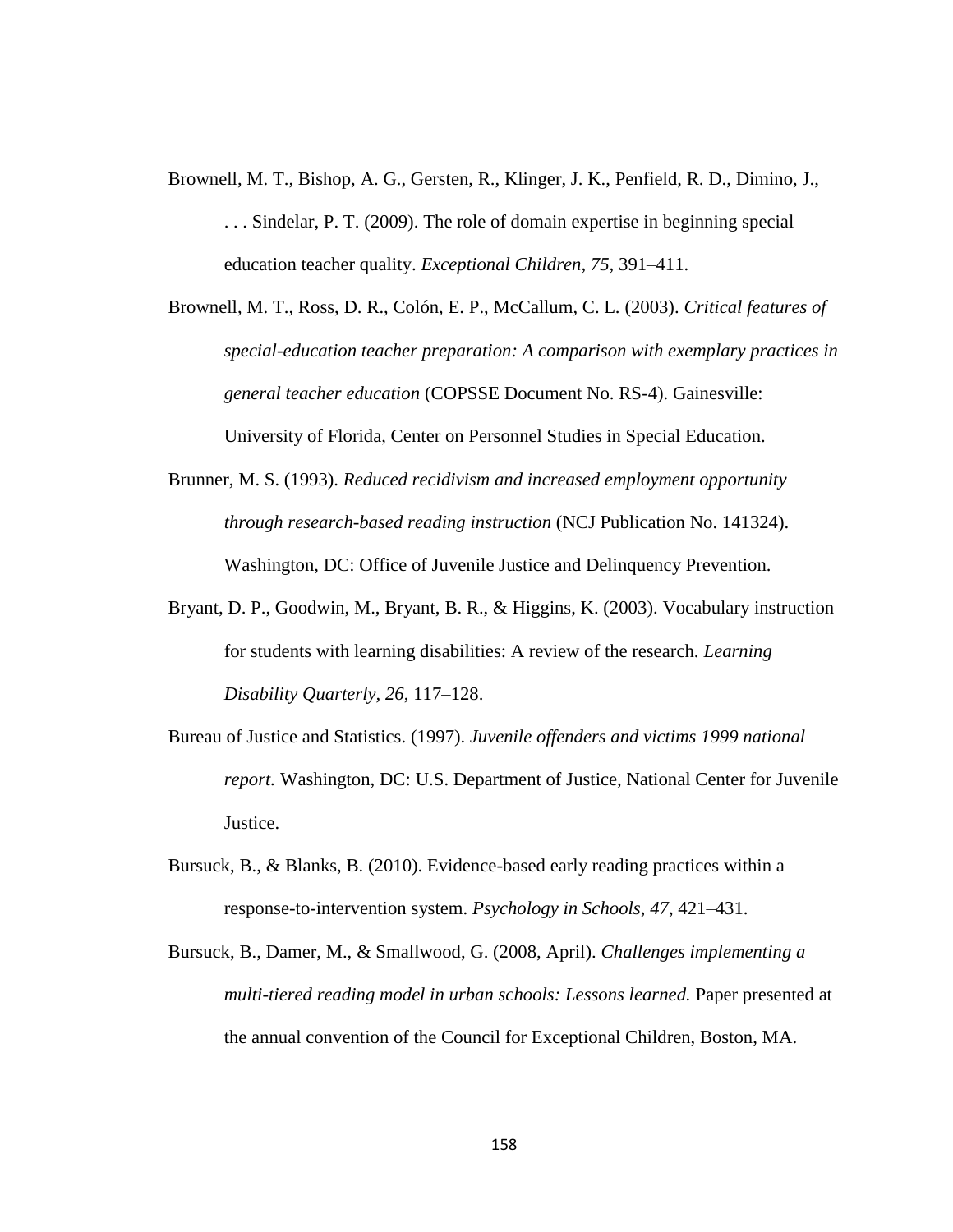- Bursuck, W. D., & Damer, M. (2011). *Reading instruction for students who are at risk or have disabilities* (2nd ed.). Boston: Pearson.
- Bursuck, W. D., Smith, T., Munk, D., Damer, M., Mehlig, M., & Perry, J. (2004). Evaluating the impact of a prevention-based model of reading on children who are at risk. *Remedial and Special Education, 25*, 303–313.
- Capelli, C. A., & Markman, E. M. (1982). Suggestions for training comprehension monitoring. *Topics in Learning and Learning Disabilities, 2*, 87–96.
- Carnevale, A. P. (2001). *Help wanted . . . College required*. Princeton, NJ: Educational Testing Service, Office for Public Leadership. Retrieved from http://www.eric.ed.gov/PDFS/ED452429.pdf
- Carnine, D. W., Silbert, J., Kame'enui, E. J., & Tarver, S. (2010). *Direct instruction reading* (5th ed.). Upper Saddle River, NJ: Prentice Hall.
- Carnoy, M., & Loeb, S. (2004). Does external accountability affect student outcomes? Across-state analysis. In S. H. Fuhrman & R. F. Elmore (Eds.), *Redesigning accountability systems for education* (pp. 189–219). New York: Teachers College Press.
- Carpenter, T., Blanton, M., Cobb, P., Franke, M., Kaput, J., & McClain, K. (2004). *Scaling up innovative practices in mathematics and science*. Retrieved from Wisconsin Center for Education Research Web site: http://www.wcer.wisc.edu/ publications/news/feature/articles/scaling\_up\_innovative\_practices.asp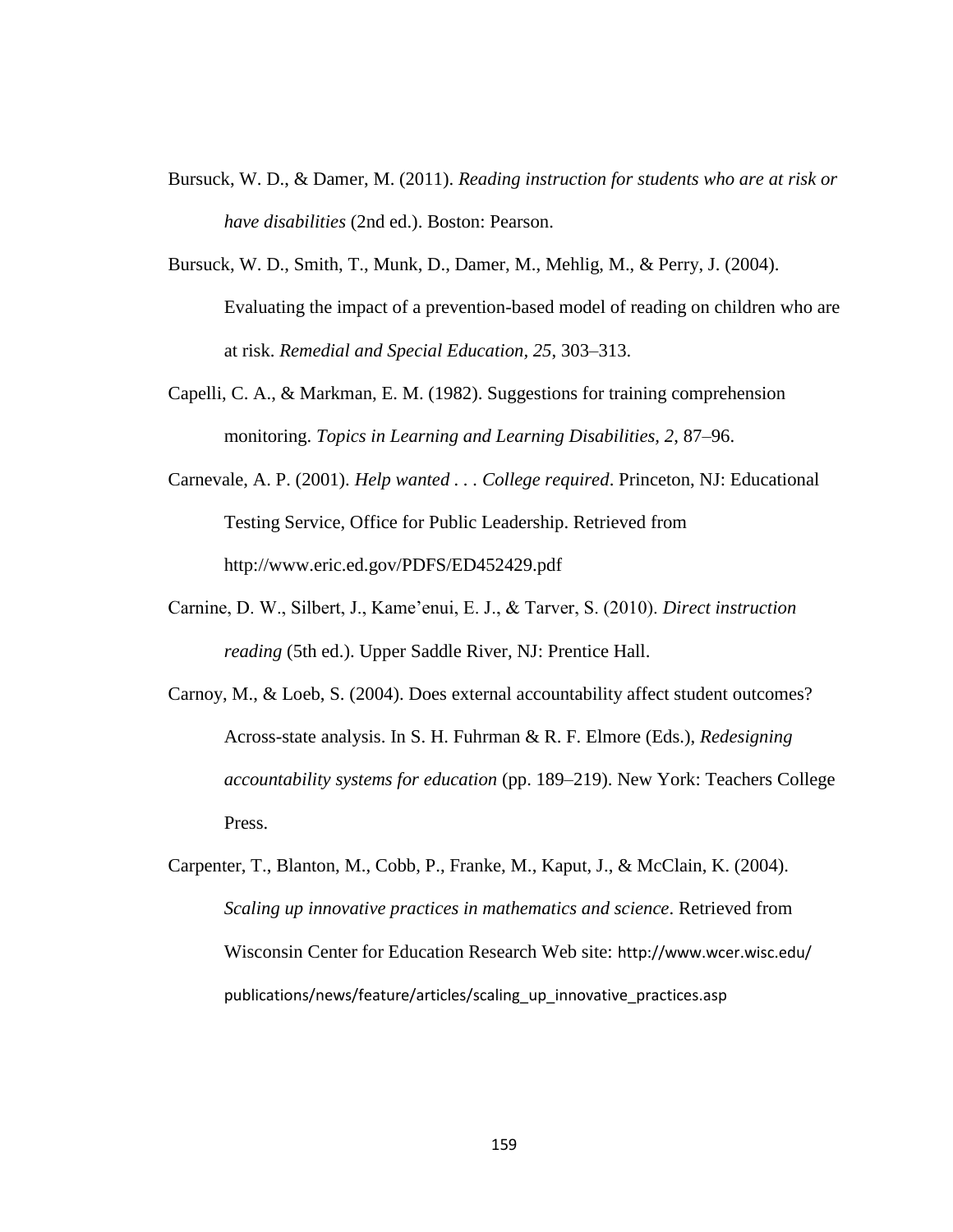- Cattell, R. B. (1987). *Intelligence: Its structure, growth, and action.* Amsterdam: North-Holland. (Revised edition of *Abilities: Their structure, growth and action*, by R. B. Cattell, 1971, Boston: Houghton Mifflin).
- Center on Education Policy. (2007). *Answering the question that matters most: Has student achievement increased since No Child Left Behind?* Washington, DC: Author.
- Chance, E. W. (1993). The Trojan horse of education reform: A look at one state's experience and the perspectives of selected school administrators. *The Rural Educator, 15,* 23–26.
- Children's Progress. (n.d.). *The Children's Progress academic assessment (CPAA): Dynamic assessment in literacy and mathematics for early childhood* [CPAA technical report]. Retrieved from http://www.childrensprogress.com/resources/ documents/TechReport2009.02.02.pdf
- Cohen, D. K., & Hill, H. C. (2001). *Learning policy.* New Haven, CT: Yale University Press.
- Cole, P. (2004). *Professional development: A great way to avoid change*. Melbourne, Australia: Center for Strategic Education.
- Collins, J. (2001). *Good to great: Why some companies make the leap . . . and others don't.* New York: Harper Business.
- Connor, C. M., Morrison, F. J., & Underwood, P. (2007). A second chance in second grade? The independent and cumulative impact of first and second grade reading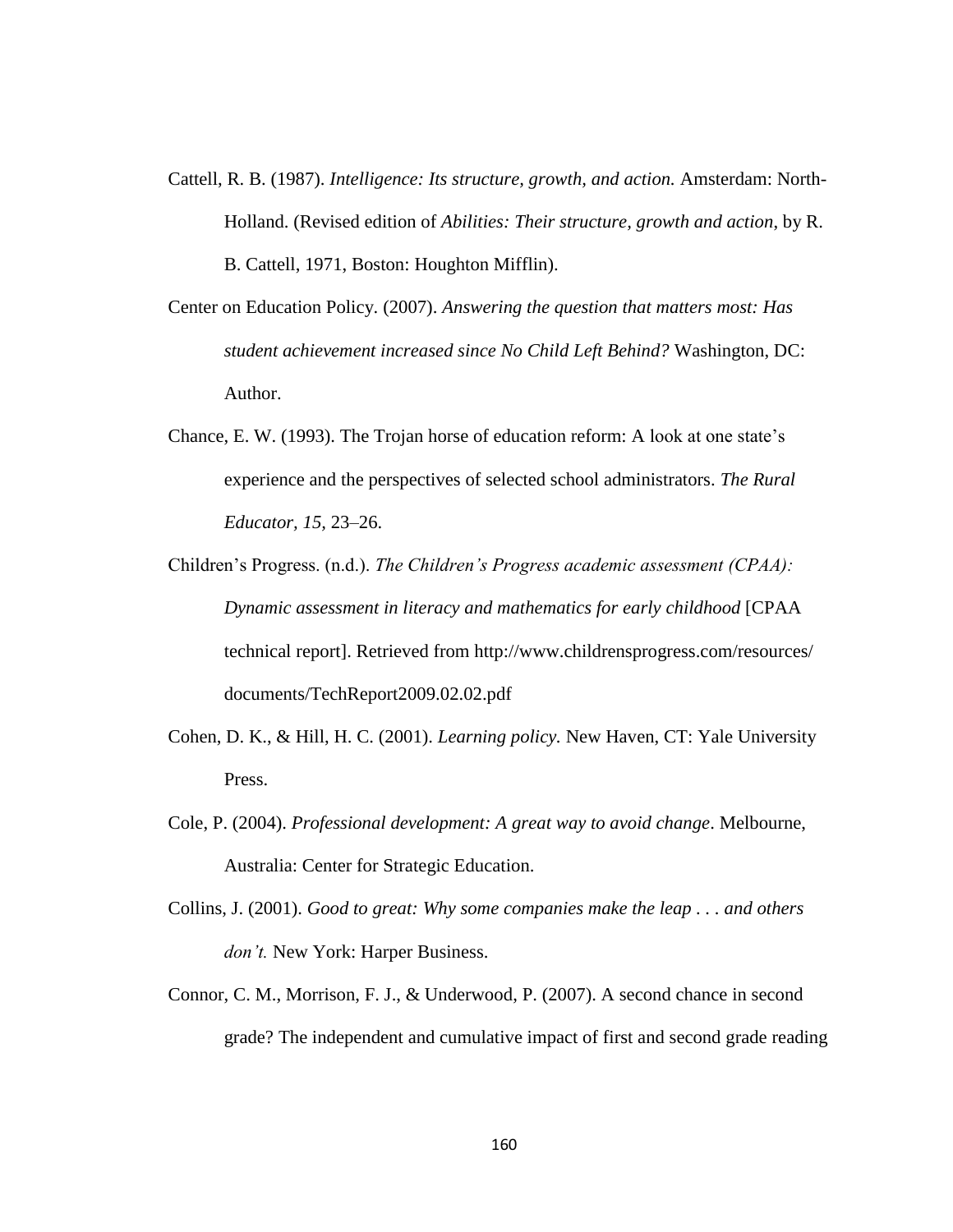instruction and students' letter-word reading skill growth. *Scientific Studies of Reading, 11*, 199–233.

- Connor, C. M., Piasta, S. B., Fishman, B., Glasney, S., Morrison, F., Schatschneider, C., . . . Underwood, P. (2009). Individualizing student instruction precisely: Effects of child x instruction interactions on first graders' literacy development. *Child Development, 80,* 77–100.
- Cooper, J. B., Newbower, R. S., & Kitz, R. J. (1984). An analysis of major errors and equipment failures in anesthesia management: Considerations for prevention and detection. *Anesthesiology, 60*, 34–42.
- Corcoran, S., & Evans, W. N. (2008). The role of inequality in teacher quality. In K. Magnuson & J. Waldfogel (Eds.), *Steady gains and stalled progress: Inequality and the Black-White test score gap* (pp. 212-249*.* New York, NY: Russell Sage Foundation.
- Correnti, R., & Rowan, B. (2007). Opening up the black box: Literacy instruction in schools participating in three comprehensive school reform programs. *American Educational Research Journal, 44*, 298–338.
- Coyne, M., & Harn, B. (2006). Promoting beginning reading success through meaningful assessment of early literacy skills. *Psychology in the Schools, 43*, 33–43.
- Coyne, M., Zipoli, R., Jr., & Ruby, M. (2006). Beginning reading instruction for students at risk for reading disabilities: What, how, and when. *Intervention in School and Clinic, 41*, 161–168.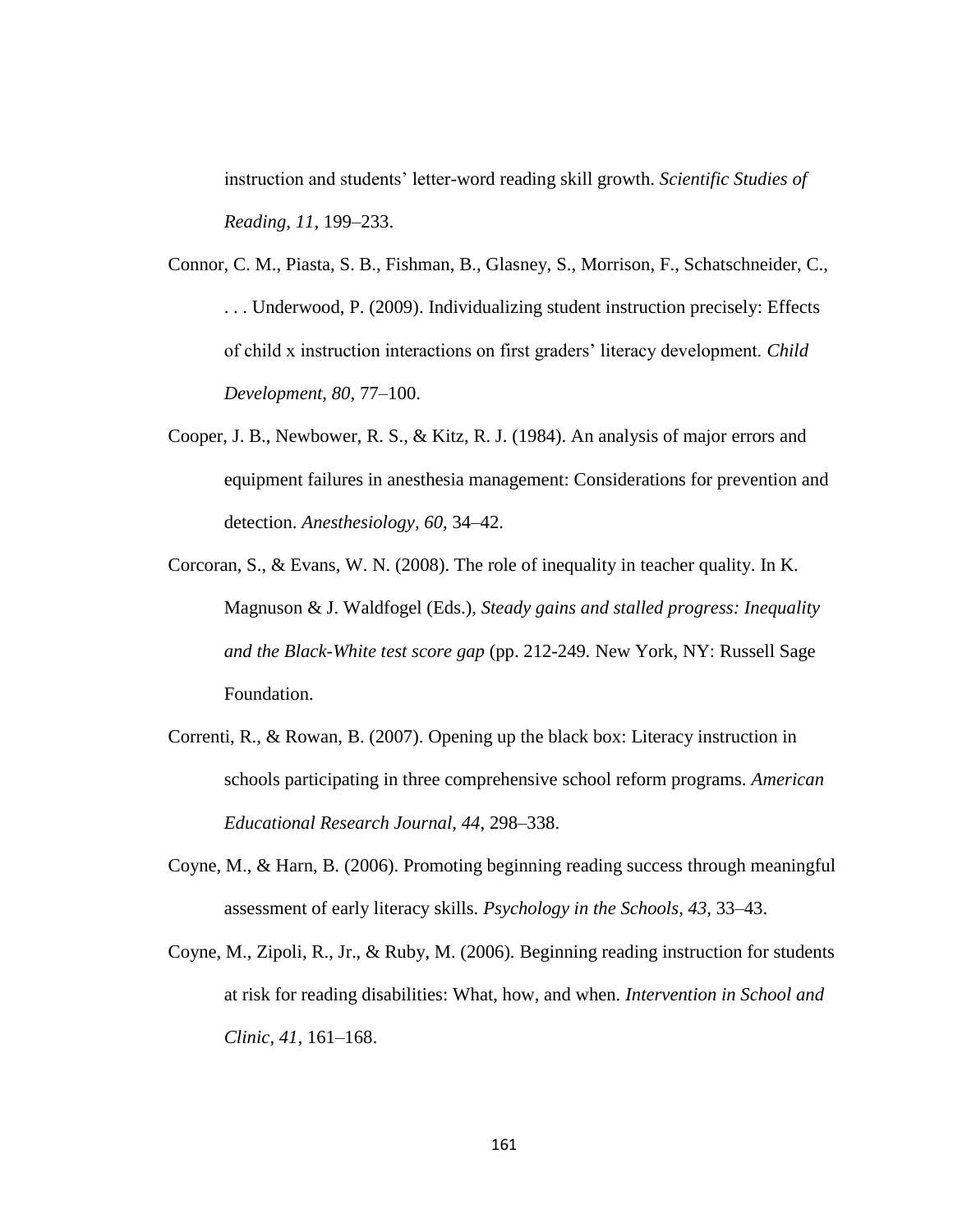- Creswell, J. W. (2007). *Qualitative inquiry and research design: Choosing among five approaches*. Thousand Oaks, CA: Sage.
- Creswell, J. W. (2009). *Research design: Qualitative, quantitative and mixed methods approaches* (3rd ed.). Thousand Oaks, CA: Sage.
- Croft, A., Coggshall, J., Dolan, M., & Powers, E. (with Killion, J.). (2010, April). *Jobembedded professional development: What it is, who is responsible, and how to get it done well* [Issue brief]*.* Washington, DC: National Comprehensive Center for Teacher Quality. Retrieved from http://www.tqsource.org/publications/ JEPD%20Issue%20Brief.pdf
- Cunningham, A. E., & Stanovich, K. E. (1998, Spring/Summer). What reading does for the mind. *American Educator, 22*, 8–15.
- Cunningham, P. (2006). What if they can say the words but don't know what they mean? *The Reading Teacher, 59*, 708–711.
- Curry, M. (2008). Critical friends groups: The possibilities and limitations embedded in teacher professional communities aimed at instructional improvement and school reform. *Teachers College Record, 110*(4), 733-774.
- Darling-Hammond, L. (2000). How teacher education matters. *Journal of Teacher Education, 51,* 166–173.
- Darling-Hammond, L. (2006). Constructing 21st-century teacher education. *Journal of Teacher Education, 57*, 1–15.
- Darling-Hammond, L. (2010). *The flat world and education: How America's commitment to equity will determine our future.* New York: Teachers College Press.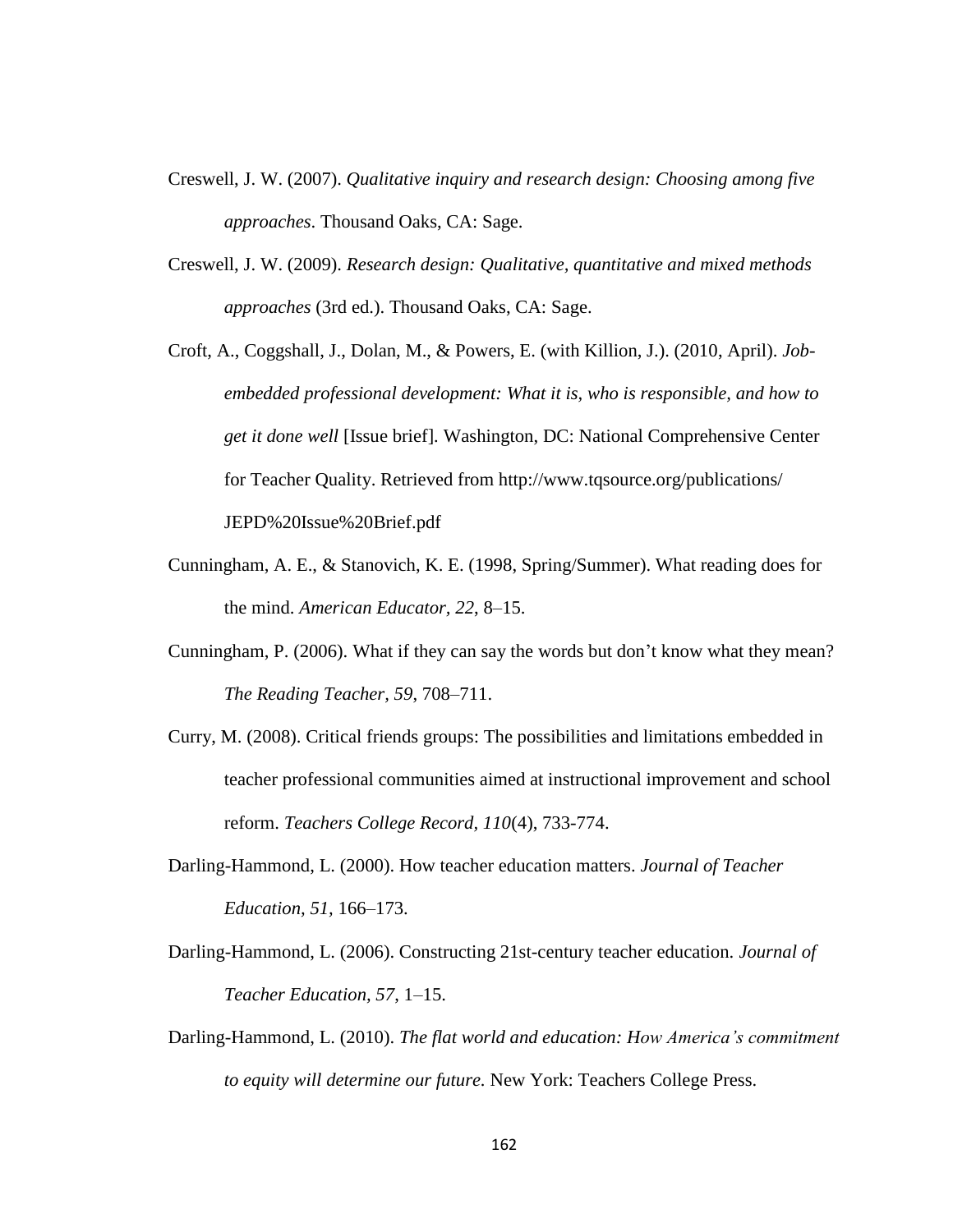Darling-Hammond, L., & Richardson, N. (2009). Teacher learning: What matters? *Educational Leadership, 66*(5), 46–53.

Darling-Hammond, L., & Skyes, G. (2003). Wanted, a national teacher supply policy for education: The right way to meet the "highly qualified teacher" challenge. *Education Policy Analysis Archives, 11*, 33 (September 2003). Retrieved from http://epaa.asu.edu/ojs/article/view/261/387

- Deming, W. E. (1993). *The new economics for industry, education, government*. Cambridge, MA: Massachusetts Institute of Technology, Center for Advanced Engineering Study.
- Deno, S., Reschly, A., Lembke, E., Magnusson, D., Callender, S., Windram, H., & Stachel, N. (2009). Developing a school-wide progress-monitoring system. *Psychology in the Schools, 46*, 44–55.
- Department of Labor, Bureau of Labor Statistics. (2010, April 27). *College enrollment and work activity of 2009 high school graduates* [News release]. Retrieved from http://www.bls.gov/news.release/pdf/hsgec.pdf
- Desimone, L. M., Porter, A. C., Garet, M. S., Yoon, K. S., & Birman, B. F. (2002). Effects of professional development on teachers' instruction: Results from a three-year longitudinal study. *Educational Evaluation and Policy Analysis, 24*, 81–112.
- Drakeford, W. (2002). The impact of an intensive program to increase the literacy skills of youth confined to juvenile corrections. *Journal of Correctional Education, 53,*  139–144.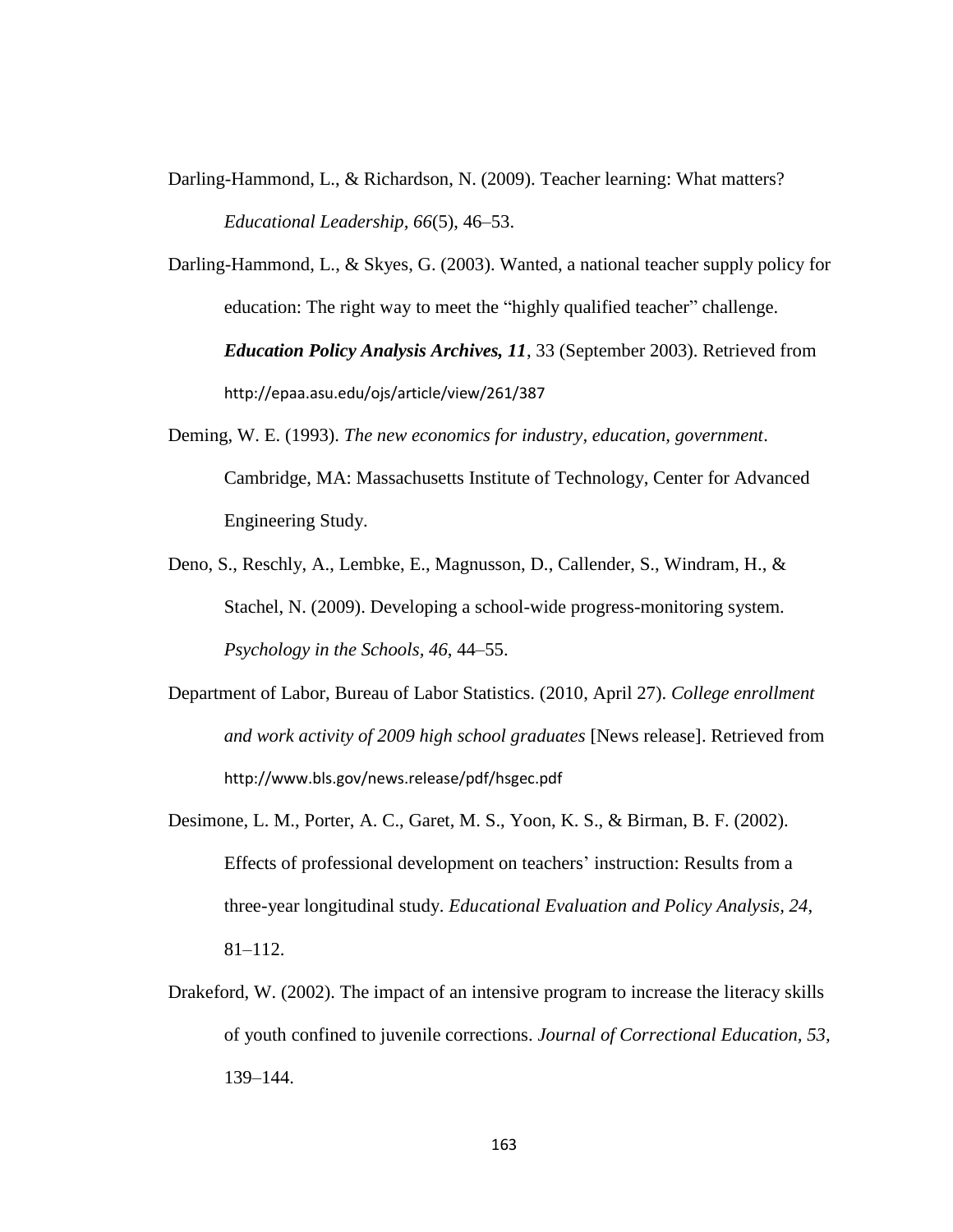- DuFour, R., DuFour, R., Eaker, R., & Many, T. (2006). *Learning by doing: A handbook for professional learning communities at work*. Bloomington, IN: Solution Tree.
- Dutro, E. (2010). What "hard times" means: Mandated curricula, class-privileged assumptions, and the lives of poor children. *Research in the Teaching of English, 44,* 255–291.
- Dymock, S. (2005). Teaching expository text structure awareness. *The Reading Teacher, 59*, 177–181.
- Dymock, S. (2007). Comprehension strategy instruction: Teaching narrative text structure awareness. *The Reading Teacher, 61*, 161–167.
- Eckert, T., Dunn, E., & Ardoin, S. (2006). The effects of alternate forms of performance feedback on elementary-aged students' oral reading fluency. *Journal of Behavioral Education*, *15*, 148–161.

Edmonds, M. S., Vaughn, S., Wexler, J., Reutebuch, C., Cable, A., Klinger Tackett, K., & Wick Schnakenberg, J. (2009). A synthesis of reading interventions and effects on reading comprehension outcomes for older struggling readers. *Review of Educational Research, 79*, 262–300.

Elmore, R. F., & Burney, D. (1999). Investing in teacher learning: Staff development and instructional improvement. In L. Darling-Hammond & G. Sykes (Eds.), *Teaching as the learning profession: Handbook of policy and practice* (pp. 236–291). San Francisco: Jossey-Bass.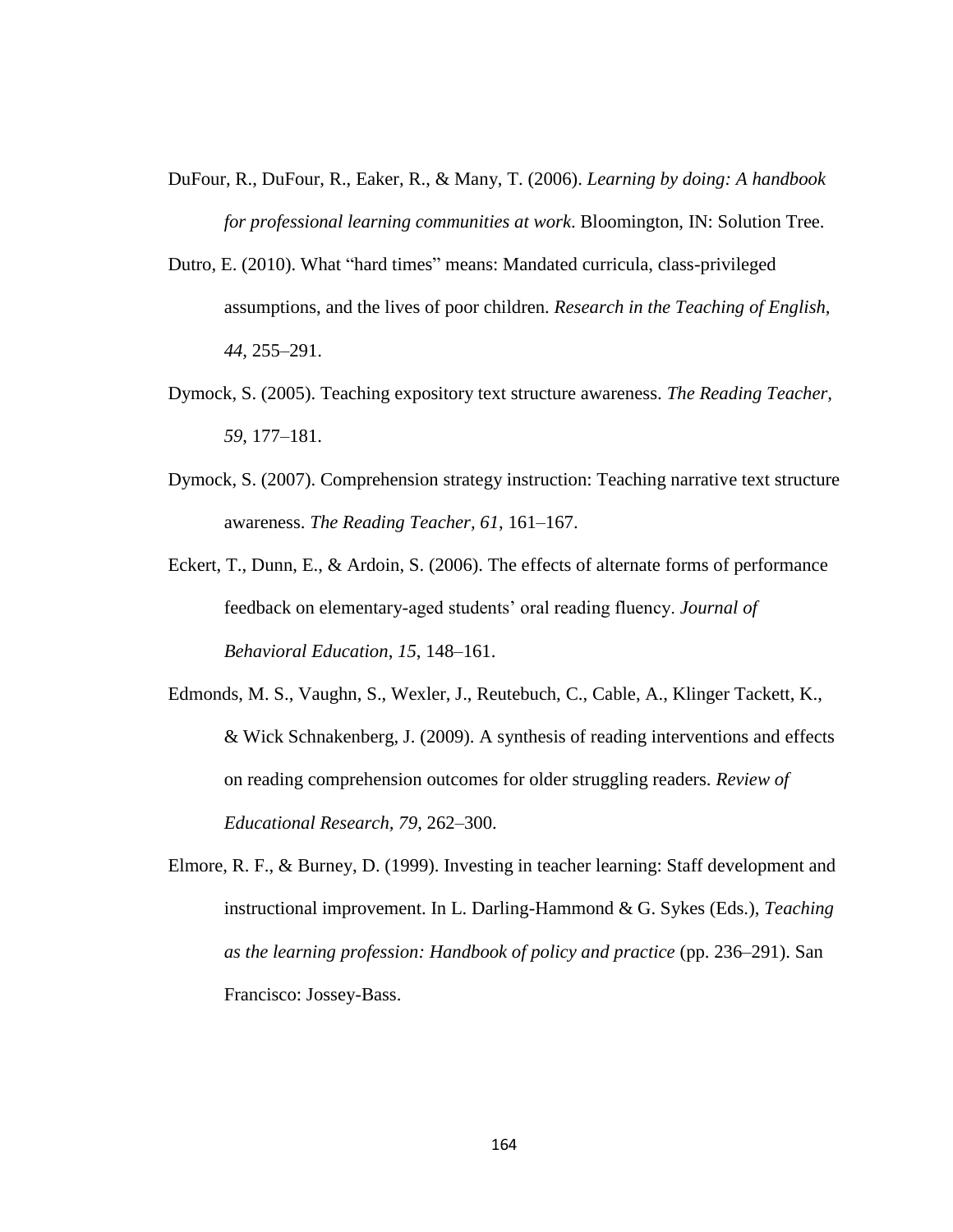- Englert, C., Tarrant, K., & Mariage, T. (1992). Defining and redefining instructional practice in special education: Perspectives on good teaching. *Teacher Education and Special Education, 15*, 62–68.
- Ferrer, E., McArdle, J. J., Shaywitz, B. A., Holahan, J. M., Marchione, K., & Shaywitz, S. E. (2007). Longitudinal models of developmental dynamics between reading and cognition from childhood to adolescence. *Developmental Psychology, 43,*  1460–1473.
- Fielding-Barnsley, R. (1997). Explicit instruction in decoding benefits children high in phonemic awareness and alphabet knowledge. *Scientific Studies of Reading, 1*, 85–98.
- Firestone, W., Mangin, M., Martinez, M., & Polovsky, T. (2005). Leading coherent professional development: A comparison of three districts. *Educational Administration Quarterly, 41*, 413–448.
- Fishman, J. J., Marx, R. W., Best, S., & Tal, R. T. (2003). Linking teacher and student learning to improve professional development in systemic reform. *Teaching and Teacher Education, 19,* 643–658.
- Florida Center for Reading Research. (2004a, November). *Fundations*. Retrieved from http://www.fcrr.org/FCRRReports/PDF/FundationsMW.pdf

Florida Center for Reading Research. (2004b, November). *Waterford Early Reading Program*. Retrieved from http://www.fcrr.org/fcrrreports/PDF/ Waterford\_Report.pdf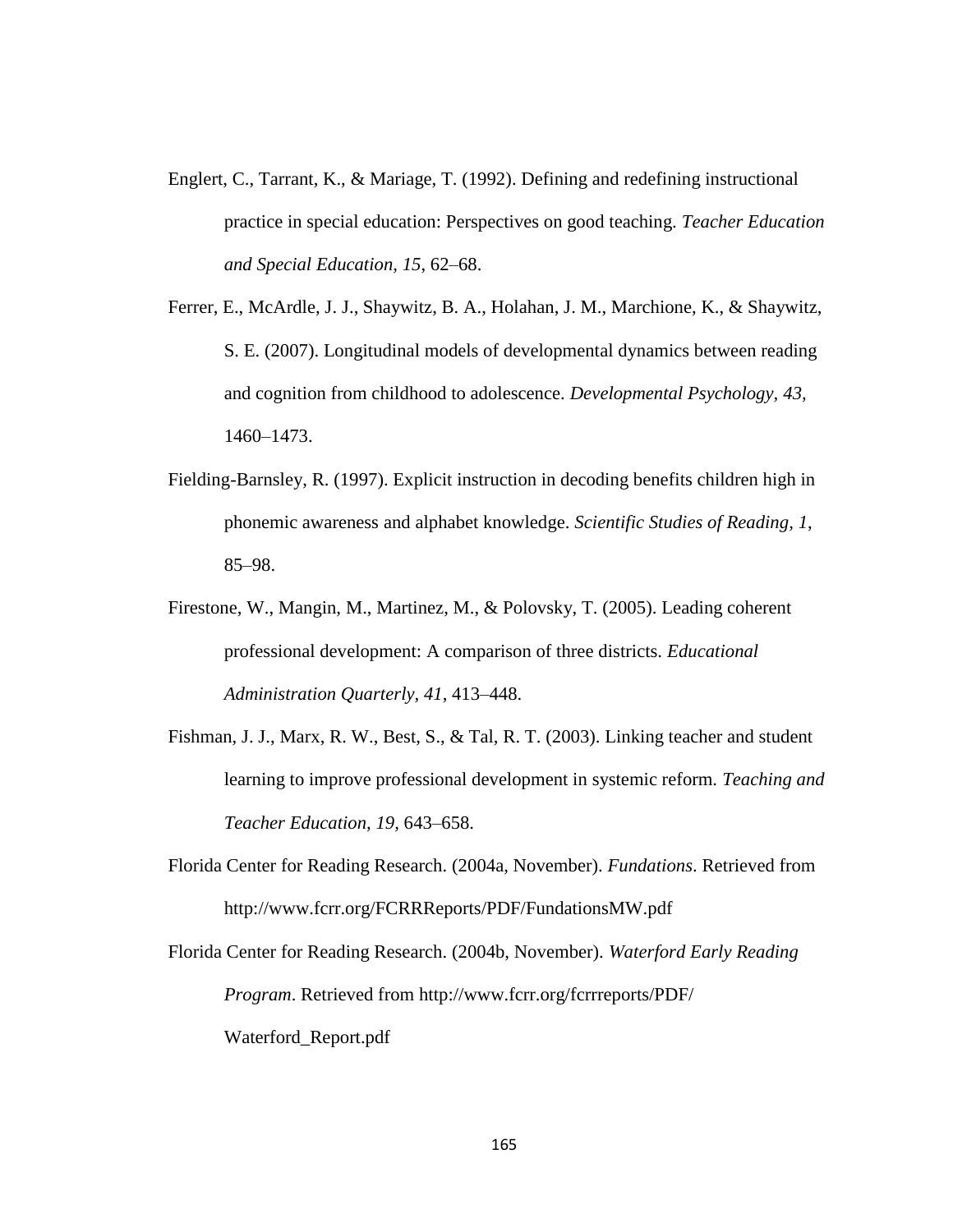- Flynn, J. M., & Rahbar, M. H. (1998). Improving teacher prediction of children at risk for reading failure. *Psychology in the Schools, 35*, 163–172.
- Foorman, B., Brier, J., & Fletcher, J. (2003). Interventions aimed at improving reading success: An evidence-based approach. *Developmental Neuropsychology, 24*, 613- 639.
- Foorman, B. R., Francis, D. J., Fletcher, J. M., Schatschneider, C., & Mehta, P. (1998). The role of instruction in learning to read: Preventing reading failure in at-risk children. J*ournal of Educational Psychology, 90*, 37–55.
- Foorman, B., Francis, D., Novy, D., & Liberman, D. (1991). How letter-sound instruction mediates progress in first-grade reading and spelling. *Journal of Educational Psychology, 83*, 456–469.
- Foorman, B., & Torgesen, J. K. (2001). Critical elements of classroom and small-group instruction to promote reading success in all children. *Learning Disabilities Research and Practice, 16,* 203–221.
- Fox, N. E., & Ysseldyke, J. E. (1997). Implementing inclusion at the middle school level: Lessons from a negative example. *Exceptional Children, 64*, 81–98.
- Francis, D. J., Shaywitz, S. E., Stuebing, K. K., Shaywitz, B. A., & Fletcher, J. M. (1996). Developmental lag versus deficit models of reading disability: A longitudinal, individual growth curves analysis. *Journal of Educational Psychology, 88*(1), 3–17.

Freeman, R. E. (1984). *Strategic management: A stakeholder approach*. Boston: Pittman.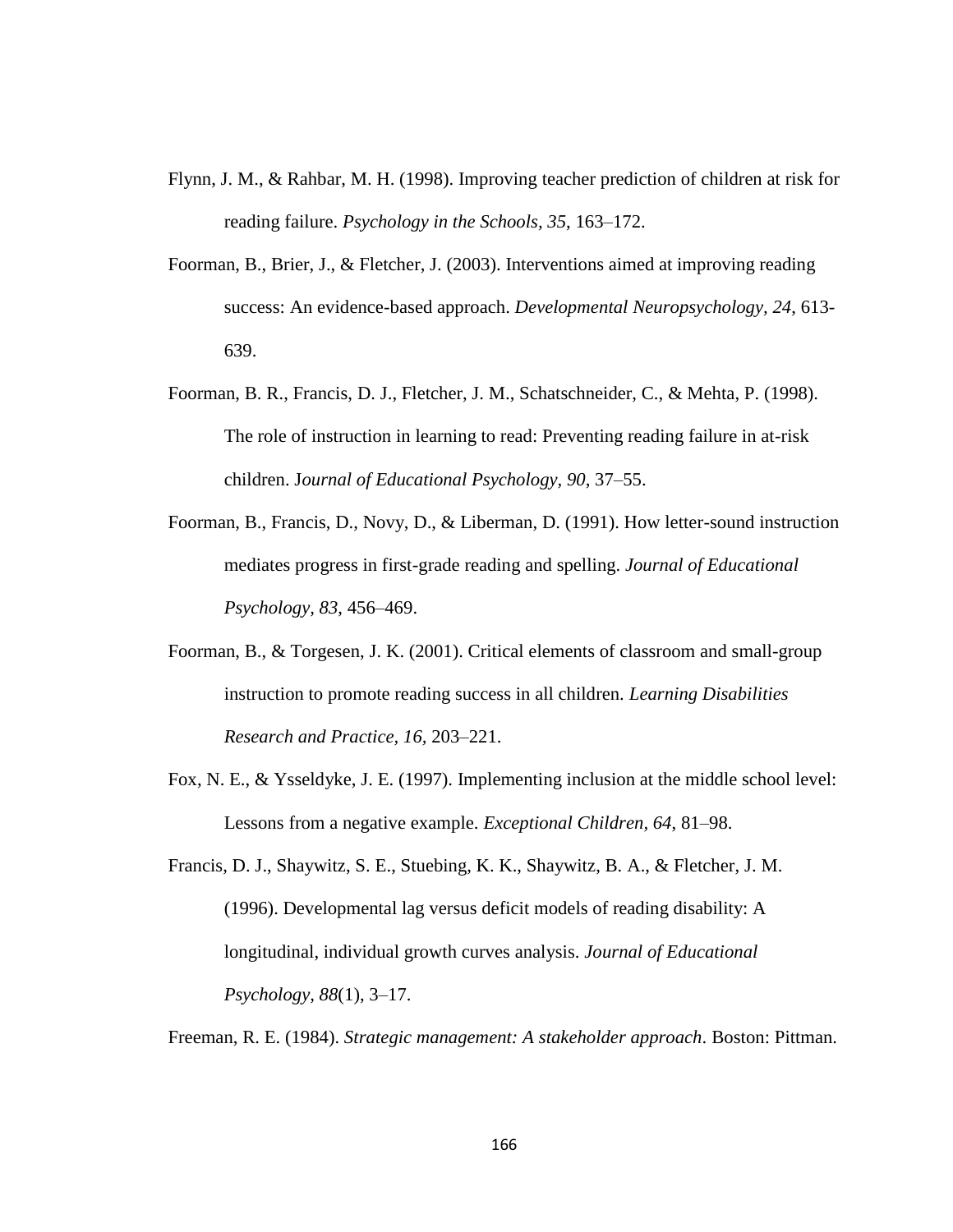- Friedman, T. (2005). *The world is flat*. New York: Farrar, Straus & Giroux.Friend, M., & Cook, L. (1990). Collaboration as a predictor for success in school reform. *Journal of Educational and Psychological Consultation*, *1*, 69–86.
- Friend, M., & Cook, L. (2010). *Interaction: Collaboration skills for school professionals*  (6th ed.). Boston: Pearson.
- Fuchs, D., & Deshler, D. D. (2007). What we need to know about responsiveness to intervention (and shouldn't be afraid to ask). *Learning Disabilities Research and Practice, 22*, 129–136.
- Fuchs, D., & Fuchs, L. (2005). Peer-assisted learning strategies: Promoting word recognition, fluency, and reading comprehension in young children. *Journal of Special Education, 39*, 34–44.
- Fuchs, D., & Fuchs, L. S. (2006). Responsiveness to intervention: A blueprint for practitioners, policymakers, and parents. *Teaching Exceptional Children, 38*(1), 57–61.
- Fuchs, D., Mock, D., Morgan, P. L., & Young, C. L. (2003). Responsiveness to intervention: Definitions, evidence, and implications for the learning disabilities construct. *Learning Disabilities Research and Practice, 18*, 157–171.

Fuchs, L. S. (2007). NRCLD update on responsiveness to intervention: Research to practice. *National Research Center on Learning Disabilities Newsletter*. Retrieved from http://www.nrcld.org/resource\_kit/general/ RTIResearchtoPractice2007.pdf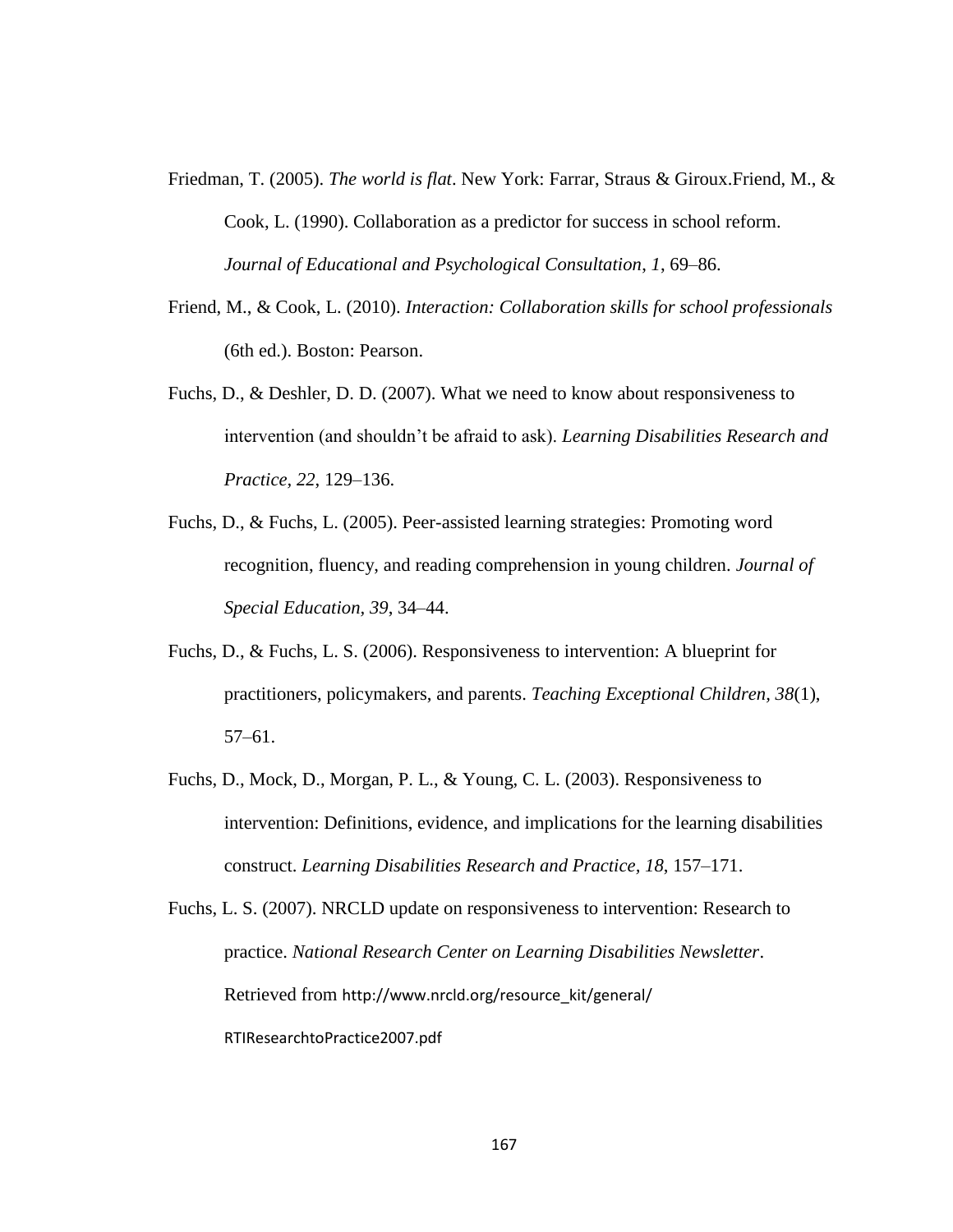Fullan, M. (1995). The school as a learning organization: Distant dreams. *Theory Into Practice, 34*, 231–235.

Fullan, M. (2001). *Leading in a culture of change*. San Francisco: Jossey-Bass.

- Fullan, M. (2010). *The six secrets of change: What the best leaders do to help their organizations survive and thrive*. San Francisco: Jossey-Bass.
- Fullan, M., Cuttress, C., & Kilcher, A. (2005). Eight forces for leaders of change. *Journal of Staff Development, 26*(4), 54–64.
- Fullan, M., Hill, P., & Crevola, C. (2006). *Breakthrough.* Thousand Oaks, CA: Corwin Press.
- Gamse, B. C., Bloom, H. S., Kemple, J. J., & Jacob, R. T. (2008). *Reading First impact study: Interim report* (NCEE 2008-4016). Washington, DC: National Center for Education Evaluation and Regional Assistance.
- Garet, M. S., Birman, B. F., Porter, A. C., Desimone, L., & Herman, J. (1999). *Designing effective professional development: Lessons from the Eisenhower program [and] technical appendices.* Washington, DC: U.S. Department of Education.
- Garet, M., Porter, A., Desimone, L., Birman, B., & Yoon, K. (2001). What makes professional development effective? Analysis of a national sample of teachers. *American Educational Research Journal, 38*, 915–945.

Garvin, D. (2000). *Learning in action.* Boston: Harvard Business School Press.

Gawande, A. (2002). *Complications: A surgeon's notes on an imperfect science.* New York: Picador.

Gawande, A. (2007). *Better: A surgeon's notes on performance.* New York: Picador.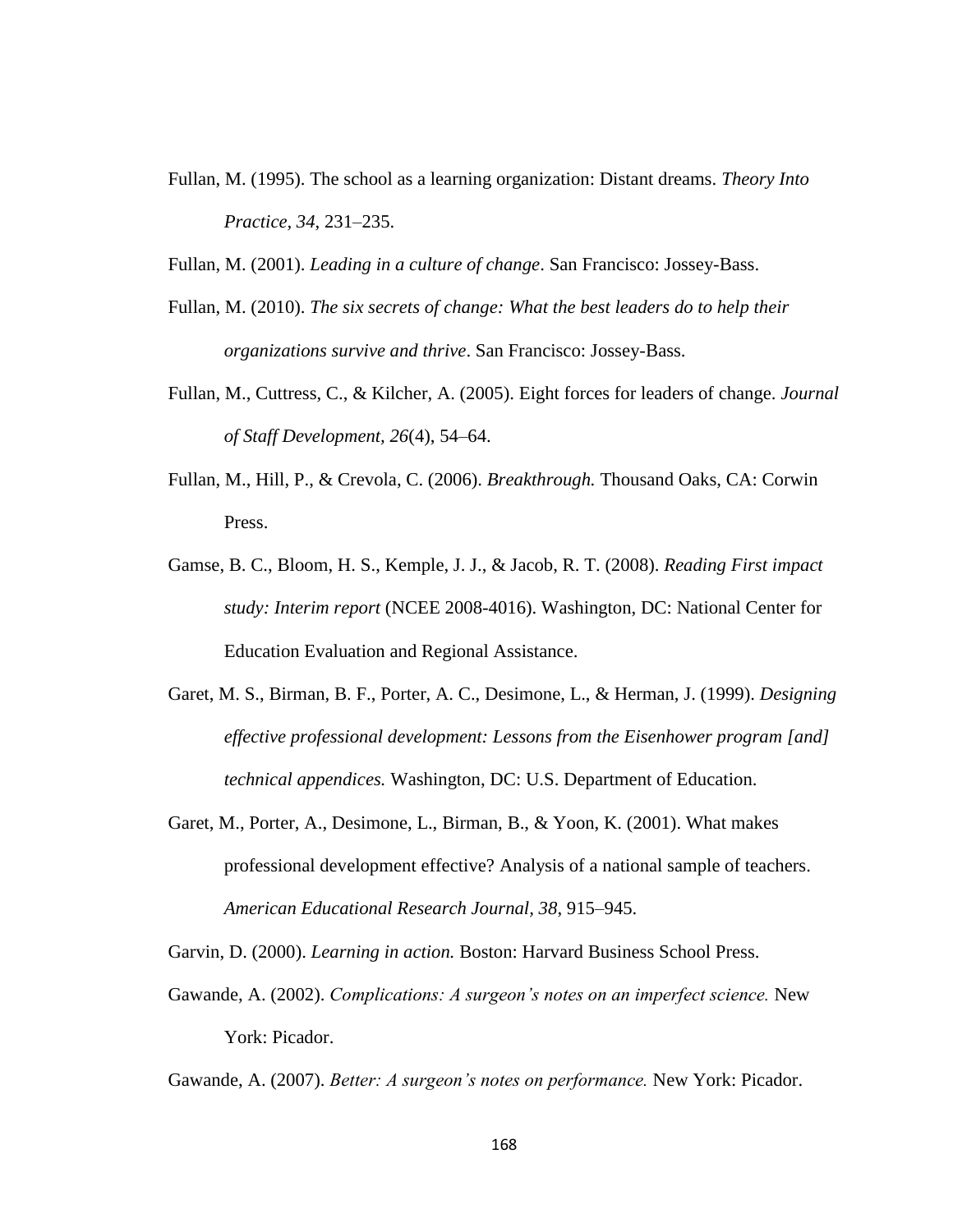- Gawande, A. (2009). *The checklist manifesto: How to get things right.* New York: Metropolitan.
- Geijsel, F., Sleegers, P., Leithwood, K., & Jantzi, D. (2003). Transformational leadership effects on teachers' commitment and effort toward school reform. *Journal of Educational Administration, 41*(3), 228–256.
- Gerber, M. M. (2005). Teachers are still the test: Limitations of response to instruction strategies for identifying children with learning disabilities. *Journal of Learning Disabilities, 38*, 516–524.
- Gersten, R., Compton, D., Connor, C. M., Dimino, J., Santoro, L., Linan-Thompson, S., & Tilly, W. D. (2008). *Assisting students struggling with reading: Response to intervention (Rtl) and multi-tier intervention for reading in the primary grades*  (NCEE 2009-4045). Washington, DC: National Center for Education Evaluation and Regional Assistance. Retrieved from http://ies.ed.gov/ncee/wwc/pdf/ practiceguides/rti\_reading\_pg\_021809.pdf
- Gersten, R., Fuchs, L. S., Williams, J. P., & Baker, S. (2001). Teaching reading comprehension strategies to students with learning disabilities: A review of the research. *Review of Educational Research, 71*, 279–320.

Geverdt, J., & Phan, T. (2006). *Documentation to the NCES common core of data public elementary/secondary school locale code file: School year 2003-04* (NCES 2006- 332). Washington, DC: National Center for Education Statistics. Retrieved from http://nces.ed.gov/ccd/pdf/sl031agen.pdf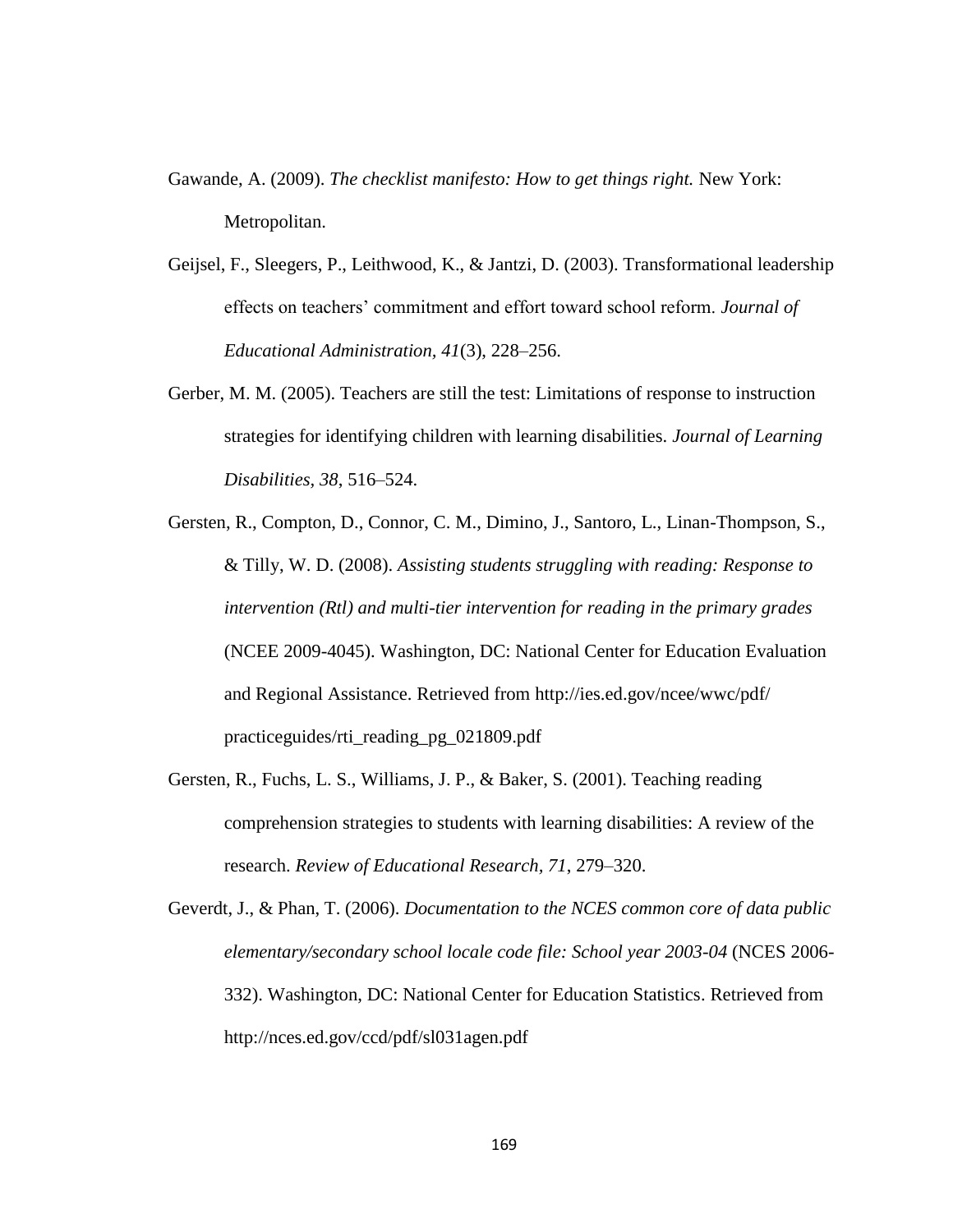- Giles, C., & Hargreaves, A. (2006). The sustainability of innovative schools as learning organizations and professional learning communities. *Educational Administration Quarterly, 42*(1), 124–156.
- Glaser, W. (1998). *The quality school teacher*. New York: HarperCollins.
- Graney, S. B. (2008). General education teacher judgments of their low-performing students' short-term reading progress. *Psychology in the Schools, 45*, 537–549.
- Griffith, J. (2004). Relation of principal transformational leadership to school staff job satisfaction, staff turnover, and school performance. *Journal of Educational Administration, 42*, 333–356.
- Guskey, T. R. (2003). What makes professional development effective? *Phi Delta Kappan, 84*, 748–750.
- Haager, D., Gersten, R., Baker, S., & Graves, A. (2003). The English-Language Learner Classroom Observation Instrument: Observations of beginning reading instruction in urban schools. In S. R. Vaughn & K. L. Briggs (Eds.), *Reading in the classroom: Systems for observing teaching and learning* (pp. 111–144). Baltimore: Brookes.
- Hallinger, P., Bickman, L., & Davis, K. (1996). School context, principal leadership, and student reading achievement. *Elementary School Journal, 96*, 527–549.
- Haney, M., & Evans, J. (1999). National survey of school psychologists regarding use of dynamic assessment and other nontraditional assessment techniques. *Psychology in the Schools, 36*, 295–304.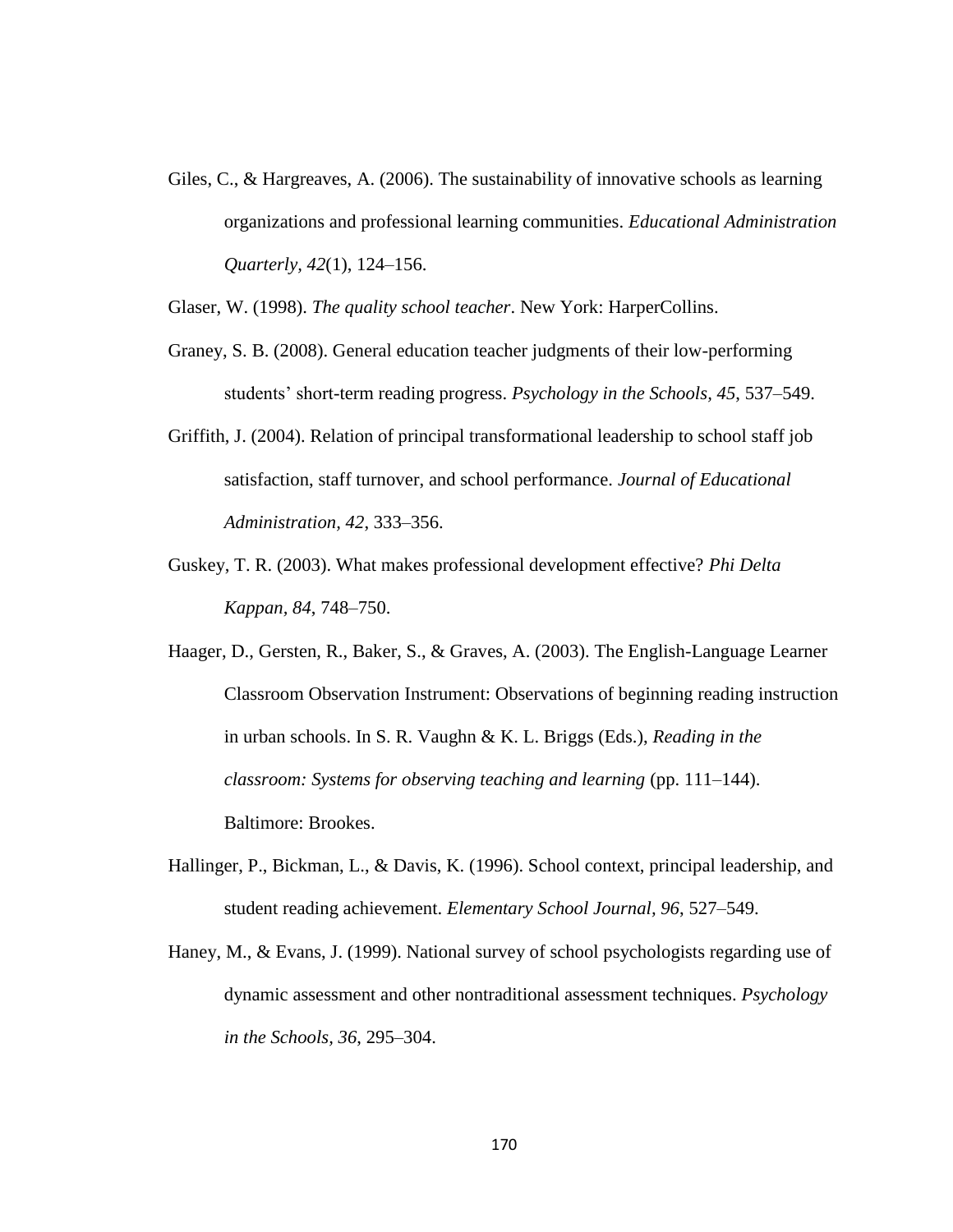- Haney, W. (2000). The myth of the Texas miracle in education. *Education Policy Analysis Archives, 8*(41). Retrieved from<http://epaa.asu.edu/ojs/article/view/432>
- Harlow, C. W. (2003, January). *Education and correctional populations* [Bureau of Justice Statistics special report]. Washington, DC: U.S. Department of Justice.
- Harn, B. A., Linan-Thompson, S., & Roberts, G. (2008). Intensifying instruction: Does additional instructional time make a difference for the most at-risk first graders? *Journal of Learning Disabilities, 41*, 115–125.
- Haveman, R., Wolfe, B., & Wilson, K. (2001). Childhood events and circumstances influencing high school completion. *Demography, 28*(1), 133-157.
- Haynes, M. (2007). *From state policy to classroom practice: Improving literacy instruction for all students.* Alexandria, VA: National Association of State Boards of Education.
- Hecht, S. A., Burgess, S. R., Torgesen, J. K., Wagner, R. K., & Rashotte, C. A. (2000). Explaining social class differences in growth of reading skills from beginning kindergarten through fourth-grade: The role of phonological awareness, rate of access, and print knowledge. *Reading and Writing, 12*(1–2), 99–127.
- Hirsch, S. (2009). A new definition*. Journal of Staff Development, 30*(4), 10–16.
- Hogenson, D. L. (1974). Reading failure and juvenile delinquency. *Annals of Dyslexia, 24*, 164–169.
- Hoover, J., & Patton, J. (2008). The role of special educators in a multitiered instructional system. *Intervention in School and Clinic, 43*, 195–202.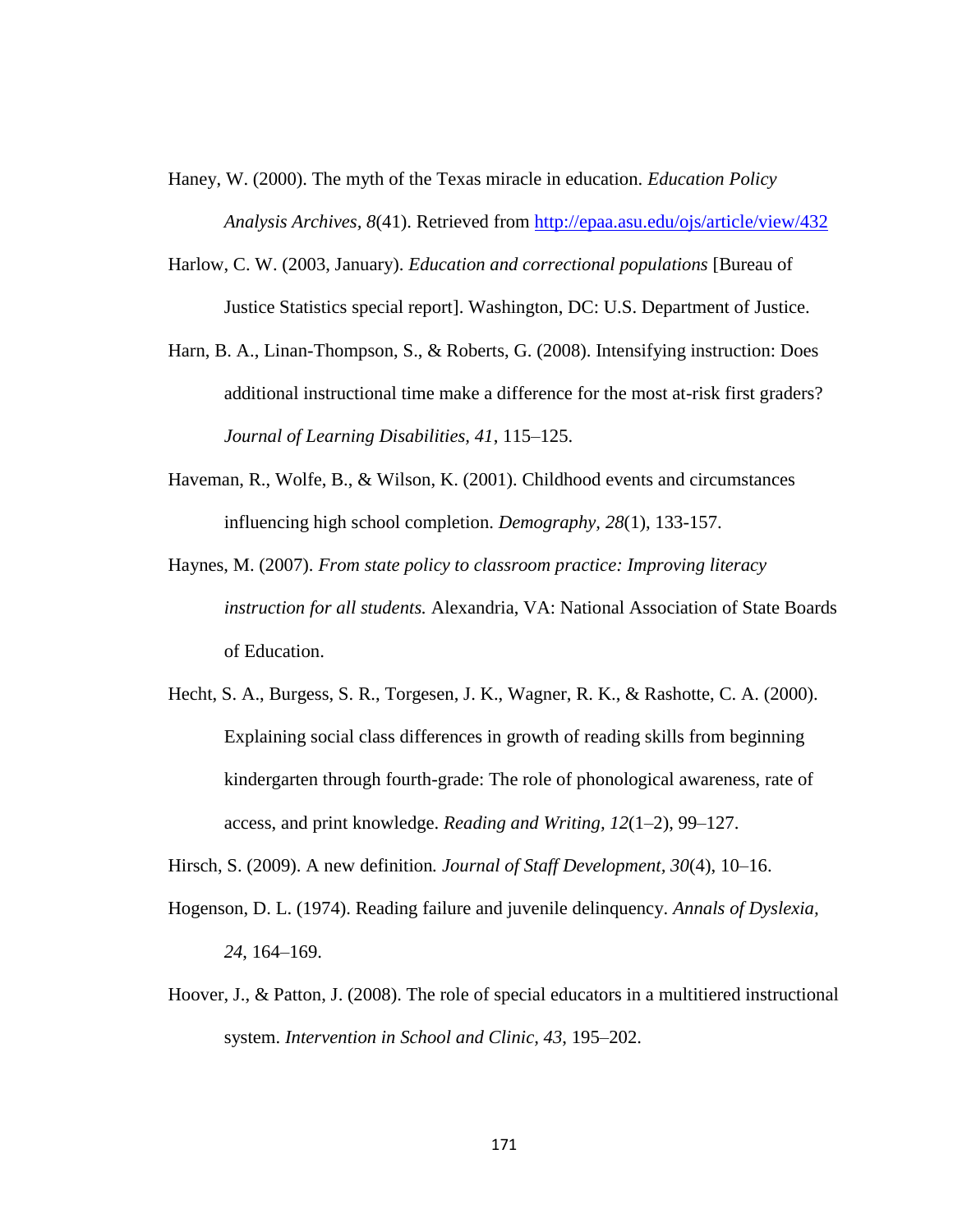- Horn, J. L., & Cattell, R. B. (1966). Refinement and test of the theory of fluid and crystallized intelligence. *Journal of Educational Psychology,57*, 253–270.
- Howley, A., & Howley, C. (2005). High-quality teaching: Providing for rural teachers' professional development. *The Rural Educator, 26*, 12–16.
- Hudson, R., Lane, H., & Pullen, P. (2005). Reading fluency assessment and instruction: What, why, and how? *The Reading Teacher, 58*, 702–714.
- Individuals With Disabilities Education Improvement Act of 2004, Pub. L. No. 108-466. (2004).
- Ingersoll, R. (2007). Teachers as leaders: Short on power, long on responsibility. *Educational Leadership, 65*, 20–25.
- IRIS Center (2007). *Dialogue guide: Two approaches to response-to-intervention (RTI)*. Nashville, TN: National Association of State Directors of Special Education's IDEA Partnership.
- Irwin, J. W., & Farr, W. (2004). Collaborative school communities that support teaching and learning. *Reading and Writing Quarterly, 20*, 343–363.
- Johnson, A. P. (2006). No Child Left Behind: Factory models and business paradigms. *Clearing House, 80*, 34–36.
- Joyce, B., & Showers, B. (1995). *Student achievement through staff development*. White Plains, NY: Longman.
- Joyce, B., & Showers, B. (2002). *Student achievement through staff development*. (3rd ed.). Alexandria, VA: Association for Supervision and Curriculum Development.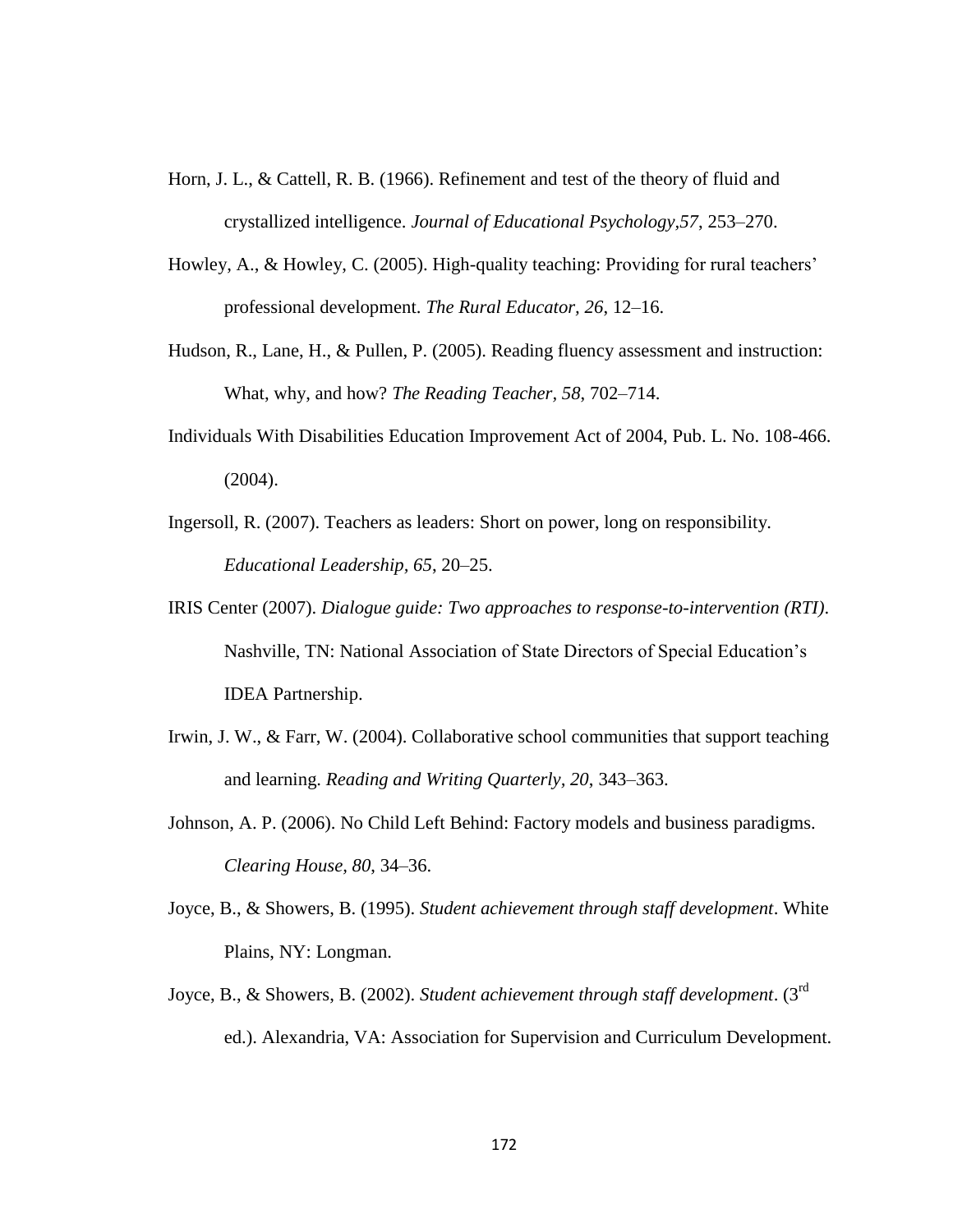- Judge, T. A., Thoreson, C. J., Bono, J. E., & Patton, G. K. (2001). The job satisfaction– job performance relationship: A qualitative and quantitative review. *Psychological Bulletin, 127*, 376–407.
- Juel, C. (1988). Learning to read and write: A longitudinal study of 54 children from first through fourth grades. *Journal of Educational Psychology, 80*, 437–447.
- Junn, J. (2005, October). *The political costs of unequal education*. Paper presented at Symposium on the Social Costs of Inadequate Education, Teachers College, Columbia University, New York, NY.
- Justice, L. M., Kaderavek, J. N., Fan, X., Sofka, A., & Hunt, A. (2009). Accelerating preschoolers' early literacy development through classroom-based teacher-child storybook reading and explicit print referencing. *Language, Speech, and Hearing Services in Schools, 40*, 67–85.
- Kamps, D., Abbott, M., Greenwood, C., Wills, H., Veerkamp, M., & Kaufman, J. (2008). Effects of small-group reading instruction and curriculum differences for students most at risk in kindergarten: Two-year results for secondary- and tertiary-level intervention. *Journal of Learning Disabilities, 41*, 101–114.
- Kavale, K. A., & Spalding, L. S. (2008). Is response-to-intervention good policy for specific learning disability? *Learning Disabilities Research and Practice, 23*, 169–179.
- Kern, L., & Clemens, N. (2007). Antecedent strategies to promote appropriate classroom behavior. *Psychology in the Schools, 44*, 65–75.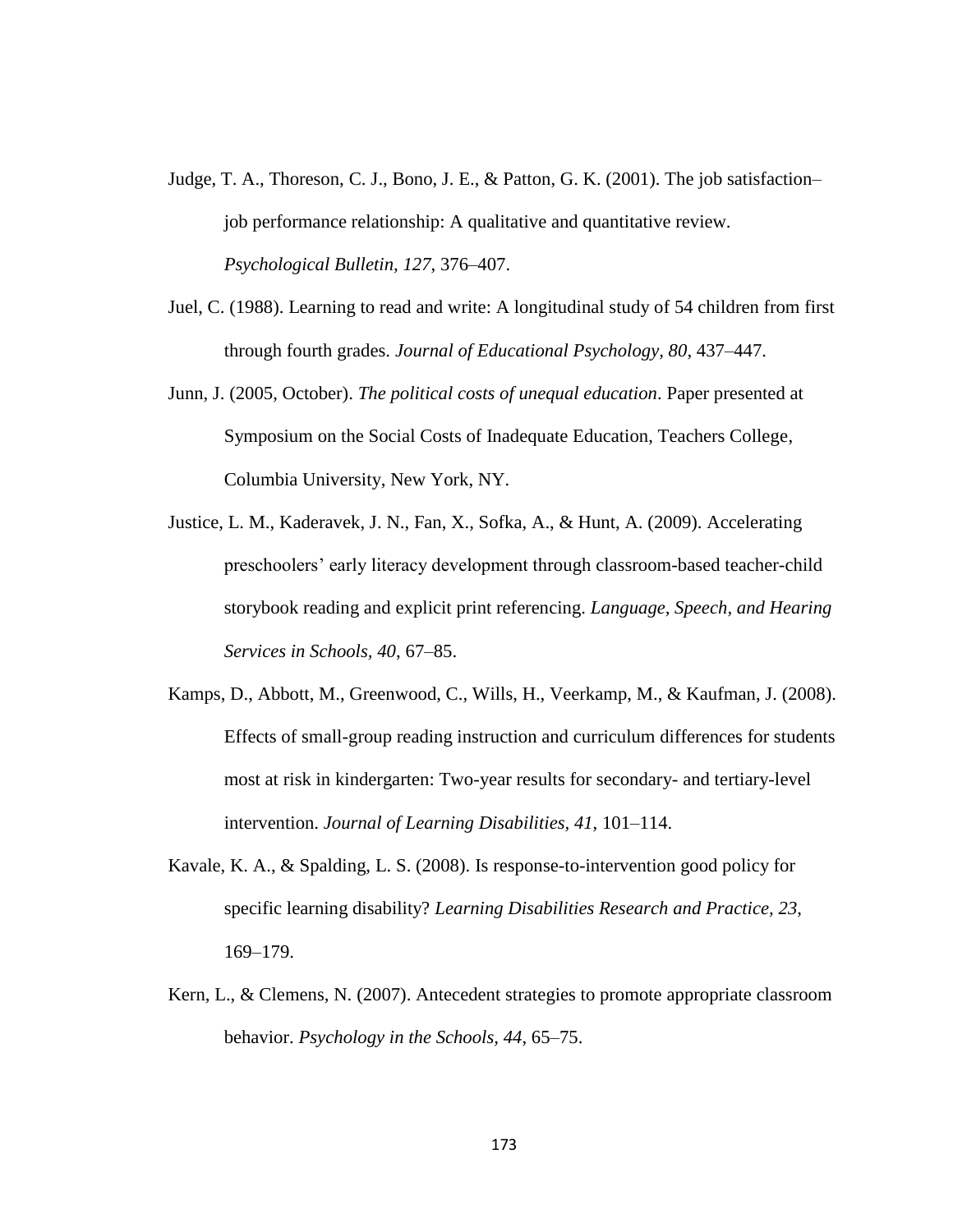- Kidder, R. (1990, April). Should schools pay the price for prison? *Christian Science Monitor, 13*, 127-132.
- Killion, J., & Harrison, C. (2006). *Taking the lead: New roles for teachers and schoolbased coaches*. Oxford, OH: National Staff Development Council.
- Kirsch, I., Braun, H., Yamamoto, K., & Sum, A. (2007). *America's perfect storm: Three forces changing our nation's future* [Policy information report]. Princeton, NJ: Educational Testing Service. Retrieved from http://www.ets.org/ Media/Education\_Topics/pdf/AmericasPerfectStorm.pdf
- Knight, J. (2007). *Instructional coaching: A partnership approach to improving instruction*. Thousand Oaks, CA: Corwin Press.
- Knight, J. (2009). Coaching. *Journal of Staff Development, 30*, 18–22.
- Kosanovich, M., Ladinsky, K., Nelson, L., & Torgesen, J. (2007). *Differentiated reading instruction: Small group alternative lesson structures for all students.* Tallahassee, FL: Florida Center for Reading Research. Retrieved from http://www.fcrr.org/
- Krezmien, M. P., & Mulcahy, C. A. (2008). Literacy and delinquency: Current status of reading interventions with detained and incarcerated youth. *Reading and Writing Quarterly, 24*, 219–238.
- Kurtts, S. (1998). *Preparing preservice elementary teachers to meet the instructional needs of students with disabilities*. Unpublished doctoral dissertation, University of North Carolina—Greensboro.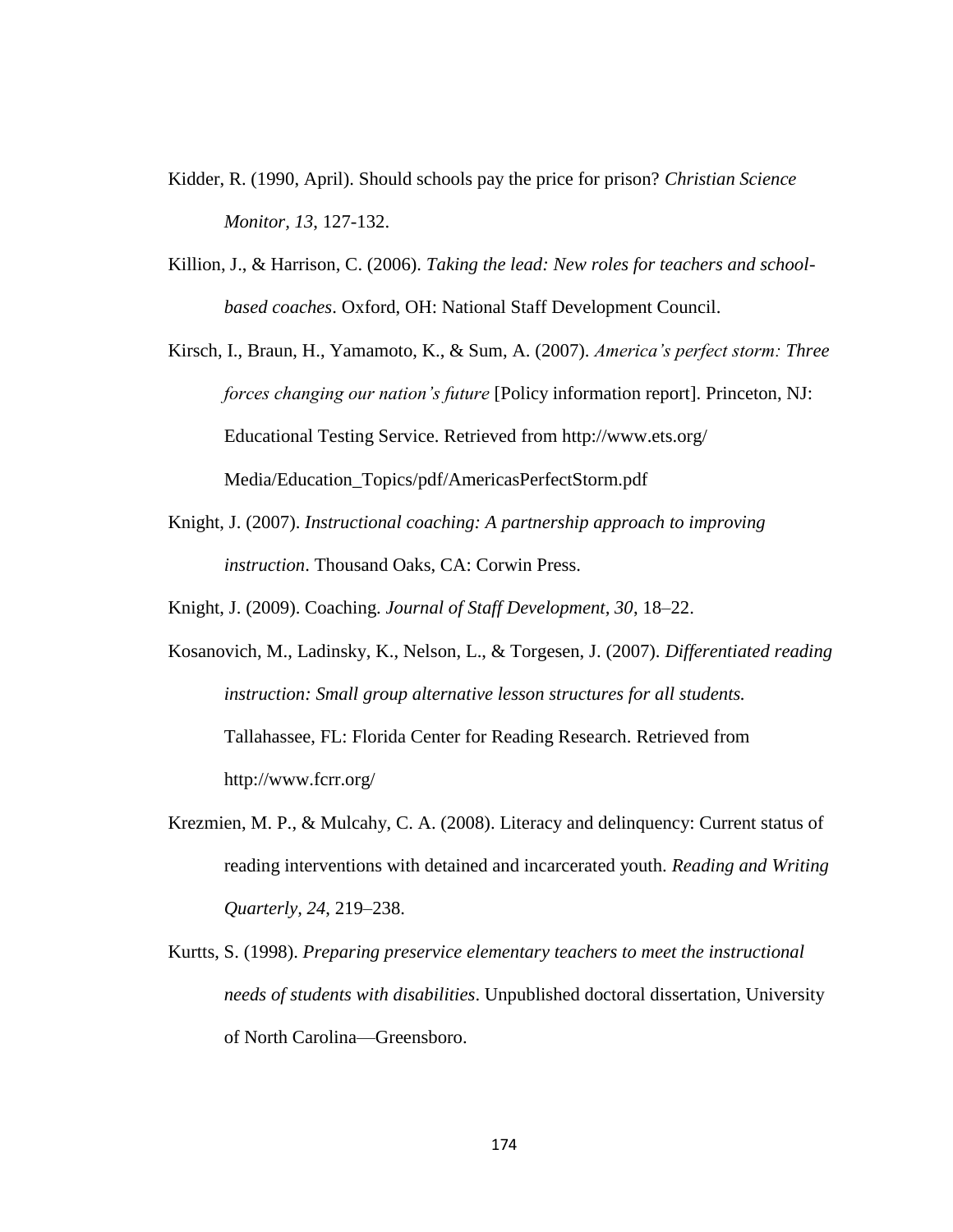- Kutner, M., Greenberg, E., Ying, J., Boyle, B., Hsu, Y., Dunleavy, E., & White, S. (2007). *Literacy in everyday life: Results from the 2003 National Assessment of Adult Literacy*. Washington, DC: National Center for Education Statistics.
- Ladd, H., & Walsh, R. (2002)*.* Implementing value-added measures of school effectiveness: Getting the incentives right. *Economics of Education Review, 21*,  $1-17.$
- L'Allier, S., Elish-Piper, L., & Bean, R (2010). What matters for elementary literacy coaching? Guiding principles for instructional improvement and student achievement. *The Reading Teacher, 63*, 544–554.
- Lang, M., & Fox, L. (2003). Breaking with tradition: Providing effective professional development for instructional personnel supporting students with severe disabilities. *Teacher Education and Special Education, 26*, 17–26.
- Lee, J., Grigg, W., & Donahue, P. (2007). *The nation's report card: Reading 2007* (NCES 2007-496). Washington, DC: National Center for Education Statistics.
- Leithwood, K., & Jantzi, D. (2005). A review of transformational school leadership research 1996–2005. *Leadership and Policy in Schools, 4*, 177–199.
- Leko, M., & Brownell, M. T. (2011). Special education preservice teachers' appropriation of pedagogical tools for teaching reading. *Exceptional Children, 77*, 229-251.
- Liker, J. (2004). *The Toyota way*. New York: McGraw-Hill.
- Liker, J., & Meier, D. (2007). *Toyota talent.* New York: McGraw-Hill.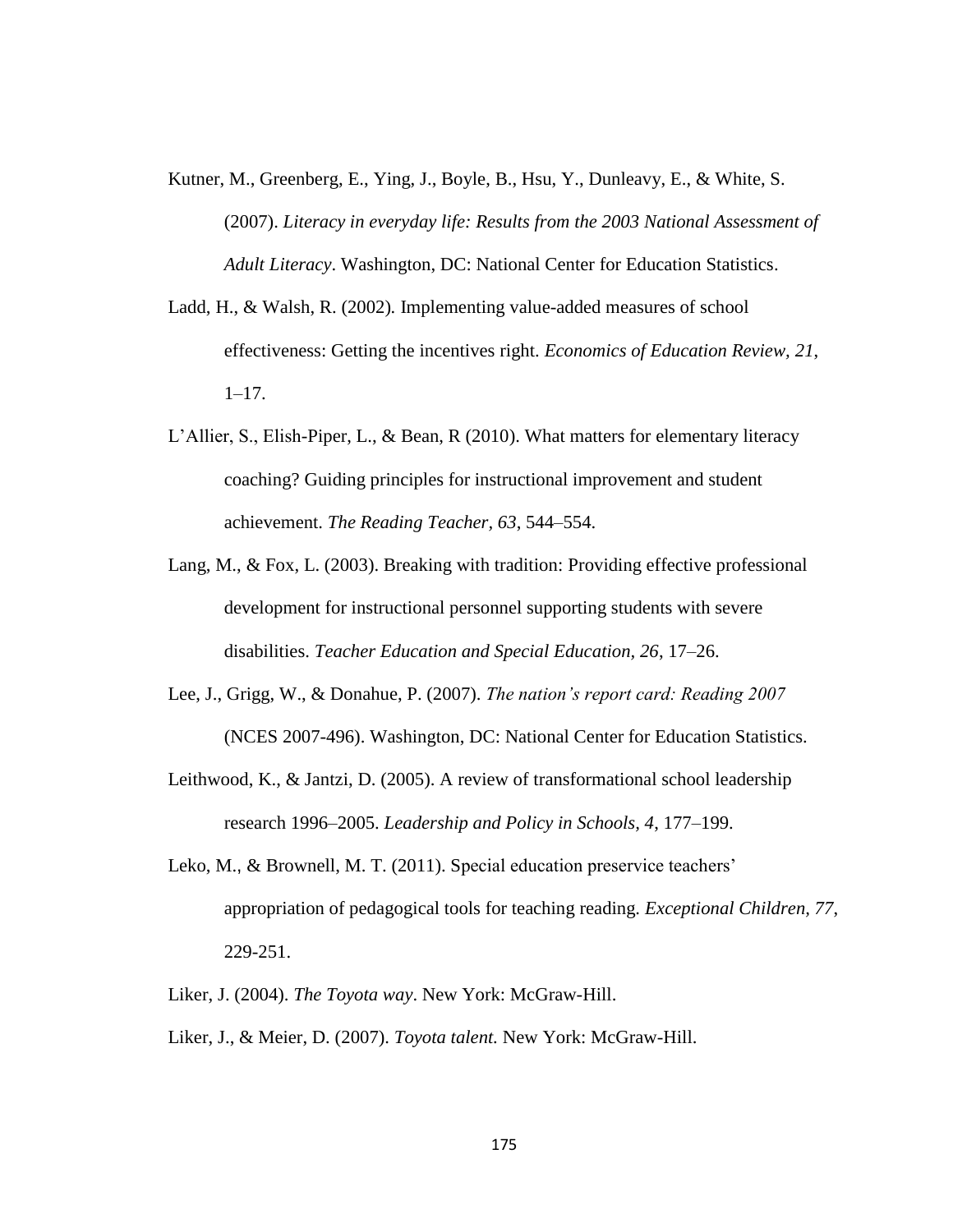- Liston, D., Borko, H., & Whitcomb, J. (2008). The teacher educator's role in enhancing teacher quality. *Journal of Teacher Education*, *59*(2), 111–116.
- Lyon, G. R. (1995). Towards a definition of dyslexia. *Annals of Dyslexia, 45*, 3–27.
- Lyon, G. R., Fletcher, J. M., Shaywitz, S. E., Shaywitz, B. A., Torgesen, J. K., Wood, F. B., . . . Olson, R. (2001). Rethinking learning disabilities. In C. E. Finn, R. A. J. Rotherham, & C. R. Hokanson (Eds.), *Rethinking special education for a new century* (pp. 259-287). Washington, DC: Thomas B. Fordham Foundation and Progressive Policy Institute.
- Lyon, R. (2004, June/July). Kinder, gentler Lyon receives warm reception from conferees. *Reading Today,* p.11.
- MacGillvray, L., Ardell, A. L., Curwen, M. S., & Palma, J. (2004). Colonized teachers: Examining the implementation of a scripted reading program. *Teaching Education, 15*, 131–144.
- Mandlebaum, L., Hodges, D., & Messenheimer, T. (2007). Get students to read it again. *Intervention in School and Clinic, 42*, 295–299.
- Mangin, M. (2007). Facilitating elementary principals' support for instructional teacher leadership. *Educational Administration Quarterly, 43*, 319–357.
- Manzo, K. K., & Cavanaugh, S. (2007, November 28). Students in urban districts inching forward on NAEP. *Education Week, 27*(13), 8.
- Marston, D., Muyskens, P., Lau, M., & Canter, A. (2003). Problem-solving model for decision-making with high incidence disabilities: The Minneapolis experience. *Learning Disabilities Research and Practice, 18*, 187−200.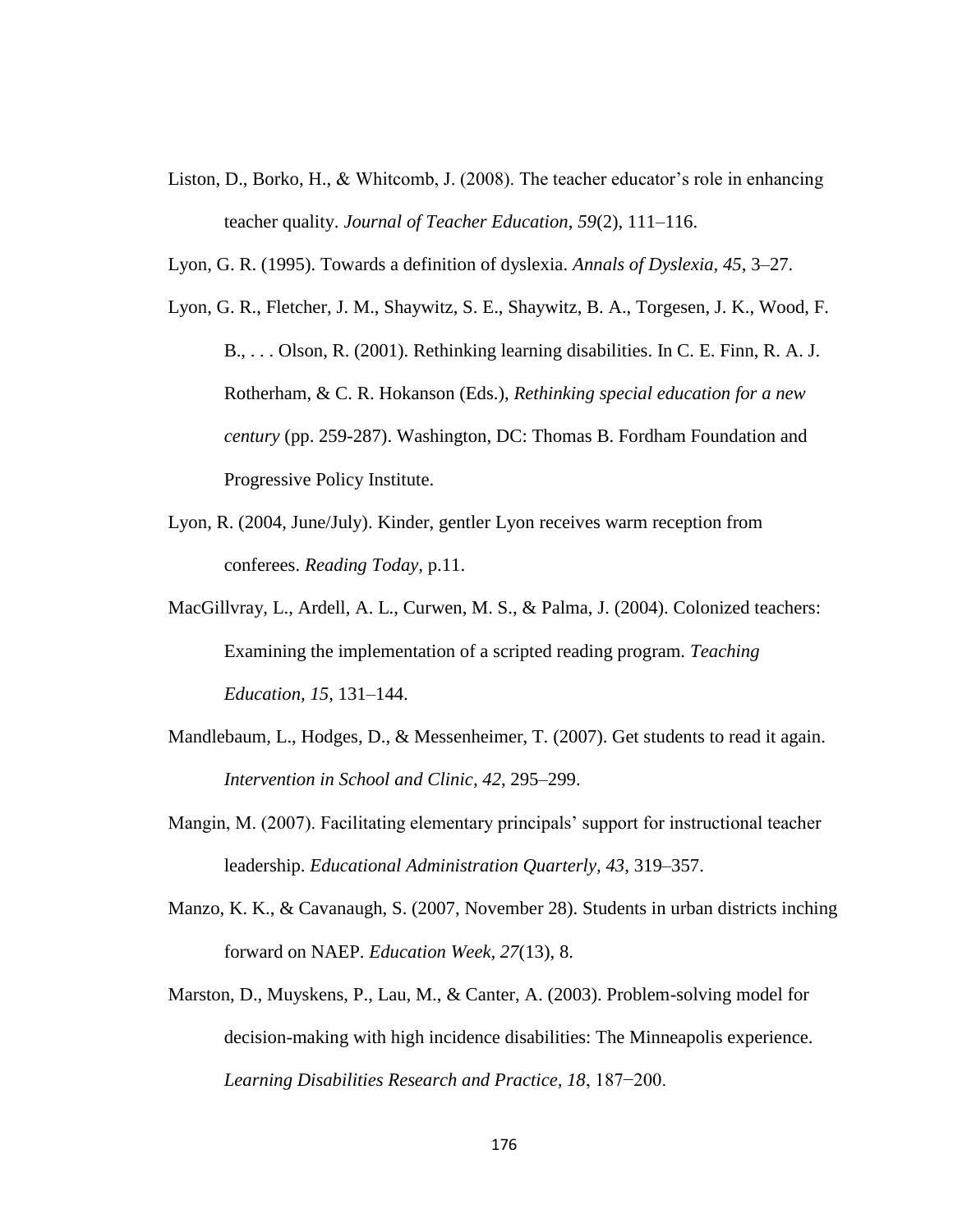- Marzano, R., & Marzano, J. (2003). The key to classroom management. *Educational Leadership, 61*(1), 6–13.
- Maxwell, J. A. (2005). *Qualitative research design: An interactive approach* (2nd ed.). Thousand Oaks, CA: Sage.
- McClain, K., Zhao, Q., Bowen, E., & Schmitt, P. (2006). The relationship between teachers and text: In search of grounded theory. In S. Alatorre, J. L. Cortina, M. Sáiz, & A. Méndez.(Eds.), *Proceedings of the 28th annual meeting of the North American chapter of the International Group for the Psychology of Mathematics Education* (pp. 594-599)*.* Mérida, Mexico: Universidad Pedagógica Nacional.
- McCutchen, D., Abbott, R. D., Green, L. B., Beretvas, S. N., Cox, S., Potter, N. S., ... Gray, A. (2002). Beginning literacy: Links among teacher knowledge, teacher practice, and student learning. *Journal of Learning Disabilities, 35*, 69–86.
- McCutchen, D., & Berninger, V. W. (1999). Those who know teach well: Helping teachers master literacy-related subject matter knowledge. *Learning Disabilities Research and Practice, 14*, 215–226.
- McCutchen, D., Harry, D. R., & Cox, S. (2002). Reading teachers' knowledge of children's literature and English phonology. *Annals of Dyslexia, 52*, 207–228.
- McEwan, E., & Damer, M. (2000). *Managing unmanageable students*. Thousand Oaks, CA: Corwin Press.
- McInerney, P. (2003). Moving into dangerous territory? Educational leadership in a devolving education system. *Leadership in Education, 6*, 57–72.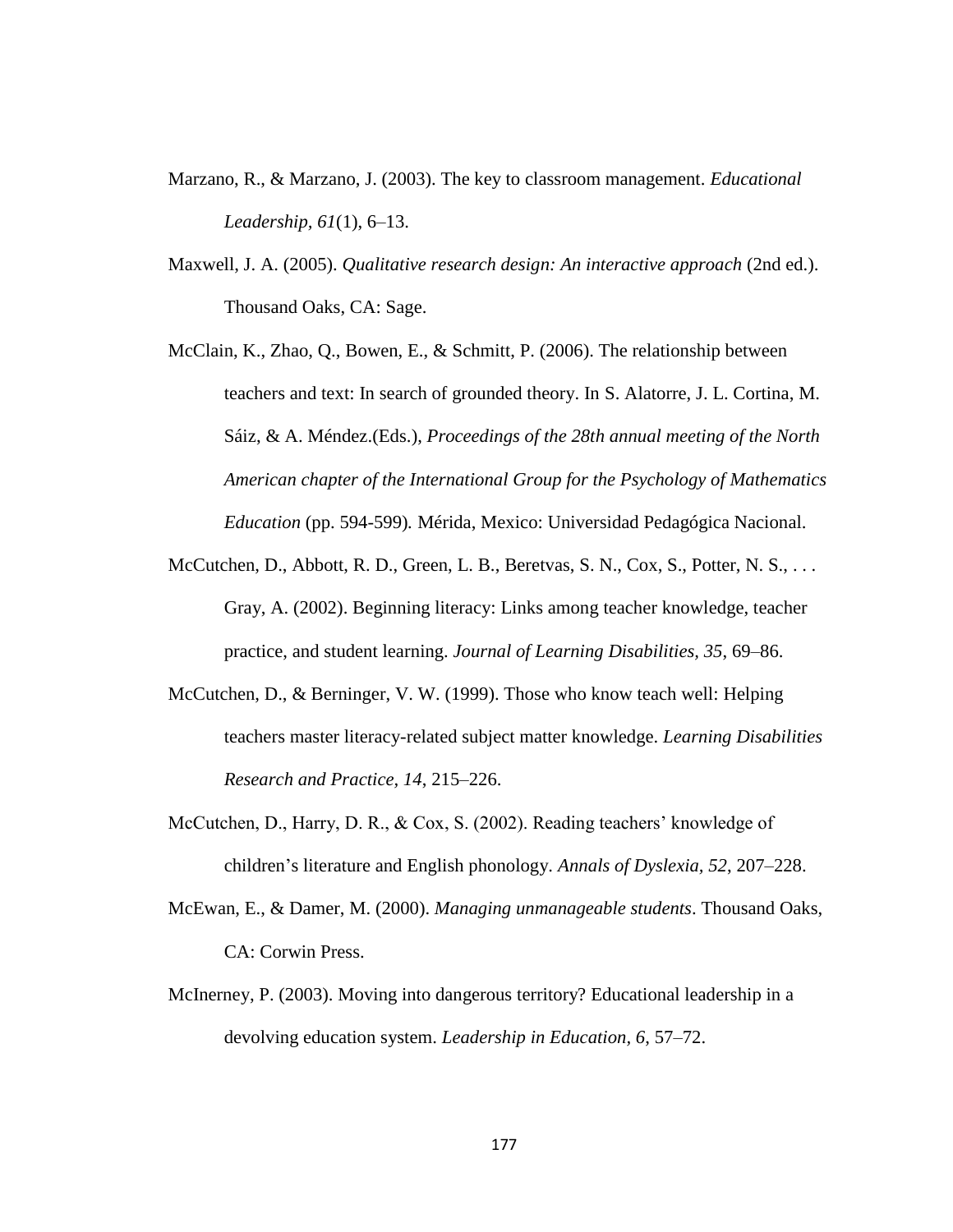- McIntyre, E., Powell, R., Coots, K. B., Jones, D., Powers, S., Deeters, F., & Petrosko, J. (2005). Reading instruction in the NCLB era: Teachers' implementation fidelity of early reading models. *Journal of Educational Research and Policy Studies, 5*, 66–102.
- McIntyre, F. (2006). *New teachers thriving by third year.* Toronto, Ontario, Canada: Ontario College of Teachers.
- McLeskey, J., & Waldron, N. (2000). *Inclusive education in action: Making differences ordinary*. Alexandria, VA: Association for Supervision and Curriculum Development.
- McLeskey, J., & Waldron, N. (2002a). Professional development and inclusive schools: Reflections on effective practice. *Teacher Educator, 37*, 159–172.
- McLeskey, J., & Waldron, N. (2002b). School change and inclusive schools: Lessons learned from practice. *Phi Delta Kappan, 84*, 65–72.Medo, M. A., & Ryder, R. J. (1993). The effects of vocabulary instruction on readers' ability to make causal connections. *Reading Research and Instruction, 33*, 119–134.
- Mehta, P. D., Foorman, B. R., Branum-Martin, L., & Taylor, W. P. (2005). Literacy as a unidimensional multilevel construct: Validation, sources of influence, and implications in a longitudinal study in grades 1 to 4. *Scientific Studies of Reading, 9*, 85–116.
- Meier, J., & Sullivan, A. K. (2004). Spotlight schools: Success stories from high-risk kindergartens. *Reading and Writing Quarterly, 20*, 285–304.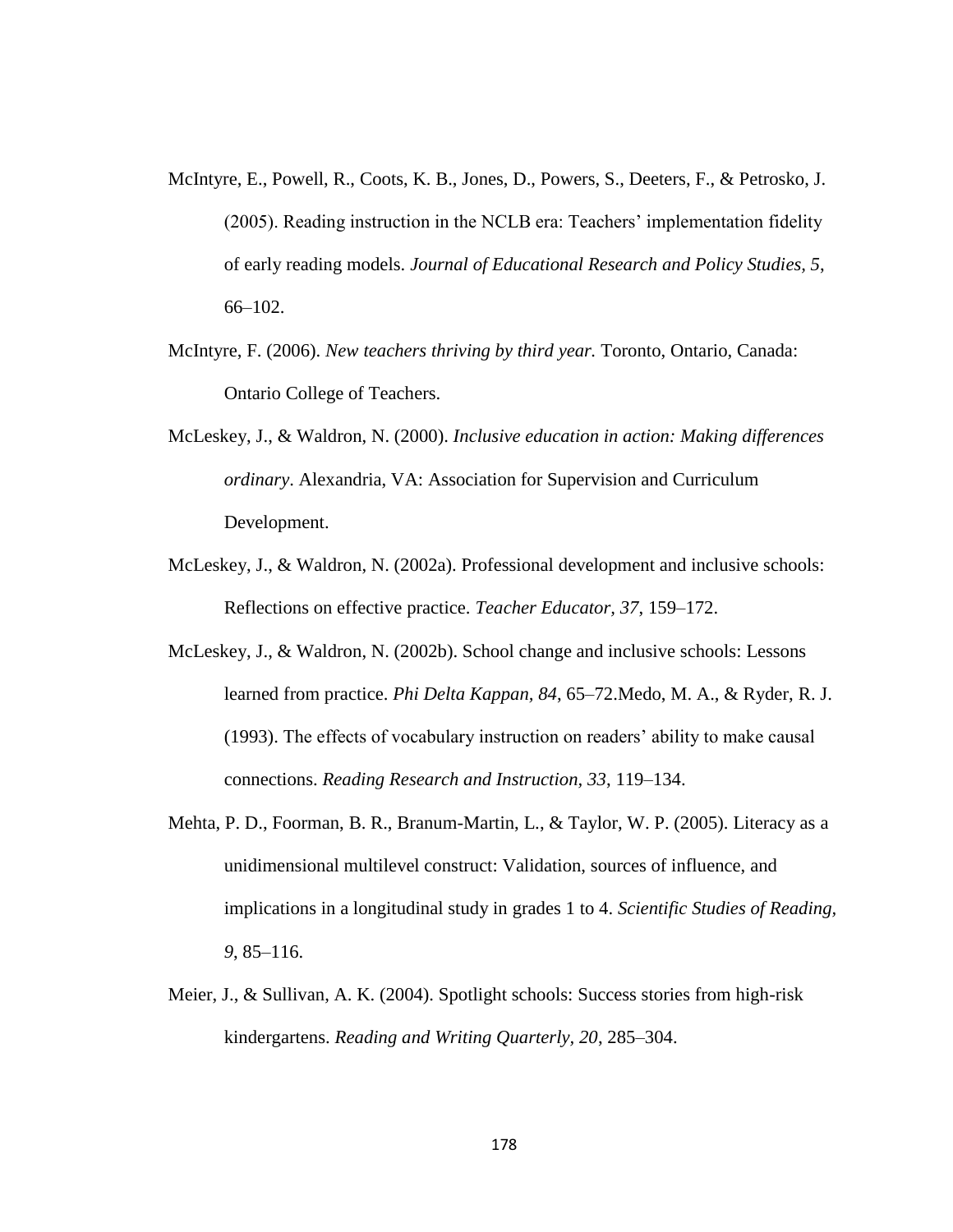- Merriam, S. B. (2001). *Qualitative research and case study applications in education: Revised and expanded from* Case Study Research in Education. San Francisco: Jossey-Bass.
- Moats, L. (2007). Whole-language high jinks: How to tell when "scientifically-based reading instruction" isn't. Washington, DC: Thomas B. Fordham Institute.

National Association of State Directors of Special Education. (2008). *Response to intervention: Blueprints for implementation—District level*. Alexandria, VA: Author.

- National Early Literacy Panel. (2008). *Developing early literacy* [Report]. Washington, DC: National Institute for Literacy.
- National Joint Committee on Learning Disabilities (2005). Responsiveness to intervention and learning disabilities. *Learning Disability Quarterly, 28*, 249–260.
- National Reading Panel. (2000). *Teaching children to read: An evidence-based assessment of the scientific research literature on reading and its implications for reading instruction*. Washington, DC: National Institute of Child Health and Human Development.
- Nonaka, I., & Takeuchi, H. (1995). *The knowledge-creating company.* New York, NY: Oxford University Press.
- North Carolina Department of Public Instruction. (2009). *Foundations of reading: Trainer notebook*. Raleigh, NC: Author.
- North Carolina Department of Public Instruction. (n.d.). *Education First: NC school report cards.* Retrieved from http://www.ncschoolreportcard.org/src/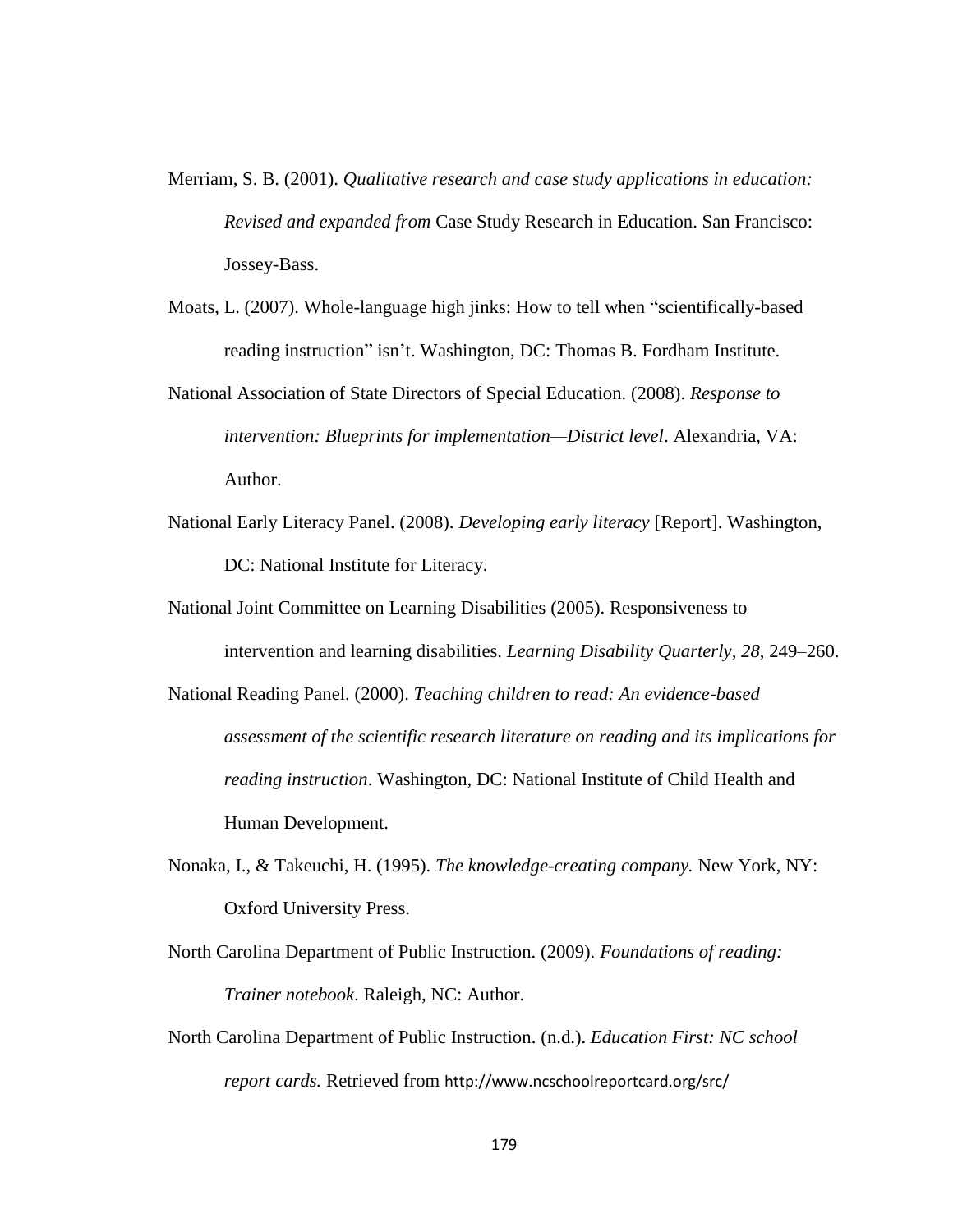North Carolina Department of Public Instruction. (n.d.). *North Carolina Department of Public Instruction problem-solving model pilot: The problem-solving process*. Retrieved from http://www.ncpublicschools.org/docs/curriculum/responsiveness/problemsolvingmode l.pdf

- North Carolina State Improvement Project. (n.d.). *Five years of progress: The North Carolina State Improvement Project*. Retrieved from http://www.ncsip.org/ docs/Lillie%20Report%20pages%20final\_6.24.07.pdf
- North Carolina State Improvement Project II. (n.d.). *North Carolina State Improvement Project II: Improving instruction for students with disabilities*. Retrieved from http://www.ncsip.org/
- Nye, B., Konstantopoulos, S., & Hedges, L.V. (2004). How large are teacher effects? *Educational Evaluation and Policy Analysis, 26*, 237–257.
- O'Connor, R. E., Jenkins, J. R., & Slocum, T. A. (1995). Improving the generalization of sound/ symbol knowledge: Teaching spelling to kindergarten children with disabilities. *Journal of Special Education, 29*, 255–275.
- O'Connor, R., Notari-Syverson, A., & Vadasy, P. F. (1996). Ladders to literacy: The effects of teacher-led phonological activities for kindergarten children with and without disabilities. *Exceptional Children, 63*, 117–130.
- O'Connor, R., White, A., & Swanson, H. (2007). Repeated reading versus continuous reading: Influences on reading fluency and comprehension. *Exceptional Children, 74*, 31–46.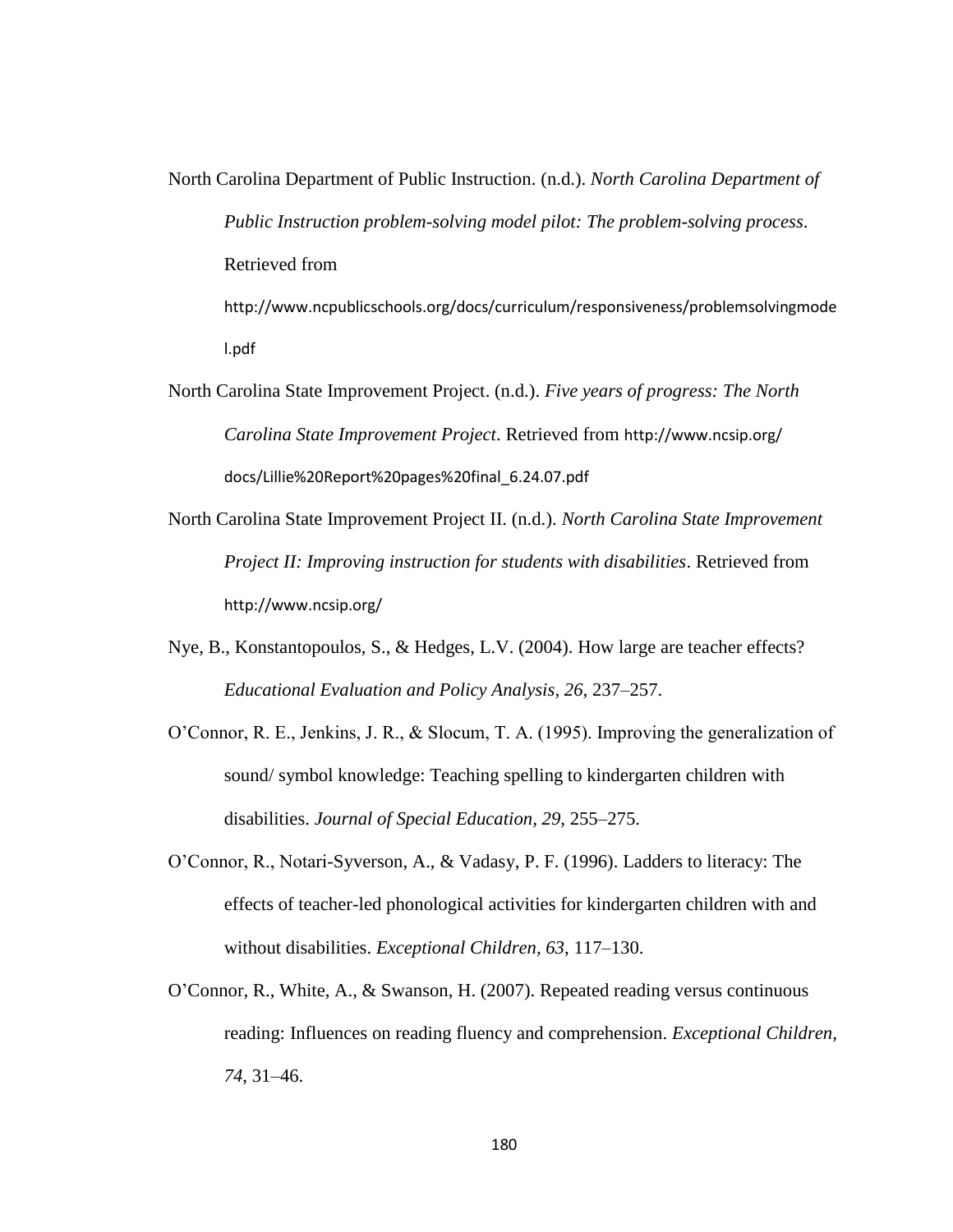- Ofoegbu, F. I. (2004). Teacher motivation: A factor for classroom effectiveness and school improvement in Nigeria. *College Student Journal, 38*(1), 81–89.
- Ogonosky, A. (2008). *The response-to-intervention handbook: Moving from theory to practice*. Austin, TX: Place Park.
- Oudeans, M. K. (2003). Integration of letter-sound correspondences and phonological awareness skills of blending and segmenting: A pilot study examining the effects of instructional sequence on word reading for kindergarten children with low phonological awareness. *Learning Disability Quarterly*, *26*, 258–80.
- Parsad, B., Lewis, L., & Farris, E. (2001). *Teacher preparation and professional development: 2000* (NCES 2001-088). Washington, DC: National Center for Education Statistics.
- Passenger, T., Stuart, M., & Terrell, C. (2000). Phonological processing and early literacy. *Journal of Research in Reading, 23*, 55–66.
- Patton, M. Q. (2002). *Qualitative research and evaluation methods* (3rd ed.). Thousand Oaks, CA: Sage.
- Peverly, S. T., & Kitzen, K. R. (1998). Curriculum-based assessment of reading skills: Consideration and caveats for school psychologists. *Psychology in the Schools, 35*, 29–47.Pfeffer, J. (2007). *What were they thinking? Unconventional wisdom about management.* Boston: Harvard Business School Press.
- Pfeffer, J., & Sutton, R. I. (2000). *The knowing-doing gap: How smart companies turn knowledge into action.* Boston: Harvard Business School Press.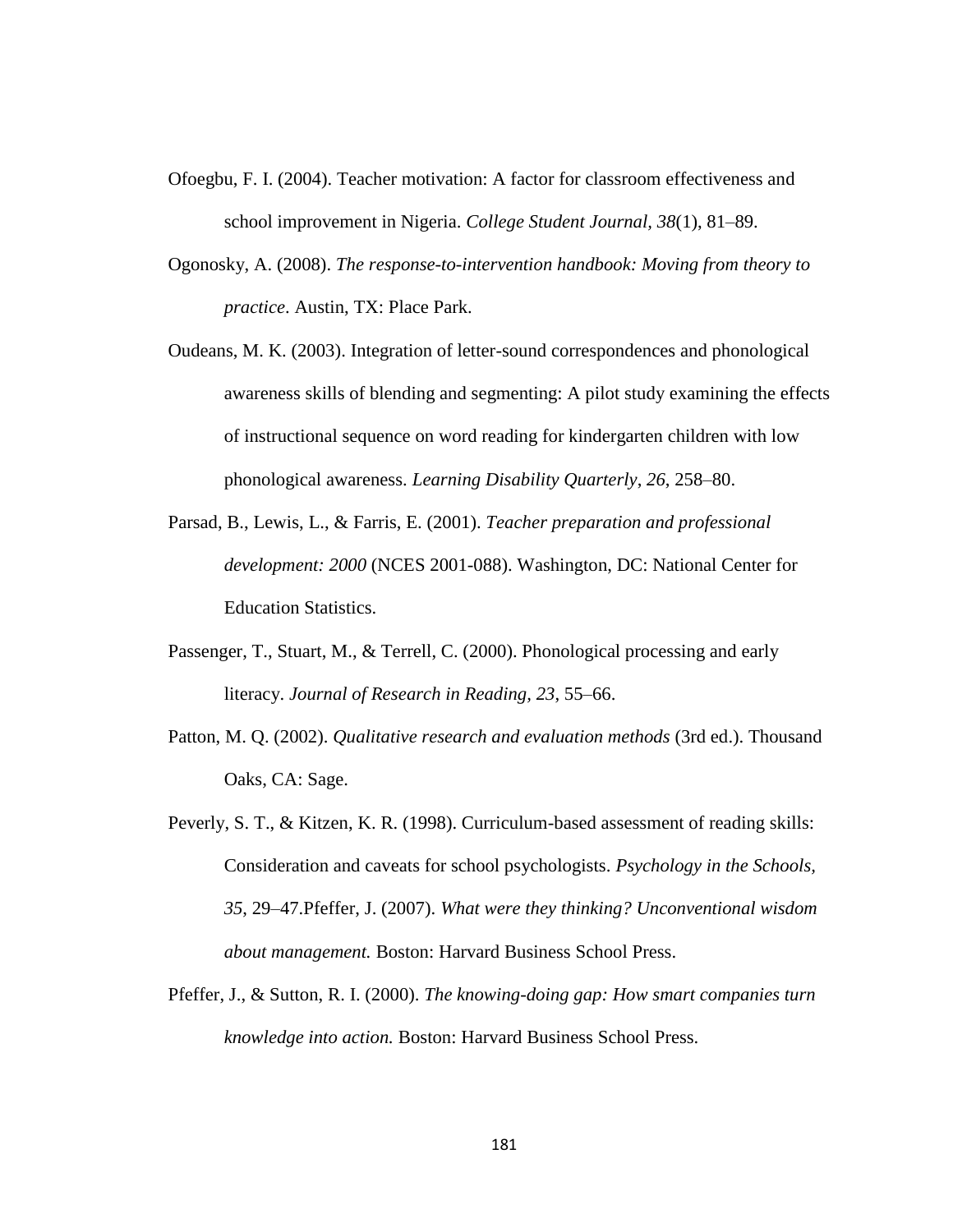- Piasta, S. B., Connor, C. M., Fishman, B., & Morrison, F. J. (2009). Teachers' knowledge of literacy, classroom practices, and student reading growth. *Scientific Studies of Reading, 13*(3), 224–248.
- Podell, D. M., & Tournaki, N. ( 2007). General and special educators' predictions of student success as a function of learner characteristics and teacher experience. *Teacher Education and Special Education, 30*, 249–263.
- Podhajski, B., Mather, N., Nathan, J., & Sammons, J. (2009). Professional development in scientifically based reading instruction. *Journal of Learning Disabilities, 42*, 403–417.
- Quick, H. E., Holtzman, D. J., & Chaney, K. R. (2009). Professional development and instructional practice: Conceptions and evidence of effectiveness. *Journal of Education for Students Placed at Risk, 14*, 45–71.
- RAND Reading Study Group. (2002). *Reading for understanding*. Washington, DC: RAND.
- Raths, J., & Lyman, F. (2003). Summative evaluation of student teachers: An enduring problem. *Journal of Teacher Education, 54*, 206–216.
- Raudenbush, S. W. (2009). The Brown legacy and the O'Connor challenge: Can school improvement reduce racial inequality? *Educational Researcher, 38*, 169–180.
- Reschly, D. J., Holdheide, L. R., Behrstock, E., & Weber, G. (2009). Enhancing teacher preparation, development and support. In L. Goe (Ed.), *America's opportunity: Teacher effectiveness and equity in K–12 classrooms* (pp. 41-72). Washington,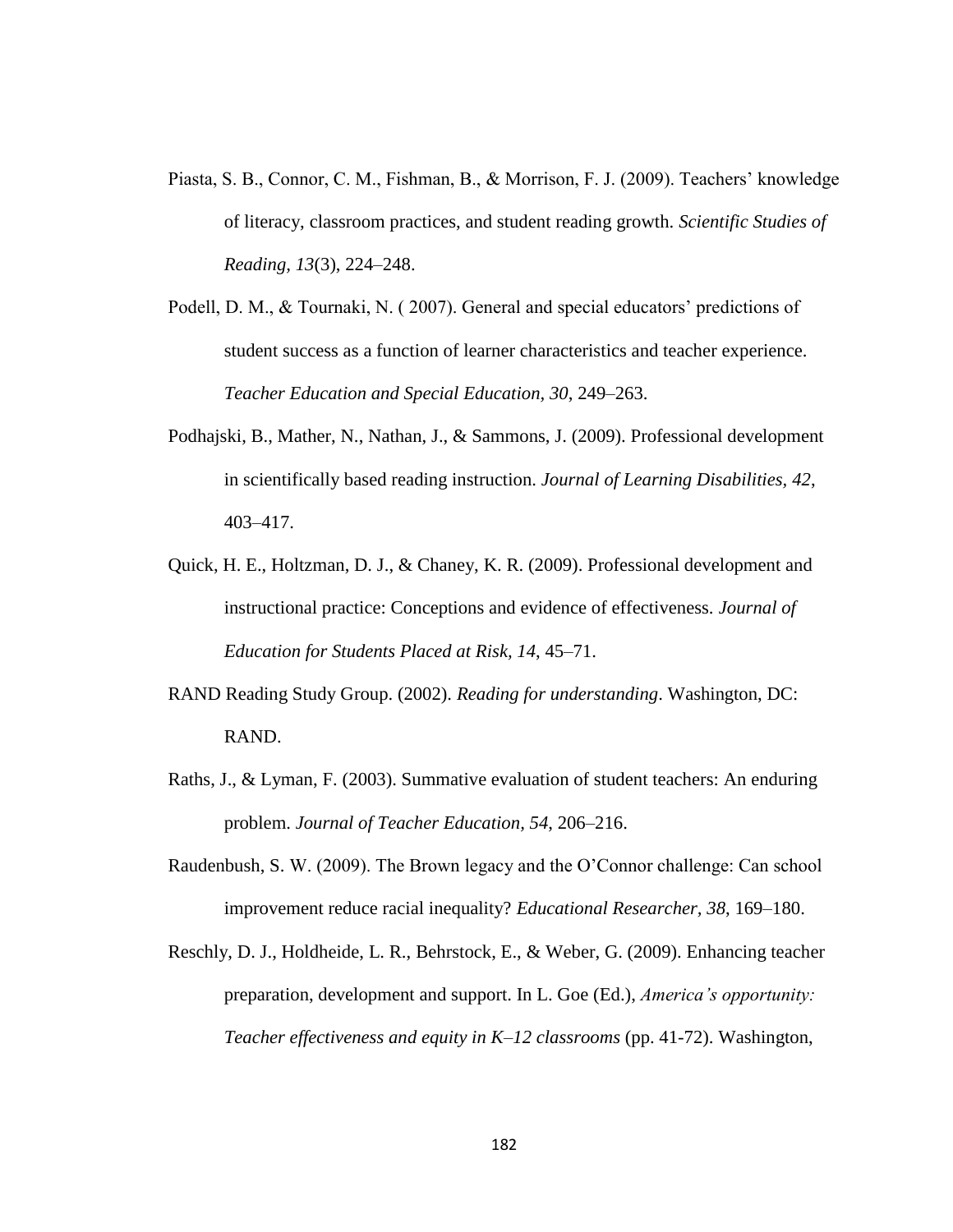DC: National Comprehensive Center for Teacher Quality. Retrieved from http://www.tqsource.org/publications/2009TQBiennial/2009BiennialReport\_Ch2.pdf

- Reschly, D. J., & Wood-Garnett, S. (2009). *Teacher preparation for response to intervention*. Washington, DC: National Comprehensive Center for Teacher Quality. Retrieved from http://www.tqsource.org/publications/ September2009Brief.pdf
- Richardson, V. (2003). The dilemmas of professional development. *Phi Delta Kappan*, *84*(5), 401–406.
- Richardson, V., & Placier, P. (2001). Teacher change. In V. Richardson (Ed.), *Handbook of research on teaching* (4th ed., pp. 905–950). Washington, DC: American Education Research Association.
- Rolla, A., Arias, M., Villers, R., & Snow, C. (2006). Evaluating the impact of different early literacy interventions on low-income Costa Rican kindergarteners' academic skills. *International Journal of Educational Research, 45*, 188–201.
- Rosenshine, B., & Stevens, R. (1986). Teaching functions. In M. C. Wittrock (Ed.), *Handbook of research on teaching* (pp. 376–391). New York: Macmillan.
- Roskos, K., Jarosewich, T., Lenhart, L., & Collins, L. (2007). Design of online teacher professional development in a statewide Reading First professional development system. *The Internet and Higher Education, 10*, 173–183.
- Rouse, C. E. (2005, October 2005). *Labor market consequences of an inadequate education*. Paper presented at the symposium The Social Costs of Inadequate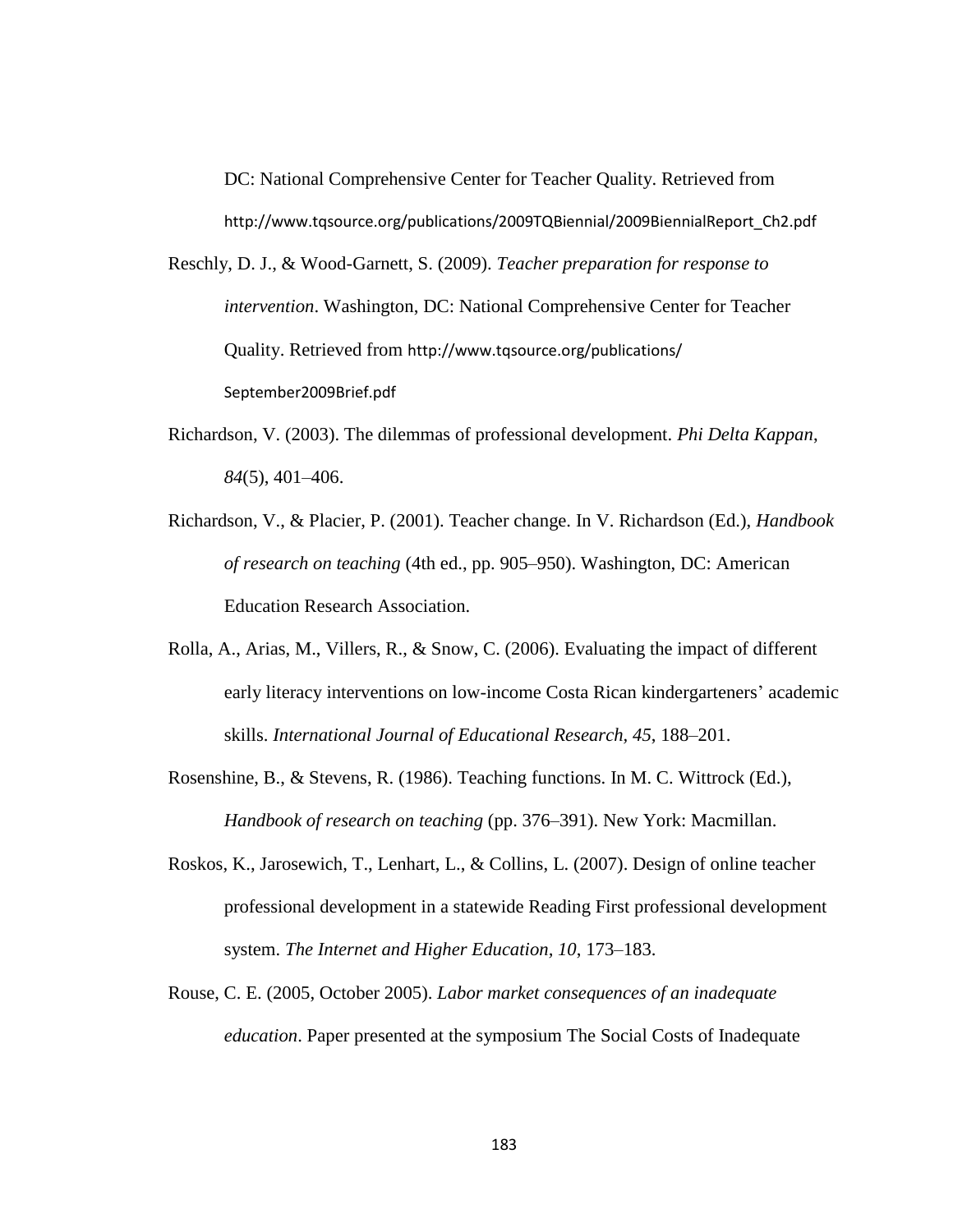Education, Teachers College, Columbia University, New York, NY. Retrieved from http://literacycooperative.com/documents/ TheLaborMarketConsequencesofanInadequateEd.pdf

- Rupley, W. H., Blair, T. R., & Nichols, W. D. (2009). Effective reading instruction for struggling readers: The role of direct/explicit teaching. *Reading and Writing Quarterly, 25*, 125–138.
- Ryder, R. J., Burton, J. L., & Silberg, A. (2006). Longitudinal study of direct instruction effects from first through third grade. *Journal of Educational Research, 99*, 179– 191.
- Sable, J., Thomas, J., & Shen, Q. (2006). *Documentation to the NCES common core of data public elementary/secondary school universe survey: School year 2003-04* (NCES 2006-324). Washington, DC: National Center for Education Statistics.
- Sandak, R., Mencl, W. E., Frost, S. J., & Pugh, K. R. (2004). The neurobiological basis of skilled and impaired reading: Recent findings and new directions. *Scientific Studies of Reading, 8*, 278–292.
- Scammacca, N., Vaughn, S., Roberts, G., Wanzek, J., & Torgesen, J. K. (2007). *Extensive reading interventions in grades K–3: From research to practice*. Portsmouth, NH: RMC Research Corporation, Center on Instruction.
- Schecter, C., & Tischler, I. (2007). Organizational learning mechanisms and leadership succession: Key elements of planned school change. *Educational Planning, 16*(2),  $1 - 7$ .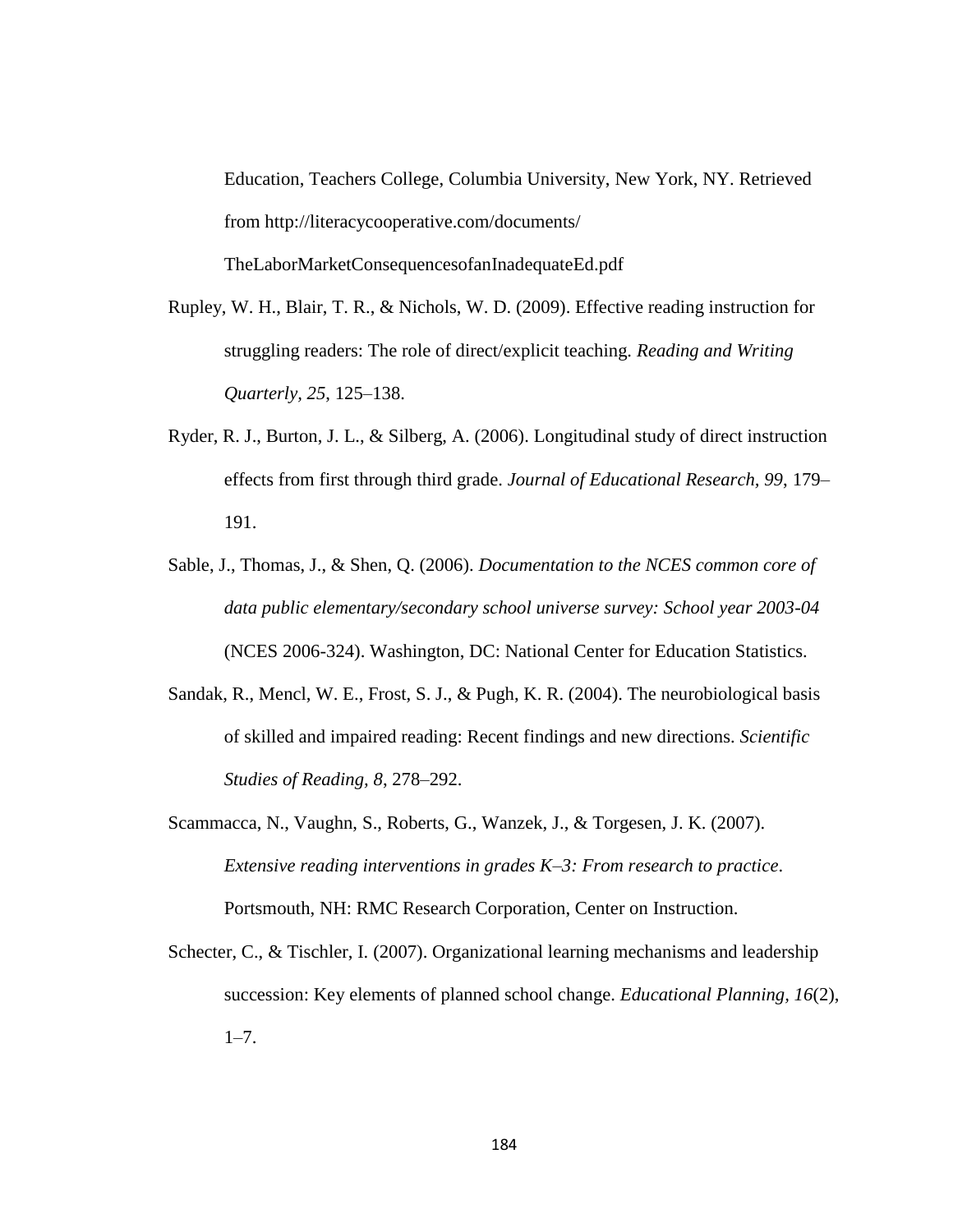- Schmitt, A., & Wodrich, D. (2008). Reasons and rationales for neuropsychological tests in a multitier system of school services. *Psychology in the Schools, 45*, 826–837.
- Schwanenflugel, P. J., Meisinger, E. B., Wisenbaker, J. M., Kuhn, M. R., Strauss, G. P., & Morris, R. D. (2006). Becoming a fluent and automatic reader in the early elementary school years. *Reading Research Quarterly, 41*, 496–522.
- Schweizer, K., & Koch, W. (2002). A revision of Cattell's investment theory: Cognitive properties influencing learning. *Learning and Individual Differences, 13*, 57–82.
- Scribner, J. P., Hager, D., & Warne, T. R. (2002). The paradox of professional community: A tale of two high schools. *Educational Administration Quarterly*, *38*(1) 45-76..
- Scribner, J., Sawyer, R., Watson, S., & Myers, V. (2007). Teacher teams and distributed leadership: A study of group discourse and collaboration. *Educational Administration Quarterly, 43*(1), 67–100.
- Sergiovanni, T. (2000, February 16). Changing educational change. *Education Week, 19*(23), 27.
- Sergiovanni, T. (2004). Balance individual autonomy and collaboration to center on students. *Education Digest*, *70*(3), 17–22.
- Sexton, W. (1989). Effectiveness of the DISTAR Reading I program in developing first graders' language skills. *Journal of Educational Research, 82*, 289–293.
- Shaywitz, S. E., Fletcher, J. M., & Shaywitz, B. A. (1994). Issues in the definition and classification of attention deficit disorder. *Topics in Language Disabilities, 14*, 1– 25.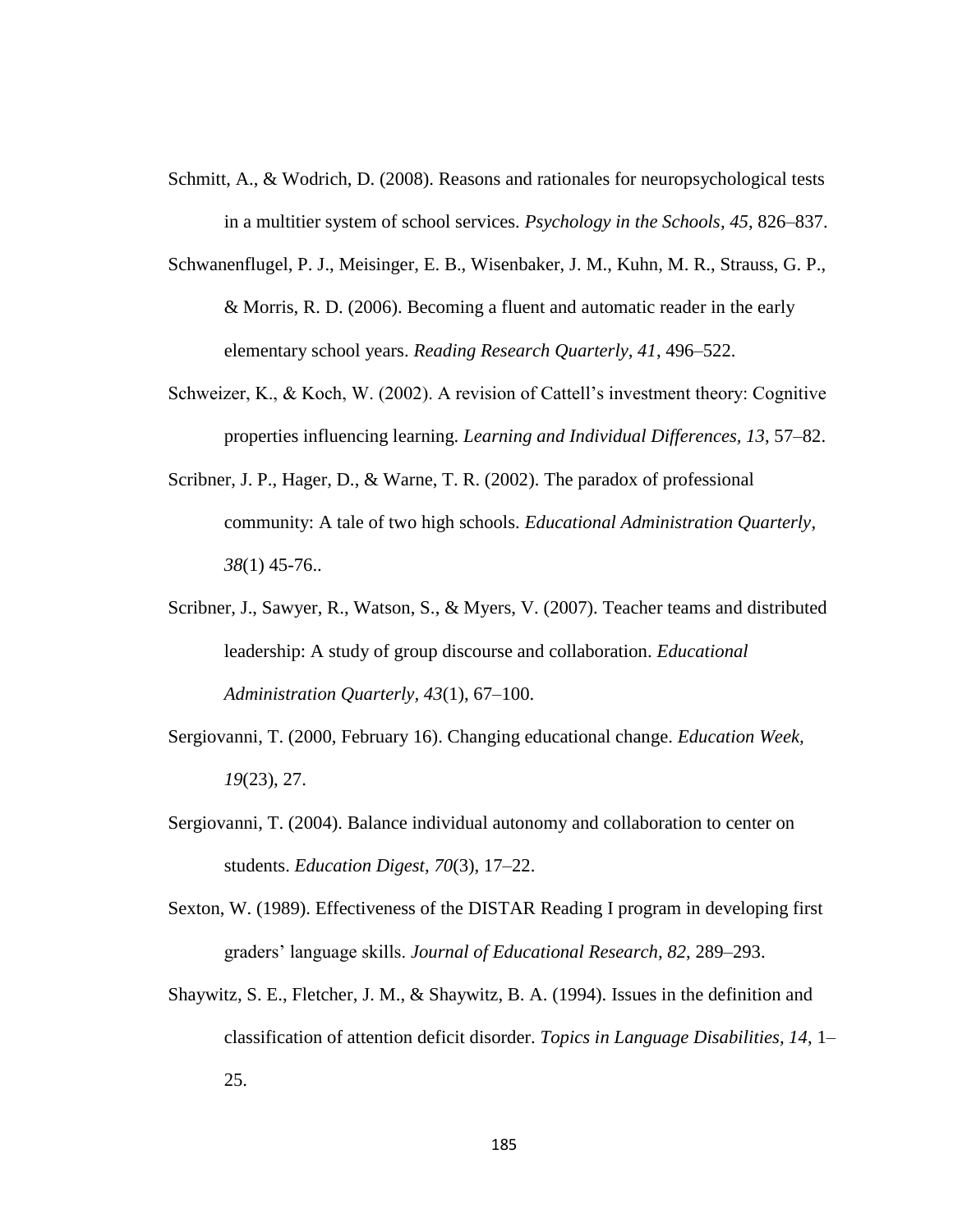- Simmons, D. C., Kame'enui, E. J., Coyne, M. D., & Chard, D. J. (2007). Effective strategies for teaching beginning reading. In M. D. Coyne, E. J. Kame'enui, & D. W. Carnine (Eds.), *Effective teaching strategies that accommodate diverse learners* (3rd ed.). Upper Saddle River, NJ: Pearson.
- Sindelar, P. T., Shearer, D. K., Yendol-Hoppey, D., & Liebert, T. W. (2006). The sustainability of inclusive school reform. *Exceptional Children, 72*, 317–331.
- Sirota, D., Mischkind, L., & Meltzer, M. (2005). *The enthusiastic employee.* Upper Saddle River, NJ: Wharton School Publishing.
- Sisodia, R., Wilfe, D., & Shetch, J. (2007). *Firms of endearment: How world-class companies profit from passion and purpose.* Upper Saddle River, NJ: Wharton School Publishing.
- Skrtic, T. (Ed.). (1995). *Disability and democracy: Reconstructing [special] education for postmodernity*. New York: Teachers College Press.
- Smartt, S. M., & Reschly, D. J. (2007, June). *Barriers to the preparation of highly qualified teachers in reading*. Washington, DC: National Comprehensive Center for Teacher Quality. Retrieved from http://www.tqsource.org/publications/ June2007Brief.pdf
- Snow, C. E., Burns, M. S., & Griffin, P. (Eds.). (1998). *Preventing reading difficulties in young children*. Washington, DC: National Academy Press.
- Snyder, J., Bolin, F., & Zumwalt, K. (1992). Curriculum implementation. In P. W. Jackson (Ed.), *Handbook of research on curriculum* (pp. 402–435). New York: Macmillan.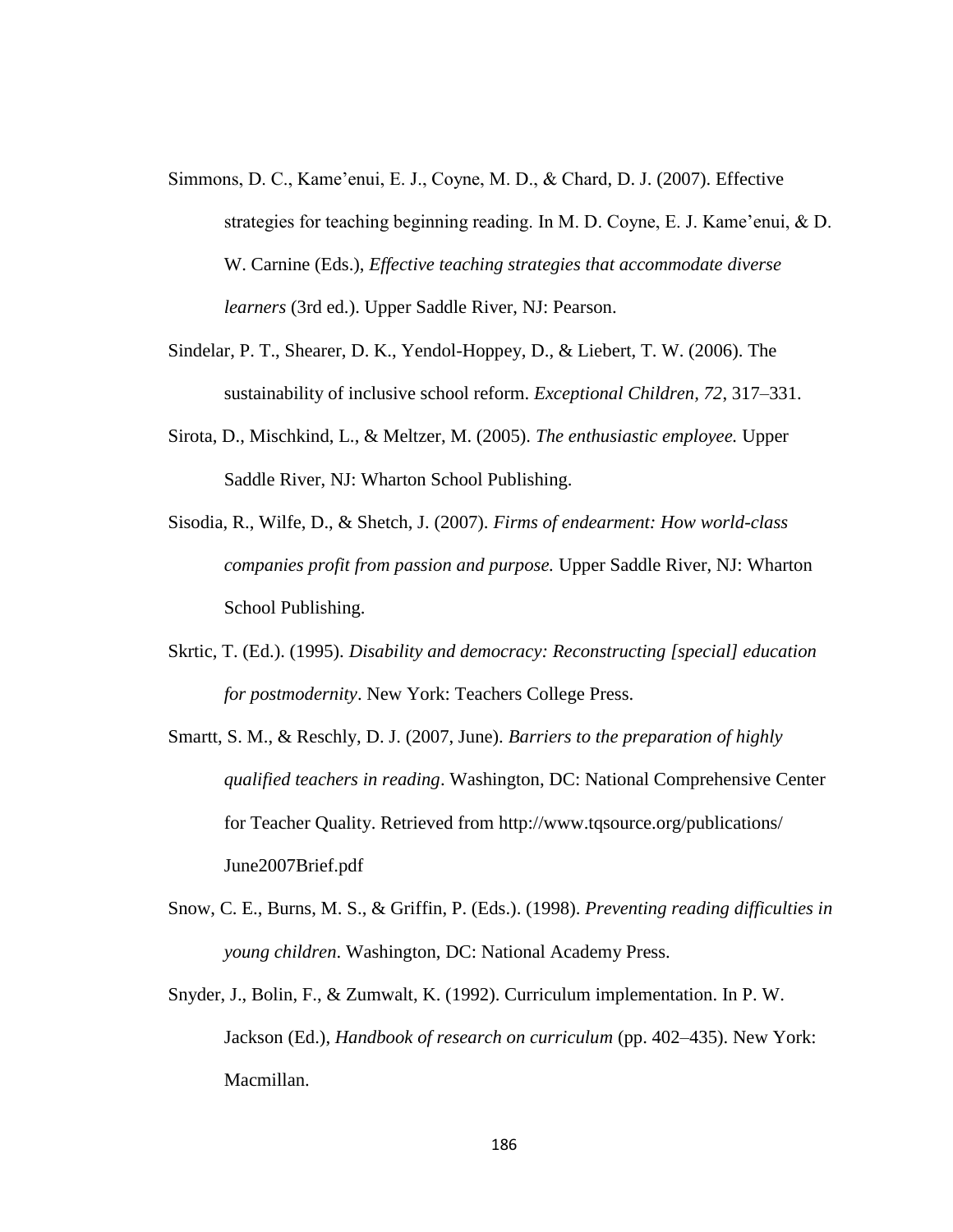- Spear-Swerling, L., Brucker, P. O., & Alfano, M. P. (2005). Teachers' literacy-related knowledge and self-perceptions in relation to preparation and experience. *Annals of Dyslexia, 55*(2), 266–291.
- Spector, M. (2005). Time demands in online instruction. *Distance Education, 26*(1), 5– 27.
- Speece, D. L., & Ritchey, K. D. (2005). A longitudinal study of the development of oral reading fluency in young children at risk for reading failure. *Journal of Learning Disabilities, 38*, 387–399.
- Spires, H. A., Gallini, J., & Riggsbee, J. (1992). Effects of schema-based and text structure-based cues on expository prose comprehension in fourth graders. *Journal of Experimental Education, 60*, 307–320.
- Spradley, J. P. (1980). *Participant observation.* Fort Worth, TX: Harcourt Brace Jovanovich.
- Stahl, S. A., & Fairbanks, M. M. (1986). The effects of vocabulary instruction: A modelbased meta-analysis. *Review of Educational Research, 56*, 72–110.
- Stahl, S. A., & Nagy, W. E. (2006). *Teaching word meanings*. Mahwah, NJ: Erlbaum.
- Stanovich, K. E. (1986). Matthew effects in reading: Some consequences of individual differences in the acquisition of literacy. *Reading Research Quarterly, 21*, 360– 407.
- Stern, S. (2008). *Too good to last: The true story of Reading First*. Washington, DC: Thomas B. Fordham Institute.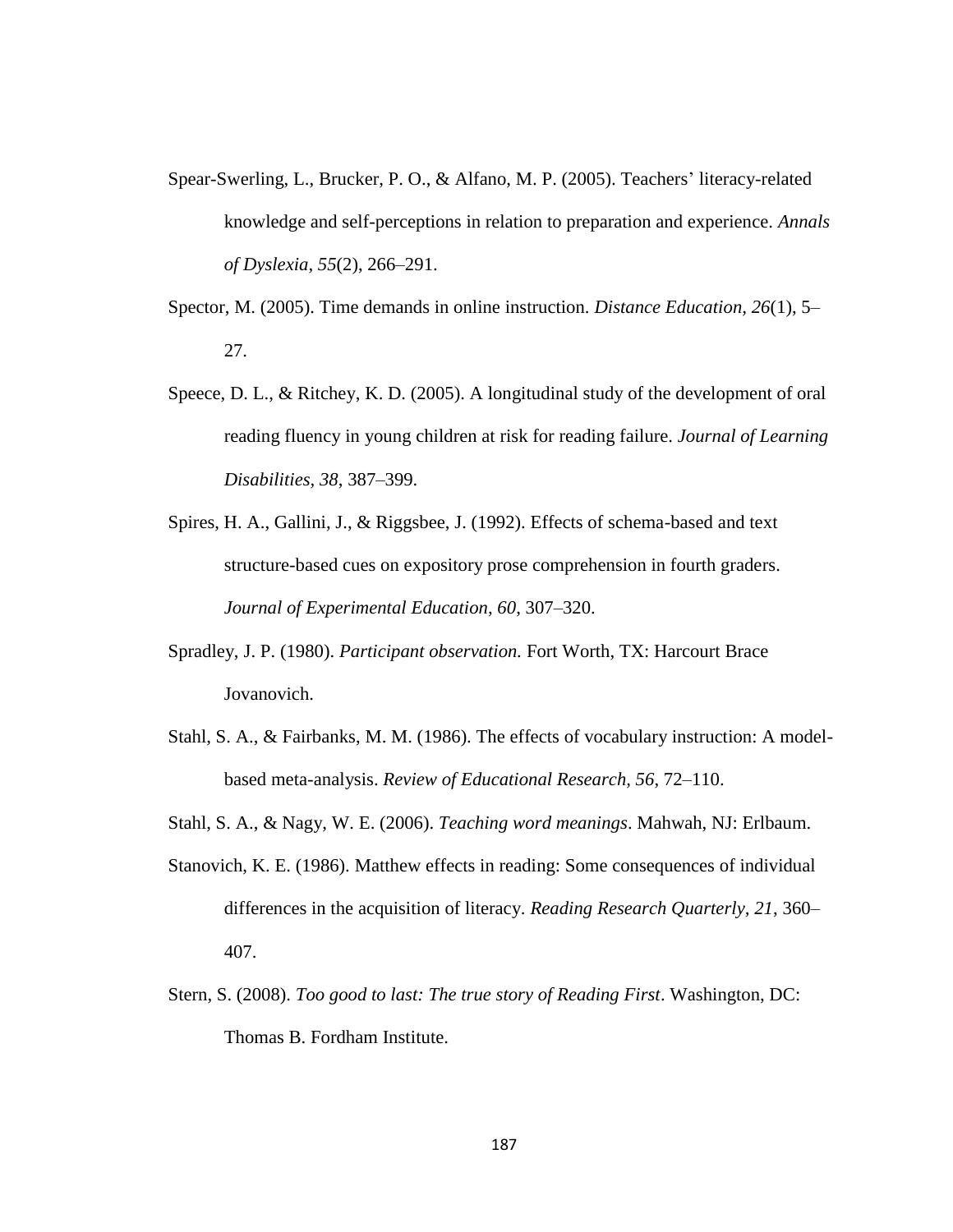- Stichter, J. P., Lewis, T. J., Whittaker, T. A., Richter, M., Johnson, N. W., & Trussell, R. P. (2009). Assessing teacher use of opportunities to respond and effective classroom management strategies: Comparisons among high- and low-risk elementary schools. *Journal of Positive Behavior Interventions, 11*, 68–81.
- Stichter, J., Stormont, M., & Lewis, T. (2009). Instructional practices and behavior during reading: A descriptive summary and comparison of practices in Title One and non-Title elementary schools. *Psychology in the Schools, 46*, 172–183.
- Strauss, A. L. (1995). Notes on the nature and development of general theories. *Qualitative Inquiry, 1*(1), 7–18.

Surowiecki, J. (2004). *The wisdom of crowds.* New York: Random House.

- Swanson, H., Hoskyn, M., & Lee, C. (1999). Interventions for students with learning disabilities: A meta-analysis of treatment outcomes. New York: Guilford Press.
- Table 6.45: Educational attainment for those in state and federal prisons, in local jails, on probation, and in the general population. (2005). In K. Maguire, A. L. Pastore, J. Christian, J. L. Flexon, C. S. Lanier, T. P. LeBel, . . . L. N. Sacco (Eds.), *Sourcebook of Criminal Justice Statistics, 2003* (p. 511). Washington, DC: Government Printing Office. Retrieved from http://www.albany.edu/ sourcebook/pdf/t645.pdf
- Taylor, B. M., Pearson, P., Peterson, D. S., Clark, K. F., & Walpole, S. (1999). Center for the Improvement of Early Reading Achievement. *The Reading Teacher, 53*, 156– 161.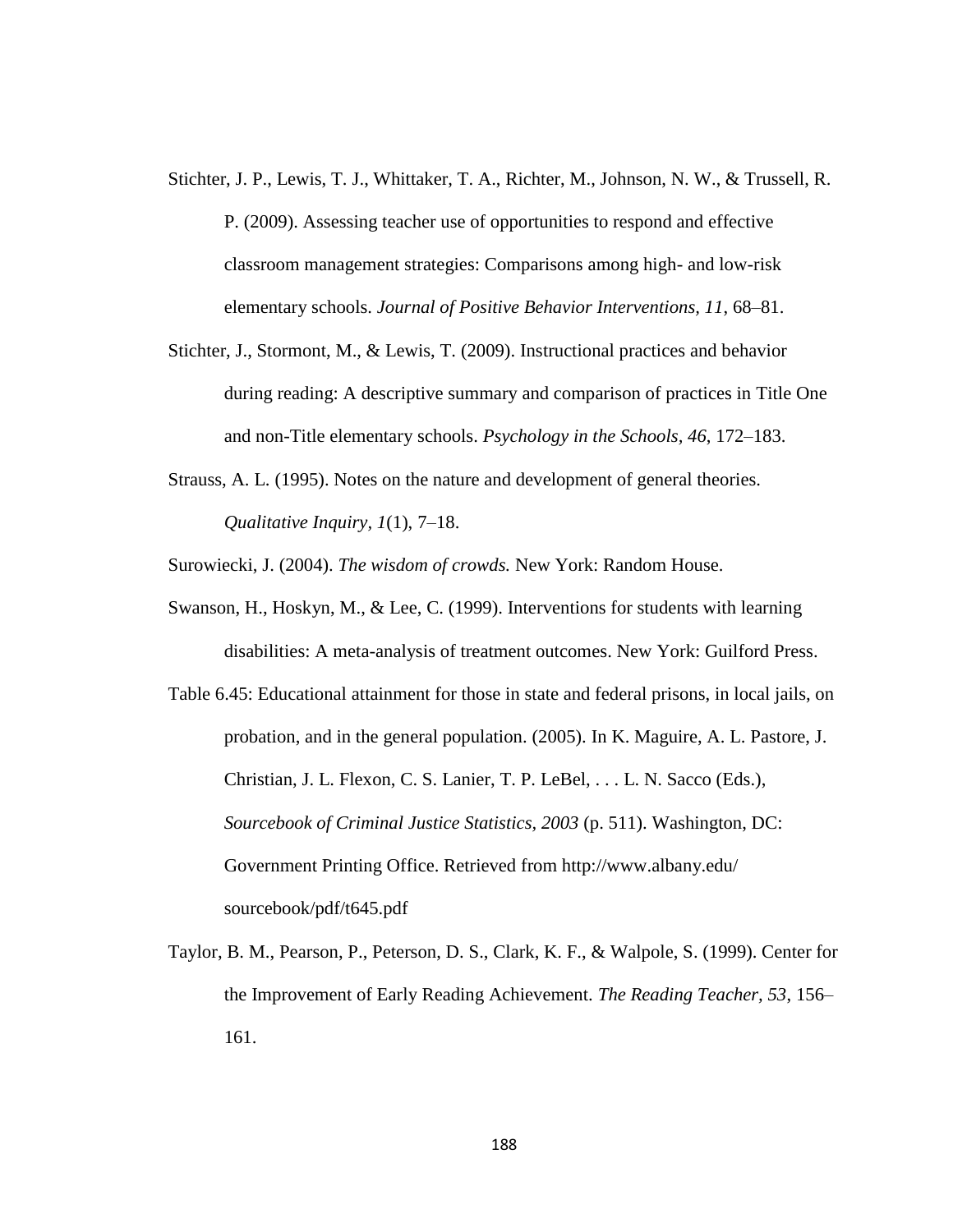- Taylor, W. C., & LaBarre, P. (2006, January 29). How Pixar adds a new school of thought to Disney. *The New York Times*. Retrieved from www.nytimes.com/2006/ 01/29/business/yourmoney/29pixar.html?pagewanted=all
- Therrien, W., Gormley, S., & Kubin, R. (2006). Boosting fluency and comprehension to improve reading achievement. *Teaching Exceptional Children, 38*(3), 22–26.
- Torgesen, J. K. (2000). Individual differences in response to early interventions in reading: The lingering problem of treatment resisters. *Learning Disabilities Research and Practice, 15*, 55–64.
- Torgesen, J. K. (2009). Response-to-intervention instructional model: Outcomes from a large-scale implementation in Reading First schools. *Child Development Perspectives, 3*, 38–40.Torgesen, J. K., & Burgess, S. R. (1998). Consistency of reading-related phonological processes throughout early childhood: Evidence from longitudinal, correlational, and instructional studies. In J. Metsala & L. Ehri (Eds.), *Word recognition in beginning reading* (pp. 161–188). Hillsdale, NJ: Erlbaum.
- Torgesen, J. K., Houston, D., Rissman, L., Decker, S., Roberts, G., Vaughn, S., . . . Lesaux, N. (2007). *Academic literacy instruction for adolescents: A guidance document from the Center on Instruction*. Portsmouth, NH: RMC Research Corporation, Center on Instruction.
- U. S. Census Bureau. (2000). *Geographical areas reference manual*. Retrieved from http://www.census.gov/geo/www/garm.html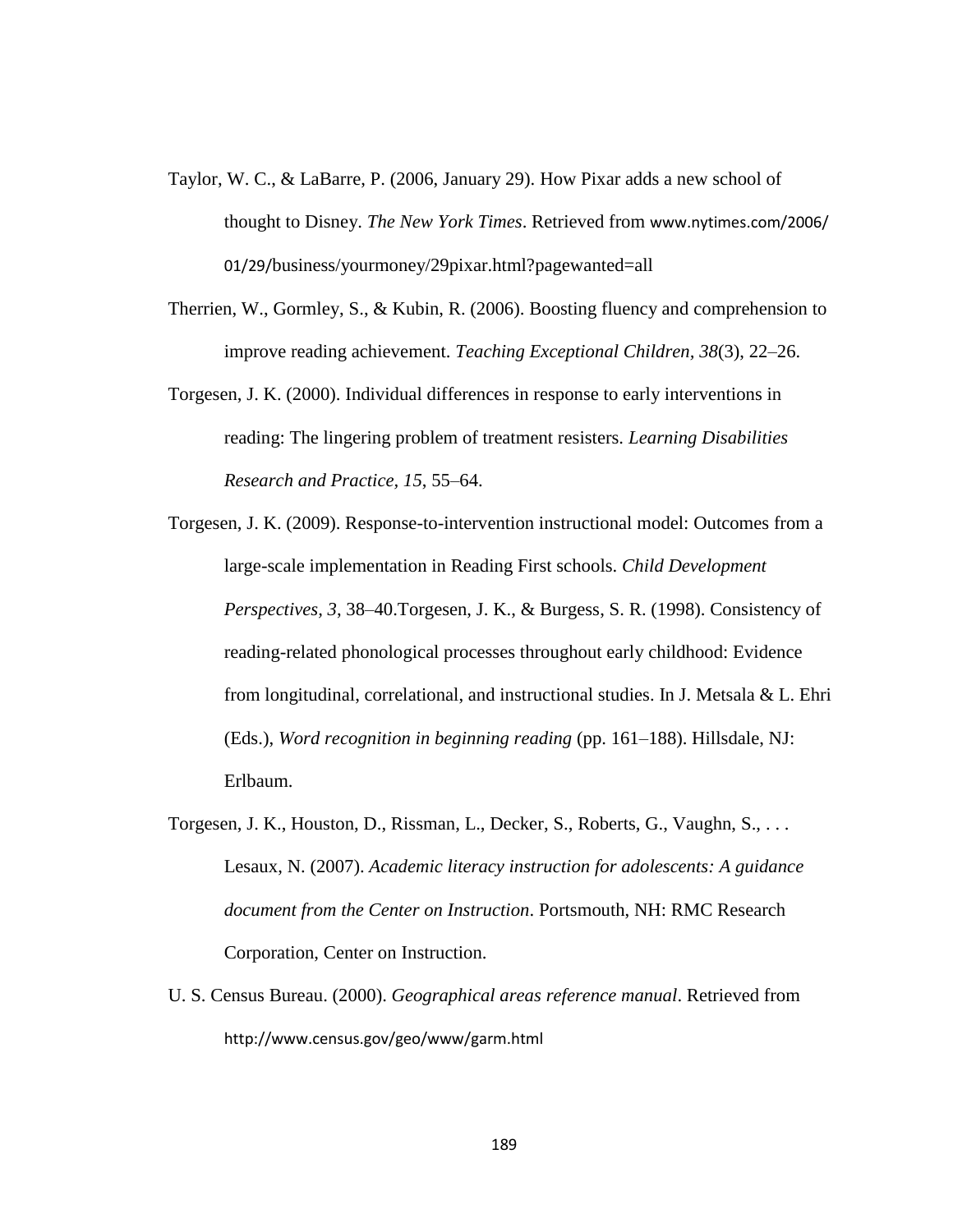- U. S. Census Bureau. (2009). *North Carolina quick facts.* Retrieved from http://quickfacts.census.gov/qfd/states/37000.htmlU.S. Department of Education. (2009, October 22). *U.S. Secretary of Education Arne Duncan says colleges of education must improve for reforms to succeed* [News release]. Retrieved from http://www.ed.gov/news/pressreleases/2009/10/ 10222009a.html
- U.S. Department of Education. (2010, March). *A blueprint for reform: The reauthorization of the Elementary and Secondary Education Act*. Washington, DC: Author. Retrieved from http://www2.ed.gov/policy/elsec/leg/blueprint/ blueprint.pdf
- U. S. Department of Education. (n.d.). *Reading First state profile: North Carolina*. Retrieved from http://www2.ed.gov/programs/readingfirst/profilenc.pdf
- U.S. Department of Education, Office of Special Education and Rehabilitative Services, Office of Special Education Programs. (2010). *29th annual report to Congress on the implementation of the Individuals with Disabilities Education Act*, *Vol. 1*. Washington, DC: U.S. Department of Education. Retrieved from http://www2.ed.gov/about/reports/annual/osep/2007/parts-b-c/29th-vol-1.pdf
- Vadasy, P. F., Sanders, E. A., & Abbott, R. D. (2008). Effects of supplemental early reading intervention at 2-year follow up: Reading skill growth patterns and predictors. *Scientific Studies of Reading, 12*, 51–89.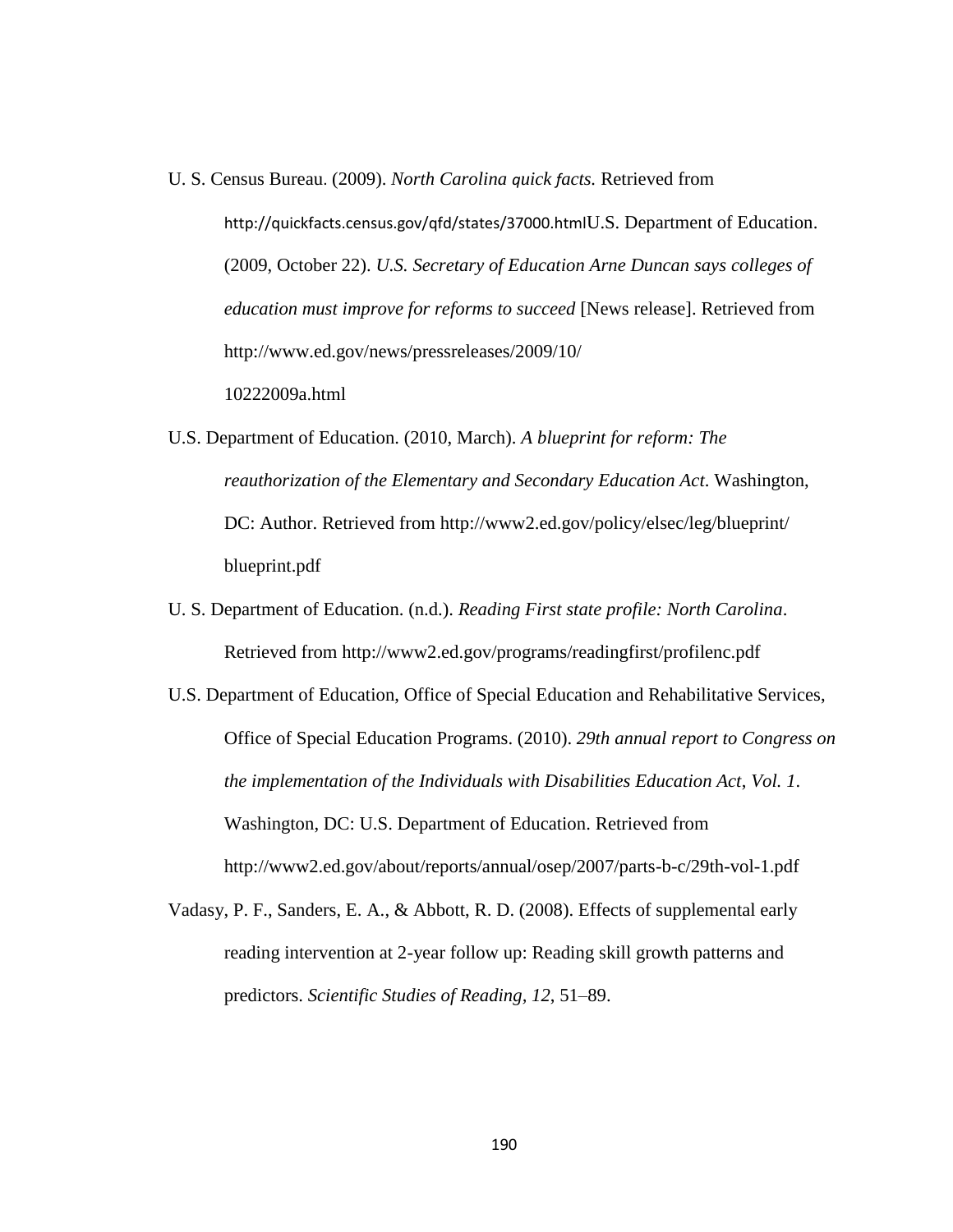- Van DerHeyden, A. M., Witt, J. C., & Gilbertson, D. A. (2007). Multi-year evaluation of the effects of a response-to-intervention (RTI) model on identification of children for special education. *Journal of School Psychology, 45*, 225–256.
- Vaughn, S., & Coleman, M. (2004). The role of mentoring in promoting use of researchbased practices in reading. *Remedial and Special Education, 25*, 25–38.
- Vaughn, S., Linan-Thompson, S., & Hickman, P. (2003). Response to instruction as a means of identifying students with reading/learning disabilities. *Exceptional Children, 69*, 391–409.
- Waldron, N., & McLeskey, J. (2010). Establishing a collaborative school culture through comprehensive school reform. *Journal of Educational and Psychological Consultation, 20*, 58–74.
- Wallace, M. R. (2009). Making sense of the links: Professional development, teacher practices and student achievement. *Teachers College Record, 111*, 573–596.
- Walsh, K., Glaser, D., & Wilcox, D. D. (2006). *What elementary schools aren't teaching about reading and what elementary teachers aren't learning*. Washington, DC: National Council on Teacher Quality. Retrieved from http://www.nctq.org/p/ publications/reports.jsp
- Wanzek, J., & Vaughn, S. (2008). Response to varying amounts of time in reading intervention for students with low response to intervention. *Journal of Learning Disabilities, 41*, 126–142.
- Webre, E. (2005). Enhancing reading success with collaboratively created progress charts. *Intervention in School and Clinic, 40*, 291–295.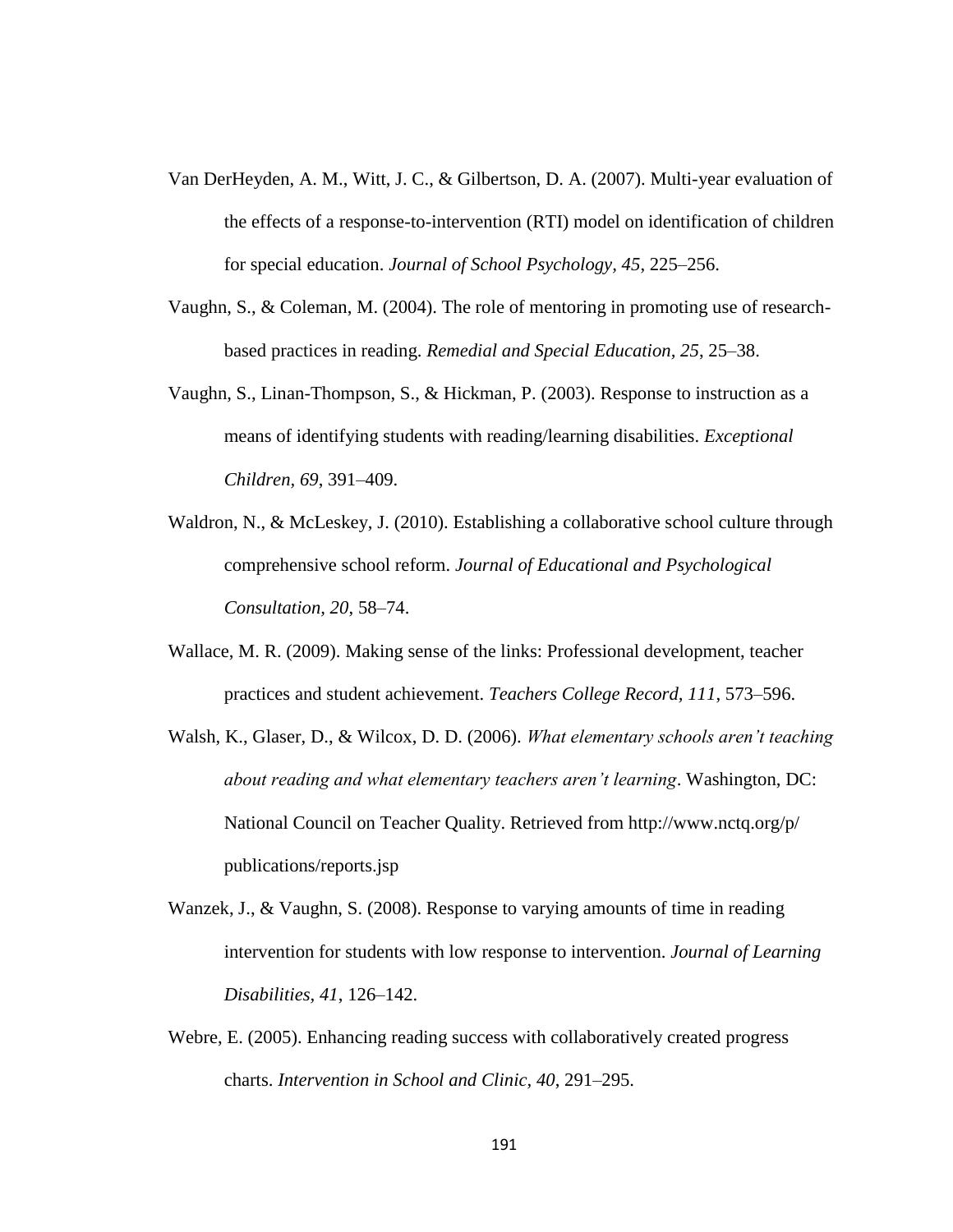- Weick, K. E., & Sutcliffe, K. M. (2001). *Managing the unexpected: Assuring high performance in an age of complexity.* San Francisco: Jossey-Bass.
- Weiss, J. (2010, April 17). *U. S. Department of Education's Race to the Top Assessment Competition*. Retrieved from http://www2.ed.gov/programs/racetothetopassessment/overview.pdf
- Welsch, R. (2006). Increase oral reading fluency. *Intervention in School and Clinic, 41*, 180–183.
- West, J. (2010). *Political realities and challenges.* Speech presented at the annual conference of the Teacher Education Division of the Council for Exceptional Children, St. Louis, MO.
- Wilber, A., & Cushman, T. P. (2006). Selecting effective academic interventions: An example using brief experimental analysis for oral reading. *Psychology in the Schools, 43*, 79–84.
- Wilkens, D. (2007). Reading First initiative: 2006–2007 third annual evaluation report. New York: Methis Associates. Retrieved from http://www2.ed.gov/programs/ readingfirst/evaluationreports/index.html#nc
- Wixson, K. K., & Yochum, N. (2004). Research on literacy policy and professional development: National, state, district and teacher contexts. *Elementary School Journal, 105*, 219–244.
- Wolf, M., & Barzillai, M. (2009). The importance of deep reading. *Educational Leadership, 66*(6), 32–37.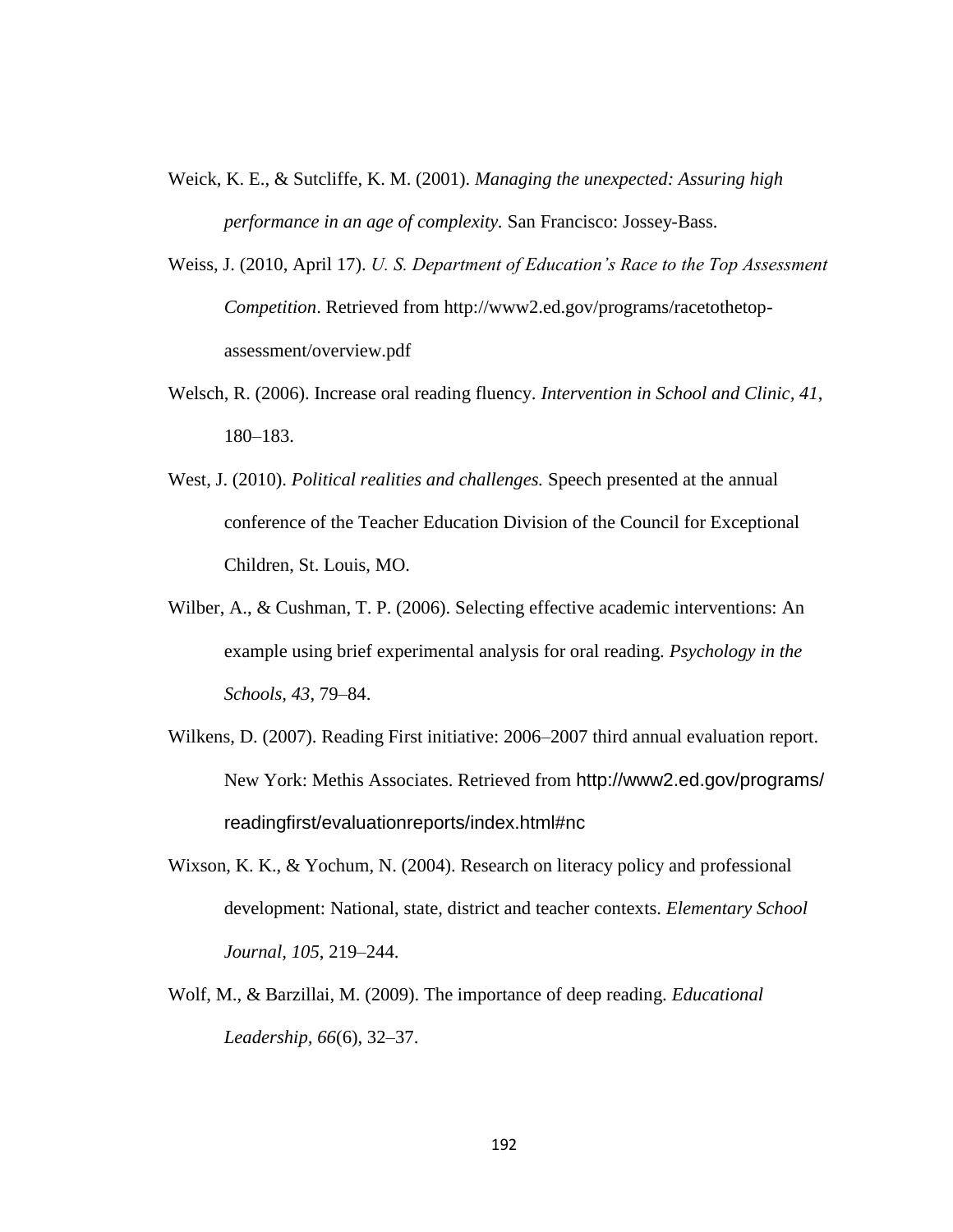- Wolfe, B. L., & Haveman, R. H. (2002, June). *Social and non-market benefits from education in an advanced economy*. Paper presented at the Federal Reserve Bank of Boston conference Education in the 21st Century: Meeting the Challenges of a Changing World, Boston, MA.
- Wright, S. P., Horn, S. P., & Sanders, W. L. (1997). Teacher and classroom context effects on student achievement: Implications for teacher evaluation. *Journal of Personnel Evaluation in Education, 11*, 57–67. Retrieved from http://www.sas.com/govedu/edu/teacher\_eval.pdf
- Yin, R. K. (2009). *Case study research: Design and methods* (4th ed.). Los Angeles: Sage.
- Zeichner, K. (2005). Becoming a teacher educator: A personal perspective. *Teaching and Teacher Education, 21*, 117–124.
- Zins, J. E., & Illback, R. J. (2007). Consulting to facilitate planned organizational change in schools. *Journal of Educational and Psychological Consultation, 17*, 109–117.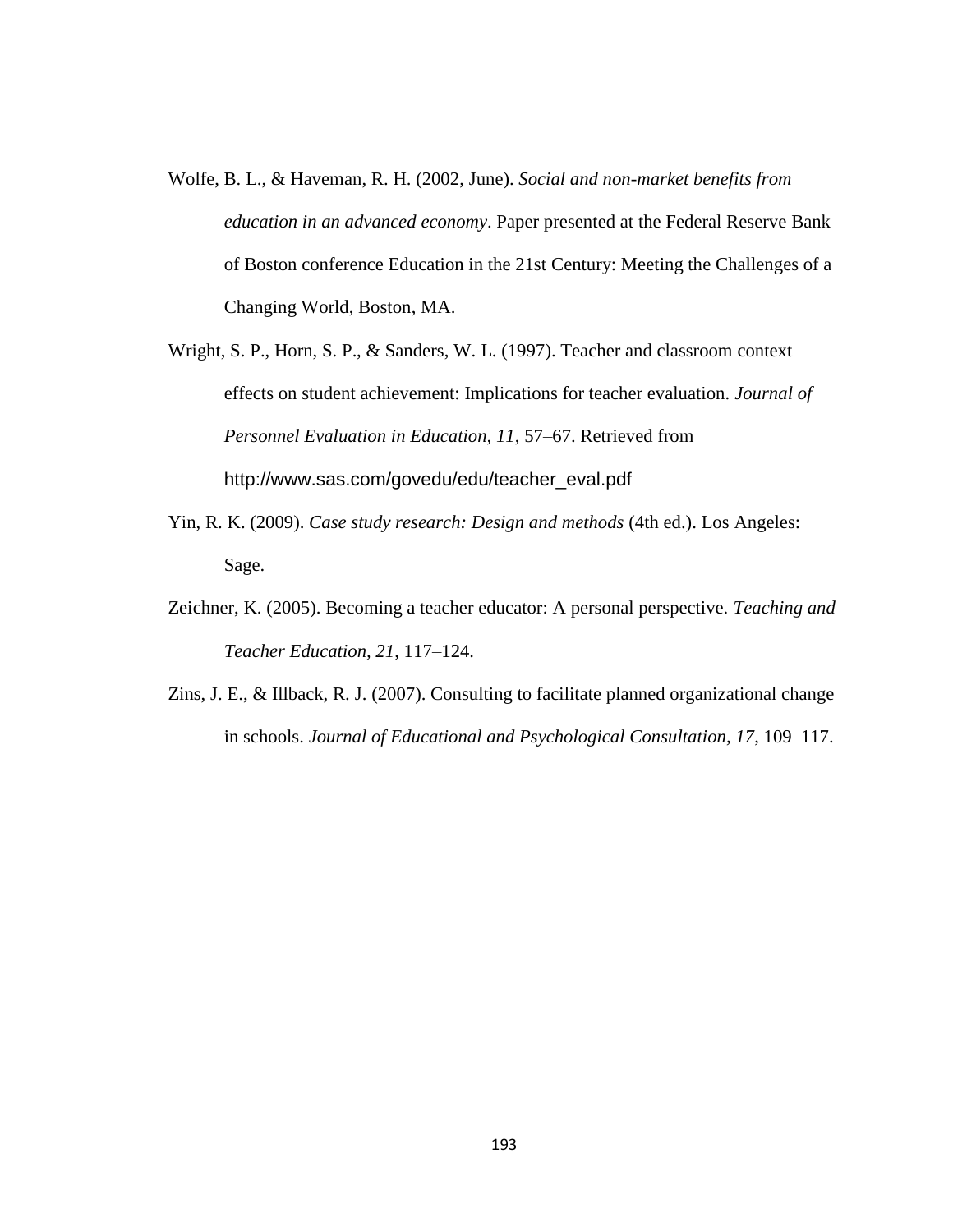## APPENDIX A

### RUBRICS FOR DATA ANALYSIS

#### **Document Review Protocol (based on Merriam, 2001)**

- 1. What is the history of the document?
- 2. When and why was it produced?
- 3. Who produced it?
- 4. For whom is the document intended?
- 5. What is the purpose of the document, what was the author trying to accomplish?
- 6. What were the author's sources of information?
- 7. Do other documents exists that might add to my understanding of this document?
	- a. If so, are they accessible and can I have access to them?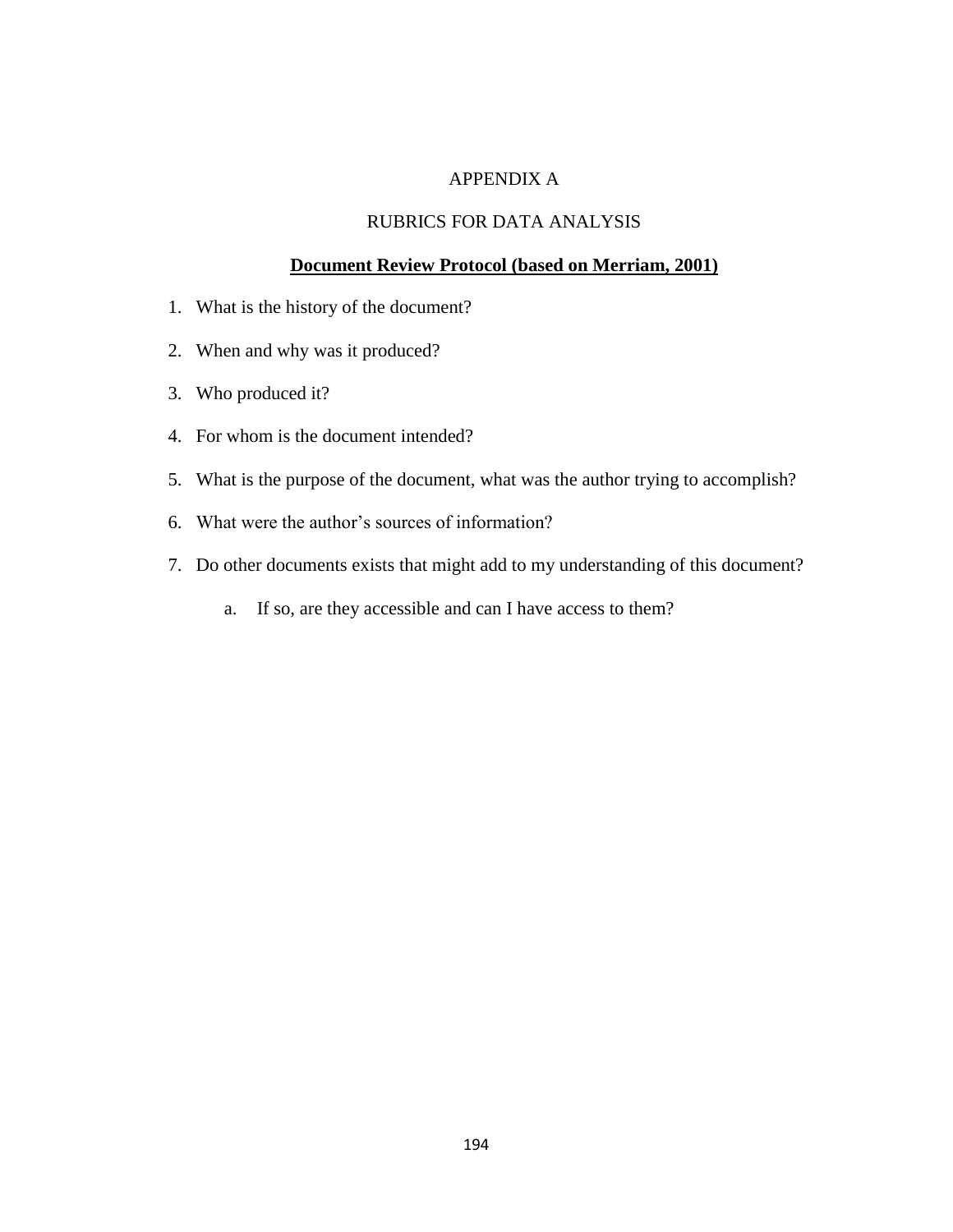#### **Reading Instruction Rubric**

(Based on Bursuck & Damer, 2011)

| 1. Highlight any of the research based practices evident in the document                              |                                                                                                                                                                                                                                                                                               |  |
|-------------------------------------------------------------------------------------------------------|-----------------------------------------------------------------------------------------------------------------------------------------------------------------------------------------------------------------------------------------------------------------------------------------------|--|
| (a) 5 key areas of reading-reading-phonics, phonemic<br>awareness, fluency, vocabulary, comprehension | (b) teaching enhancements: advance organizers, unison<br>responding, effective signals, efficient use of teacher talk,<br>perky pace, my turn-together-your turn teaching format,<br>cumulative review, systematic error correction, teaching to<br>success, and student motivational system. |  |
| 2. Describe in as much detail as possible the activity or behaviors indicated above.                  |                                                                                                                                                                                                                                                                                               |  |
|                                                                                                       |                                                                                                                                                                                                                                                                                               |  |
|                                                                                                       |                                                                                                                                                                                                                                                                                               |  |
|                                                                                                       |                                                                                                                                                                                                                                                                                               |  |
| 3. Observations/Thoughts/ Ideas:                                                                      |                                                                                                                                                                                                                                                                                               |  |
|                                                                                                       |                                                                                                                                                                                                                                                                                               |  |
|                                                                                                       |                                                                                                                                                                                                                                                                                               |  |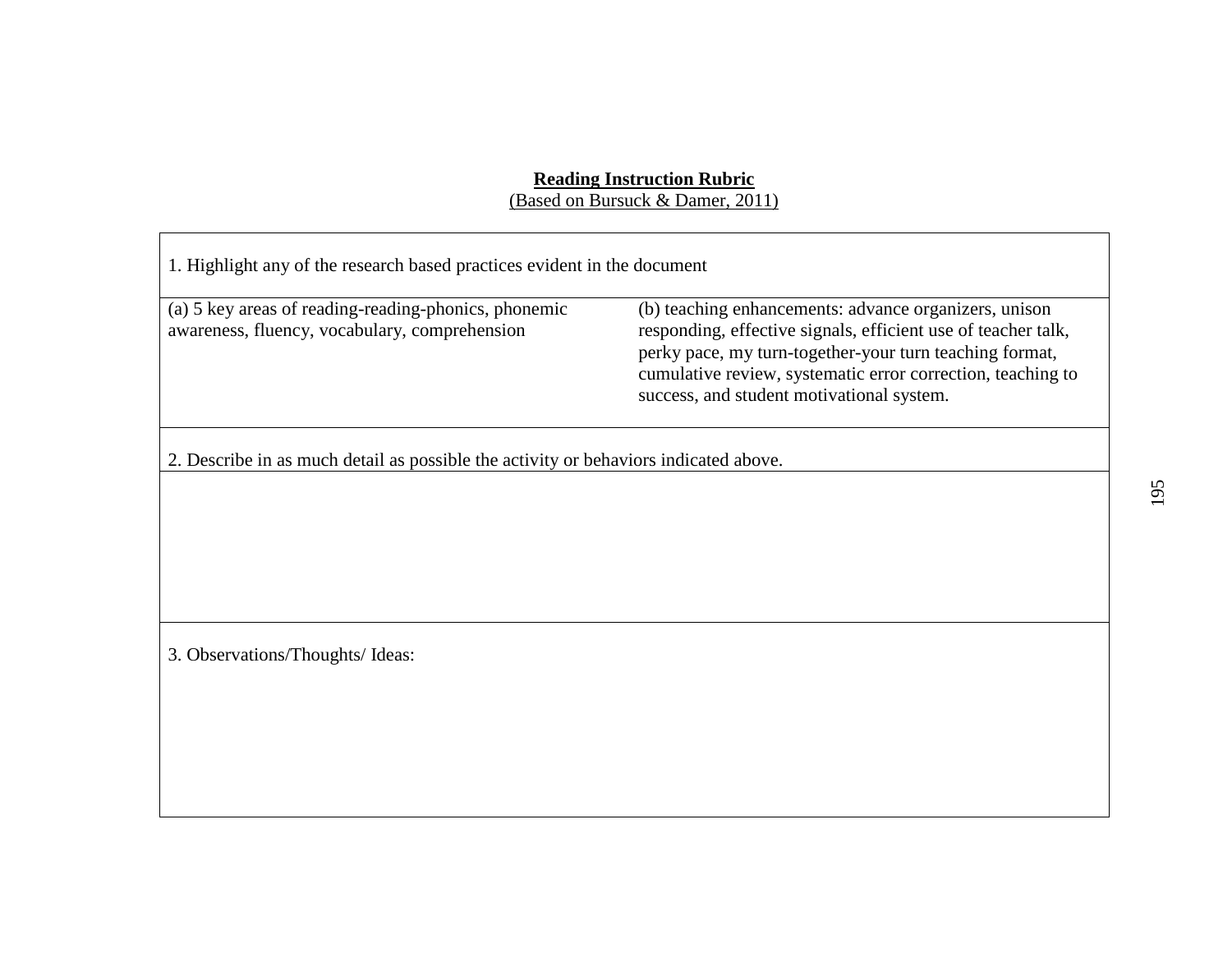## **Professional Development Rubric**

(Based on Darling Hammond & Richardson, 2010 ; Garet, Porter, Desimone, Birman, & Yoon, 2001; Quick, Holtzman, & Chaney, 2009)

1. Highlight any of the research based practices evident in the document

deepens teachers content knowledge, helps teachers connect content knowledge to their students needs, facilitates active learning in authentic context, has coherence with school, district, state, and national goals, is collaborative and collegial, and provides sustained support for teachers' ongoing learning over time; job-embedded

2. Describe in as much detail as possible the activity or behaviors indicated above.

3. Observations/Thoughts/ Ideas: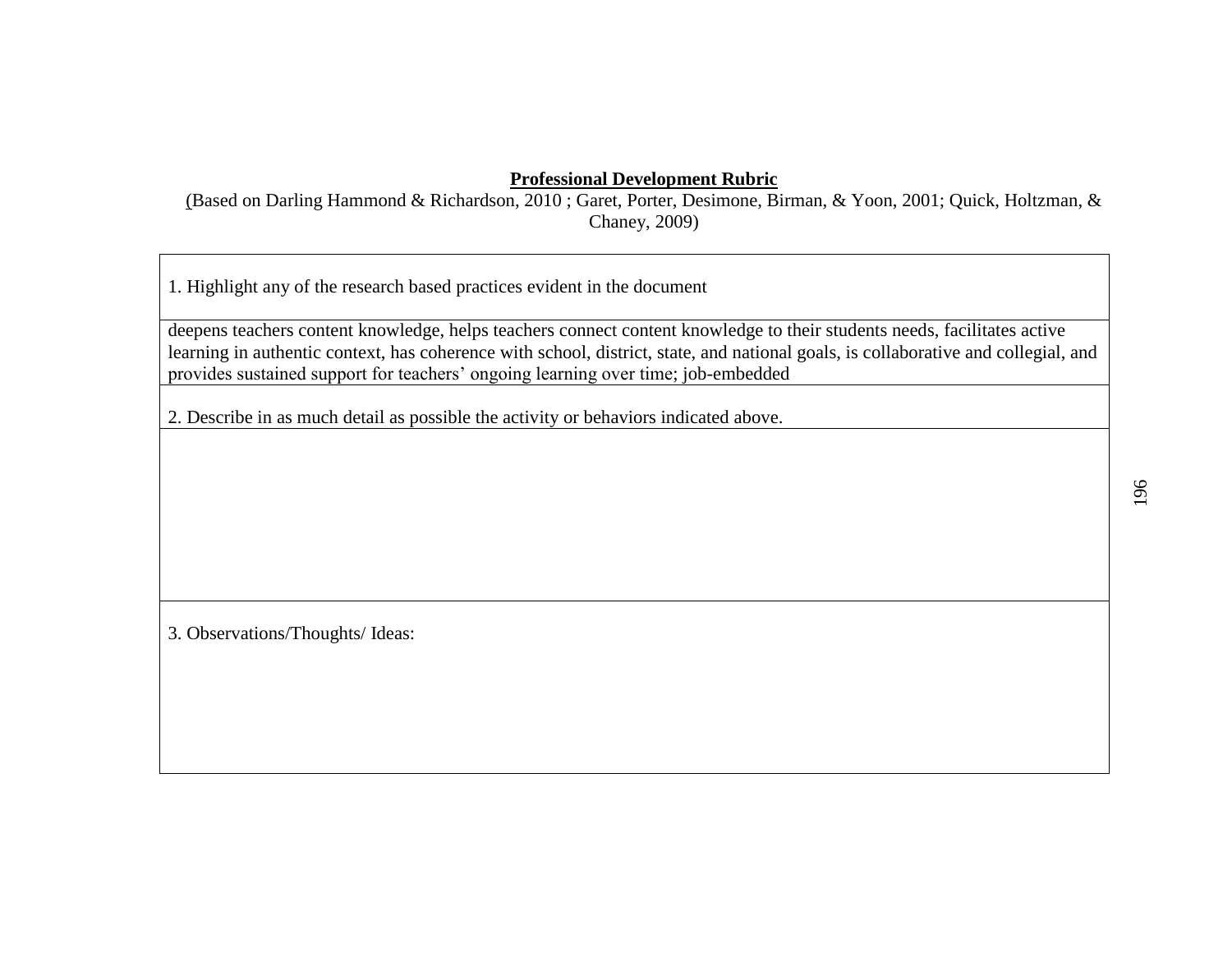## **Organizational Transformation Rubric** (Based on Fullan, 2010)

| 1. Describe in detail any evidence of the 6 characteristics of organizational transformation |                    |                   |                 |                    |         |
|----------------------------------------------------------------------------------------------|--------------------|-------------------|-----------------|--------------------|---------|
| Love your                                                                                    | Connect peers with | Capacity building | Learning is the | Transparency rules | Systems |
| employees                                                                                    | purpose            | prevails          | work            |                    | learn   |
|                                                                                              |                    |                   |                 |                    |         |
|                                                                                              |                    |                   |                 |                    |         |
|                                                                                              |                    |                   |                 |                    |         |
|                                                                                              |                    |                   |                 |                    |         |
|                                                                                              |                    |                   |                 |                    |         |
|                                                                                              |                    |                   |                 |                    |         |
|                                                                                              |                    |                   |                 |                    |         |
|                                                                                              |                    |                   |                 |                    |         |
|                                                                                              |                    |                   |                 |                    |         |
|                                                                                              |                    |                   |                 |                    |         |
| Comments and questions.                                                                      |                    |                   |                 |                    |         |
|                                                                                              |                    |                   |                 |                    |         |
|                                                                                              |                    |                   |                 |                    |         |
|                                                                                              |                    |                   |                 |                    |         |
|                                                                                              |                    |                   |                 |                    |         |
|                                                                                              |                    |                   |                 |                    |         |
|                                                                                              |                    |                   |                 |                    |         |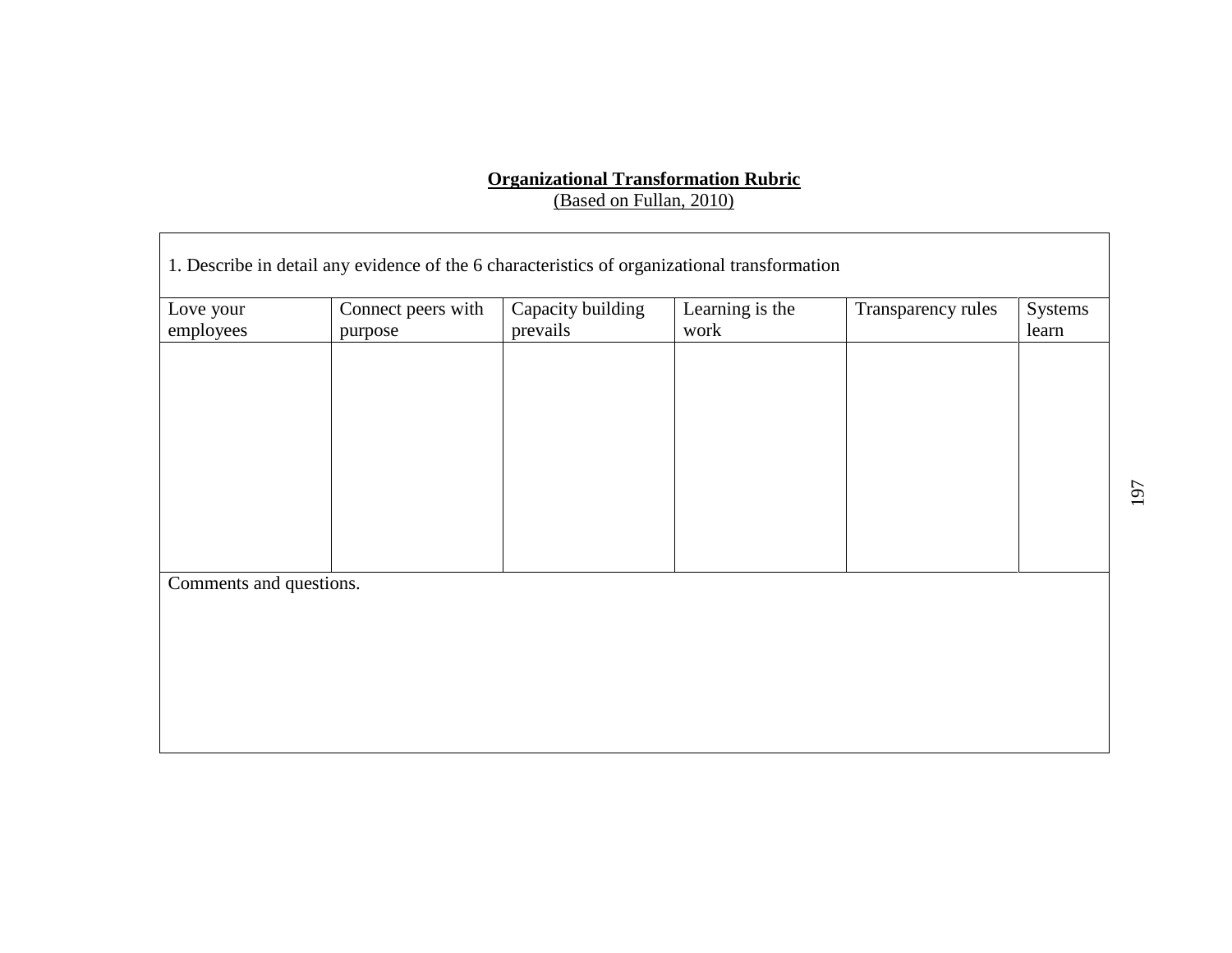### APPENDIX B

### INTERVIEW PROTOCOL

#### (based on Maxwell, 2005)

- 1. Describe your district's approach to school improvement.
	- a. What is it like?
	- b. What do you do?
	- c. What's good about it/hard about it?
- 2. Describe your district's professional development program in reading.
	- a. What have you learned about reading instruction?
	- b. How does this apply to instruction in classrooms and schools??
	- c. How does it affect teaching and students?
	- d. Does the district's professional development program in reading make a difference?
		- i. Why?
		- ii. Examples?
- 3. Other questions that emerge within interviews and across the project.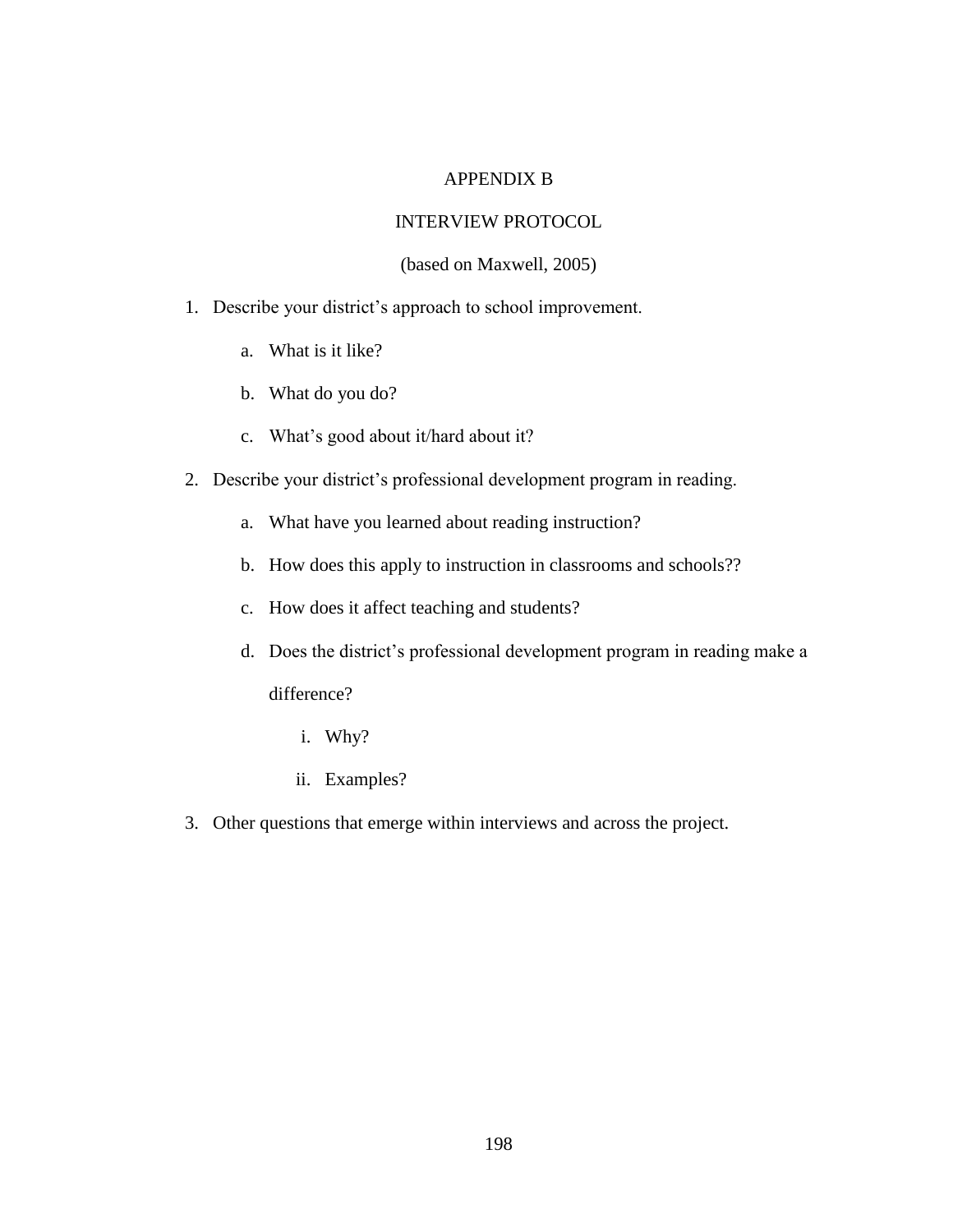## APPENDIX C

#### FIELD NOTE DICTATION PROMPTS

(based on Creswell, 2009; Merriam, 2001; Spradley, 1980)

1. Describe the setting: (group size, duration of instruction, classroom features

including desk arrangements, stuff on the walls, equipment,)

- 2. Describe the people: (students, teachers, other adults in the room)
- 3. Describe the activities:
	- a. Order of the activities
	- b. Content of instruction: 5 key areas of reading-reading-phonics, phonemic awareness, fluency, vocabulary, comprehension (Bursuck & Damer, 2011)
	- c. Instructional methods: Use of the 10 teaching enhancements: advance organizers, unison responding, effective signals, efficient use of teacher talk, perky pace, my turn-together-your turn teaching format, cumulative review, systematic error correction, teaching to success, and student motivational system (Bursuck & Damer, 2011).
	- d. Other instructional methods
	- e. Other things that happen during the lesson
- 4. The substance of what people said
	- a. Students responses to instruction
	- b. Adults responses to instruction
- 5. Observer comments and impressions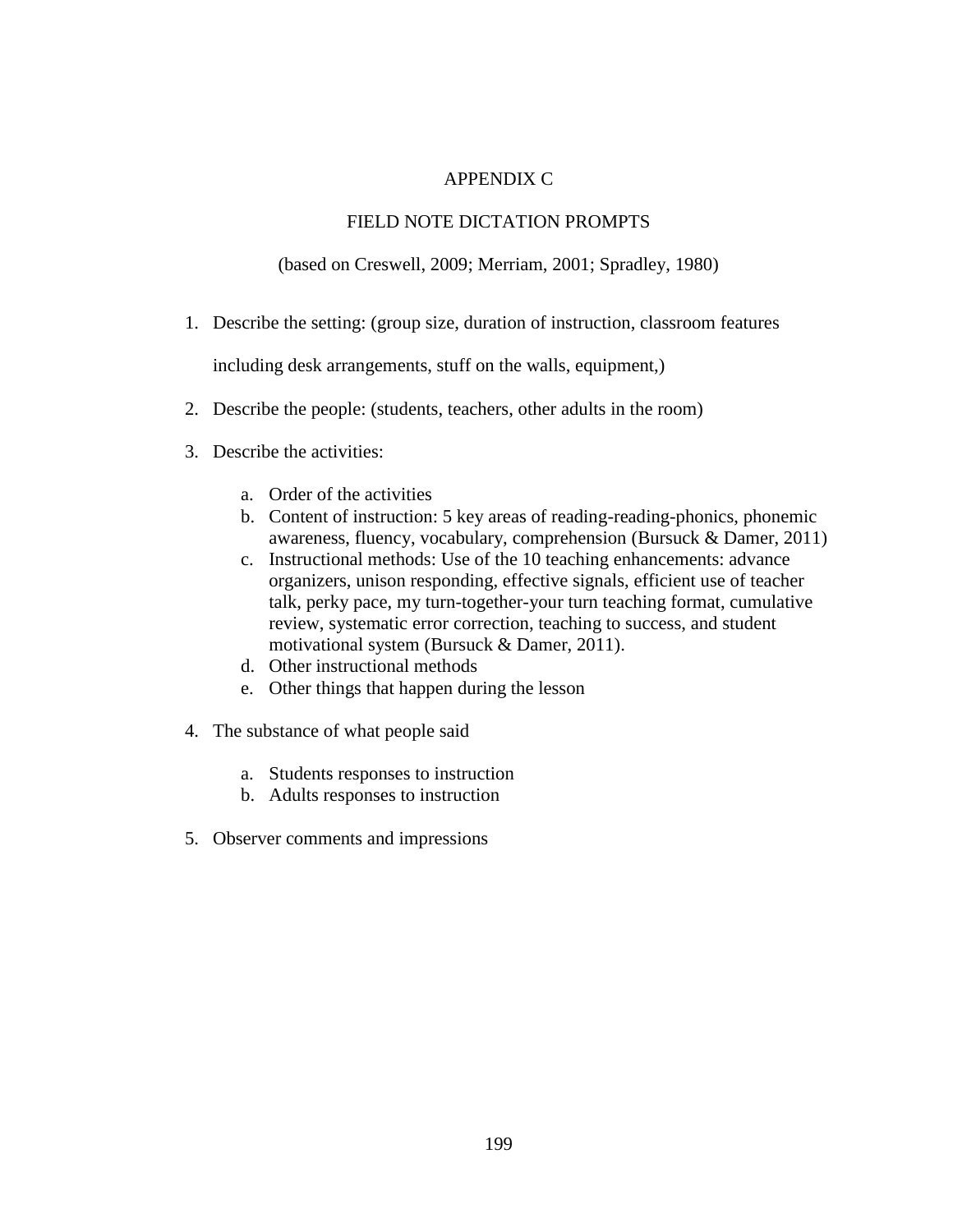### APPENDIX D

## FOUNDATIONS OF READING REQUIRED LEARNING TASKS (HOMEWORK).

| Learning Task                 | Description                                                                                                                                                                                                                                                                                                                                                                                                                                                                                                                                                                                                                                                                                                                                                                                                                                                                                                                     |  |  |
|-------------------------------|---------------------------------------------------------------------------------------------------------------------------------------------------------------------------------------------------------------------------------------------------------------------------------------------------------------------------------------------------------------------------------------------------------------------------------------------------------------------------------------------------------------------------------------------------------------------------------------------------------------------------------------------------------------------------------------------------------------------------------------------------------------------------------------------------------------------------------------------------------------------------------------------------------------------------------|--|--|
| Review of                     | As a team, select a reading program and review that program using                                                                                                                                                                                                                                                                                                                                                                                                                                                                                                                                                                                                                                                                                                                                                                                                                                                               |  |  |
| Reading                       | Guidelines for Selecting an Effective Program You may select a                                                                                                                                                                                                                                                                                                                                                                                                                                                                                                                                                                                                                                                                                                                                                                                                                                                                  |  |  |
| Program                       | program that your school system is considering, a program that you are<br>already using, or a program that you would like to know more about.<br>Prepare a written report stating the program selected for review as well as<br>the reason for the selection. Respond in writing to each of the questions<br>on the Guidelines Document.                                                                                                                                                                                                                                                                                                                                                                                                                                                                                                                                                                                        |  |  |
|                               | As a team, review the National Reading Panel materials and summarize                                                                                                                                                                                                                                                                                                                                                                                                                                                                                                                                                                                                                                                                                                                                                                                                                                                            |  |  |
| Reading<br>Research<br>Report | the findings in the areas of Phonemic Awareness, Phonics, Fluency, and<br>Comprehension. Make a presentation of this information to your school<br>faculty (or other appropriate group of educators). Resrouces for this<br>assignment include: The National Reading Panel reports (full and<br>summary); the LD Online summary by Susan Hall; Putting Reading First:<br>The Research Building Blocks for Teaching Children to Read. This is a<br>group task but may be done by individuals or small groups within<br>schools.                                                                                                                                                                                                                                                                                                                                                                                                  |  |  |
|                               | For each presentation please provide the following information: (1)<br>Outline of the presentation including overheads, handouts, or power point<br>slides if used; (2) Details of the audience and setting for the meeting<br>(include the date, time for presentation, number individuals present and<br>their positions, type of meeting) and (3) list of the individuals who<br>prepared and presented the information. If you prepare a PowerPoint<br>presentation, you may submit a disc but also must include a paper copy                                                                                                                                                                                                                                                                                                                                                                                               |  |  |
| Student<br>Assessment         | Select one student who demonstrates serious problems with basic reading<br>skills (word identification). [Try to select a student who will demonstrate<br>problems in each of the areas to be evaluated since this assessment will<br>form the basis for additional assignments. If necessary, you should test<br>more than one student in order to find problems in each area.] Using the<br>Basic Skills Assessment as directed, administer the following sections:<br>Phonemic Awareness Practice Items (Segmentation and Deletion tasks);<br>Letter sound Association Practice Items; Word Identification Practice<br>Items (phonetically regular real words; nonsense words; irregular words),<br>Spelling, Summarize the students' performance on the Basic Reading<br>Skills Student Summary Sheet. Submit a copy of the entire assessment<br>(including the student's spelling attempts) as well as the summary sheets. |  |  |

Using the assessment information for phonological awareness tasks only,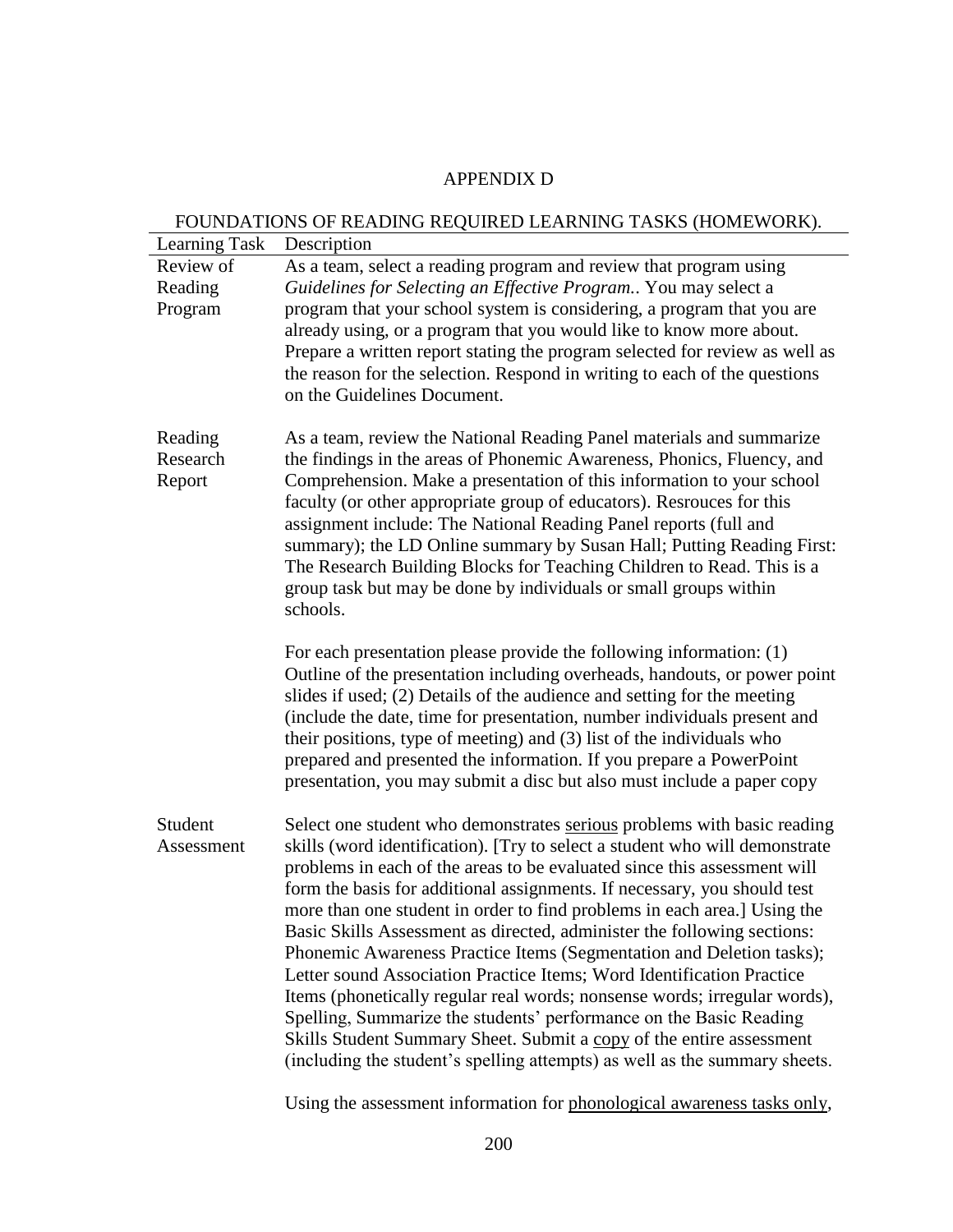#### APPENDIX D

#### FOUNDATIONS OF READING REQUIRED LEARNING TASKS (HOMEWORK).

Learning Task Description

summarize your students' strengths and weaknesses in this area. State an overall phonological awareness goal for your student and at least three objectives appropriate for accomplishing that goal. Write an instructional plan for achieving the goal and objectives. Provide examples of materials and methods you would use. This assignment should have the following clearly defined parts:

- 1. Summary of what the student can and cannot do in the area of phonological/phonemic awareness.
- 2. Goal and objectives for phonological and phonemic awareness instruction.
- 3. Instructional plan for achieving the goal and objectives

Using the assessment information for letter-sound associations and word identification only, summarize your student's strengths and weaknesses in these areas. Using that information, state and overall goal and at least three appropriate objectives for achieving that goal. Write an instructional plan for achieving that goal and objectives. The assignment should have the following three parts:

- 1. Summary of what student can and cannot do in the areas of lettersound associations and word identification (decoding and irregular words).
- 2. Goal and objectives for these areas.
- 3. Instructional plan including materials and methods to be used.

Do a fluency assessment of oral text reading for a student of your choice as long as that student can read some level of text accurately. The text chosen must be at the student's instructional or independent reading level. Include the following information:

- a. Description of the student (age, grade, level of reading skill, type of reading problems).
- b. Description of the text used including the number of words and the level of text (if decodable text, give a level such as WRS 2.1 or J&J Reader 18: if not decodable, give approximate grade level).
- c. Qualitative description of the student's oral reading (e.g., too fast, slow, fluent, choppy, read with expression, correct attention to punctuation, reread words or phrases, self corrects using the context, sounds out words, etc.).
- d. Quantitative description of student's oral reading including: words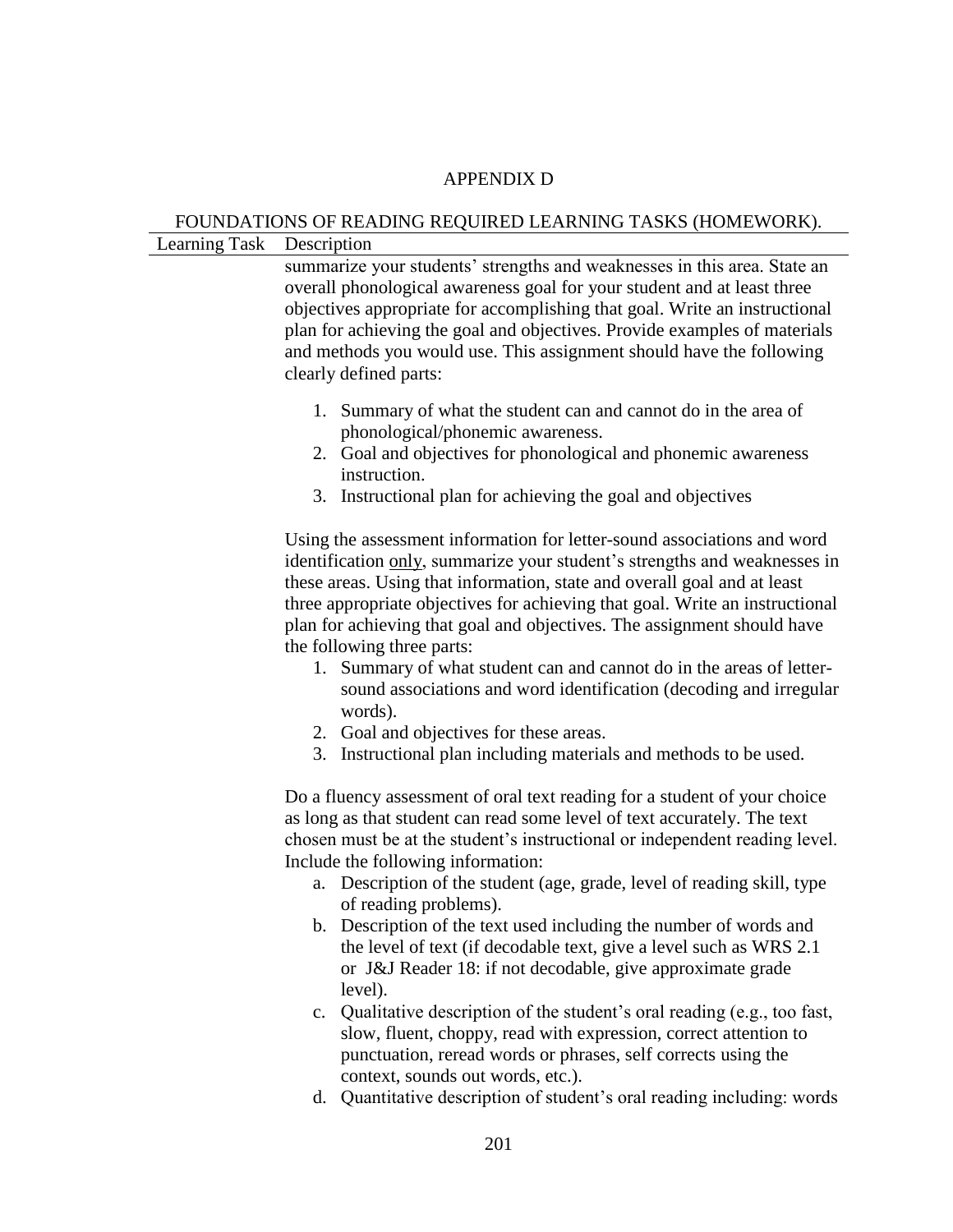#### APPENDIX D

#### FOUNDATIONS OF READING REQUIRED LEARNING TASKS (HOMEWORK). Learning Task Description

per minute, %errors, # self-corrections, types of errors (guessing based on partial letter cues, decoding but inaccurate, wild guesses, etc.). Indicate where this student is in relation to his or her peers (use the information in the CD Unit 10 about ranges of words per minute for students of different ages).

Note: This task will be evaluated for the inclusion of each section (a-d) and for sufficient detail to provide a clear picture of the student's text reading fluency strengths and weaknesses.

\*Visit the NC SIP website for information that will help you prepare for this task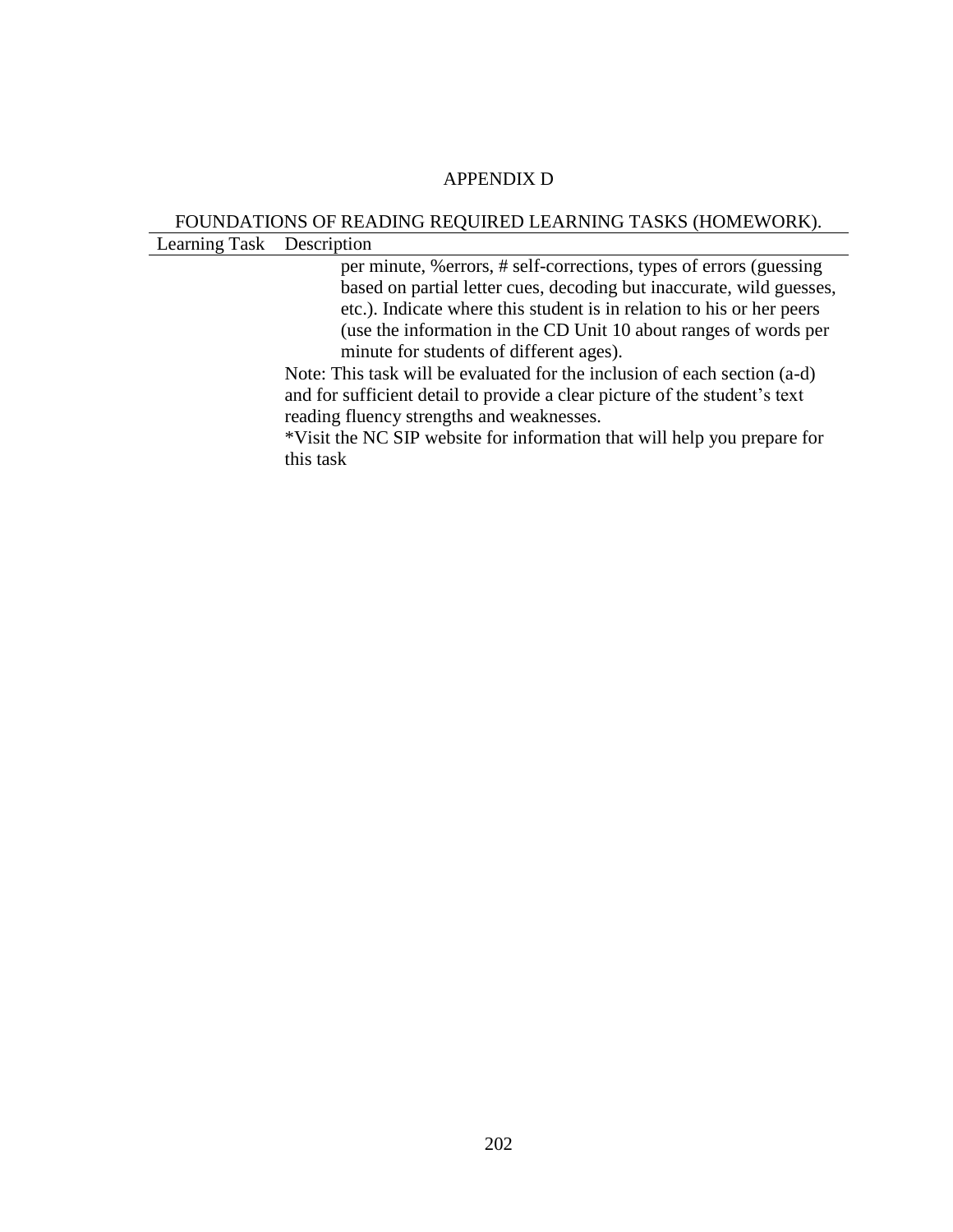| Unit         | Topic                         | Content                                                                                                                                                                                                                             | <b>Course Objectives and Competencies</b>                                                                                                                                                                                                                                                                                                                                                                                                                                                                                                                                                                                                                                                                                                                                                                                                                                                                                                                     |
|--------------|-------------------------------|-------------------------------------------------------------------------------------------------------------------------------------------------------------------------------------------------------------------------------------|---------------------------------------------------------------------------------------------------------------------------------------------------------------------------------------------------------------------------------------------------------------------------------------------------------------------------------------------------------------------------------------------------------------------------------------------------------------------------------------------------------------------------------------------------------------------------------------------------------------------------------------------------------------------------------------------------------------------------------------------------------------------------------------------------------------------------------------------------------------------------------------------------------------------------------------------------------------|
| $\mathbf{1}$ | Foundations of<br>Reading     | 1. Purpose and Overview of<br>Course<br>2. Selection of Reading<br>Programs<br>3. Components of Effective<br>Implementation                                                                                                         | 1. Understand and demonstrate the ability to use appropriate guidelines<br>to select a research-based program of instructional materials and<br>procedures.<br>2. Understand the factors that support the sustainability of research-<br>based practices within a school.<br>3. Understand or help develop an implementation plan for your school<br>or system that includes selection of a research-based reading program to<br>be used with students with reading problems                                                                                                                                                                                                                                                                                                                                                                                                                                                                                  |
| 2            | Learning to<br>Read and Spell | A National Problem and<br><b>Recommended Solutions</b><br>1. Scope of the problem<br>2. What skilled<br>readers/spellers do<br>3. Causes of severe reading<br>difficulty<br>4. Instruction and the<br><b>National Reading Panel</b> | 1. Able to accurately summarize the research to practice findings and<br>principles as reported in the National Reading Panel Summary.<br>2. Knowledgeable about a variety of print and web-based resources that<br>support and augment the National Reading Panel's summary of<br>research findings for improving reading skills of students with<br>persistent reading problems.<br>3. Understand the five principles of effective instruction for all students<br>and explain these principles for others.<br>4. Understand the six principles of effective instruction for at-risk<br>students and explain these to others.<br>5. Understand the seven principles of effective instruction for students<br>with persistent reading problems and explain these principles to others.<br>6. Understand the principles of effective instruction for students with<br>double deficits.<br>7. Understand the instructional sequence for teaching basic reading |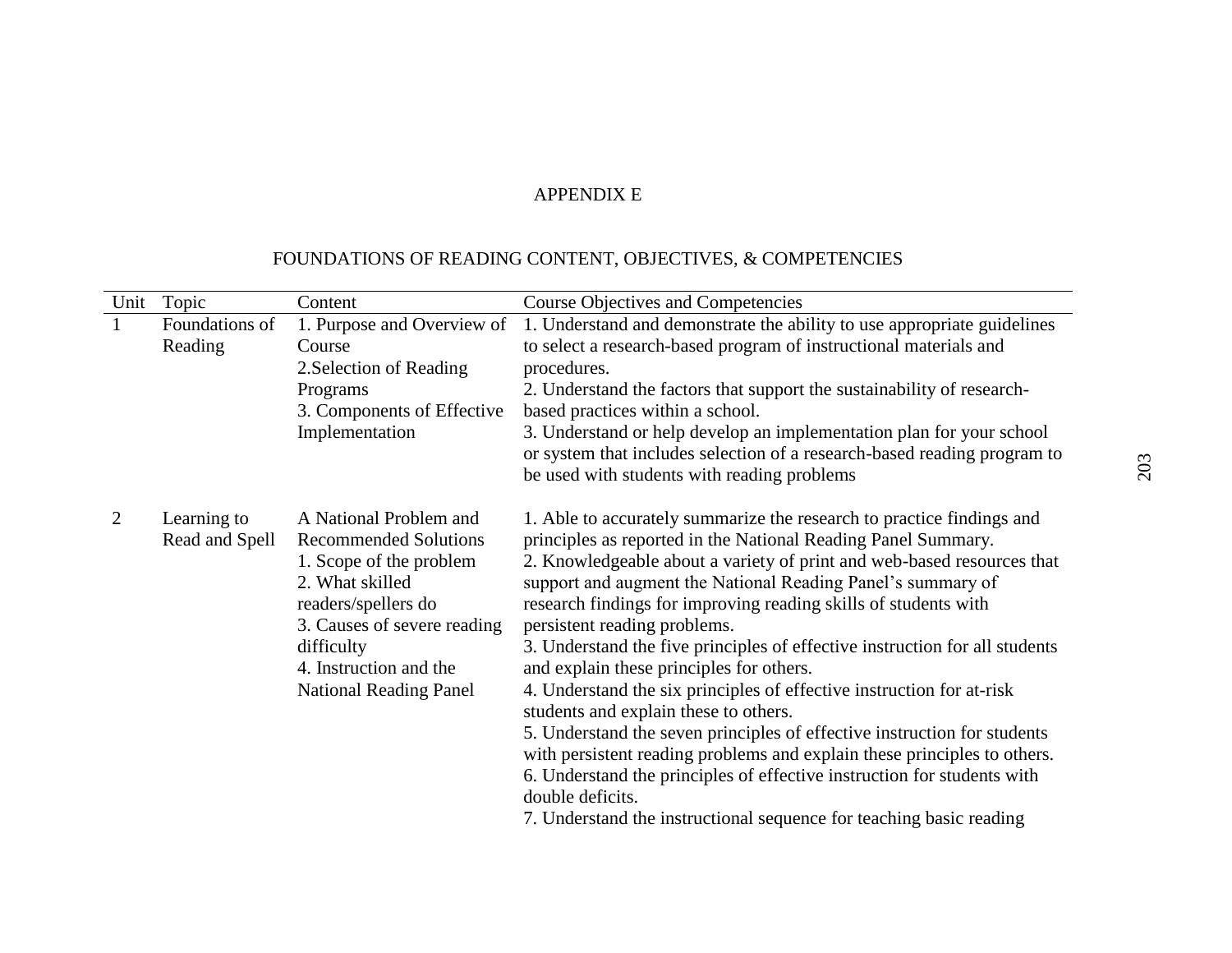| Unit | Topic                                                  | Content                                                                                                                                                               | <b>Course Objectives and Competencies</b>                                                                                                                                                                                                                                                                                                                                                                                                                                                   |
|------|--------------------------------------------------------|-----------------------------------------------------------------------------------------------------------------------------------------------------------------------|---------------------------------------------------------------------------------------------------------------------------------------------------------------------------------------------------------------------------------------------------------------------------------------------------------------------------------------------------------------------------------------------------------------------------------------------------------------------------------------------|
|      |                                                        |                                                                                                                                                                       | skills.                                                                                                                                                                                                                                                                                                                                                                                                                                                                                     |
|      |                                                        |                                                                                                                                                                       |                                                                                                                                                                                                                                                                                                                                                                                                                                                                                             |
| 3    | The Structure<br>of Language                           | 1. Why is the structure of<br>language important<br>2. The Phonemes of the<br>English language<br>3. Learning language<br>structure through the<br>history of English | 1. Cite and define the components that make up the structure of the<br>English language and understand how these relate to reading<br>instruction.<br>2. Define and give appropriate examples of voiced and unvoiced<br>sounds, open and closed sounds, consonant sounds, and vowel sounds.<br>3. Demonstrate your knowledge of the structure of the English language<br>by responding correctly to at least 80% of the items on the knowledge<br>of language structures test (Appendix E). |
| 4    | Assessment of<br><b>Basic Reading</b><br><b>Skills</b> | 1. Matching instrument and<br>purpose<br>2. Using the Basic Reading<br><b>Skills Assessment</b>                                                                       | 1. Demonstrate appropriate assessment skills including the assessment<br>of the following areas of reading ability; phonemic awareness, letter-<br>sound associations, decoding-using real and nonsense words, sight word<br>recognition, spelling of regular and irregular words, accuracy and<br>fluency of text reading.<br>2. Understand the steps involved in an assessment of reading<br>comprehension                                                                                |
| 5    | Teaching<br>Phonological<br>Awareness                  | 1, Background, research,<br>and terminology<br>2, Understanding                                                                                                       | 1. Understand the stages of the development of phonemic awareness<br>skills and give an example illustrating each stage.<br>2. Understand the principles of phonemic awareness instruction and                                                                                                                                                                                                                                                                                              |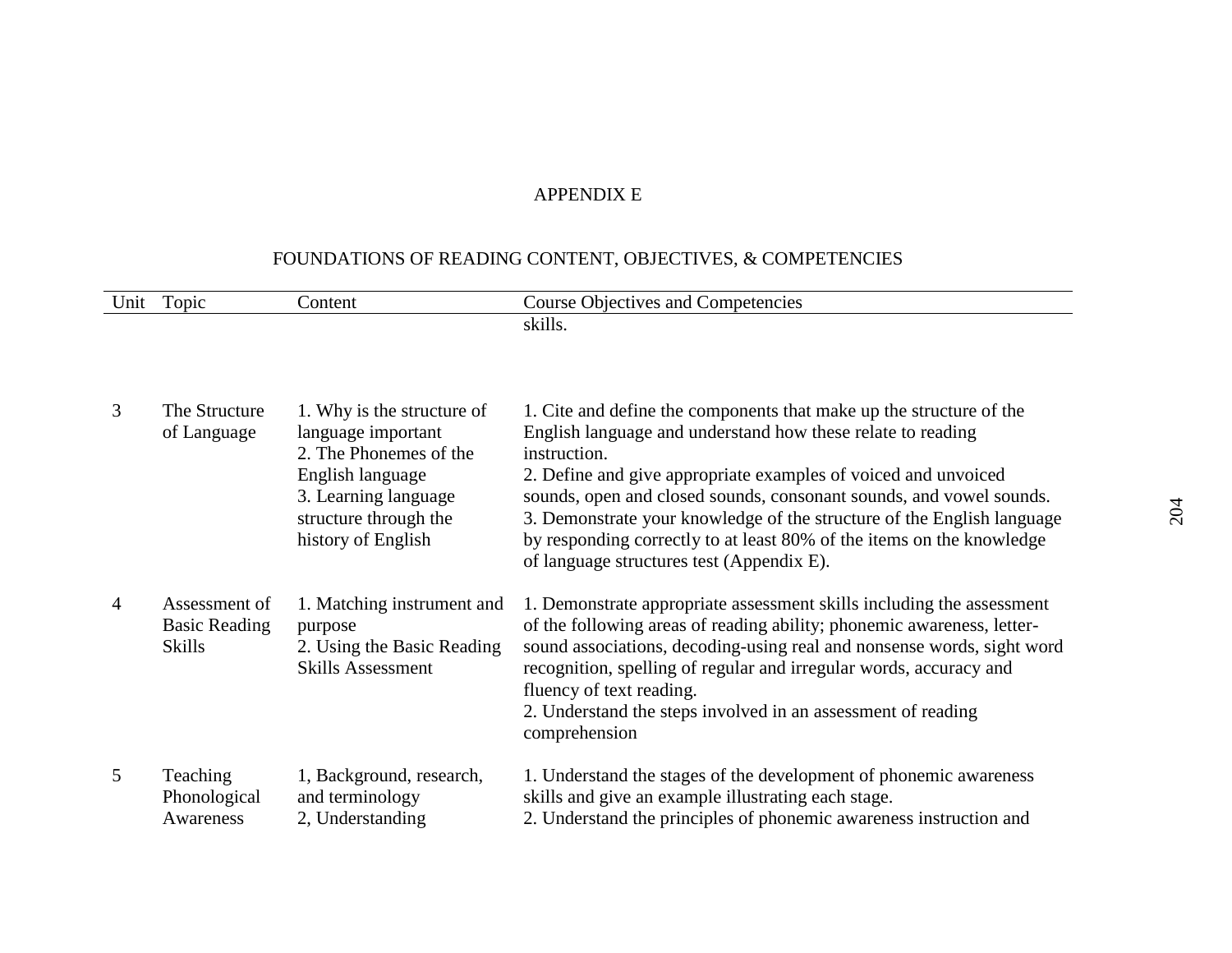| Unit | Topic                                           | Content                                                                     | <b>Course Objectives and Competencies</b>                                                                                                                                                                                        |
|------|-------------------------------------------------|-----------------------------------------------------------------------------|----------------------------------------------------------------------------------------------------------------------------------------------------------------------------------------------------------------------------------|
|      |                                                 | phonological awareness                                                      | give an example of each.                                                                                                                                                                                                         |
|      |                                                 | 3. Helping students develop                                                 | 3. Provide examples of effective teaching strategies in these areas;                                                                                                                                                             |
|      |                                                 | phonological awareness                                                      | awareness of sounds; syllable segmentation and blending; phonemic<br>segmentation and blending; onset-rime; phoneme analysis and<br>manipulation.                                                                                |
|      |                                                 |                                                                             | 4. Demonstrate the ability to link assessment to instruction and to plan<br>effective instruction of phonemic awareness skills for students with<br>phonemic awareness difficulties using research validated procedures.         |
| 6    | Teaching<br>Letter-Sound                        | 1. Barriers to learning letter<br>sounds                                    | 1. Understand the principles of teaching letter-sound associations and<br>give examples illustrating each principle.                                                                                                             |
|      | Associations                                    | 2. Teaching letter sounds                                                   | 2. Understand the sequence of instruction that has been found tobe most<br>effective in teaching letter-sound associations and give examples of<br>each step.                                                                    |
|      |                                                 |                                                                             | 3. Identify three strategies for teaching letter0sounds and give examples<br>of each.                                                                                                                                            |
|      |                                                 |                                                                             | 4. Demonstrate your ability to link assessment to instruction and to plan<br>appropriate instruction in letter-sound associations to students with<br>letter-sound association difficulties using research-validated procedures. |
| 7    | Teaching word<br>identification<br>and spelling | 1. General principles of<br>word identification and<br>spelling instruction | 1. Understand the principles of teaching word identification and give<br>examples illustrating each principle.<br>2. Understand the sequence of instruction that has found to be most                                            |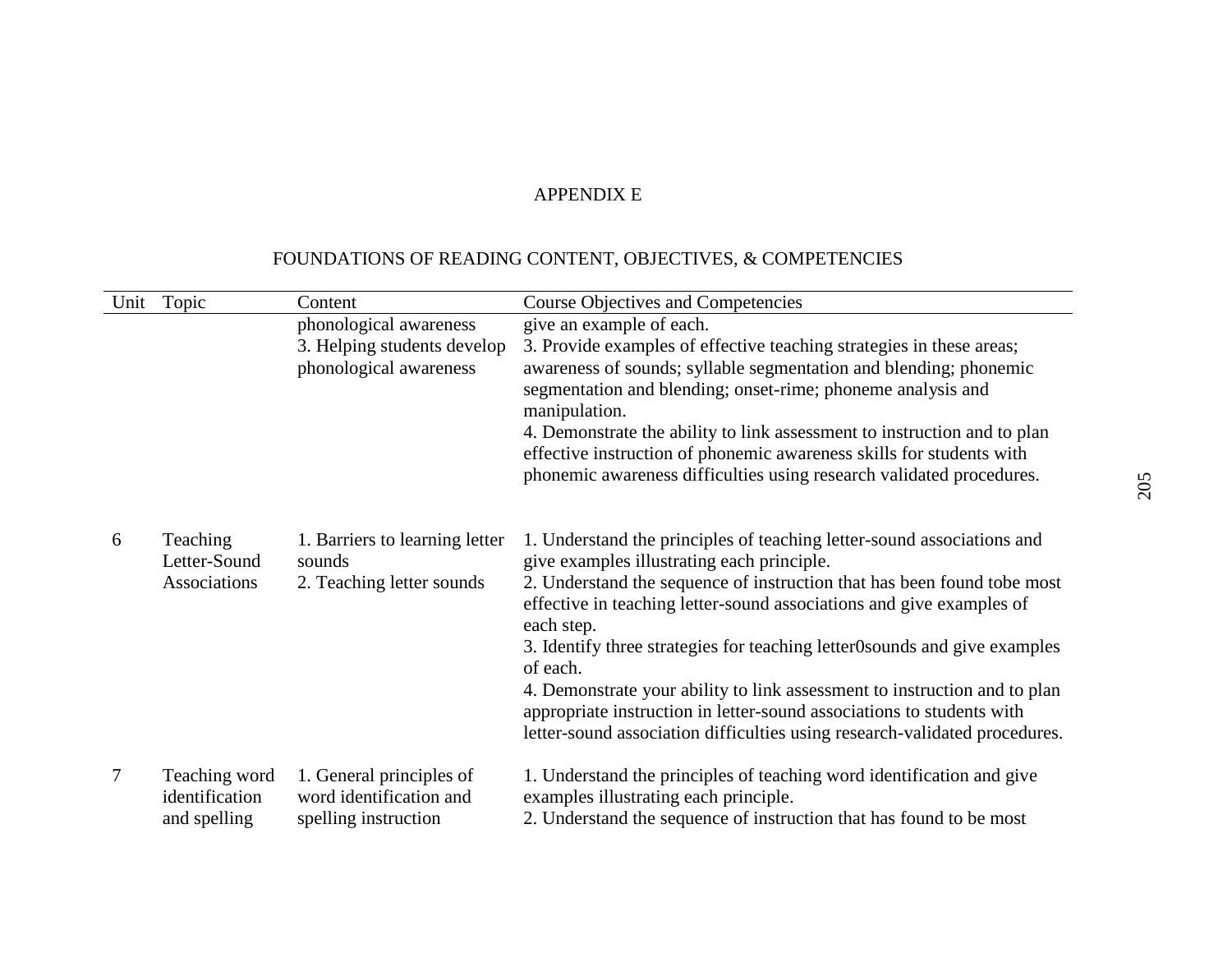| Unit | Topic                      | Content                                             | <b>Course Objectives and Competencies</b>                                                                                                                                           |
|------|----------------------------|-----------------------------------------------------|-------------------------------------------------------------------------------------------------------------------------------------------------------------------------------------|
|      |                            | 2. Learning to recognize                            | effective in teaching word identification and give examples of each                                                                                                                 |
|      |                            | and spell words                                     | step.                                                                                                                                                                               |
|      |                            | 3.6 syllable types                                  | 3. Identify five strategies for teaching word identification and give                                                                                                               |
|      |                            | 4. Teaching decoding and                            | examples of each.                                                                                                                                                                   |
|      |                            | spelling                                            | 4. Demonstrate your ability to link assessment and to plan appropriate                                                                                                              |
|      |                            | 5. Teaching irregular words                         | instruction in word identification difficulties using research validated<br>procedures.                                                                                             |
|      |                            |                                                     | 5. Understand the principles of teaching spelling and give examples<br>illustrating each principle.                                                                                 |
|      |                            |                                                     | 6. Understand the stages in the development of spelling skills.                                                                                                                     |
|      |                            |                                                     | 7. Understand the sequence and content of spelling instruction that has<br>been found to be most effective in teaching letter-sound associations<br>and give examples of each step. |
|      |                            |                                                     | 8. Identify three strategies for teaching spelling of regular words and<br>give examples of each.                                                                                   |
|      |                            |                                                     | 9. Identify three strategies for teaching spelling of irregular words and<br>give examples of each.                                                                                 |
| 8    | Developing<br>automaticity | 1. Understanding fluency<br>and automaticity issues | 1. Understand the principles of teaching reading fluency and give<br>examples illustrating each principle.                                                                          |
|      | and fluency                | 2. Instruction for fluency<br>and automaticity      | 2. Identify five strategies for teaching reading fluency and give<br>examples of each.                                                                                              |
|      |                            |                                                     | 3. Demonstrate your ability to link assessment with instruction and to<br>plan effective instruction in reading fluency to students with fluency                                    |